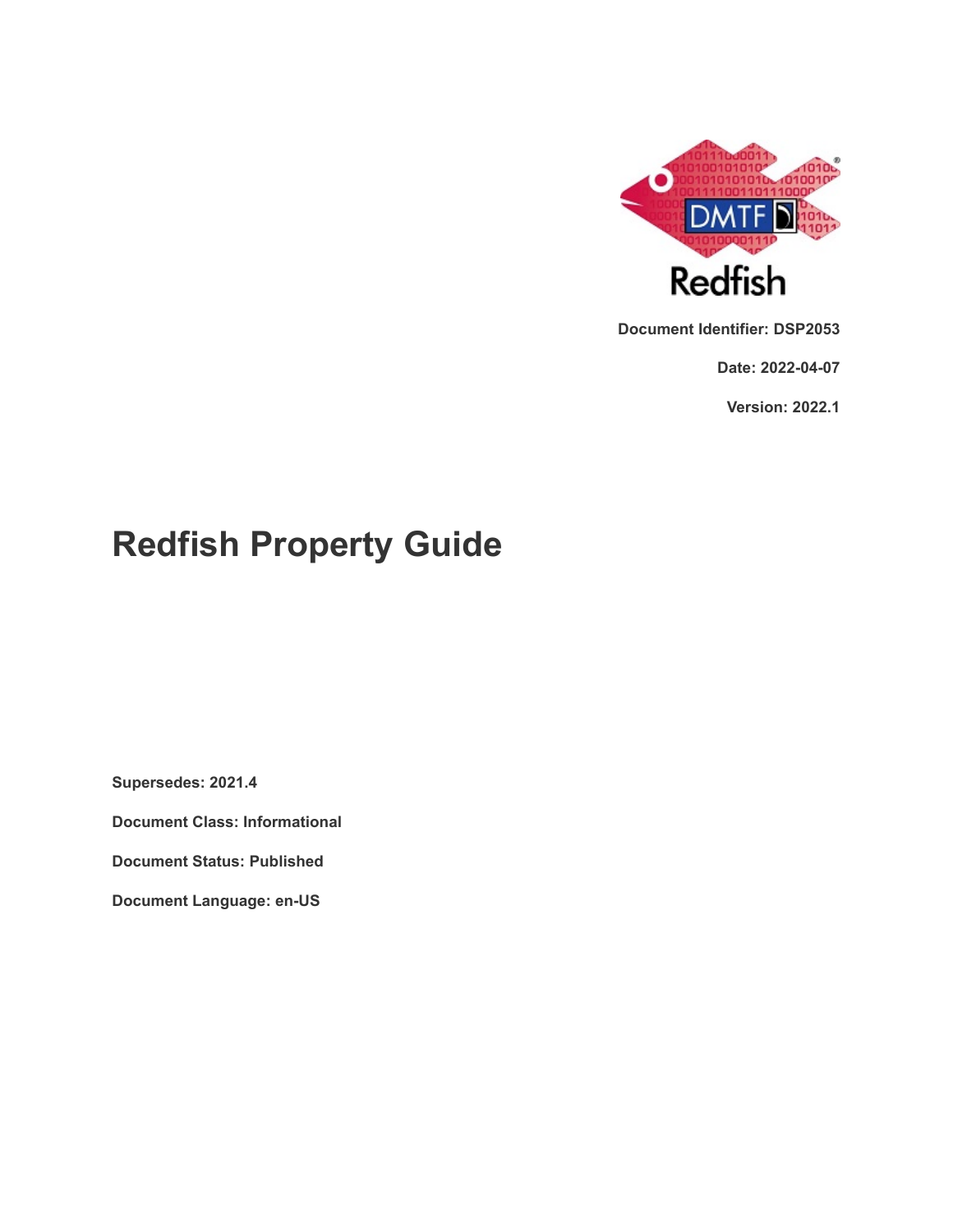#### Copyright Notice Copyright © 2019-2022 DMTF. All rights reserved.

DMTF is a not-for-profit association of industry members dedicated to promoting enterprise and systems management and interoperability. Members and non-members may reproduce DMTF specifications and documents, provided that correct attribution is given. As DMTF specifications may be revised from time to time, the particular version and release date should always be noted.

Implementation of certain elements of this standard or proposed standard may be subject to third party patent rights, including provisional patent rights (herein "patent rights"). DMTF makes no representations to users of the standard as to the existence of such rights, and is not responsible to recognize, disclose, or identify any or all such third party patent right, owners or claimants, nor for any incomplete or inaccurate identification or disclosure of such rights, owners or claimants. DMTF shall have no liability to any party, in any manner or circumstance, under any legal theory whatsoever, for failure to recognize, disclose, or identify any such third party patent rights, or for such party's reliance on the standard or incorporation thereof in its product, protocols or testing procedures. DMTF shall have no liability to any party implementing such standard, whether such implementation is foreseeable or not, nor to any patent owner or claimant, and shall have no liability or responsibility for costs or losses incurred if a standard is withdrawn or modified after publication, and shall be indemnified and held harmless by any party implementing the standard from any and all claims of infringement by a patent owner for such implementations.

For information about patents held by third-parties which have notified the DMTF that, in their opinion, such patent may relate to or impact implementations of DMTF standards, visit [http://www.dmtf.org/about/](http://www.dmtf.org/about/policies/disclosures.php) [policies/disclosures.php.](http://www.dmtf.org/about/policies/disclosures.php)

This document's normative language is English. Translation into other languages is permitted.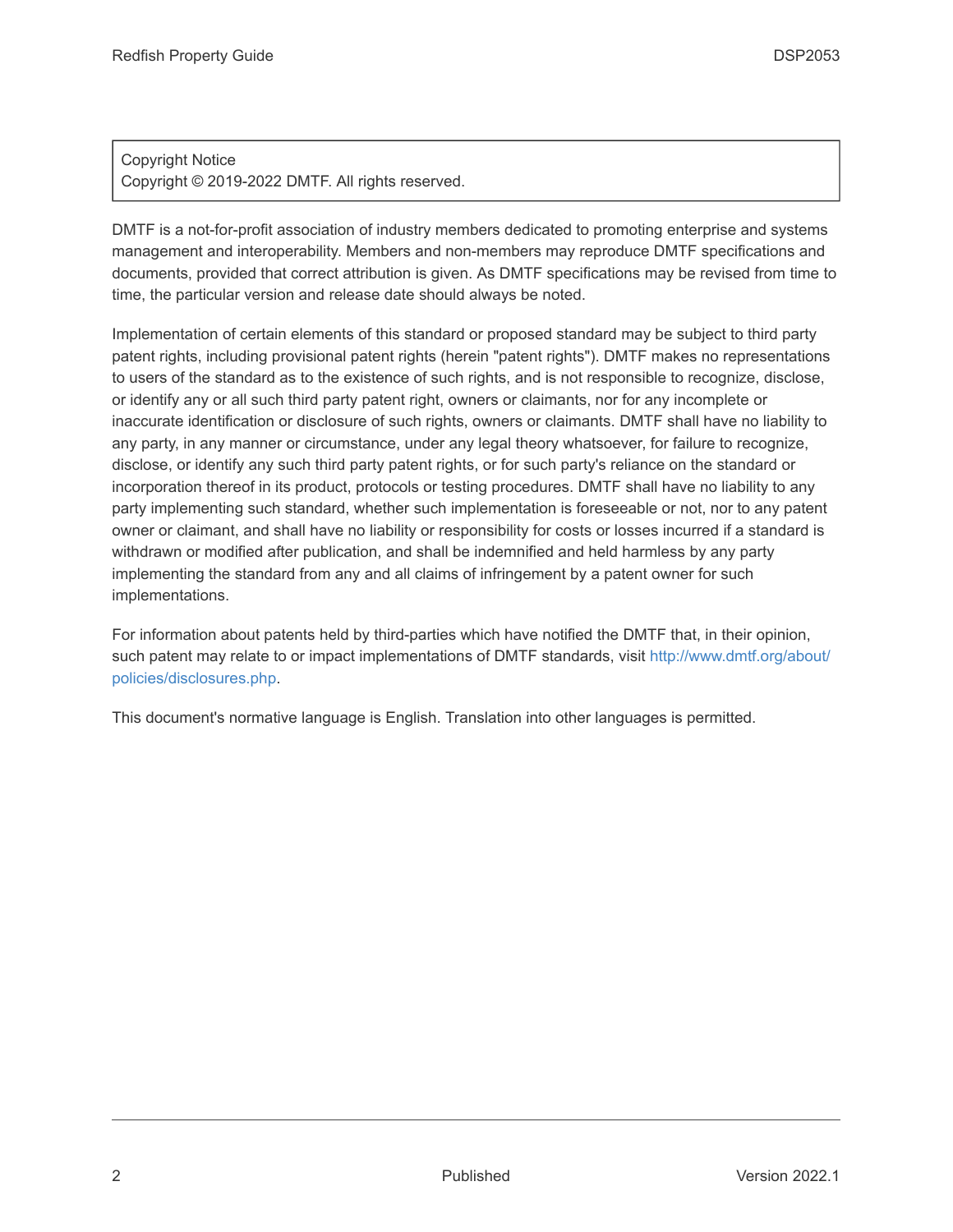#### **CONTENTS**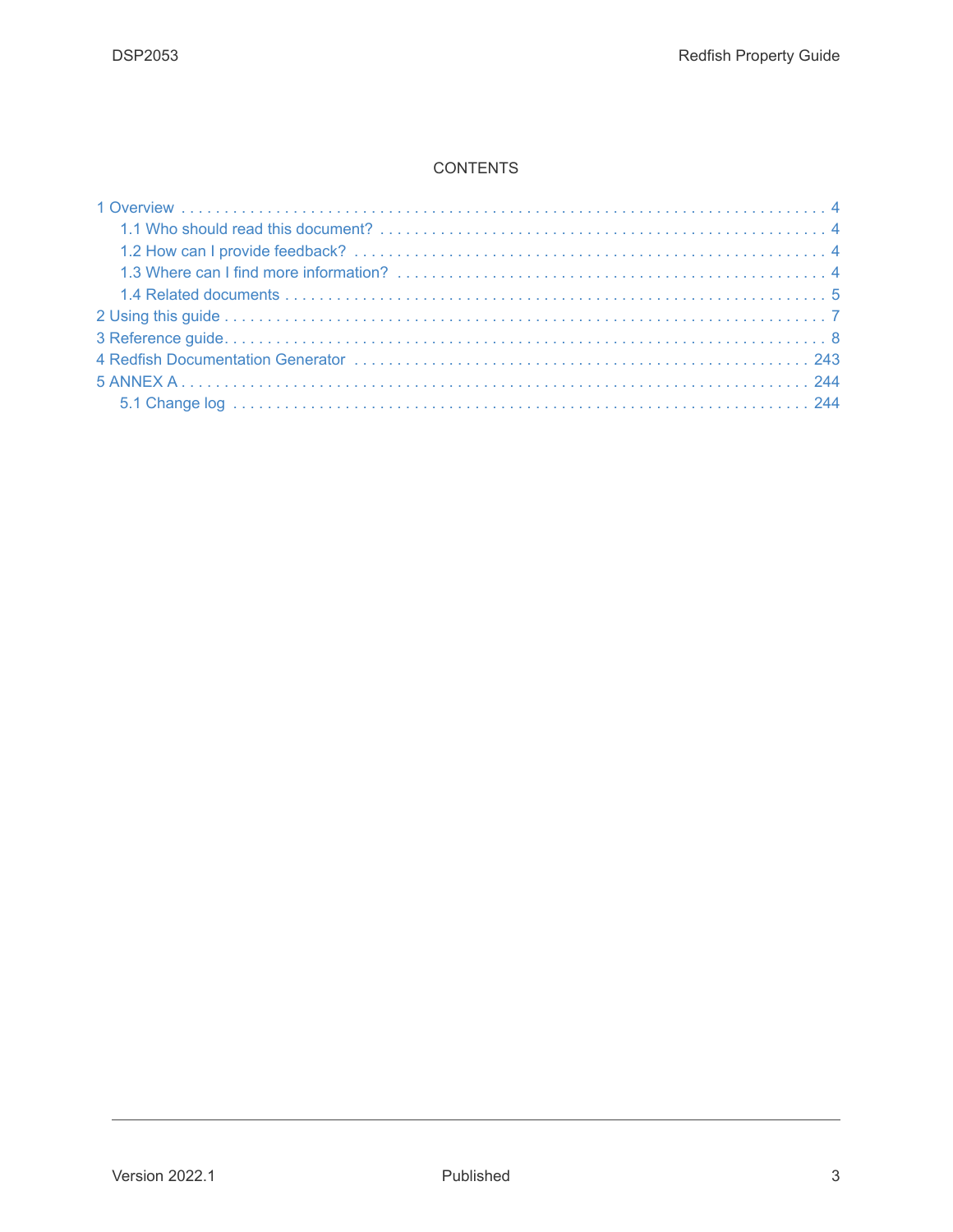## <span id="page-3-0"></span>**1 Overview**

The Redfish standard comprises a set of specifications maintained by the Redfish Forum, a working group within the DMTF. The standard defines a protocol that uses RESTful interfaces to provide access to data and operations associated with the management of systems and networks. One of the strengths of the Redfish protocol is that it works with a wide range of servers: from stand-alone servers to rack-mount and bladed environments to large-scale data centers and cloud environments.

The Redfish standard addresses several key issues for infrastructures that require scalability. Large infrastructures often consist of many simple servers of different makes and types. This hyper-scale usage model requires a new approach to systems management. The Redfish protocol addresses these needs by providing a standard protocol based on out-of-band systems management.

With these goals in mind, the Redfish protocol was designed as an open-industry standard to meet scalability requirements in multi-vendor deployments. It easily integrates with commonly used tools, using RESTful interfaces to perform operations and using JSON and OData formats for data payloads.

### <span id="page-3-1"></span>**1.1 Who should read this document?**

This document is intended primarily as a reference for schema authors to locate existing property definitions within the Redfish schema. End users and other consumers of Redfish data may also use this guide to look up property definitions without regard to their location in the schema.

### <span id="page-3-2"></span>**1.2 How can I provide feedback?**

Feedback on all Redfish specifications and documents is encouraged. Feedback can be directed to the DMTF and the Redfish Forum by the following means:

- **Redfish User Forum:** [http://www.redfishforum.com](http://www.redfishforum.com/) User forum monitored by DMTF Redfish Forum personnel to answer questions about any Redfish-related topics.
- **DMTF Feedback Portal:** <https://www.dmtf.org/standards/feedback> Formal submission portal for enhancements or proposals to the DMTF and Redfish Forum.

## <span id="page-3-3"></span>**1.3 Where can I find more information?**

The following web sites provide more information about the Redfish standard:

#### • **[Redfish Developer Hub](https://redfish.dmtf.org/)**

Resources for developers who use Redfish to build applications. Contains an interactive schema explorer, hosted schema, and other links.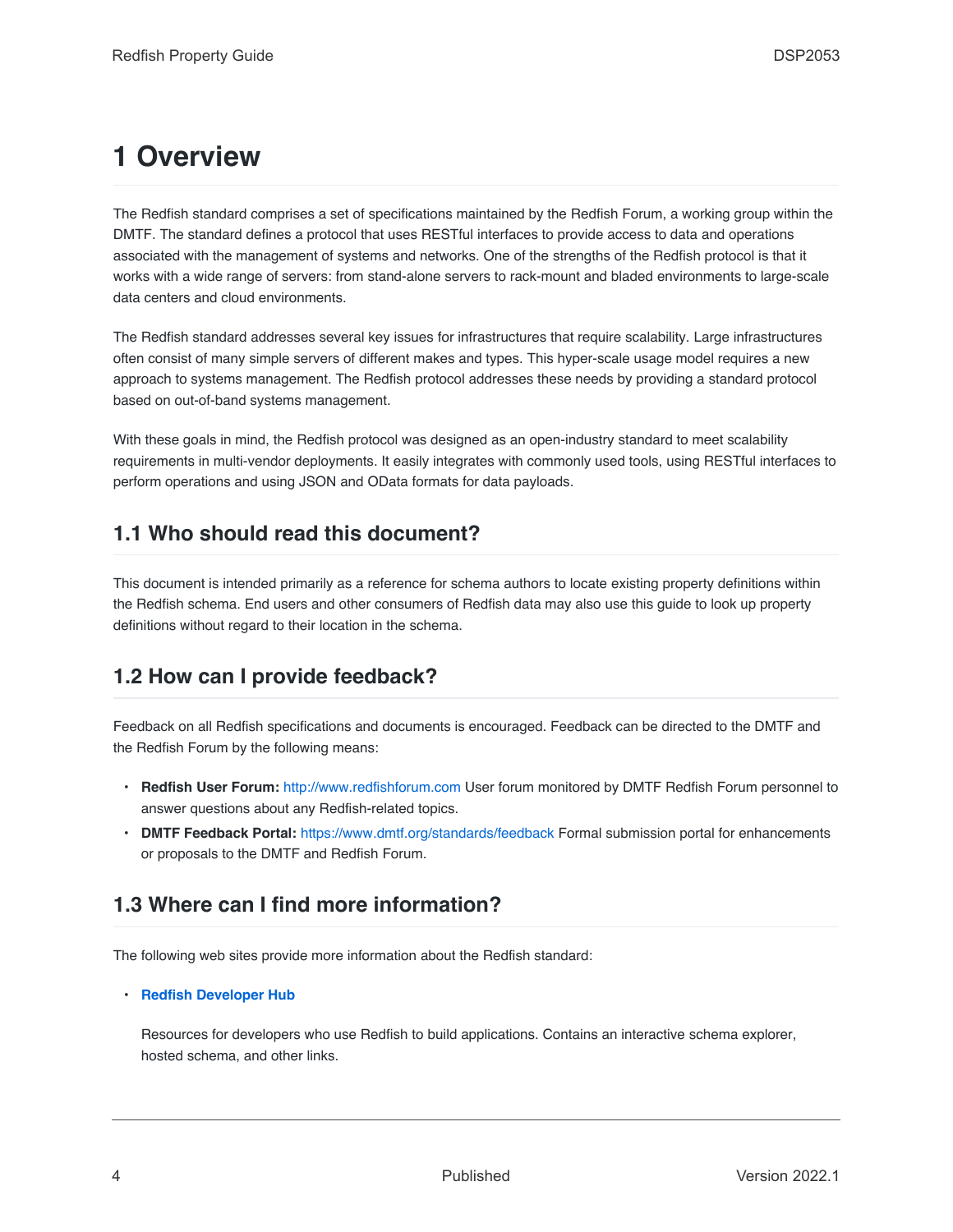#### • **[Redfish Specification Forum](https://redfishforum.com/)**

DMTF Redfish-monitored user forum. Answers questions about Redfish-related topics.

#### • **[DMTF GitHub repositories](https://www.github.com/DMTF)**

Open source tools and libraries for working with Redfish.

#### • **[Redfish standards](https://www.dmtf.org/standards/redfish)**

Schemas, specifications, mockups, white papers, FAQ, educational material, and more.

• **[DMTF Redfish Forum](https://www.dmtf.org/standards/spmf)**

Working group that maintains the Redfish standard. Site lists member companies, future work and schedules, charter, and information about joining.

### <span id="page-4-0"></span>**1.4 Related documents**

The following documents are part of the Redfish development effort. They can be accessed or downloaded from the DMTF Redfish Standards web site: <http://www.dmtf.org/standards/redfish>

- DSP0218 Platform Level Data Model (PLDM) for Redfish Device Enablement Specification Binary‑encoded JSON (BEJ) and dictionary-based mapping of Redfish schemas and properties into PLDM messages.
- DSP0266 Redfish Specification Main Redfish Specification.
- DSP0268 Redfish Schema Supplement Normative descriptions and additional text for every schema defined in DSP8010 and example payloads for every resource.
- DSP0270 Redfish Host Interface Specification "In-band" or "OS-based" Redfish host interface.
- DSP0272 Redfish Interoperability Profiles Specification Structure and JSON document that is used to define and publish an interoperability profile that checks an implementation's conformance to a defined minimum set of functionality.
- DSP2043 Redfish Mockups Bundle Set of mockups that can be used as sample output from GETs from a Redfish service. Informative in nature, it was used to develop the schema. A person can set up an NGINX or similar server and configure it to output JSON format and then use this directory for demonstration purposes.
- DSP2044 Redfish White Paper Non-normative document helping those new to Redfish understand how to interact with the Redfish service and understand common functions and tasks.
- DSP2046 Redfish Resource and Schema Guide Informative documentation regarding common Redfish resource properties and a listing of properties that can be found in each of the Redfish resources.
- DSP2053 Redfish Property Guide Informative documentation providing an index to individual property definitions across all Redfish schema.
- DSP2065 Redfish Message Registry Guide Informative documentation providing details regarding the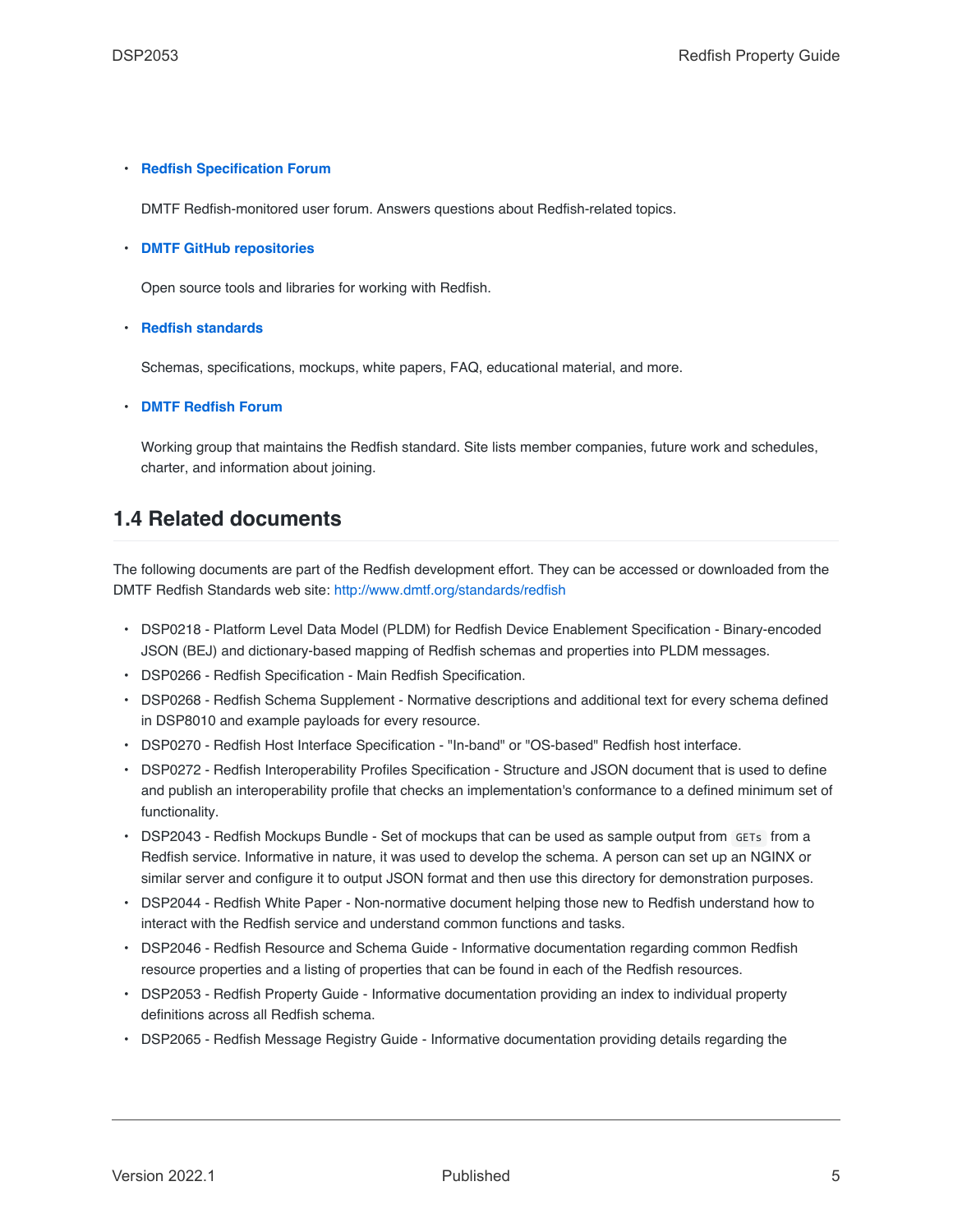messages defined in Redfish standard message registries.

- DSP8010 Redfish Schema Redfish schema definitions. These files are normative in nature and are normatively referenced by the *Redfish Specification*. The three schema formats are CSDL (OData Common Schema Definition Language format, which is in XML), JSON Schema, and OpenAPI schema. These schema definitions should be functionally equivalent, thus specifying the schema in two different languages.
- DSP8011 Redfish Standard Registries Redfish registry definitions. This bundle of Redfish registries includes message registries used for Redfish-defined messages including events and privilege maps.
- DSP8013 Redfish Interoperability Profiles Bundle Bundle of published Redfish interoperability profile documents and supporting schema and sample documents used for creating profiles.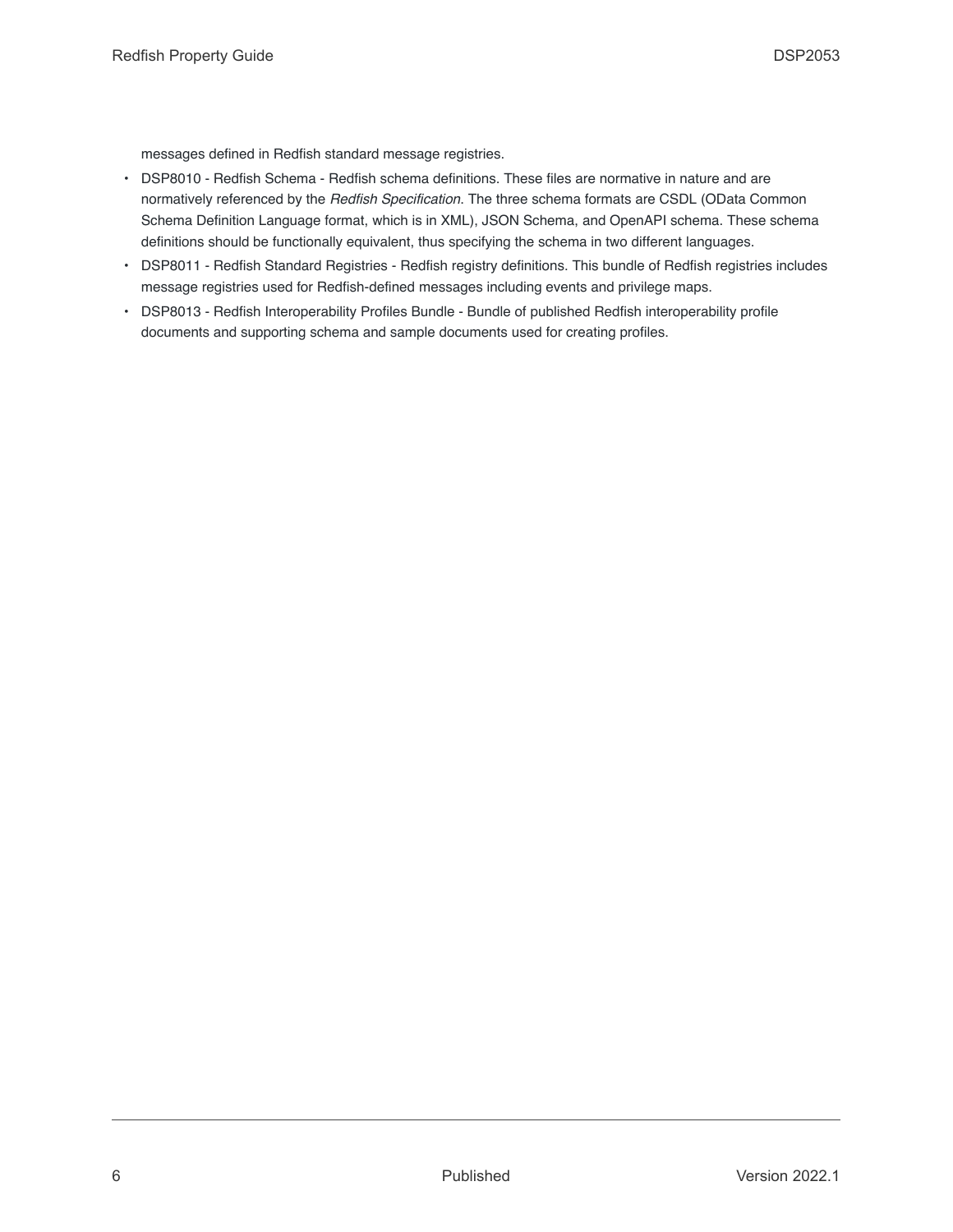## <span id="page-6-0"></span>**2 Using this guide**

Every Redfish response consists of a JSON payload containing properties that are strictly defined by a schema for that resource. The schema defining a particular resource can be determined from the value of the @odata.type property returned in every Redfish response. This guide details the definitions for every Redfish standard property defined in the DMTF-published Redfish schemas.

The property-level details include:

| Column               | <b>Purpose</b>                                                                                                                                                                                                          |
|----------------------|-------------------------------------------------------------------------------------------------------------------------------------------------------------------------------------------------------------------------|
| <b>Property Name</b> | The name of the JSON property as it appears, case sensitive, in the JSON payload.                                                                                                                                       |
| Defined in Schemas   | The names of the Redfish schemas where this property is defined, and therefore in which<br>resources it may appear. For properties that appear within embedded JSON objects, the object<br>name appears in parentheses. |
| Type                 | The JSON data types for the property, which can include boolean, number, string, or object. String<br>types that use defined enumerations state (enum). Number types state units, where used.                           |
| Description          | The description of the property, as copied directly from the schema Description definition, or, for<br>properties that appear in multiple schemas, a general description of its usage in any of the listed<br>schemas.  |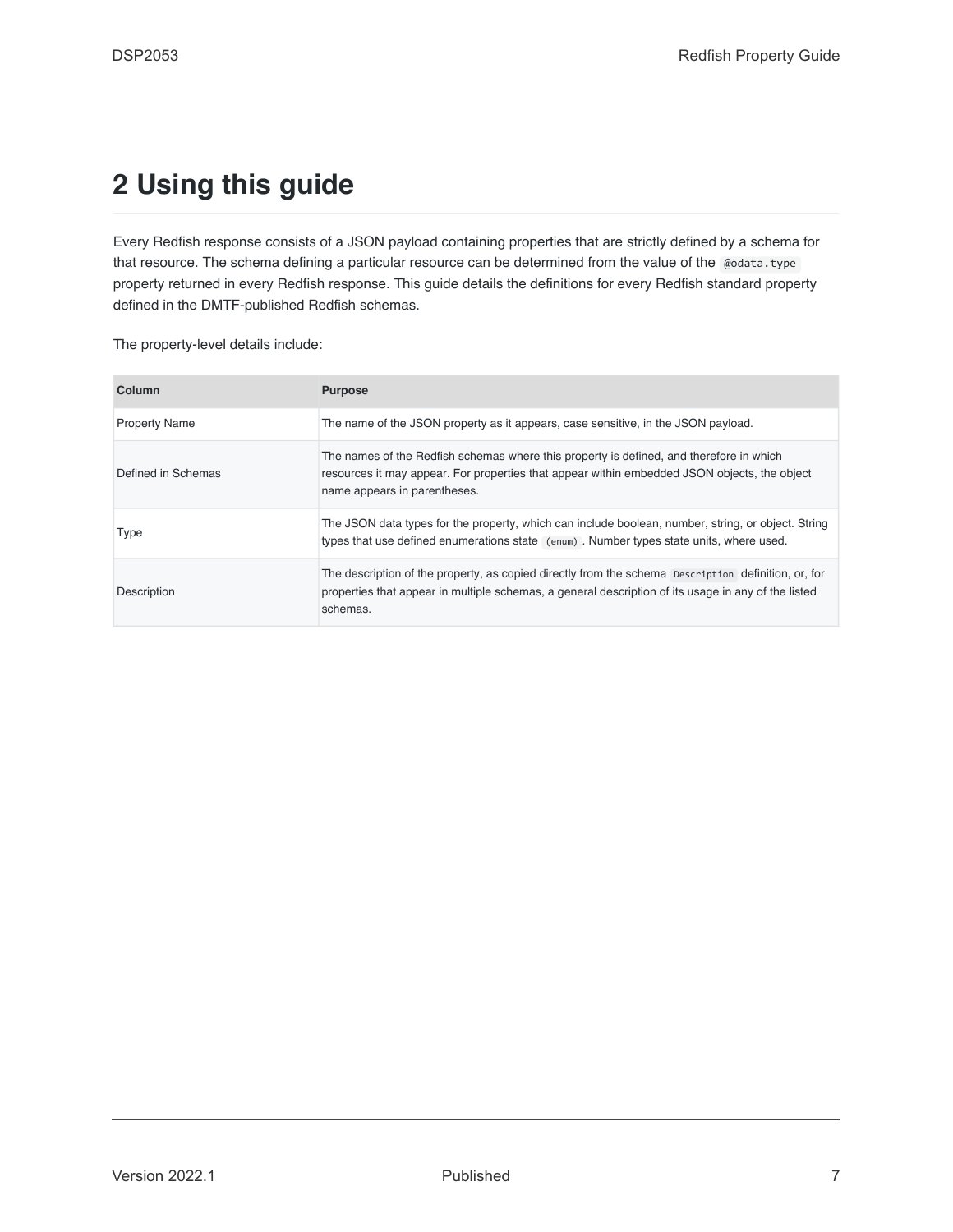## <span id="page-7-0"></span>**3 Reference guide**

| <b>The DMTF's Redfish Documentation Generator</b><br>automatically generates the bulk of the text from<br>the schema files from the DMTF Redfish Schema Property Name<br>Bundle (DSP8010) and merges that text with<br>supplemental text to build this guide. |                                                                                | <b>Defined In</b><br>Schema(s) | <b>Type</b>                                                                                                |
|---------------------------------------------------------------------------------------------------------------------------------------------------------------------------------------------------------------------------------------------------------------|--------------------------------------------------------------------------------|--------------------------------|------------------------------------------------------------------------------------------------------------|
| AbsoluteHumidity                                                                                                                                                                                                                                              | EnvironmentMetrics,<br>PowerDistributionMetrics                                | object                         | Absolute humidity (g/cu m).                                                                                |
| <b>AccelerationFunction</b>                                                                                                                                                                                                                                   | Processor (FPGA ><br>ReconfigurationSlots)                                     | object                         | The link to the acceleration function<br>that the code programmed into a<br>reconfiguration slot provides. |
| <b>AccelerationFunctions</b>                                                                                                                                                                                                                                  | Processor                                                                      | object                         | The link to the collection of<br>acceleration functions associated with<br>this processor.                 |
| AccelerationFunctionType                                                                                                                                                                                                                                      | AccelerationFunction                                                           | string<br>(enum)               | The acceleration function type.                                                                            |
| <b>AccessCapabilities</b>                                                                                                                                                                                                                                     | Connection<br>(MemoryChunkInfo),<br>Connection (VolumeInfo),<br>Volume         | array                          | Supported IO access capabilities.                                                                          |
| <b>AccessKey</b>                                                                                                                                                                                                                                              | Endpoint (ConnectedEntities ><br>GenZ)                                         | string                         | The Access Key for the entity.                                                                             |
|                                                                                                                                                                                                                                                               | Connection (ConnectionKeys ><br>GenZ)                                          | string                         | The Access Key for this connection.                                                                        |
|                                                                                                                                                                                                                                                               | AddressPool (GenZ)                                                             | string                         | The Access Key required for this<br>address pool.                                                          |
| <b>AccessKeyViolations</b>                                                                                                                                                                                                                                    | PortMetrics (GenZ)                                                             | integer                        | The total number of Access Key<br>Violations detected.                                                     |
| <b>AccessMode</b>                                                                                                                                                                                                                                             | ManagerNetworkProtocol<br>(SNMP > CommunityStrings)                            | string<br>(enum)               | The access level of the SNMP<br>community.                                                                 |
| <b>AccessState</b>                                                                                                                                                                                                                                            | StorageController<br>(NVMeControllerProperties ><br><b>ANACharacteristics)</b> | string<br>(enum)               | Reported ANA access state.                                                                                 |
|                                                                                                                                                                                                                                                               | Connection<br>(MemoryChunkInfo),<br>Connection (VolumeInfo)                    | string<br>(enum)               | The access state for this connection.                                                                      |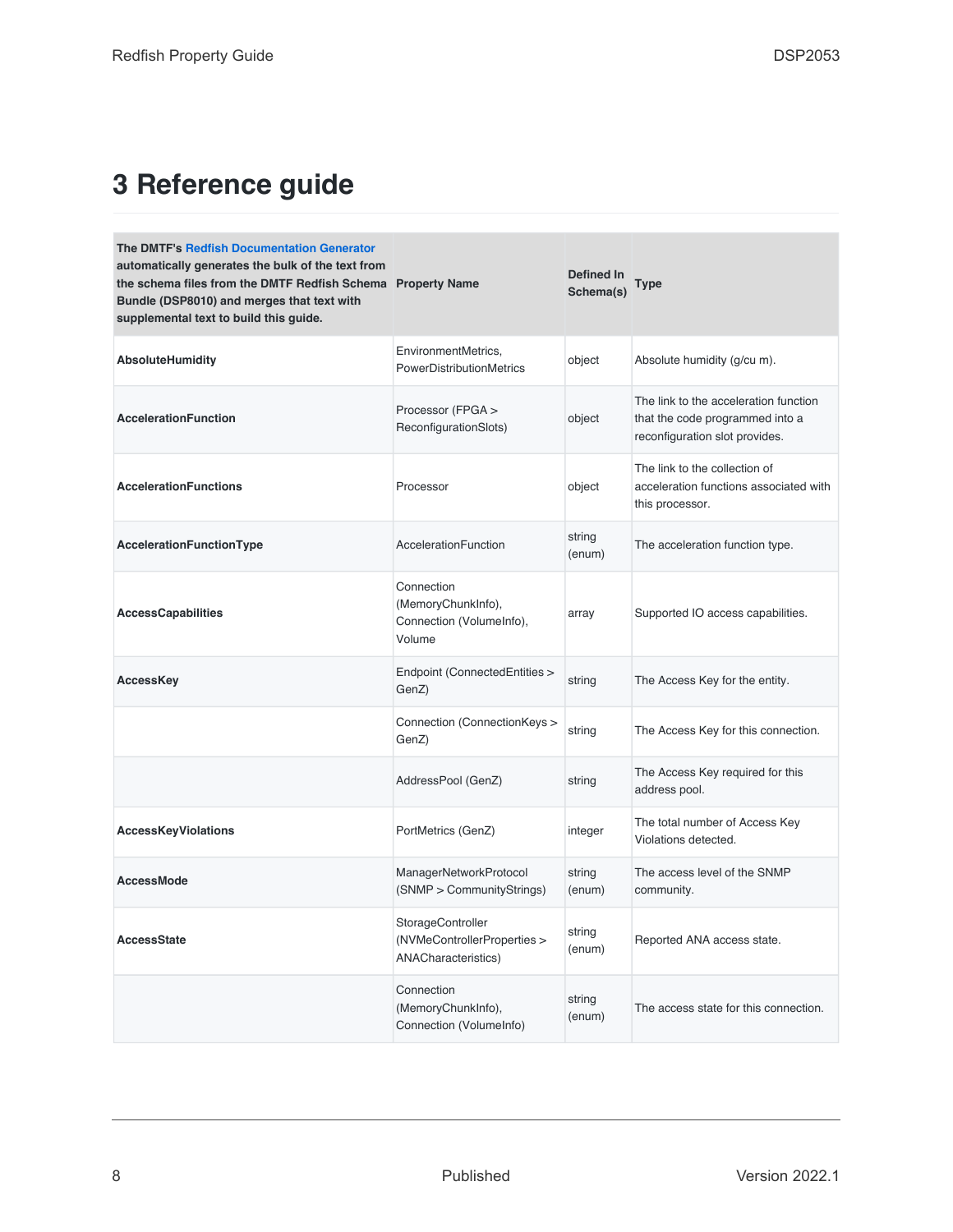| <b>The DMTF's Redfish Documentation Generator</b><br>automatically generates the bulk of the text from<br>the schema files from the DMTF Redfish Schema Property Name<br>Bundle (DSP8010) and merges that text with<br>supplemental text to build this guide. |                      | Defined In<br>Schema(s) | <b>Type</b>                                                                                                                                                                                                                                                                                                                                                                                                                                                |
|---------------------------------------------------------------------------------------------------------------------------------------------------------------------------------------------------------------------------------------------------------------|----------------------|-------------------------|------------------------------------------------------------------------------------------------------------------------------------------------------------------------------------------------------------------------------------------------------------------------------------------------------------------------------------------------------------------------------------------------------------------------------------------------------------|
|                                                                                                                                                                                                                                                               | <b>EndpointGroup</b> | string<br>(enum)        | The access state for this group.                                                                                                                                                                                                                                                                                                                                                                                                                           |
| <b>AccountExpiration</b>                                                                                                                                                                                                                                      | ManagerAccount       | string                  | Indicates the date and time when this<br>account expires. If null, the account<br>never expires.                                                                                                                                                                                                                                                                                                                                                           |
| <b>AccountLockoutCounterResetAfter</b>                                                                                                                                                                                                                        | AccountService       | integer<br>(seconds)    | The period of time, in seconds,<br>between the last failed login attempt<br>and the reset of the lockout threshold<br>counter. This value must be less than<br>or equal to the<br>AccountLockoutDuration value. A<br>reset sets the counter to 0.                                                                                                                                                                                                          |
| <b>AccountLockoutCounterResetEnabled</b>                                                                                                                                                                                                                      | AccountService       | boolean                 | An indication of whether the threshold<br>counter is reset after<br>AccountLockoutCounterResetAfter<br>expires. If true, it is reset. If false,<br>only a successful login resets the<br>threshold counter and if the user<br>reaches the AccountLockoutThreshold<br>limit, the account will be locked out<br>indefinitely and only an administrator-<br>issued reset clears the threshold<br>counter. If this property is absent, the<br>default is true. |
| <b>AccountLockoutDuration</b>                                                                                                                                                                                                                                 | AccountService       | integer<br>(seconds)    | The period of time, in seconds, that an<br>account is locked after the number of<br>failed login attempts reaches the<br>account lockout threshold, within the<br>period between the last failed login<br>attempt and the reset of the lockout<br>threshold counter. If this value is 0,<br>no lockout will occur. If the<br>AccountLockoutCounterResetEnabled<br>value is false, this property is<br>ignored.                                             |
| AccountLockoutThreshold                                                                                                                                                                                                                                       | AccountService       | integer                 | The number of allowed failed login<br>attempts before a user account is<br>locked for a specified duration. If 0,<br>the account is never locked.                                                                                                                                                                                                                                                                                                          |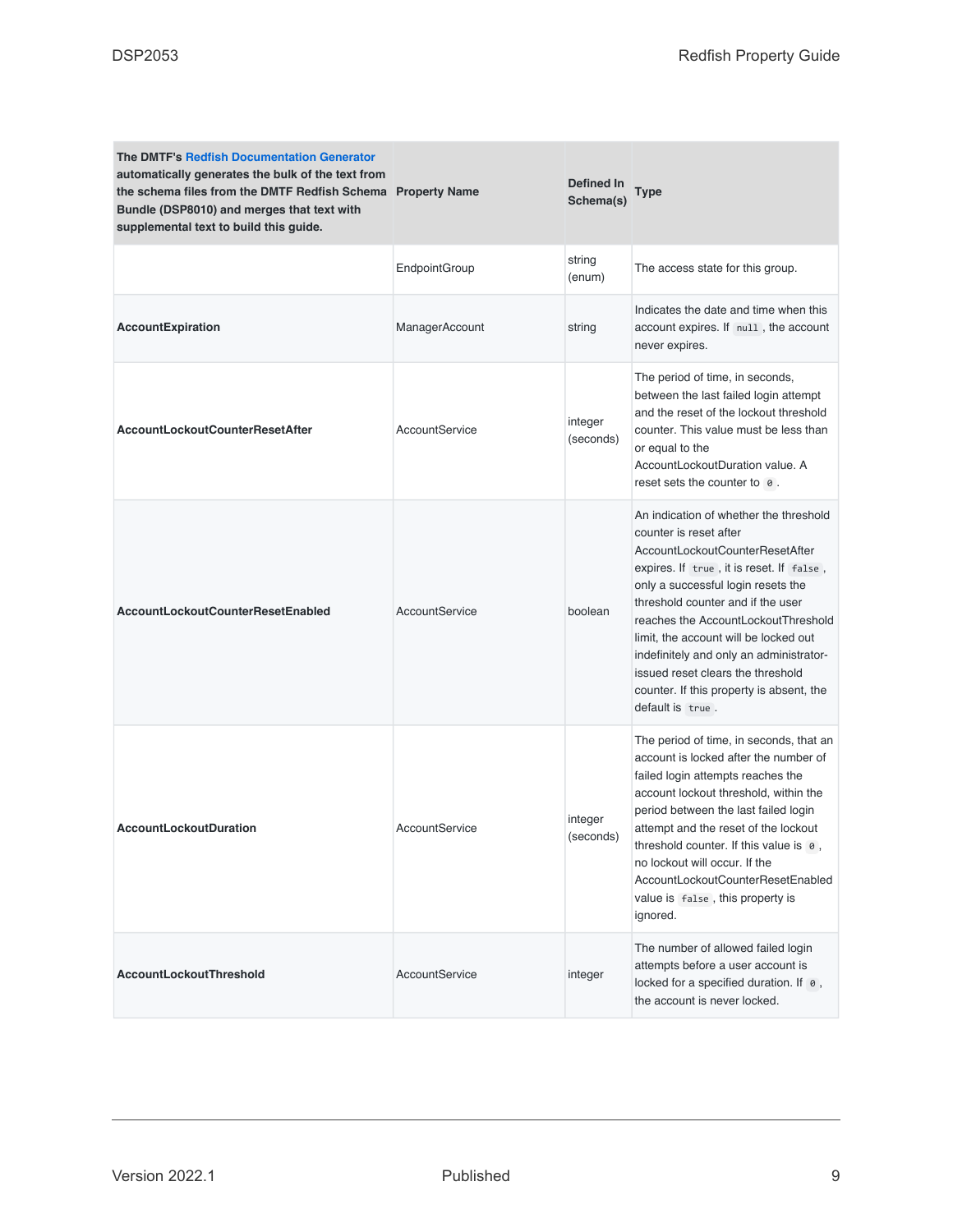| The DMTF's Redfish Documentation Generator<br>automatically generates the bulk of the text from<br>the schema files from the DMTF Redfish Schema Property Name<br>Bundle (DSP8010) and merges that text with<br>supplemental text to build this guide. |                                                                                                                                                       | <b>Defined In</b><br>Schema(s) | Type                                                                                             |
|--------------------------------------------------------------------------------------------------------------------------------------------------------------------------------------------------------------------------------------------------------|-------------------------------------------------------------------------------------------------------------------------------------------------------|--------------------------------|--------------------------------------------------------------------------------------------------|
| <b>AccountProviderType</b>                                                                                                                                                                                                                             | AccountService<br>(ActiveDirectory),<br>AccountService (LDAP),<br>AccountService (OAuth2),<br>AccountService (TACACSplus),<br>ExternalAccountProvider | string<br>(enum)               | The type of external account provider<br>to which this service connects.                         |
| <b>Accounts</b>                                                                                                                                                                                                                                        | AccountService                                                                                                                                        | object                         | The collection of manager accounts.                                                              |
| <b>AccountService</b>                                                                                                                                                                                                                                  | ServiceRoot                                                                                                                                           | object                         | The link to the Account Service.                                                                 |
| <b>AccountTypes</b>                                                                                                                                                                                                                                    | ManagerAccount                                                                                                                                        | array                          | The list of services in the manager that<br>the account is allowed to access.                    |
| Accuracy                                                                                                                                                                                                                                               | MetricDefinition                                                                                                                                      | number                         | The estimated percent error of<br>measured versus actual values.                                 |
|                                                                                                                                                                                                                                                        | Control, Sensor                                                                                                                                       | number (%)                     | The estimated percent error of<br>measured versus actual values.                                 |
| <b>Actions</b>                                                                                                                                                                                                                                         | various (AccelerationFunction,<br>Assembly  )                                                                                                         | object                         | The available actions for this<br>Resource.                                                      |
|                                                                                                                                                                                                                                                        | various (AccountService,<br>AddressPool  )                                                                                                            | object                         | The available actions for this resource.                                                         |
| <b>Activation</b>                                                                                                                                                                                                                                      | various (Sensor (Thresholds ><br>LowerCaution), Sensor<br>(Thresholds ><br>LowerCautionUser)  )                                                       | string<br>(enum)               | The direction of crossing that activates<br>this threshold.                                      |
| <b>ActiveCoreCount</b>                                                                                                                                                                                                                                 | OperatingConfig (TurboProfile)                                                                                                                        | integer                        | The number of active cores to be<br>configured with the specified<br>maximum clock speed.        |
| <b>ActiveDirectory</b>                                                                                                                                                                                                                                 | AccountService                                                                                                                                        | object                         | The first Active Directory external<br>account provider that this account<br>service supports.   |
| ActiveLinkTechnology                                                                                                                                                                                                                                   | <b>NetworkPort</b>                                                                                                                                    | string<br>(enum)               | Network port active link technology.                                                             |
| <b>ActiveMainsId</b>                                                                                                                                                                                                                                   | PowerDistribution<br>(TransferConfiguration)                                                                                                          | string                         | The mains circuit that is switched on<br>and qualified to supply power to the<br>output circuit. |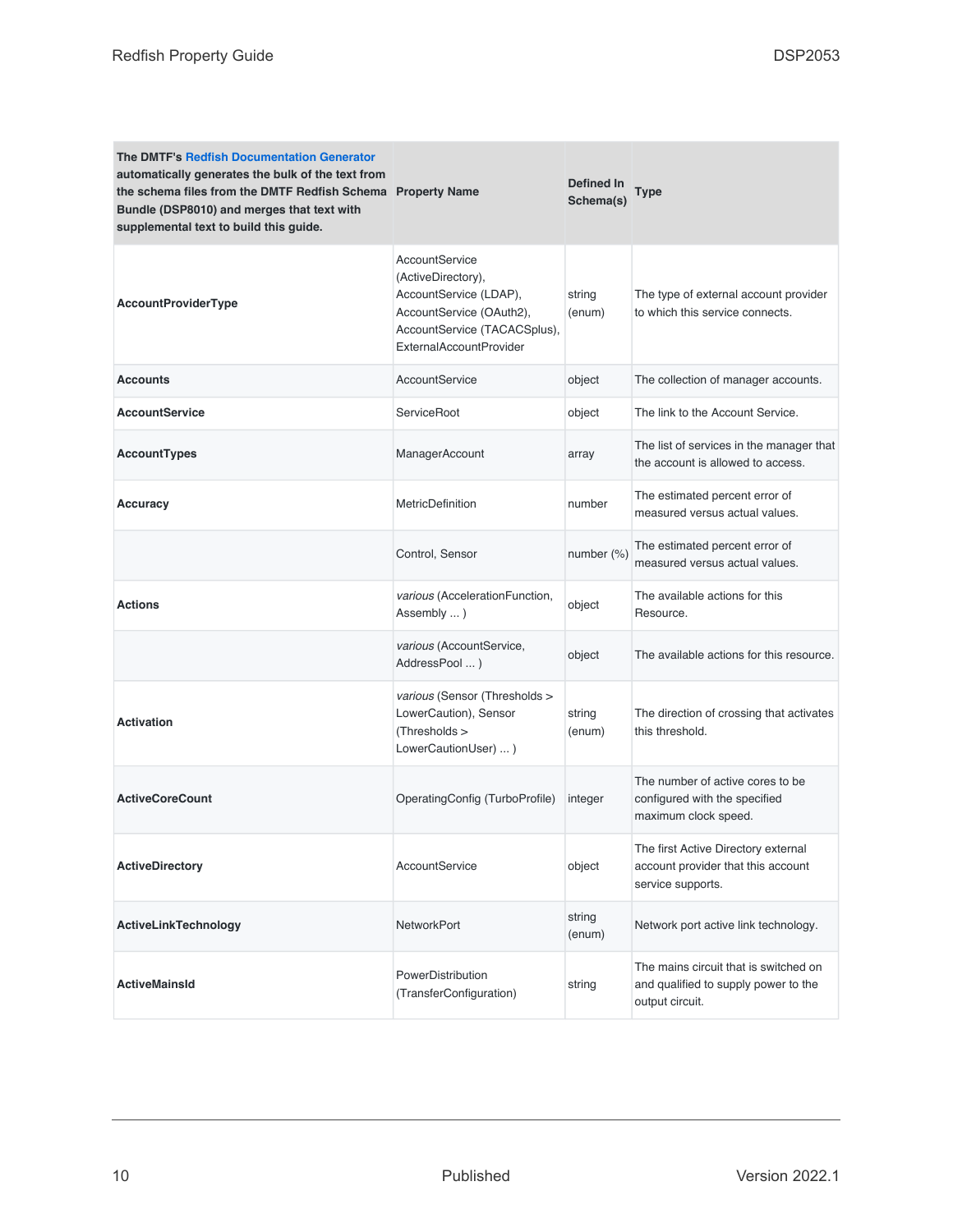| <b>The DMTF's Redfish Documentation Generator</b><br>automatically generates the bulk of the text from<br>the schema files from the DMTF Redfish Schema Property Name<br>Bundle (DSP8010) and merges that text with<br>supplemental text to build this guide. |                                                     | Defined In<br>Schema(s) | Type                                                                                                                                                                                                             |
|---------------------------------------------------------------------------------------------------------------------------------------------------------------------------------------------------------------------------------------------------------------|-----------------------------------------------------|-------------------------|------------------------------------------------------------------------------------------------------------------------------------------------------------------------------------------------------------------|
| <b>ActivePool</b>                                                                                                                                                                                                                                             | CompositionService                                  | object                  | The link to the collection of resource<br>blocks within the active pool.<br>Resource blocks in the active pool are<br>contributing to at least one composed<br>resource as a result of a composition<br>request. |
| <b>ActiveSoftwareImage</b>                                                                                                                                                                                                                                    | Manager (Links)                                     | object                  | The link to the software inventory<br>resource that represents the active<br>firmware image for this manager.                                                                                                    |
|                                                                                                                                                                                                                                                               | Bios (Links)                                        | object                  | The link to the software inventory that<br>represents the active BIOS firmware<br>image.                                                                                                                         |
| <b>Active Width</b>                                                                                                                                                                                                                                           | Port                                                | integer                 | The number of active lanes for this<br>interface.                                                                                                                                                                |
| Add                                                                                                                                                                                                                                                           | Manager (Actions ><br>ModifyRedundancySet (Action)) | array                   | An array of managers to add to the<br>redundancy set.                                                                                                                                                            |
| <b>AddElements (Action)</b>                                                                                                                                                                                                                                   | Aggregate (Actions)                                 | object                  | This action is used to add one or more<br>resources to the aggregate.                                                                                                                                            |
| <b>AddEndpoint (Action)</b>                                                                                                                                                                                                                                   | Zone (Actions)                                      | object                  | This action adds an endpoint to a<br>zone.                                                                                                                                                                       |
| <b>AdditionalCommonNames</b>                                                                                                                                                                                                                                  | Certificate (Issuer), Certificate<br>(Subject)      | array                   | Additional common names of the<br>entity.                                                                                                                                                                        |
| <b>AdditionalDataSizeBytes</b>                                                                                                                                                                                                                                | LogEntry                                            | integer<br>(bytes)      | The size of the additional data for the<br>log entry.                                                                                                                                                            |
| <b>AdditionalDataURI</b>                                                                                                                                                                                                                                      | LogEntry                                            | string                  | The URI at which to access the<br>additional data for the log entry, such<br>as diagnostic data, image captures, or<br>other files.                                                                              |
| <b>AdditionalExternalAccountProviders</b>                                                                                                                                                                                                                     | AccountService                                      | object                  | The additional external account<br>providers that this account service<br>uses.                                                                                                                                  |
| <b>AdditionalFirmwareVersions</b>                                                                                                                                                                                                                             | Manager                                             | object                  | The additional firmware versions of the<br>manager.                                                                                                                                                              |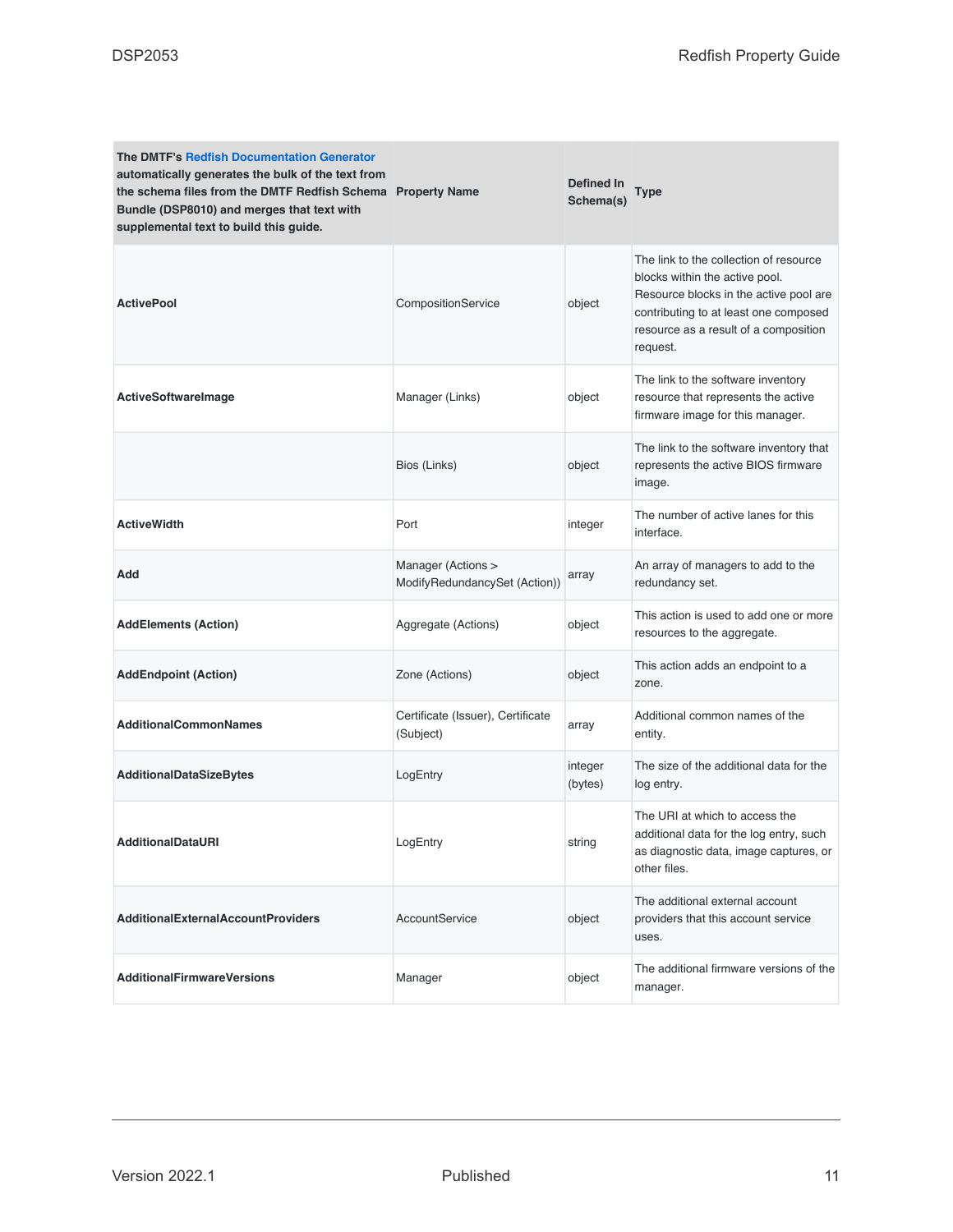| <b>The DMTF's Redfish Documentation Generator</b><br>automatically generates the bulk of the text from<br>the schema files from the DMTF Redfish Schema Property Name<br>Bundle (DSP8010) and merges that text with<br>supplemental text to build this guide. |                                                                                                                                                                                | Defined In<br>Schema(s) | Type                                                                                                                                |
|---------------------------------------------------------------------------------------------------------------------------------------------------------------------------------------------------------------------------------------------------------------|--------------------------------------------------------------------------------------------------------------------------------------------------------------------------------|-------------------------|-------------------------------------------------------------------------------------------------------------------------------------|
|                                                                                                                                                                                                                                                               | Processor                                                                                                                                                                      | object                  | The additional firmware versions of the<br>processor.                                                                               |
| <b>AdditionalOrganizationalUnits</b>                                                                                                                                                                                                                          | Certificate (Issuer), Certificate<br>(Subject)                                                                                                                                 | array                   | Additional organizational units of the<br>entity.                                                                                   |
| <b>AdditionalVersions</b>                                                                                                                                                                                                                                     | SoftwareInventory                                                                                                                                                              | object                  | The additional versions of this<br>software.                                                                                        |
| <b>AddResourceBlock (Action)</b>                                                                                                                                                                                                                              | ComputerSystem (Actions)                                                                                                                                                       | object                  | This action adds a resource block to a<br>system.                                                                                   |
| <b>Address</b>                                                                                                                                                                                                                                                | AddressPool (Ethernet > EBGP<br>> BGPNeighbor), AddressPool<br>(Ethernet > MultiProtocolEBGP<br>> BGPNeighbor), AddressPool<br>(Ethernet > MultiProtocolIBGP<br>> BGPNeighbor) | string                  | Border Gateway Protocol (BGP)<br>neighbor address.                                                                                  |
|                                                                                                                                                                                                                                                               | ComputerSystem<br>(KeyManagement ><br><b>KMIPServers)</b>                                                                                                                      | string                  | The KMIP server address.                                                                                                            |
| <b>AddressParityError</b>                                                                                                                                                                                                                                     | MemoryMetrics (HealthData ><br>AlarmTrips)                                                                                                                                     | boolean                 | An indication of whether an address<br>parity error was detected that a retry<br>could not correct.                                 |
| <b>AddressPools</b>                                                                                                                                                                                                                                           | Endpoint (Links)                                                                                                                                                               | array                   | An array of links to the address pools<br>associated with this endpoint.                                                            |
|                                                                                                                                                                                                                                                               | Zone (Links)                                                                                                                                                                   | array                   | An array of links to the address pools<br>associated with this zone.                                                                |
|                                                                                                                                                                                                                                                               | Fabric                                                                                                                                                                         | object                  | The collection of links to the address<br>pools that this fabric contains.                                                          |
| <b>AddressRangeOffsetMiB</b>                                                                                                                                                                                                                                  | MemoryChunks                                                                                                                                                                   | integer<br>(mebibytes)  | Offset of the memory chunk in the<br>address range in MiB.                                                                          |
| AddressRangeType                                                                                                                                                                                                                                              | MemoryChunks                                                                                                                                                                   | string<br>(enum)        | Memory type of this memory chunk.                                                                                                   |
| AdjustedMaxAllowableOperatingValue                                                                                                                                                                                                                            | Thermal (Temperatures)                                                                                                                                                         | integer<br>(Celsius)    | Adjusted maximum allowable<br>operating temperature for this<br>equipment based on the current<br>environmental conditions present. |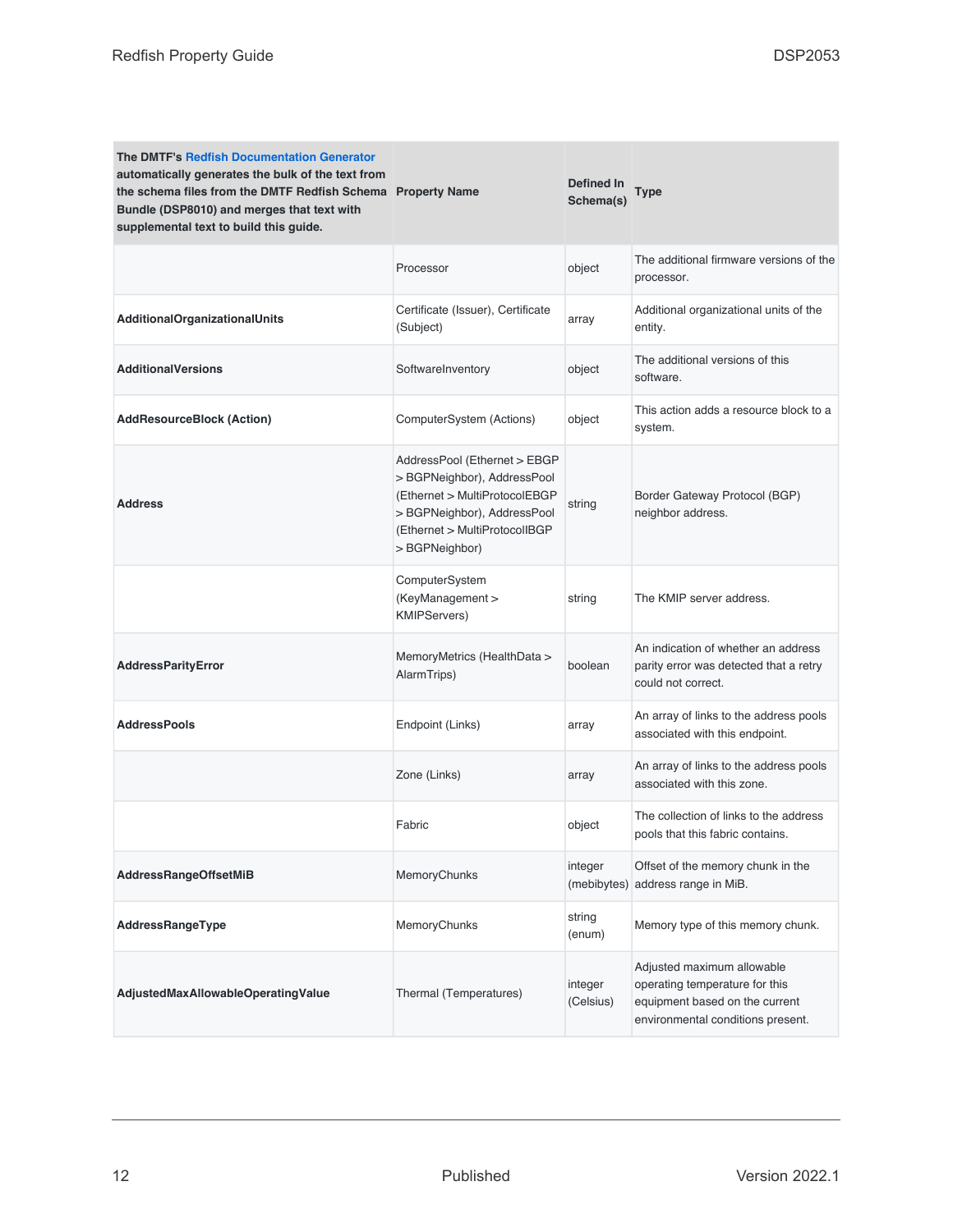| <b>The DMTF's Redfish Documentation Generator</b><br>automatically generates the bulk of the text from<br>the schema files from the DMTF Redfish Schema Property Name<br>Bundle (DSP8010) and merges that text with<br>supplemental text to build this guide. |                                                                                                                                                                     | Defined In<br>Schema(s) | Type                                                                                                                                |
|---------------------------------------------------------------------------------------------------------------------------------------------------------------------------------------------------------------------------------------------------------------|---------------------------------------------------------------------------------------------------------------------------------------------------------------------|-------------------------|-------------------------------------------------------------------------------------------------------------------------------------|
|                                                                                                                                                                                                                                                               | Sensor                                                                                                                                                              | number                  | The adjusted maximum allowable<br>operating value for this equipment<br>based on the environmental<br>conditions.                   |
| AdjustedMinAllowableOperatingValue                                                                                                                                                                                                                            | Thermal (Temperatures)                                                                                                                                              | integer<br>(Celsius)    | Adjusted minimum allowable operating<br>temperature for this equipment based<br>on the current environmental<br>conditions present. |
|                                                                                                                                                                                                                                                               | Sensor                                                                                                                                                              | number                  | The adjusted minimum allowable<br>operating value for this equipment<br>based on the environmental<br>conditions.                   |
| <b>AdvertiseInactiveRoutesEnabled</b>                                                                                                                                                                                                                         | AddressPool (Ethernet > EBGP<br>> BGPRoute), AddressPool<br>(Ethernet > MultiProtocolEBGP<br>>BGPRoute), AddressPool<br>(Ethernet > MultiProtocolIBGP<br>>BGPRoute) | boolean                 | Advertise inactive route status.                                                                                                    |
| <b>Aggregates</b>                                                                                                                                                                                                                                             | AggregationService                                                                                                                                                  | object                  | The link to the collection of aggregates<br>associated with this service.                                                           |
| AggregationService                                                                                                                                                                                                                                            | ServiceRoot                                                                                                                                                         | object                  | The link to the aggregation service.                                                                                                |
| <b>AggregationSources</b>                                                                                                                                                                                                                                     | ConnectionMethod (Links)                                                                                                                                            | array                   | An array of links to the access points<br>using this connection method.                                                             |
|                                                                                                                                                                                                                                                               | AggregationService                                                                                                                                                  | object                  | The link to the collection of<br>aggregation sources associated with<br>this service.                                               |
| AggregationType                                                                                                                                                                                                                                               | AggregationSource                                                                                                                                                   | string<br>(enum)        | The type of aggregation used towards<br>the aggregation source.                                                                     |
| <b>AlarmTrips</b>                                                                                                                                                                                                                                             | MemoryMetrics (HealthData)                                                                                                                                          | object                  | Alarm trip information about the<br>memory.                                                                                         |
| Alias                                                                                                                                                                                                                                                         | <b>BootOption</b>                                                                                                                                                   | string<br>(enum)        | The alias of this boot source.                                                                                                      |
| <b>AliasBootOrder</b>                                                                                                                                                                                                                                         | ComputerSystem (Boot)                                                                                                                                               | array                   | Ordered array of boot source aliases<br>representing the persistent boot order<br>associated with this computer system.             |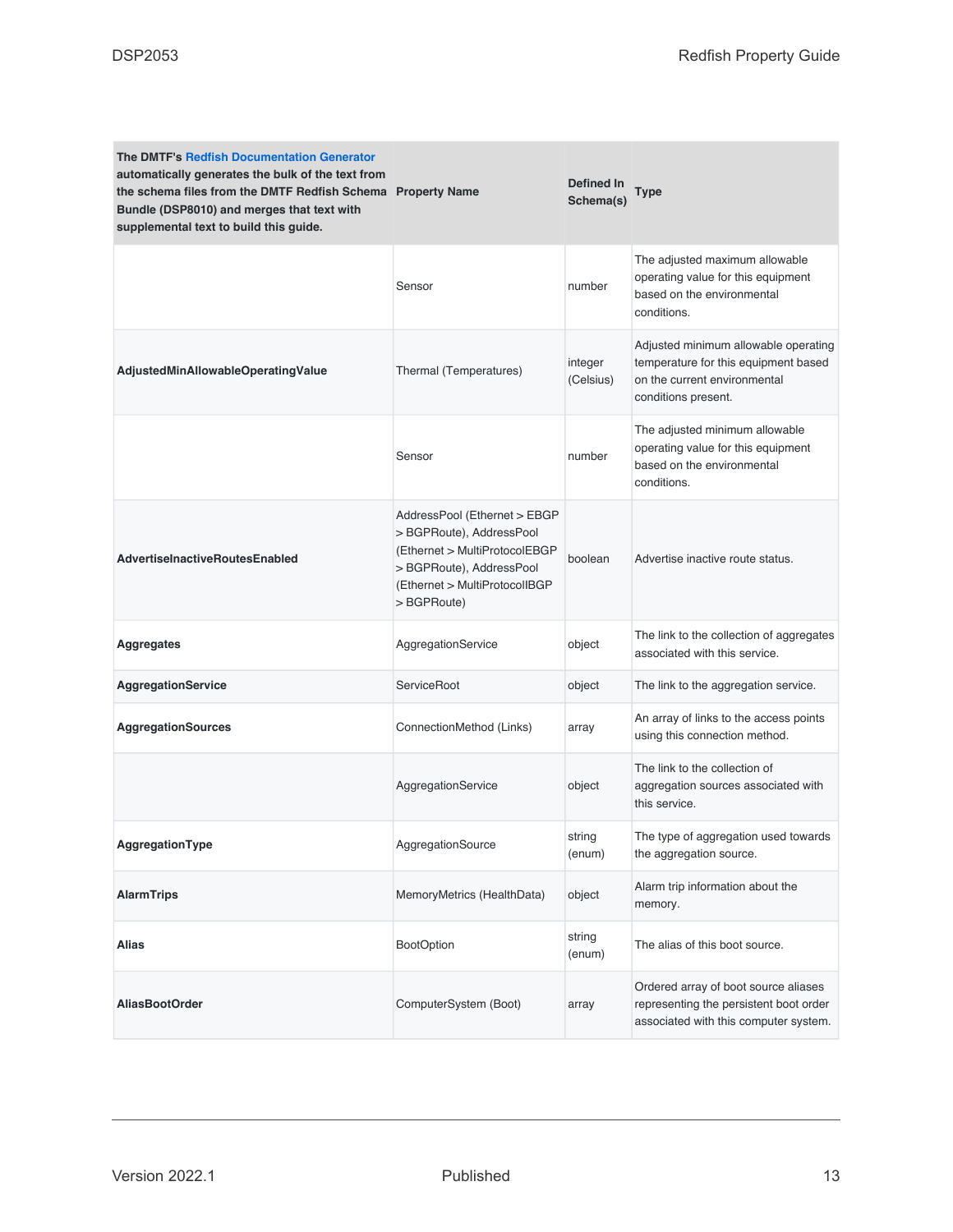| <b>The DMTF's Redfish Documentation Generator</b><br>automatically generates the bulk of the text from<br>the schema files from the DMTF Redfish Schema Property Name<br>Bundle (DSP8010) and merges that text with<br>supplemental text to build this guide. |                                                                                                                                | <b>Defined In</b><br>Schema(s) | Type                                                                                                                  |
|---------------------------------------------------------------------------------------------------------------------------------------------------------------------------------------------------------------------------------------------------------------|--------------------------------------------------------------------------------------------------------------------------------|--------------------------------|-----------------------------------------------------------------------------------------------------------------------|
| <b>AllocatedCompletionQueues</b>                                                                                                                                                                                                                              | StorageController<br>(NVMeControllerProperties)                                                                                | integer                        | The number of I/O completion queues<br>allocated to this NVMe I/O controller.                                         |
| <b>AllocatedPools</b>                                                                                                                                                                                                                                         | Volume                                                                                                                         | object                         | An array of references to<br>StoragePools allocated from this<br>Volume.                                              |
| <b>AllocatedSubmissionQueues</b>                                                                                                                                                                                                                              | StorageController<br>(NVMeControllerProperties)                                                                                | integer                        | The number of I/O submission queues<br>allocated to this NVMe I/O controller.                                         |
| <b>AllocatedWatts</b>                                                                                                                                                                                                                                         | PowerSubsystem (Allocation)                                                                                                    | number<br>(Watts)              | The total amount of power that has<br>been allocated or budgeted to this<br>subsystem.                                |
| <b>Allocation</b>                                                                                                                                                                                                                                             | PowerSubsystem                                                                                                                 | object                         | Power allocation for this subsystem.                                                                                  |
| AllocationAlignmentMiB                                                                                                                                                                                                                                        | Memory                                                                                                                         | integer<br>(mebibytes)         | The boundary that memory regions<br>are allocated on, measured in<br>mebibytes (MiB).                                 |
| <b>AllocationIncrementMiB</b>                                                                                                                                                                                                                                 | Memory                                                                                                                         | integer<br>(mebibytes)         | The size of the smallest unit of<br>allocation for a memory region in<br>mebibytes (MiB).                             |
| <b>AllocationPercent</b>                                                                                                                                                                                                                                      | Port (FunctionMaxBandwidth)                                                                                                    | integer (%)                    | The maximum bandwidth allocation<br>percentage allocated to the<br>corresponding network device function<br>instance. |
|                                                                                                                                                                                                                                                               | Port (FunctionMinBandwidth)                                                                                                    | integer (%)                    | The minimum bandwidth allocation<br>percentage allocated to the<br>corresponding network device function<br>instance. |
| AllowableMax                                                                                                                                                                                                                                                  | Control, EnvironmentMetrics<br>(PowerLimitWatts), Memory<br>(OperatingSpeedRangeMHz),<br>Processor<br>(OperatingSpeedRangeMHz) | number                         | The maximum possible setting for this<br>control.                                                                     |
| <b>AllowableMin</b>                                                                                                                                                                                                                                           | Control, EnvironmentMetrics<br>(PowerLimitWatts), Memory<br>(OperatingSpeedRangeMHz),<br>Processor<br>(OperatingSpeedRangeMHz) | number                         | The minimum possible setting for this<br>control.                                                                     |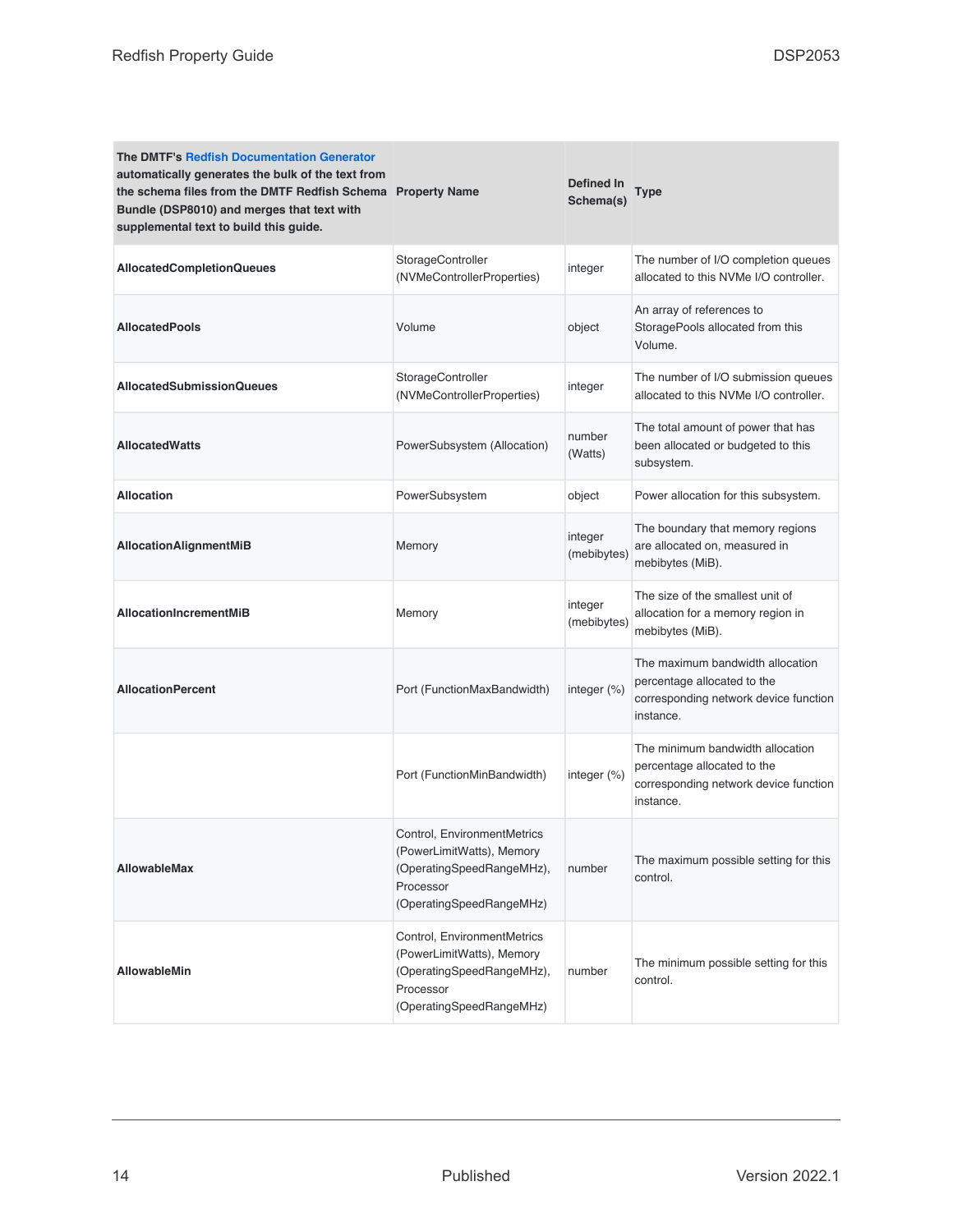| <b>The DMTF's Redfish Documentation Generator</b><br>automatically generates the bulk of the text from<br>the schema files from the DMTF Redfish Schema Property Name<br>Bundle (DSP8010) and merges that text with<br>supplemental text to build this guide. |                                                                                                                                                                                | Defined In<br>Schema(s) | Type                                                                                                                                |
|---------------------------------------------------------------------------------------------------------------------------------------------------------------------------------------------------------------------------------------------------------------|--------------------------------------------------------------------------------------------------------------------------------------------------------------------------------|-------------------------|-------------------------------------------------------------------------------------------------------------------------------------|
| <b>AllowableNumericValues</b>                                                                                                                                                                                                                                 | Control, Memory<br>(OperatingSpeedRangeMHz),<br>Processor<br>(OperatingSpeedRangeMHz)                                                                                          | array                   | The supported values for the set point.                                                                                             |
| <b>AllowableValues</b>                                                                                                                                                                                                                                        | ActionInfo (Parameters)                                                                                                                                                        | array                   | The allowable values for this<br>parameter as applied to this action<br>target.                                                     |
| <b>AllowDeny</b>                                                                                                                                                                                                                                              | <b>NetworkDeviceFunction</b>                                                                                                                                                   | object                  | The link to the collection of allow and<br>deny permissions for packets leaving<br>and arriving to this network device<br>function. |
| <b>AllowDuplicateASEnabled</b>                                                                                                                                                                                                                                | AddressPool (Ethernet ><br>EBGP), AddressPool (Ethernet<br>> MultiProtocolEBGP)                                                                                                | boolean                 | Allow duplicate Autonomous System<br>(AS) path.                                                                                     |
| AllowedSpeedsMHz                                                                                                                                                                                                                                              | Memory                                                                                                                                                                         | array<br>(MHz)          | Speeds supported by this memory<br>device.                                                                                          |
| AllowFIPVLANDiscovery                                                                                                                                                                                                                                         | NetworkDeviceFunction<br>(FibreChannel)                                                                                                                                        | boolean                 | An indication of whether the FCoE<br>Initialization Protocol (FIP) populates<br>the FCoE VLAN ID.                                   |
| <b>AllowOverprovisioning</b>                                                                                                                                                                                                                                  | CompositionService                                                                                                                                                             | boolean                 | An indication of whether this service is<br>allowed to overprovision a composition<br>relative to the composition request.          |
| <b>AllowOverrideASEnabled</b>                                                                                                                                                                                                                                 | AddressPool (Ethernet ><br>EBGP), AddressPool (Ethernet<br>> MultiProtocolEBGP)                                                                                                | boolean                 | Option to override an Autonomous<br>System (AS) number with the AS<br>number of the sending peer.                                   |
| <b>AllowOwnASEnabled</b>                                                                                                                                                                                                                                      | AddressPool (Ethernet > EBGP<br>> BGPNeighbor), AddressPool<br>(Ethernet > MultiProtocolEBGP<br>> BGPNeighbor), AddressPool<br>(Ethernet > MultiProtocolIBGP<br>> BGPNeighbor) | boolean                 | Allow own Autonomous System (AS)<br>status.                                                                                         |
| <b>AllowsBlockProvisioning</b>                                                                                                                                                                                                                                | MemoryDomain                                                                                                                                                                   | boolean                 | An indication of whether this memory<br>domain supports the provisioning of<br>blocks of memory.                                    |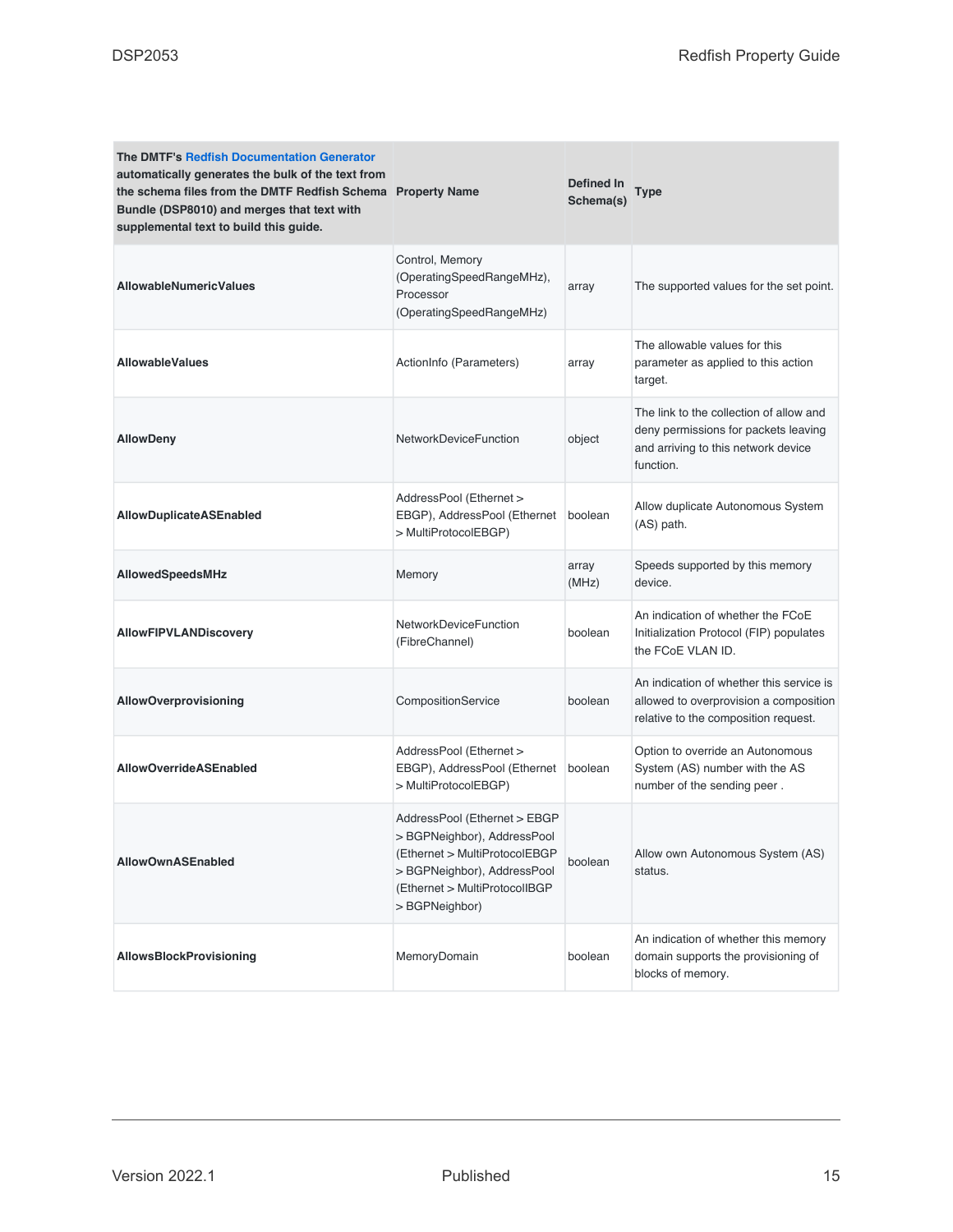| <b>The DMTF's Redfish Documentation Generator</b><br>automatically generates the bulk of the text from<br>the schema files from the DMTF Redfish Schema Property Name<br>Bundle (DSP8010) and merges that text with<br>supplemental text to build this guide. |                                                                                 | Defined In<br>Schema(s) | <b>Type</b>                                                                                                         |
|---------------------------------------------------------------------------------------------------------------------------------------------------------------------------------------------------------------------------------------------------------------|---------------------------------------------------------------------------------|-------------------------|---------------------------------------------------------------------------------------------------------------------|
| AllowsMemoryChunkCreation                                                                                                                                                                                                                                     | MemoryDomain                                                                    | boolean                 | An indication of whether this memory<br>domain supports the creation of<br>memory chunks.                           |
| <b>AllowsMirroring</b>                                                                                                                                                                                                                                        | MemoryDomain                                                                    | boolean                 | An indication of whether this memory<br>domain supports the creation of<br>memory chunks with mirroring<br>enabled. |
| <b>AllowsSparing</b>                                                                                                                                                                                                                                          | MemoryDomain                                                                    | boolean                 | An indication of whether this memory<br>domain supports the creation of<br>memory chunks with sparing enabled.      |
| <b>AllowType</b>                                                                                                                                                                                                                                              | AllowDeny                                                                       | string<br>(enum)        | Indicates the type of permission.                                                                                   |
| <b>AllowZoneAffinity</b>                                                                                                                                                                                                                                      | CompositionService                                                              | boolean                 | An indication of whether a client can<br>request that a specific resource zone<br>fulfill a composition request.    |
| <b>AlternateRoleId</b>                                                                                                                                                                                                                                        | Role                                                                            | string                  | An equivalent role to use when this<br>role is restricted.                                                          |
| <b>AlternativeNames</b>                                                                                                                                                                                                                                       | CertificateService (Actions ><br>GenerateCSR (Action))                          | array                   | The additional host names of the<br>component to secure.                                                            |
| AlwaysCompareMEDEnabled                                                                                                                                                                                                                                       | AddressPool (Ethernet ><br>EBGP), AddressPool (Ethernet<br>> MultiProtocolEBGP) | boolean                 | Compare Multi Exit Discriminator<br>(MED) status.                                                                   |
| <b>Ambient</b>                                                                                                                                                                                                                                                | <b>ThermalMetrics</b><br>(TemperatureSummaryCelsius)                            | object                  | The ambient temperature (Celsius) of<br>this subsystem.                                                             |
| <b>AmbientMetrics</b>                                                                                                                                                                                                                                         | Facility                                                                        | object                  | The link to the ambient environment<br>metrics for this facility.                                                   |
| <b>ANACharacteristics</b>                                                                                                                                                                                                                                     | StorageController<br>(NVMeControllerProperties)                                 | array                   | The ANA characteristics and volume<br>information.                                                                  |
| AnycastGatewayIPAddress                                                                                                                                                                                                                                       | AddressPool (Ethernet ><br>BGPEvpn), AddressPool<br>( Ethernet > IPv4)          | string                  | The anycast gateway IPv4 address.                                                                                   |
| AnycastGatewayMACAddress                                                                                                                                                                                                                                      | AddressPool (Ethernet ><br>BGPEvpn), AddressPool<br>( Ethernet > IPv4)          | string                  | The anycast gateway MAC address.                                                                                    |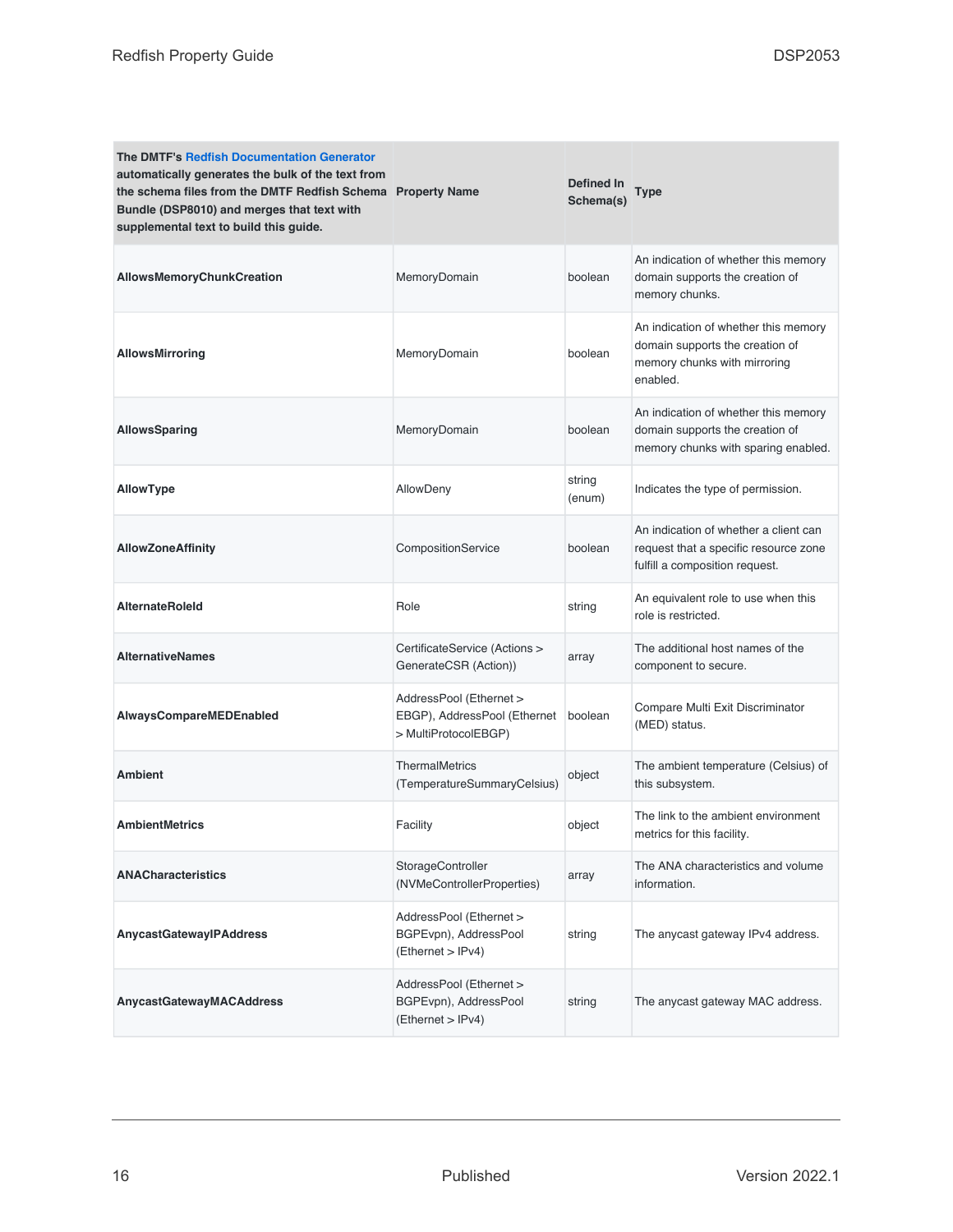| <b>The DMTF's Redfish Documentation Generator</b><br>automatically generates the bulk of the text from<br>the schema files from the DMTF Redfish Schema Property Name<br>Bundle (DSP8010) and merges that text with<br>supplemental text to build this guide. |                                                                                                                      | Defined In<br>Schema(s) | <b>Type</b>                                                                                                                                                                          |
|---------------------------------------------------------------------------------------------------------------------------------------------------------------------------------------------------------------------------------------------------------------|----------------------------------------------------------------------------------------------------------------------|-------------------------|--------------------------------------------------------------------------------------------------------------------------------------------------------------------------------------|
| ApparentkVAh                                                                                                                                                                                                                                                  | various (Circuit (EnergykWh),<br>Circuit (PolyPhaseEnergykWh<br>> Line1ToLine2)  )                                   | number<br>(kV.A.h)      | Apparent energy (kVAh).                                                                                                                                                              |
| ApparentVA                                                                                                                                                                                                                                                    | various (Circuit<br>(PolyPhasePowerWatts ><br>Line1ToLine2), Circuit<br>(PolyPhasePowerWatts ><br>Line1ToNeutral)  ) | number<br>(V.A)         | The product of voltage and current for<br>an AC circuit, in volt-ampere units.                                                                                                       |
| <b>AppendLimit</b>                                                                                                                                                                                                                                            | MetricReportDefinition                                                                                               | integer                 | The maximum number of entries that<br>can be appended to a metric report.<br>When the metric report reaches its<br>limit, its behavior is dictated by the<br>ReportUpdates property. |
| <b>AppliedOperatingConfig</b>                                                                                                                                                                                                                                 | Processor                                                                                                            | object                  | The link to the operating configuration<br>that is applied to this processor.                                                                                                        |
| <b>ApplyTime</b>                                                                                                                                                                                                                                              | <b>UpdateService</b><br>(HttpPushUriOptions ><br>HttpPushUriApplyTime)                                               | string<br>(enum)        | The time when to apply the<br>HttpPushUri-provided software<br>update.                                                                                                               |
| <b>Architectureld</b>                                                                                                                                                                                                                                         | ManagerNetworkProtocol<br>(SNMP > Engineering)                                                                       | string                  | The architecture identifier.                                                                                                                                                         |
| <b>ArchiveFile</b>                                                                                                                                                                                                                                            | MessageRegistryFile (Location) string                                                                                |                         | If the service hosts the Message<br>Registry in an archive file, the name of<br>the file within the archive.                                                                         |
|                                                                                                                                                                                                                                                               | JsonSchemaFile (Location)                                                                                            | string                  | The name of the file in the archive, if<br>the schema is hosted on the service in<br>an archive file.                                                                                |
| <b>ArchiveUri</b>                                                                                                                                                                                                                                             | MessageRegistryFile (Location) string                                                                                |                         | If the Message Registry is hosted on<br>the service in an archive file, the link to<br>the archive file.                                                                             |
|                                                                                                                                                                                                                                                               | JsonSchemaFile (Location)                                                                                            | string                  | The link to an archive file, if the<br>schema is hosted on the service in an<br>archive file.                                                                                        |
| ARPProxyEnabled                                                                                                                                                                                                                                               | AddressPool (Ethernet ><br>BGPEvpn)                                                                                  | boolean                 | Address Resolution Protocol (ARP)<br>proxy status.                                                                                                                                   |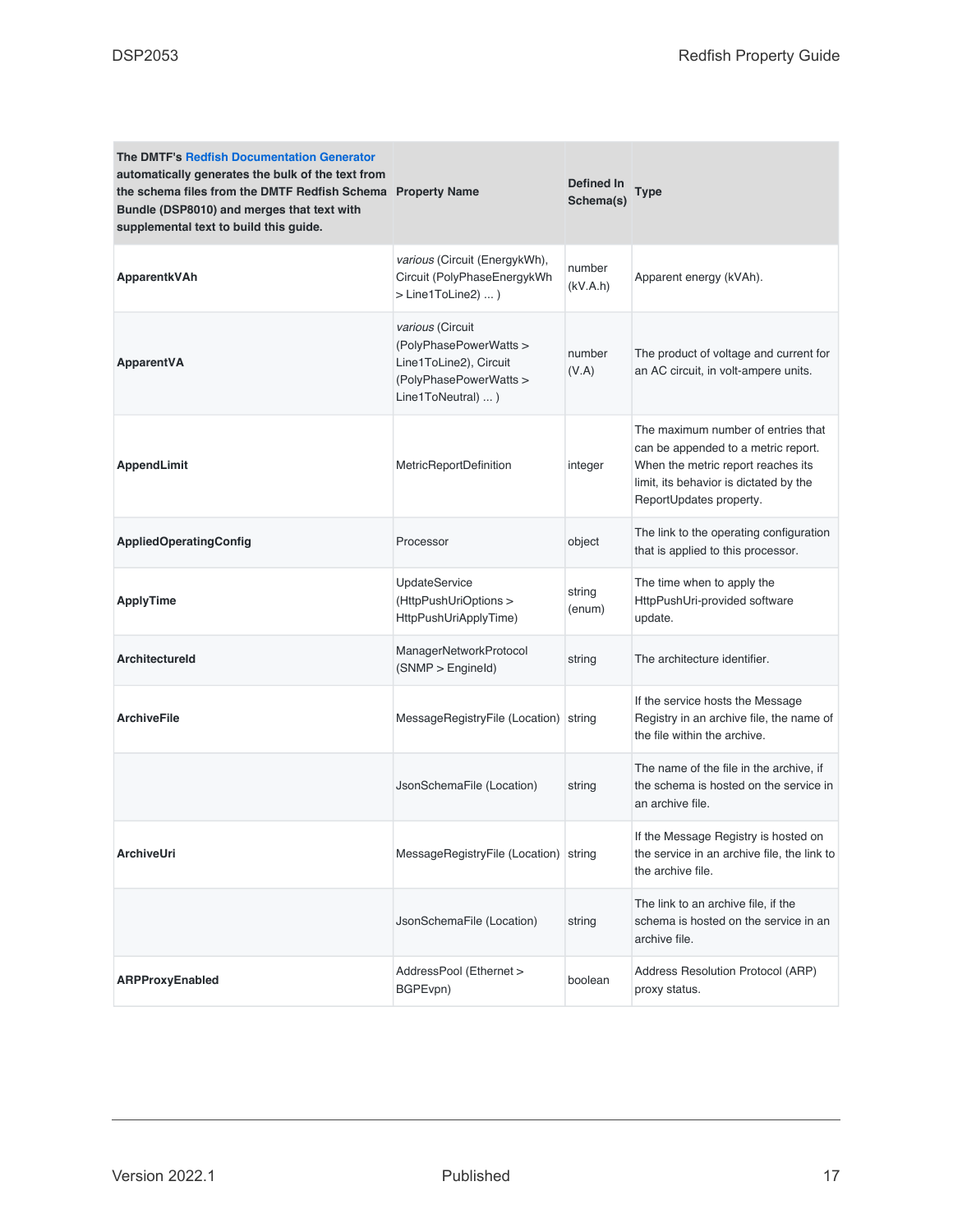| <b>The DMTF's Redfish Documentation Generator</b><br>automatically generates the bulk of the text from<br>the schema files from the DMTF Redfish Schema Property Name<br>Bundle (DSP8010) and merges that text with<br>supplemental text to build this guide. |                                                                                                                                   | Defined In<br>Schema(s) | <b>Type</b>                                                          |
|---------------------------------------------------------------------------------------------------------------------------------------------------------------------------------------------------------------------------------------------------------------|-----------------------------------------------------------------------------------------------------------------------------------|-------------------------|----------------------------------------------------------------------|
| ARPSupressionEnabled                                                                                                                                                                                                                                          | AddressPool (Ethernet ><br>BGPEvpn)                                                                                               | boolean                 | Address Resolution Protocol (ARP)<br>suppression status.             |
| ArraySizeMaximum                                                                                                                                                                                                                                              | ActionInfo (Parameters)                                                                                                           | integer                 | The maximum number of array<br>elements allowed for this parameter.  |
| ArraySizeMinimum                                                                                                                                                                                                                                              | ActionInfo (Parameters)                                                                                                           | integer                 | The minimum number of array<br>elements required for this parameter. |
| <b>ASICManufacturer</b>                                                                                                                                                                                                                                       | FabricAdapter                                                                                                                     | string                  | The manufacturer name for the ASIC<br>of this fabric adapter.        |
| <b>ASICPartNumber</b>                                                                                                                                                                                                                                         | FabricAdapter                                                                                                                     | string                  | The part number for the ASIC on this<br>fabric adapter.              |
| <b>ASICRevisionIdentifier</b>                                                                                                                                                                                                                                 | FabricAdapter                                                                                                                     | string                  | The revision identifier for the ASIC on<br>this fabric adapter.      |
| <b>ASNumberRange</b>                                                                                                                                                                                                                                          | AddressPool (Ethernet ><br>EBGP), AddressPool (Ethernet<br>> MultiProtocolEBGP),<br>AddressPool (Ethernet ><br>MultiProtocolIBGP) | object                  | Autonomous System (AS) number<br>range.                              |
| <b>Assemblies</b>                                                                                                                                                                                                                                             | Assembly                                                                                                                          | array                   | The assembly records.                                                |
| Assembly                                                                                                                                                                                                                                                      | Processor                                                                                                                         | object                  | The link to an assembly associated<br>with this processor.           |
|                                                                                                                                                                                                                                                               | <b>Battery</b>                                                                                                                    | object                  | The link to the assembly associated<br>with this battery.            |
|                                                                                                                                                                                                                                                               | Cable                                                                                                                             | object                  | The link to the assembly associated<br>with this cable.              |
|                                                                                                                                                                                                                                                               | Chassis                                                                                                                           | object                  | The link to the assembly associated<br>with this chassis.            |
|                                                                                                                                                                                                                                                               | <b>Drive</b>                                                                                                                      | object                  | The link to the assembly associated<br>with this drive.              |
|                                                                                                                                                                                                                                                               | Fan, Thermal (Fans)                                                                                                               | object                  | The link to the assembly associated<br>with this fan.                |
|                                                                                                                                                                                                                                                               | PCIeDevice                                                                                                                        | object                  | The link to the assembly associated<br>with this PCIe device.        |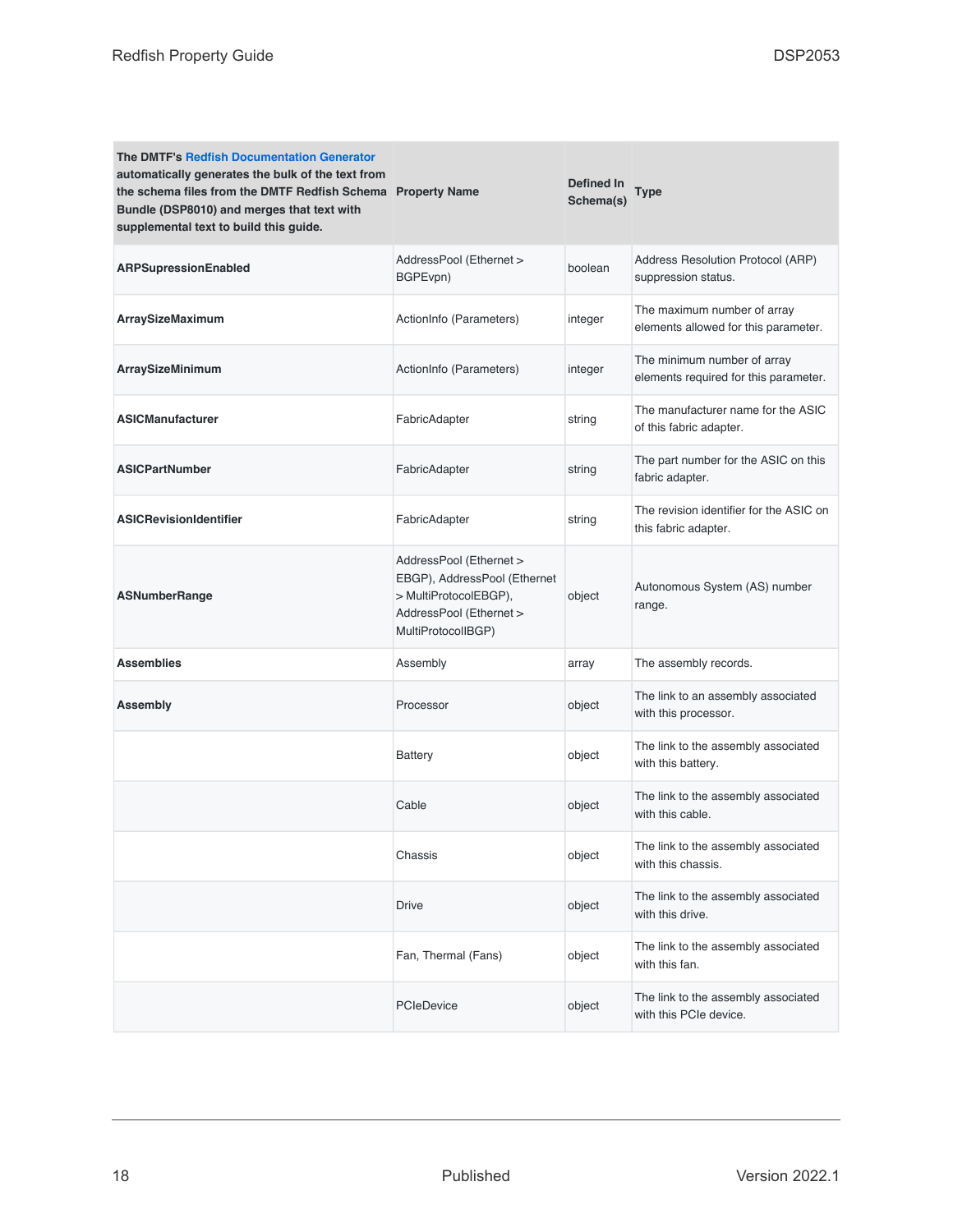| <b>The DMTF's Redfish Documentation Generator</b><br>automatically generates the bulk of the text from<br>the schema files from the DMTF Redfish Schema Property Name<br>Bundle (DSP8010) and merges that text with<br>supplemental text to build this guide. |                                                    | <b>Defined In</b><br>Schema(s) | Type                                                                                                     |
|---------------------------------------------------------------------------------------------------------------------------------------------------------------------------------------------------------------------------------------------------------------|----------------------------------------------------|--------------------------------|----------------------------------------------------------------------------------------------------------|
|                                                                                                                                                                                                                                                               | PowerSupply                                        | object                         | The link to the assembly associated<br>with this power supply.                                           |
|                                                                                                                                                                                                                                                               | Storage (StorageControllers),<br>StorageController | object                         | The link to the assembly associated<br>with this storage controller.                                     |
|                                                                                                                                                                                                                                                               | NetworkAdapter                                     | object                         | The link to the assembly resource<br>associated with this adapter.                                       |
|                                                                                                                                                                                                                                                               | Memory                                             | object                         | The link to the assembly resource<br>associated with this memory device.                                 |
|                                                                                                                                                                                                                                                               | Power (PowerSupplies)                              | object                         | The link to the assembly resource<br>associated with this power supply.                                  |
| AssetTag                                                                                                                                                                                                                                                      | Cable                                              | string                         | The user-assigned asset tag for this<br>cable.                                                           |
|                                                                                                                                                                                                                                                               | <b>Drive</b>                                       | string                         | The user-assigned asset tag for this<br>drive.                                                           |
|                                                                                                                                                                                                                                                               | PowerDistribution                                  | string                         | The user-assigned asset tag for this<br>equipment.                                                       |
|                                                                                                                                                                                                                                                               | GraphicsController                                 | string                         | The user-assigned asset tag for this<br>graphics controller.                                             |
|                                                                                                                                                                                                                                                               | <b>PCIeDevice</b>                                  | string                         | The user-assigned asset tag for this<br>PCIe device.                                                     |
|                                                                                                                                                                                                                                                               | Storage (StorageControllers),<br>StorageController | string                         | The user-assigned asset tag for this<br>storage controller.                                              |
|                                                                                                                                                                                                                                                               | Switch                                             | string                         | The user-assigned asset tag for this<br>switch.                                                          |
|                                                                                                                                                                                                                                                               | Chassis                                            | string                         | The user-assigned asset tag of this<br>chassis.                                                          |
|                                                                                                                                                                                                                                                               | ComputerSystem                                     | string                         | The user-definable tag that can track<br>this computer system for inventory or<br>other client purposes. |
| AssignablePhysicalNetworkPorts                                                                                                                                                                                                                                | <b>NetworkDeviceFunction</b>                       | array                          | An array of physical ports to which this<br>network device function can be<br>assigned.                  |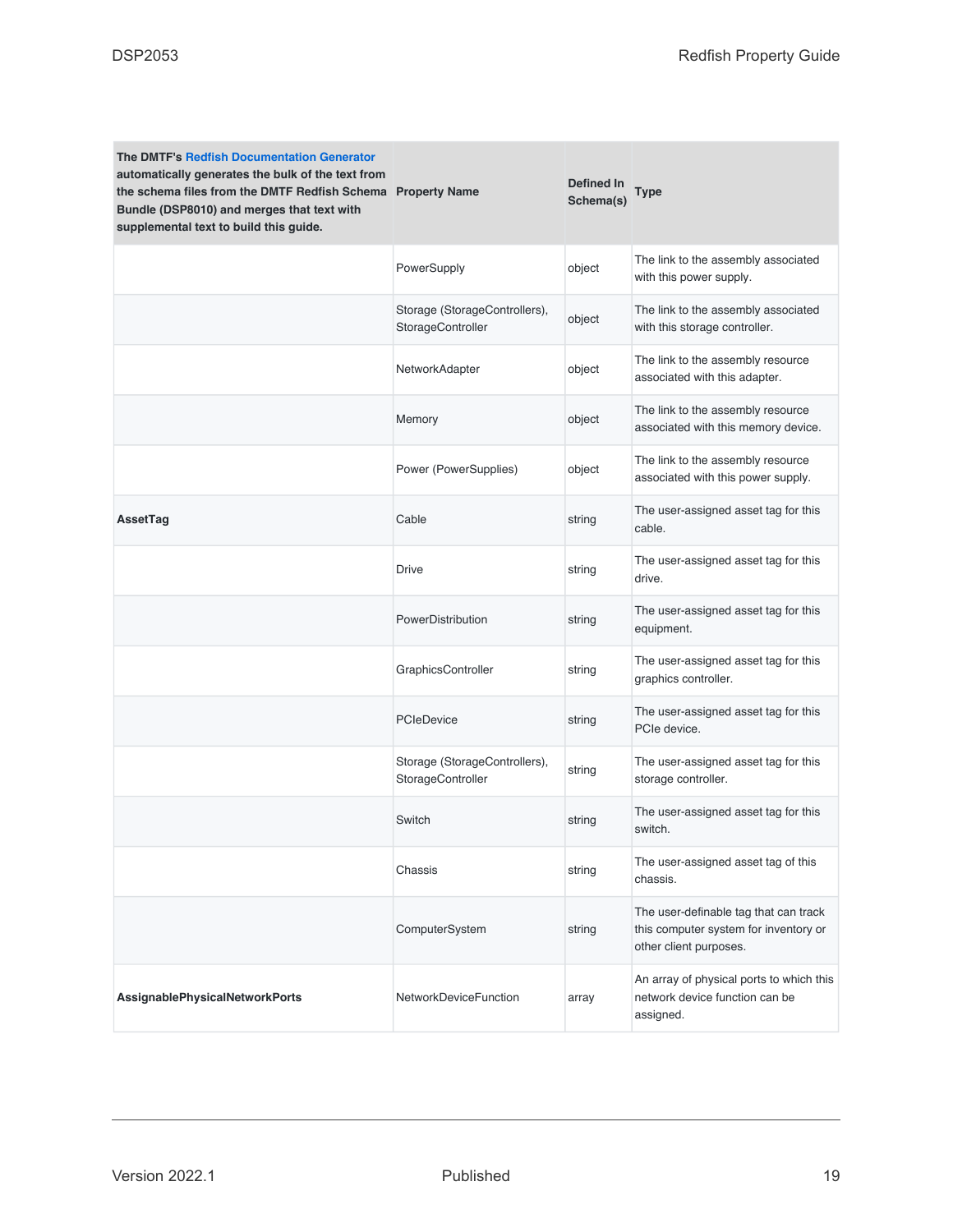| <b>The DMTF's Redfish Documentation Generator</b><br>automatically generates the bulk of the text from<br>the schema files from the DMTF Redfish Schema Property Name<br>Bundle (DSP8010) and merges that text with<br>supplemental text to build this guide. |                              | Defined In<br>Schema(s) | <b>Type</b>                                                                                                                                                                                                                                                                                                                       |
|---------------------------------------------------------------------------------------------------------------------------------------------------------------------------------------------------------------------------------------------------------------|------------------------------|-------------------------|-----------------------------------------------------------------------------------------------------------------------------------------------------------------------------------------------------------------------------------------------------------------------------------------------------------------------------------|
| <b>AssignablePhysicalPorts</b>                                                                                                                                                                                                                                | <b>NetworkDeviceFunction</b> | array                   | An array of physical ports to which this<br>network device function can be<br>assigned.                                                                                                                                                                                                                                           |
| <b>AssignedPrivileges</b>                                                                                                                                                                                                                                     | Role                         | array                   | The Redfish privileges for this role.                                                                                                                                                                                                                                                                                             |
| <b>AssignReplicaTarget (Action)</b>                                                                                                                                                                                                                           | Volume (Actions)             | object                  | This action is used to establish a<br>replication relationship by assigning an<br>existing volume to serve as a target<br>replica for an existing source volume.                                                                                                                                                                  |
| <b>AssociatedControls</b>                                                                                                                                                                                                                                     | Sensor (Links)               | array                   | An array of links to the controls that<br>can affect this sensor.                                                                                                                                                                                                                                                                 |
| <b>AssociatedEndpoints</b>                                                                                                                                                                                                                                    | Port (Links)                 | array                   | An array of links to the endpoints at<br>the other end of the link.                                                                                                                                                                                                                                                               |
| <b>AssociatedFeaturesRegistry</b>                                                                                                                                                                                                                             | Volume (Operations)          | object                  | A reference to the task associated with<br>the operation if any.                                                                                                                                                                                                                                                                  |
| <b>AssociatedMACAddresses</b>                                                                                                                                                                                                                                 | Port (Ethernet)              | array                   | An array of configured MAC<br>addresses that are associated with<br>this network port, including the<br>programmed address of the lowest<br>numbered network device function, the<br>configured but not active address, if<br>applicable, the address for hardware<br>port teaming, or other network<br>addresses.                |
| <b>AssociatedNetworkAddresses</b>                                                                                                                                                                                                                             | <b>NetworkPort</b>           | array                   | An array of configured MAC or WWN<br>network addresses that are associated<br>with this network port, including the<br>programmed address of the lowest<br>numbered network device function, the<br>configured but not active address, if<br>applicable, the address for hardware<br>port teaming, or other network<br>addresses. |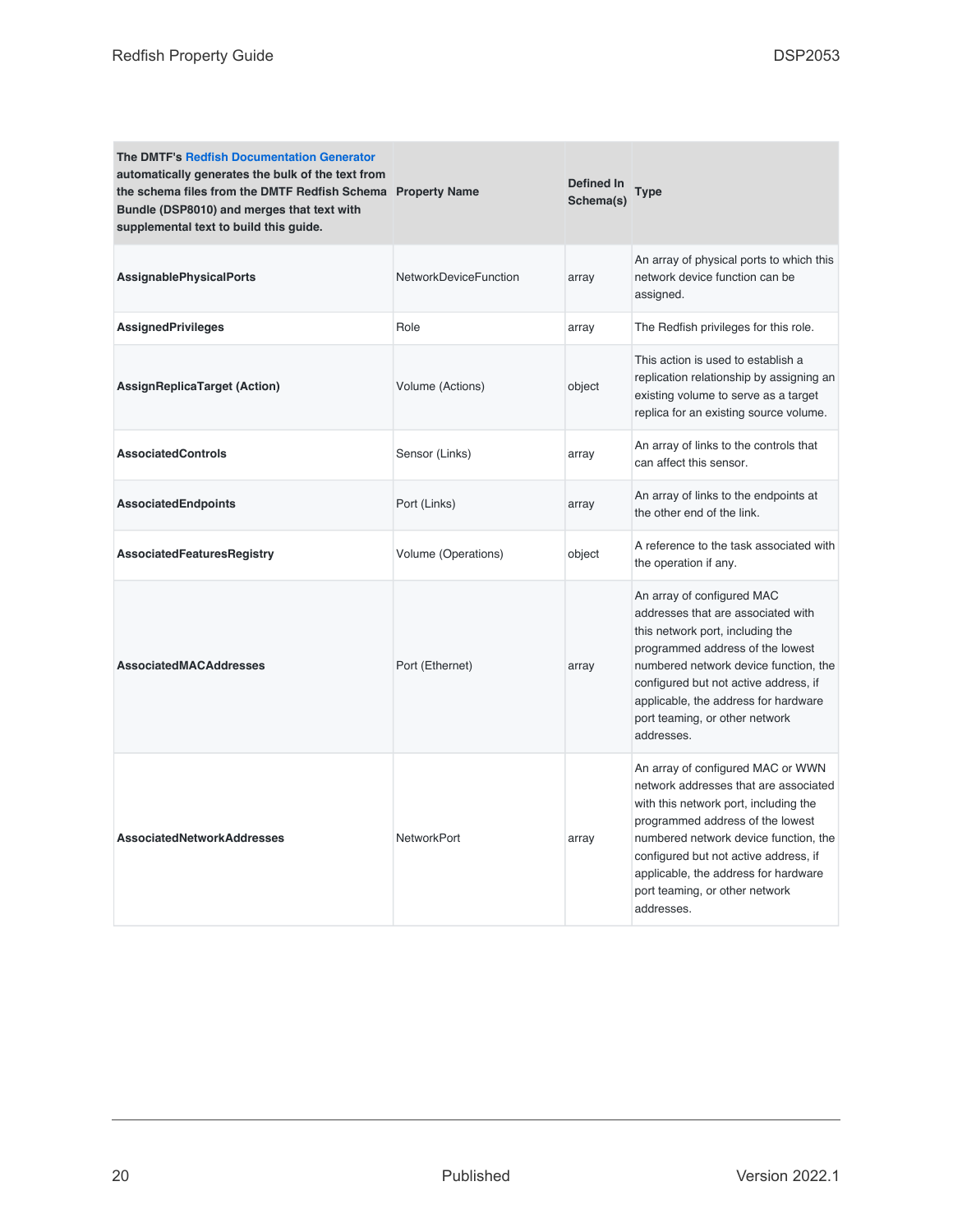| <b>The DMTF's Redfish Documentation Generator</b><br>automatically generates the bulk of the text from<br>the schema files from the DMTF Redfish Schema Property Name<br>Bundle (DSP8010) and merges that text with<br>supplemental text to build this guide. |                     | Defined In<br>Schema(s) | <b>Type</b>                                                                                                                                                                                                                                                                                                                 |
|---------------------------------------------------------------------------------------------------------------------------------------------------------------------------------------------------------------------------------------------------------------|---------------------|-------------------------|-----------------------------------------------------------------------------------------------------------------------------------------------------------------------------------------------------------------------------------------------------------------------------------------------------------------------------|
| <b>AssociatedNodeGUIDs</b>                                                                                                                                                                                                                                    | Port (InfiniBand)   | array                   | An array of configured node GUIDs<br>that are associated with this network<br>port, including the programmed<br>address of the lowest numbered<br>network device function, the<br>configured but not active address, if<br>applicable, the address for hardware<br>port teaming, or other network<br>addresses.             |
| <b>AssociatedPortGUIDs</b>                                                                                                                                                                                                                                    | Port (InfiniBand)   | array                   | An array of configured port GUIDs that<br>are associated with this network port,<br>including the programmed address of<br>the lowest numbered network device<br>function, the configured but not active<br>address, if applicable, the address for<br>hardware port teaming, or other<br>network addresses.                |
| <b>AssociatedSensors</b>                                                                                                                                                                                                                                      | Control             | array                   | An array of links to the sensors<br>associated with this control.                                                                                                                                                                                                                                                           |
| AssociatedSystemGUIDs                                                                                                                                                                                                                                         | Port (InfiniBand)   | array                   | An array of configured system GUIDs<br>that are associated with this network<br>port, including the programmed<br>address of the lowest numbered<br>network device function, the<br>configured but not active address, if<br>applicable, the address for hardware<br>port teaming, or other network<br>addresses.           |
| <b>AssociatedTask</b>                                                                                                                                                                                                                                         | Drive (Operations)  | object                  | The link to the task associated with the<br>operation, if any.                                                                                                                                                                                                                                                              |
| <b>AssociatedWorldWideNames</b>                                                                                                                                                                                                                               | Port (FibreChannel) | array                   | An array of configured World Wide<br>Names (WWN) that are associated<br>with this network port, including the<br>programmed address of the lowest<br>numbered network device function, the<br>configured but not active address, if<br>applicable, the address for hardware<br>port teaming, or other network<br>addresses. |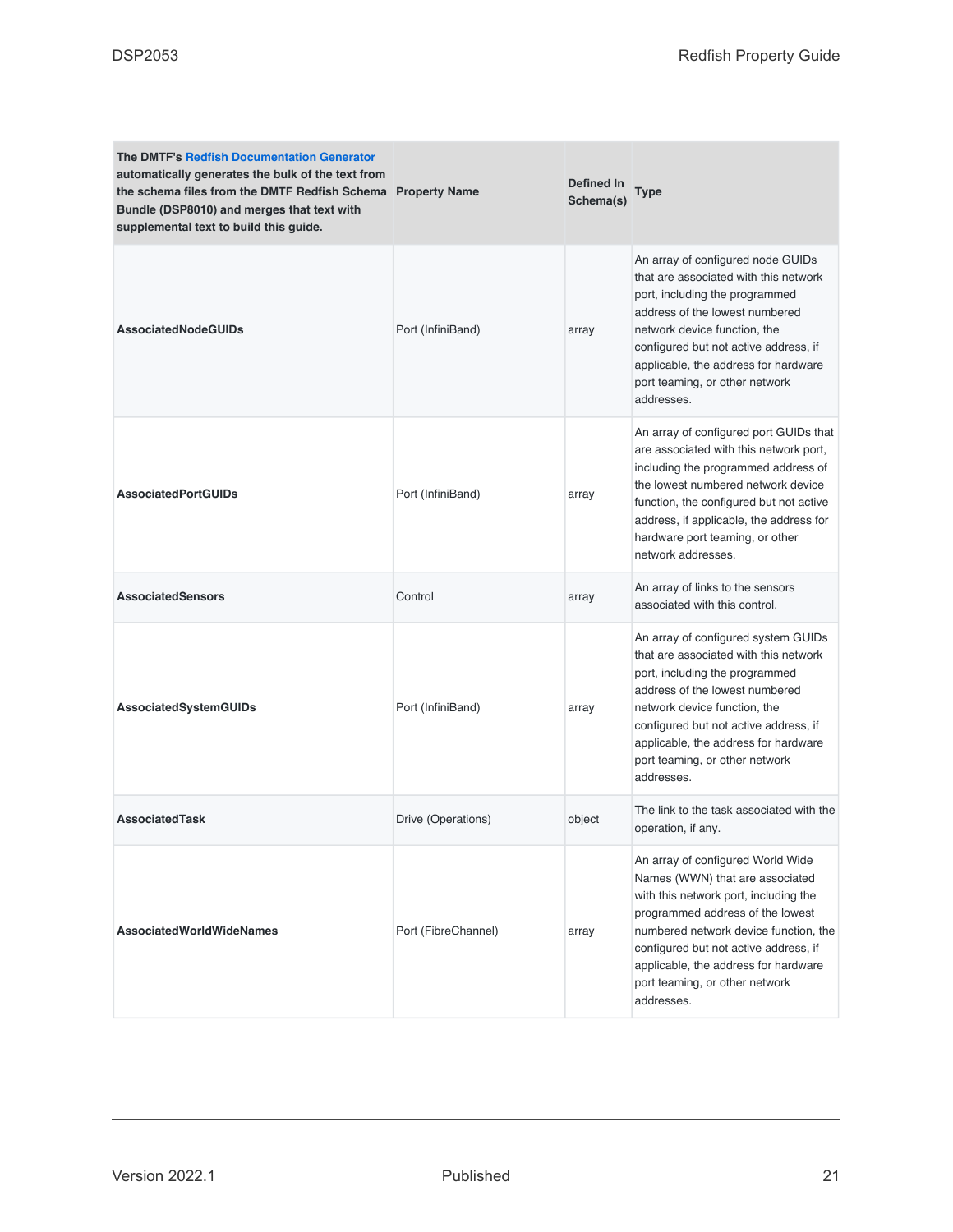| <b>The DMTF's Redfish Documentation Generator</b><br>automatically generates the bulk of the text from<br>the schema files from the DMTF Redfish Schema Property Name<br>Bundle (DSP8010) and merges that text with<br>supplemental text to build this guide. |                                                                                                                                                                                                                                                             | <b>Defined In</b><br>Schema(s) | Type                                                                                                            |
|---------------------------------------------------------------------------------------------------------------------------------------------------------------------------------------------------------------------------------------------------------------|-------------------------------------------------------------------------------------------------------------------------------------------------------------------------------------------------------------------------------------------------------------|--------------------------------|-----------------------------------------------------------------------------------------------------------------|
| <b>AttachedVolumes</b>                                                                                                                                                                                                                                        | StorageController (Links)                                                                                                                                                                                                                                   | array                          | An array of links to volumes that are<br>attached to this controller instance.                                  |
| <b>AttributeName</b>                                                                                                                                                                                                                                          | AttributeRegistry<br>(RegistryEntries > Attributes)                                                                                                                                                                                                         | string                         | The unique name for the attribute.                                                                              |
| <b>AttributeRegistry</b>                                                                                                                                                                                                                                      | <b>Bios</b>                                                                                                                                                                                                                                                 | string                         | The resource ID of the attribute<br>registry that has the system-specific<br>information about a BIOS resource. |
| <b>Attributes</b>                                                                                                                                                                                                                                             | AttributeRegistry<br>(RegistryEntries)                                                                                                                                                                                                                      | array                          | An array of attributes and their<br>possible values in the attribute<br>registry.                               |
|                                                                                                                                                                                                                                                               | Bios                                                                                                                                                                                                                                                        | object                         | The list of BIOS attributes specific to<br>the manufacturer or provider.                                        |
| <b>Audience</b>                                                                                                                                                                                                                                               | AccountService<br>(ActiveDirectory ><br>OAuth2Service),<br>AccountService (LDAP ><br>OAuth2Service),<br>AccountService (OAuth2 ><br>OAuth2Service),<br>AccountService (TACACSplus<br>> OAuth2Service),<br><b>ExternalAccountProvider</b><br>(OAuth2Service) | array                          | The allowable audience strings of the<br>Redfish service.                                                       |
| <b>Authentication</b>                                                                                                                                                                                                                                         | AccountService<br>(ActiveDirectory),<br>AccountService (LDAP),<br>AccountService (OAuth2),<br>AccountService (TACACSplus),<br>ExternalAccountProvider                                                                                                       | object                         | The authentication information for the<br>external account provider.                                            |
|                                                                                                                                                                                                                                                               | EventService (SMTP)                                                                                                                                                                                                                                         | string<br>(enum)               | The authentication method for the<br>SMTP server.                                                               |
| AuthenticationKey                                                                                                                                                                                                                                             | AggregationSource (SNMP),<br>EventDestination (SNMP),<br>ManagerAccount (SNMP)                                                                                                                                                                              | string                         | The secret authentication key for<br>SNMPv3.                                                                    |
| AuthenticationKeySet                                                                                                                                                                                                                                          | AggregationSource (SNMP),<br>EventDestination (SNMP),<br>ManagerAccount (SNMP)                                                                                                                                                                              | boolean                        | Indicates if the AuthenticationKey<br>property is set.                                                          |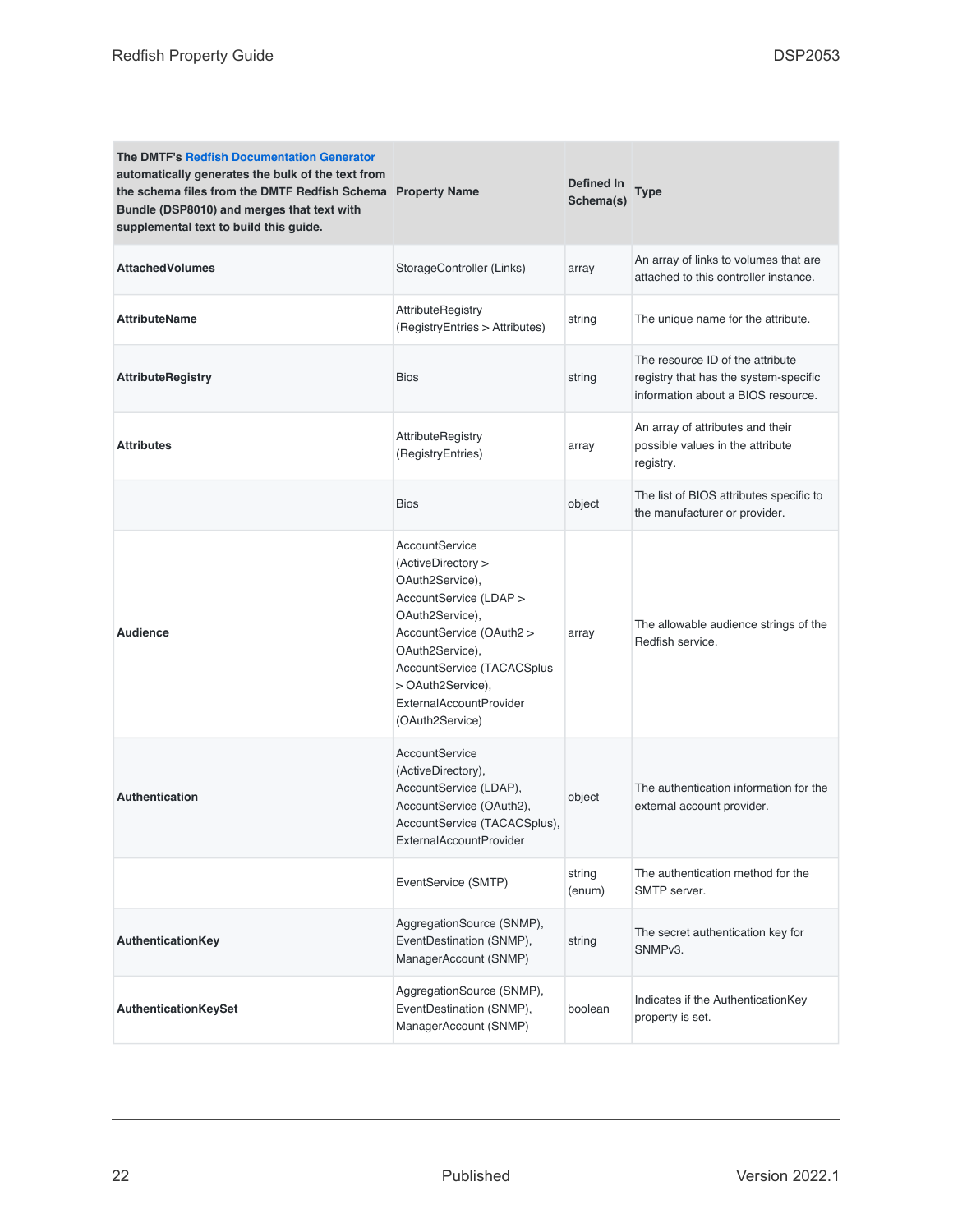| <b>The DMTF's Redfish Documentation Generator</b><br>automatically generates the bulk of the text from<br>the schema files from the DMTF Redfish Schema Property Name<br>Bundle (DSP8010) and merges that text with<br>supplemental text to build this guide. |                                                                                                                                                                                                                                                                 | Defined In<br>Schema(s) | Type                                                                                                                               |
|---------------------------------------------------------------------------------------------------------------------------------------------------------------------------------------------------------------------------------------------------------------|-----------------------------------------------------------------------------------------------------------------------------------------------------------------------------------------------------------------------------------------------------------------|-------------------------|------------------------------------------------------------------------------------------------------------------------------------|
| <b>AuthenticationMethod</b>                                                                                                                                                                                                                                   | NetworkDeviceFunction<br>(iSCSIBoot)                                                                                                                                                                                                                            | string<br>(enum)        | The iSCSI boot authentication method<br>for this network device function.                                                          |
| <b>AuthenticationModes</b>                                                                                                                                                                                                                                    | HostInterface                                                                                                                                                                                                                                                   | array                   | The authentication modes available on<br>this interface.                                                                           |
| <b>AuthenticationProtocol</b>                                                                                                                                                                                                                                 | AggregationSource (SNMP),<br>EventDestination (SNMP),<br>ManagerAccount (SNMP)                                                                                                                                                                                  | string<br>(enum)        | The authentication protocol for<br>SNMP <sub>v3</sub> .                                                                            |
|                                                                                                                                                                                                                                                               | ManagerNetworkProtocol<br>(SNMP)                                                                                                                                                                                                                                | string<br>(enum)        | The authentication protocol used for<br>SNMP access to this manager.                                                               |
| AuthenticationType                                                                                                                                                                                                                                            | AccountService<br>(ActiveDirectory ><br>Authentication), AccountService<br>$(LDAP >$ Authentication),<br>AccountService (OAuth2 ><br>Authentication), AccountService<br>(TACACSplus ><br>Authentication),<br><b>ExternalAccountProvider</b><br>(Authentication) | string<br>(enum)        | The type of authentication used to<br>connect to the external account<br>provider.                                                 |
| AuthFailureLoggingThreshold                                                                                                                                                                                                                                   | AccountService                                                                                                                                                                                                                                                  | integer                 | The number of authorization failures<br>per account that are allowed before<br>the failed attempt is logged to the<br>manager log. |
| <b>AuthNoneRole</b>                                                                                                                                                                                                                                           | HostInterface (Links)                                                                                                                                                                                                                                           | object                  | The link to the Redfish Role that<br>contains the privileges on this Host<br>Interface when no authentication is<br>performed.     |
| <b>AuthNoneRoleId</b>                                                                                                                                                                                                                                         | HostInterface                                                                                                                                                                                                                                                   | string                  | The role when no authentication on<br>this interface is used.                                                                      |
| <b>AuthorizationScope</b>                                                                                                                                                                                                                                     | License                                                                                                                                                                                                                                                         | string<br>(enum)        | The authorization scope of the license.                                                                                            |
| <b>AuthorizedDevices</b>                                                                                                                                                                                                                                      | License (Links)                                                                                                                                                                                                                                                 | array                   | An array of links to devices authorized<br>by the license.                                                                         |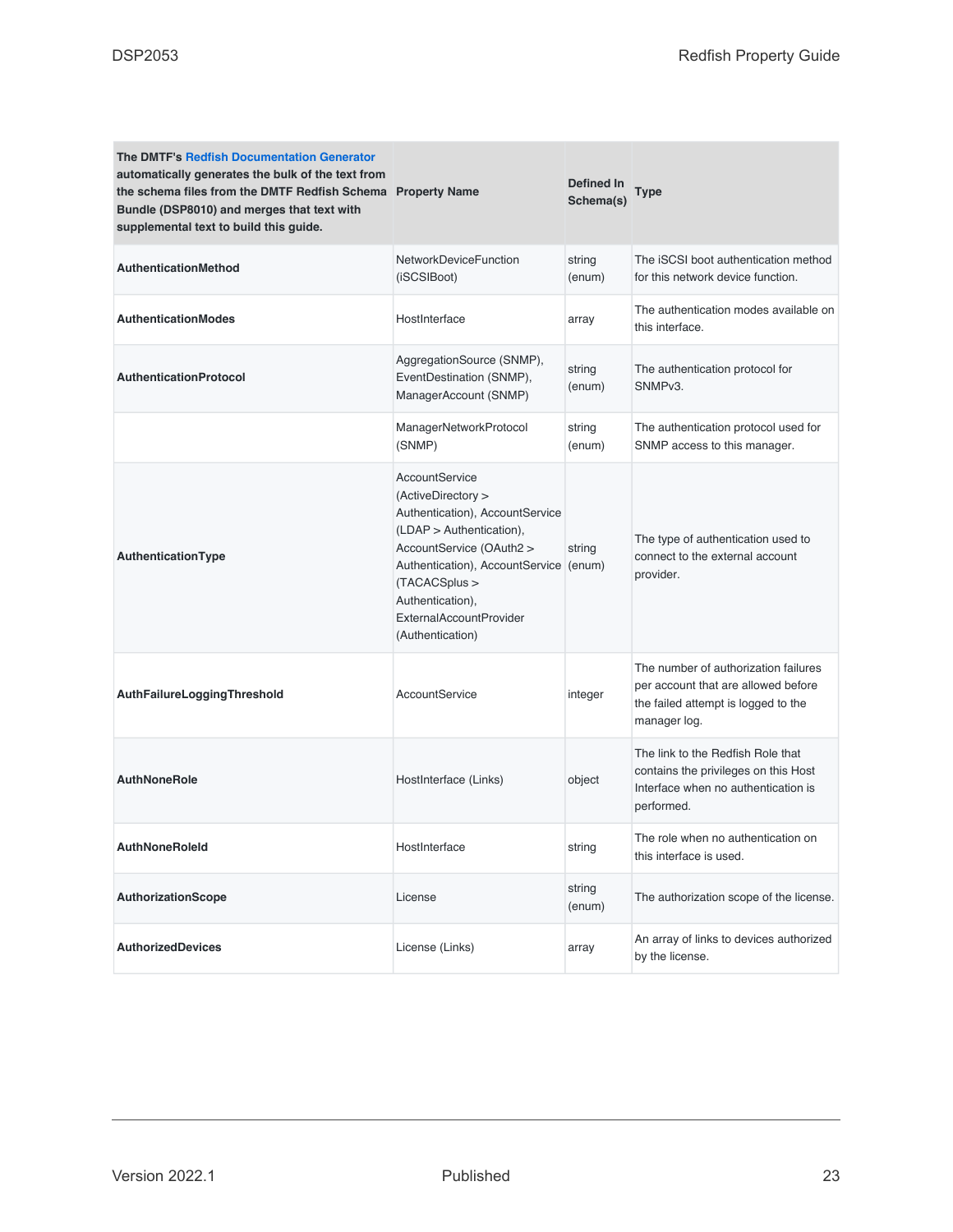| <b>The DMTF's Redfish Documentation Generator</b><br>automatically generates the bulk of the text from<br>the schema files from the DMTF Redfish Schema Property Name<br>Bundle (DSP8010) and merges that text with<br>supplemental text to build this guide. |                                                   | <b>Defined In</b><br>Schema(s) | Type                                                                                                                                                                                |
|---------------------------------------------------------------------------------------------------------------------------------------------------------------------------------------------------------------------------------------------------------------|---------------------------------------------------|--------------------------------|-------------------------------------------------------------------------------------------------------------------------------------------------------------------------------------|
| <b>AutoDSTEnabled</b>                                                                                                                                                                                                                                         | LogService                                        | boolean                        | An indication of whether the log<br>service is configured for automatic<br>Daylight Saving Time (DST)<br>adjustment.                                                                |
|                                                                                                                                                                                                                                                               | Manager                                           | boolean                        | An indication of whether the manager<br>is configured for automatic Daylight<br>Saving Time (DST) adjustment.                                                                       |
| <b>AutomaticRetryAttempts</b>                                                                                                                                                                                                                                 | ComputerSystem (Boot)                             | integer                        | The number of attempts the system<br>will automatically retry booting.                                                                                                              |
| <b>AutomaticRetryConfig</b>                                                                                                                                                                                                                                   | ComputerSystem (Boot)                             | string<br>(enum)               | The configuration of how the system<br>retries booting automatically.                                                                                                               |
| AutoNeg                                                                                                                                                                                                                                                       | EthernetInterface                                 | boolean                        | An indication of whether the speed<br>and duplex are automatically<br>negotiated and configured on this<br>interface.                                                               |
| AutoSpeedNegotiation                                                                                                                                                                                                                                          | <b>NetworkPort</b><br>(SupportedLinkCapabilities) | boolean                        | An indication of whether the port is<br>capable of autonegotiating speed.                                                                                                           |
| <b>AutoSpeedNegotiationCapable</b>                                                                                                                                                                                                                            | Port (LinkConfiguration)                          | boolean                        | An indication of whether the port is<br>capable of autonegotiating speed.                                                                                                           |
| AutoSpeedNegotiationEnabled                                                                                                                                                                                                                                   | Port (LinkConfiguration)                          | boolean                        | Controls whether this port is<br>configured to enable autonegotiating<br>speed.                                                                                                     |
| <b>AutoTransferEnabled</b>                                                                                                                                                                                                                                    | PowerDistribution<br>(TransferConfiguration)      | boolean                        | Indicates if the qualified alternate<br>mains circuit is automatically switched<br>on when the preferred mains circuit<br>becomes unqualified and is<br>automatically switched off. |
| <b>AvailableBytes</b>                                                                                                                                                                                                                                         | ManagerDiagnosticData<br>(MemoryStatistics)       | integer<br>(bytes)             | The amount of memory available in<br>bytes for starting new processes<br>without swapping.                                                                                          |
| <b>AverageConsumedWatts</b>                                                                                                                                                                                                                                   | Power (PowerControl ><br>PowerMetrics)            | number<br>(Watts)              | The average power level over the<br>measurement window over the last<br>IntervalInMin minutes.                                                                                      |
| AverageFrequencyMHz                                                                                                                                                                                                                                           | <b>ProcessorMetrics</b>                           | number<br>(MHz)                | The average frequency of the<br>processor.                                                                                                                                          |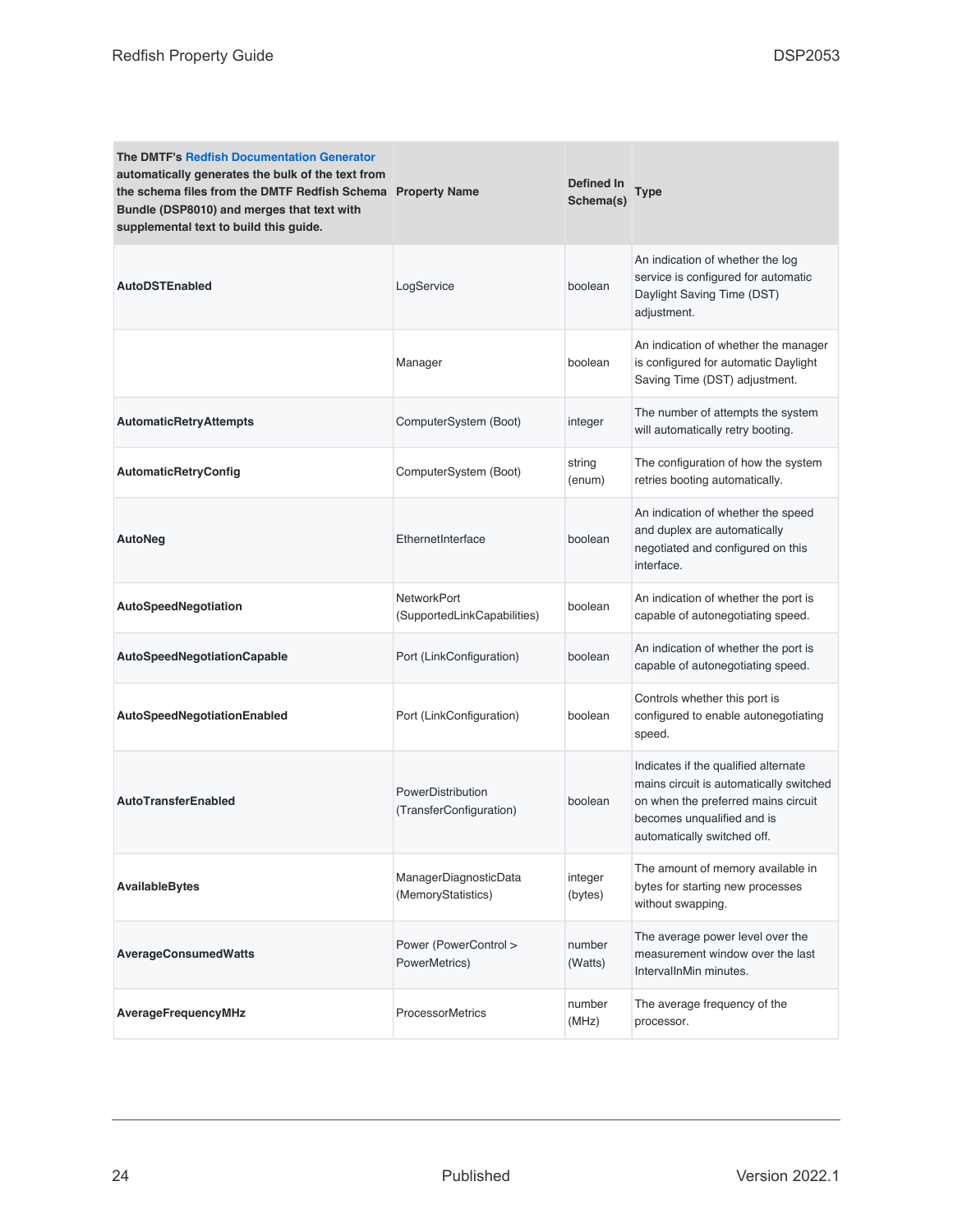| <b>The DMTF's Redfish Documentation Generator</b><br>automatically generates the bulk of the text from<br>the schema files from the DMTF Redfish Schema Property Name<br>Bundle (DSP8010) and merges that text with<br>supplemental text to build this guide. |                                                                                                                                                                                                                                                                                                                                             | Defined In<br>Schema(s) | <b>Type</b>                                                                                                                      |
|---------------------------------------------------------------------------------------------------------------------------------------------------------------------------------------------------------------------------------------------------------------|---------------------------------------------------------------------------------------------------------------------------------------------------------------------------------------------------------------------------------------------------------------------------------------------------------------------------------------------|-------------------------|----------------------------------------------------------------------------------------------------------------------------------|
| <b>AveragePowerBudgetMilliWatts</b>                                                                                                                                                                                                                           | Memory<br>(PowerManagementPolicy)                                                                                                                                                                                                                                                                                                           | integer<br>(milliWatts) | Average power budget, in milliwatts.                                                                                             |
| AverageReading                                                                                                                                                                                                                                                | Sensor                                                                                                                                                                                                                                                                                                                                      | number                  | The average sensor value.                                                                                                        |
| AveragingInterval                                                                                                                                                                                                                                             | Sensor                                                                                                                                                                                                                                                                                                                                      | string                  | The interval over which the average<br>sensor value is calculated.                                                               |
| AveragingIntervalAchieved                                                                                                                                                                                                                                     | Sensor                                                                                                                                                                                                                                                                                                                                      | boolean                 | Indicates that enough readings were<br>collected to calculate the average<br>sensor reading over the averaging<br>interval time. |
| <b>BandwidthPercent</b>                                                                                                                                                                                                                                       | <b>ProcessorMetrics</b>                                                                                                                                                                                                                                                                                                                     | number (%)              | The bandwidth usage of this processor<br>as a percentage.                                                                        |
|                                                                                                                                                                                                                                                               | <b>MemoryMetrics</b>                                                                                                                                                                                                                                                                                                                        | number (%)              | The memory bandwidth utilization as a<br>percentage.                                                                             |
| <b>BaseDistinguishedNames</b>                                                                                                                                                                                                                                 | AccountService<br>(ActiveDirectory > LDAPService<br>> SearchSettings),<br>AccountService (LDAP ><br>LDAPService ><br>SearchSettings),<br>AccountService (OAuth2 ><br>LDAPService ><br>SearchSettings),<br>AccountService (TACACSplus<br>> LDAPService ><br>SearchSettings),<br>ExternalAccountProvider<br>(LDAPService ><br>SearchSettings) | array                   | The base distinguished names to use<br>to search an external LDAP service.                                                       |
| <b>BaseModuleType</b>                                                                                                                                                                                                                                         | Memory                                                                                                                                                                                                                                                                                                                                      | string<br>(enum)        | The base module type of the memory<br>device.                                                                                    |
| <b>BaseSpeedMHz</b>                                                                                                                                                                                                                                           | OperatingConfig, Processor                                                                                                                                                                                                                                                                                                                  | integer<br>(MHz)        | The base (nominal) clock speed of the<br>processor in MHz.                                                                       |
|                                                                                                                                                                                                                                                               | OperatingConfig<br>(BaseSpeedPrioritySettings)                                                                                                                                                                                                                                                                                              | integer<br>(MHz)        | The clock speed to configure the set of<br>cores in MHz.                                                                         |
| <b>BaseSpeedPrioritySettings</b>                                                                                                                                                                                                                              | OperatingConfig                                                                                                                                                                                                                                                                                                                             | array                   | The clock speed for sets of cores<br>when the configuration is operational.                                                      |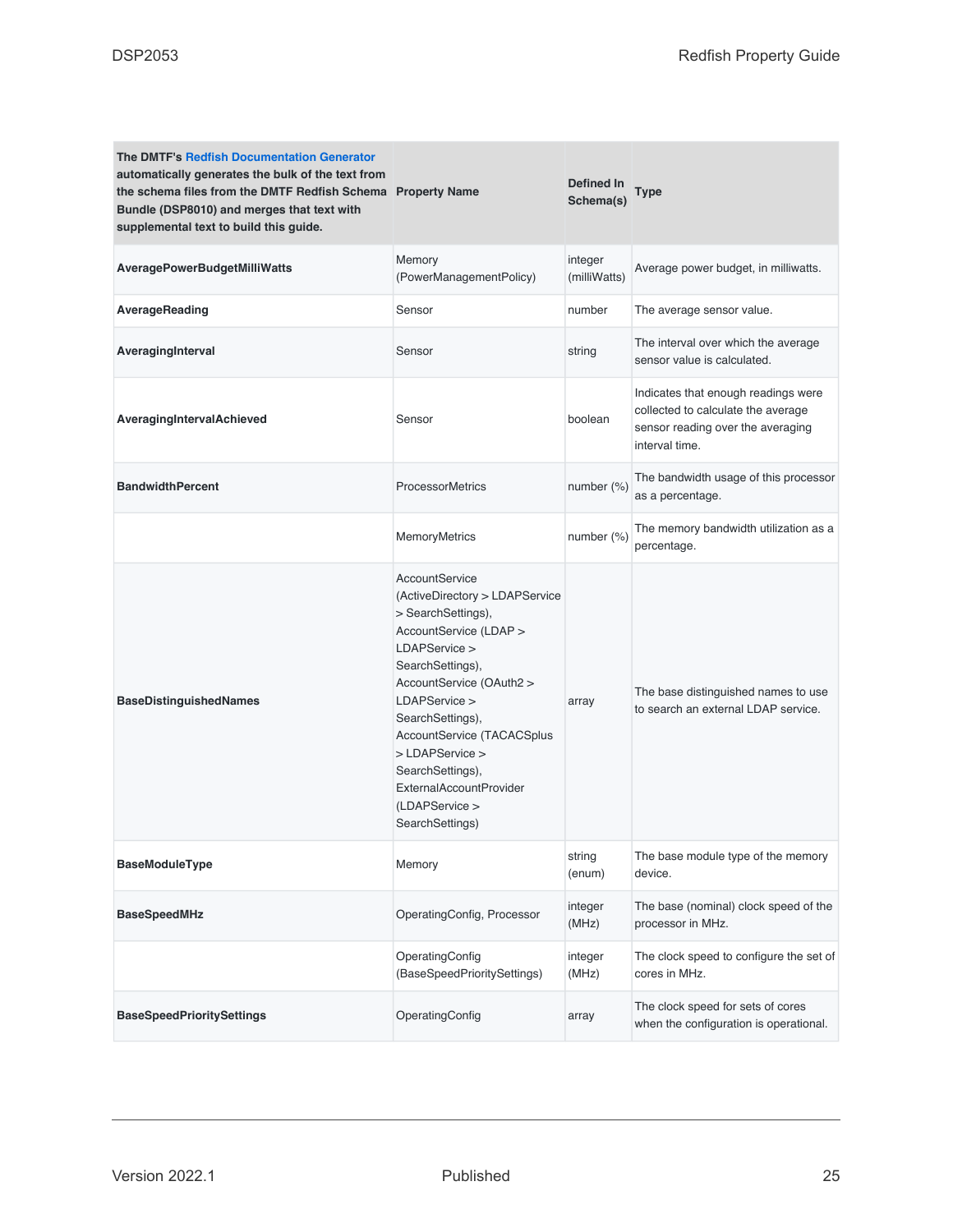| <b>The DMTF's Redfish Documentation Generator</b><br>automatically generates the bulk of the text from<br>the schema files from the DMTF Redfish Schema Property Name<br>Bundle (DSP8010) and merges that text with<br>supplemental text to build this guide. |                                                                                                                                   | Defined In<br>Schema(s) | Type                                                                                                     |
|---------------------------------------------------------------------------------------------------------------------------------------------------------------------------------------------------------------------------------------------------------------|-----------------------------------------------------------------------------------------------------------------------------------|-------------------------|----------------------------------------------------------------------------------------------------------|
| <b>BaseSpeedPriorityState</b>                                                                                                                                                                                                                                 | Processor                                                                                                                         | string<br>(enum)        | The state of the base frequency<br>settings of the operation configuration<br>applied to this processor. |
| <b>BatchSize</b>                                                                                                                                                                                                                                              | Aggregate (Actions > Reset<br>(Action)), AggregationService<br>(Actions > Reset (Action))                                         | integer                 | The number of elements in each batch<br>being reset.                                                     |
| <b>Batteries</b>                                                                                                                                                                                                                                              | Memory (Links)                                                                                                                    | array                   | The batteries that provide power to<br>this memory device during a power<br>loss event.                  |
|                                                                                                                                                                                                                                                               | StorageController (Links)                                                                                                         | array                   | The batteries that provide power to<br>this storage controller during a power<br>loss event.             |
|                                                                                                                                                                                                                                                               | PowerSubsystem                                                                                                                    | object                  | The link to the collection of batteries<br>within this subsystem.                                        |
| <b>BFDSingleHopOnly</b>                                                                                                                                                                                                                                       | AddressPool (Ethernet)                                                                                                            | object                  | <b>Bidirectional Forwarding Detection</b><br>(BFD) related properties for this<br>Ethernet fabric.       |
| <b>BGPEvpn</b>                                                                                                                                                                                                                                                | AddressPool (Ethernet)                                                                                                            | object                  | <b>BGP Ethernet Virtual Private Network</b><br>(EVPN) related properties for this<br>Ethernet fabric.    |
| <b>BGPLocalPreference</b>                                                                                                                                                                                                                                     | AddressPool (Ethernet ><br>EBGP), AddressPool (Ethernet<br>> MultiProtocolEBGP)                                                   | integer                 | Local preference value.                                                                                  |
| <b>BGPNeighbor</b>                                                                                                                                                                                                                                            | AddressPool (Ethernet ><br>EBGP), AddressPool (Ethernet<br>> MultiProtocolEBGP),<br>AddressPool (Ethernet ><br>MultiProtocolIBGP) | object                  | Border Gateway Protocol (BGP)<br>neighbor related properties.                                            |
| <b>BGPRoute</b>                                                                                                                                                                                                                                               | AddressPool (Ethernet ><br>EBGP), AddressPool (Ethernet<br>> MultiProtocolEBGP),<br>AddressPool (Ethernet ><br>MultiProtocolIBGP) | object                  | Border Gateway Protocol (BGP) route<br>related properties.                                               |
| <b>BGPWeight</b>                                                                                                                                                                                                                                              | AddressPool (Ethernet ><br>EBGP), AddressPool (Ethernet<br>> MultiProtocolEBGP)                                                   | integer                 | BGP weight attribute.                                                                                    |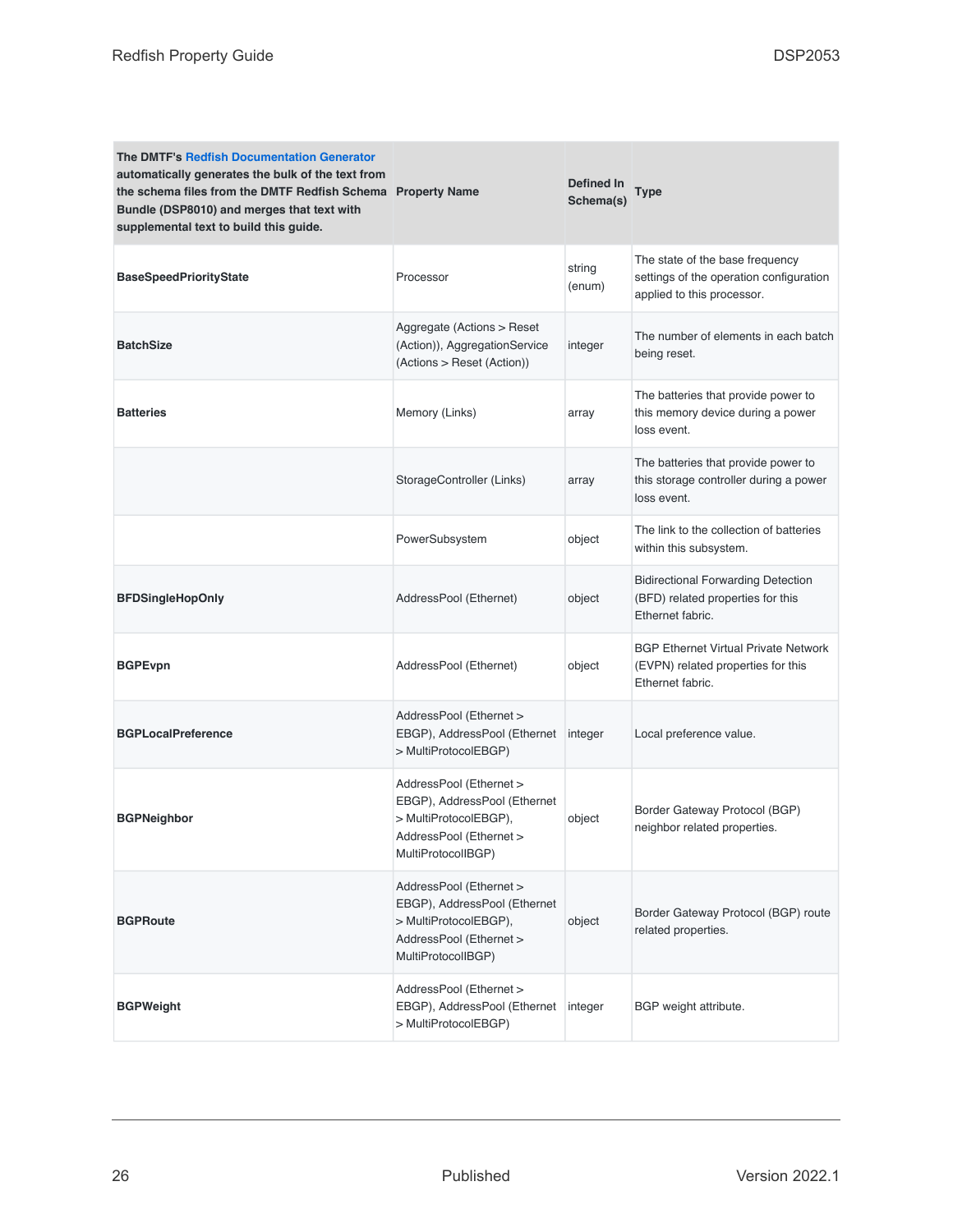| <b>The DMTF's Redfish Documentation Generator</b><br>automatically generates the bulk of the text from<br>the schema files from the DMTF Redfish Schema Property Name<br>Bundle (DSP8010) and merges that text with<br>supplemental text to build this guide. |                                           | <b>Defined In</b><br>Schema(s) | Type                                                                                                                |
|---------------------------------------------------------------------------------------------------------------------------------------------------------------------------------------------------------------------------------------------------------------|-------------------------------------------|--------------------------------|---------------------------------------------------------------------------------------------------------------------|
| <b>BinaryDataURI</b>                                                                                                                                                                                                                                          | Assembly (Assemblies)                     | string                         | The URI at which to access an image<br>of the assembly information.                                                 |
| <b>Bios</b>                                                                                                                                                                                                                                                   | ComputerSystem                            | object                         | The link to the BIOS settings<br>associated with this system.                                                       |
| <b>BiosVersion</b>                                                                                                                                                                                                                                            | GraphicsController                        | string                         | The version of the graphics controller<br>BIOS or primary graphics controller<br>firmware.                          |
|                                                                                                                                                                                                                                                               | ComputerSystem                            | string                         | The version of the system BIOS or<br>primary system firmware.                                                       |
| <b>BitRate</b>                                                                                                                                                                                                                                                | SerialInterface                           | string<br>(enum)               | The receive and transmit rate of data<br>flow, typically in bits per second (bit/s),<br>over the serial connection. |
| <b>BlockSizeBytes</b>                                                                                                                                                                                                                                         | <b>MemoryMetrics</b>                      | integer<br>(bytes)             | The block size, in bytes.                                                                                           |
|                                                                                                                                                                                                                                                               | Volume                                    | integer<br>(bytes)             | The size of the smallest addressable<br>unit (Block) of this volume in bytes.                                       |
|                                                                                                                                                                                                                                                               | <b>Drive</b>                              | integer<br>(bytes)             | The size, in bytes, of the smallest<br>addressable unit, or block.                                                  |
| <b>BlocksRead</b>                                                                                                                                                                                                                                             | MemoryMetrics (LifeTime)                  | integer                        | The number of blocks read for the<br>lifetime of the memory.                                                        |
|                                                                                                                                                                                                                                                               | MemoryMetrics (CurrentPeriod)             | integer                        | The number of blocks read since<br>reset.                                                                           |
| <b>BlocksWritten</b>                                                                                                                                                                                                                                          | MemoryMetrics (LifeTime)                  | integer                        | The number of blocks written for the<br>lifetime of the memory.                                                     |
|                                                                                                                                                                                                                                                               | MemoryMetrics (CurrentPeriod) integer     |                                | The number of blocks written since<br>reset.                                                                        |
| <b>Boot</b>                                                                                                                                                                                                                                                   | ComputerSystem                            | object                         | The boot settings for this system.                                                                                  |
| <b>Bootloader</b>                                                                                                                                                                                                                                             | SoftwareInventory<br>(AdditionalVersions) | string                         | The bootloader version contained in<br>this software, such as U-Boot or UEFI.                                       |
| <b>BootMode</b>                                                                                                                                                                                                                                               | <b>NetworkDeviceFunction</b>              | string<br>(enum)               | The boot mode configured for this<br>network device function.                                                       |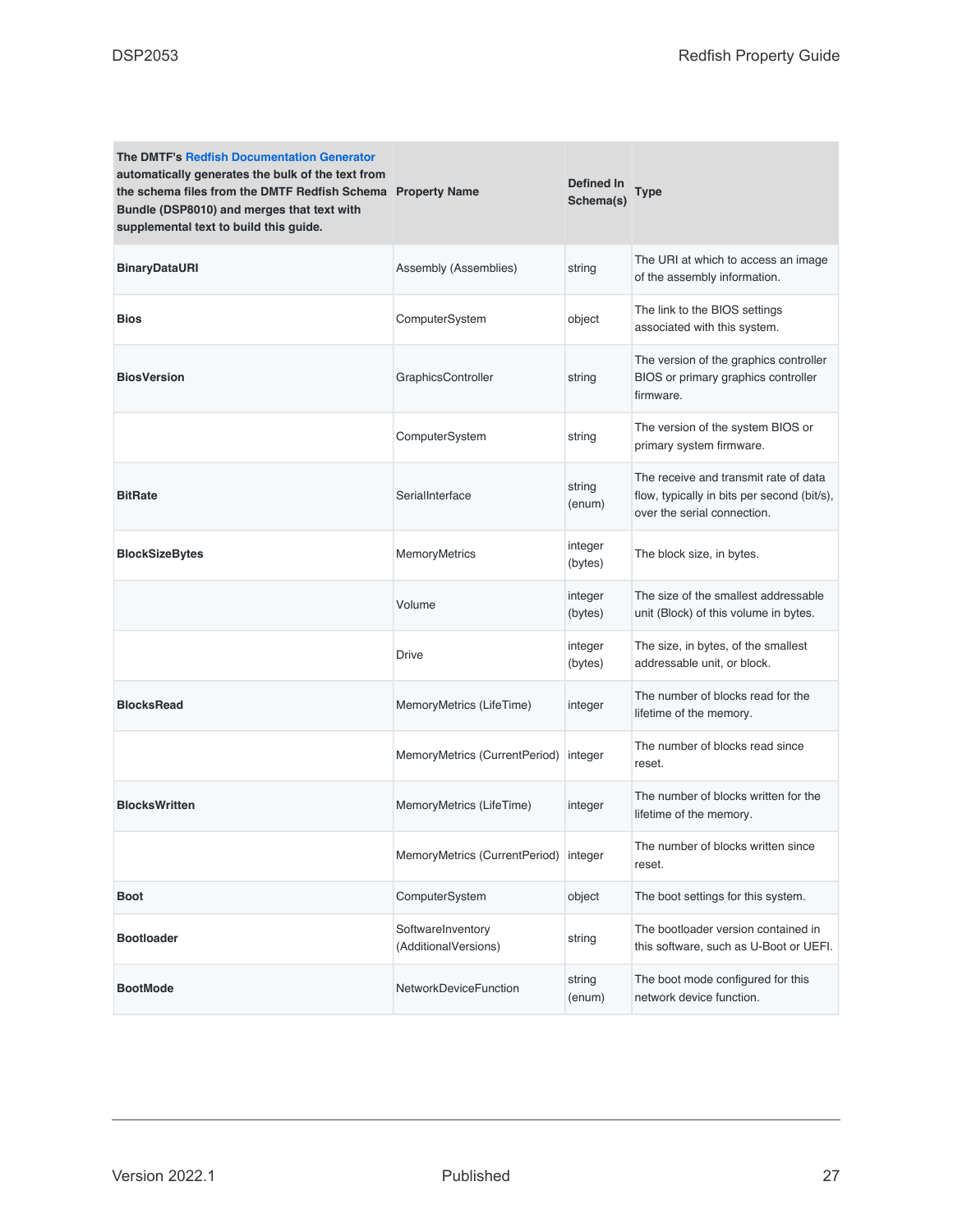| <b>The DMTF's Redfish Documentation Generator</b><br>automatically generates the bulk of the text from<br>the schema files from the DMTF Redfish Schema Property Name<br>Bundle (DSP8010) and merges that text with<br>supplemental text to build this guide. |                                                       | Defined In<br>Schema(s) | <b>Type</b>                                                                                                                                                                                                                                                                                                                                                                                                                                                        |
|---------------------------------------------------------------------------------------------------------------------------------------------------------------------------------------------------------------------------------------------------------------|-------------------------------------------------------|-------------------------|--------------------------------------------------------------------------------------------------------------------------------------------------------------------------------------------------------------------------------------------------------------------------------------------------------------------------------------------------------------------------------------------------------------------------------------------------------------------|
| <b>BootNext</b>                                                                                                                                                                                                                                               | ComputerSystem (Boot)                                 | string                  | The BootOptionReference of the Boot<br>Option to perform a one-time boot<br>from when BootSourceOverrideTarget<br>iS UefiBootNext.                                                                                                                                                                                                                                                                                                                                 |
| <b>BootOptionEnabled</b>                                                                                                                                                                                                                                      | <b>BootOption</b>                                     | boolean                 | An indication of whether the boot<br>option is enabled. If true, it is<br>enabled. If false, the boot option that<br>the boot order array on the computer<br>system contains is skipped. In the<br>UEFI context, this property shall<br>influence the load option active flag for<br>the boot option.                                                                                                                                                              |
| <b>BootOptionReference</b>                                                                                                                                                                                                                                    | <b>BootOption</b>                                     | string                  | The unique boot option.                                                                                                                                                                                                                                                                                                                                                                                                                                            |
| <b>BootOptions</b>                                                                                                                                                                                                                                            | ComputerSystem (Boot)                                 | object                  | The link to the collection of the UEFI<br>boot options associated with this<br>computer system.                                                                                                                                                                                                                                                                                                                                                                    |
| <b>BootOrder</b>                                                                                                                                                                                                                                              | ComputerSystem (Boot)                                 | array                   | An array of BootOptionReference<br>strings that represent the persistent<br>boot order for with this computer<br>system. Changes to the boot order<br>typically require a system reset before<br>they take effect. It is likely that a client<br>finds the @Redfish.Settings term in<br>this resource, and if it is found, the<br>client makes requests to change boot<br>order settings by modifying the<br>resource identified by the<br>@Redfish.Settings term. |
| <b>BootOrderPropertySelection</b>                                                                                                                                                                                                                             | ComputerSystem (Boot)                                 | string<br>(enum)        | The name of the boot order property<br>that the system uses for the persistent<br>boot order.                                                                                                                                                                                                                                                                                                                                                                      |
| <b>BootPriority</b>                                                                                                                                                                                                                                           | NetworkDeviceFunction<br>(FibreChannel > BootTargets) | integer                 | The relative priority for this entry in the<br>boot targets array.                                                                                                                                                                                                                                                                                                                                                                                                 |
| <b>BootProgress</b>                                                                                                                                                                                                                                           | ComputerSystem                                        | object                  | This object describes the last boot<br>progress state.                                                                                                                                                                                                                                                                                                                                                                                                             |
| <b>BootSourceOverrideEnabled</b>                                                                                                                                                                                                                              | ComputerSystem (Boot)                                 | string<br>(enum)        | The state of the boot source override<br>feature.                                                                                                                                                                                                                                                                                                                                                                                                                  |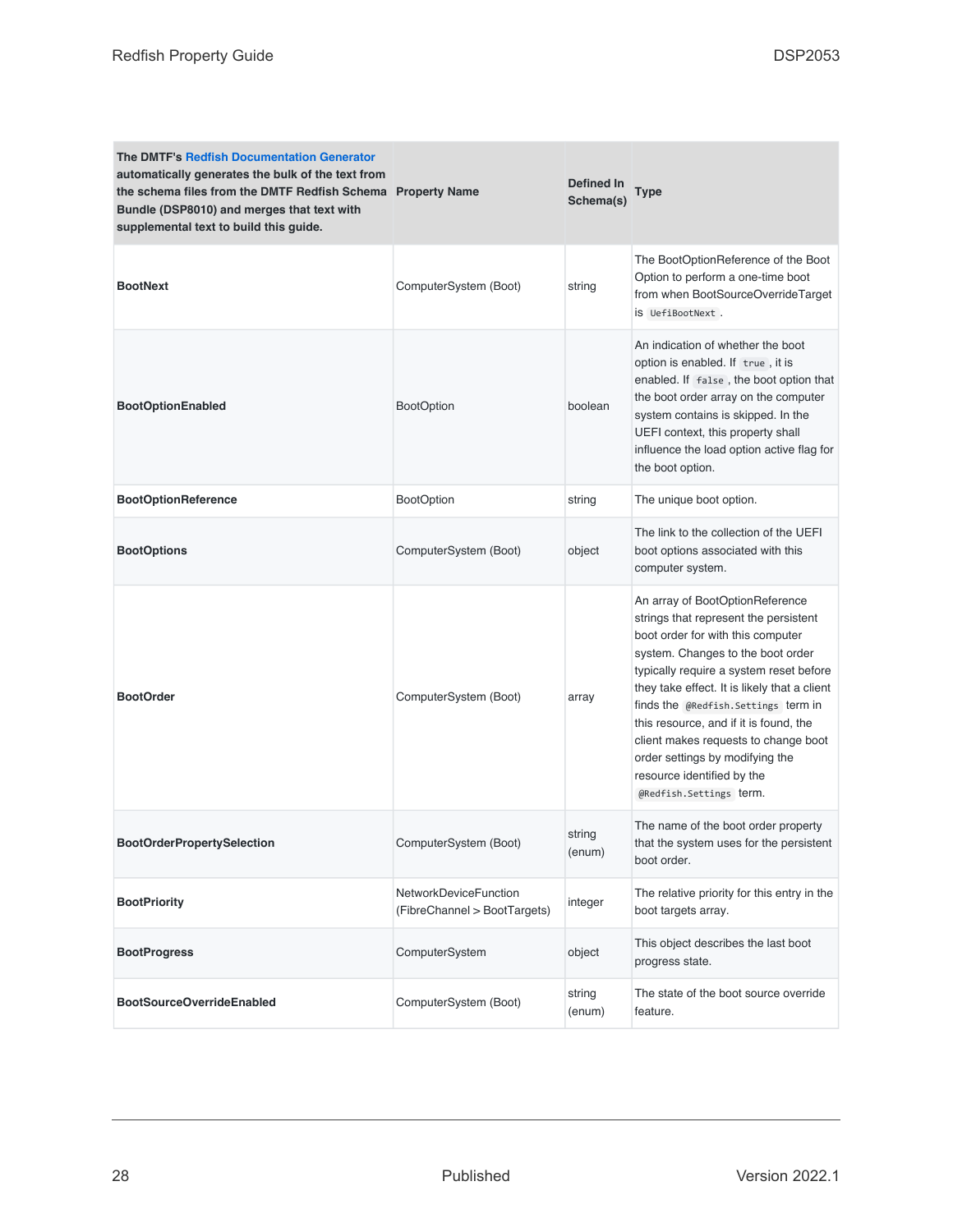| <b>The DMTF's Redfish Documentation Generator</b><br>automatically generates the bulk of the text from<br>the schema files from the DMTF Redfish Schema Property Name<br>Bundle (DSP8010) and merges that text with<br>supplemental text to build this guide. |                                                | Defined In<br>Schema(s) | Type                                                                                                                              |
|---------------------------------------------------------------------------------------------------------------------------------------------------------------------------------------------------------------------------------------------------------------|------------------------------------------------|-------------------------|-----------------------------------------------------------------------------------------------------------------------------------|
| <b>BootSourceOverrideMode</b>                                                                                                                                                                                                                                 | ComputerSystem (Boot)                          | string<br>(enum)        | The BIOS boot mode to use when the<br>system boots from the<br>BootSourceOverrideTarget boot<br>source.                           |
| <b>BootSourceOverrideTarget</b>                                                                                                                                                                                                                               | ComputerSystem (Boot)                          | string<br>(enum)        | The current boot source to use at the<br>next boot instead of the normal boot<br>device, if BootSourceOverrideEnabled<br>is true. |
| <b>BootTargets</b>                                                                                                                                                                                                                                            | <b>NetworkDeviceFunction</b><br>(FibreChannel) | array                   | An array of Fibre Channel boot targets<br>configured for this network device<br>function.                                         |
| <b>BootTimeStatistics</b>                                                                                                                                                                                                                                     | ManagerDiagnosticData                          | object                  | The boot time statistics of the<br>manager.                                                                                       |
| <b>BranchCircuit</b>                                                                                                                                                                                                                                          | Circuit (Links)                                | object                  | A reference to the branch circuit<br>related to this circuit.                                                                     |
|                                                                                                                                                                                                                                                               | Outlet (Links)                                 | object                  | A reference to the branch circuit<br>related to this outlet.                                                                      |
| <b>Branches</b>                                                                                                                                                                                                                                               | PowerDistribution                              | object                  | A link to the branch circuits for this<br>equipment.                                                                              |
| <b>BreakerControl (Action)</b>                                                                                                                                                                                                                                | Circuit (Actions)                              | object                  | This action attempts to reset the circuit<br>breaker.                                                                             |
| <b>BreakerState</b>                                                                                                                                                                                                                                           | Circuit                                        | string<br>(enum)        | The state of the over current<br>protection device.                                                                               |
| <b>BuffersAndCacheBytes</b>                                                                                                                                                                                                                                   | ManagerDiagnosticData<br>(MemoryStatistics)    | integer<br>(bytes)      | The amount of memory used in bytes<br>by kernel buffers, page caches, and<br>slabs.                                               |
| <b>BurstBytesPerSecond</b>                                                                                                                                                                                                                                    | NetworkDeviceFunction (Limits) integer         |                         | The maximum number of bytes per<br>second in a burst for this network<br>device function.                                         |
| <b>BurstPacketsPerSecond</b>                                                                                                                                                                                                                                  | NetworkDeviceFunction (Limits) integer         |                         | The maximum number of packets per<br>second in a burst for this network<br>device function.                                       |
| <b>BusErrorCount</b>                                                                                                                                                                                                                                          | ManagerDiagnosticData<br>(I2CBuses)            | integer                 | The number of bus errors on this I2C<br>bus.                                                                                      |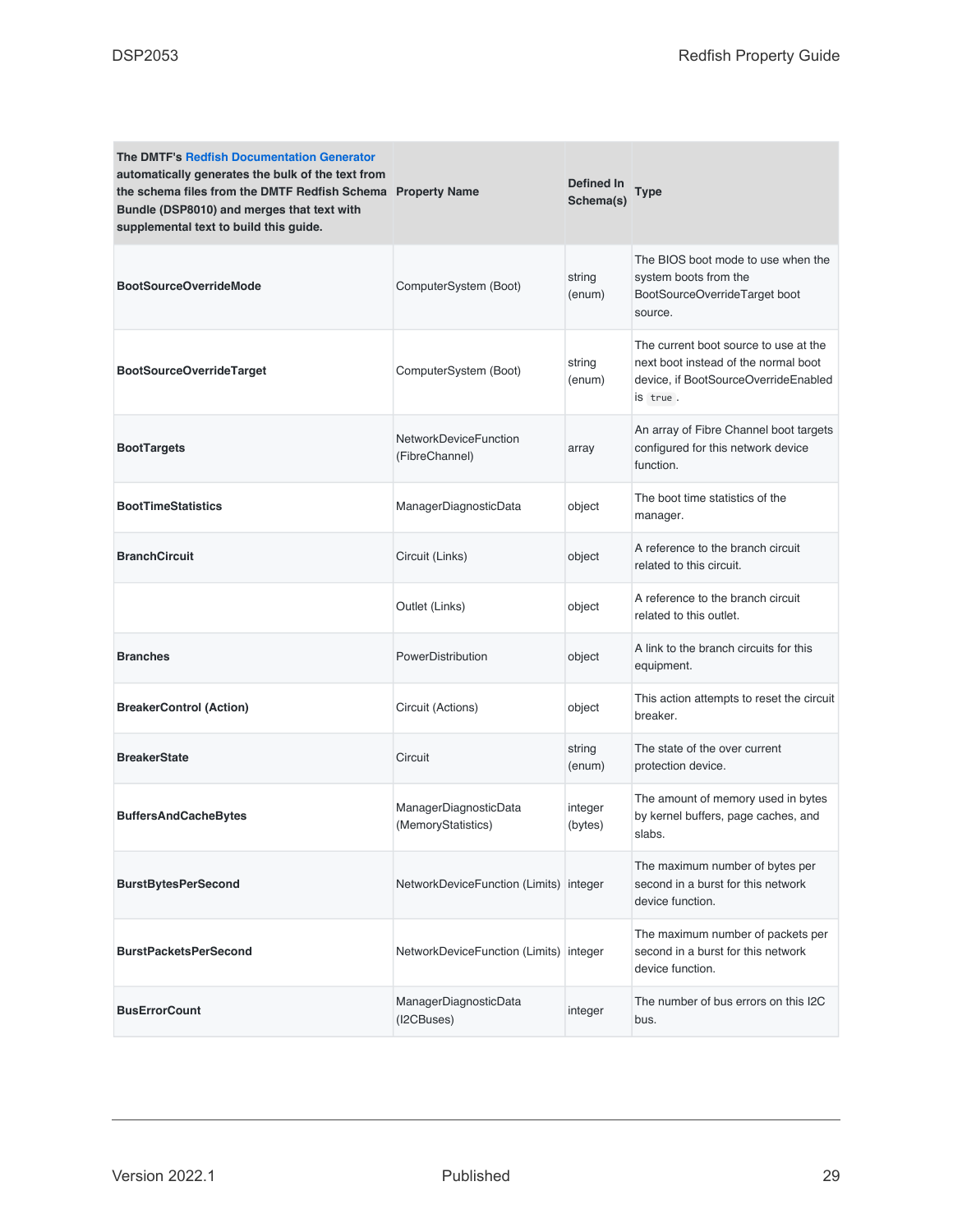| <b>The DMTF's Redfish Documentation Generator</b><br>automatically generates the bulk of the text from<br>the schema files from the DMTF Redfish Schema Property Name<br>Bundle (DSP8010) and merges that text with<br>supplemental text to build this guide. |                                                                            | Defined In<br>Schema(s) | Type                                                                   |
|---------------------------------------------------------------------------------------------------------------------------------------------------------------------------------------------------------------------------------------------------------------|----------------------------------------------------------------------------|-------------------------|------------------------------------------------------------------------|
| <b>BusWidthBits</b>                                                                                                                                                                                                                                           | Memory                                                                     | integer                 | The bus width, in bits.                                                |
| <b>CableClass</b>                                                                                                                                                                                                                                             | Cable                                                                      | string<br>(enum)        | The identifier for the downstream<br>resource.                         |
| Cables                                                                                                                                                                                                                                                        | Chassis (Links)                                                            | array                   | An array of links to the cables<br>connected to this chassis.          |
|                                                                                                                                                                                                                                                               | Port (Links)                                                               | array                   | An array of links to the cables<br>connected to this port.             |
|                                                                                                                                                                                                                                                               | ServiceRoot                                                                | object                  | The link to a collection of cables.                                    |
| <b>CableStatus</b>                                                                                                                                                                                                                                            | Cable                                                                      | string<br>(enum)        | The user-reported status of this<br>resource.                          |
| CableType                                                                                                                                                                                                                                                     | Cable                                                                      | string                  | The type of this cable.                                                |
| Cache                                                                                                                                                                                                                                                         | <b>ProcessorMetrics</b>                                                    | array                   | The processor cache metrics.                                           |
| <b>CacheDataVolumes</b>                                                                                                                                                                                                                                       | Volume (Links)                                                             | array                   | A pointer to the data volumes this<br>volume serves as a cache volume. |
| <b>CacheMetricsTotal</b>                                                                                                                                                                                                                                      | <b>ProcessorMetrics</b>                                                    | object                  | The total cache metrics for this<br>processor.                         |
| <b>CacheMiss</b>                                                                                                                                                                                                                                              | ProcessorMetrics (Cache),<br>ProcessorMetrics (CoreMetrics<br>> CoreCache) | number                  | The number of cache line misses in<br>millions.                        |
| <b>CacheMissesPerInstruction</b>                                                                                                                                                                                                                              | ProcessorMetrics (Cache),<br>ProcessorMetrics (CoreMetrics<br>> CoreCache) | number                  | The number of cache misses per<br>instruction.                         |
| <b>CacheSizeMiB</b>                                                                                                                                                                                                                                           | Memory                                                                     | integer                 | Total size of the cache portion<br>(mebibytes) memory in MiB.          |
| CacheSummary                                                                                                                                                                                                                                                  | Storage (StorageControllers),<br>StorageController                         | object                  | The cache memory of the storage<br>controller in general detail.       |
| <b>CacheVolumeSource</b>                                                                                                                                                                                                                                      | Volume (Links)                                                             | object                  | A pointer to the cache volume source<br>for this volume.               |
| Calculable                                                                                                                                                                                                                                                    | <b>MetricDefinition</b>                                                    | string<br>(enum)        | An indication of whether the metric<br>can be used in a calculation.   |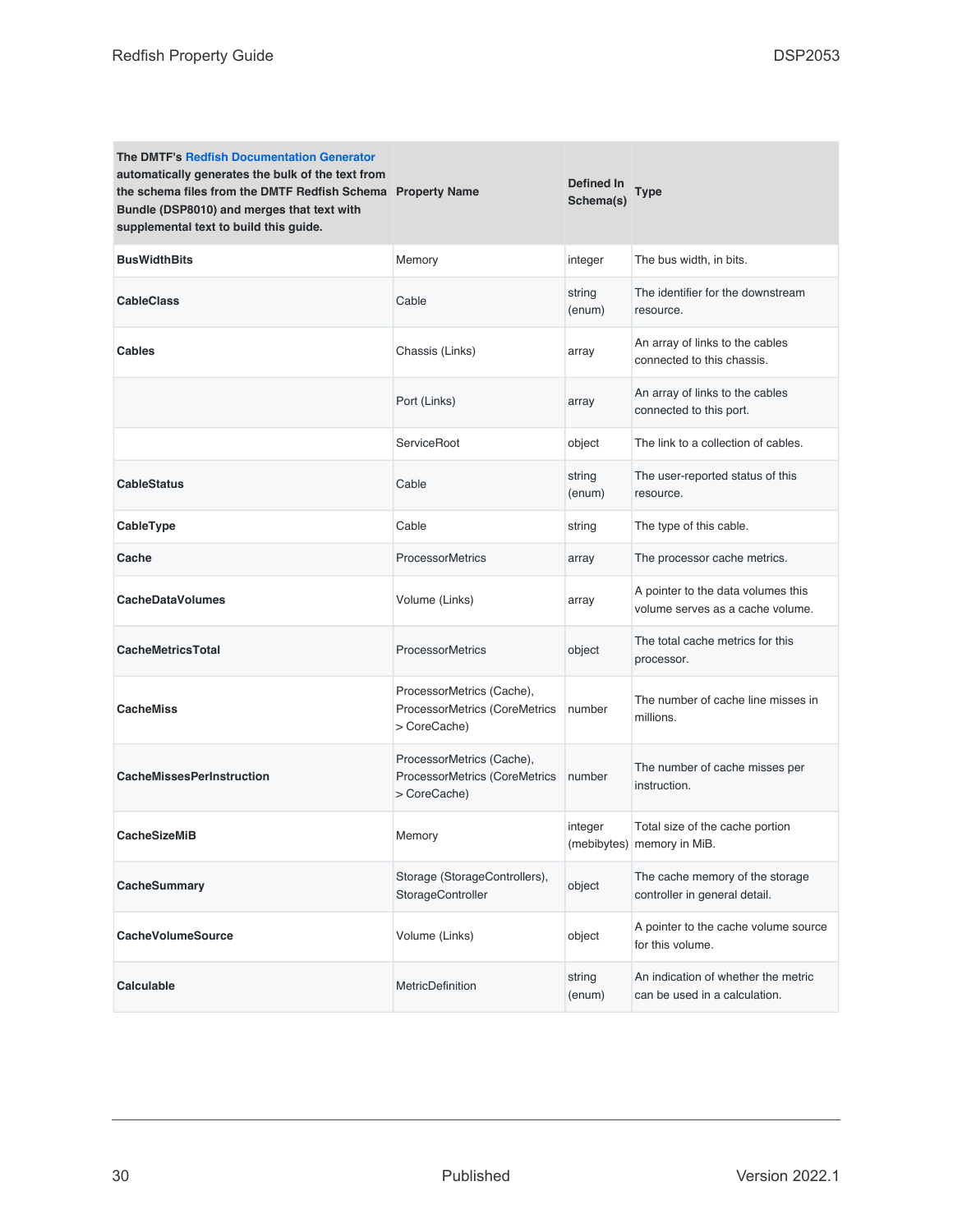| <b>The DMTF's Redfish Documentation Generator</b><br>automatically generates the bulk of the text from<br>the schema files from the DMTF Redfish Schema Property Name<br>Bundle (DSP8010) and merges that text with<br>supplemental text to build this guide. |                                                                                  | <b>Defined In</b><br>Schema(s) | <b>Type</b>                                                                                                                          |
|---------------------------------------------------------------------------------------------------------------------------------------------------------------------------------------------------------------------------------------------------------------|----------------------------------------------------------------------------------|--------------------------------|--------------------------------------------------------------------------------------------------------------------------------------|
| <b>CalculationAlgorithm</b>                                                                                                                                                                                                                                   | <b>MetricDefinition</b>                                                          | string<br>(enum)               | The calculation that is performed on a<br>source metric to obtain the metric<br>being defined.                                       |
| <b>CalculationParameters</b>                                                                                                                                                                                                                                  | <b>MetricDefinition</b>                                                          | array                          | The metric properties that are part of a<br>calculation.                                                                             |
| <b>CalculationTimeInterval</b>                                                                                                                                                                                                                                | <b>MetricDefinition</b>                                                          | string                         | The time interval over which the metric<br>calculation is performed.                                                                 |
| <b>Calibrate (Action)</b>                                                                                                                                                                                                                                     | Battery (Actions)                                                                | object                         | This action performs a self-calibration,<br>or learn cycle, of the battery.                                                          |
| <b>Calibration</b>                                                                                                                                                                                                                                            | MetricDefinition                                                                 | number                         | The calibration offset added to the<br>metric reading.                                                                               |
|                                                                                                                                                                                                                                                               | Sensor                                                                           | number                         | The calibration offset applied to the<br>Reading.                                                                                    |
| <b>CalibrationTime</b>                                                                                                                                                                                                                                        | Sensor                                                                           | string                         | The date and time that the sensor was<br>last calibrated.                                                                            |
| Capable                                                                                                                                                                                                                                                       | NetworkAdapter (Controllers ><br>ControllerCapabilities ><br>DataCenterBridging) | boolean                        | An indication of whether this controller<br>is capable of data center bridging<br>$(DCB)$ .                                          |
| CapableLinkSpeedGbps                                                                                                                                                                                                                                          | Port (LinkConfiguration)                                                         | array (Gbit/<br>s)             | The set of link speed capabilities of<br>this port.                                                                                  |
| CapableLinkSpeedMbps                                                                                                                                                                                                                                          | <b>NetworkPort</b><br>(SupportedLinkCapabilities)                                | array                          | The set of link speed capabilities of<br>this port.                                                                                  |
| <b>CapableProtocolVersions</b>                                                                                                                                                                                                                                | Port                                                                             | array                          | The protocol versions capable of being<br>sent over this port.                                                                       |
| <b>CapableSpeedGbs</b>                                                                                                                                                                                                                                        | Drive                                                                            | number<br>(Gbit/s)             | The speed, in gigabit per second<br>(Gbit/s), at which this drive can<br>communicate to a storage controller in<br>ideal conditions. |
| Capacity                                                                                                                                                                                                                                                      | Volume                                                                           | object                         | Capacity utilization.                                                                                                                |
| <b>CapacityActualAmpHours</b>                                                                                                                                                                                                                                 | Battery                                                                          | number<br>(A.h)                | The actual maximum capacity of this<br>battery in amp-hours.                                                                         |
| <b>CapacityActualWattHours</b>                                                                                                                                                                                                                                | Battery                                                                          | number<br>(W.h)                | The actual maximum capacity of this<br>battery in watt-hours.                                                                        |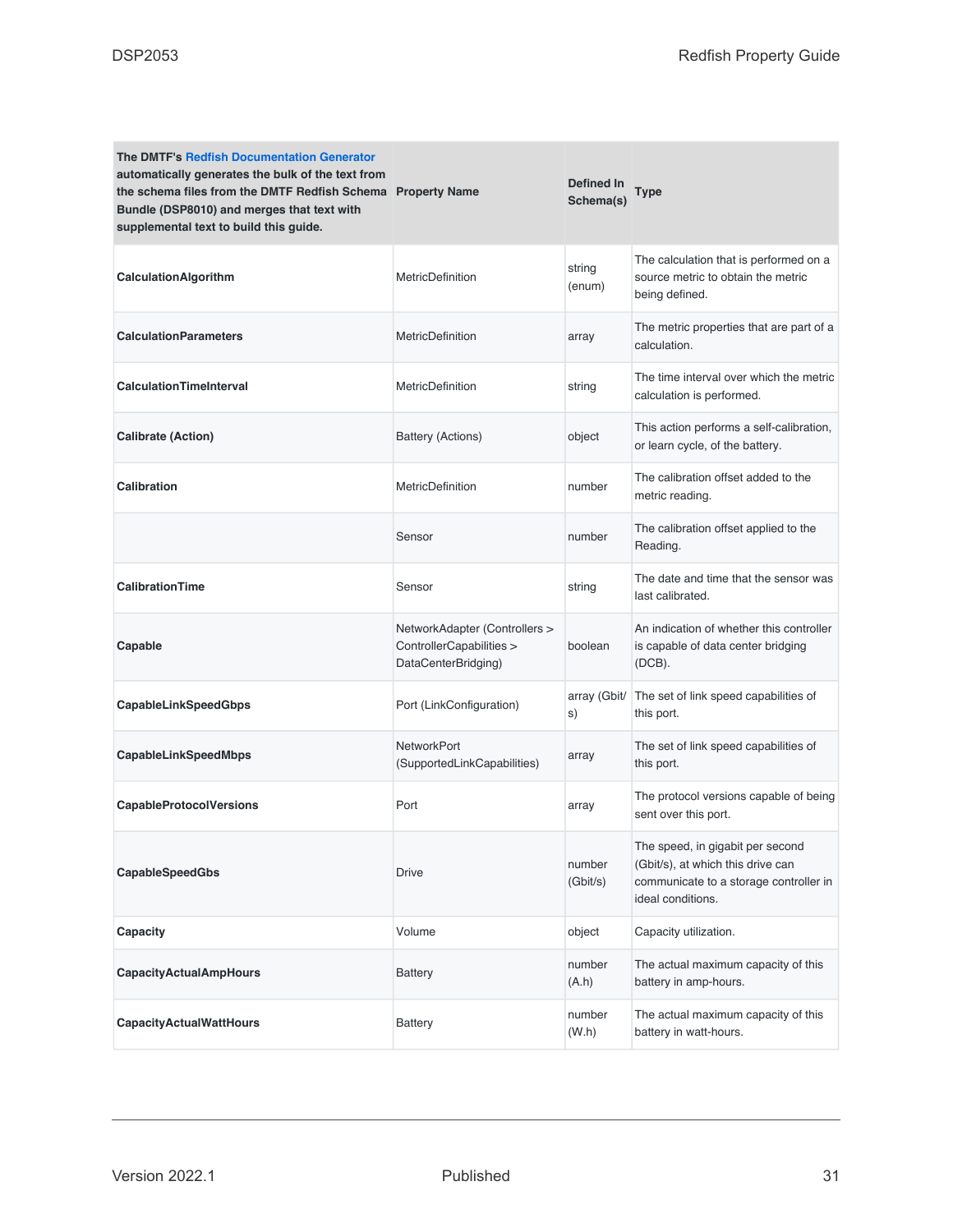| <b>The DMTF's Redfish Documentation Generator</b><br>automatically generates the bulk of the text from<br>the schema files from the DMTF Redfish Schema Property Name<br>Bundle (DSP8010) and merges that text with<br>supplemental text to build this guide. |                                                        | Defined In<br>Schema(s) | Type                                                                                                                                                                                                         |
|---------------------------------------------------------------------------------------------------------------------------------------------------------------------------------------------------------------------------------------------------------------|--------------------------------------------------------|-------------------------|--------------------------------------------------------------------------------------------------------------------------------------------------------------------------------------------------------------|
| <b>CapacityBytes</b>                                                                                                                                                                                                                                          | Volume                                                 | integer<br>(bytes)      | The size in bytes of this Volume.                                                                                                                                                                            |
|                                                                                                                                                                                                                                                               | SimpleStorage (Devices)                                | integer<br>(bytes)      | The size, in bytes, of the storage<br>device.                                                                                                                                                                |
|                                                                                                                                                                                                                                                               | <b>Drive</b>                                           | integer<br>(bytes)      | The size, in bytes, of this drive.                                                                                                                                                                           |
| CapacityMiB                                                                                                                                                                                                                                                   | Memory                                                 | integer<br>(mebibytes)  | Memory capacity in mebibytes (MiB).                                                                                                                                                                          |
|                                                                                                                                                                                                                                                               | Processor (ProcessorMemory)                            | integer<br>(mebibytes)  | The memory capacity in MiB.                                                                                                                                                                                  |
| <b>CapacityRatedAmpHours</b>                                                                                                                                                                                                                                  | Battery                                                | number<br>(A.h)         | The rated maximum capacity of this<br>battery in amp-hours.                                                                                                                                                  |
| <b>CapacityRatedWattHours</b>                                                                                                                                                                                                                                 | Battery                                                | number<br>(W.h)         | The rated maximum capacity of this<br>battery in watt-hours.                                                                                                                                                 |
| <b>CapacitySources</b>                                                                                                                                                                                                                                        | Volume                                                 | array                   | An array of space allocations to this<br>volume.                                                                                                                                                             |
| <b>CapacityWatts</b>                                                                                                                                                                                                                                          | PowerSupply (InputRanges)                              | number<br>(Watts)       | The maximum capacity of this power<br>supply when operating in this input<br>range.                                                                                                                          |
|                                                                                                                                                                                                                                                               | PowerSubsystem                                         | number<br>(Watts)       | The total amount of power that can be<br>allocated to this subsystem. This value<br>can be either the power supply<br>capacity or the power budget that an<br>upstream chassis assigns to this<br>subsystem. |
| <b>CellVoltages</b>                                                                                                                                                                                                                                           | <b>BatteryMetrics</b>                                  | array                   | The cell voltages (V) for this battery.                                                                                                                                                                      |
| <b>CertificateCollection</b>                                                                                                                                                                                                                                  | CertificateService (Actions ><br>GenerateCSR (Action)) | object                  | The link to the certificate collection<br>where the certificate is installed after<br>the certificate authority (CA) signs the<br>certificate.                                                               |
| <b>CertificateLocations</b>                                                                                                                                                                                                                                   | CertificateService                                     | object                  | The information about the location of<br>certificates.                                                                                                                                                       |
| <b>Certificates</b>                                                                                                                                                                                                                                           | CertificateLocations (Links)                           | array                   | An array of links to the certificates<br>installed on this service.                                                                                                                                          |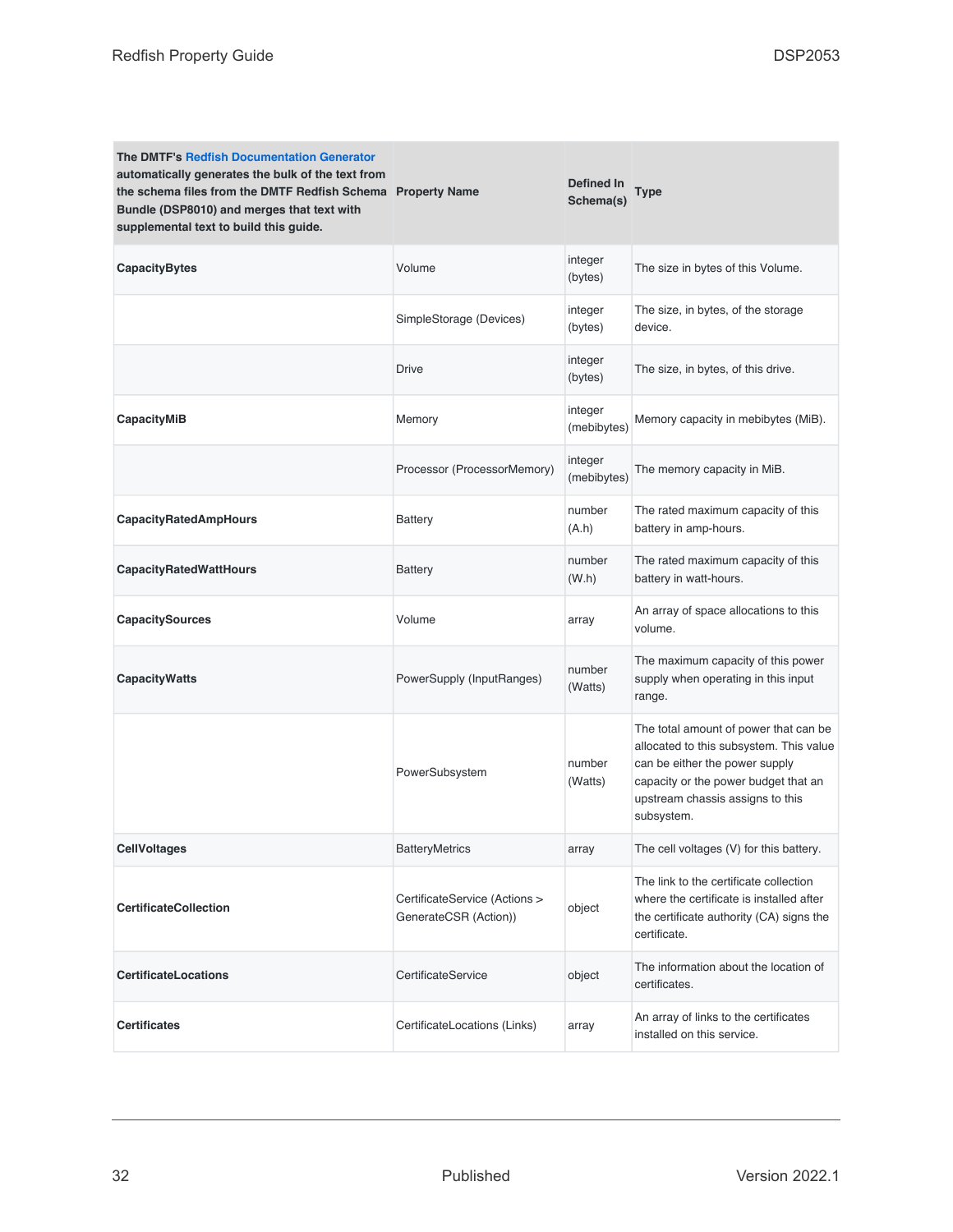| <b>The DMTF's Redfish Documentation Generator</b><br>automatically generates the bulk of the text from<br>the schema files from the DMTF Redfish Schema Property Name<br>Bundle (DSP8010) and merges that text with<br>supplemental text to build this guide. |                                                                                                                                                              | Defined In<br>Schema(s) | Type                                                                                                         |
|---------------------------------------------------------------------------------------------------------------------------------------------------------------------------------------------------------------------------------------------------------------|--------------------------------------------------------------------------------------------------------------------------------------------------------------|-------------------------|--------------------------------------------------------------------------------------------------------------|
|                                                                                                                                                                                                                                                               | SecureBootDatabase                                                                                                                                           | object                  | A link to the collection of certificates<br>contained in this UEFI Secure Boot<br>database.                  |
|                                                                                                                                                                                                                                                               | Chassis, ComputerSystem,<br>Drive, Manager, Memory,<br>NetworkAdapter, Processor,<br>Storage (StorageControllers),<br>StorageController, Switch              | object                  | The link to a collection of certificates<br>for device identity and attestation.                             |
|                                                                                                                                                                                                                                                               | AccountService<br>(ActiveDirectory),<br>AccountService (LDAP),<br>AccountService (OAuth2),<br>AccountService (TACACSplus),<br><b>ExternalAccountProvider</b> | object                  | The link to a collection of certificates<br>that the external account provider<br>uses.                      |
|                                                                                                                                                                                                                                                               | ComputerSystem (Boot)                                                                                                                                        | object                  | The link to a collection of certificates<br>used for booting through HTTPS by<br>this computer system.       |
|                                                                                                                                                                                                                                                               | ManagerNetworkProtocol<br>(HTTPS)                                                                                                                            | object                  | The link to a collection of certificates<br>used for HTTPS by this manager.                                  |
|                                                                                                                                                                                                                                                               | ManagerAccount                                                                                                                                               | object                  | The link to a collection of certificates<br>used for this account.                                           |
|                                                                                                                                                                                                                                                               | EventDestination                                                                                                                                             | object                  | The link to a collection of server<br>certificates for the server referenced<br>by the Destination property. |
|                                                                                                                                                                                                                                                               | VirtualMedia                                                                                                                                                 | object                  | The link to a collection of server<br>certificates for the server referenced<br>by the Image property.       |
| <b>CertificateService</b>                                                                                                                                                                                                                                     | ServiceRoot                                                                                                                                                  | object                  | The link to the Certificate Service.                                                                         |
| <b>CertificateString</b>                                                                                                                                                                                                                                      | Certificate, CertificateService<br>(Actions > ReplaceCertificate<br>(Action))                                                                                | string                  | The string for the certificate.                                                                              |
| CertificateType                                                                                                                                                                                                                                               | Certificate, CertificateService<br>(Actions > ReplaceCertificate<br>(Action))                                                                                | string<br>(enum)        | The format of the certificate.                                                                               |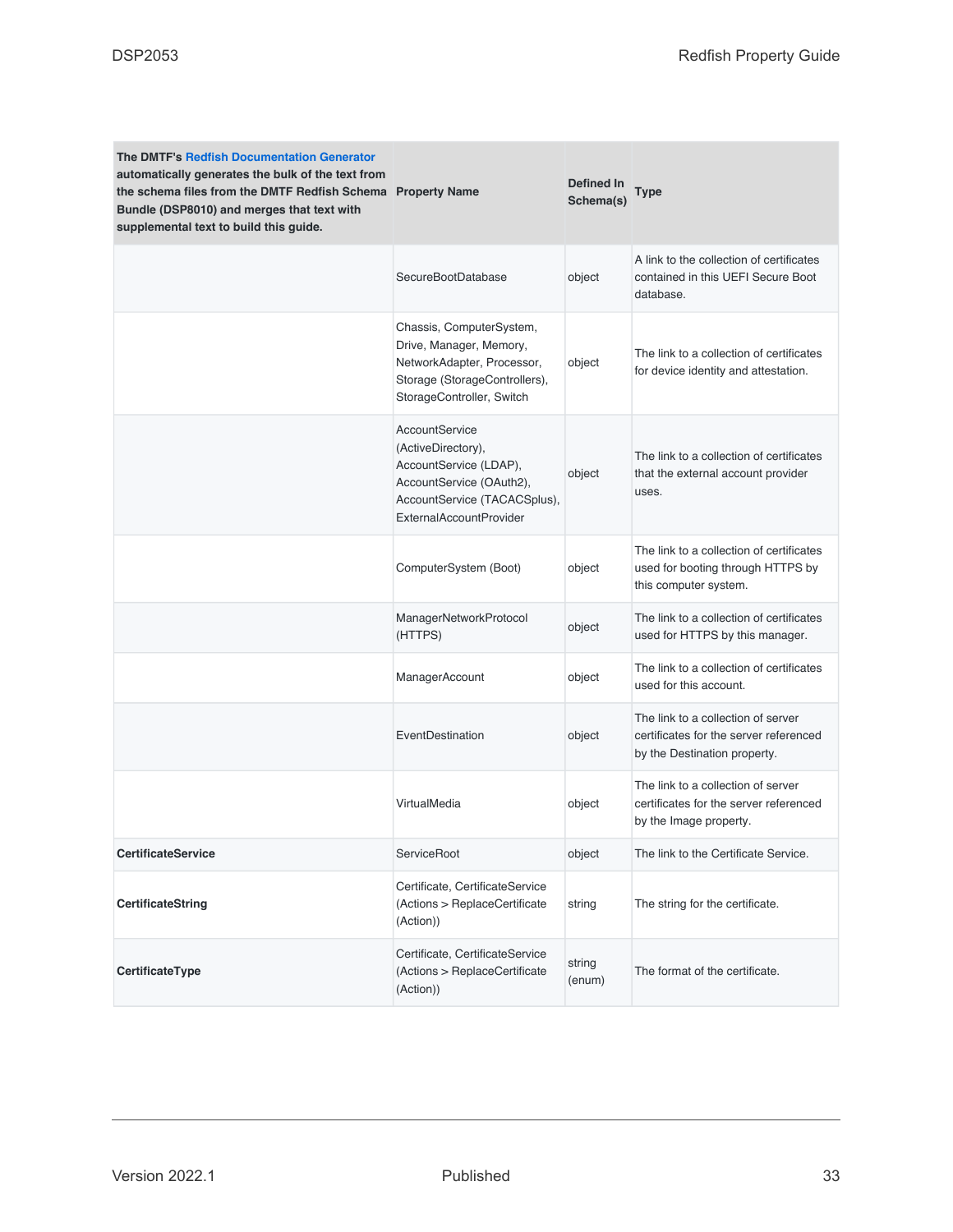| <b>The DMTF's Redfish Documentation Generator</b><br>automatically generates the bulk of the text from<br>the schema files from the DMTF Redfish Schema Property Name<br>Bundle (DSP8010) and merges that text with<br>supplemental text to build this guide. |                                                                                                                                                 | <b>Defined In</b><br>Schema(s) | Type                                                                           |
|---------------------------------------------------------------------------------------------------------------------------------------------------------------------------------------------------------------------------------------------------------------|-------------------------------------------------------------------------------------------------------------------------------------------------|--------------------------------|--------------------------------------------------------------------------------|
| CertificateUri                                                                                                                                                                                                                                                | CertificateService (Actions ><br>ReplaceCertificate (Action))                                                                                   | object                         | The link to the certificate that is being<br>replaced.                         |
| CertificateUsageTypes                                                                                                                                                                                                                                         | Certificate                                                                                                                                     | array                          | The types or purposes for this<br>certificate.                                 |
| ChallengePassword                                                                                                                                                                                                                                             | Certificate (Actions > Rekey<br>(Action)), Certificate (Actions ><br>Renew (Action)),<br>CertificateService (Actions ><br>GenerateCSR (Action)) | string                         | The challenge password to apply to<br>the certificate for revocation requests. |
| <b>ChangePassword (Action)</b>                                                                                                                                                                                                                                | Bios (Actions)                                                                                                                                  | object                         | This action changes a BIOS<br>password.                                        |
| <b>ChangeRAIDLayout (Action)</b>                                                                                                                                                                                                                              | Volume (Actions)                                                                                                                                | object                         | Request system change the RAID<br>layout of the volume.                        |
| <b>Channel</b>                                                                                                                                                                                                                                                | Memory (MemoryLocation)                                                                                                                         | integer                        | The channel number to which the<br>memory device is connected.                 |
| <b>CHAPSecret</b>                                                                                                                                                                                                                                             | <b>NetworkDeviceFunction</b><br>(iSCSIBoot)                                                                                                     | string                         | The shared secret for CHAP<br>authentication.                                  |
| <b>CHAPUsername</b>                                                                                                                                                                                                                                           | <b>NetworkDeviceFunction</b><br>(iSCSIBoot)                                                                                                     | string                         | The user name for CHAP<br>authentication.                                      |
| <b>ChargePercent</b>                                                                                                                                                                                                                                          | <b>BatteryMetrics</b>                                                                                                                           | object                         | The amount of charge available<br>(percent) in this battery.                   |
| <b>ChargeState</b>                                                                                                                                                                                                                                            | <b>Battery</b>                                                                                                                                  | string<br>(enum)               | The charge state of this battery.                                              |
| Chassis                                                                                                                                                                                                                                                       | PCIeDevice (Links)                                                                                                                              | array                          | An array of links to the chassis in<br>which the PCIe device is contained.     |
|                                                                                                                                                                                                                                                               | ResourceBlock (Links)                                                                                                                           | array                          | An array of links to the chassis in<br>which this resource block is contained. |
|                                                                                                                                                                                                                                                               | PowerDistribution (Links)                                                                                                                       | array                          | An array of links to the chassis that<br>contain this equipment.               |
|                                                                                                                                                                                                                                                               | ComputerSystem (Links)                                                                                                                          | array                          | An array of links to the chassis that<br>contains this system.                 |
|                                                                                                                                                                                                                                                               | Outlet (Links)                                                                                                                                  | array                          | Any array of links to chassis<br>connected to this outlet.                     |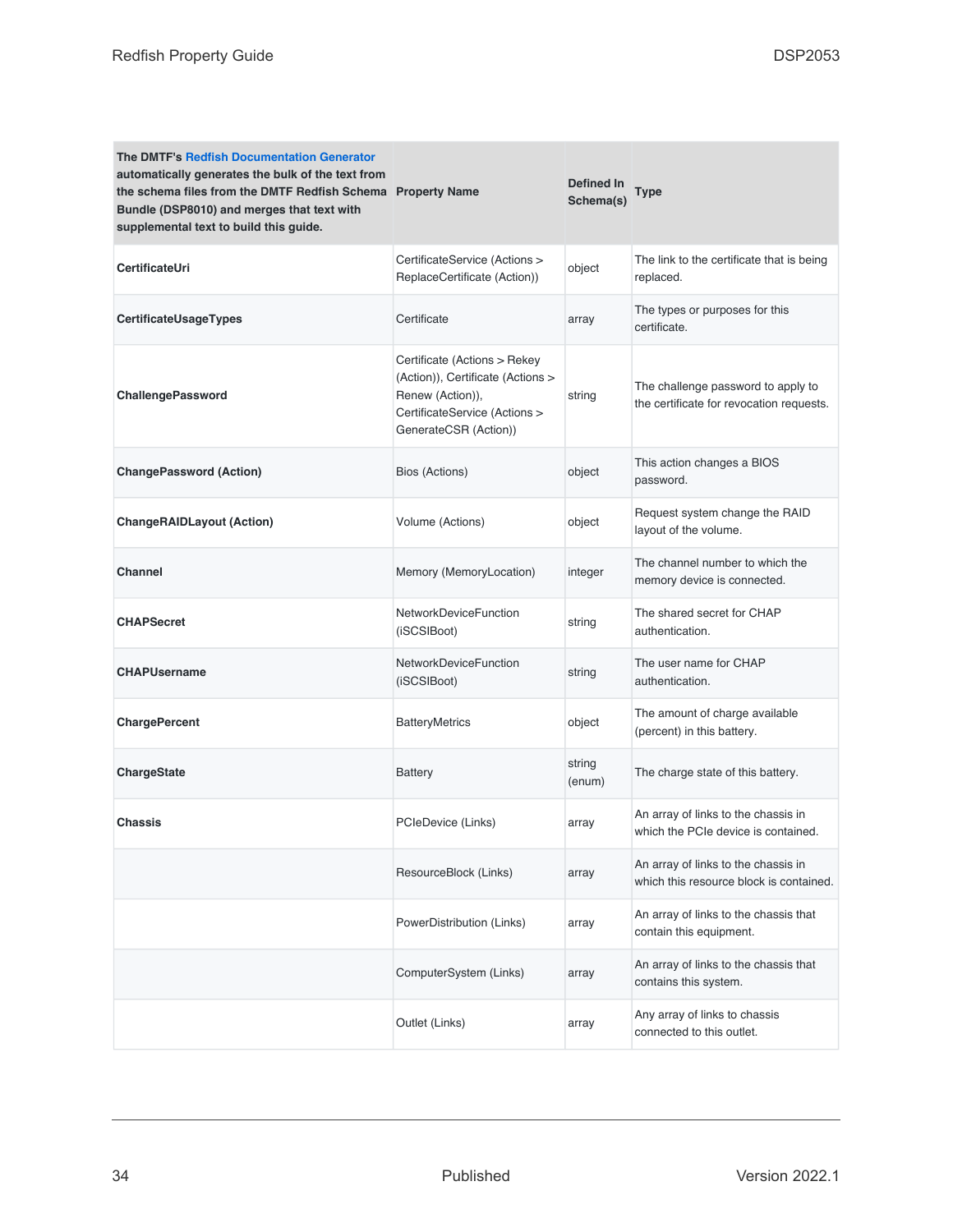| <b>The DMTF's Redfish Documentation Generator</b><br>automatically generates the bulk of the text from<br>the schema files from the DMTF Redfish Schema Property Name<br>Bundle (DSP8010) and merges that text with<br>supplemental text to build this guide. |                                              | Defined In<br>Schema(s) | Type                                                                                                                           |
|---------------------------------------------------------------------------------------------------------------------------------------------------------------------------------------------------------------------------------------------------------------|----------------------------------------------|-------------------------|--------------------------------------------------------------------------------------------------------------------------------|
|                                                                                                                                                                                                                                                               | ServiceRoot                                  | object                  | The link to a collection of chassis.                                                                                           |
|                                                                                                                                                                                                                                                               | Drive (Links)                                | object                  | The link to the chassis that contains<br>this drive.                                                                           |
|                                                                                                                                                                                                                                                               | EthernetInterface (Links)                    | object                  | The link to the chassis that contains<br>this Ethernet interface.                                                              |
|                                                                                                                                                                                                                                                               | Memory (Links)                               | object                  | The link to the chassis that contains<br>this memory device.                                                                   |
|                                                                                                                                                                                                                                                               | Processor (Links)                            | object                  | The link to the chassis that contains<br>this processor.                                                                       |
|                                                                                                                                                                                                                                                               | SimpleStorage (Links)                        | object                  | The link to the chassis that contains<br>this simple storage.                                                                  |
|                                                                                                                                                                                                                                                               | Switch (Links)                               | object                  | The link to the chassis that contains<br>this switch.                                                                          |
| ChassisId                                                                                                                                                                                                                                                     | Port (Ethernet > LLDPReceive)                | string                  | Link Layer Data Protocol (LLDP)<br>chassis ID received from the remote<br>partner across this link.                            |
|                                                                                                                                                                                                                                                               | Port (Ethernet > LLDPTransmit) string        |                         | Link Layer Data Protocol (LLDP)<br>chassis ID.                                                                                 |
| ChassisIdSubtype                                                                                                                                                                                                                                              | Port (Ethernet > LLDPReceive)                | string<br>(enum)        | The type of identifier used for the<br>chassis ID received from the remote<br>partner across this link.                        |
|                                                                                                                                                                                                                                                               | Port (Ethernet > LLDPTransmit)               | string<br>(enum)        | The type of identifier used for the<br>chassis ID.                                                                             |
| <b>ChassisTvpe</b>                                                                                                                                                                                                                                            | Chassis                                      | string<br>(enum)        | The type of physical form factor of the<br>chassis.                                                                            |
| <b>CheckConsistency (Action)</b>                                                                                                                                                                                                                              | Volume (Actions)                             | object                  | This action is used to force a check of<br>the Volume's parity or redundant data<br>to ensure it matches calculated<br>values. |
| <b>CID</b>                                                                                                                                                                                                                                                    | Endpoint (ConnectedEntities ><br>GenZ > GCID | string                  | The component identifier portion of the<br>GCID for the entity.                                                                |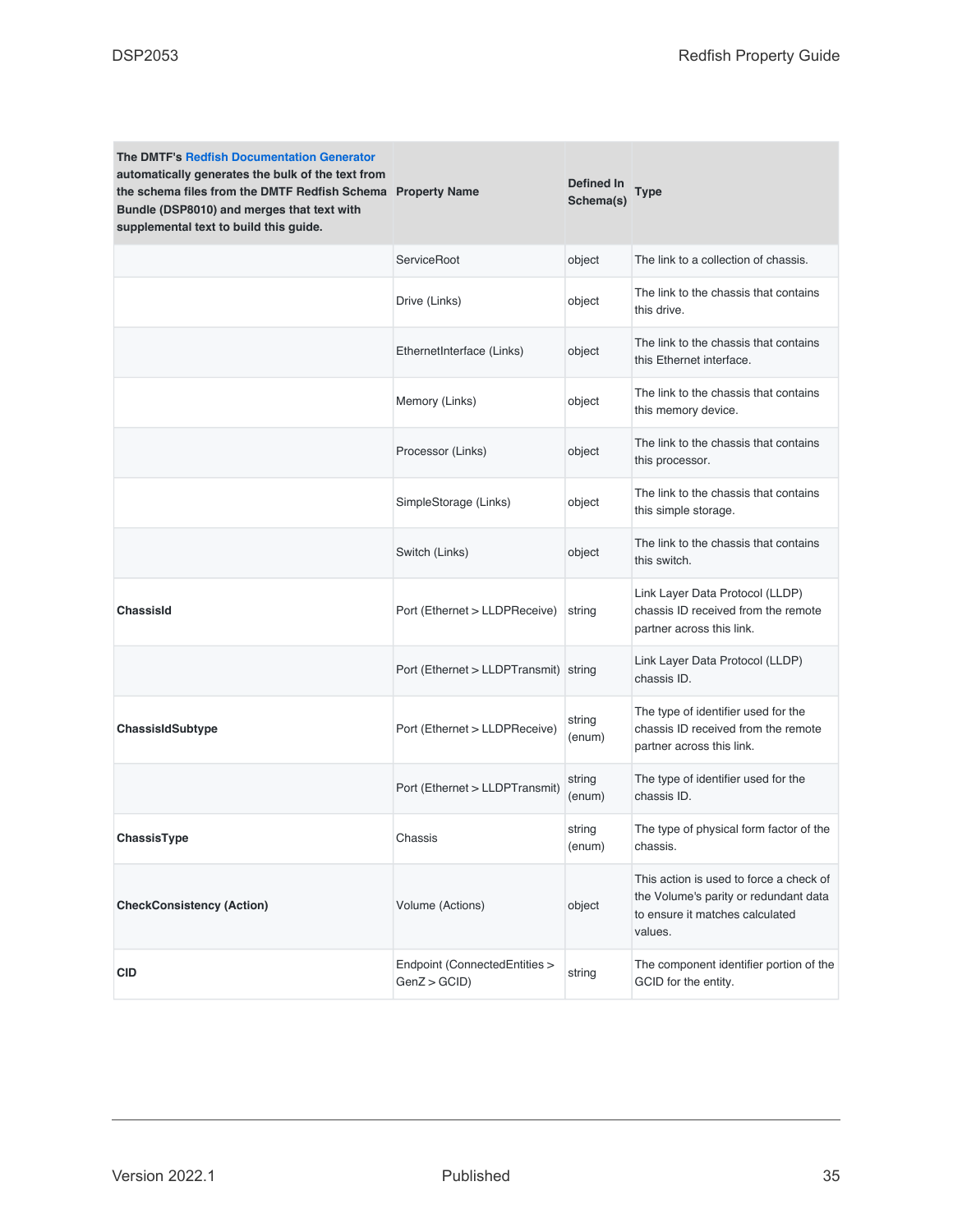| <b>The DMTF's Redfish Documentation Generator</b><br>automatically generates the bulk of the text from<br>the schema files from the DMTF Redfish Schema Property Name<br>Bundle (DSP8010) and merges that text with<br>supplemental text to build this guide. |                                                                                                                                                                                | <b>Defined In</b><br>Schema(s) | Type                                                                                                                                                              |
|---------------------------------------------------------------------------------------------------------------------------------------------------------------------------------------------------------------------------------------------------------------|--------------------------------------------------------------------------------------------------------------------------------------------------------------------------------|--------------------------------|-------------------------------------------------------------------------------------------------------------------------------------------------------------------|
| <b>CIDR</b>                                                                                                                                                                                                                                                   | AddressPool (Ethernet > EBGP<br>> BGPNeighbor), AddressPool<br>(Ethernet > MultiProtocolEBGP<br>> BGPNeighbor), AddressPool<br>(Ethernet > MultiProtocolIBGP<br>> BGPNeighbor) | integer                        | The Classless Inter-Domain Routing<br>(CIDR) value used for neighbor<br>communication. This is the number of<br>ones before the first zero in the subnet<br>mask. |
| <b>CipherSuiteAllowList</b>                                                                                                                                                                                                                                   | KeyPolicy (NVMeoF)                                                                                                                                                             | array                          | The cipher suites that this key policy<br>allows.                                                                                                                 |
| CircuitType                                                                                                                                                                                                                                                   | Circuit                                                                                                                                                                        | string<br>(enum)               | The type of circuit.                                                                                                                                              |
| City                                                                                                                                                                                                                                                          | CertificateService (Actions ><br>GenerateCSR (Action))                                                                                                                         | string                         | The city or locality of the organization<br>making the request.                                                                                                   |
|                                                                                                                                                                                                                                                               | Certificate (Issuer), Certificate<br>(Subject)                                                                                                                                 | string                         | The city or locality of the organization<br>of the entity.                                                                                                        |
| <b>ClassCode</b>                                                                                                                                                                                                                                              | <b>PCIeFunction</b>                                                                                                                                                            | string                         | The Class Code of this PCIe function.                                                                                                                             |
|                                                                                                                                                                                                                                                               | Endpoint (ConnectedEntities ><br>EntityPcild), Endpoint (Pcild)                                                                                                                | string                         | The Class Code, Subclass, and<br>Programming Interface code of this<br>PCIe function.                                                                             |
| <b>ClassOfService</b>                                                                                                                                                                                                                                         | Volume (Links)                                                                                                                                                                 | object                         | The ClassOfService that this storage<br>volume conforms to.                                                                                                       |
| <b>ClearCurrentPeriod (Action)</b>                                                                                                                                                                                                                            | MemoryMetrics (Actions),<br>ProcessorMetrics (Actions),<br>SwitchMetrics (Actions)                                                                                             | object                         | This action sets the CurrentPeriod<br>property's values to 0.                                                                                                     |
| <b>ClearLog (Action)</b>                                                                                                                                                                                                                                      | LogService (Actions)                                                                                                                                                           | object                         | The action to clear the log for this log<br>service.                                                                                                              |
| <b>ClearMetricReports (Action)</b>                                                                                                                                                                                                                            | TelemetryService (Actions)                                                                                                                                                     | object                         | The action to clear the metric reports<br>for this telemetry service.                                                                                             |
| <b>Client</b>                                                                                                                                                                                                                                                 | CompositionReservation                                                                                                                                                         | string                         | The client that owns the reservation.                                                                                                                             |
|                                                                                                                                                                                                                                                               | ResourceBlock                                                                                                                                                                  | string                         | The client to which this resource block<br>is assigned.                                                                                                           |
| <b>ClientCertificates</b>                                                                                                                                                                                                                                     | EventDestination                                                                                                                                                               | object                         | The link to a collection of client identity<br>certificates provided to the server<br>referenced by the Destination<br>property.                                  |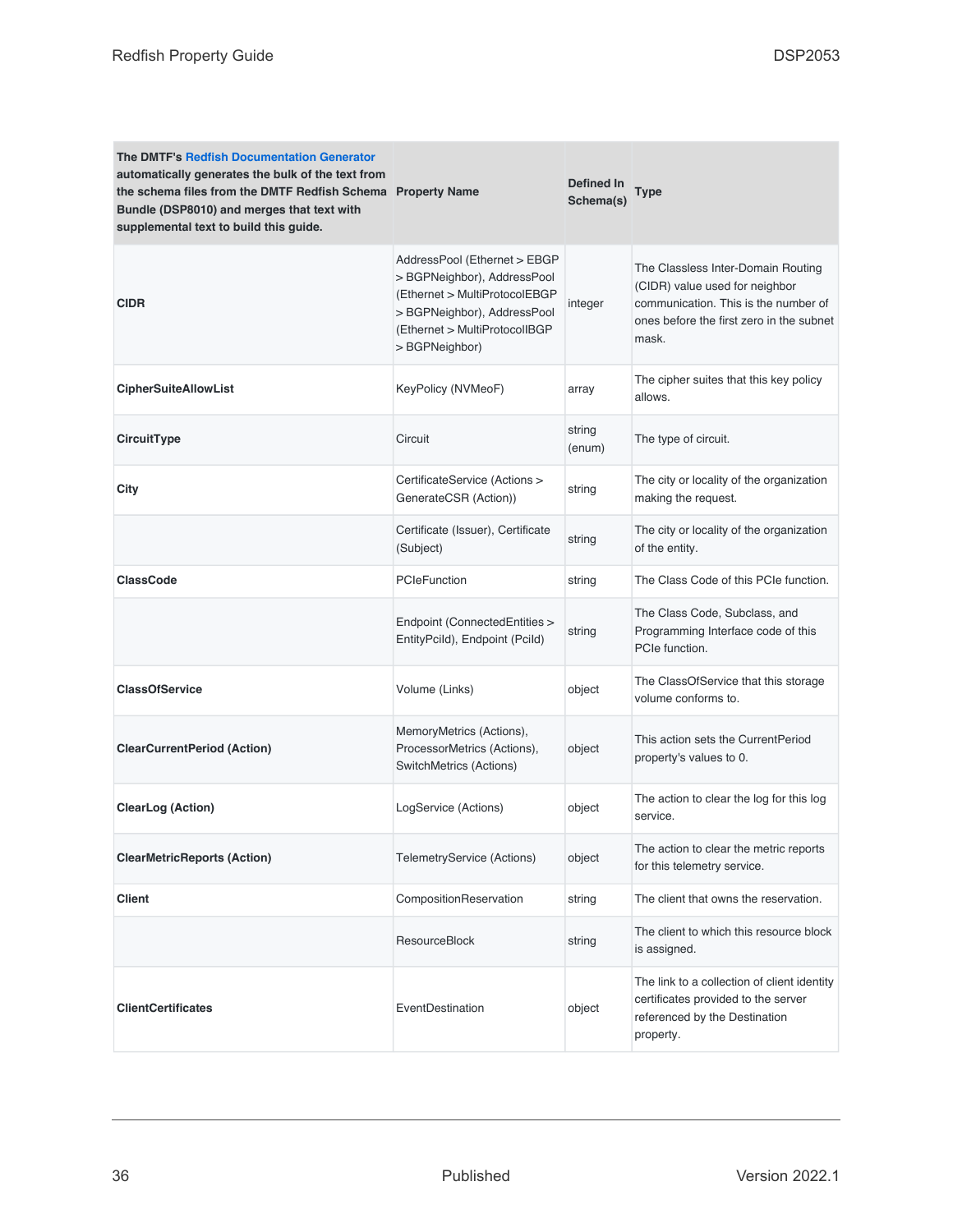| <b>The DMTF's Redfish Documentation Generator</b><br>automatically generates the bulk of the text from<br>the schema files from the DMTF Redfish Schema Property Name<br>Bundle (DSP8010) and merges that text with<br>supplemental text to build this guide. |                                                    | Defined In<br>Schema(s) | <b>Type</b>                                                                                                                                                                                                                                   |
|---------------------------------------------------------------------------------------------------------------------------------------------------------------------------------------------------------------------------------------------------------------|----------------------------------------------------|-------------------------|-----------------------------------------------------------------------------------------------------------------------------------------------------------------------------------------------------------------------------------------------|
|                                                                                                                                                                                                                                                               | VirtualMedia                                       | object                  | The link to a collection of client identity<br>certificates provided to the server<br>referenced by the Image property.                                                                                                                       |
|                                                                                                                                                                                                                                                               | <b>UpdateService</b>                               | object                  | The link to a collection of client identity<br>certificates provided to the server<br>referenced by the ImageURI property<br>in SimpleUpdate.                                                                                                 |
| <b>ClientEndpoints</b>                                                                                                                                                                                                                                        | Volume (Links)                                     | array                   | An array of references to the client<br>Endpoints associated with this volume.                                                                                                                                                                |
| <b>ClientOriginIPAddress</b>                                                                                                                                                                                                                                  | Session                                            | string                  | The IP address of the client that<br>created the session.                                                                                                                                                                                     |
| ClientType                                                                                                                                                                                                                                                    | RegisteredClient                                   | string<br>(enum)        | The type of registered client.                                                                                                                                                                                                                |
| <b>ClientURI</b>                                                                                                                                                                                                                                              | RegisteredClient                                   | string                  | The URI of the registered client.                                                                                                                                                                                                             |
| <b>ClosedTransitionAllowed</b>                                                                                                                                                                                                                                | PowerDistribution<br>(TransferConfiguration)       | boolean                 | Indicates if a make-before-break<br>switching sequence of the mains<br>circuits is permitted when they are<br>both qualified and in synchronization.                                                                                          |
| <b>ClosedTransitionTimeoutSeconds</b>                                                                                                                                                                                                                         | PowerDistribution<br>(TransferConfiguration)       | integer                 | The time in seconds to wait for a<br>closed transition to occur.                                                                                                                                                                              |
| CoefficientUpdateTime                                                                                                                                                                                                                                         | Control (ControlLoop)                              | string                  | The date and time that the control loop<br>coefficients were changed.                                                                                                                                                                         |
| CollectDiagnosticData (Action)                                                                                                                                                                                                                                | LogService (Actions)                               | object                  | The action to collect the diagnostic<br>data for the given type. When the<br>diagnostic data is collected, a new log<br>entry will be created and the additional<br>data referenced by the new log entry<br>will contain the diagnostic data. |
| CollectionDuration                                                                                                                                                                                                                                            | MetricReportDefinition (Metrics) string            |                         | The duration over which the function is<br>computed.                                                                                                                                                                                          |
| <b>CollectionFunction</b>                                                                                                                                                                                                                                     | TelemetryService<br>(SupportedCollectionFunctions) | string<br>(enum)        | An operation to perform over the<br>sample.                                                                                                                                                                                                   |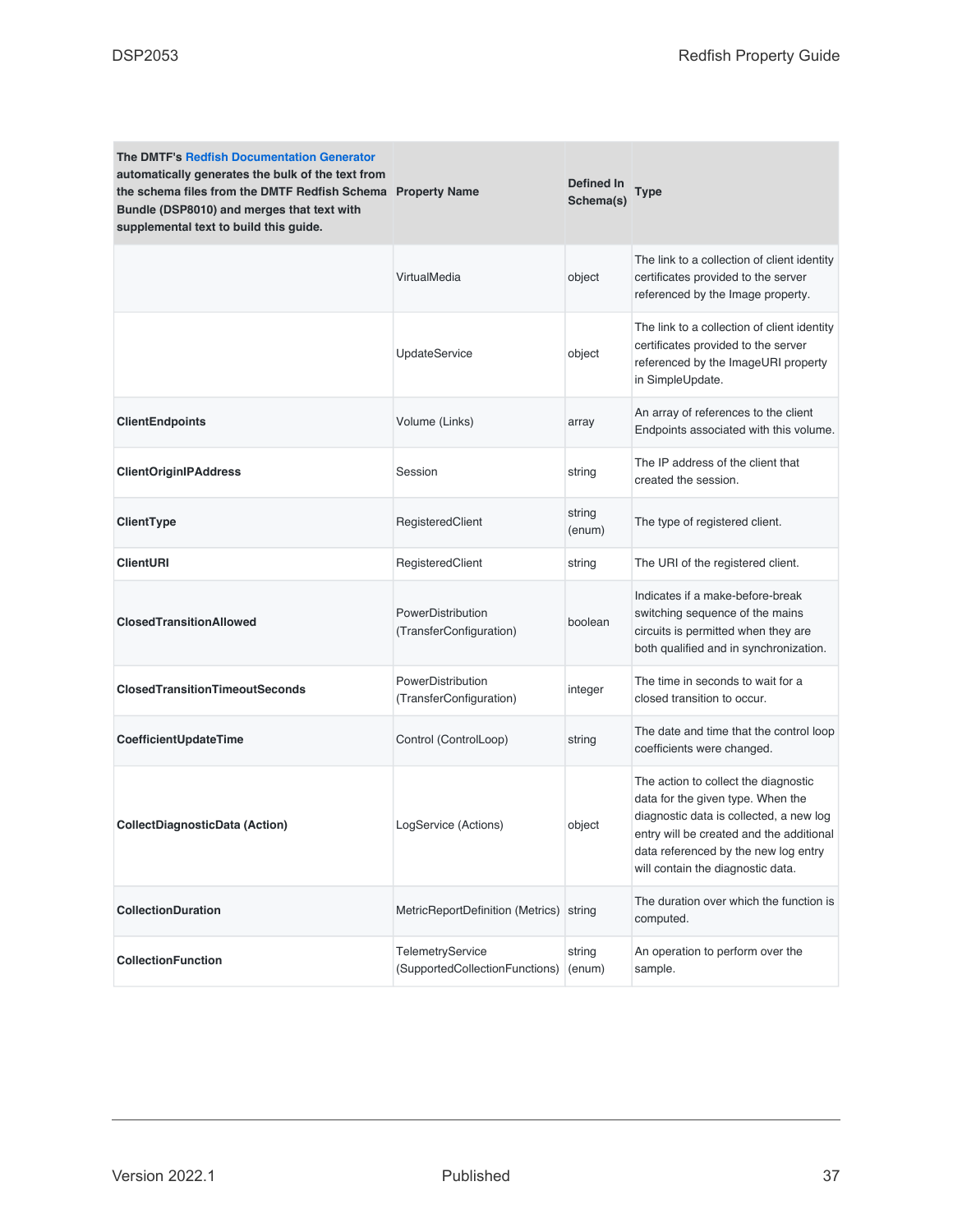| <b>The DMTF's Redfish Documentation Generator</b><br>automatically generates the bulk of the text from<br>the schema files from the DMTF Redfish Schema Property Name<br>Bundle (DSP8010) and merges that text with<br>supplemental text to build this guide. |                                                                                                                                             | Defined In<br>Schema(s) | Type                                                                                                                                  |
|---------------------------------------------------------------------------------------------------------------------------------------------------------------------------------------------------------------------------------------------------------------|---------------------------------------------------------------------------------------------------------------------------------------------|-------------------------|---------------------------------------------------------------------------------------------------------------------------------------|
|                                                                                                                                                                                                                                                               | MetricReportDefinition (Metrics)                                                                                                            | string<br>(enum)        | Specifies the function to perform on<br>each of the metric properties listed in<br>the MetricProperties property.                     |
| CollectionTimeScope                                                                                                                                                                                                                                           | MetricReportDefinition (Metrics)                                                                                                            | string<br>(enum)        | The scope of time over which the<br>function is applied.                                                                              |
| CommandLine                                                                                                                                                                                                                                                   | ManagerDiagnosticData<br>(TopProcesses)                                                                                                     | string                  | The command line of this process.                                                                                                     |
| <b>CommandShell</b>                                                                                                                                                                                                                                           | Manager                                                                                                                                     | object                  | The command shell service that this<br>manager provides.                                                                              |
| CommonName                                                                                                                                                                                                                                                    | Certificate (Issuer), Certificate<br>(Subject)                                                                                              | string                  | The common name of the entity.                                                                                                        |
|                                                                                                                                                                                                                                                               | CertificateService (Actions ><br>GenerateCSR (Action))                                                                                      | string                  | The fully qualified domain name of the<br>component to secure.                                                                        |
| CommunityAccessMode                                                                                                                                                                                                                                           | ManagerNetworkProtocol<br>(SNMP)                                                                                                            | string<br>(enum)        | The access level of the SNMP<br>community.                                                                                            |
| CommunityString                                                                                                                                                                                                                                               | ManagerNetworkProtocol<br>(SNMP > CommunityStrings)                                                                                         | string                  | The SNMP community string.                                                                                                            |
| CommunityStrings                                                                                                                                                                                                                                              | ManagerNetworkProtocol<br>(SNMP)                                                                                                            | array                   | The SNMP community strings.                                                                                                           |
| <b>CompletedTaskOverWritePolicy</b>                                                                                                                                                                                                                           | <b>TaskService</b>                                                                                                                          | string<br>(enum)        | The overwrite policy for completed<br>tasks. This property indicates if the<br>task service overwrites completed task<br>information. |
| ComponentCertificate                                                                                                                                                                                                                                          | ComponentIntegrity (SPDM ><br>IdentityAuthentication ><br>ResponderAuthentication),<br>ComponentIntegrity (TPM ><br>IdentityAuthentication) | object                  | A link to the certificate that represents<br>the identify of the component.                                                           |
| ComponentCommunication                                                                                                                                                                                                                                        | ComponentIntegrity (SPDM)                                                                                                                   | object                  | Information about communication<br>between the SPDM Requester and<br>SPDM Responder.                                                  |
|                                                                                                                                                                                                                                                               | ComponentIntegrity (TPM)                                                                                                                    | object                  | Information about communication with<br>the TPM.                                                                                      |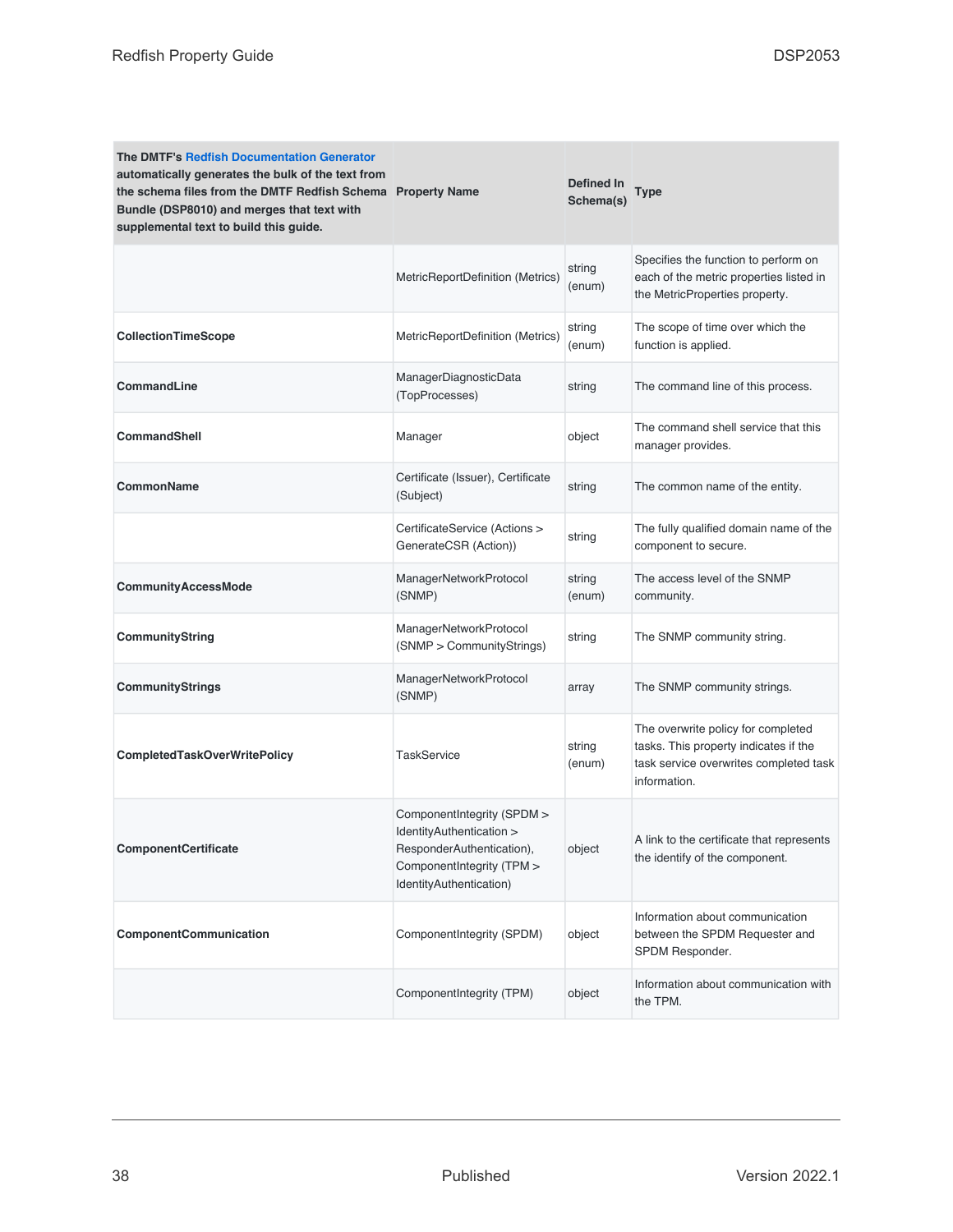| <b>The DMTF's Redfish Documentation Generator</b><br>automatically generates the bulk of the text from<br>the schema files from the DMTF Redfish Schema Property Name<br>Bundle (DSP8010) and merges that text with<br>supplemental text to build this guide. |                                                                                                                           | Defined In<br>Schema(s) | Type                                                                                          |
|---------------------------------------------------------------------------------------------------------------------------------------------------------------------------------------------------------------------------------------------------------------|---------------------------------------------------------------------------------------------------------------------------|-------------------------|-----------------------------------------------------------------------------------------------|
| ComponentIntegrity                                                                                                                                                                                                                                            | <b>ServiceRoot</b>                                                                                                        | object                  | The link to a collection of component<br>integrity information.                               |
| ComponentIntegrityEnabled                                                                                                                                                                                                                                     | ComponentIntegrity                                                                                                        | boolean                 | An indication of whether security<br>protocols are enabled for the<br>component.              |
| ComponentIntegrityType                                                                                                                                                                                                                                        | ComponentIntegrity                                                                                                        | string<br>(enum)        | The type of security technology for the<br>component.                                         |
| ComponentIntegrityTypeVersion                                                                                                                                                                                                                                 | ComponentIntegrity                                                                                                        | string                  | The version of the security technology.                                                       |
| <b>ComponentsProtected</b>                                                                                                                                                                                                                                    | ComponentIntegrity (Links)                                                                                                | array                   | An array of links to resources that the<br>target component protects.                         |
| <b>Compose (Action)</b>                                                                                                                                                                                                                                       | CompositionService (Actions)                                                                                              | object                  | This action performs a set of<br>operations specified by a manifest.                          |
| Composition                                                                                                                                                                                                                                                   | ComputerSystem                                                                                                            | object                  | Information about the composition<br>capabilities and state of the computer<br>system.        |
| <b>CompositionReservations</b>                                                                                                                                                                                                                                | CompositionService                                                                                                        | object                  | The link to the collection of<br>reservations with the composition<br>reservation collection. |
| CompositionService                                                                                                                                                                                                                                            | ServiceRoot                                                                                                               | object                  | The link to the Composition Service.                                                          |
| CompositionState                                                                                                                                                                                                                                              | <b>ResourceBlock</b><br>(CompositionStatus)                                                                               | string<br>(enum)        | The current state of the resource block<br>from a composition perspective.                    |
| <b>CompositionStatus</b>                                                                                                                                                                                                                                      | ResourceBlock                                                                                                             | object                  | The composition status details for this<br>resource block.                                    |
| <b>Compressed</b>                                                                                                                                                                                                                                             | Volume                                                                                                                    | boolean                 | Indicator of whether or not the Volume<br>has compression enabled.                            |
| ComputerSystemETag                                                                                                                                                                                                                                            | ComputerSystem (Actions ><br>AddResourceBlock (Action)),<br>ComputerSystem (Actions ><br>RemoveResourceBlock<br>(Action)) | string                  | The current ETag of the system.                                                               |
| <b>ComputerSystems</b>                                                                                                                                                                                                                                        | ResourceBlock                                                                                                             | array                   | An array of links to the computer<br>systems available in this resource<br>block.             |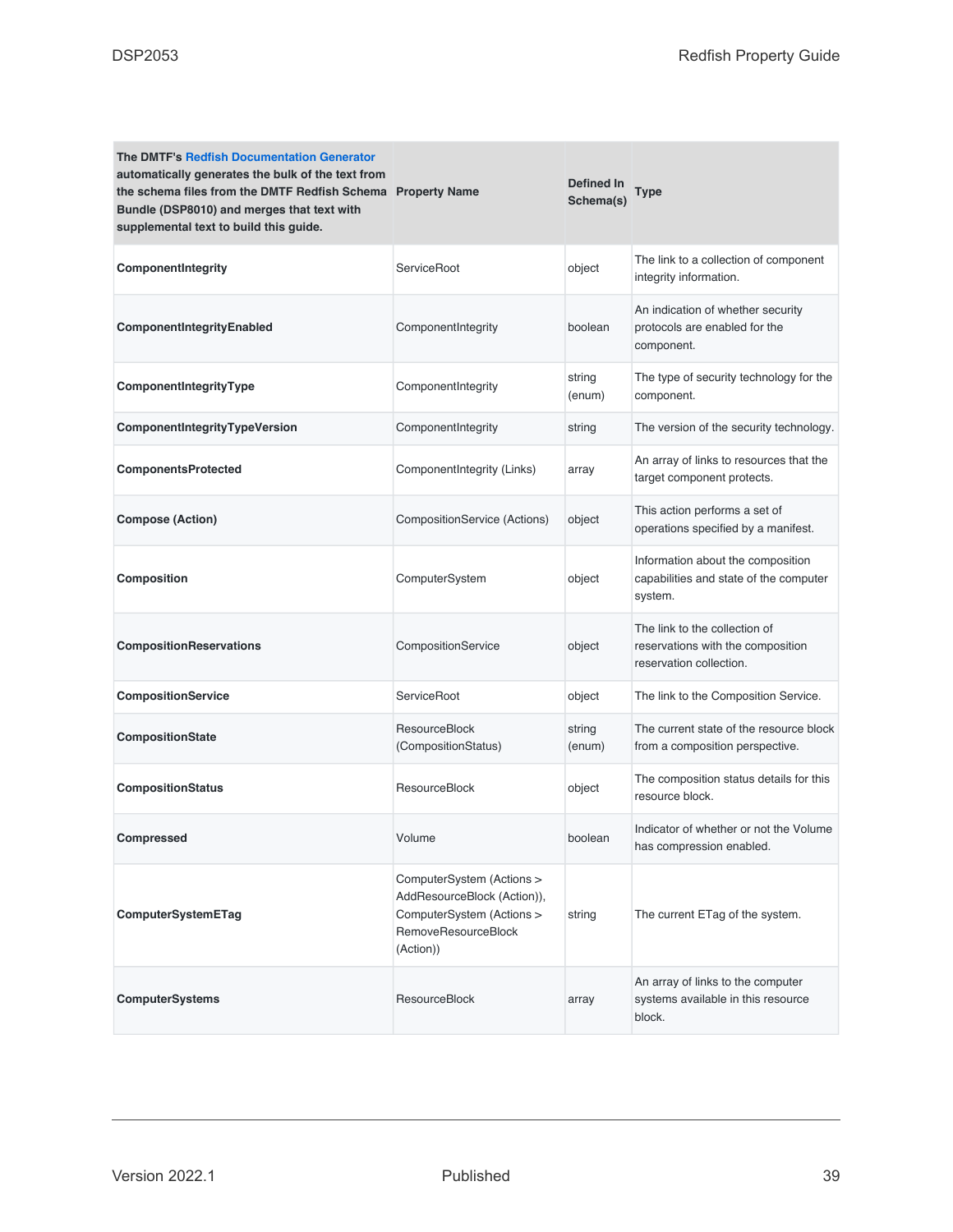| <b>The DMTF's Redfish Documentation Generator</b><br>automatically generates the bulk of the text from<br>the schema files from the DMTF Redfish Schema Property Name<br>Bundle (DSP8010) and merges that text with<br>supplemental text to build this guide. |                                                      | Defined In<br>Schema(s) | Type                                                                                                        |
|---------------------------------------------------------------------------------------------------------------------------------------------------------------------------------------------------------------------------------------------------------------|------------------------------------------------------|-------------------------|-------------------------------------------------------------------------------------------------------------|
|                                                                                                                                                                                                                                                               | HostInterface (Links)                                | array                   | An array of links to the computer<br>systems connected to this Host<br>Interface.                           |
|                                                                                                                                                                                                                                                               | ResourceBlock (Links)                                | array                   | An array of links to the computer<br>systems that are composed from this<br>resource block.                 |
|                                                                                                                                                                                                                                                               | Chassis (Links)                                      | array                   | An array of links to the computer<br>systems that this chassis directly and<br>wholly contains.             |
| <b>Condition</b>                                                                                                                                                                                                                                              | ServiceConditions (Conditions)                       | object                  | A condition that requires attention.                                                                        |
| <b>Conditions</b>                                                                                                                                                                                                                                             | <b>ServiceConditions</b>                             | array                   | Conditions reported by this service<br>that require attention.                                              |
| ConfigurationLockCapable                                                                                                                                                                                                                                      | Memory (SecurityCapabilities)                        | boolean                 | An indication of whether this memory<br>device supports the locking, or<br>freezing, of the configuration.  |
| ConfigurationLocked                                                                                                                                                                                                                                           | Memory                                               | boolean                 | An indication of whether the<br>configuration of this memory device is<br>locked and cannot be altered.     |
|                                                                                                                                                                                                                                                               | Circuit, Outlet, OutletGroup                         | boolean                 | Indicates whether the configuration is<br>locked.                                                           |
| ConfiguredLinkSpeedGbps                                                                                                                                                                                                                                       | Port (LinkConfiguration ><br>ConfiguredNetworkLinks) | number<br>(Gbit/s)      | The link speed per lane this port is<br>configured to use for autonegotiation.                              |
| ConfiguredNetworkLinks                                                                                                                                                                                                                                        | Port (LinkConfiguration)                             | array                   | The set of link speed and width pairs<br>this port is configured to use for<br>autonegotiation.             |
| ConfiguredWidth                                                                                                                                                                                                                                               | Port (LinkConfiguration ><br>ConfiguredNetworkLinks) | integer                 | The link width this port is configured to<br>use for autonegotiation in conjunction<br>with the link speed. |
| <b>ConnectedEntities</b>                                                                                                                                                                                                                                      | Endpoint                                             | array                   | All the entities connected to this<br>endpoint.                                                             |
| <b>ConnectedPorts</b>                                                                                                                                                                                                                                         | Port (Links)                                         | array                   | An array of links to the remote device<br>ports at the other end of the link.                               |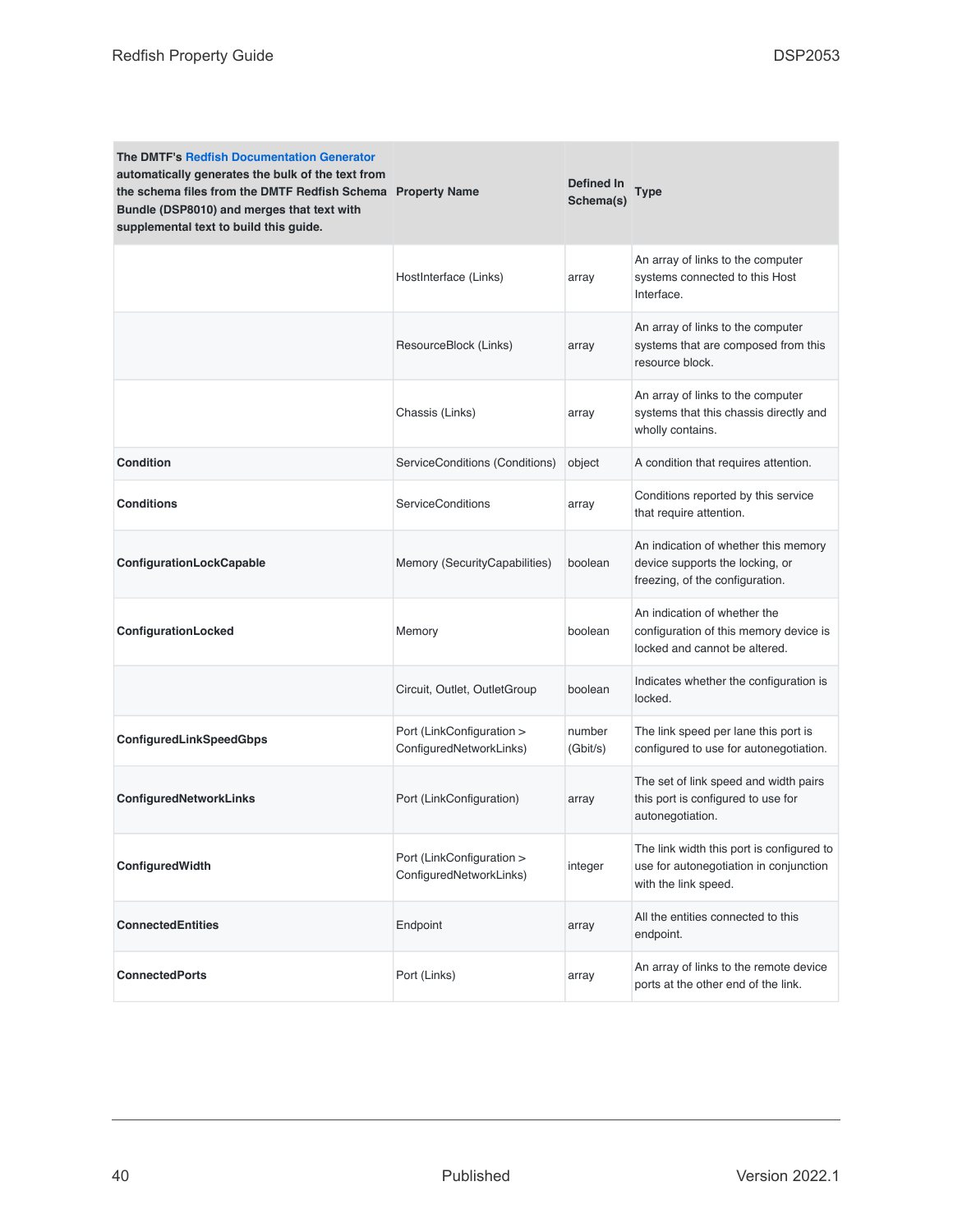| <b>The DMTF's Redfish Documentation Generator</b><br>automatically generates the bulk of the text from<br>the schema files from the DMTF Redfish Schema Property Name<br>Bundle (DSP8010) and merges that text with<br>supplemental text to build this guide. |                           | <b>Defined In</b><br>Schema(s) | Type                                                                                             |
|---------------------------------------------------------------------------------------------------------------------------------------------------------------------------------------------------------------------------------------------------------------|---------------------------|--------------------------------|--------------------------------------------------------------------------------------------------|
|                                                                                                                                                                                                                                                               | Endpoint (Links)          | array                          | An array of links to the switch ports or<br>remote device ports at the other end of<br>the link. |
| <b>ConnectedProcessors</b>                                                                                                                                                                                                                                    | Processor (Links)         | array                          | An array of links to the processors<br>directly connected to this processor.                     |
| <b>ConnectedSwitches</b>                                                                                                                                                                                                                                      | Port (Links)              | array                          | An array of links to the switches at the<br>other end of the link.                               |
| <b>ConnectedSwitchPorts</b>                                                                                                                                                                                                                                   | Port (Links)              | array                          | An array of links to the switch ports at<br>the other end of the link.                           |
| ConnectedVia                                                                                                                                                                                                                                                  | VirtualMedia              | string<br>(enum)               | The current virtual media connection<br>method.                                                  |
| <b>ConnectionKeys</b>                                                                                                                                                                                                                                         | Connection                | object                         | The permission keys required to<br>access the specified resources for this<br>connection.        |
| <b>ConnectionMethod</b>                                                                                                                                                                                                                                       | AggregationSource (Links) | object                         | An array of links to the connection<br>methods used to contact this<br>aggregation source.       |
| <b>ConnectionMethods</b>                                                                                                                                                                                                                                      | AggregationService        | object                         | The link to the collection of connection<br>methods associated with this service.                |
| ConnectionMethodType                                                                                                                                                                                                                                          | ConnectionMethod          | string<br>(enum)               | The type of connection method.                                                                   |
| <b>ConnectionMethodVariant</b>                                                                                                                                                                                                                                | ConnectionMethod          | string                         | The variant of connection method.                                                                |
| <b>ConnectionProtocol</b>                                                                                                                                                                                                                                     | EventService (SMTP)       | string<br>(enum)               | The connection type to the outgoing<br>SMTP server.                                              |
| <b>Connections</b>                                                                                                                                                                                                                                            | Endpoint (Links)          | array                          | The connections to which this<br>endpoint belongs.                                               |
|                                                                                                                                                                                                                                                               | EndpointGroup (Links)     | array                          | The connections to which this<br>endpoint group belongs.                                         |
|                                                                                                                                                                                                                                                               | Fabric                    | object                         | The collection of links to the<br>connections that this fabric contains.                         |
| ConnectionType                                                                                                                                                                                                                                                | Connection                | string<br>(enum)               | The type of resources this connection<br>specifies.                                              |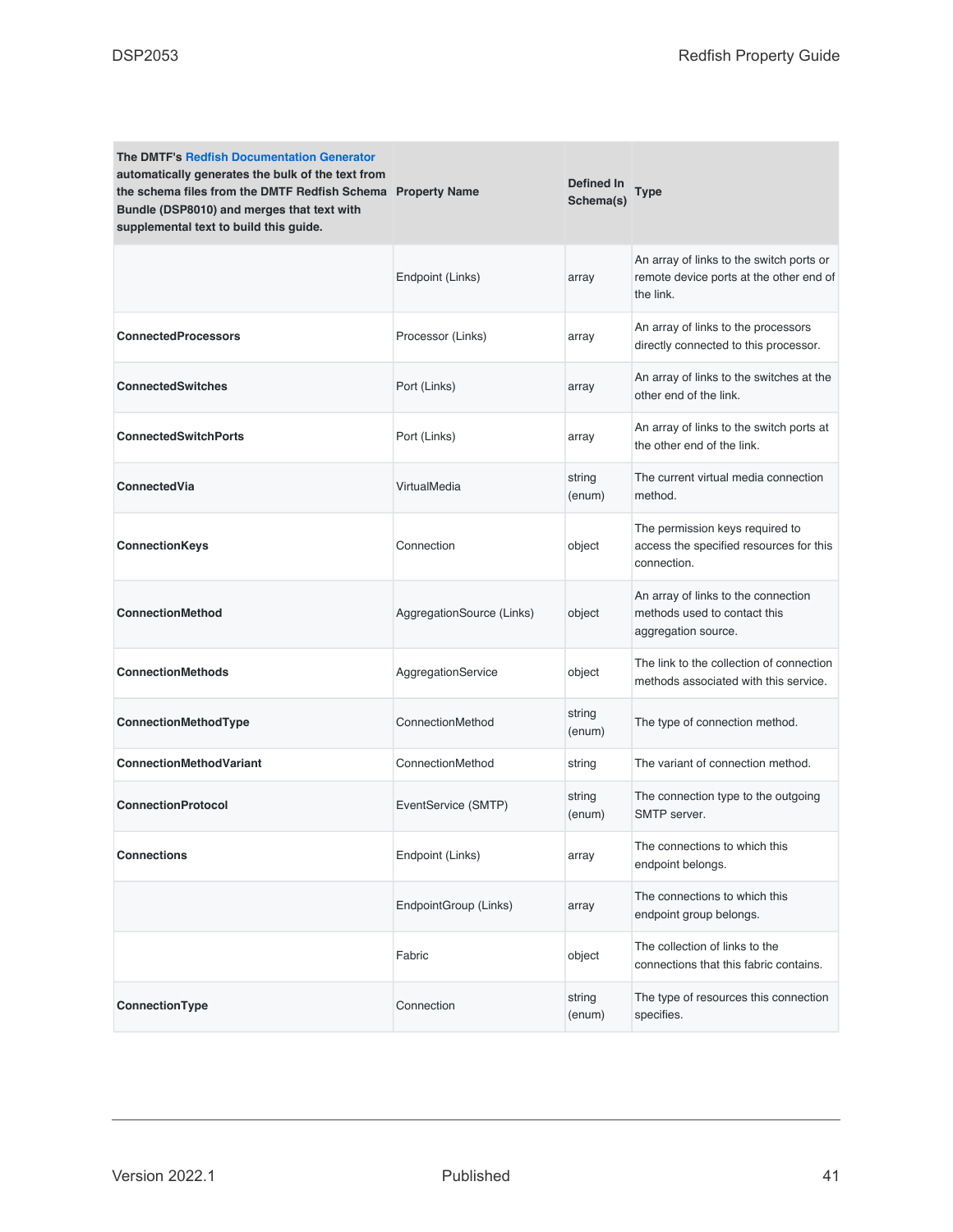| The DMTF's Redfish Documentation Generator<br>automatically generates the bulk of the text from<br>the schema files from the DMTF Redfish Schema Property Name<br>Bundle (DSP8010) and merges that text with<br>supplemental text to build this guide. |                                                                                                                                                                                | Defined In<br>Schema(s) | Type                                                                                                                                                                                                       |
|--------------------------------------------------------------------------------------------------------------------------------------------------------------------------------------------------------------------------------------------------------|--------------------------------------------------------------------------------------------------------------------------------------------------------------------------------|-------------------------|------------------------------------------------------------------------------------------------------------------------------------------------------------------------------------------------------------|
| ConnectorType                                                                                                                                                                                                                                          | SerialInterface                                                                                                                                                                | string<br>(enum)        | The type of connector used for this<br>interface.                                                                                                                                                          |
| <b>ConnectRetrySeconds</b>                                                                                                                                                                                                                             | AddressPool (Ethernet > EBGP<br>> BGPNeighbor), AddressPool<br>(Ethernet > MultiProtocolEBGP<br>> BGPNeighbor), AddressPool<br>(Ethernet > MultiProtocolIBGP<br>> BGPNeighbor) | integer                 | Border Gateway Protocol (BGP) retry<br>timer in seconds.                                                                                                                                                   |
| ConnectTypesSupported                                                                                                                                                                                                                                  | Manager (CommandShell)                                                                                                                                                         | array                   | This property enumerates the<br>command shell connection types that<br>the implementation allows.                                                                                                          |
|                                                                                                                                                                                                                                                        | ComputerSystem<br>(GraphicalConsole), Manager<br>(GraphicalConsole)                                                                                                            | array                   | This property enumerates the<br>graphical console connection types<br>that the implementation allows.                                                                                                      |
|                                                                                                                                                                                                                                                        | Manager (SerialConsole)                                                                                                                                                        | array                   | This property enumerates the serial<br>console connection types that the<br>implementation allows.                                                                                                         |
| <b>ConsistencyCheckRatePercent</b>                                                                                                                                                                                                                     | Storage (StorageControllers ><br>ControllerRates),<br>StorageController<br>(ControllerRates)                                                                                   | integer                 | The percentage of controller resources<br>used for performing a data<br>consistency check on volumes.                                                                                                      |
| <b>ConsistencyGroups</b>                                                                                                                                                                                                                               | Volume (Links)                                                                                                                                                                 | array                   | An array of references to the<br>ConsistencyGroups associated with<br>this volume.                                                                                                                         |
|                                                                                                                                                                                                                                                        | Storage                                                                                                                                                                        | object                  | The consistency groups, each of<br>which contains a set of volumes that<br>are treated by an application or set of<br>applications as a single resource, that<br>are managed by this storage<br>subsystem. |
| ConsoleEntryCommand                                                                                                                                                                                                                                    | ComputerSystem<br>(SerialConsole > IPMI),<br>ComputerSystem<br>(SerialConsole > SSH),<br>ComputerSystem<br>(SerialConsole > Telnet)                                            | string                  | The command string passed to the<br>service to select or enter the system's<br>serial console.                                                                                                             |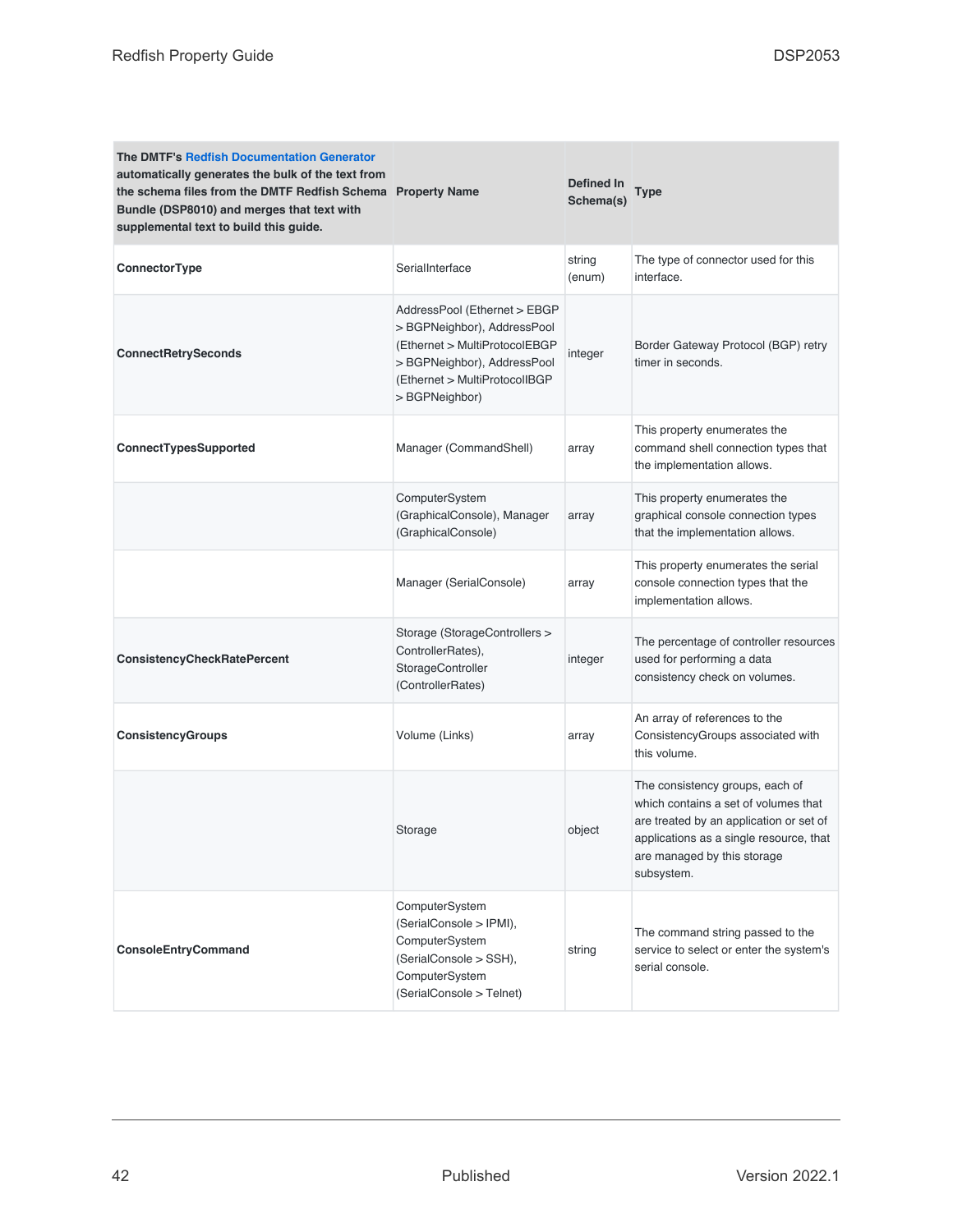| <b>The DMTF's Redfish Documentation Generator</b><br>automatically generates the bulk of the text from<br>the schema files from the DMTF Redfish Schema Property Name<br>Bundle (DSP8010) and merges that text with<br>supplemental text to build this guide. |                                                        | <b>Defined In</b><br>Schema(s) | Type                                                                                                                    |
|---------------------------------------------------------------------------------------------------------------------------------------------------------------------------------------------------------------------------------------------------------------|--------------------------------------------------------|--------------------------------|-------------------------------------------------------------------------------------------------------------------------|
| <b>ConsumedPowerWatt</b>                                                                                                                                                                                                                                      | <b>ProcessorMetrics</b>                                | number<br>(Watts)              | The power, in watts, that the<br>processor has consumed.                                                                |
| ConsumingComputerSystems                                                                                                                                                                                                                                      | ComputerSystem (Links)                                 | array                          | An array of links to ComputerSystems<br>that are realized, in whole or in part,<br>from this ComputerSystem.            |
| <b>ConsumingResourceBlocks</b>                                                                                                                                                                                                                                | ResourceBlock (Links)                                  | array                          | An array of links to resource blocks<br>that depend on this resource block.                                             |
| Contact                                                                                                                                                                                                                                                       | License                                                | object                         | The contact of the license.                                                                                             |
| <b>ContactName</b>                                                                                                                                                                                                                                            | License (Contact)                                      | string                         | Name of this contact.                                                                                                   |
| <b>ContactPerson</b>                                                                                                                                                                                                                                          | CertificateService (Actions ><br>GenerateCSR (Action)) | string                         | The name of the user making the<br>request.                                                                             |
| ContainedBy                                                                                                                                                                                                                                                   | Chassis (Links)                                        | object                         | The link to the chassis that contains<br>this chassis.                                                                  |
| <b>ContainedByFacility</b>                                                                                                                                                                                                                                    | Facility (Links)                                       | object                         | The link to the facility that contains this<br>facility.                                                                |
| <b>ContainedByZones</b>                                                                                                                                                                                                                                       | Zone (Links)                                           | array                          | An array of links to the zone that<br>contain this zone.                                                                |
| <b>Contains</b>                                                                                                                                                                                                                                               | Chassis (Links)                                        | array                          | An array of links to any other chassis<br>that this chassis has in it.                                                  |
| <b>ContainsChassis</b>                                                                                                                                                                                                                                        | Facility (Links)                                       | array                          | An array of links to outermost chassis<br>contained within this facility.                                               |
| <b>ContainsFacilities</b>                                                                                                                                                                                                                                     | Facility (Links)                                       | array                          | An array of links to other facilities<br>contained within this facility.                                                |
| <b>ContainsZones</b>                                                                                                                                                                                                                                          | Zone (Links)                                           | array                          | An array of links to the zones that are<br>contained by this zone.                                                      |
| <b>Context</b>                                                                                                                                                                                                                                                | EventDestination                                       | string                         | A client-supplied string that is stored<br>with the event destination subscription.                                     |
|                                                                                                                                                                                                                                                               | Event, Event (Events),<br>MetricReport                 | string                         | A context can be supplied at<br>subscription time. This property is the<br>context value supplied by the<br>subscriber. |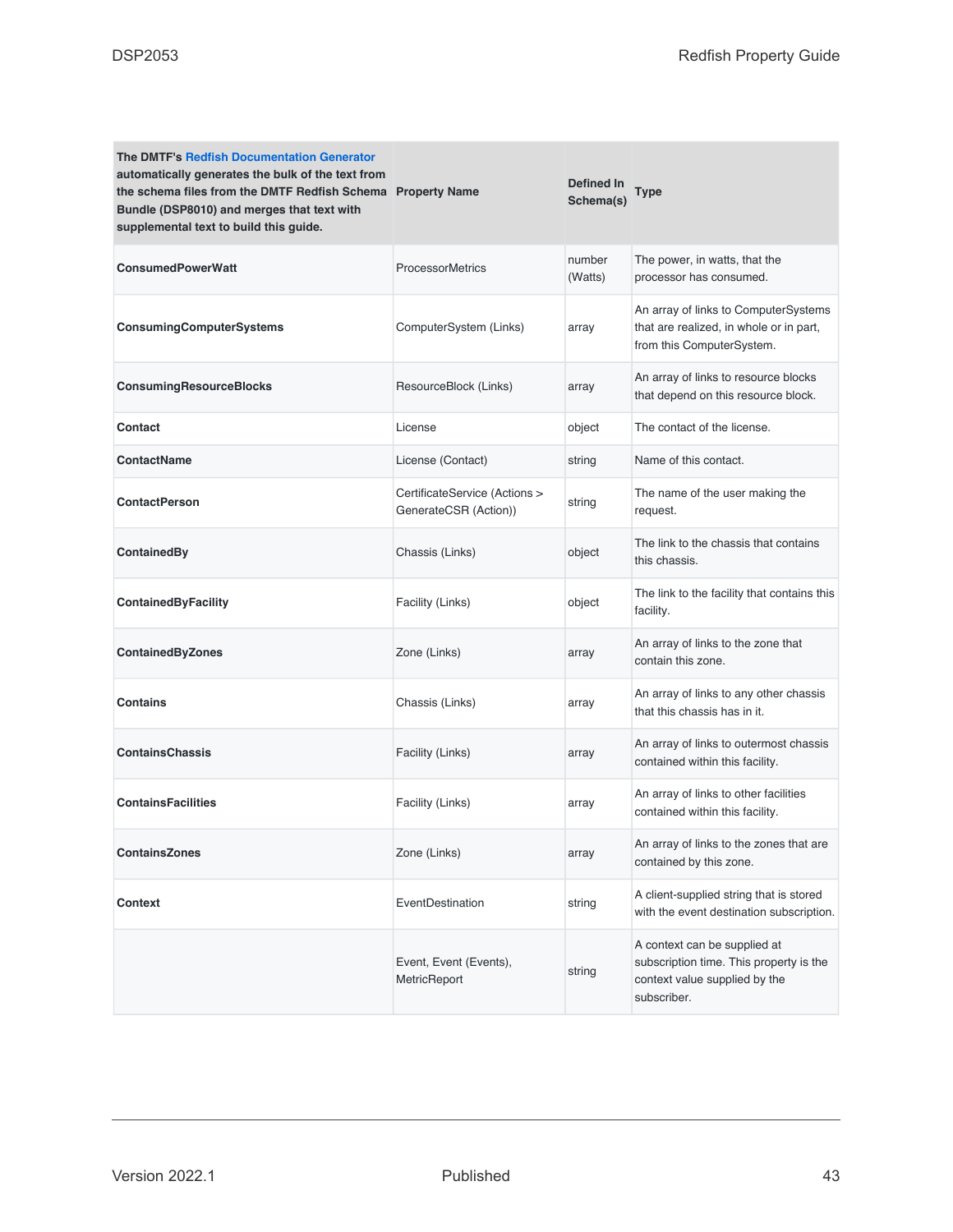| <b>The DMTF's Redfish Documentation Generator</b><br>automatically generates the bulk of the text from<br>the schema files from the DMTF Redfish Schema Property Name<br>Bundle (DSP8010) and merges that text with<br>supplemental text to build this guide. |                                                                                                                                | Defined In<br>Schema(s) | <b>Type</b>                                                                                                                                                   |
|---------------------------------------------------------------------------------------------------------------------------------------------------------------------------------------------------------------------------------------------------------------|--------------------------------------------------------------------------------------------------------------------------------|-------------------------|---------------------------------------------------------------------------------------------------------------------------------------------------------------|
| <b>ControlDelaySeconds</b>                                                                                                                                                                                                                                    | Control                                                                                                                        | number                  | The time delay in seconds before the<br>control will activate once the value has<br>deviated from the set point.                                              |
| <b>ControllerCapabilities</b>                                                                                                                                                                                                                                 | NetworkAdapter (Controllers)                                                                                                   | object                  | The capabilities of this controller.                                                                                                                          |
| <b>ControllerRates</b>                                                                                                                                                                                                                                        | Storage (StorageControllers),<br>StorageController                                                                             | object                  | This property describes the various<br>controller rates used for processes<br>such as volume rebuild or consistency<br>checks.                                |
| <b>Controllers</b>                                                                                                                                                                                                                                            | NetworkAdapter                                                                                                                 | array                   | The set of network controllers ASICs<br>that make up this NetworkAdapter.                                                                                     |
|                                                                                                                                                                                                                                                               | Storage                                                                                                                        | object                  | The set of controllers instantiated by<br>this storage subsystem.                                                                                             |
| ControllerType                                                                                                                                                                                                                                                | StorageController<br>(NVMeControllerProperties)                                                                                | string<br>(enum)        | The type of NVMe controller.                                                                                                                                  |
| ControlLoop                                                                                                                                                                                                                                                   | Control                                                                                                                        | object                  | The control loop details.                                                                                                                                     |
| <b>ControlMode</b>                                                                                                                                                                                                                                            | Control, EnvironmentMetrics<br>(PowerLimitWatts), Memory<br>(OperatingSpeedRangeMHz),<br>Processor<br>(OperatingSpeedRangeMHz) | string<br>(enum)        | The current operating mode of the<br>control.                                                                                                                 |
| Controls                                                                                                                                                                                                                                                      | Chassis                                                                                                                        | object                  | The link to the collection of controls<br>located in this chassis.                                                                                            |
| ControlType                                                                                                                                                                                                                                                   | Control                                                                                                                        | string<br>(enum)        | The type of control.                                                                                                                                          |
| CooledBy                                                                                                                                                                                                                                                      | Chassis (Links)                                                                                                                | array                   | An array of links to resources or<br>objects that cool this chassis.<br>Normally, the link is for either a<br>chassis or a specific set of fans.              |
|                                                                                                                                                                                                                                                               | ComputerSystem (Links)                                                                                                         | array                   | An array of links to resources or<br>objects that that cool this computer<br>system. Normally, the link is for either<br>a chassis or a specific set of fans. |
| CoolingChassis                                                                                                                                                                                                                                                | Fan (Links)                                                                                                                    | array                   | An array of links to the chassis that<br>are directly cooled by this fan.                                                                                     |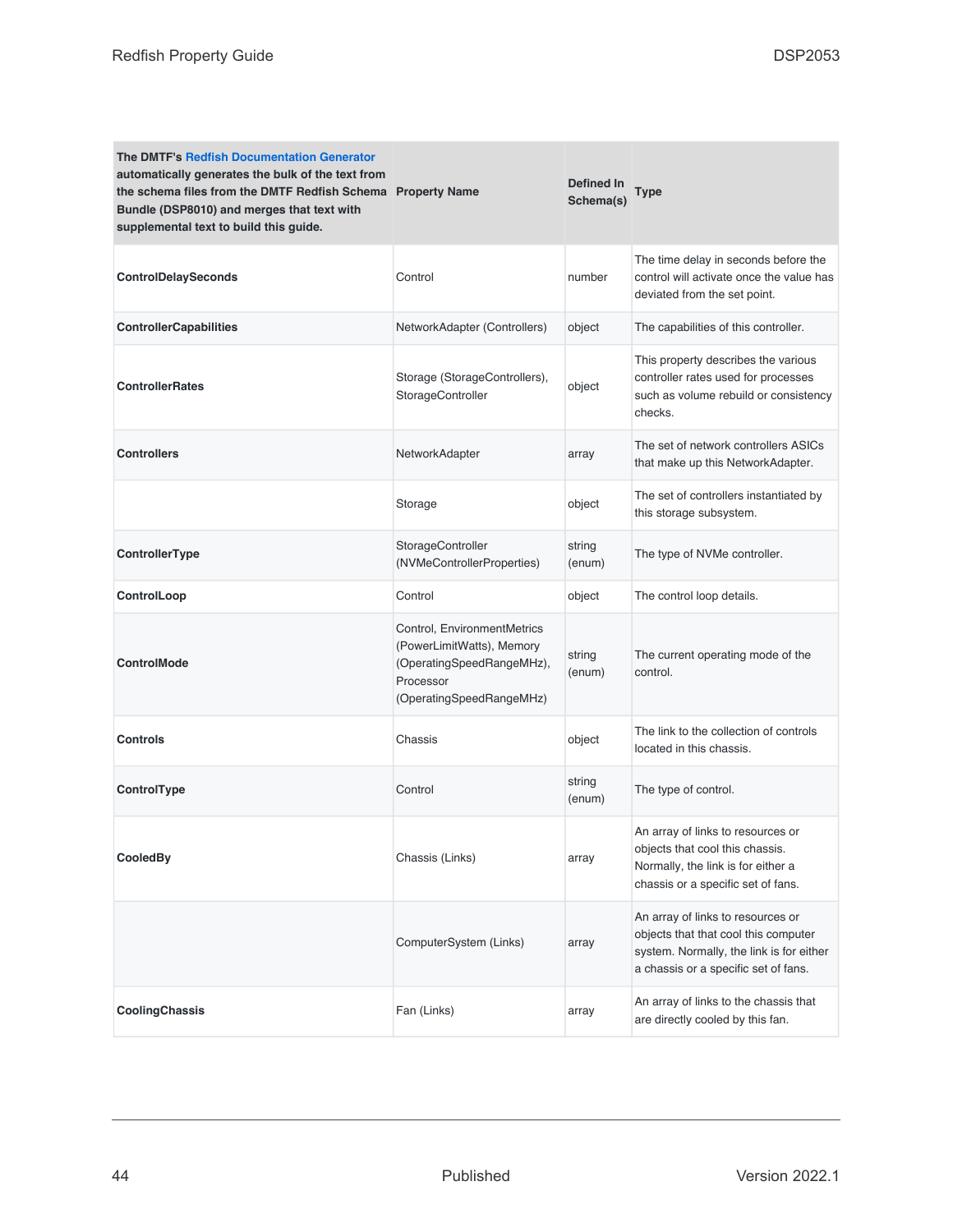| The DMTF's Redfish Documentation Generator<br>automatically generates the bulk of the text from<br>the schema files from the DMTF Redfish Schema Property Name<br>Bundle (DSP8010) and merges that text with<br>supplemental text to build this guide. |                                                                                            | Defined In<br>Schema(s) | Type                                                                                                                       |
|--------------------------------------------------------------------------------------------------------------------------------------------------------------------------------------------------------------------------------------------------------|--------------------------------------------------------------------------------------------|-------------------------|----------------------------------------------------------------------------------------------------------------------------|
| <b>CoreCache</b>                                                                                                                                                                                                                                       | ProcessorMetrics (CoreMetrics) array                                                       |                         | The cache metrics of this core in the<br>processor.                                                                        |
| <b>CoreCount</b>                                                                                                                                                                                                                                       | OperatingConfig<br>(BaseSpeedPrioritySettings)                                             | integer                 | The number of cores to configure with<br>a specified speed.                                                                |
|                                                                                                                                                                                                                                                        | ComputerSystem<br>(ProcessorSummary)                                                       | integer                 | The number of processor cores in the<br>system.                                                                            |
| Coreld                                                                                                                                                                                                                                                 | ProcessorMetrics (CoreMetrics)                                                             | string                  | The processor core identifier.                                                                                             |
| <b>CorelDs</b>                                                                                                                                                                                                                                         | OperatingConfig<br>(BaseSpeedPrioritySettings)                                             | array                   | The identifier of the cores to configure<br>with the specified speed.                                                      |
| <b>CoreMetrics</b>                                                                                                                                                                                                                                     | <b>ProcessorMetrics</b>                                                                    | array                   | The processor core metrics.                                                                                                |
| <b>CoreVoltage</b>                                                                                                                                                                                                                                     | <b>ProcessorMetrics</b>                                                                    | object                  | The core voltage (V) of this processor.                                                                                    |
| <b>CorrectableCoreErrorCount</b>                                                                                                                                                                                                                       | <b>ProcessorMetrics</b><br>(CoreMetrics),<br><b>ProcessorMetrics</b>                       | integer                 | The number of the correctable core<br>errors.                                                                              |
| <b>CorrectableECCError</b>                                                                                                                                                                                                                             | MemoryMetrics (HealthData ><br>AlarmTrips)                                                 | boolean                 | An indication of whether the<br>correctable error threshold crossing<br>alarm trip was detected.                           |
| <b>CorrectableECCErrorCount</b>                                                                                                                                                                                                                        | <b>ProcessorMetrics</b><br>(CacheMetricsTotal > LifeTime)                                  | integer                 | The number of the correctable errors<br>for the lifetime of the cache memory.                                              |
|                                                                                                                                                                                                                                                        | MemoryMetrics (LifeTime),<br><b>SwitchMetrics</b><br>(InternalMemoryMetrics ><br>LifeTime) | integer                 | The number of the correctable errors<br>for the lifetime of the memory.                                                    |
|                                                                                                                                                                                                                                                        | <b>ProcessorMetrics</b><br>(CacheMetricsTotal ><br>CurrentPeriod)                          | integer                 | The number of the correctable errors<br>of cache memory since reset or<br>ClearCurrentPeriod action for this<br>processor. |
|                                                                                                                                                                                                                                                        | <b>SwitchMetrics</b><br>(InternalMemoryMetrics ><br>CurrentPeriod)                         | integer                 | The number of the correctable errors<br>of memory since reset.                                                             |
|                                                                                                                                                                                                                                                        | ManagerDiagnosticData<br>(MemoryECCStatistics),<br>MemoryMetrics (CurrentPeriod)           | integer                 | The number of the correctable errors<br>since reset.                                                                       |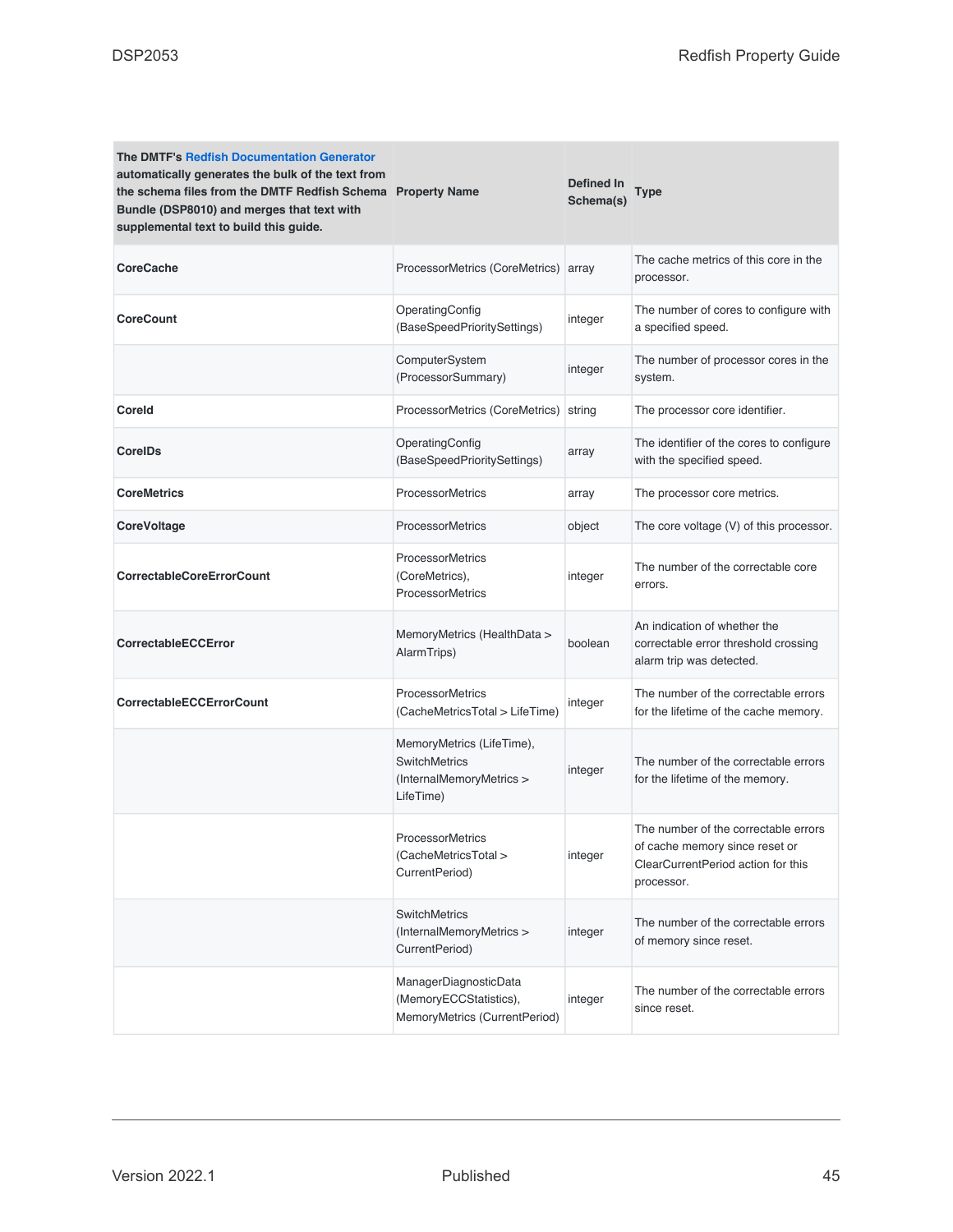| <b>The DMTF's Redfish Documentation Generator</b><br>automatically generates the bulk of the text from<br>the schema files from the DMTF Redfish Schema Property Name<br>Bundle (DSP8010) and merges that text with<br>supplemental text to build this guide. |                                                                      | Defined In<br>Schema(s) | <b>Type</b>                                                                                                                                                          |
|---------------------------------------------------------------------------------------------------------------------------------------------------------------------------------------------------------------------------------------------------------------|----------------------------------------------------------------------|-------------------------|----------------------------------------------------------------------------------------------------------------------------------------------------------------------|
| <b>CorrectableFECErrors</b>                                                                                                                                                                                                                                   | PortMetrics (FibreChannel)                                           | integer                 | The total number of correctable<br>forward error correction (FEC) errors.                                                                                            |
| <b>CorrectableOtherErrorCount</b>                                                                                                                                                                                                                             | <b>ProcessorMetrics</b><br>(CoreMetrics),<br><b>ProcessorMetrics</b> | integer                 | The number of the correctable errors<br>of all other components.                                                                                                     |
| <b>CorrectionInMs</b>                                                                                                                                                                                                                                         | Power (PowerControl ><br>PowerLimit)                                 | integer<br>(ms)         | The time required for the limiting<br>process to reduce power consumption<br>to below the limit.                                                                     |
| Count                                                                                                                                                                                                                                                         | ComputerSystem<br>(ProcessorSummary)                                 | integer                 | The number of physical processors in<br>the system.                                                                                                                  |
| Country                                                                                                                                                                                                                                                       | Certificate (Issuer), Certificate<br>(Subject)                       | string                  | The country of the organization of the<br>entity.                                                                                                                    |
|                                                                                                                                                                                                                                                               | CertificateService (Actions ><br>GenerateCSR (Action))               | string                  | The two-letter country code of the<br>organization making the request.                                                                                               |
| <b>CPUCorePercent</b>                                                                                                                                                                                                                                         | <b>NetworkAdapterMetrics</b>                                         | number $(\%)$           | The device CPU core utilization as a<br>percentage.                                                                                                                  |
| <b>Created</b>                                                                                                                                                                                                                                                | LogEntry                                                             | string                  | The date and time when the log entry<br>was created.                                                                                                                 |
| CreatedBy                                                                                                                                                                                                                                                     | OutletGroup                                                          | string                  | The creator of this outlet group.                                                                                                                                    |
|                                                                                                                                                                                                                                                               | Job                                                                  | string                  | The person or program that created<br>this job entry.                                                                                                                |
| <b>CreatedDate</b>                                                                                                                                                                                                                                            | RegisteredClient                                                     | string                  | The date and time when the client<br>entry was created.                                                                                                              |
| <b>CreatedTime</b>                                                                                                                                                                                                                                            | Session                                                              | string                  | The date and time when the session<br>was created.                                                                                                                   |
| <b>CreateReplicaTarget (Action)</b>                                                                                                                                                                                                                           | Volume (Actions)                                                     | object                  | This action is used to create a new<br>volume resource to provide expanded<br>data protection through a replica<br>relationship with the specified source<br>volume. |
| <b>CredentialBootstrapping</b>                                                                                                                                                                                                                                | HostInterface                                                        | object                  | The credential bootstrapping settings<br>for this interface.                                                                                                         |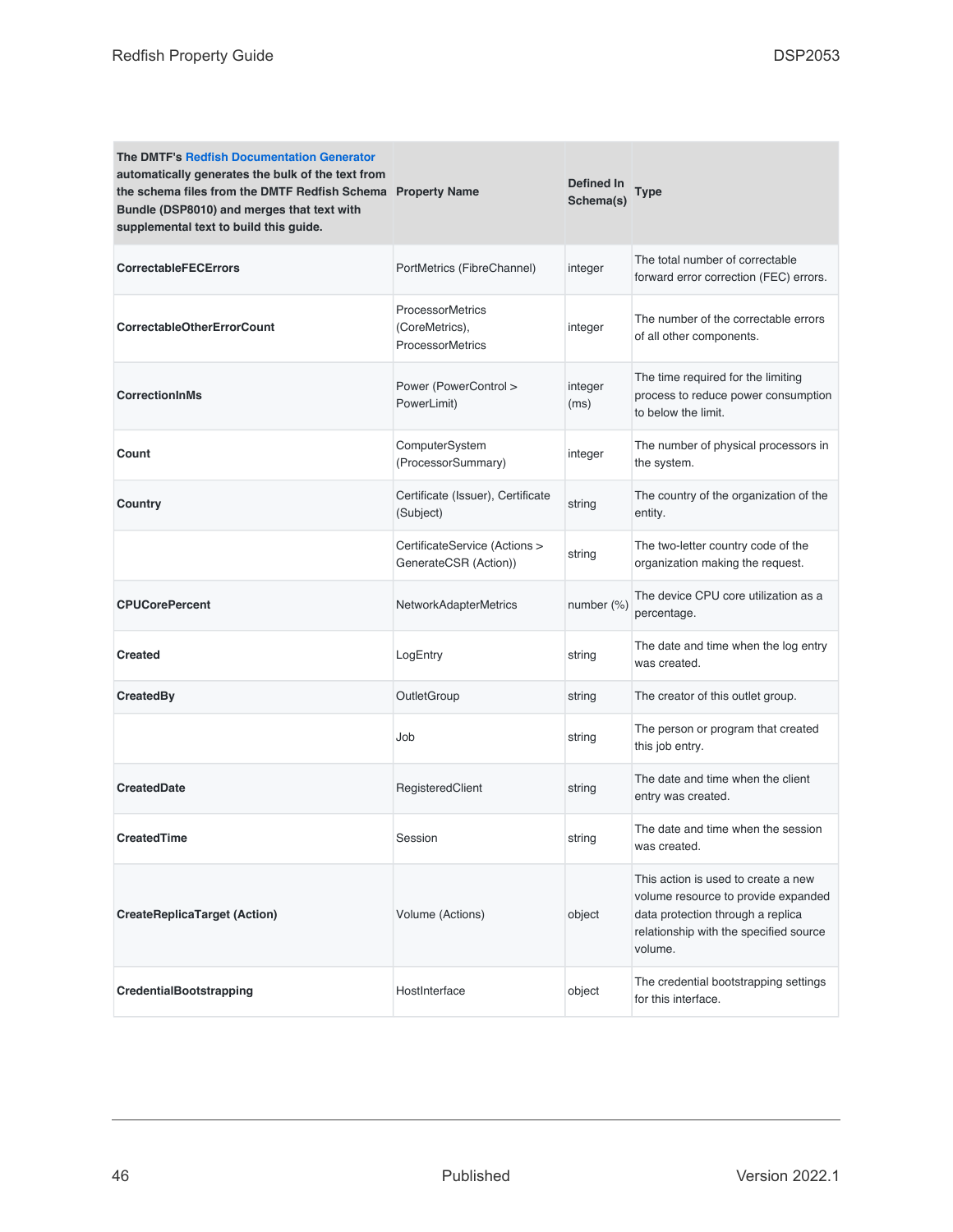| <b>The DMTF's Redfish Documentation Generator</b><br>automatically generates the bulk of the text from<br>the schema files from the DMTF Redfish Schema Property Name<br>Bundle (DSP8010) and merges that text with<br>supplemental text to build this guide. |                                                                                   | Defined In<br>Schema(s)       | Type                                                                                                          |
|---------------------------------------------------------------------------------------------------------------------------------------------------------------------------------------------------------------------------------------------------------------|-----------------------------------------------------------------------------------|-------------------------------|---------------------------------------------------------------------------------------------------------------|
| CredentialBootstrappingRole                                                                                                                                                                                                                                   | HostInterface (Links)                                                             | object                        | The link to the role that contains the<br>privileges for the bootstrap account<br>created for this interface. |
| <b>CrestFactor</b>                                                                                                                                                                                                                                            | various (BatteryMetrics<br>(CellVoltages), BatteryMetrics<br>(InputCurrentAmps) ) | number                        | The crest factor for this sensor.                                                                             |
| <b>CriticalCircuit</b>                                                                                                                                                                                                                                        | Circuit                                                                           | boolean                       | Designates if this is a critical circuit.                                                                     |
| <b>CStateResidency</b>                                                                                                                                                                                                                                        | ProcessorMetrics (CoreMetrics)                                                    | array                         | The C-state residency of this core in<br>the processor.                                                       |
| <b>CurrentAmps</b>                                                                                                                                                                                                                                            | Circuit                                                                           | object                        | The current (A) for this single phase<br>circuit.                                                             |
|                                                                                                                                                                                                                                                               | Outlet                                                                            | object                        | The current (A) for this single phase<br>outlet.                                                              |
| <b>CurrentBandwidthGbps</b>                                                                                                                                                                                                                                   | Switch                                                                            | number<br>(Gbit/s)            | The current internal bandwidth of this<br>switch.                                                             |
| <b>CurrentLinkSpeedMbps</b>                                                                                                                                                                                                                                   | <b>NetworkPort</b>                                                                | integer<br>(Mbit/s)           | Network port current link speed.                                                                              |
| <b>CurrentPeriod</b>                                                                                                                                                                                                                                          | <b>ProcessorMetrics</b><br>(CacheMetricsTotal)                                    | object                        | The cache metrics since the last reset<br>or ClearCurrentPeriod action for this<br>processor.                 |
|                                                                                                                                                                                                                                                               | <b>SwitchMetrics</b><br>(InternalMemoryMetrics)                                   | object                        | The memory metrics since the last<br>reset for this switch.                                                   |
|                                                                                                                                                                                                                                                               | MemoryMetrics                                                                     | object                        | The memory metrics since the last<br>reset or ClearCurrentPeriod action.                                      |
| <b>CurrentProtocolVersion</b>                                                                                                                                                                                                                                 | Port                                                                              | string                        | The protocol version being sent over<br>this port.                                                            |
| <b>CurrentSpeedGbps</b>                                                                                                                                                                                                                                       | Port                                                                              | number<br>(Gbit/s)            | The current speed of this port.                                                                               |
| <b>CurrentValue</b>                                                                                                                                                                                                                                           | <b>AttributeRegistry</b><br>(RegistryEntries > Attributes)                        | boolean,<br>number,<br>string | The placeholder of the current value<br>for the attribute.                                                    |
| <b>Databaseld</b>                                                                                                                                                                                                                                             | SecureBootDatabase                                                                | string                        | This property contains the name of the<br>UEFI Secure Boot database.                                          |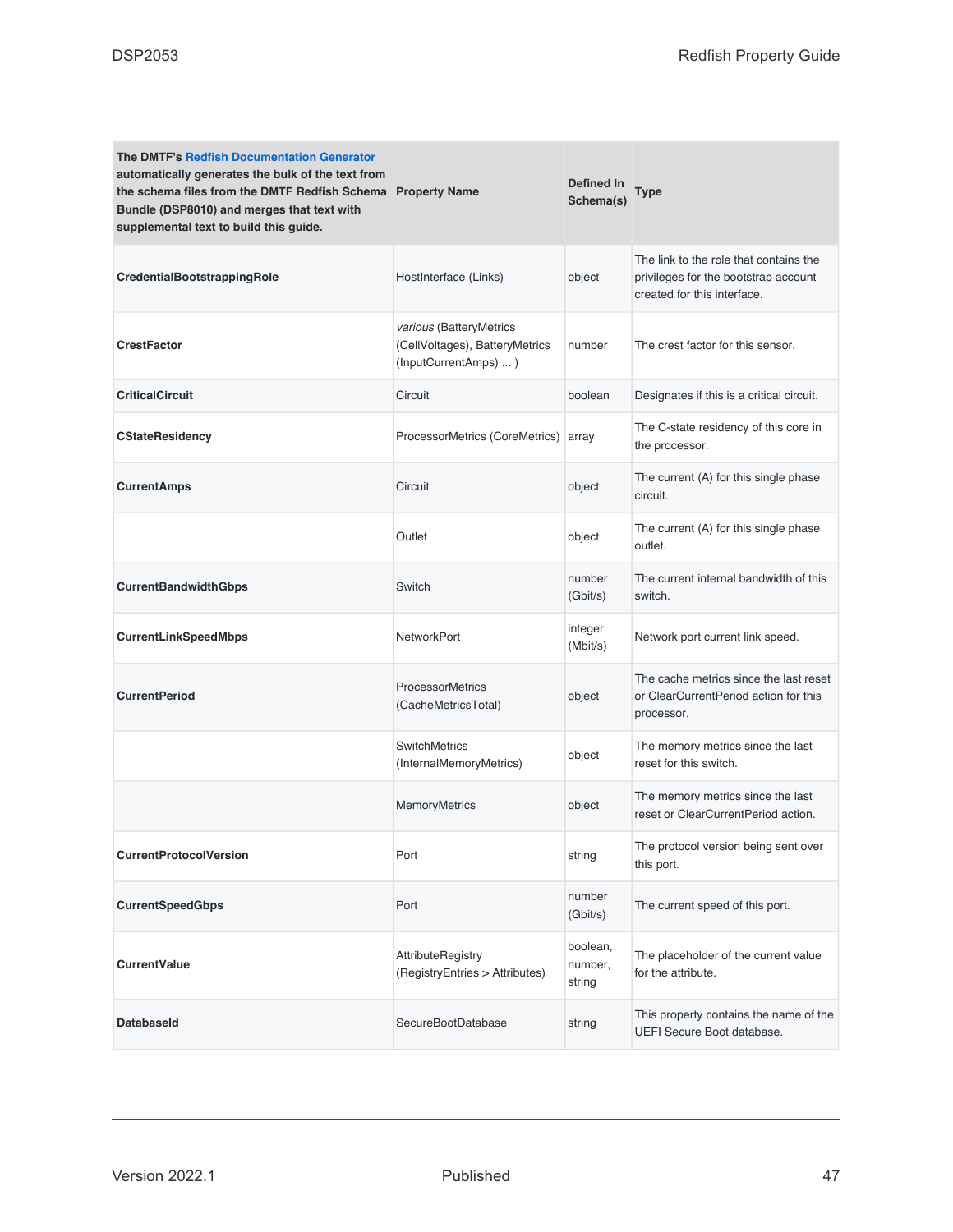| <b>The DMTF's Redfish Documentation Generator</b><br>automatically generates the bulk of the text from<br>the schema files from the DMTF Redfish Schema Property Name<br>Bundle (DSP8010) and merges that text with<br>supplemental text to build this guide. |                                                                                                                       | Defined In<br>Schema(s) | Type                                                                                  |
|---------------------------------------------------------------------------------------------------------------------------------------------------------------------------------------------------------------------------------------------------------------|-----------------------------------------------------------------------------------------------------------------------|-------------------------|---------------------------------------------------------------------------------------|
| <b>DataBits</b>                                                                                                                                                                                                                                               | SerialInterface                                                                                                       | string<br>(enum)        | The number of data bits that follow the<br>start bit over the serial connection.      |
| <b>DataCenterBridging</b>                                                                                                                                                                                                                                     | NetworkAdapter (Controllers ><br>ControllerCapabilities)                                                              | object                  | Data center bridging (DCB) for this<br>controller.                                    |
| <b>DataLockCapable</b>                                                                                                                                                                                                                                        | Memory (SecurityCapabilities)                                                                                         | boolean                 | An indication of whether this memory<br>device supports data locking.                 |
| <b>DataLossDetected</b>                                                                                                                                                                                                                                       | MemoryMetrics (HealthData)                                                                                            | boolean                 | An indication of whether data loss was<br>detected.                                   |
| <b>DataSourceUri</b>                                                                                                                                                                                                                                          | EnvironmentMetrics<br>(PowerLimitWatts), Memory<br>(OperatingSpeedRangeMHz),<br>Processor<br>(OperatingSpeedRangeMHz) | string                  | The link to the resource that provides<br>the data for this control.                  |
|                                                                                                                                                                                                                                                               | various (Battery<br>(StateOfHealthPercent),<br>BatteryMetrics (CellVoltages)                                          | string                  | The link to the resource that provides<br>the data for this sensor.                   |
| DataType                                                                                                                                                                                                                                                      | ActionInfo (Parameters)                                                                                               | string<br>(enum)        | The JSON property type for this<br>parameter.                                         |
| <b>DataWidthBits</b>                                                                                                                                                                                                                                          | Memory                                                                                                                | integer                 | Data width in bits.                                                                   |
| <b>DateTime</b>                                                                                                                                                                                                                                               | JobService                                                                                                            | string                  | The current date and time setting for<br>the job service.                             |
|                                                                                                                                                                                                                                                               | LogService                                                                                                            | string                  | The current date and time with UTC<br>offset of the log service.                      |
|                                                                                                                                                                                                                                                               | Manager                                                                                                               | string                  | The current date and time with UTC<br>offset of the manager.                          |
|                                                                                                                                                                                                                                                               | <b>TaskService</b>                                                                                                    | string                  | The current date and time, with UTC<br>offset, setting that the task service<br>uses. |
| <b>DateTimeLocalOffset</b>                                                                                                                                                                                                                                    | LogService, Manager                                                                                                   | string                  | The time offset from UTC that the<br>DateTime property is in +HH:MM<br>format.        |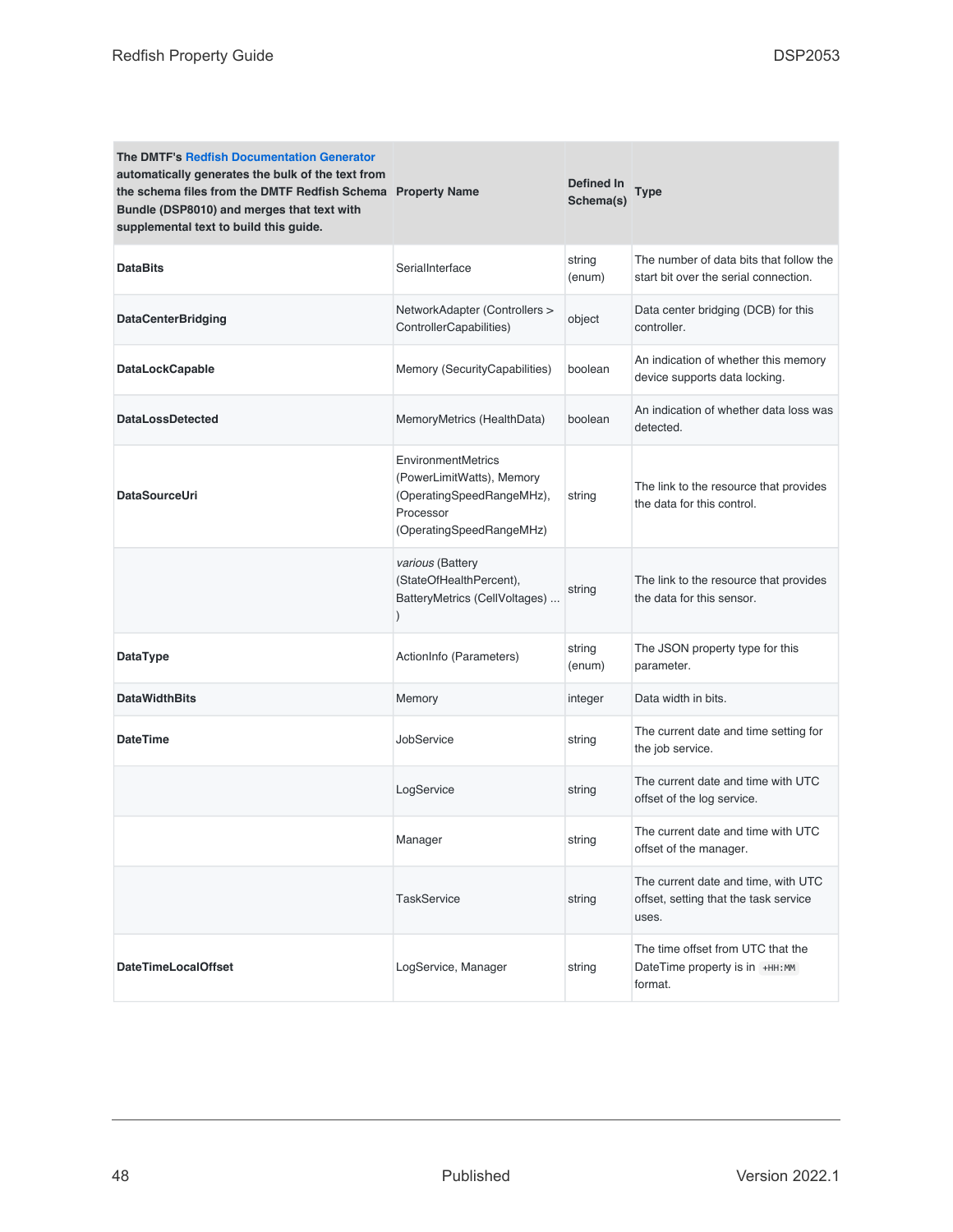| <b>The DMTF's Redfish Documentation Generator</b><br>automatically generates the bulk of the text from<br>the schema files from the DMTF Redfish Schema Property Name<br>Bundle (DSP8010) and merges that text with<br>supplemental text to build this guide. |                                                                                                                                                                                                                                                                                    | Defined In<br>Schema(s)       | Type                                                                                     |
|---------------------------------------------------------------------------------------------------------------------------------------------------------------------------------------------------------------------------------------------------------------|------------------------------------------------------------------------------------------------------------------------------------------------------------------------------------------------------------------------------------------------------------------------------------|-------------------------------|------------------------------------------------------------------------------------------|
| <b>DeadBand</b>                                                                                                                                                                                                                                               | Control                                                                                                                                                                                                                                                                            | number                        | The maximum deviation from the set<br>point allowed before the control will<br>activate. |
| <b>DedicatedSpareDrives</b>                                                                                                                                                                                                                                   | Volume (Links)                                                                                                                                                                                                                                                                     | array                         | An array of references to the drives<br>which are dedicated spares for this<br>volume.   |
| Deduplicated                                                                                                                                                                                                                                                  | Volume                                                                                                                                                                                                                                                                             | boolean                       | Indicator of whether or not the Volume<br>has deduplication enabled.                     |
| <b>DeepOperations</b>                                                                                                                                                                                                                                         | ServiceRoot<br>(ProtocolFeaturesSupported)                                                                                                                                                                                                                                         | object                        | The information about deep operations<br>that the service supports.                      |
| DeepPATCH                                                                                                                                                                                                                                                     | ServiceRoot<br>(ProtocolFeaturesSupported ><br>DeepOperations)                                                                                                                                                                                                                     | boolean                       | An indication of whether the service<br>supports the deep PATCH operation.               |
| <b>DeepPOST</b>                                                                                                                                                                                                                                               | ServiceRoot<br>(ProtocolFeaturesSupported ><br>DeepOperations)                                                                                                                                                                                                                     | boolean                       | An indication of whether the service<br>supports the deep POST operation.                |
| DefaultRoutingEnabled                                                                                                                                                                                                                                         | Zone                                                                                                                                                                                                                                                                               | boolean                       | This property indicates whether<br>routing within this zone is enabled.                  |
| <b>DefaultValue</b>                                                                                                                                                                                                                                           | <b>AttributeRegistry</b><br>(RegistryEntries > Attributes)                                                                                                                                                                                                                         | boolean,<br>number,<br>string | The default value for the attribute.                                                     |
| DelayBetweenBatchesInSeconds                                                                                                                                                                                                                                  | Aggregate (Actions > Reset<br>(Action)), AggregationService<br>(Actions > Reset (Action))                                                                                                                                                                                          | integer<br>(seconds)          | The delay of the batches of elements<br>being reset in seconds.                          |
| <b>DELETE</b>                                                                                                                                                                                                                                                 | PrivilegeRegistry (Mappings ><br>OperationMap),<br>PrivilegeRegistry (Mappings ><br>PropertyOverrides ><br>OperationMap),<br>PrivilegeRegistry (Mappings ><br>ResourceURIOverrides ><br>OperationMap),<br>PrivilegeRegistry (Mappings ><br>SubordinateOverrides ><br>OperationMap) | array                         | The privilege required to complete an<br>HTTP DELETE operation.                          |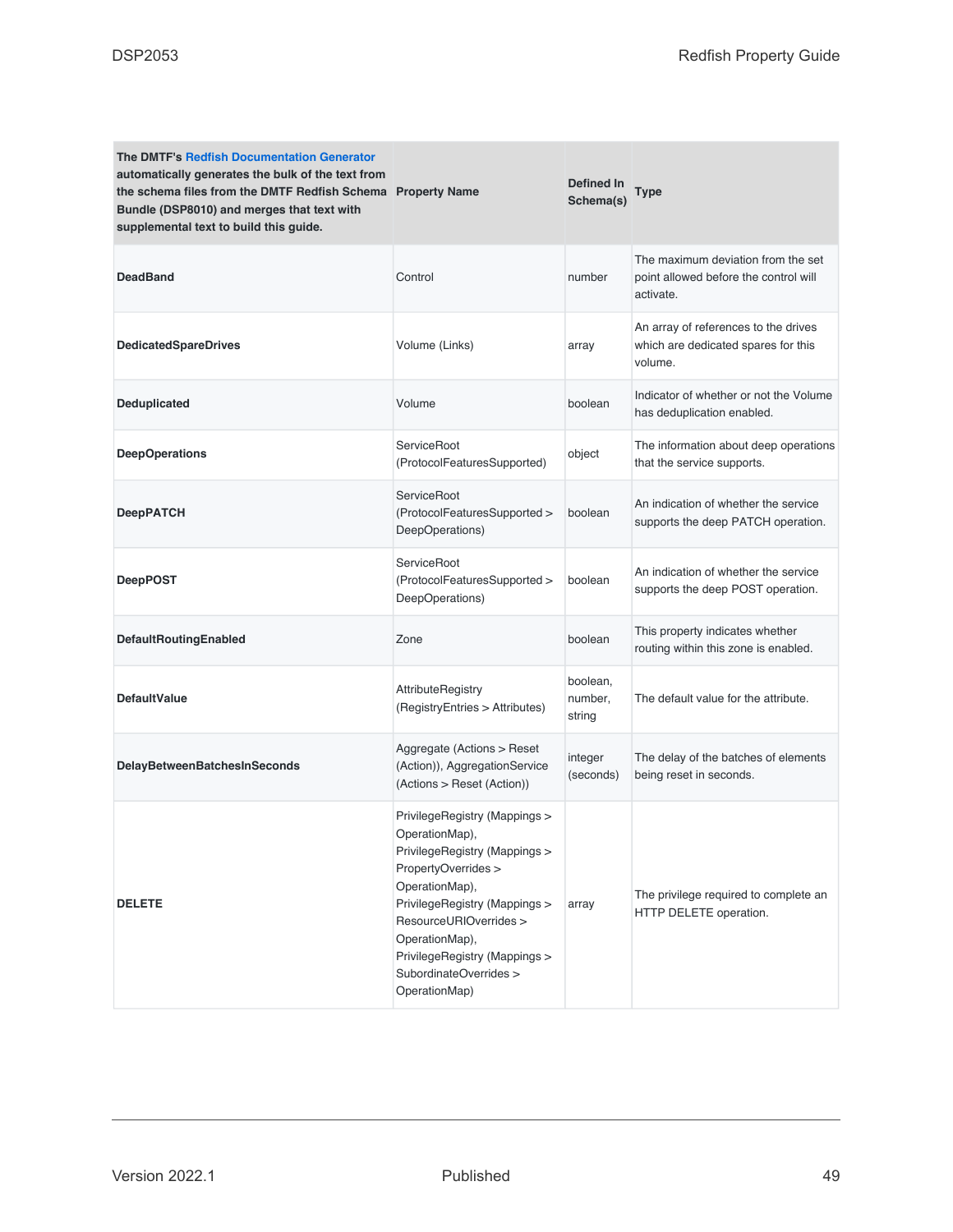| <b>The DMTF's Redfish Documentation Generator</b><br>automatically generates the bulk of the text from<br>the schema files from the DMTF Redfish Schema Property Name<br>Bundle (DSP8010) and merges that text with<br>supplemental text to build this guide. |                                                                 | Defined In<br>Schema(s) | Type                                                                                                                                                                                                                                                                                                                                                              |
|---------------------------------------------------------------------------------------------------------------------------------------------------------------------------------------------------------------------------------------------------------------|-----------------------------------------------------------------|-------------------------|-------------------------------------------------------------------------------------------------------------------------------------------------------------------------------------------------------------------------------------------------------------------------------------------------------------------------------------------------------------------|
| <b>DeleteTargetVolume</b>                                                                                                                                                                                                                                     | Volume (Actions ><br>RemoveReplicaRelationship<br>(Action))     | boolean                 | Indicate whether or not to delete the<br>target volume as part of the operation.                                                                                                                                                                                                                                                                                  |
| <b>DeliverBufferedEventDuration</b>                                                                                                                                                                                                                           | EventDestination (Actions ><br>ResumeSubscription (Action))     | string                  | The maximum age of buffered events<br>that should be delivered when<br>resuming the subscription.                                                                                                                                                                                                                                                                 |
| <b>DeliveryRetryAttempts</b>                                                                                                                                                                                                                                  | EventService                                                    | integer                 | The number of times that the POST of<br>an event is retried before the<br>subscription terminates. This retry<br>occurs at the service level, which<br>means that the HTTP POST to the<br>event destination fails with an HTTP<br>4XX or 5XX status code or an HTTP<br>timeout occurs this many times before<br>the event destination subscription<br>terminates. |
| <b>DeliveryRetryIntervalSeconds</b>                                                                                                                                                                                                                           | EventService                                                    | integer<br>(seconds)    | The interval, in seconds, between retry<br>attempts for sending any event.                                                                                                                                                                                                                                                                                        |
| <b>DeliveryRetryPolicy</b>                                                                                                                                                                                                                                    | EventDestination                                                | string<br>(enum)        | The subscription delivery retry policy<br>for events, where the subscription type<br>is RedfishEvent.                                                                                                                                                                                                                                                             |
| <b>DeltaPhysicalContext</b>                                                                                                                                                                                                                                   | Thermal (Temperatures)                                          | string<br>(enum)        | The area or device to which the<br>DeltaReadingCelsius temperature<br>measurement applies, relative to<br>PhysicalContext.                                                                                                                                                                                                                                        |
| <b>DeltaReadingCelsius</b>                                                                                                                                                                                                                                    | Thermal (Temperatures)                                          | number<br>(Celsius)     | The delta temperature reading.                                                                                                                                                                                                                                                                                                                                    |
| <b>DemandModeEnabled</b>                                                                                                                                                                                                                                      | AddressPool (Ethernet ><br>BFDSingleHopOnly)                    | boolean                 | <b>Bidirectional Forwarding Detection</b><br>(BFD) Demand Mode status.                                                                                                                                                                                                                                                                                            |
| <b>Dependencies</b>                                                                                                                                                                                                                                           | <b>AttributeRegistry</b><br>(RegistryEntries)                   | array                   | An array of dependencies of attributes<br>on this component.                                                                                                                                                                                                                                                                                                      |
| Dependency                                                                                                                                                                                                                                                    | <b>AttributeRegistry</b><br>(RegistryEntries ><br>Dependencies) | object                  | The dependency expression for one or<br>more attributes in this attribute<br>registry.                                                                                                                                                                                                                                                                            |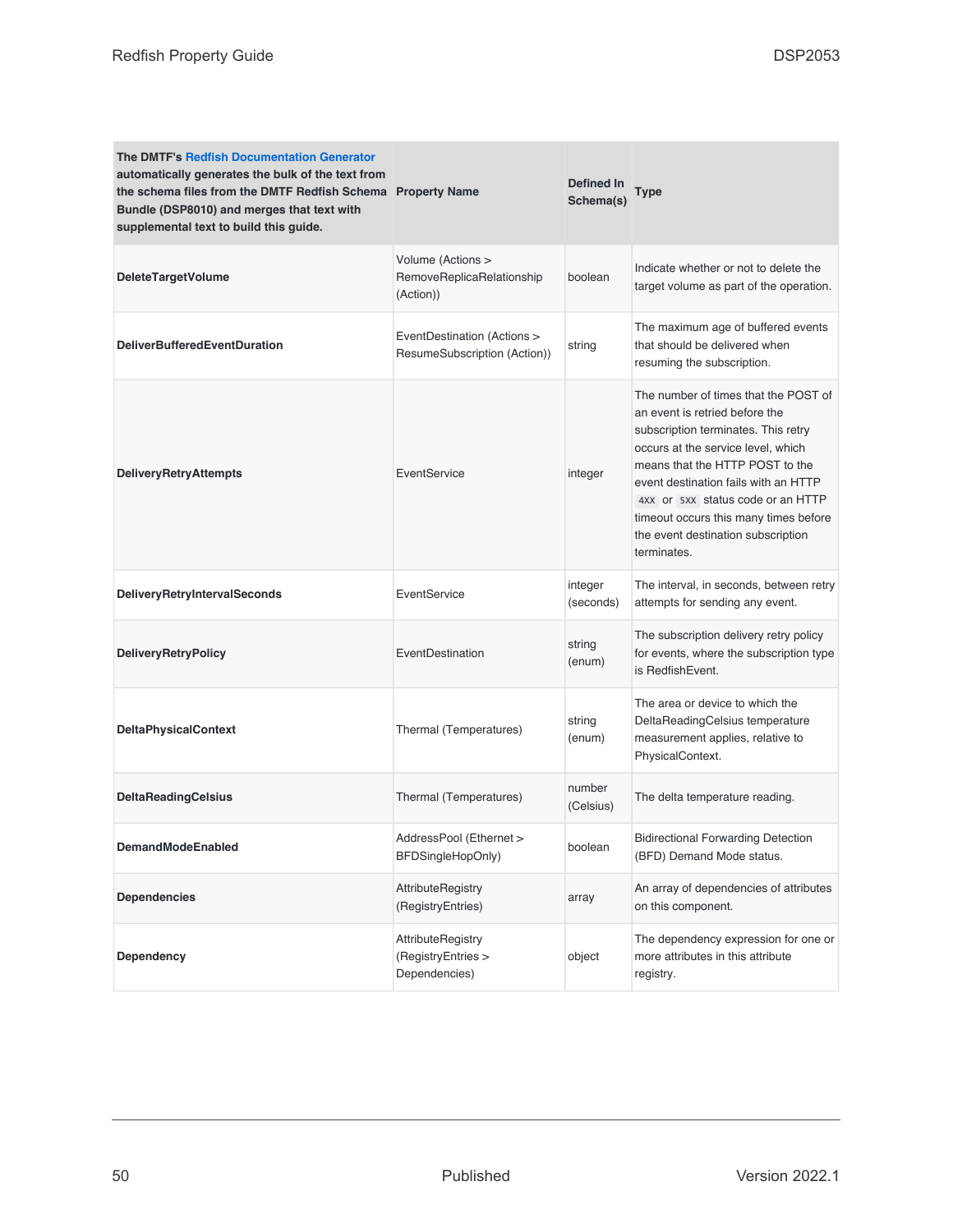| <b>The DMTF's Redfish Documentation Generator</b><br>automatically generates the bulk of the text from<br>the schema files from the DMTF Redfish Schema Property Name<br>Bundle (DSP8010) and merges that text with<br>supplemental text to build this guide. |                                                                                                          | <b>Defined In</b><br>Schema(s) | <b>Type</b>                                                                                                  |
|---------------------------------------------------------------------------------------------------------------------------------------------------------------------------------------------------------------------------------------------------------------|----------------------------------------------------------------------------------------------------------|--------------------------------|--------------------------------------------------------------------------------------------------------------|
| DependencyFor                                                                                                                                                                                                                                                 | <b>AttributeRegistry</b><br>(RegistryEntries ><br>Dependencies)                                          | string                         | The AttributeName of the attribute<br>whose change triggers the evaluation<br>of this dependency expression. |
| <b>DepthMm</b>                                                                                                                                                                                                                                                | Chassis                                                                                                  | number<br>(mm)                 | The depth of the chassis.                                                                                    |
| <b>DesiredMinTxIntervalMilliseconds</b>                                                                                                                                                                                                                       | AddressPool (Ethernet ><br>BFDSingleHopOnly)                                                             | integer                        | Desired Bidirectional Forwarding<br>Detection (BFD) minimal transmit<br>interval.                            |
| <b>Destination</b>                                                                                                                                                                                                                                            | EventDestination                                                                                         | string                         | The URI of the destination event<br>receiver.                                                                |
| <b>DestinationPortLower</b>                                                                                                                                                                                                                                   | AllowDeny                                                                                                | integer                        | The TCP, UDP, or other destination<br>port to which this rule begins to<br>application, inclusive.           |
| <b>DestinationPortUpper</b>                                                                                                                                                                                                                                   | AllowDeny                                                                                                | integer                        | The TCP, UDP, or other destination<br>port to which this rule ends<br>application, inclusive.                |
| <b>DeviceClass</b>                                                                                                                                                                                                                                            | <b>PCIeFunction</b>                                                                                      | string<br>(enum)               | The class for this PCIe function.                                                                            |
| <b>DeviceEnabled</b>                                                                                                                                                                                                                                          | NetworkDeviceFunction                                                                                    | boolean                        | An indication of whether the network<br>device function is enabled.                                          |
| <b>Deviceld</b>                                                                                                                                                                                                                                               | Endpoint (ConnectedEntities ><br>EntityPcild), Endpoint (Pcild),<br>PCIeFunction                         | string                         | The Device ID of this PCIe function.                                                                         |
| <b>DeviceID</b>                                                                                                                                                                                                                                               | Memory                                                                                                   | string                         | Device ID.                                                                                                   |
| <b>DeviceLocator</b>                                                                                                                                                                                                                                          | Memory                                                                                                   | string                         | Location of the memory device in the<br>platform.                                                            |
| <b>DeviceMaxCount</b>                                                                                                                                                                                                                                         | NetworkAdapter (Controllers ><br>ControllerCapabilities ><br>VirtualizationOffload ><br>VirtualFunction) | integer                        | The maximum number of virtual<br>functions supported by this controller.                                     |
| <b>DeviceName</b>                                                                                                                                                                                                                                             | EnvironmentMetrics<br>(FanSpeedsPercent),<br><b>ThermalMetrics</b><br>(TemperatureReadingsCelsius)       | string                         | The name of the device.                                                                                      |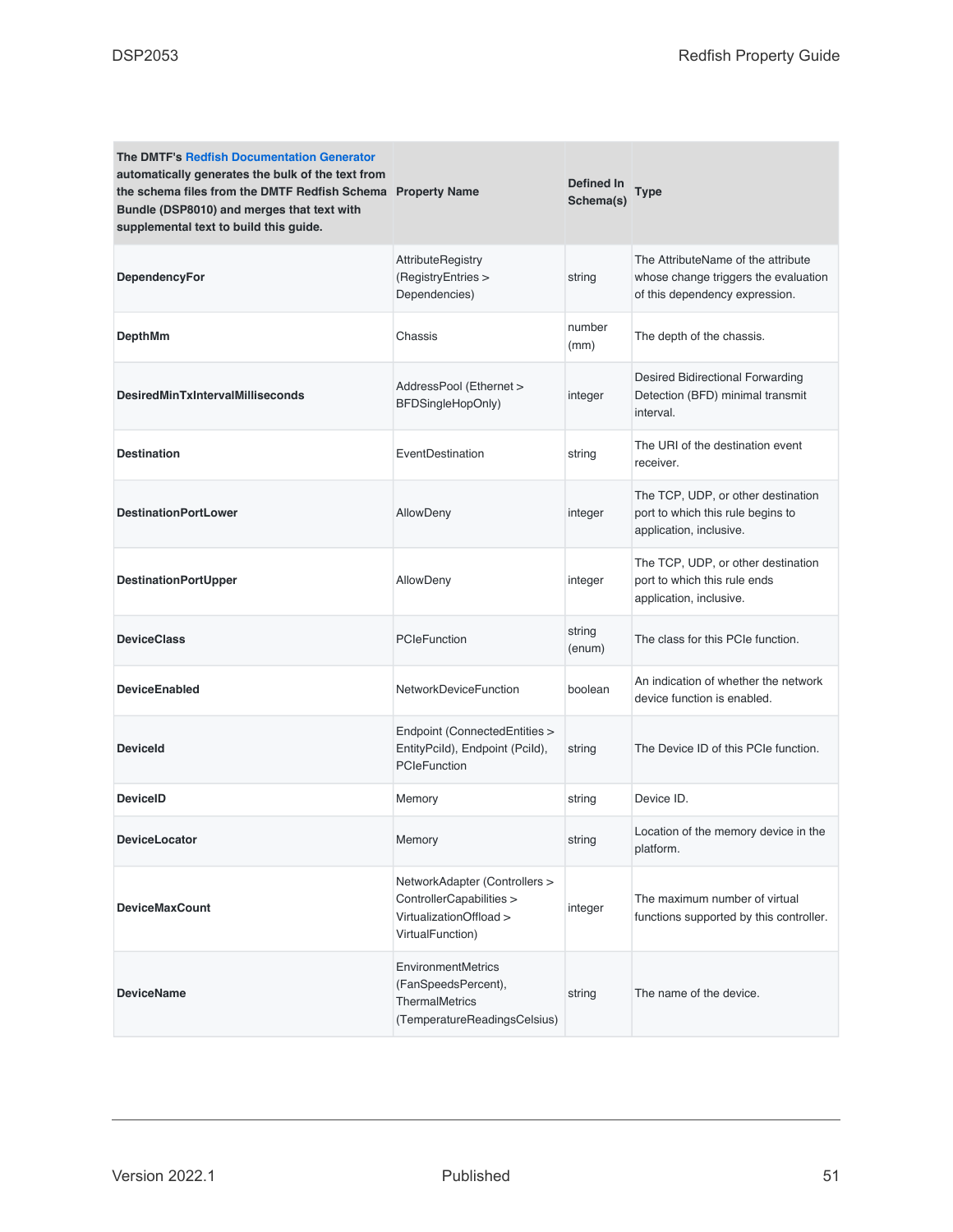| <b>The DMTF's Redfish Documentation Generator</b><br>automatically generates the bulk of the text from<br>the schema files from the DMTF Redfish Schema Property Name<br>Bundle (DSP8010) and merges that text with<br>supplemental text to build this guide. |                                                          | Defined In<br>Schema(s) | <b>Type</b>                                                                                       |
|---------------------------------------------------------------------------------------------------------------------------------------------------------------------------------------------------------------------------------------------------------------|----------------------------------------------------------|-------------------------|---------------------------------------------------------------------------------------------------|
| <b>Devices</b>                                                                                                                                                                                                                                                | SimpleStorage                                            | array                   | The storage devices.                                                                              |
| <b>DeviceType</b>                                                                                                                                                                                                                                             | PCIeDevice                                               | string<br>(enum)        | The device type for this PCIe device.                                                             |
| <b>DewPointCelsius</b>                                                                                                                                                                                                                                        | <b>EnvironmentMetrics</b>                                | object                  | The dew point temperature (C).                                                                    |
| <b>DHCP</b>                                                                                                                                                                                                                                                   | AddressPool (Ethernet > IPv4)                            | object                  | The Dynamic Host Configuration<br>Protocol (DHCP) related addressing<br>for this Ethernet fabric. |
|                                                                                                                                                                                                                                                               | ManagerNetworkProtocol                                   | object                  | The settings for this manager's<br>DHCPv4 protocol support.                                       |
| <b>DHCPEnabled</b>                                                                                                                                                                                                                                            | EthernetInterface (DHCPv4)                               | boolean                 | An indication of whether DHCP v4 is<br>enabled on this Ethernet interface.                        |
| <b>DHCPInterfaceMTUBytes</b>                                                                                                                                                                                                                                  | AddressPool (Ethernet > IPv4 ><br>DHCP)                  | integer                 | Dynamic Host Configuration Protocol<br>(DHCP) interface Maximum<br>Transmission Unit (MTU).       |
| <b>DHCPRelayEnabled</b>                                                                                                                                                                                                                                       | AddressPool (Ethernet > IPv4 ><br>DHCP)                  | boolean                 | Dynamic Host Configuration Protocol<br>(DHCP) relay status.                                       |
| <b>DHCPServer</b>                                                                                                                                                                                                                                             | AddressPool (Ethernet > IPv4 ><br>DHCP)                  | array                   | The Dynamic Host Configuration<br>Protocol (DHCP) IPv4 addresses for<br>this Ethernet fabric.     |
| DHCP <sub>v4</sub>                                                                                                                                                                                                                                            | EthernetInterface                                        | object                  | DHCPv4 configuration for this<br>interface.                                                       |
| DHCP <sub>v6</sub>                                                                                                                                                                                                                                            | EthernetInterface                                        | object                  | DHCPv6 configuration for this<br>interface.                                                       |
|                                                                                                                                                                                                                                                               | ManagerNetworkProtocol                                   | object                  | The settings for this manager's<br>DHCPv6 protocol support.                                       |
| <b>DHGroupAllowList</b>                                                                                                                                                                                                                                       | KeyPolicy (NVMeoF)                                       | array                   | The Diffie-Hellman (DH) groups that<br>this key policy allows.                                    |
| <b>DiagnosticDataType</b>                                                                                                                                                                                                                                     | LogEntry                                                 | string<br>(enum)        | The type of diagnostic data available<br>at the AdditionalDataURI location.                       |
|                                                                                                                                                                                                                                                               | LogService (Actions ><br>CollectDiagnosticData (Action)) | string<br>(enum)        | The type of diagnostic data to collect.                                                           |
| <b>Differential</b>                                                                                                                                                                                                                                           | Control (ControlLoop)                                    | number                  | The differential coefficient.                                                                     |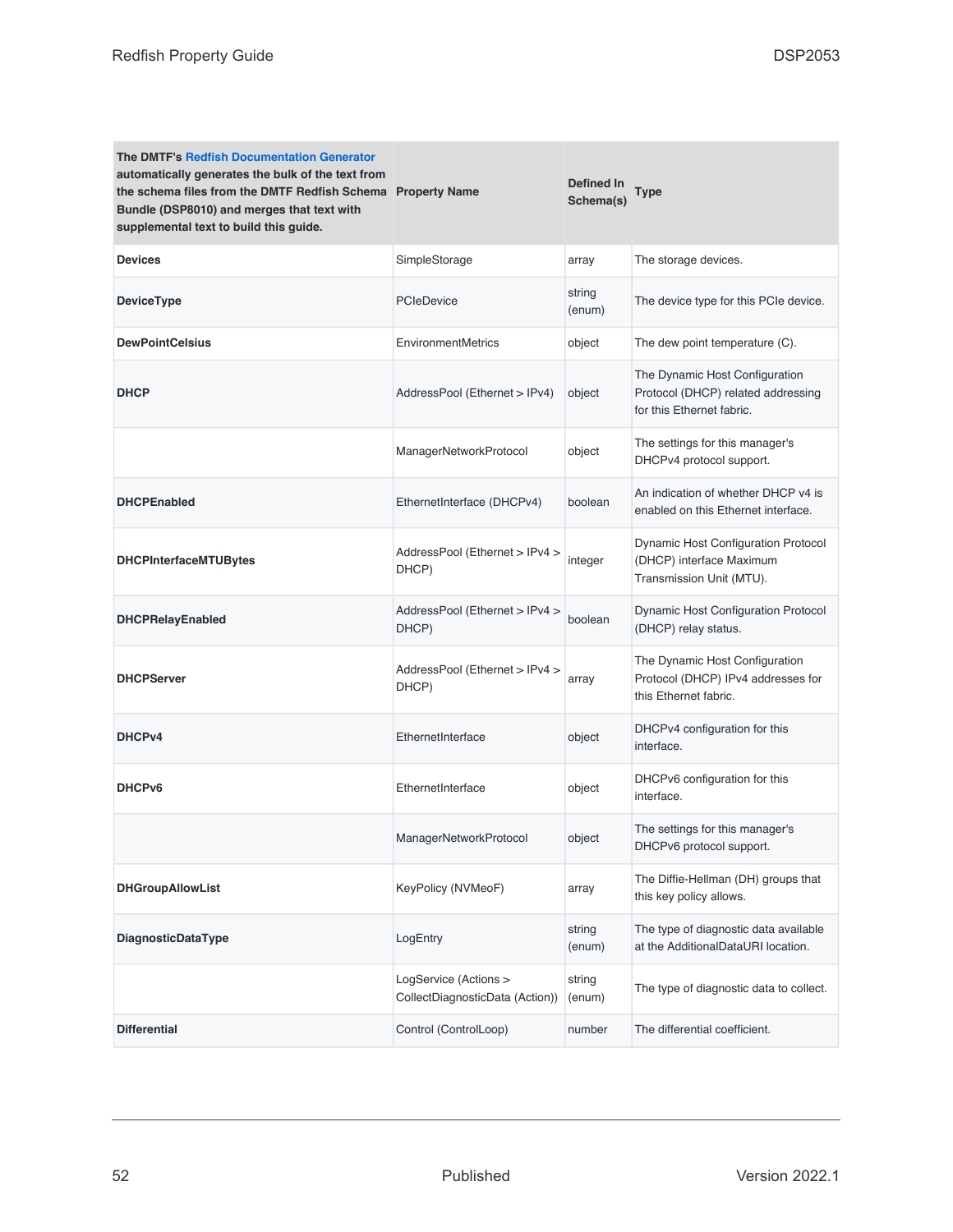| <b>The DMTF's Redfish Documentation Generator</b><br>automatically generates the bulk of the text from<br>the schema files from the DMTF Redfish Schema Property Name<br>Bundle (DSP8010) and merges that text with<br>supplemental text to build this guide. |                                                            | Defined In<br>Schema(s) | Type                                                                                                               |
|---------------------------------------------------------------------------------------------------------------------------------------------------------------------------------------------------------------------------------------------------------------|------------------------------------------------------------|-------------------------|--------------------------------------------------------------------------------------------------------------------|
| <b>Direction</b>                                                                                                                                                                                                                                              | NetworkDeviceFunction (Limits)                             | string<br>(enum)        | Indicates the direction of the data to<br>which this limit applies.                                                |
|                                                                                                                                                                                                                                                               | AllowDeny                                                  | string<br>(enum)        | Indicates the direction of the data to<br>which this permission applies.                                           |
| DisablePassphrase (Action)                                                                                                                                                                                                                                    | Memory (Actions)                                           | object                  | Disable passphrase for given regions.                                                                              |
| <b>DischargeCycles</b>                                                                                                                                                                                                                                        | <b>BatteryMetrics</b>                                      | number                  | The number of discharges this battery<br>sustained.                                                                |
| <b>DiscreteTriggerCondition</b>                                                                                                                                                                                                                               | Triggers                                                   | string<br>(enum)        | The conditions when a discrete metric<br>triggers.                                                                 |
| <b>DiscreteTriggers</b>                                                                                                                                                                                                                                       | <b>Triggers</b>                                            | array                   | The list of discrete triggers.                                                                                     |
| <b>DiscreteValues</b>                                                                                                                                                                                                                                         | <b>MetricDefinition</b>                                    | array                   | This array property specifies possible<br>values of a discrete metric.                                             |
| <b>DisplayName</b>                                                                                                                                                                                                                                            | MemoryChunks                                               | string                  | A user-configurable string to name the<br>memory chunk.                                                            |
|                                                                                                                                                                                                                                                               | Volume                                                     | string                  | A user-configurable string to name the<br>volume.                                                                  |
|                                                                                                                                                                                                                                                               | <b>BootOption</b>                                          | string                  | The user-readable display name of the<br>boot option that appears in the boot<br>order list in the user interface. |
|                                                                                                                                                                                                                                                               | <b>AttributeRegistry</b><br>(RegistryEntries > Attributes) | string                  | The user-readable display string for<br>the attribute in the defined language.                                     |
|                                                                                                                                                                                                                                                               | <b>AttributeRegistry</b><br>(RegistryEntries > Menus)      | string                  | The user-readable display string of<br>this menu in the defined language.                                          |
| <b>DisplayOrder</b>                                                                                                                                                                                                                                           | <b>AttributeRegistry</b><br>(RegistryEntries > Attributes) | integer                 | The ascending order, as a number, in<br>which this attribute appears relative to<br>other attributes.              |
|                                                                                                                                                                                                                                                               | <b>AttributeRegistry</b><br>(RegistryEntries > Menus)      | integer                 | The ascending order, as a number, in<br>which this menu appears relative to<br>other menus.                        |
| <b>DisplayString</b>                                                                                                                                                                                                                                          | Certificate (Issuer), Certificate<br>(Subject)             | string                  | A human-readable string for this<br>identifier.                                                                    |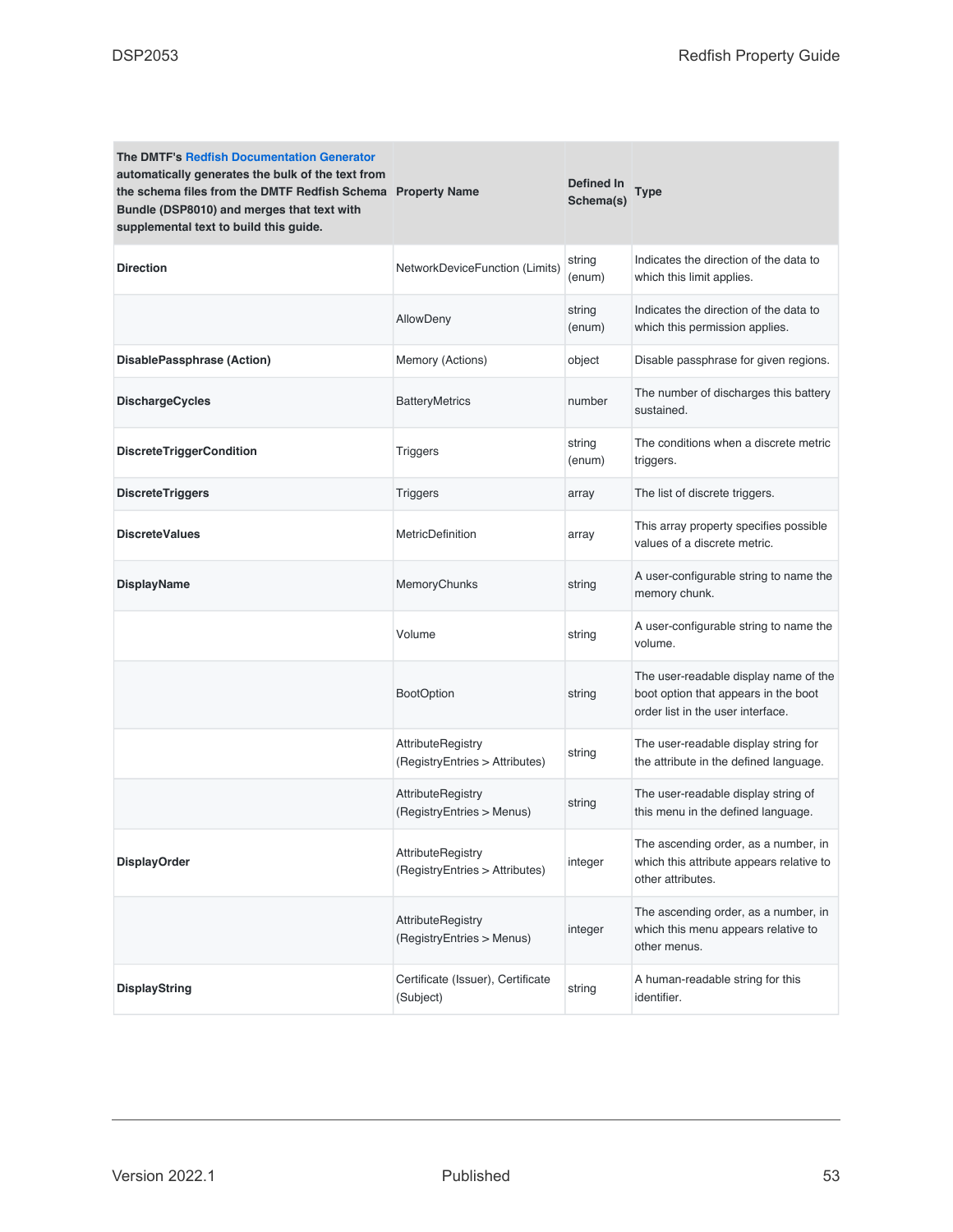| <b>The DMTF's Redfish Documentation Generator</b><br>automatically generates the bulk of the text from<br>the schema files from the DMTF Redfish Schema Property Name<br>Bundle (DSP8010) and merges that text with<br>supplemental text to build this guide. |                                                                                                                                                                      | Defined In<br>Schema(s) | Type                                                                         |
|---------------------------------------------------------------------------------------------------------------------------------------------------------------------------------------------------------------------------------------------------------------|----------------------------------------------------------------------------------------------------------------------------------------------------------------------|-------------------------|------------------------------------------------------------------------------|
| <b>DistanceExternal</b>                                                                                                                                                                                                                                       | AddressPool (Ethernet > EBGP<br>>BGPRoute), AddressPool<br>(Ethernet > MultiProtocolEBGP<br>>BGPRoute), AddressPool<br>(Ethernet > MultiProtocolIBGP)<br>> BGPRoute) | integer                 | Route distance for external routes.                                          |
| <b>DistanceInternal</b>                                                                                                                                                                                                                                       | AddressPool (Ethernet > EBGP<br>>BGPRoute), AddressPool<br>(Ethernet > MultiProtocolEBGP<br>>BGPRoute), AddressPool<br>(Ethernet > MultiProtocolIBGP)<br>> BGPRoute) | integer                 | Route distance for internal routes.                                          |
| <b>DistanceLocal</b>                                                                                                                                                                                                                                          | AddressPool (Ethernet > EBGP<br>>BGPRoute), AddressPool<br>(Ethernet > MultiProtocolEBGP<br>>BGPRoute), AddressPool<br>(Ethernet > MultiProtocolIBGP)<br>> BGPRoute) | integer                 | Route distance for local routes.                                             |
| DistributeIntoUnderlayEnabled                                                                                                                                                                                                                                 | AddressPool (Ethernet > IPv4)                                                                                                                                        | boolean                 | Indicates if host subnets should be<br>distributed into the fabric underlay. |
| <b>DistributionCircuits</b>                                                                                                                                                                                                                                   | Outlet (Links)                                                                                                                                                       | array                   | An array of links to mains or input<br>circuits powered by this outlet.      |
|                                                                                                                                                                                                                                                               | Circuit (Links)                                                                                                                                                      | array                   | An array of links to the circuits<br>powered by this circuit.                |
| <b>DNSDomainName</b>                                                                                                                                                                                                                                          | AddressPool (Ethernet > IPv4)                                                                                                                                        | string                  | The Domain Name Service (DNS)<br>domain name for this Ethernet fabric.       |
| <b>DNSServer</b>                                                                                                                                                                                                                                              | AddressPool (Ethernet > IPv4)                                                                                                                                        | array                   | The Domain Name Service (DNS)<br>servers for this Ethernet fabric.           |
| <b>DomainComponents</b>                                                                                                                                                                                                                                       | Certificate (Issuer), Certificate<br>(Subject)                                                                                                                       | array                   | The domain components of the entity.                                         |
| <b>DomainID</b>                                                                                                                                                                                                                                               | Switch                                                                                                                                                               | integer                 | The domain ID for this switch.                                               |
| <b>DownloadURI</b>                                                                                                                                                                                                                                            | License                                                                                                                                                              | string                  | The URI at which to download the<br>license file.                            |
| <b>DownstreamChassis</b>                                                                                                                                                                                                                                      | Cable (Links)                                                                                                                                                        | array                   | An array of links to the downstream<br>chassis connected to this cable.      |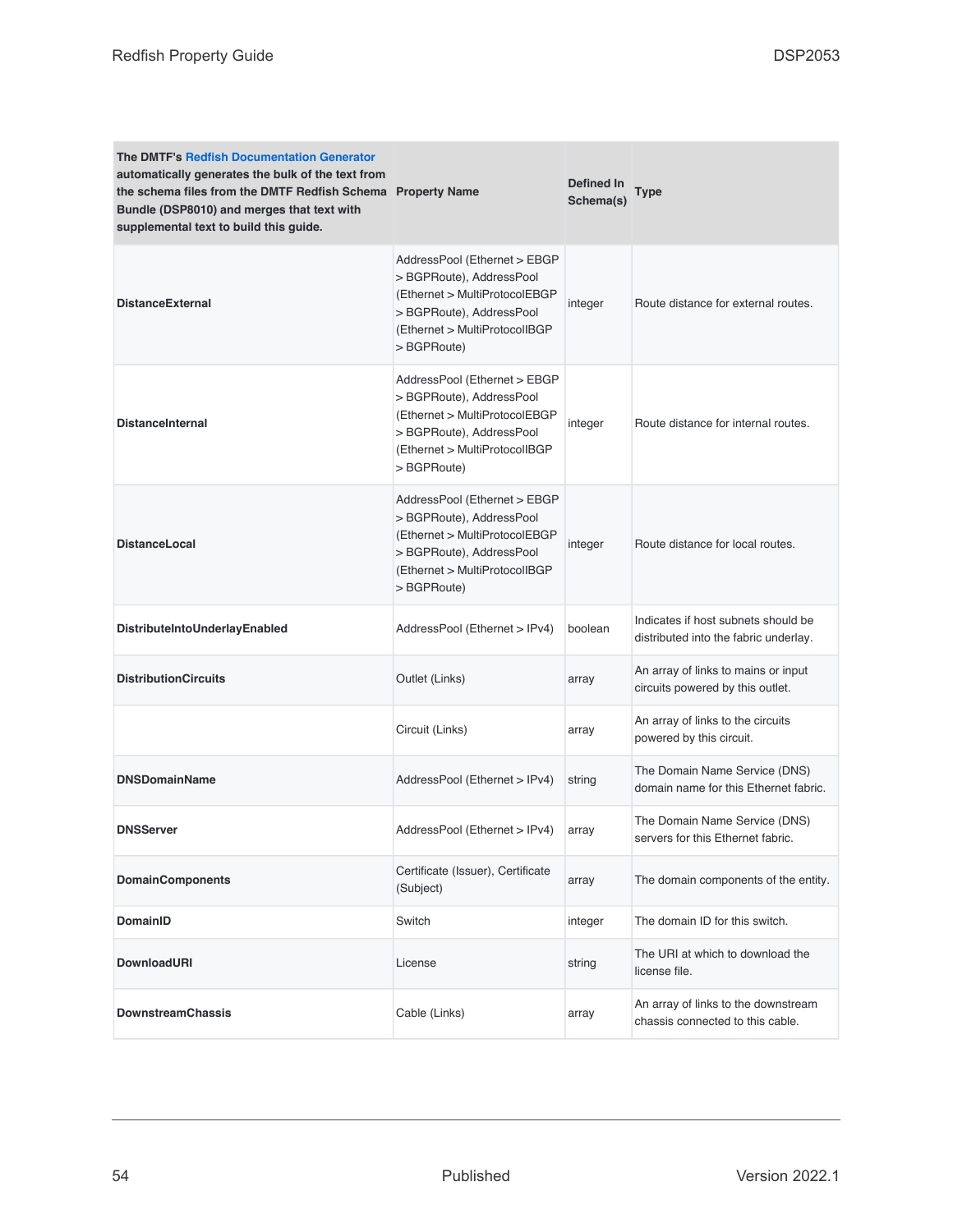| <b>The DMTF's Redfish Documentation Generator</b><br>automatically generates the bulk of the text from<br>the schema files from the DMTF Redfish Schema Property Name<br>Bundle (DSP8010) and merges that text with<br>supplemental text to build this guide. |                                                                                                 | Defined In<br>Schema(s) | <b>Type</b>                                                                                                                                                |
|---------------------------------------------------------------------------------------------------------------------------------------------------------------------------------------------------------------------------------------------------------------|-------------------------------------------------------------------------------------------------|-------------------------|------------------------------------------------------------------------------------------------------------------------------------------------------------|
| DownstreamConnectorTypes                                                                                                                                                                                                                                      | Cable                                                                                           | array                   | The connector types this cable<br>supports.                                                                                                                |
| <b>DownstreamName</b>                                                                                                                                                                                                                                         | Cable                                                                                           | string                  | The identifier for the downstream<br>resource.                                                                                                             |
| <b>DownstreamPorts</b>                                                                                                                                                                                                                                        | Cable (Links)                                                                                   | array                   | An array of links to the downstream<br>ports connected to this cable.                                                                                      |
| <b>DownstreamResources</b>                                                                                                                                                                                                                                    | Cable (Links)                                                                                   | array                   | An array of links to the downstream<br>resources connected to this cable.                                                                                  |
| <b>DriverVersion</b>                                                                                                                                                                                                                                          | GraphicsController                                                                              | string                  | The version of the graphics controller<br>driver loaded in the operating system.                                                                           |
| <b>Drives</b>                                                                                                                                                                                                                                                 | <b>ResourceBlock</b>                                                                            | array                   | An array of links to the drives available<br>in this resource block.                                                                                       |
|                                                                                                                                                                                                                                                               | Chassis (Links)                                                                                 | array                   | An array of links to the drives located<br>in this chassis.                                                                                                |
|                                                                                                                                                                                                                                                               | PCIeFunction (Links)                                                                            | array                   | An array of links to the drives that the<br>PCIe device produces.                                                                                          |
|                                                                                                                                                                                                                                                               | Volume (Links)                                                                                  | array                   | An array of references to the drives<br>which contain this volume. This will<br>reference Drives that either wholly or<br>only partly contain this volume. |
|                                                                                                                                                                                                                                                               | Volume (Actions ><br>ChangeRAIDLayout (Action))                                                 | array                   | An array of the drives to be used by<br>the volume.                                                                                                        |
|                                                                                                                                                                                                                                                               | Storage                                                                                         | array                   | The set of drives attached to the<br>storage controllers that this resource<br>represents.                                                                 |
|                                                                                                                                                                                                                                                               | Chassis                                                                                         | object                  | The link to the collection of drives<br>within this chassis.                                                                                               |
| <b>DwellTime</b>                                                                                                                                                                                                                                              | Triggers (DiscreteTriggers)                                                                     | string                  | The amount of time that a trigger<br>event persists before the metric action<br>is performed.                                                              |
|                                                                                                                                                                                                                                                               | various (Sensor (Thresholds ><br>LowerCaution), Sensor<br>(Thresholds ><br>LowerCautionUser)  ) | string                  | The duration the sensor value must<br>violate the threshold before the<br>threshold is activated.                                                          |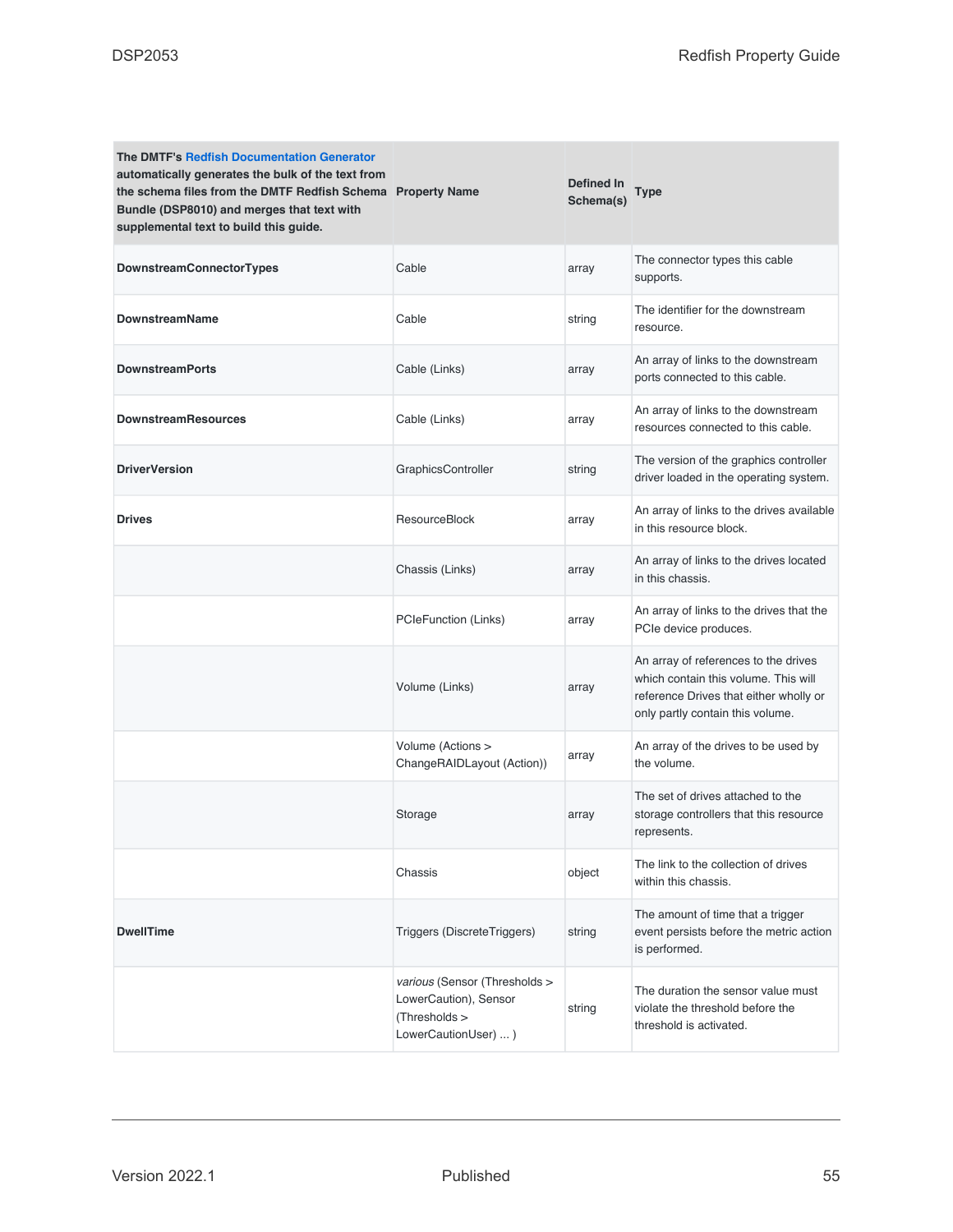| <b>The DMTF's Redfish Documentation Generator</b><br>automatically generates the bulk of the text from<br>the schema files from the DMTF Redfish Schema Property Name<br>Bundle (DSP8010) and merges that text with<br>supplemental text to build this guide. |                                    | Defined In<br>Schema(s) | Type                                                                                                          |
|---------------------------------------------------------------------------------------------------------------------------------------------------------------------------------------------------------------------------------------------------------------|------------------------------------|-------------------------|---------------------------------------------------------------------------------------------------------------|
| <b>EBGP</b>                                                                                                                                                                                                                                                   | AddressPool (Ethernet)             | object                  | External BGP (eBGP) related<br>properties for this Ethernet fabric.                                           |
| <b>EBGPAddressRange</b>                                                                                                                                                                                                                                       | AddressPool (Ethernet > IPv4)      | object                  | External BGP (eBGP) related<br>addressing for this Ethernet fabric.                                           |
| <b>ECCModeEnabled</b>                                                                                                                                                                                                                                         | Processor (MemorySummary)          | boolean                 | An indication of whether memory ECC<br>mode is enabled for this processor.                                    |
| <b>EEEEnabled</b>                                                                                                                                                                                                                                             | <b>NetworkPort</b>                 | boolean                 | An indication of whether IEEE 802.3az<br>Energy-Efficient Ethernet (EEE) is<br>enabled for this network port. |
|                                                                                                                                                                                                                                                               | Port (Ethernet)                    | boolean                 | Indicates whether IEEE 802.3az<br>Energy-Efficient Ethernet (EEE) is<br>enabled on this port.                 |
| <b>EffectiveFamily</b>                                                                                                                                                                                                                                        | Processor (ProcessorId)            | string                  | The effective family for this processor.                                                                      |
| <b>EffectiveModel</b>                                                                                                                                                                                                                                         | Processor (ProcessorId)            | string                  | The effective model for this processor.                                                                       |
| <b>EfficiencyPercent</b>                                                                                                                                                                                                                                      | Power (PowerSupplies)              | number $(\%)$           | The measured efficiency of this power<br>supply as a percentage.                                              |
|                                                                                                                                                                                                                                                               | PowerSupply<br>(EfficiencyRatings) | number (%)              | The rated efficiency of this power<br>supply at the specified load.                                           |
| <b>EfficiencyRatings</b>                                                                                                                                                                                                                                      | PowerSupply                        | array                   | The efficiency ratings of this power<br>supply.                                                               |
| EgressIdentifier                                                                                                                                                                                                                                              | RouteSetEntry                      | integer                 | The egress interface identifier.                                                                              |
| EjectMedia (Action)                                                                                                                                                                                                                                           | VirtualMedia (Actions)             | object                  | This action detaches remote media<br>from virtual media.                                                      |
| <b>ElectricalBuses</b>                                                                                                                                                                                                                                        | Facility (Links)                   | array                   | An array of links to the electrical buses<br>in this facility.                                                |
|                                                                                                                                                                                                                                                               | PowerDomain (Links)                | array                   | An array of links to the electrical buses<br>in this power domain.                                            |
|                                                                                                                                                                                                                                                               | PowerEquipment                     | object                  | The link to a collection of electrical<br>buses.                                                              |
| <b>ElectricalConsumerNames</b>                                                                                                                                                                                                                                | Circuit                            | array                   | An array of names of downstream<br>devices that are powered by this<br>circuit.                               |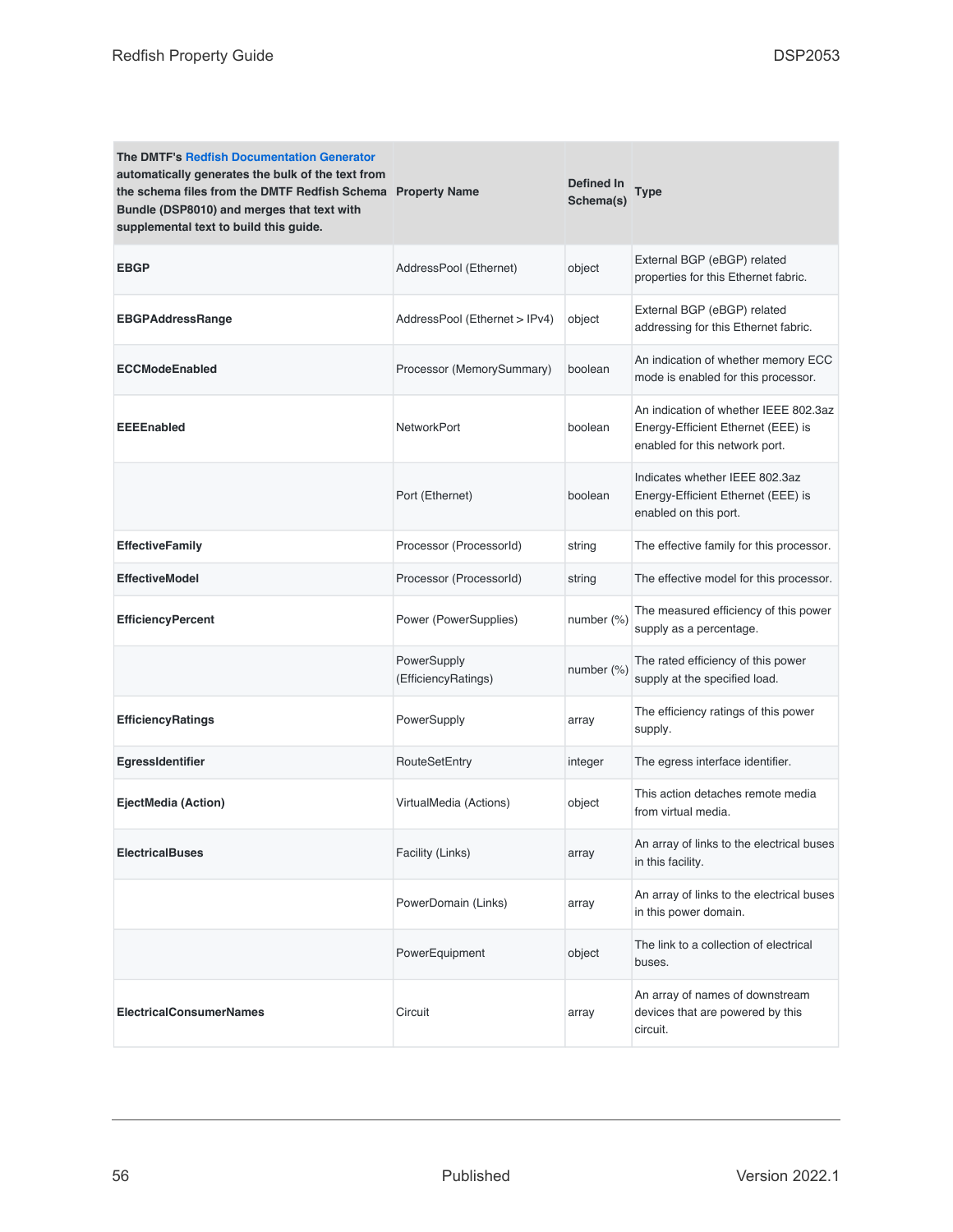| <b>The DMTF's Redfish Documentation Generator</b><br>automatically generates the bulk of the text from<br>the schema files from the DMTF Redfish Schema Property Name<br>Bundle (DSP8010) and merges that text with<br>supplemental text to build this guide. |                                                        | Defined In<br>Schema(s) | Type                                                                                                                 |
|---------------------------------------------------------------------------------------------------------------------------------------------------------------------------------------------------------------------------------------------------------------|--------------------------------------------------------|-------------------------|----------------------------------------------------------------------------------------------------------------------|
|                                                                                                                                                                                                                                                               | Outlet                                                 | array                   | An array of names of downstream<br>devices that are powered by this<br>outlet.                                       |
| <b>ElectricalContext</b>                                                                                                                                                                                                                                      | Circuit, Outlet, Sensor                                | string<br>(enum)        | The combination of current-carrying<br>conductors.                                                                   |
| ElectricalSourceManagerURI                                                                                                                                                                                                                                    | Circuit                                                | string                  | The URI of the management interface<br>for the upstream electrical source<br>connection for this circuit.            |
| <b>ElectricalSourceManagerURIs</b>                                                                                                                                                                                                                            | Chassis                                                | array                   | The URIs of the management<br>interfaces for the upstream electrical<br>source connections for this chassis.         |
|                                                                                                                                                                                                                                                               | PowerSupply                                            | array                   | The URIs of the management<br>interfaces for the upstream electrical<br>source connections for this power<br>supply. |
| <b>ElectricalSourceName</b>                                                                                                                                                                                                                                   | Circuit                                                | string                  | The name of the upstream electrical<br>source, such as a circuit or outlet,<br>connected to this circuit.            |
| <b>ElectricalSourceNames</b>                                                                                                                                                                                                                                  | Chassis                                                | array                   | The names of the upstream electrical<br>sources, such as circuits or outlets,<br>connected to this chassis.          |
|                                                                                                                                                                                                                                                               | PowerSupply                                            | array                   | The names of the upstream electrical<br>sources, such as circuits or outlets,<br>connected to this power supply.     |
| <b>Elements</b>                                                                                                                                                                                                                                               | Aggregate (Actions ><br>AddElements (Action))          | array                   | An array of resource links to add to the<br>Elements array.                                                          |
|                                                                                                                                                                                                                                                               | Aggregate (Actions ><br>RemoveElements (Action))       | array                   | An array of resource links to remove<br>from the Elements array.                                                     |
|                                                                                                                                                                                                                                                               | Aggregate                                              | array                   | The elements of this aggregate.                                                                                      |
| <b>ElementsCount</b>                                                                                                                                                                                                                                          | Aggregate                                              | integer                 | The number of entries in the Elements<br>array.                                                                      |
| <b>Email</b>                                                                                                                                                                                                                                                  | CertificateService (Actions ><br>GenerateCSR (Action)) | string                  | The email address of the contact<br>within the organization making the<br>request.                                   |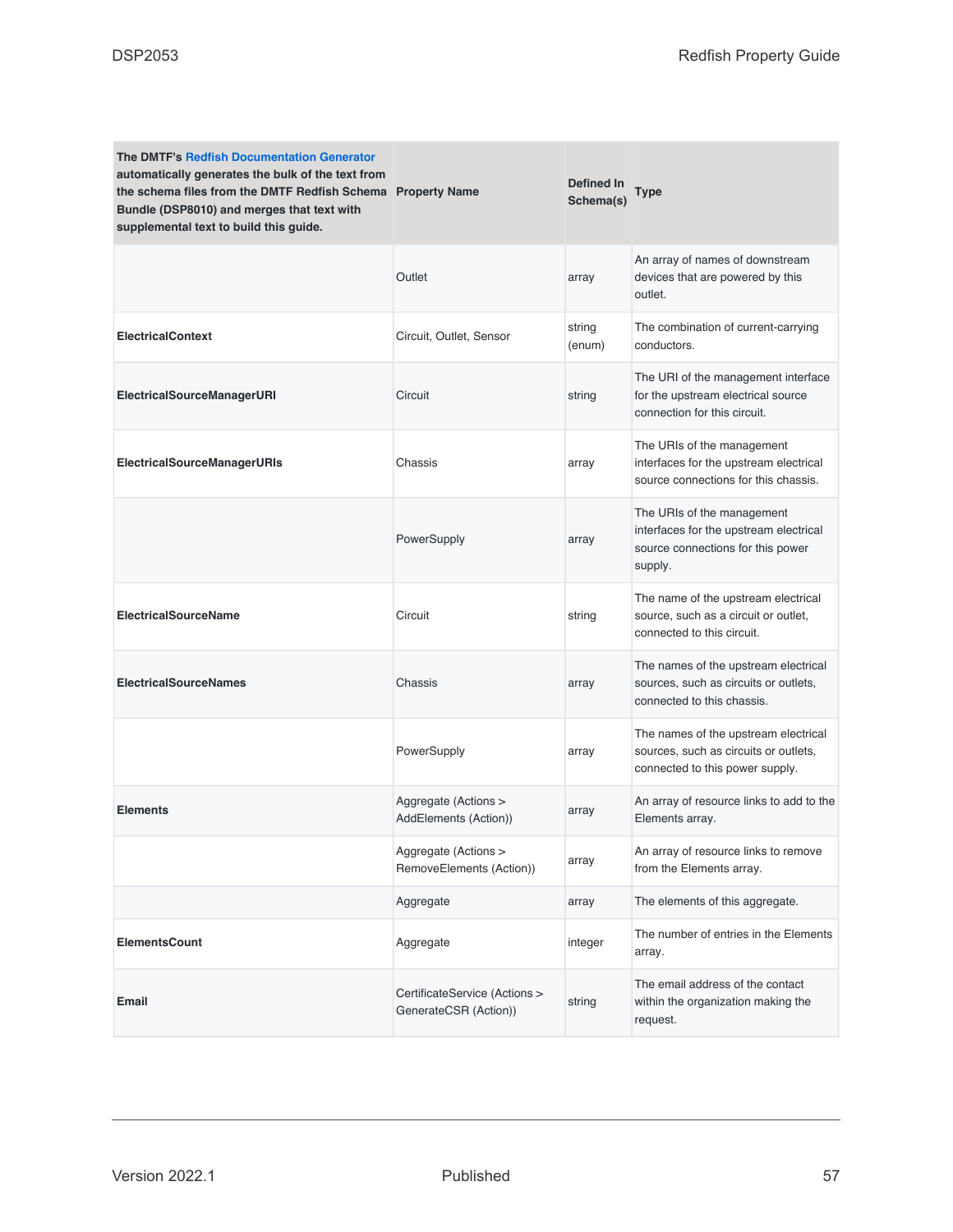| <b>The DMTF's Redfish Documentation Generator</b><br>automatically generates the bulk of the text from<br>the schema files from the DMTF Redfish Schema Property Name<br>Bundle (DSP8010) and merges that text with<br>supplemental text to build this guide. |                                                                                                                                                                                | Defined In<br>Schema(s) | <b>Type</b>                                                                                                                                                                                                                                                                     |
|---------------------------------------------------------------------------------------------------------------------------------------------------------------------------------------------------------------------------------------------------------------|--------------------------------------------------------------------------------------------------------------------------------------------------------------------------------|-------------------------|---------------------------------------------------------------------------------------------------------------------------------------------------------------------------------------------------------------------------------------------------------------------------------|
|                                                                                                                                                                                                                                                               | Certificate (Issuer), Certificate<br>(Subject)                                                                                                                                 | string                  | The email address of the contact<br>within the organization of the entity.                                                                                                                                                                                                      |
| <b>EmailAddress</b>                                                                                                                                                                                                                                           | License (Contact)                                                                                                                                                              | string                  | Email address for this contact.                                                                                                                                                                                                                                                 |
| <b>EnableAfterReset</b>                                                                                                                                                                                                                                       | HostInterface<br>(CredentialBootstrapping)                                                                                                                                     | boolean                 | An indication of whether credential<br>bootstrapping is enabled after a reset<br>for this interface.                                                                                                                                                                            |
| <b>Enabled</b>                                                                                                                                                                                                                                                | ManagerAccount                                                                                                                                                                 | boolean                 | An indication of whether an account is<br>enabled. An administrator can disable<br>it without deleting the user information.<br>If true, the account is enabled and<br>the user can log in. If false, the<br>account is disabled and, in the future,<br>the user cannot log in. |
|                                                                                                                                                                                                                                                               | AddressPool (Ethernet > EBGP<br>> BGPNeighbor), AddressPool<br>(Ethernet > MultiProtocolEBGP<br>> BGPNeighbor), AddressPool<br>(Ethernet > MultiProtocolIBGP<br>> BGPNeighbor) | boolean                 | An indication of whether BGP<br>neighbor communication is enabled.                                                                                                                                                                                                              |
|                                                                                                                                                                                                                                                               | HostInterface<br>(CredentialBootstrapping)                                                                                                                                     | boolean                 | An indication of whether credential<br>bootstrapping is enabled for this<br>interface.                                                                                                                                                                                          |
|                                                                                                                                                                                                                                                               | ComputerSystem<br>(IdlePowerSaver)                                                                                                                                             | boolean                 | An indication of whether idle power<br>saver is enabled.                                                                                                                                                                                                                        |
|                                                                                                                                                                                                                                                               | Memory                                                                                                                                                                         | boolean                 | An indication of whether this memory<br>is enabled.                                                                                                                                                                                                                             |
|                                                                                                                                                                                                                                                               | PCIeFunction                                                                                                                                                                   | boolean                 | An indication of whether this PCIe<br>device function is enabled.                                                                                                                                                                                                               |
|                                                                                                                                                                                                                                                               | Port                                                                                                                                                                           | boolean                 | An indication of whether this port is<br>enabled.                                                                                                                                                                                                                               |
|                                                                                                                                                                                                                                                               | Processor                                                                                                                                                                      | boolean                 | An indication of whether this processor<br>is enabled.                                                                                                                                                                                                                          |
|                                                                                                                                                                                                                                                               | Switch                                                                                                                                                                         | boolean                 | An indication of whether this switch is<br>enabled.                                                                                                                                                                                                                             |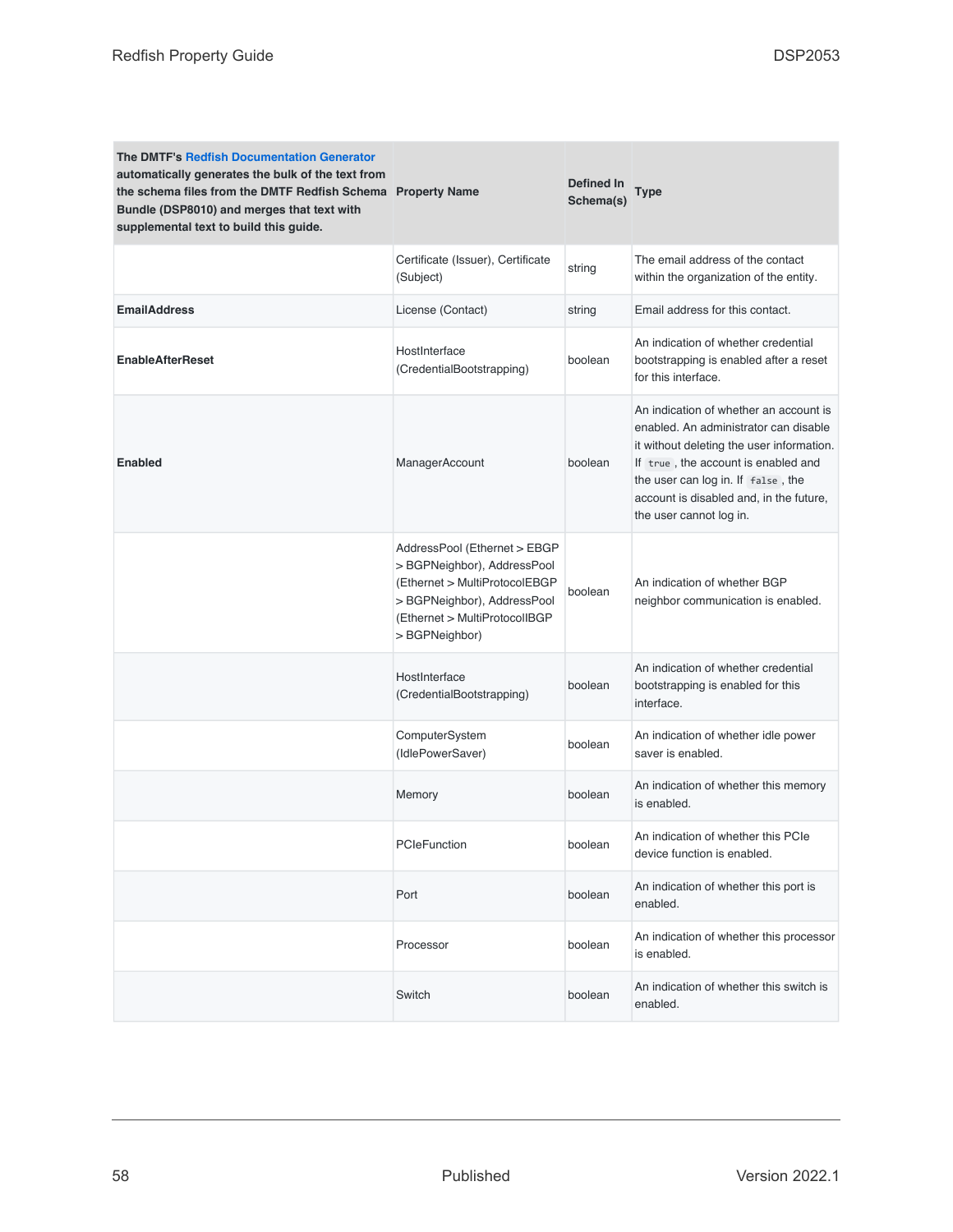| <b>The DMTF's Redfish Documentation Generator</b><br>automatically generates the bulk of the text from<br>the schema files from the DMTF Redfish Schema Property Name<br>Bundle (DSP8010) and merges that text with<br>supplemental text to build this guide. |                                                                                                                                                                                                                                                                      | Defined In<br>Schema(s) | Type                                                                                |
|---------------------------------------------------------------------------------------------------------------------------------------------------------------------------------------------------------------------------------------------------------------|----------------------------------------------------------------------------------------------------------------------------------------------------------------------------------------------------------------------------------------------------------------------|-------------------------|-------------------------------------------------------------------------------------|
|                                                                                                                                                                                                                                                               | ManagerNetworkProtocol<br>(Proxy)                                                                                                                                                                                                                                    | boolean                 | Indicates if the manager uses the<br>proxy server.                                  |
| EnableSNMPv1                                                                                                                                                                                                                                                  | ManagerNetworkProtocol<br>(SNMP)                                                                                                                                                                                                                                     | boolean                 | Indicates if access via SNMPv1 is<br>enabled.                                       |
| EnableSNMPv2c                                                                                                                                                                                                                                                 | ManagerNetworkProtocol<br>(SNMP)                                                                                                                                                                                                                                     | boolean                 | Indicates if access via SNMPv2c is<br>enabled.                                      |
| EnableSNMPv3                                                                                                                                                                                                                                                  | ManagerNetworkProtocol<br>(SNMP)                                                                                                                                                                                                                                     | boolean                 | Indicates if access via SNMPv3 is<br>enabled.                                       |
| <b>Enclosures</b>                                                                                                                                                                                                                                             | Storage (Links)                                                                                                                                                                                                                                                      | array                   | An array of links to the chassis to<br>which this storage subsystem is<br>attached. |
| Encrypted                                                                                                                                                                                                                                                     | Volume                                                                                                                                                                                                                                                               | boolean                 | Is this Volume encrypted.                                                           |
| <b>EncryptionAbility</b>                                                                                                                                                                                                                                      | <b>Drive</b>                                                                                                                                                                                                                                                         | string<br>(enum)        | The encryption ability of this drive.                                               |
| EncryptionKey                                                                                                                                                                                                                                                 | <b>AccountService</b><br>(ActiveDirectory ><br>Authentication), AccountService<br>(LDAP > Authentication),<br>AccountService (OAuth2 ><br>Authentication), AccountService<br>(TACACSplus ><br>Authentication),<br><b>ExternalAccountProvider</b><br>(Authentication) | string                  | Specifies the encryption key.                                                       |
|                                                                                                                                                                                                                                                               | Storage (Actions ><br>SetEncryptionKey (Action))                                                                                                                                                                                                                     | string                  | The encryption key to set on the<br>storage subsystem.                              |
|                                                                                                                                                                                                                                                               | AggregationSource (SNMP),<br>EventDestination (SNMP)                                                                                                                                                                                                                 | string                  | The secret authentication key for<br>SNMP <sub>v3</sub> .                           |
|                                                                                                                                                                                                                                                               | ManagerAccount (SNMP)                                                                                                                                                                                                                                                | string                  | The secret encryption key used in<br>SNMP <sub>v3</sub> .                           |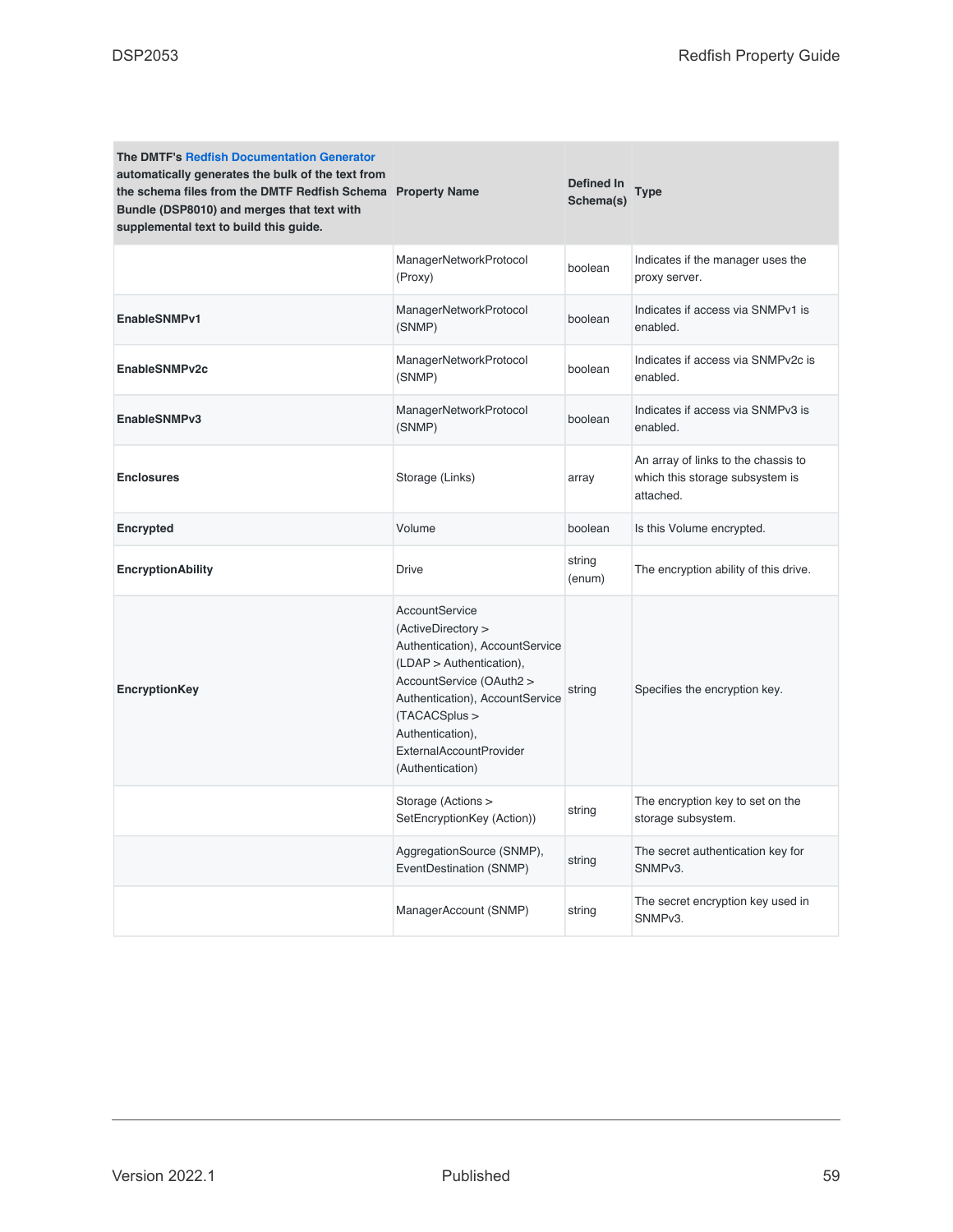| <b>The DMTF's Redfish Documentation Generator</b><br>automatically generates the bulk of the text from<br>the schema files from the DMTF Redfish Schema Property Name<br>Bundle (DSP8010) and merges that text with<br>supplemental text to build this guide. |                                                                                                                                                                                                                                                                                                                                                    | Defined In<br>Schema(s) | Type                                                                                                                                                                                                  |
|---------------------------------------------------------------------------------------------------------------------------------------------------------------------------------------------------------------------------------------------------------------|----------------------------------------------------------------------------------------------------------------------------------------------------------------------------------------------------------------------------------------------------------------------------------------------------------------------------------------------------|-------------------------|-------------------------------------------------------------------------------------------------------------------------------------------------------------------------------------------------------|
| <b>EncryptionKeySet</b>                                                                                                                                                                                                                                       | AccountService<br>(ActiveDirectory ><br>Authentication), AccountService<br>$(LDAP >$ Authentication),<br>AccountService (OAuth2 ><br>Authentication), AccountService<br>(TACACSplus ><br>Authentication),<br>AggregationSource (SNMP),<br>EventDestination (SNMP),<br><b>ExternalAccountProvider</b><br>(Authentication),<br>ManagerAccount (SNMP) | boolean                 | Indicates if the EncryptionKey property<br>is set.                                                                                                                                                    |
| <b>EncryptionProtocol</b>                                                                                                                                                                                                                                     | AggregationSource (SNMP),<br>EventDestination (SNMP),<br>ManagerAccount (SNMP)                                                                                                                                                                                                                                                                     | string<br>(enum)        | The encryption protocol for SNMPv3.                                                                                                                                                                   |
|                                                                                                                                                                                                                                                               | ManagerNetworkProtocol<br>(SNMP)                                                                                                                                                                                                                                                                                                                   | string<br>(enum)        | The encryption protocol used for<br>SNMPv3 access to this manager.                                                                                                                                    |
| <b>EncryptionStatus</b>                                                                                                                                                                                                                                       | Drive                                                                                                                                                                                                                                                                                                                                              | string<br>(enum)        | The status of the encryption of this<br>drive.                                                                                                                                                        |
| <b>EncryptionTypes</b>                                                                                                                                                                                                                                        | Volume                                                                                                                                                                                                                                                                                                                                             | array                   | The types of encryption used by this<br>Volume.                                                                                                                                                       |
| <b>Endpoint</b>                                                                                                                                                                                                                                               | Zone (Actions > AddEndpoint<br>(Action))                                                                                                                                                                                                                                                                                                           | object                  | The endpoint to add to the zone.                                                                                                                                                                      |
|                                                                                                                                                                                                                                                               | Zone (Actions ><br>RemoveEndpoint (Action))                                                                                                                                                                                                                                                                                                        | object                  | The endpoint to remove from the<br>zone.                                                                                                                                                              |
| EndpointETag                                                                                                                                                                                                                                                  | Zone (Actions > AddEndpoint<br>(Action))                                                                                                                                                                                                                                                                                                           | string                  | The current ETag of the endpoint to<br>add to the zone.                                                                                                                                               |
|                                                                                                                                                                                                                                                               | Zone (Actions ><br>RemoveEndpoint (Action))                                                                                                                                                                                                                                                                                                        | string                  | The current ETag of the endpoint to<br>remove from the system.                                                                                                                                        |
| <b>EndpointGroups</b>                                                                                                                                                                                                                                         | Storage                                                                                                                                                                                                                                                                                                                                            | object                  | All of the endpoint groups, each of<br>which contains a set of endpoints that<br>are used for a common purpose such<br>as an ACL or logical identification, that<br>belong to this storage subsystem. |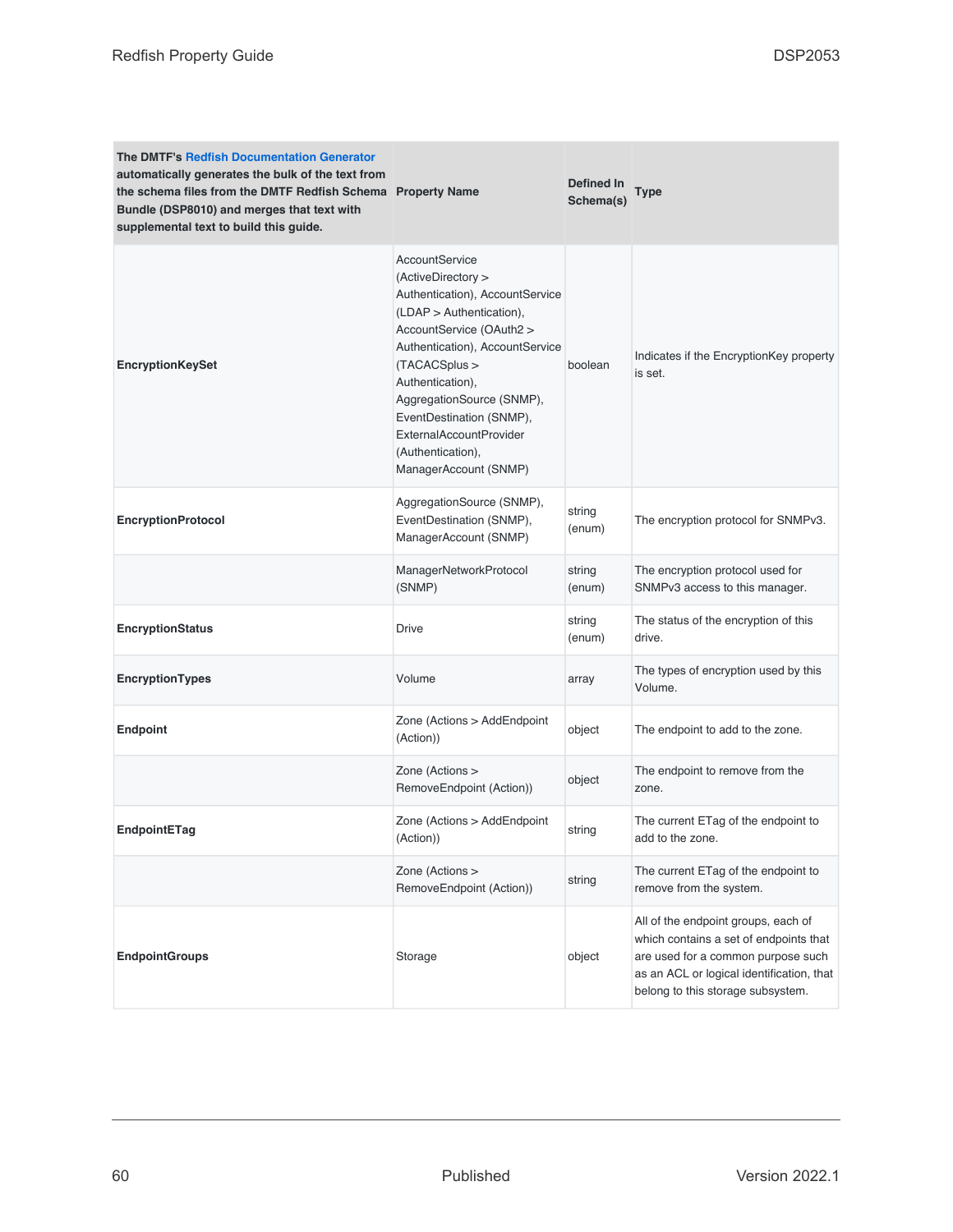| <b>The DMTF's Redfish Documentation Generator</b><br>automatically generates the bulk of the text from<br>the schema files from the DMTF Redfish Schema Property Name<br>Bundle (DSP8010) and merges that text with<br>supplemental text to build this guide. |                                                                       | <b>Defined In</b><br>Schema(s) | <b>Type</b>                                                                                                   |
|---------------------------------------------------------------------------------------------------------------------------------------------------------------------------------------------------------------------------------------------------------------|-----------------------------------------------------------------------|--------------------------------|---------------------------------------------------------------------------------------------------------------|
|                                                                                                                                                                                                                                                               | Fabric                                                                | object                         | The collection of links to the endpoint<br>groups that this fabric contains.                                  |
| <b>EndpointProtocol</b>                                                                                                                                                                                                                                       | Endpoint                                                              | string<br>(enum)               | The protocol supported by this<br>endpoint.                                                                   |
| <b>Endpoints</b>                                                                                                                                                                                                                                              | NetworkDeviceFunction (Links)                                         | array                          | An array of links to endpoints<br>associated with this network device<br>function.                            |
|                                                                                                                                                                                                                                                               | AccelerationFunction (Links)                                          | array                          | An array of links to the endpoints that<br>connect to this acceleration function.                             |
|                                                                                                                                                                                                                                                               | Storage (StorageControllers ><br>Links), StorageController<br>(Links) | array                          | An array of links to the endpoints that<br>connect to this controller.                                        |
|                                                                                                                                                                                                                                                               | Drive (Links)                                                         | array                          | An array of links to the endpoints that<br>connect to this drive.                                             |
|                                                                                                                                                                                                                                                               | EthernetInterface (Links)                                             | array                          | An array of links to the endpoints that<br>connect to this Ethernet interface.                                |
|                                                                                                                                                                                                                                                               | MediaController (Links)                                               | array                          | An array of links to the endpoints that<br>connect to this media controller.                                  |
|                                                                                                                                                                                                                                                               | MemoryChunks (Links)                                                  | array                          | An array of links to the endpoints that<br>connect to this memory chunk.                                      |
|                                                                                                                                                                                                                                                               | Processor (Links)                                                     | array                          | An array of links to the endpoints that<br>connect to this processor.                                         |
|                                                                                                                                                                                                                                                               | Switch (Links)                                                        | array                          | An array of links to the endpoints that<br>connect to this switch.                                            |
|                                                                                                                                                                                                                                                               | ComputerSystem (Links)                                                | array                          | An array of links to the endpoints that<br>connect to this system.                                            |
|                                                                                                                                                                                                                                                               | FabricAdapter (Links)                                                 | array                          | An array of links to the endpoints that<br>represent the logical fabric connection<br>to this fabric adapter. |
|                                                                                                                                                                                                                                                               | AddressPool (Links)                                                   | array                          | An array of links to the endpoints that<br>this address pool contains.                                        |
|                                                                                                                                                                                                                                                               | EndpointGroup, EndpointGroup<br>(Links)                               | array                          | The endpoints in this endpoint group.                                                                         |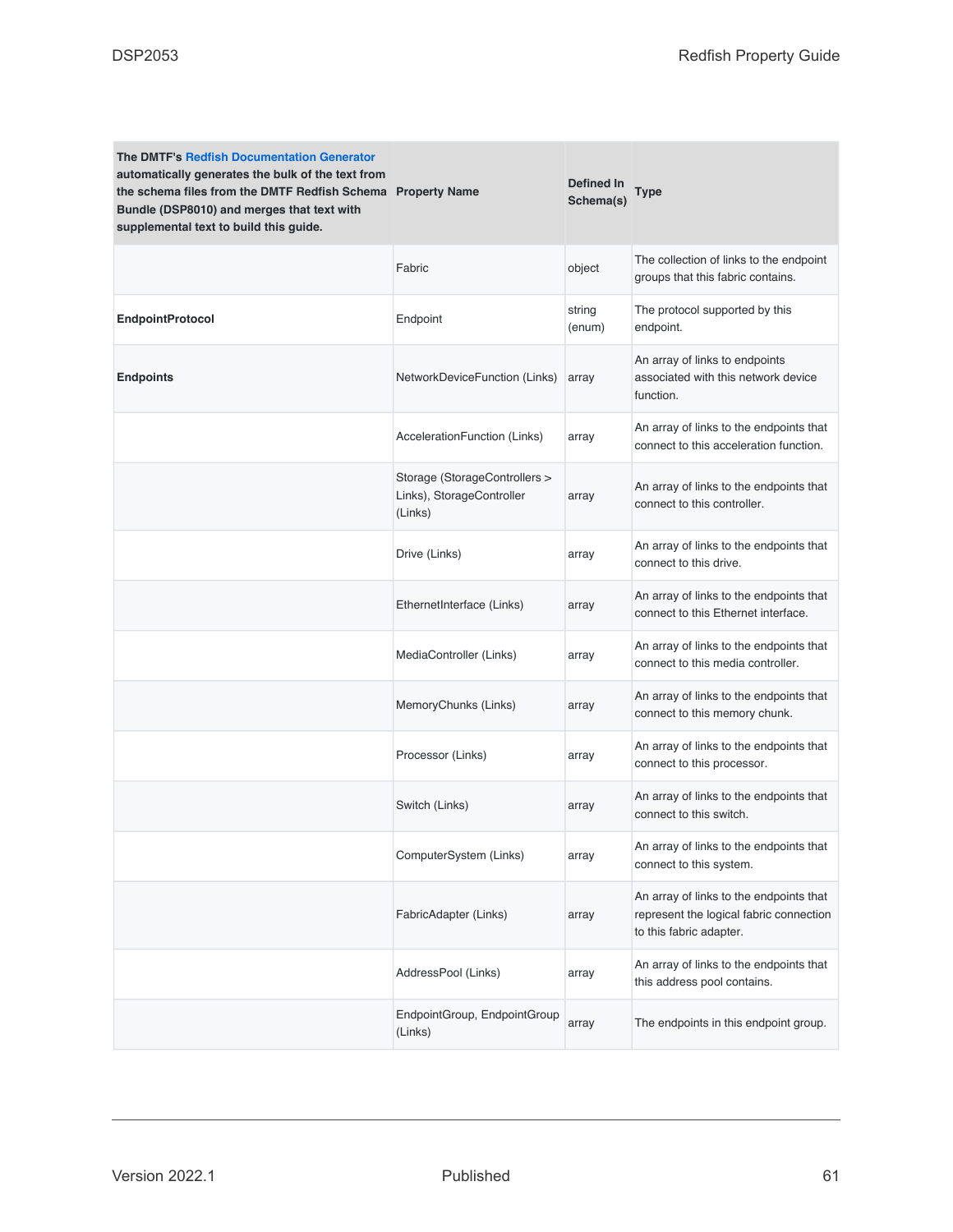| <b>The DMTF's Redfish Documentation Generator</b><br>automatically generates the bulk of the text from<br>the schema files from the DMTF Redfish Schema Property Name<br>Bundle (DSP8010) and merges that text with<br>supplemental text to build this guide. |                                                 | Defined In<br>Schema(s) | <b>Type</b>                                                                                                                              |
|---------------------------------------------------------------------------------------------------------------------------------------------------------------------------------------------------------------------------------------------------------------|-------------------------------------------------|-------------------------|------------------------------------------------------------------------------------------------------------------------------------------|
|                                                                                                                                                                                                                                                               | Zone (Links)                                    | array                   | The links to the endpoints that this<br>zone contains.                                                                                   |
|                                                                                                                                                                                                                                                               | Fabric                                          | object                  | The collection of links to the endpoints<br>that this fabric contains.                                                                   |
| <b>EndTime</b>                                                                                                                                                                                                                                                | Job                                             | string                  | The date and time when the job was<br>completed.                                                                                         |
|                                                                                                                                                                                                                                                               | Task                                            | string                  | The date and time when the task was<br>completed. This property will only<br>appear when the task is complete.                           |
| <b>EndToEndCRCErrors</b>                                                                                                                                                                                                                                      | PortMetrics (GenZ)                              | integer                 | The total number of ECRC transient<br>errors detected.                                                                                   |
| <b>EnergyJoules</b>                                                                                                                                                                                                                                           | EnvironmentMetrics                              | object                  | Energy consumption (J).                                                                                                                  |
| EnergykWh                                                                                                                                                                                                                                                     | EnvironmentMetrics,<br>PowerDistributionMetrics | object                  | Energy consumption (kWh).                                                                                                                |
|                                                                                                                                                                                                                                                               | Circuit                                         | object                  | The energy (kWh) for this circuit.                                                                                                       |
|                                                                                                                                                                                                                                                               | OutletGroup                                     | object                  | The energy (kWh) for this outlet group.                                                                                                  |
|                                                                                                                                                                                                                                                               | Outlet                                          | object                  | The energy (kWh) for this outlet.                                                                                                        |
|                                                                                                                                                                                                                                                               | PowerSupplyMetrics                              | object                  | The energy consumption (kWh) of this<br>unit.                                                                                            |
| EngineeringChangeLevel                                                                                                                                                                                                                                        | Assembly (Assemblies)                           | string                  | The engineering change level of the<br>assembly.                                                                                         |
| <b>Engineld</b>                                                                                                                                                                                                                                               | ManagerNetworkProtocol<br>(SNMP)                | object                  | The engine ID.                                                                                                                           |
| <b>EnterDwellTimeSeconds</b>                                                                                                                                                                                                                                  | ComputerSystem<br>(IdlePowerSaver)              | integer<br>(seconds)    | The duration in seconds the computer<br>system is below the<br>EnterUtilizationPercent value before<br>the idle power save is activated. |
| <b>EnterpriseSpecificMethod</b>                                                                                                                                                                                                                               | ManagerNetworkProtocol<br>(SNMP > Engineld)     | string                  | The enterprise specific method.                                                                                                          |
| <b>EnterUtilizationPercent</b>                                                                                                                                                                                                                                | ComputerSystem<br>(IdlePowerSaver)              |                         | The percentage of utilization that the<br>number (%) computer system shall be lower than<br>to enter idle power save.                    |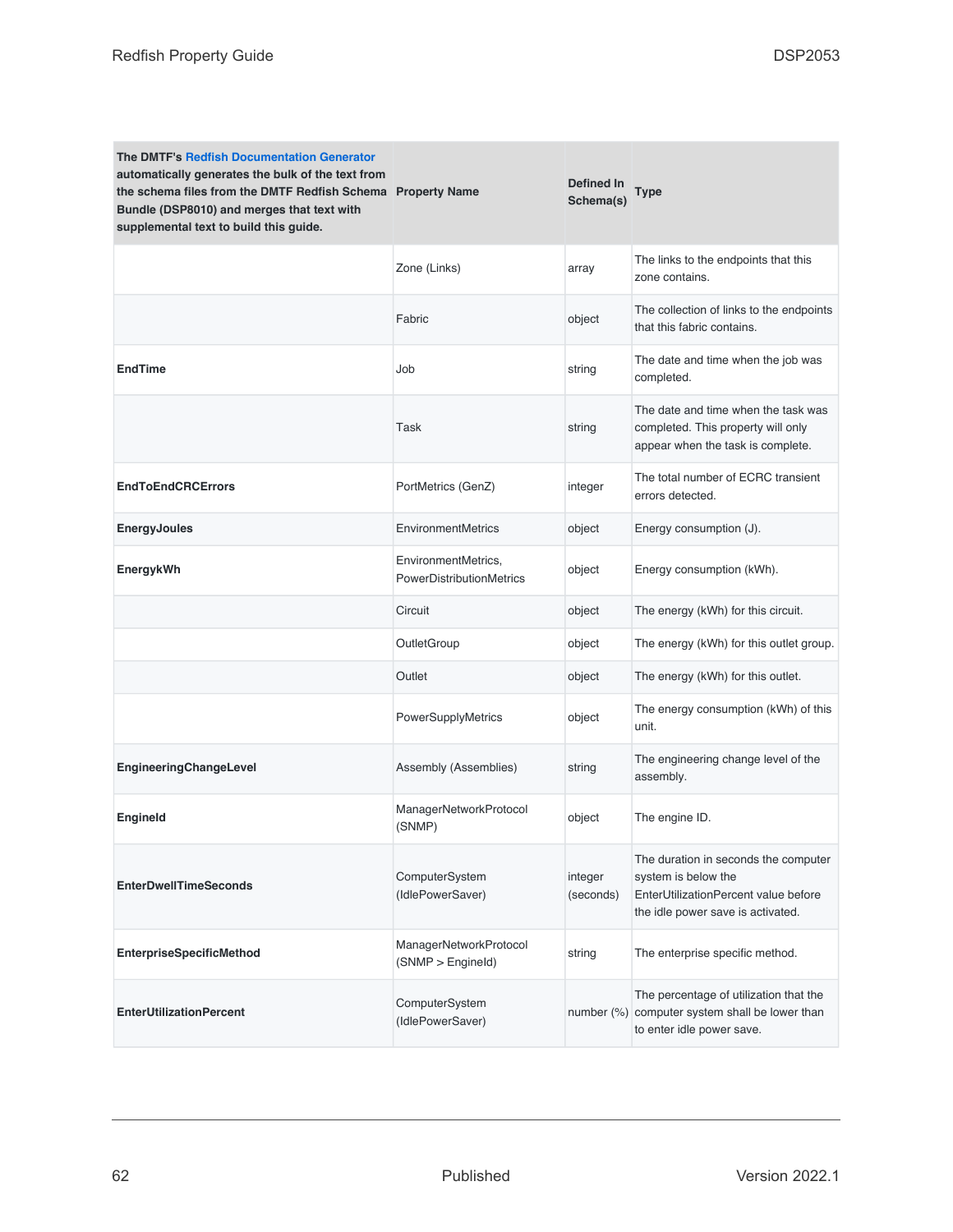| <b>The DMTF's Redfish Documentation Generator</b><br>automatically generates the bulk of the text from<br>the schema files from the DMTF Redfish Schema Property Name<br>Bundle (DSP8010) and merges that text with<br>supplemental text to build this guide. |                              | Defined In<br>Schema(s) | Type                                                              |
|---------------------------------------------------------------------------------------------------------------------------------------------------------------------------------------------------------------------------------------------------------------|------------------------------|-------------------------|-------------------------------------------------------------------|
| <b>EntitlementId</b>                                                                                                                                                                                                                                          | License                      | string                  | The entitlement identifier for this<br>license.                   |
| Entity                                                                                                                                                                                                                                                        | PrivilegeRegistry (Mappings) | string                  | The Resource name, such as<br>Manager.                            |
| EntityLink                                                                                                                                                                                                                                                    | Endpoint (ConnectedEntities) | object                  | The link to the associated entity.                                |
| EntityPcild                                                                                                                                                                                                                                                   | Endpoint (ConnectedEntities) | object                  | The PCI ID of the connected entity.                               |
| EntityRole                                                                                                                                                                                                                                                    | Endpoint (ConnectedEntities) | string<br>(enum)        | The role of the connected entity.                                 |
| <b>EntityType</b>                                                                                                                                                                                                                                             | Endpoint (ConnectedEntities) | string<br>(enum)        | The type of the connected entity.                                 |
| <b>Entries</b>                                                                                                                                                                                                                                                | LogService                   | object                  | The link to the log entry collection.                             |
| <b>EntryCode</b>                                                                                                                                                                                                                                              | LogEntry                     | string<br>(enum)        | The entry code for the log entry if the<br>entry type is SEL.     |
| EntryType                                                                                                                                                                                                                                                     | LogEntry                     | string<br>(enum)        | The type of log entry.                                            |
| <b>EnvironmentalClass</b>                                                                                                                                                                                                                                     | Chassis                      | string<br>(enum)        | The ASHRAE Environmental Class for<br>this chassis.               |
| <b>EnvironmentMetrics</b>                                                                                                                                                                                                                                     | Chassis                      | object                  | The link to the environment metrics for<br>this chassis.          |
|                                                                                                                                                                                                                                                               | <b>Drive</b>                 | object                  | The link to the environment metrics for<br>this drive.            |
|                                                                                                                                                                                                                                                               | Facility                     | object                  | The link to the environment metrics for<br>this facility.         |
|                                                                                                                                                                                                                                                               | MediaController              | object                  | The link to the environment metrics for<br>this media controller. |
|                                                                                                                                                                                                                                                               | Memory                       | object                  | The link to the environment metrics for<br>this memory.           |
|                                                                                                                                                                                                                                                               | NetworkAdapter               | object                  | The link to the environment metrics for<br>this network adapter.  |
|                                                                                                                                                                                                                                                               | PCIeDevice                   | object                  | The link to the environment metrics for<br>this PCIe device.      |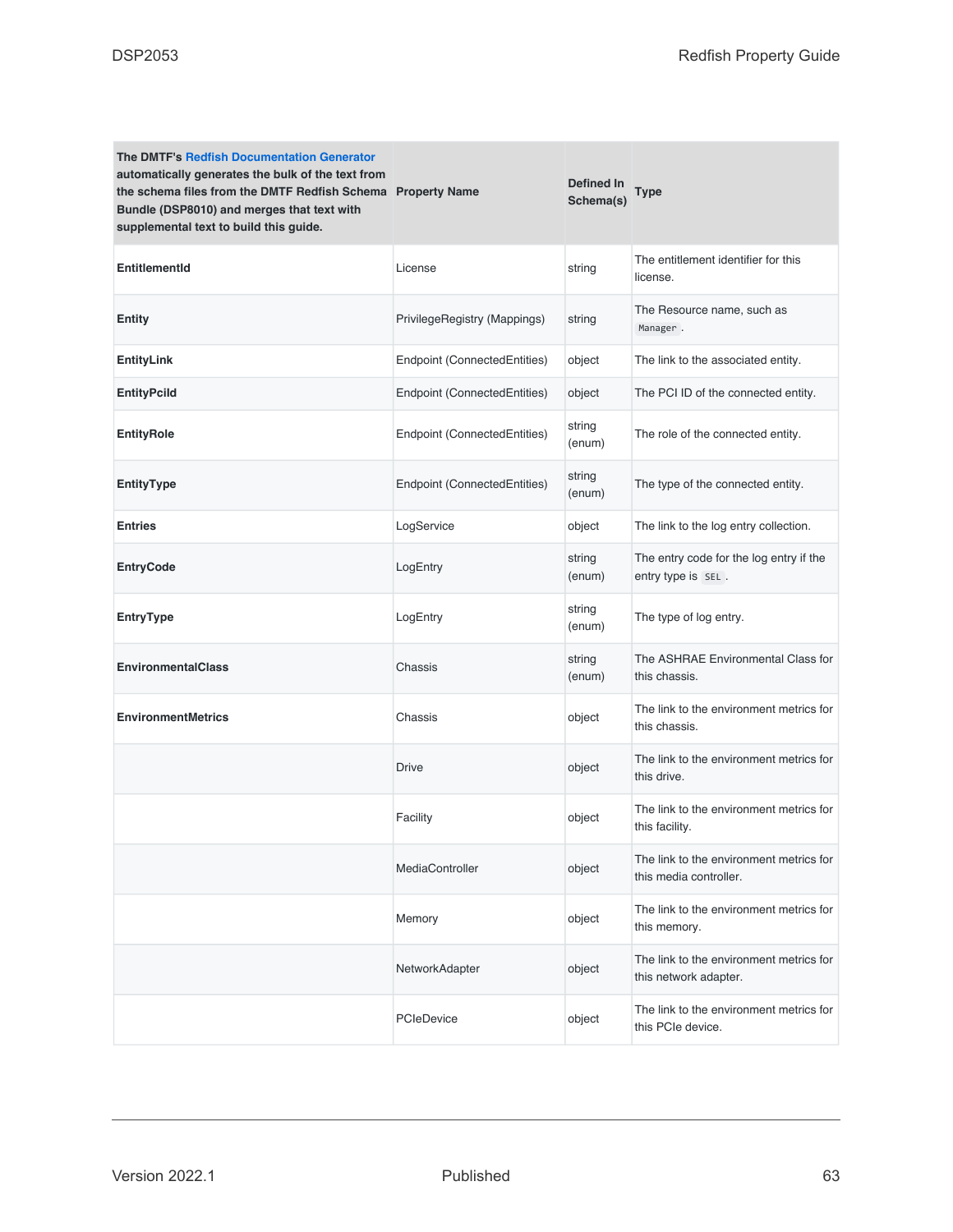| <b>The DMTF's Redfish Documentation Generator</b><br>automatically generates the bulk of the text from<br>the schema files from the DMTF Redfish Schema Property Name<br>Bundle (DSP8010) and merges that text with<br>supplemental text to build this guide. |                                                                                                               | Defined In<br>Schema(s) | <b>Type</b>                                                                                                        |
|---------------------------------------------------------------------------------------------------------------------------------------------------------------------------------------------------------------------------------------------------------------|---------------------------------------------------------------------------------------------------------------|-------------------------|--------------------------------------------------------------------------------------------------------------------|
|                                                                                                                                                                                                                                                               | Port                                                                                                          | object                  | The link to the environment metrics for<br>this port or any attached small form-<br>factor pluggable (SFP) device. |
|                                                                                                                                                                                                                                                               | Processor                                                                                                     | object                  | The link to the environment metrics for<br>this processor.                                                         |
|                                                                                                                                                                                                                                                               | StorageController                                                                                             | object                  | The link to the environment metrics for<br>this storage controller.                                                |
|                                                                                                                                                                                                                                                               | Switch                                                                                                        | object                  | The link to the environment metrics for<br>this switch.                                                            |
| EquipmentType                                                                                                                                                                                                                                                 | PowerDistribution                                                                                             | string<br>(enum)        | The type of equipment this resource<br>represents.                                                                 |
| <b>ErrorCorrection</b>                                                                                                                                                                                                                                        | Memory                                                                                                        | string<br>(enum)        | Error correction scheme supported for<br>this memory device.                                                       |
| <b>ESINumberRange</b>                                                                                                                                                                                                                                         | AddressPool (Ethernet ><br>BGPEvpn)                                                                           | object                  | The Ethernet Segment Identifier (ESI)<br>number range for the fabric.                                              |
| <b>EstimatedDuration</b>                                                                                                                                                                                                                                      | Job                                                                                                           | string                  | The estimated total time required to<br>complete the job.                                                          |
|                                                                                                                                                                                                                                                               | Task                                                                                                          | string                  | The estimated total time required to<br>complete the task.                                                         |
| <b>Ethernet</b>                                                                                                                                                                                                                                               | Port                                                                                                          | object                  | Ethernet properties for this port.                                                                                 |
|                                                                                                                                                                                                                                                               | <b>NetworkDeviceFunction</b>                                                                                  | object                  | The Ethernet capabilities, status, and<br>configuration values for this network<br>device function.                |
|                                                                                                                                                                                                                                                               | AddressPool                                                                                                   | object                  | The Ethernet related properties for this<br>address pool.                                                          |
|                                                                                                                                                                                                                                                               | Processor (FPGA ><br>ExternalInterfaces), Processor<br>(FPGA > HostInterface),<br>Processor (SystemInterface) | object                  | The Ethernet-related information for<br>this interface.                                                            |
|                                                                                                                                                                                                                                                               | NetworkDeviceFunctionMetrics                                                                                  | object                  | The network function metrics specific<br>to Ethernet adapters.                                                     |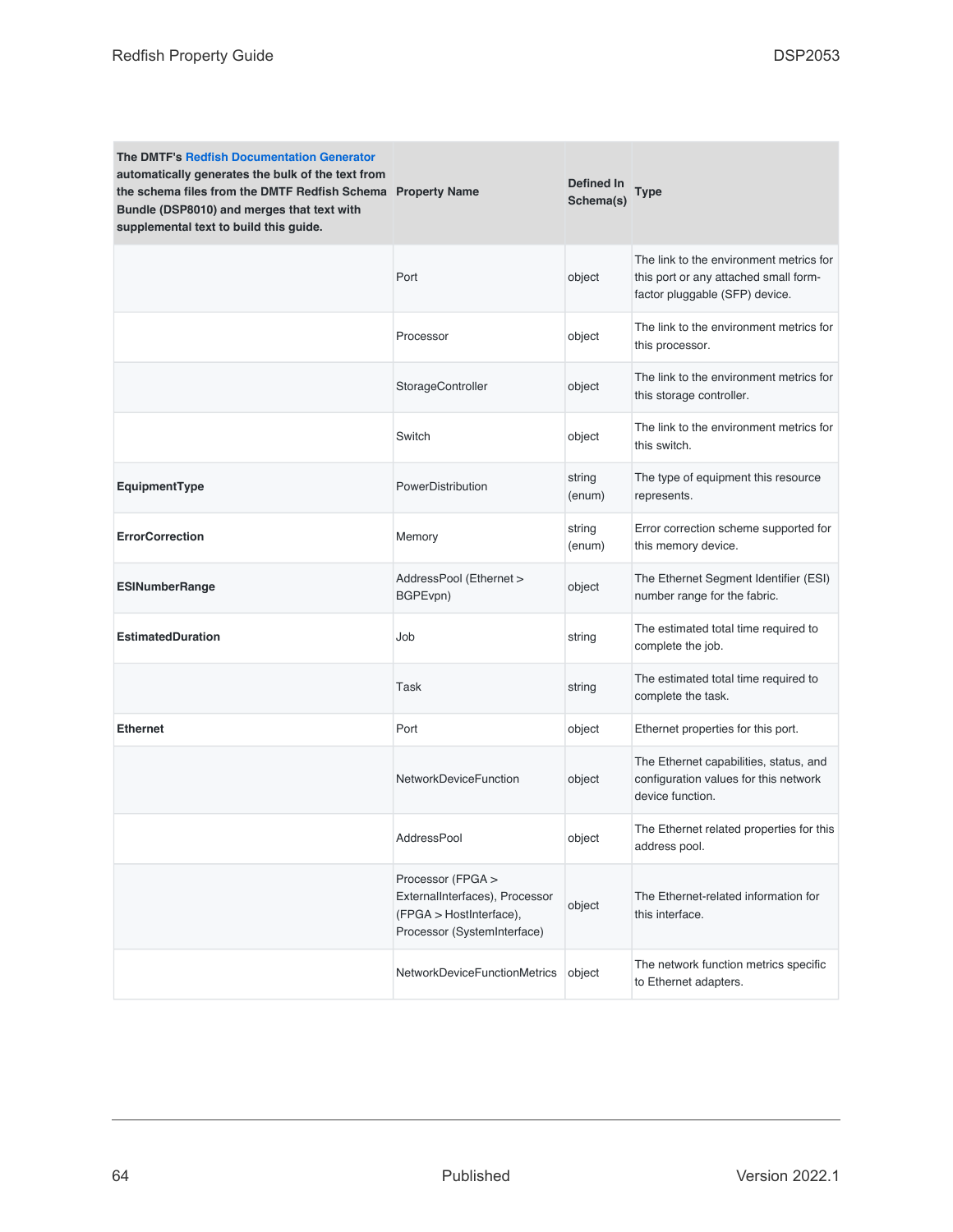| <b>The DMTF's Redfish Documentation Generator</b><br>automatically generates the bulk of the text from<br>the schema files from the DMTF Redfish Schema Property Name<br>Bundle (DSP8010) and merges that text with<br>supplemental text to build this guide. |                                                | <b>Defined In</b><br>Schema(s) | Type                                                                                                                                                                                                                        |
|---------------------------------------------------------------------------------------------------------------------------------------------------------------------------------------------------------------------------------------------------------------|------------------------------------------------|--------------------------------|-----------------------------------------------------------------------------------------------------------------------------------------------------------------------------------------------------------------------------|
| <b>EthernetInterface</b>                                                                                                                                                                                                                                      | NetworkDeviceFunction (Links)                  | object                         | The link to a virtual Ethernet interface<br>that was created when one of the<br>network device function VLANs is<br>represented as a virtual NIC for the<br>purpose of showing the IP address<br>associated with that VLAN. |
| <b>EthernetInterfaces</b>                                                                                                                                                                                                                                     | <b>ResourceBlock</b>                           | array                          | An array of links to the Ethernet<br>interfaces available in this resource<br>block.                                                                                                                                        |
|                                                                                                                                                                                                                                                               | PCIeFunction (Links)                           | array                          | An array of links to the Ethernet<br>interfaces that the PCIe device<br>produces.                                                                                                                                           |
|                                                                                                                                                                                                                                                               | NetworkDeviceFunction (Links)                  | array                          | The links to Ethernet interfaces that<br>were created when one of the network<br>device function VLANs is represented<br>as a virtual NIC for the purpose of<br>showing the IP address associated<br>with that VLAN.        |
|                                                                                                                                                                                                                                                               | <b>NetworkDeviceFunction</b><br>(Ethernet)     | object                         | The Ethernet interface collection that<br>represents all the Ethernet Interfaces<br>on this network device function.                                                                                                        |
|                                                                                                                                                                                                                                                               | Manager                                        | object                         | The link to a collection of NICs that<br>this manager uses for network<br>communication.                                                                                                                                    |
|                                                                                                                                                                                                                                                               | ComputerSystem                                 | object                         | The link to the collection of Ethernet<br>interfaces associated with this system.                                                                                                                                           |
| EthernetInterfaceType                                                                                                                                                                                                                                         | EthernetInterface                              | string<br>(enum)               | The type of interface.                                                                                                                                                                                                      |
| <b>EventFormatType</b>                                                                                                                                                                                                                                        | EventService<br>(SSEFilterPropertiesSupported) | boolean                        | An indication of whether the service<br>supports filtering by the<br>EventFormatType property.                                                                                                                              |
|                                                                                                                                                                                                                                                               | EventDestination                               | string<br>(enum)               | The content types of the message that<br>are sent to the EventDestination.                                                                                                                                                  |
| <b>EventFormatTypes</b>                                                                                                                                                                                                                                       | EventService                                   | array                          | The content types of the message that<br>this service can send to the event<br>destination.                                                                                                                                 |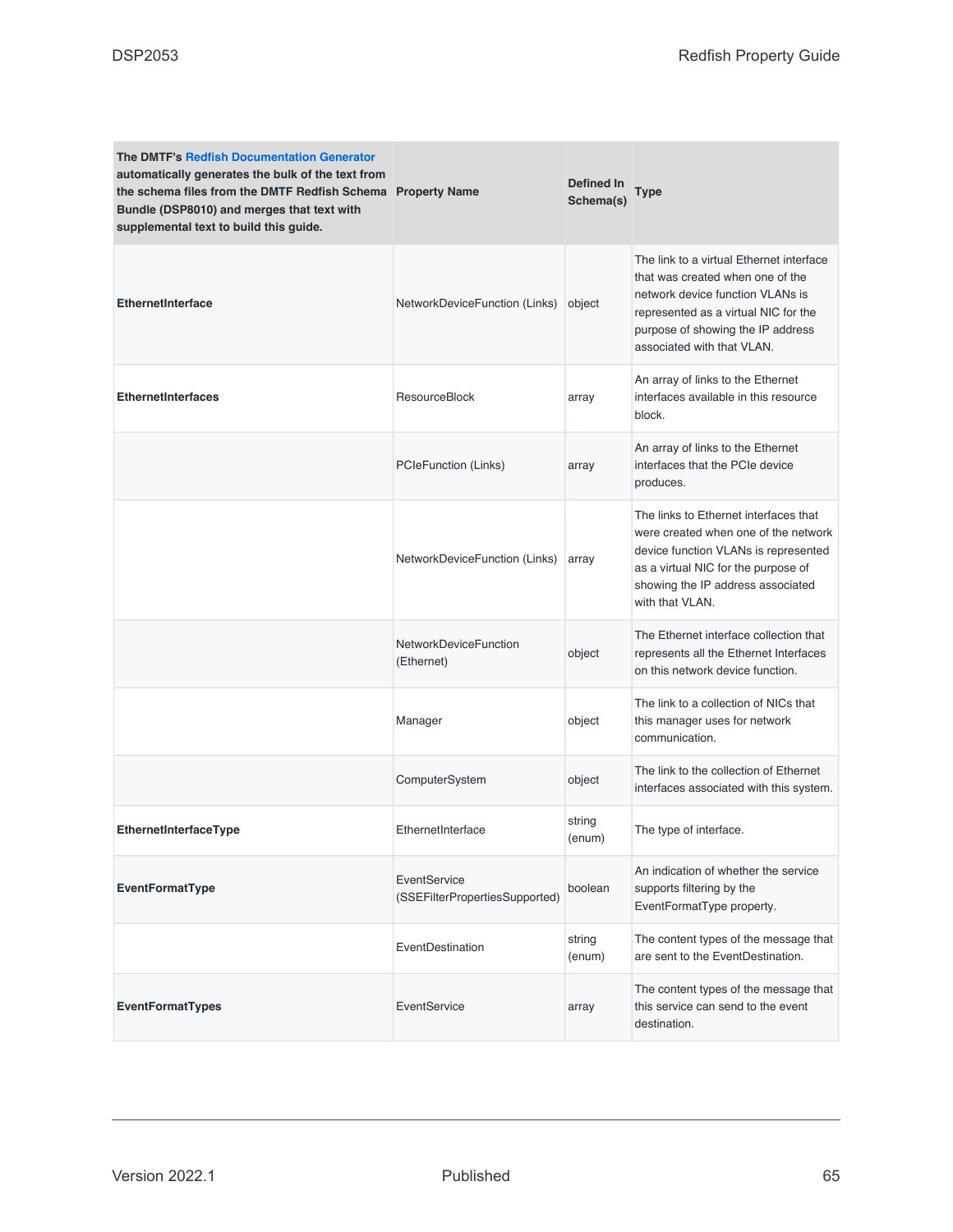| <b>The DMTF's Redfish Documentation Generator</b><br>automatically generates the bulk of the text from<br>the schema files from the DMTF Redfish Schema Property Name<br>Bundle (DSP8010) and merges that text with<br>supplemental text to build this guide. |                                                      | Defined In<br>Schema(s) | Type                                                                                                                                                         |
|---------------------------------------------------------------------------------------------------------------------------------------------------------------------------------------------------------------------------------------------------------------|------------------------------------------------------|-------------------------|--------------------------------------------------------------------------------------------------------------------------------------------------------------|
| <b>EventGroupId</b>                                                                                                                                                                                                                                           | LogEntry                                             | integer                 | An identifier that correlates events with<br>the same cause.                                                                                                 |
|                                                                                                                                                                                                                                                               | EventService (Actions ><br>SubmitTestEvent (Action)) | integer                 | The group identifier for the event.                                                                                                                          |
|                                                                                                                                                                                                                                                               | Event (Events)                                       | integer                 | The identifier that correlates events<br>with the same root cause. If $\theta$ , no<br>other event is related to this event.                                 |
| <b>EventId</b>                                                                                                                                                                                                                                                | EventService (Actions ><br>SubmitTestEvent (Action)) | string                  | The ID for the event to add.                                                                                                                                 |
|                                                                                                                                                                                                                                                               | LogEntry                                             | string                  | The unique instance identifier for an<br>event.                                                                                                              |
|                                                                                                                                                                                                                                                               | Event (Events)                                       | string                  | The unique instance identifier of an<br>event.                                                                                                               |
| <b>Events</b>                                                                                                                                                                                                                                                 | Event                                                | array                   | Each event in this array has a set of<br>properties that describe the event.<br>Because this is an array, more than<br>one event can be sent simultaneously. |
| <b>EventService</b>                                                                                                                                                                                                                                           | <b>ServiceRoot</b>                                   | object                  | The link to the Event Service.                                                                                                                               |
| EventTimestamp                                                                                                                                                                                                                                                | EventService (Actions ><br>SubmitTestEvent (Action)) | string                  | The date and time for the event to<br>add.                                                                                                                   |
|                                                                                                                                                                                                                                                               | LogEntry                                             | string                  | The date and time when the event<br>occurred.                                                                                                                |
|                                                                                                                                                                                                                                                               | Event (Events)                                       | string                  | The time the event occurred.                                                                                                                                 |
| <b>EventTriggers</b>                                                                                                                                                                                                                                          | Triggers                                             | array                   | The array of Messagelds that specify<br>when a trigger condition is met based<br>on an event.                                                                |
| EventType                                                                                                                                                                                                                                                     | EventService<br>(SSEFilterPropertiesSupported)       | boolean                 | An indication of whether the service<br>supports filtering by the EventTypes<br>property.                                                                    |
|                                                                                                                                                                                                                                                               | EventService (Actions ><br>SubmitTestEvent (Action)) | string<br>(enum)        | The type for the event to add.                                                                                                                               |
|                                                                                                                                                                                                                                                               | LogEntry                                             | string<br>(enum)        | The type of event recorded in this log.                                                                                                                      |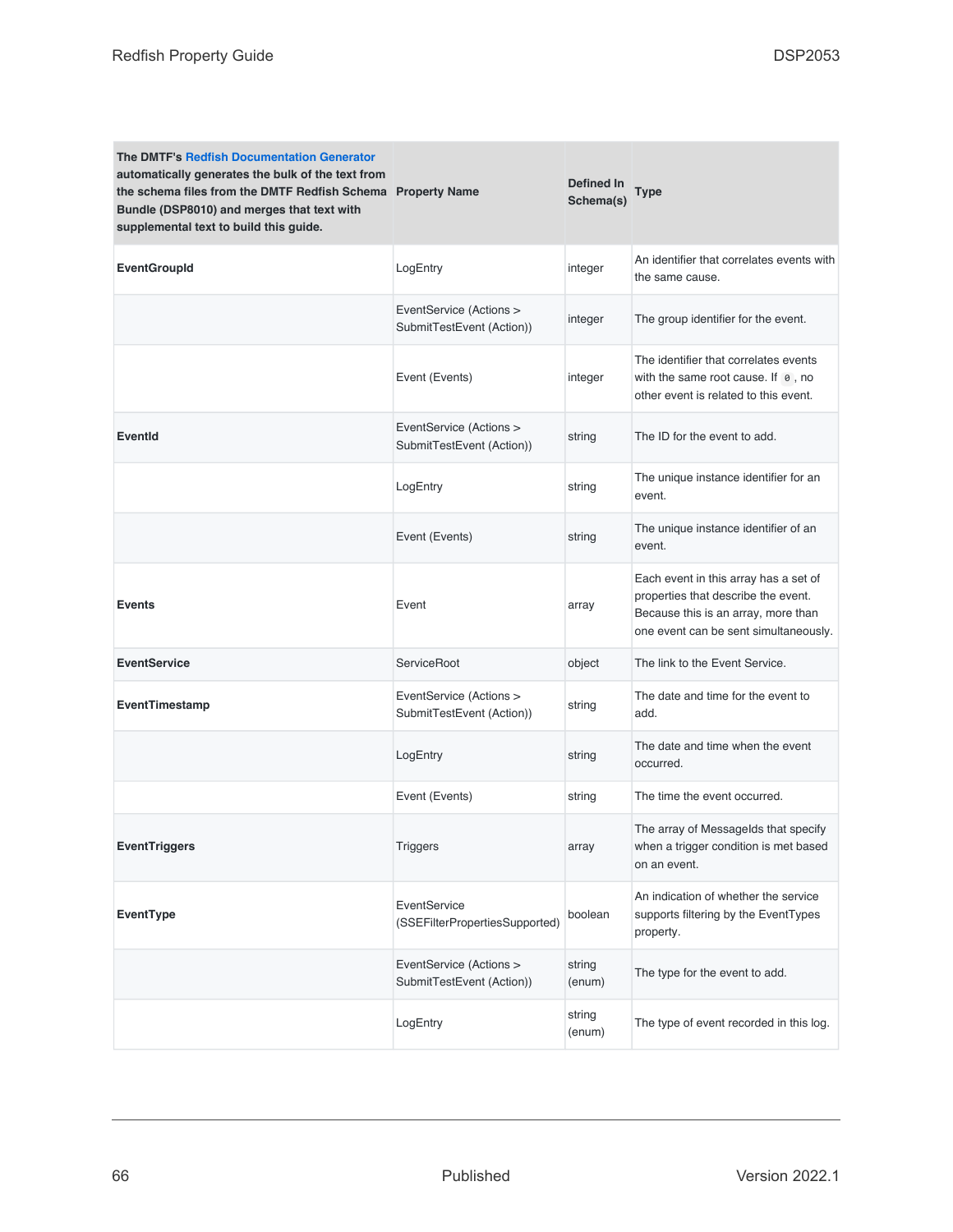| <b>The DMTF's Redfish Documentation Generator</b><br>automatically generates the bulk of the text from<br>the schema files from the DMTF Redfish Schema Property Name<br>Bundle (DSP8010) and merges that text with<br>supplemental text to build this guide. |                                                      | Defined In<br>Schema(s) | Type                                                                                                                                  |
|---------------------------------------------------------------------------------------------------------------------------------------------------------------------------------------------------------------------------------------------------------------|------------------------------------------------------|-------------------------|---------------------------------------------------------------------------------------------------------------------------------------|
|                                                                                                                                                                                                                                                               | Event (Events)                                       | string<br>(enum)        | The type of event.                                                                                                                    |
| <b>EventTypes</b>                                                                                                                                                                                                                                             | EventDestination                                     | array                   | The types of events that are sent to<br>the destination.                                                                              |
| <b>EventTypesForSubscription</b>                                                                                                                                                                                                                              | EventService                                         | array                   | The types of events to which a client<br>can subscribe.                                                                               |
| <b>EVINumberRange</b>                                                                                                                                                                                                                                         | AddressPool (Ethernet ><br>BGPEvpn)                  | object                  | The Ethernet Virtual Private Network<br>(EVPN) Instance number (EVI)<br>number range for the fabric.                                  |
| <b>ExcerptQuery</b>                                                                                                                                                                                                                                           | <b>ServiceRoot</b><br>(ProtocolFeaturesSupported)    | boolean                 | An indication of whether the service<br>supports the excerpt query parameter.                                                         |
| <b>ExcludeAddresses</b>                                                                                                                                                                                                                                       | ManagerNetworkProtocol<br>(Proxy)                    | array                   | Addresses that do not require the<br>proxy server to access.                                                                          |
| ExcludeMessageId                                                                                                                                                                                                                                              | EventService                                         | boolean                 | An indication of whether the service<br>supports filtering by the<br>ExcludeMessageIds property.                                      |
| ExcludeMessageIds                                                                                                                                                                                                                                             | EventDestination                                     | array                   | The list of Messagelds that are not<br>sent to this event destination.                                                                |
| <b>ExcludeRegistryPrefix</b>                                                                                                                                                                                                                                  | EventService                                         | boolean                 | An indication of whether the service<br>supports filtering by the<br>ExcludeRegistryPrefixes property.                                |
| <b>ExcludeRegistryPrefixes</b>                                                                                                                                                                                                                                | EventDestination                                     | array                   | The list of prefixes for the message<br>registries that contain the Messagelds<br>that are not sent to this event<br>destination.     |
| <b>Exhaust</b>                                                                                                                                                                                                                                                | <b>ThermalMetrics</b><br>(TemperatureSummaryCelsius) | object                  | The exhaust temperature (Celsius) of<br>this subsystem.                                                                               |
| <b>ExitDwellTimeSeconds</b>                                                                                                                                                                                                                                   | ComputerSystem<br>(IdlePowerSaver)                   | integer<br>(seconds)    | The duration in seconds the computer<br>system is above the<br>ExitUtilizationPercent value before the<br>idle power save is stopped. |
| <b>ExitUtilizationPercent</b>                                                                                                                                                                                                                                 | ComputerSystem<br>(IdlePowerSaver)                   |                         | The percentage of utilization that the<br>number (%) computer system shall be higher than<br>to exit idle power save.                 |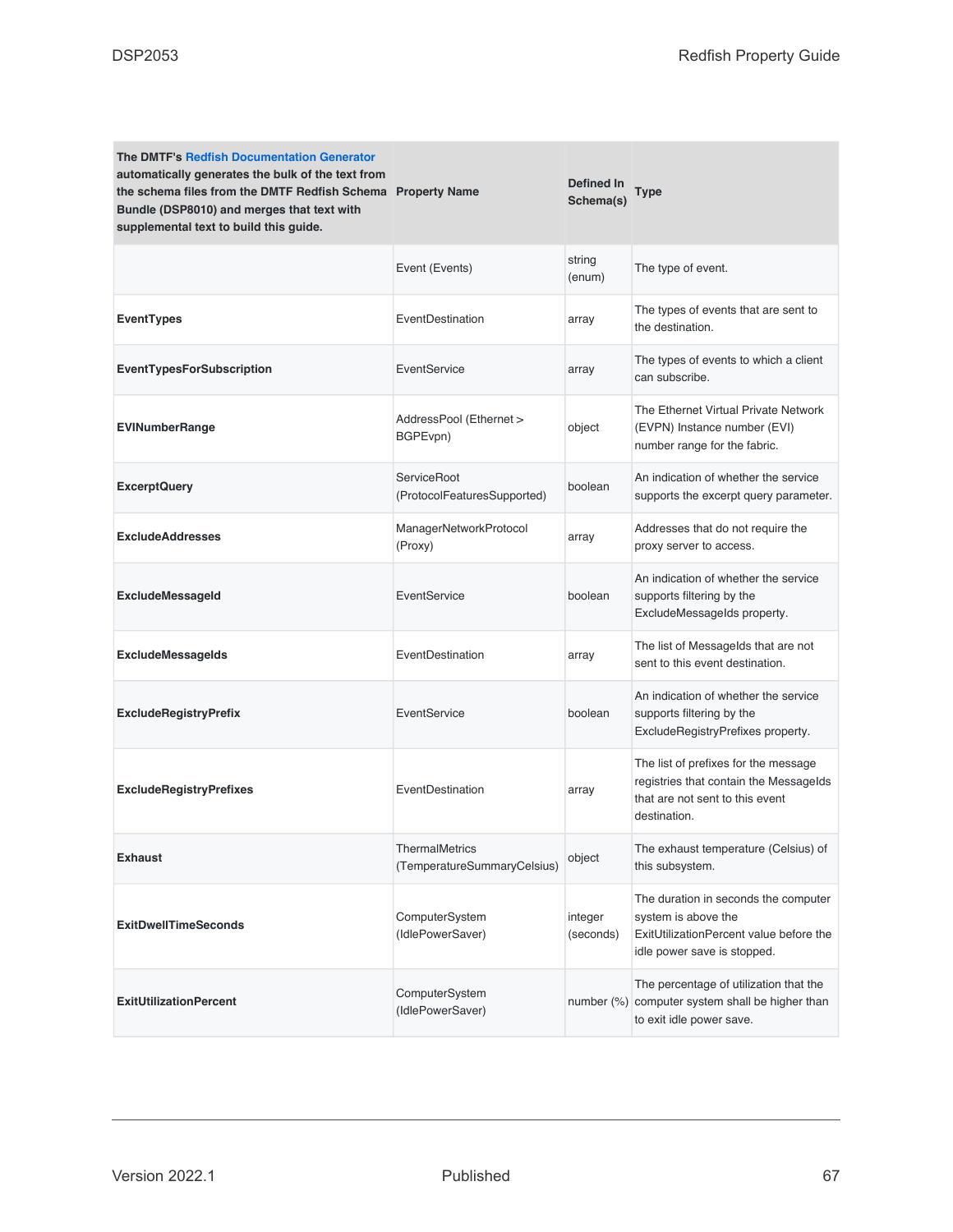| <b>The DMTF's Redfish Documentation Generator</b><br>automatically generates the bulk of the text from<br>the schema files from the DMTF Redfish Schema Property Name<br>Bundle (DSP8010) and merges that text with<br>supplemental text to build this guide. |                                                                                                                                                                       | Defined In<br>Schema(s) | Type                                                                                                                                                                                                                                                                                                                                                 |
|---------------------------------------------------------------------------------------------------------------------------------------------------------------------------------------------------------------------------------------------------------------|-----------------------------------------------------------------------------------------------------------------------------------------------------------------------|-------------------------|------------------------------------------------------------------------------------------------------------------------------------------------------------------------------------------------------------------------------------------------------------------------------------------------------------------------------------------------------|
| <b>ExpandAll</b>                                                                                                                                                                                                                                              | ServiceRoot<br>(ProtocolFeaturesSupported ><br>ExpandQuery)                                                                                                           | boolean                 | An indication of whether the service<br>supports the asterisk (*) option of the<br>\$expand query parameter.                                                                                                                                                                                                                                         |
| <b>ExpandQuery</b>                                                                                                                                                                                                                                            | ServiceRoot<br>(ProtocolFeaturesSupported)                                                                                                                            | object                  | The information about the use of<br>\$expand in the service.                                                                                                                                                                                                                                                                                         |
| <b>ExpirationDate</b>                                                                                                                                                                                                                                         | RegisteredClient                                                                                                                                                      | string                  | The date and time when the client<br>entry will expire.                                                                                                                                                                                                                                                                                              |
|                                                                                                                                                                                                                                                               | License                                                                                                                                                               | string                  | The date and time when the license<br>expires.                                                                                                                                                                                                                                                                                                       |
| <b>ExternalAccessibility</b>                                                                                                                                                                                                                                  | Zone                                                                                                                                                                  | string<br>(enum)        | Indicates accessibility of endpoints in<br>this zone to endpoints outside of this<br>zone.                                                                                                                                                                                                                                                           |
| <b>ExternalCompareRouterIdEnabled</b>                                                                                                                                                                                                                         | AddressPool (Ethernet > EBGP<br>> BGPRoute), AddressPool<br>(Ethernet > MultiProtocolEBGP<br>> BGPRoute), AddressPool<br>(Ethernet > MultiProtocolIBGP<br>> BGPRoute) | boolean                 | Compare router id status.                                                                                                                                                                                                                                                                                                                            |
| <b>ExternalInterfaces</b>                                                                                                                                                                                                                                     | Processor (FPGA)                                                                                                                                                      | array                   | An array of the FPGA external<br>interfaces.                                                                                                                                                                                                                                                                                                         |
| <b>ExternallyAccessible</b>                                                                                                                                                                                                                                   | HostInterface                                                                                                                                                         | boolean                 | An indication of whether external<br>entities can access this interface.<br>External entities are non-host entities.<br>For example, if the host and manager<br>are connected through a switch and<br>the switch also exposes an external<br>port on the system, external clients<br>can also use the interface, and this<br>property value is true. |
| <b>FabricAdapters</b>                                                                                                                                                                                                                                         | MemoryDomain (Links)                                                                                                                                                  | array                   | An array of links to the fabric adapters<br>providing this memory domain.                                                                                                                                                                                                                                                                            |
|                                                                                                                                                                                                                                                               | ComputerSystem                                                                                                                                                        | object                  | The link to the collection of fabric<br>adapters associated with this system.                                                                                                                                                                                                                                                                        |
|                                                                                                                                                                                                                                                               | Chassis                                                                                                                                                               | object                  | The link to the collection of fabric<br>adapters located in this chassis.                                                                                                                                                                                                                                                                            |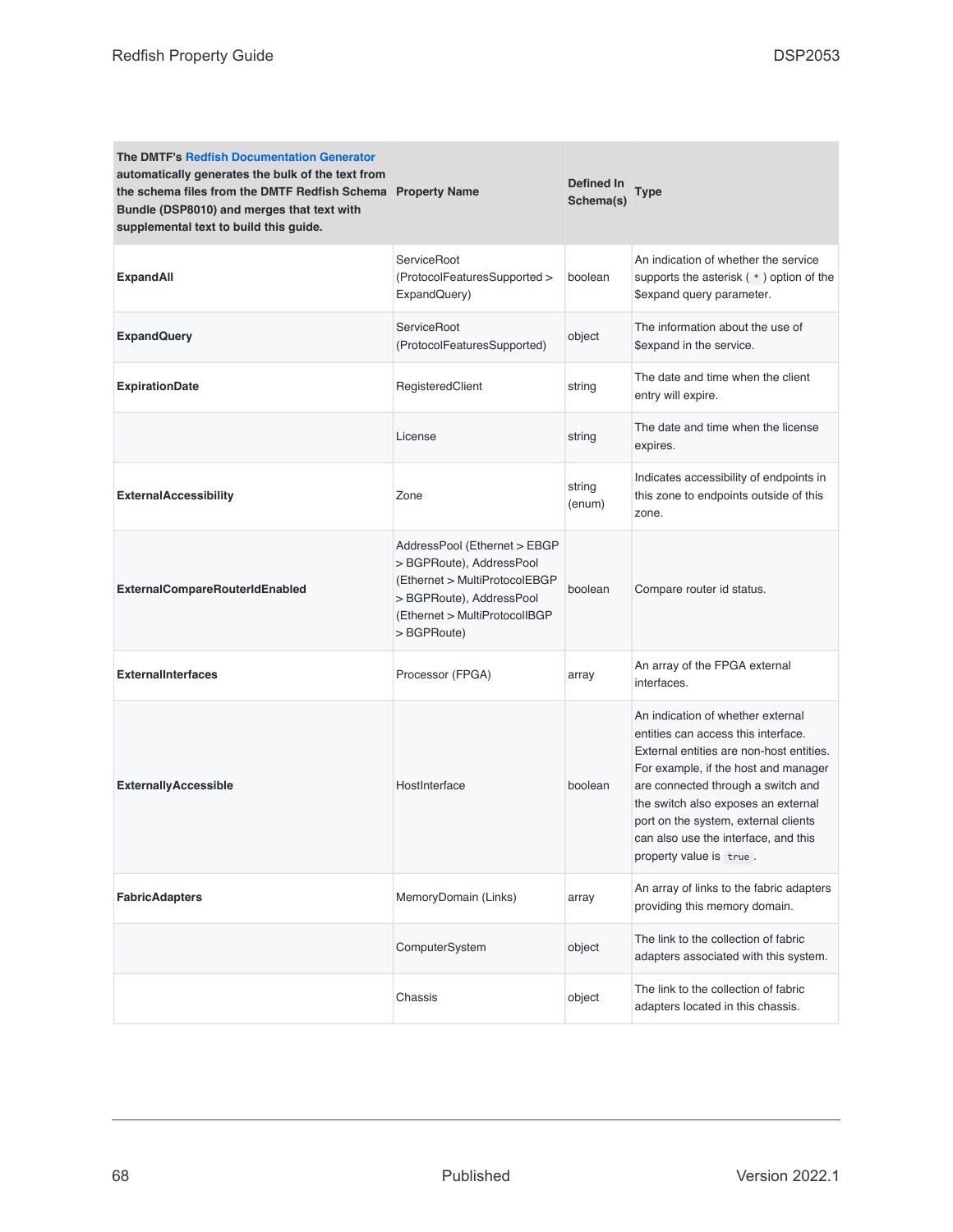| <b>The DMTF's Redfish Documentation Generator</b><br>automatically generates the bulk of the text from<br>the schema files from the DMTF Redfish Schema Property Name<br>Bundle (DSP8010) and merges that text with<br>supplemental text to build this guide. |                               | Defined In<br>Schema(s) | Type                                                                                                                                      |
|---------------------------------------------------------------------------------------------------------------------------------------------------------------------------------------------------------------------------------------------------------------|-------------------------------|-------------------------|-------------------------------------------------------------------------------------------------------------------------------------------|
| FabricLinkAddressRange                                                                                                                                                                                                                                        | AddressPool (Ethernet > IPv4) | object                  | Link related IPv4 addressing for this<br>Ethernet fabric typically applied to<br>connections between spine and leaf<br>Ethernet switches. |
| <b>FabricName</b>                                                                                                                                                                                                                                             | Port (FibreChannel)           | string                  | The Fibre Channel Fabric Name<br>provided by the switch.                                                                                  |
| <b>Fabrics</b>                                                                                                                                                                                                                                                | ServiceRoot                   | object                  | The link to a collection of all fabric<br>entities.                                                                                       |
| FabricType                                                                                                                                                                                                                                                    | FabricAdapter                 | string<br>(enum)        | The configured fabric type of this<br>fabric adapter.                                                                                     |
|                                                                                                                                                                                                                                                               | Fabric                        | string<br>(enum)        | The protocol being sent over this<br>fabric.                                                                                              |
| FabricTypeCapabilities                                                                                                                                                                                                                                        | FabricAdapter                 | array                   | An array of fabric types supported by<br>this fabric adapter.                                                                             |
| <b>Facilities</b>                                                                                                                                                                                                                                             | ServiceRoot                   | object                  | The link to a collection of facilities.                                                                                                   |
| <b>Facility</b>                                                                                                                                                                                                                                               | PowerDistribution (Links)     | object                  | A link to the facility that contains this<br>equipment.                                                                                   |
|                                                                                                                                                                                                                                                               | Chassis (Links)               | object                  | The link to the facility that contains this<br>chassis.                                                                                   |
| FacilityType                                                                                                                                                                                                                                                  | Facility                      | string<br>(enum)        | The type of location this resource<br>represents.                                                                                         |
| <b>FailurePredicted</b>                                                                                                                                                                                                                                       | Drive                         | boolean                 | An indication of whether this drive<br>currently predicts a failure in the near<br>future.                                                |
| <b>FallbackAddress</b>                                                                                                                                                                                                                                        | EthernetInterface (DHCPv4)    | string<br>(enum)        | DHCPv4 fallback address method for<br>this interface.                                                                                     |
| FanName                                                                                                                                                                                                                                                       | Thermal (Fans)                | string                  | The name of the fan.                                                                                                                      |
| FanRedundancy                                                                                                                                                                                                                                                 | ThermalSubsystem              | array                   | The redundancy information for the<br>groups of fans in this subsystem.                                                                   |
| Fans                                                                                                                                                                                                                                                          | Chassis (Links)               | array                   | An array of links to the fans that cool<br>this chassis.                                                                                  |
|                                                                                                                                                                                                                                                               | Thermal                       | array                   | The set of fans for this chassis.                                                                                                         |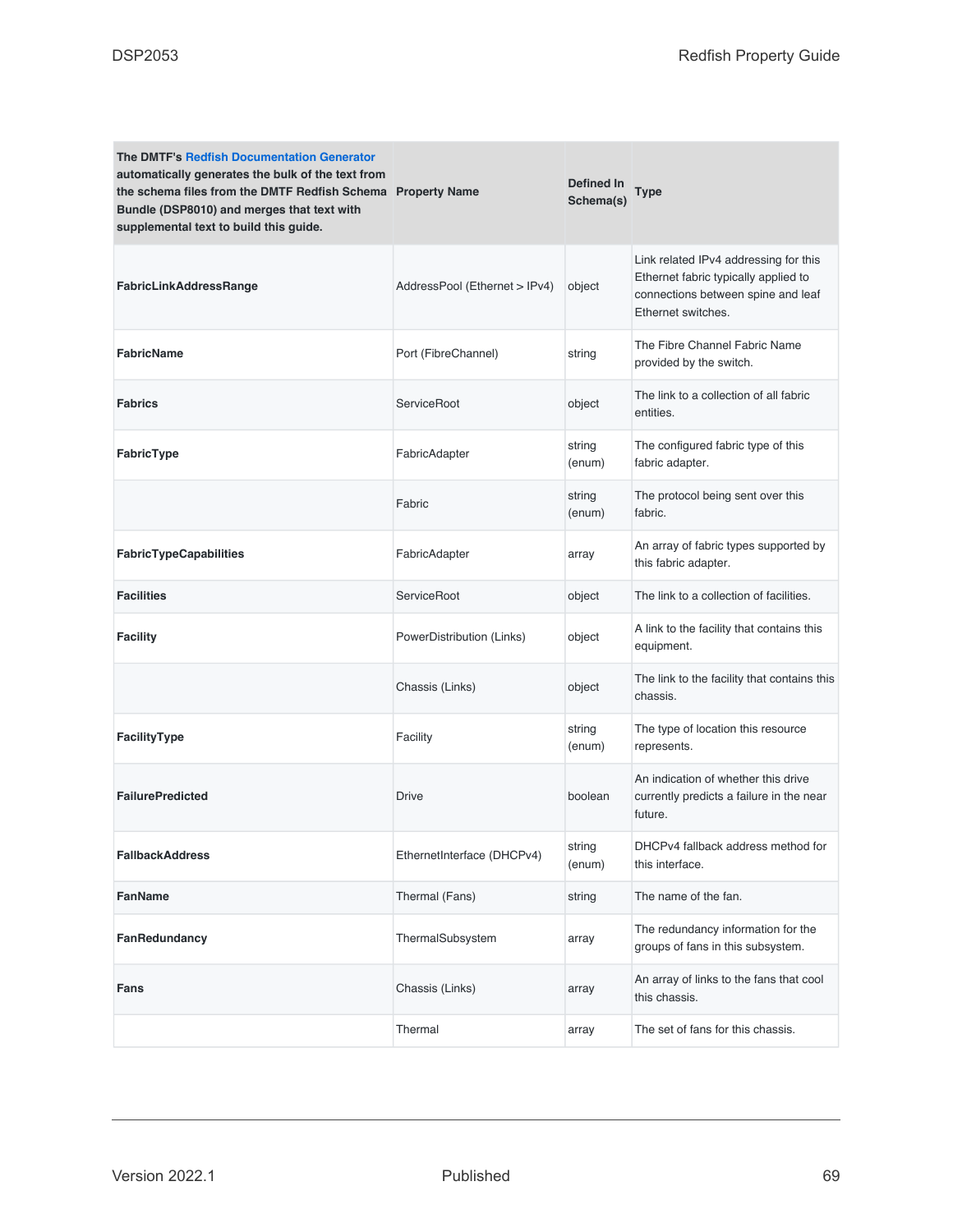| <b>The DMTF's Redfish Documentation Generator</b><br>automatically generates the bulk of the text from<br>the schema files from the DMTF Redfish Schema Property Name<br>Bundle (DSP8010) and merges that text with<br>supplemental text to build this guide. |                                                   | <b>Defined In</b><br>Schema(s) | Type                                                                                                     |
|---------------------------------------------------------------------------------------------------------------------------------------------------------------------------------------------------------------------------------------------------------------|---------------------------------------------------|--------------------------------|----------------------------------------------------------------------------------------------------------|
|                                                                                                                                                                                                                                                               | ThermalSubsystem                                  | object                         | The link to the collection of fans within<br>this subsystem.                                             |
| <b>FanSpeedPercent</b>                                                                                                                                                                                                                                        | PowerSupplyMetrics                                | object                         | The fan speed (percent) for this power<br>supply.                                                        |
| <b>FanSpeedsPercent</b>                                                                                                                                                                                                                                       | EnvironmentMetrics                                | array                          | Fan speeds (percent).                                                                                    |
| <b>FCFabricName</b>                                                                                                                                                                                                                                           | NetworkPort                                       | string                         | The FC Fabric Name provided by the<br>switch.                                                            |
| <b>FCoEActiveVLANId</b>                                                                                                                                                                                                                                       | <b>NetworkDeviceFunction</b><br>(FibreChannel)    | integer                        | The active FCoE VLAN ID.                                                                                 |
| <b>FCoELocalVLANId</b>                                                                                                                                                                                                                                        | NetworkDeviceFunction<br>(FibreChannel)           | integer                        | The locally configured FCoE VLAN ID.                                                                     |
| FCPortConnectionType                                                                                                                                                                                                                                          | <b>NetworkPort</b>                                | string<br>(enum)               | The connection type of this port.                                                                        |
| <b>Feeders</b>                                                                                                                                                                                                                                                | PowerDistribution                                 | object                         | A link to the feeder circuits for this<br>equipment.                                                     |
| FiberConnectionType                                                                                                                                                                                                                                           | Port (SFP)                                        | string<br>(enum)               | The type of fiber connection currently<br>used by this SFP.                                              |
| <b>FibreChannel</b>                                                                                                                                                                                                                                           | Port                                              | object                         | Fibre Channel properties for this port.                                                                  |
|                                                                                                                                                                                                                                                               | <b>NetworkDeviceFunction</b>                      | object                         | The Fibre Channel capabilities, status,<br>and configuration values for this<br>network device function. |
|                                                                                                                                                                                                                                                               | <b>PortMetrics</b>                                | object                         | The Fibre Channel-specific port<br>metrics for network ports.                                            |
|                                                                                                                                                                                                                                                               | NetworkDeviceFunctionMetrics                      | object                         | The network function metrics specific<br>to Fibre Channel adapters.                                      |
| <b>FibreChannelId</b>                                                                                                                                                                                                                                         | NetworkDeviceFunction<br>(FibreChannel)           | string                         | The Fibre Channel ID that the switch<br>assigns for this interface.                                      |
| <b>FileSystems</b>                                                                                                                                                                                                                                            | Storage                                           | object                         | All file systems that are allocated by<br>this storage subsystem.                                        |
| <b>FilterQuery</b>                                                                                                                                                                                                                                            | <b>ServiceRoot</b><br>(ProtocolFeaturesSupported) | boolean                        | An indication of whether the service<br>supports the \$filter query parameter.                           |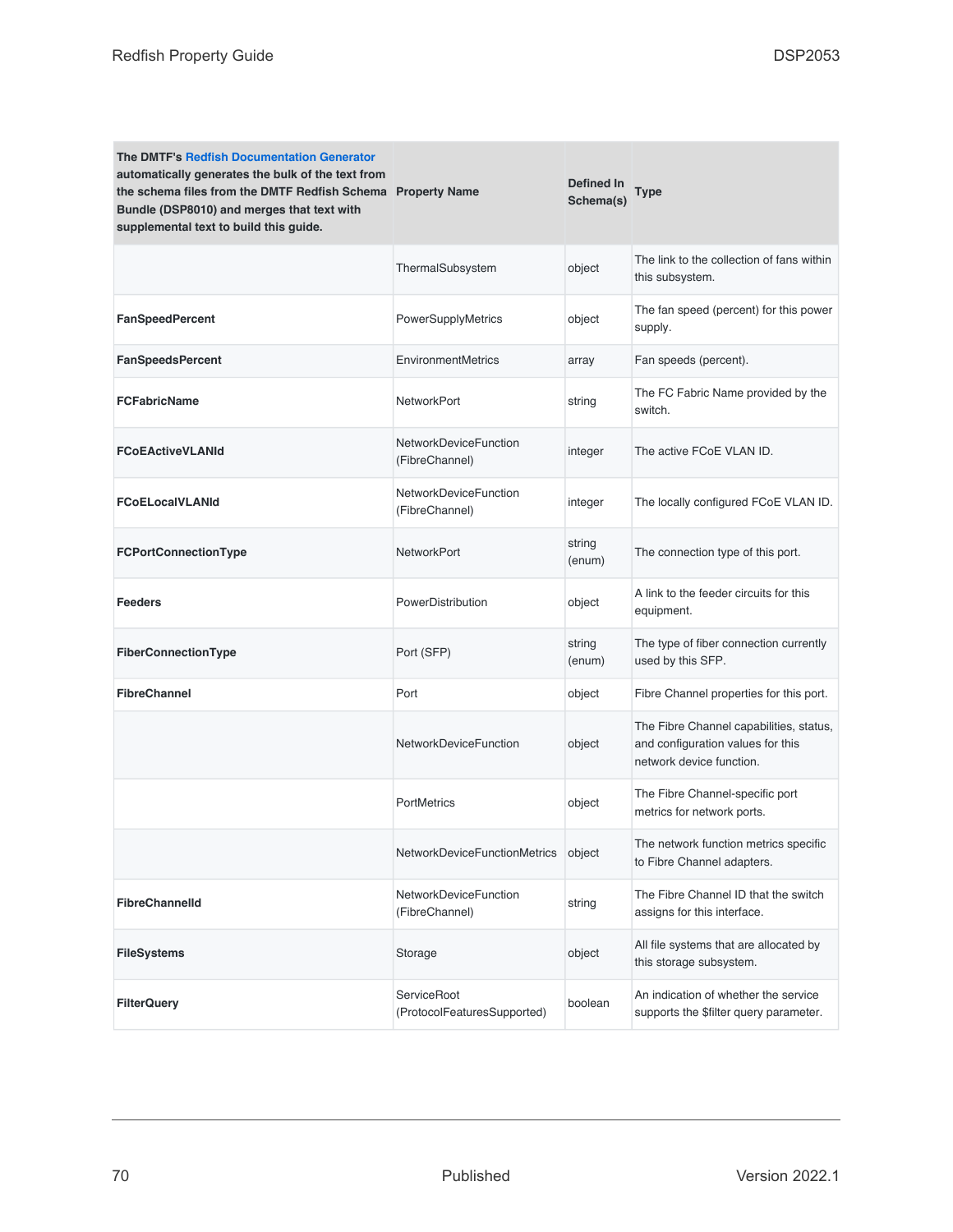| <b>The DMTF's Redfish Documentation Generator</b><br>automatically generates the bulk of the text from<br>the schema files from the DMTF Redfish Schema Property Name<br>Bundle (DSP8010) and merges that text with<br>supplemental text to build this guide. |                                                | <b>Defined In</b><br>Schema(s) | <b>Type</b>                                                                                            |
|---------------------------------------------------------------------------------------------------------------------------------------------------------------------------------------------------------------------------------------------------------------|------------------------------------------------|--------------------------------|--------------------------------------------------------------------------------------------------------|
| <b>Fingerprint</b>                                                                                                                                                                                                                                            | Certificate                                    | string                         | The fingerprint of the certificate.                                                                    |
| FingerprintHashAlgorithm                                                                                                                                                                                                                                      | Certificate                                    | string                         | The hash algorithm for the fingerprint<br>of the certificate.                                          |
| <b>FirmwareApiVersion</b>                                                                                                                                                                                                                                     | Memory                                         | string                         | Version of API supported by the<br>firmware.                                                           |
| <b>FirmwareAuthEnabled</b>                                                                                                                                                                                                                                    | HostInterface                                  | boolean                        | An indication of whether this firmware<br>authentication is enabled for this<br>interface.             |
| <b>FirmwareAuthRole</b>                                                                                                                                                                                                                                       | HostInterface (Links)                          | object                         | The link to the Redfish Role that has<br>firmware authentication privileges on<br>this Host Interface. |
| <b>FirmwareAuthRoleId</b>                                                                                                                                                                                                                                     | HostInterface                                  | string                         | The Role used for firmware<br>authentication on this interface.                                        |
| <b>Firmwareld</b>                                                                                                                                                                                                                                             | Processor (FPGA)                               | string                         | The FPGA firmware identifier.                                                                          |
| FirmwareInventory                                                                                                                                                                                                                                             | <b>UpdateService</b>                           | object                         | An inventory of firmware.                                                                              |
| <b>FirmwareManufacturer</b>                                                                                                                                                                                                                                   | Processor (FPGA)                               | string                         | The FPGA firmware manufacturer.                                                                        |
| FirmwarePackageVersion                                                                                                                                                                                                                                        | NetworkAdapter (Controllers)                   | string                         | The version of the user-facing<br>firmware package.                                                    |
| <b>FirmwareRevision</b>                                                                                                                                                                                                                                       | Memory                                         | string                         | Revision of firmware on the memory<br>controller.                                                      |
| <b>FirmwareTimeSeconds</b>                                                                                                                                                                                                                                    | ManagerDiagnosticData<br>(BootTimeStatistics)  | number                         | The number of seconds the manager<br>spent in the firmware stage.                                      |
| <b>FirmwareVersion</b>                                                                                                                                                                                                                                        | <b>AttributeRegistry</b><br>(SupportedSystems) | string                         | Firmware version.                                                                                      |
|                                                                                                                                                                                                                                                               | Battery                                        | string                         | The firmware version for this battery.                                                                 |
|                                                                                                                                                                                                                                                               | Power (PowerSupplies),<br>PowerSupply          | string                         | The firmware version for this power<br>supply.                                                         |
|                                                                                                                                                                                                                                                               | Processor                                      | string                         | The firmware version of the processor.                                                                 |
|                                                                                                                                                                                                                                                               | PowerDistribution                              | string                         | The firmware version of this<br>equipment.                                                             |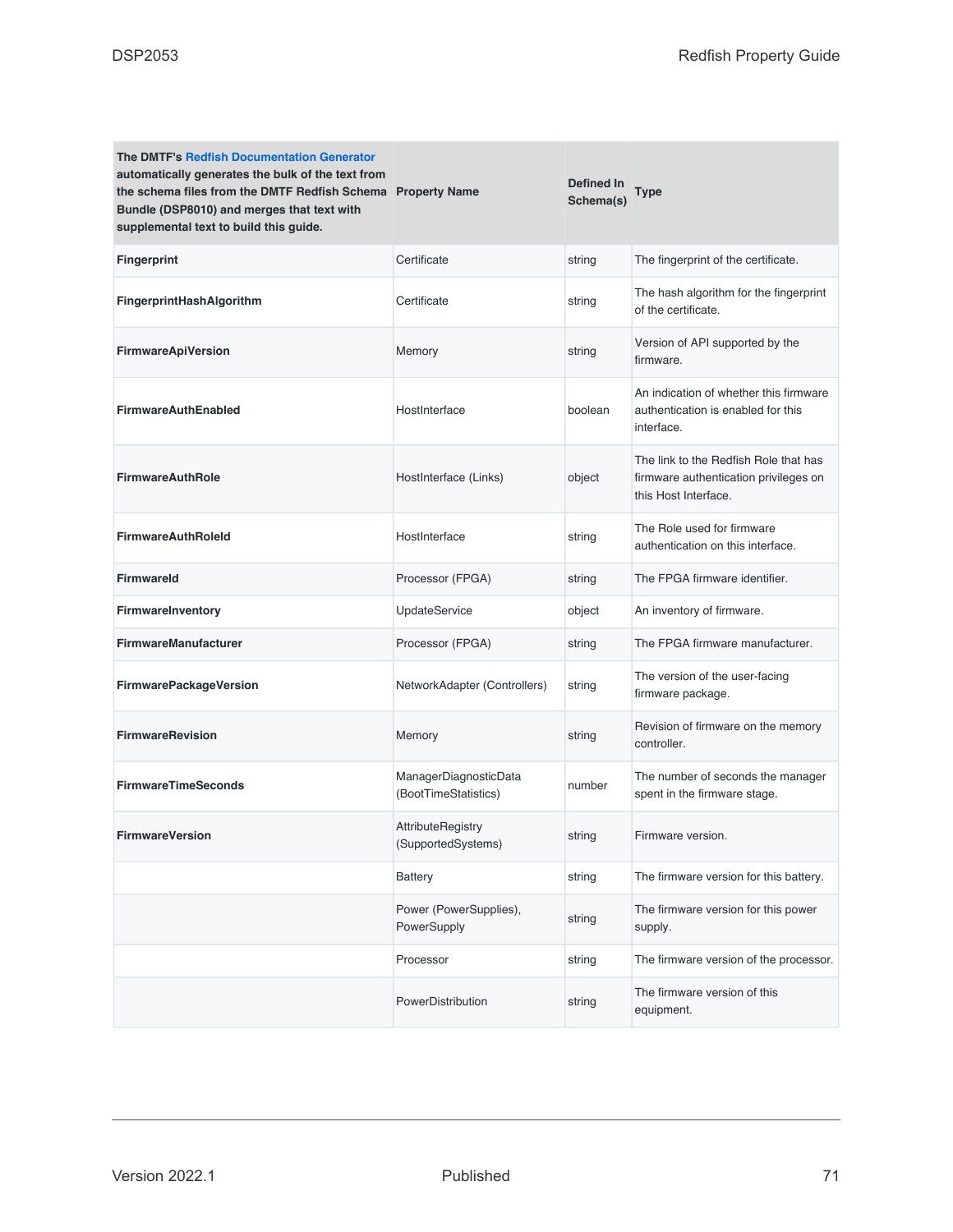| <b>The DMTF's Redfish Documentation Generator</b><br>automatically generates the bulk of the text from<br>the schema files from the DMTF Redfish Schema Property Name<br>Bundle (DSP8010) and merges that text with<br>supplemental text to build this guide. |                                                                                                                                                                       | Defined In<br>Schema(s) | Type                                                                             |
|---------------------------------------------------------------------------------------------------------------------------------------------------------------------------------------------------------------------------------------------------------------|-----------------------------------------------------------------------------------------------------------------------------------------------------------------------|-------------------------|----------------------------------------------------------------------------------|
|                                                                                                                                                                                                                                                               | FabricAdapter                                                                                                                                                         | string                  | The firmware version of this fabric<br>adapter.                                  |
|                                                                                                                                                                                                                                                               | Manager                                                                                                                                                               | string                  | The firmware version of this manager.                                            |
|                                                                                                                                                                                                                                                               | Storage (StorageControllers),<br>StorageController                                                                                                                    | string                  | The firmware version of this storage<br>controller.                              |
|                                                                                                                                                                                                                                                               | Switch                                                                                                                                                                | string                  | The firmware version of this switch.                                             |
|                                                                                                                                                                                                                                                               | ComputerSystem<br>(TrustedModules)                                                                                                                                    | string                  | The firmware version of this Trusted<br>Module.                                  |
|                                                                                                                                                                                                                                                               | Processor (FPGA)                                                                                                                                                      | string                  | The FPGA firmware version.                                                       |
|                                                                                                                                                                                                                                                               | <b>PCIeDevice</b>                                                                                                                                                     | string                  | The version of firmware for this PCIe<br>device.                                 |
| <b>FirmwareVersion2</b>                                                                                                                                                                                                                                       | ComputerSystem<br>(TrustedModules)                                                                                                                                    | string                  | The second firmware version of this<br>Trusted Module, if applicable.            |
| FlapDampingEnabled                                                                                                                                                                                                                                            | AddressPool (Ethernet > EBGP<br>> BGPRoute), AddressPool<br>(Ethernet > MultiProtocolEBGP<br>> BGPRoute), AddressPool<br>(Ethernet > MultiProtocolIBGP<br>> BGPRoute) | boolean                 | Route flap dampening status.                                                     |
| <b>FloorPDUs</b>                                                                                                                                                                                                                                              | Facility (Links)                                                                                                                                                      | array                   | An array of links to the floor power<br>distribution units in this facility.     |
|                                                                                                                                                                                                                                                               | PowerDomain (Links)                                                                                                                                                   | array                   | An array of links to the floor power<br>distribution units in this power domain. |
|                                                                                                                                                                                                                                                               | PowerEquipment                                                                                                                                                        | object                  | A link to a collection of floor power<br>distribution units.                     |
| <b>FlowControl</b>                                                                                                                                                                                                                                            | SerialInterface                                                                                                                                                       | string<br>(enum)        | The type of flow control, if any, that is<br>imposed on the serial connection.   |
| FlowControlConfiguration                                                                                                                                                                                                                                      | NetworkPort                                                                                                                                                           | string<br>(enum)        | The locally configured 802.3x flow<br>control setting for this network port.     |
|                                                                                                                                                                                                                                                               | Port (Ethernet)                                                                                                                                                       | string<br>(enum)        | The locally configured 802.3x flow<br>control setting for this port.             |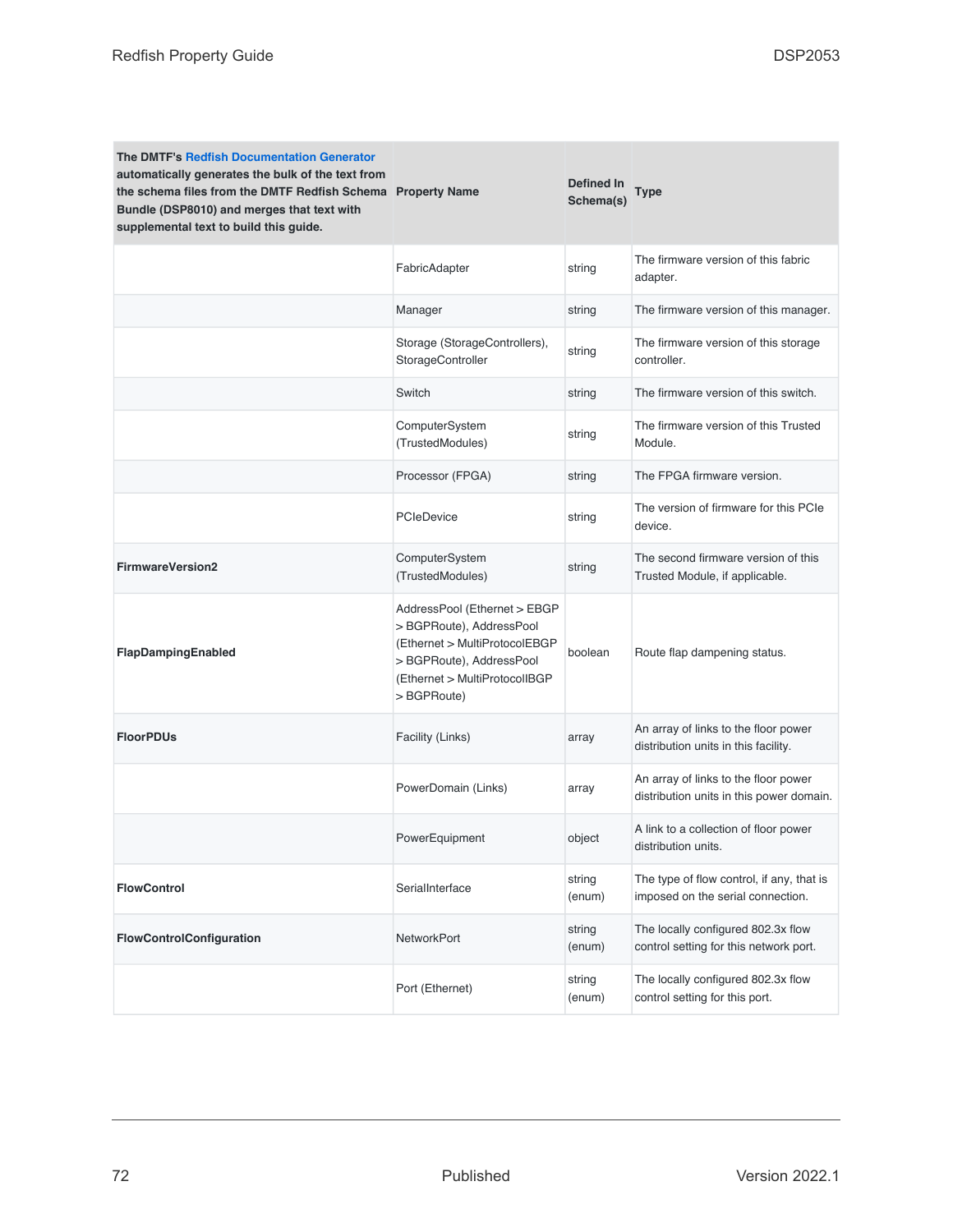| <b>The DMTF's Redfish Documentation Generator</b><br>automatically generates the bulk of the text from<br>the schema files from the DMTF Redfish Schema Property Name<br>Bundle (DSP8010) and merges that text with<br>supplemental text to build this guide. |                                                    | Defined In<br>Schema(s) | <b>Type</b>                                                                                                                         |
|---------------------------------------------------------------------------------------------------------------------------------------------------------------------------------------------------------------------------------------------------------------|----------------------------------------------------|-------------------------|-------------------------------------------------------------------------------------------------------------------------------------|
| <b>FlowControlStatus</b>                                                                                                                                                                                                                                      | <b>NetworkPort</b>                                 | string<br>(enum)        | The 802.3x flow control behavior<br>negotiated with the link partner for this<br>network port (Ethernet-only).                      |
|                                                                                                                                                                                                                                                               | Port (Ethernet)                                    | string<br>(enum)        | The 802.3x flow control behavior<br>negotiated with the link partner for this<br>port.                                              |
| <b>ForceEnable (Action)</b>                                                                                                                                                                                                                                   | Volume (Actions)                                   | object                  | Request system force the volume to<br>an enabled state regardless of data<br>loss.                                                  |
| <b>ForceFailover (Action)</b>                                                                                                                                                                                                                                 | Manager (Actions)                                  | object                  | The ForceFailover action forces a<br>failover of this manager to the<br>manager used in the parameter.                              |
| ForceUpdate                                                                                                                                                                                                                                                   | <b>UpdateService</b><br>(HttpPushUriOptions)       | boolean                 | An indication of whether the service<br>should bypass update policies when<br>applying the HttpPushUri-provided<br>image.           |
|                                                                                                                                                                                                                                                               | UpdateService (Actions ><br>SimpleUpdate (Action)) | boolean                 | An indication of whether the service<br>should bypass update policies when<br>applying the provided image. The<br>default is false. |
| <b>FormattedLBASize</b>                                                                                                                                                                                                                                       | Volume<br>(NVMeNamespaceProperties)                | string                  | The LBA data size and metadata size<br>combination that the namespace has<br>been formatted with.                                   |
| <b>FPGA</b>                                                                                                                                                                                                                                                   | Processor                                          | object                  | The properties for processors of the<br>FPGA type.                                                                                  |
| <b>FpgaReconfigurationSlots</b>                                                                                                                                                                                                                               | AccelerationFunction                               | array                   | An array of the reconfiguration slot<br>identifiers of the FPGA that this<br>acceleration function occupies.                        |
| FpgaType                                                                                                                                                                                                                                                      | Processor (FPGA)                                   | string<br>(enum)        | The FPGA type.                                                                                                                      |
| <b>FQDN</b>                                                                                                                                                                                                                                                   | EthernetInterface                                  | string                  | The complete, fully qualified domain<br>name that DNS obtains for this<br>interface.                                                |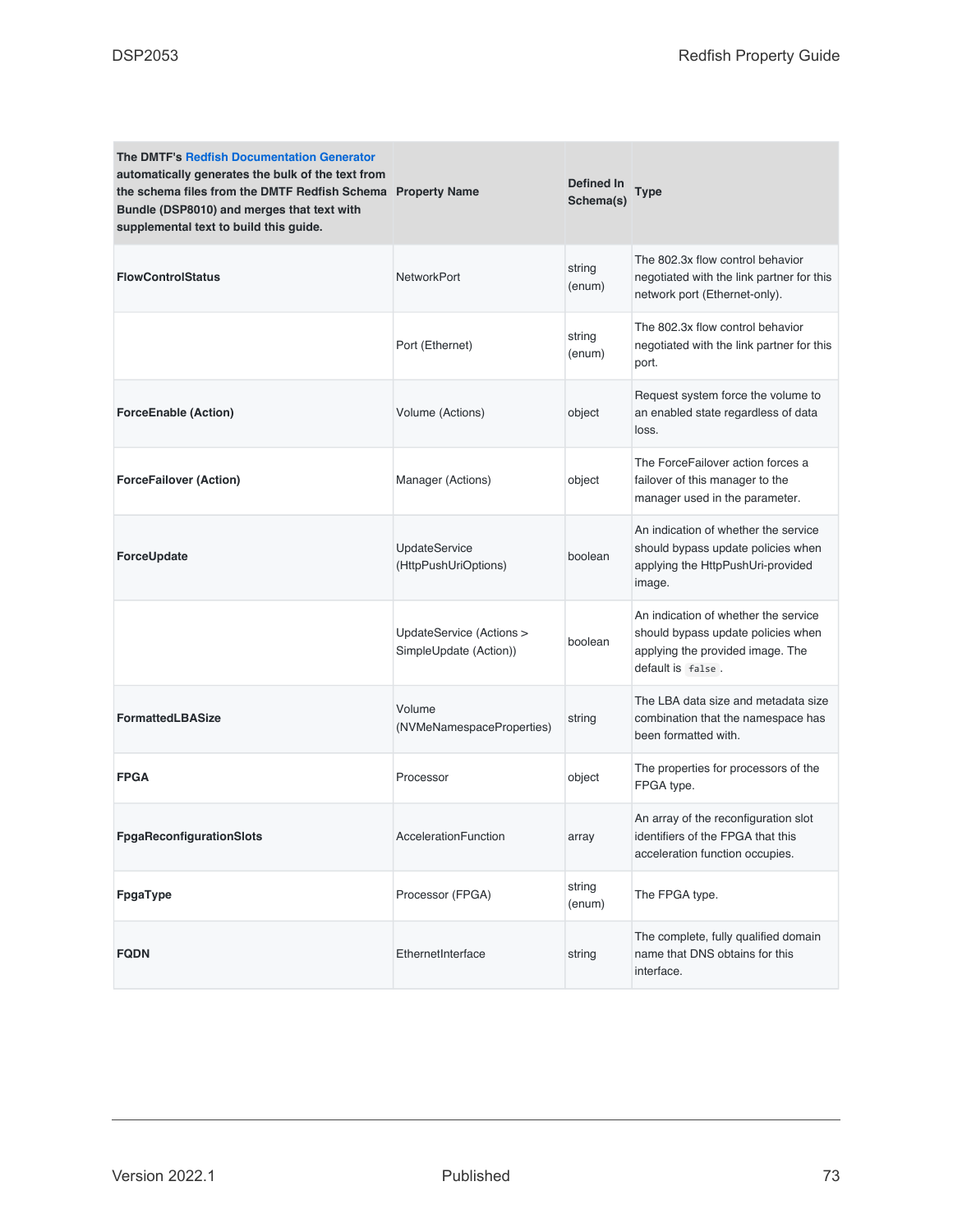| <b>The DMTF's Redfish Documentation Generator</b><br>automatically generates the bulk of the text from<br>the schema files from the DMTF Redfish Schema Property Name<br>Bundle (DSP8010) and merges that text with<br>supplemental text to build this guide. |                                             | Defined In<br>Schema(s) | <b>Type</b>                                                                                                                                                                                                                                                                                                         |
|---------------------------------------------------------------------------------------------------------------------------------------------------------------------------------------------------------------------------------------------------------------|---------------------------------------------|-------------------------|---------------------------------------------------------------------------------------------------------------------------------------------------------------------------------------------------------------------------------------------------------------------------------------------------------------------|
|                                                                                                                                                                                                                                                               | ManagerNetworkProtocol                      | string                  | The fully qualified domain name for<br>the manager obtained by DNS<br>including the host name and top-level<br>domain name.                                                                                                                                                                                         |
| <b>FreeBytes</b>                                                                                                                                                                                                                                              | ManagerDiagnosticData<br>(MemoryStatistics) | integer<br>(bytes)      | The amount of free memory in bytes.                                                                                                                                                                                                                                                                                 |
| <b>FreePool</b>                                                                                                                                                                                                                                               | CompositionService                          | object                  | The link to the collection of resource<br>blocks within the free pool. Resource<br>blocks in the free pool are not<br>contributing to any composed<br>resources.                                                                                                                                                    |
| FreeStorageSpaceKiB                                                                                                                                                                                                                                           | ManagerDiagnosticData                       | integer<br>(KiBy)       | The available storage space on this<br>manager in kibibytes (KiB).                                                                                                                                                                                                                                                  |
| FrequencyHz                                                                                                                                                                                                                                                   | Circuit                                     | object                  | The frequency (Hz) for this circuit.                                                                                                                                                                                                                                                                                |
|                                                                                                                                                                                                                                                               | Outlet                                      | object                  | The frequency (Hz) for this outlet.                                                                                                                                                                                                                                                                                 |
|                                                                                                                                                                                                                                                               | PowerSupplyMetrics                          | object                  | The frequency (Hz) for this power<br>supply.                                                                                                                                                                                                                                                                        |
| FrequencyRatio                                                                                                                                                                                                                                                | <b>ProcessorMetrics</b>                     | number                  | The frequency relative to the nominal<br>processor frequency ratio.                                                                                                                                                                                                                                                 |
| <b>FromAddress</b>                                                                                                                                                                                                                                            | EventService (SMTP)                         | string                  | The 'from' email address of the<br>outgoing email.                                                                                                                                                                                                                                                                  |
| <b>FullDuplex</b>                                                                                                                                                                                                                                             | EthernetInterface                           | boolean                 | An indication of whether full-duplex<br>mode is enabled on the Ethernet<br>connection for this interface.                                                                                                                                                                                                           |
| <b>FunctionClasses</b>                                                                                                                                                                                                                                        | Memory                                      | array                   | Function classes by the memory<br>device.                                                                                                                                                                                                                                                                           |
| <b>FunctionEnabled</b>                                                                                                                                                                                                                                        | ComputerSystem<br>(HostWatchdogTimer)       | boolean                 | An indication of whether a user has<br>enabled the host watchdog timer<br>functionality. This property indicates<br>only that a user has enabled the timer.<br>To activate the timer, installation of<br>additional host-based software is<br>necessary; an update to this property<br>does not initiate the timer. |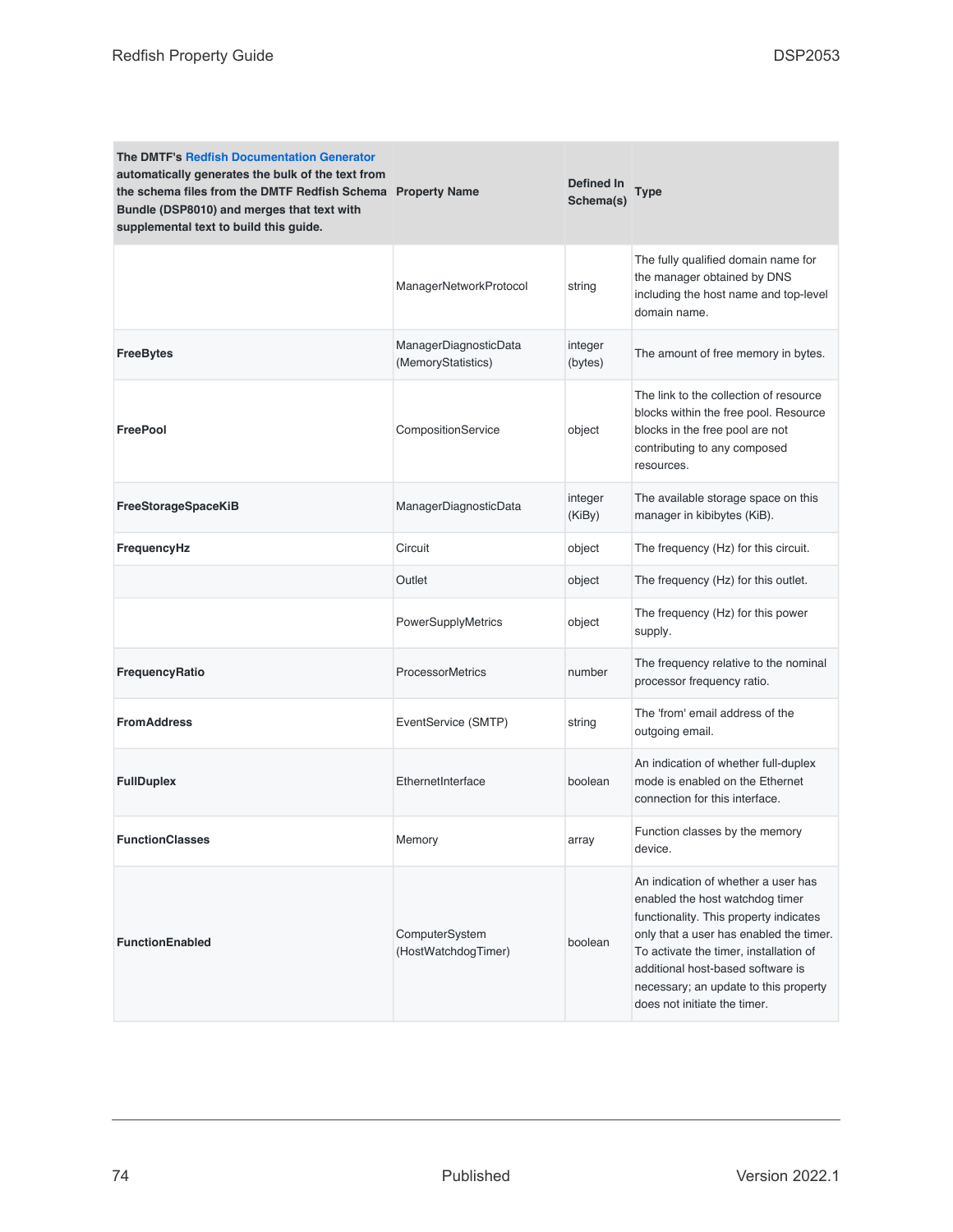| <b>The DMTF's Redfish Documentation Generator</b><br>automatically generates the bulk of the text from<br>the schema files from the DMTF Redfish Schema Property Name<br>Bundle (DSP8010) and merges that text with<br>supplemental text to build this guide. |                                                                       | Defined In<br>Schema(s) | Type                                                                                                    |
|---------------------------------------------------------------------------------------------------------------------------------------------------------------------------------------------------------------------------------------------------------------|-----------------------------------------------------------------------|-------------------------|---------------------------------------------------------------------------------------------------------|
| <b>FunctionId</b>                                                                                                                                                                                                                                             | PCIeFunction                                                          | integer                 | The PCIe Function Number.                                                                               |
| <b>FunctionMaxBandwidth</b>                                                                                                                                                                                                                                   | Port                                                                  | array                   | An array of maximum bandwidth<br>allocation percentages for the<br>functions associated with this port. |
| <b>FunctionMinBandwidth</b>                                                                                                                                                                                                                                   | Port                                                                  | array                   | An array of minimum bandwidth<br>allocation percentages for the<br>functions associated with this port. |
| <b>FunctionNumber</b>                                                                                                                                                                                                                                         | Endpoint (ConnectedEntities ><br>EntityPcild), Endpoint (Pcild)       | integer                 | The PCI ID of the connected entity.                                                                     |
| FunctionType                                                                                                                                                                                                                                                  | PCIeFunction                                                          | string<br>(enum)        | The type of the PCIe function.                                                                          |
| <b>GatewayIPAddress</b>                                                                                                                                                                                                                                       | AddressPool (Ethernet ><br>BGPEvpn), AddressPool<br>(Ethernet > IPv4) | string                  | The gateway IPv4 address.                                                                               |
| GatewaylPAddressRange                                                                                                                                                                                                                                         | AddressPool (Ethernet ><br>BGPEvpn)                                   | object                  | The IPv4 address range for gateways.                                                                    |
| <b>GCID</b>                                                                                                                                                                                                                                                   | Endpoint (ConnectedEntities ><br>GenZ)                                | object                  | The Global Component ID (GCID) for<br>the entity.                                                       |
| <b>GenerateCSR (Action)</b>                                                                                                                                                                                                                                   | CertificateService (Actions)                                          | object                  | This action makes a certificate signing<br>request.                                                     |
| <b>GeneratedMetricReportValues</b>                                                                                                                                                                                                                            | TelemetryService (Actions ><br>SubmitTestMetricReport<br>(Action))    | array                   | The content of the MetricReportValues<br>in the generated metric report.                                |
| GeneratorId                                                                                                                                                                                                                                                   | LogEntry                                                              | string                  | An identifier of the device that has<br>generated the IPMI SEL Event<br>Record.                         |
| GenZ                                                                                                                                                                                                                                                          | Port                                                                  | object                  | Gen-Z specific properties.                                                                              |
|                                                                                                                                                                                                                                                               | Endpoint (ConnectedEntities)                                          | object                  | The Gen-Z related properties for the<br>entity.                                                         |
|                                                                                                                                                                                                                                                               | AddressPool                                                           | object                  | The Gen-Z related properties for this<br>address pool.                                                  |
|                                                                                                                                                                                                                                                               | FabricAdapter                                                         | object                  | The Gen-Z specific properties for this<br>fabric adapter.                                               |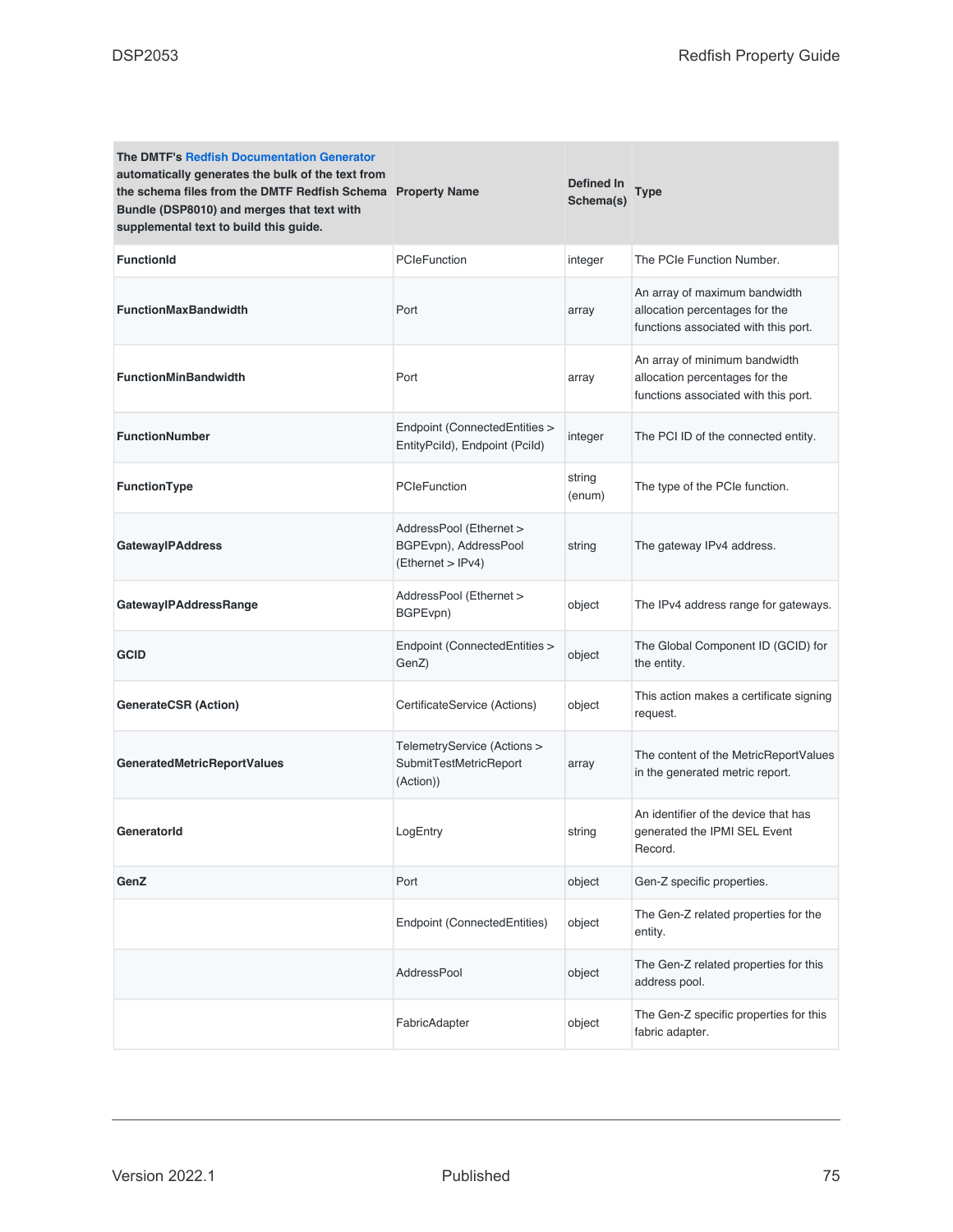| <b>The DMTF's Redfish Documentation Generator</b><br>automatically generates the bulk of the text from<br>the schema files from the DMTF Redfish Schema Property Name<br>Bundle (DSP8010) and merges that text with<br>supplemental text to build this guide. |                                                                                                                                                                                                                                                                                    | Defined In<br>Schema(s) | Type                                                                               |
|---------------------------------------------------------------------------------------------------------------------------------------------------------------------------------------------------------------------------------------------------------------|------------------------------------------------------------------------------------------------------------------------------------------------------------------------------------------------------------------------------------------------------------------------------------|-------------------------|------------------------------------------------------------------------------------|
|                                                                                                                                                                                                                                                               | Connection (ConnectionKeys)                                                                                                                                                                                                                                                        | object                  | The Gen-Z-specific permission key<br>information for this connection.              |
|                                                                                                                                                                                                                                                               | <b>PortMetrics</b>                                                                                                                                                                                                                                                                 | object                  | The port metrics specific to Gen-Z<br>ports.                                       |
| <b>GET</b>                                                                                                                                                                                                                                                    | PrivilegeRegistry (Mappings ><br>OperationMap),<br>PrivilegeRegistry (Mappings ><br>PropertyOverrides ><br>OperationMap),<br>PrivilegeRegistry (Mappings ><br>ResourceURIOverrides ><br>OperationMap),<br>PrivilegeRegistry (Mappings ><br>SubordinateOverrides ><br>OperationMap) | array                   | The privilege required to complete an<br>HTTP GET operation.                       |
| <b>GivenName</b>                                                                                                                                                                                                                                              | CertificateService (Actions ><br>GenerateCSR (Action))                                                                                                                                                                                                                             | string                  | The given name of the user making<br>the request.                                  |
| <b>GracefulRestart</b>                                                                                                                                                                                                                                        | AddressPool (Ethernet ><br>EBGP), AddressPool (Ethernet<br>> MultiProtocolEBGP),<br>AddressPool (Ethernet ><br>MultiProtocolIBGP)                                                                                                                                                  | object                  | Graceful restart related properties.                                               |
| <b>GracefulRestartEnabled</b>                                                                                                                                                                                                                                 | AddressPool (Ethernet > EBGP<br>> GracefulRestart),<br>AddressPool (Ethernet ><br>MultiProtocolEBGP ><br>GracefulRestart), AddressPool<br>(Ethernet > MultiProtocolIBGP<br>> GracefulRestart)                                                                                      | boolean                 | Border Gateway Protocol (BGP)<br>graceful restart status.                          |
| <b>GracePeriodDays</b>                                                                                                                                                                                                                                        | License                                                                                                                                                                                                                                                                            | integer                 | The grace days of this license.                                                    |
| <b>GraphicalConsole</b>                                                                                                                                                                                                                                       | ComputerSystem                                                                                                                                                                                                                                                                     | object                  | The information about the graphical<br>console (KVM-IP) service of this<br>system. |
|                                                                                                                                                                                                                                                               | Manager                                                                                                                                                                                                                                                                            | object                  | The information about the graphical<br>console service of this manager.            |
| <b>GraphicsController</b>                                                                                                                                                                                                                                     | Processor (Links)                                                                                                                                                                                                                                                                  | object                  | A link to the graphics controller<br>associated with this processor.               |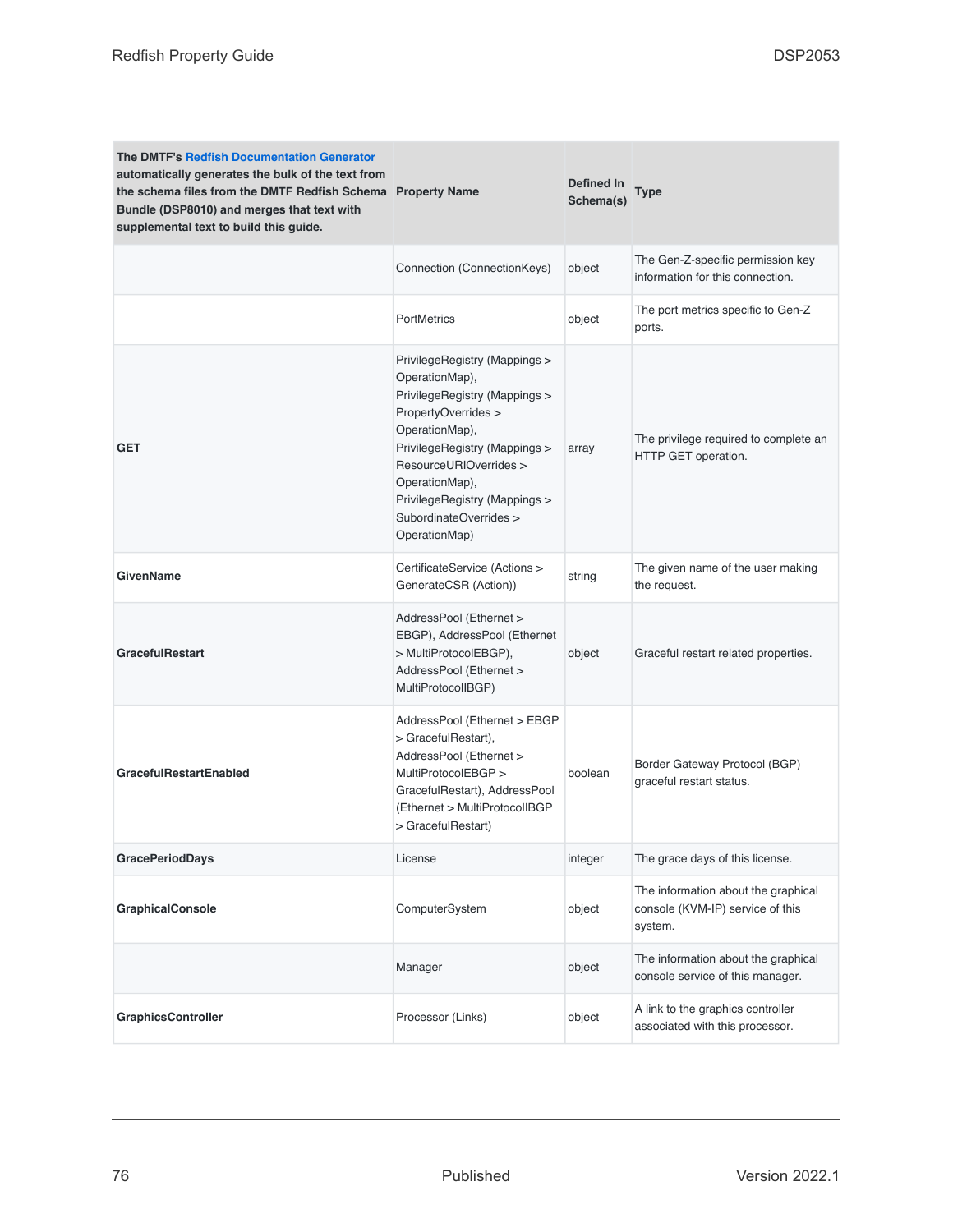| <b>The DMTF's Redfish Documentation Generator</b><br>automatically generates the bulk of the text from<br>the schema files from the DMTF Redfish Schema Property Name<br>Bundle (DSP8010) and merges that text with<br>supplemental text to build this guide. |                                                                                                                                                                                                                                                                                                                                             | Defined In<br>Schema(s) | <b>Type</b>                                                                                                                                                                           |
|---------------------------------------------------------------------------------------------------------------------------------------------------------------------------------------------------------------------------------------------------------------|---------------------------------------------------------------------------------------------------------------------------------------------------------------------------------------------------------------------------------------------------------------------------------------------------------------------------------------------|-------------------------|---------------------------------------------------------------------------------------------------------------------------------------------------------------------------------------|
| <b>GraphicsControllers</b>                                                                                                                                                                                                                                    | ComputerSystem                                                                                                                                                                                                                                                                                                                              | object                  | The link to a collection of graphics<br>controllers that can output video for<br>this system.                                                                                         |
| <b>GrayOut</b>                                                                                                                                                                                                                                                | <b>AttributeRegistry</b><br>(RegistryEntries > Attributes)                                                                                                                                                                                                                                                                                  | boolean                 | An indication of whether this attribute<br>is grayed out. A grayed-out attribute is<br>not active and is grayed out in user<br>interfaces but the attribute value can<br>be modified. |
|                                                                                                                                                                                                                                                               | <b>AttributeRegistry</b><br>(RegistryEntries > Menus)                                                                                                                                                                                                                                                                                       | boolean                 | An indication of whether this menu is<br>grayed out. A grayed-only menu is not<br>accessible in user interfaces.                                                                      |
| <b>GroupNameAttribute</b>                                                                                                                                                                                                                                     | AccountService<br>(ActiveDirectory > LDAPService<br>> SearchSettings),<br>AccountService (LDAP ><br>LDAPService ><br>SearchSettings),<br>AccountService (OAuth2 ><br>LDAPService ><br>SearchSettings),<br>AccountService (TACACSplus<br>> LDAPService ><br>SearchSettings),<br>ExternalAccountProvider<br>(LDAPService ><br>SearchSettings) | string                  | The attribute name that contains the<br>LDAP group name entry.                                                                                                                        |
| <b>GroupsAttribute</b>                                                                                                                                                                                                                                        | AccountService<br>(ActiveDirectory > LDAPService<br>> SearchSettings),<br>AccountService (LDAP ><br>LDAPService ><br>SearchSettings),<br>AccountService (OAuth2 ><br>LDAPService ><br>SearchSettings),<br>AccountService (TACACSplus<br>> LDAPService ><br>SearchSettings),<br>ExternalAccountProvider<br>(LDAPService ><br>SearchSettings) | string                  | The attribute name that contains the<br>groups for a user on the LDAP user<br>entry.                                                                                                  |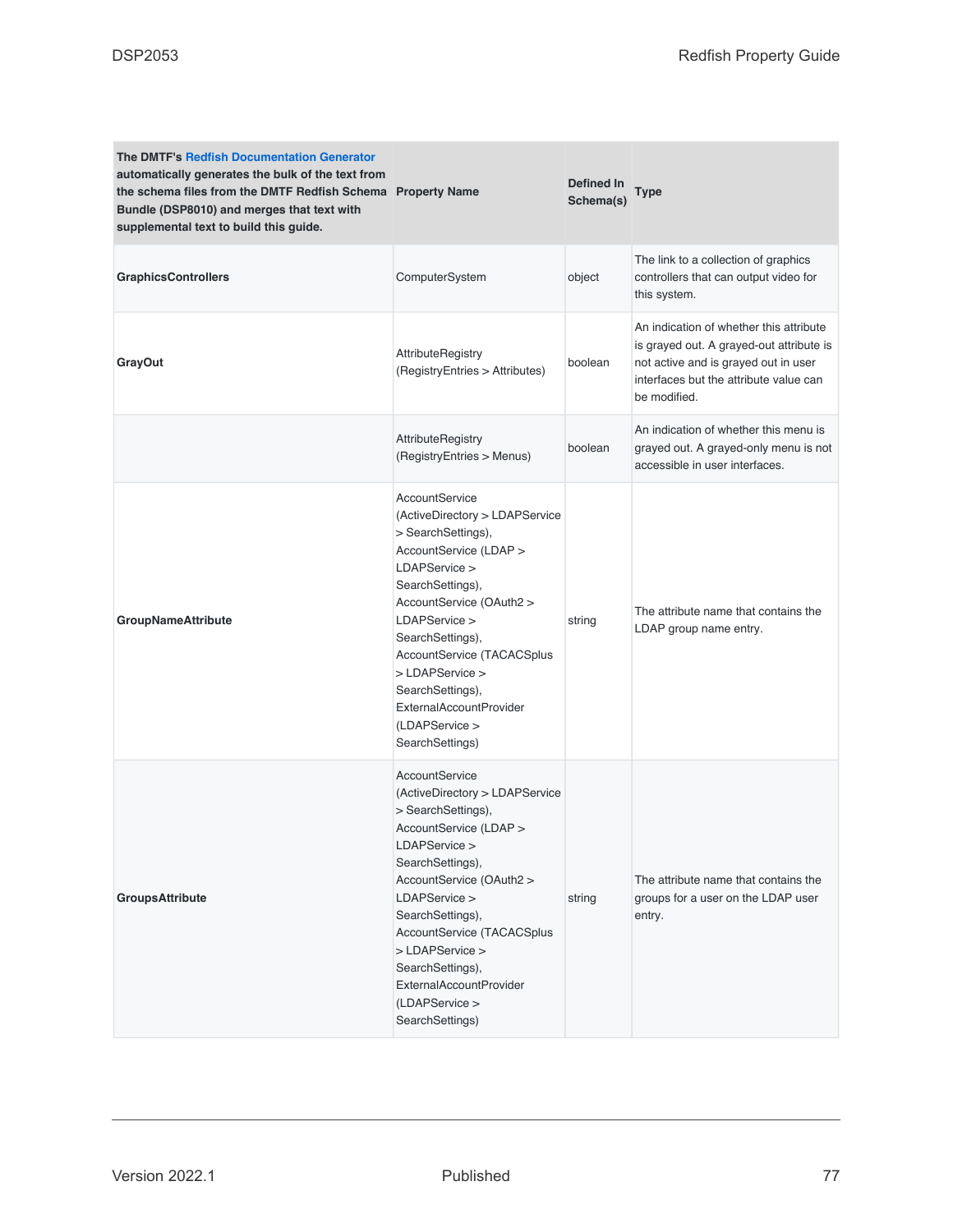| <b>The DMTF's Redfish Documentation Generator</b><br>automatically generates the bulk of the text from<br>the schema files from the DMTF Redfish Schema Property Name<br>Bundle (DSP8010) and merges that text with<br>supplemental text to build this guide. |                                                                                                                                                                                                                                                                                    | Defined In<br>Schema(s) | <b>Type</b>                                                              |
|---------------------------------------------------------------------------------------------------------------------------------------------------------------------------------------------------------------------------------------------------------------|------------------------------------------------------------------------------------------------------------------------------------------------------------------------------------------------------------------------------------------------------------------------------------|-------------------------|--------------------------------------------------------------------------|
| GroupType                                                                                                                                                                                                                                                     | EndpointGroup                                                                                                                                                                                                                                                                      | string<br>(enum)        | The endpoint group type.                                                 |
| <b>HEAD</b>                                                                                                                                                                                                                                                   | PrivilegeRegistry (Mappings ><br>OperationMap),<br>PrivilegeRegistry (Mappings ><br>PropertyOverrides ><br>OperationMap),<br>PrivilegeRegistry (Mappings ><br>ResourceURIOverrides ><br>OperationMap),<br>PrivilegeRegistry (Mappings ><br>SubordinateOverrides ><br>OperationMap) | array                   | The privilege required to complete an<br>HTTP HEAD operation.            |
| <b>HealthData</b>                                                                                                                                                                                                                                             | MemoryMetrics                                                                                                                                                                                                                                                                      | object                  | The health information of the memory.                                    |
| HealthRollup                                                                                                                                                                                                                                                  | <b>ServiceConditions</b>                                                                                                                                                                                                                                                           | string<br>(enum)        | The health roll-up for all resources.                                    |
| <b>HeartbeatIntervalMinutes</b>                                                                                                                                                                                                                               | EventDestination                                                                                                                                                                                                                                                                   | integer                 | Interval for sending heartbeat events<br>to the destination in minutes.  |
| HeightMm                                                                                                                                                                                                                                                      | Chassis                                                                                                                                                                                                                                                                            | number<br>(mm)          | The height of the chassis.                                               |
| <b>HelperModeEnabled</b>                                                                                                                                                                                                                                      | AddressPool (Ethernet > EBGP<br>> GracefulRestart),<br>AddressPool (Ethernet ><br>MultiProtocolEBGP ><br>GracefulRestart), AddressPool<br>(Ethernet > MultiProtocolIBGP)<br>> GracefulRestart)                                                                                     | boolean                 | Graceful restart helper mode status.                                     |
| HelpText                                                                                                                                                                                                                                                      | <b>AttributeRegistry</b><br>(RegistryEntries > Attributes)                                                                                                                                                                                                                         | string                  | The help text for the attribute.                                         |
| Hidden                                                                                                                                                                                                                                                        | <b>AttributeRegistry</b><br>(RegistryEntries > Attributes)                                                                                                                                                                                                                         | boolean                 | An indication of whether this attribute<br>is hidden in user interfaces. |
|                                                                                                                                                                                                                                                               | AttributeRegistry<br>(RegistryEntries > Menus)                                                                                                                                                                                                                                     | boolean                 | An indication of whether this menu is<br>hidden in user interfaces.      |
| <b>HideCommunityStrings</b>                                                                                                                                                                                                                                   | ManagerNetworkProtocol<br>(SNMP)                                                                                                                                                                                                                                                   | boolean                 | Indicates if the community strings<br>should be hidden.                  |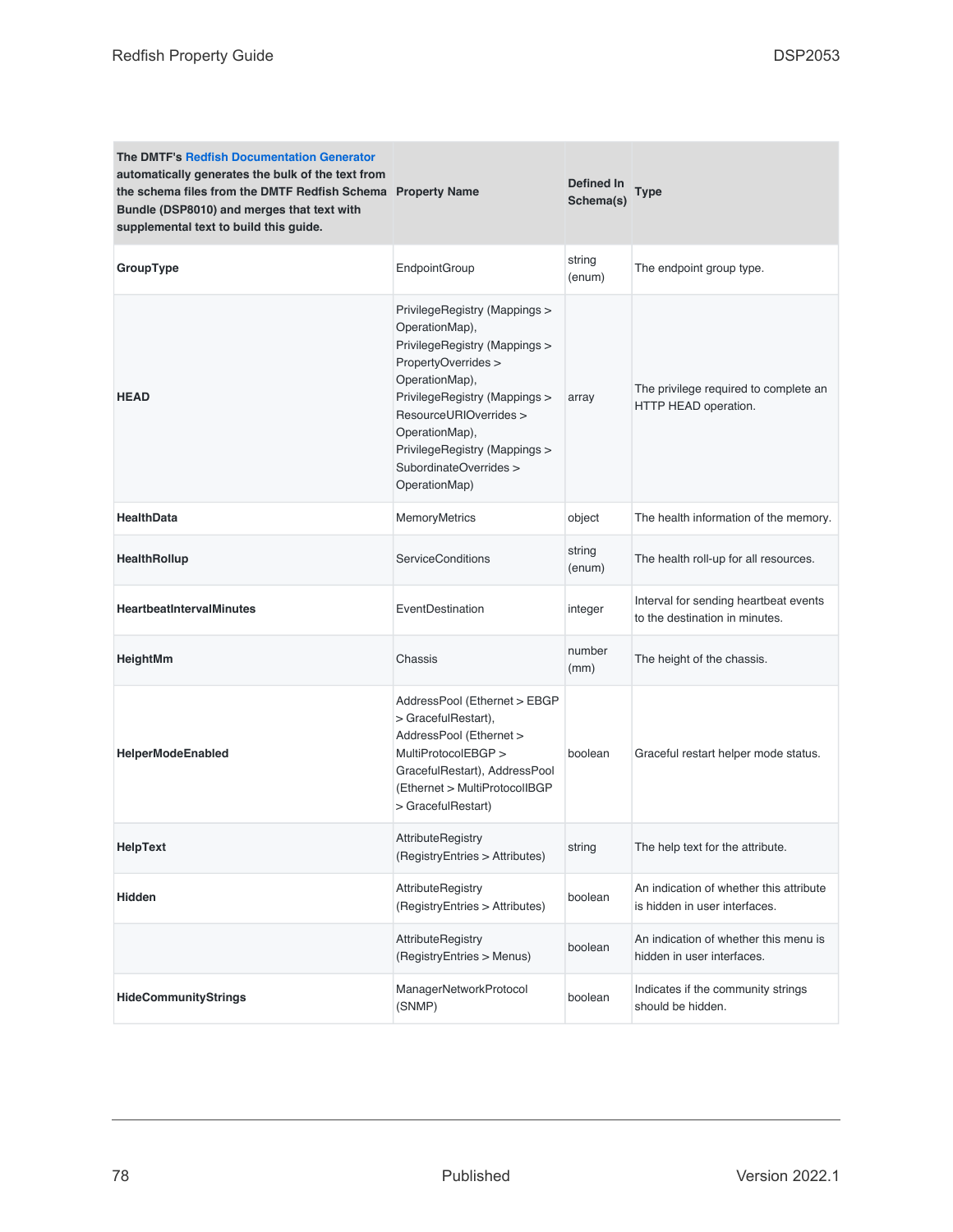| <b>The DMTF's Redfish Documentation Generator</b><br>automatically generates the bulk of the text from<br>the schema files from the DMTF Redfish Schema Property Name<br>Bundle (DSP8010) and merges that text with<br>supplemental text to build this guide. |                                                                                                                                                                                | Defined In<br>Schema(s) | Type                                                                                                                                                                                                                                                                                                      |
|---------------------------------------------------------------------------------------------------------------------------------------------------------------------------------------------------------------------------------------------------------------|--------------------------------------------------------------------------------------------------------------------------------------------------------------------------------|-------------------------|-----------------------------------------------------------------------------------------------------------------------------------------------------------------------------------------------------------------------------------------------------------------------------------------------------------|
| <b>HidePayload</b>                                                                                                                                                                                                                                            | Task                                                                                                                                                                           | boolean                 | An indication of whether the contents<br>of the payload are hidden from view<br>after the task has been created. If<br>true, responses do not return the<br>payload. If false, responses return<br>the payload. If this property is not<br>present when the task is created, the<br>default is false.     |
|                                                                                                                                                                                                                                                               | Job                                                                                                                                                                            | boolean                 | An indication of whether the contents<br>of the payload should be hidden from<br>view after the job has been created. If<br>true, responses do not return the<br>payload. If false, responses return<br>the payload. If this property is not<br>present when the job is created, the<br>default is false. |
| <b>HighSpeedCorelDs</b>                                                                                                                                                                                                                                       | Processor                                                                                                                                                                      | array                   | The list of core identifiers<br>corresponding to the cores that have<br>been configured with the higher clock<br>speed from the operating configuration<br>applied to this processor.                                                                                                                     |
| <b>HitRatio</b>                                                                                                                                                                                                                                               | ProcessorMetrics (Cache),<br>ProcessorMetrics (CoreMetrics<br>> CoreCache)                                                                                                     | number                  | The cache line hit ratio.                                                                                                                                                                                                                                                                                 |
| <b>HoldTimeSeconds</b>                                                                                                                                                                                                                                        | AddressPool (Ethernet > EBGP<br>> BGPNeighbor), AddressPool<br>(Ethernet > MultiProtocolEBGP<br>> BGPNeighbor), AddressPool<br>(Ethernet > MultiProtocolIBGP<br>> BGPNeighbor) | integer                 | Border Gateway Protocol (BGP) hold<br>timer in seconds.                                                                                                                                                                                                                                                   |
| <b>HopCount</b>                                                                                                                                                                                                                                               | RouteSetEntry                                                                                                                                                                  | integer                 | The number of hops.                                                                                                                                                                                                                                                                                       |
| <b>HostAddressRange</b>                                                                                                                                                                                                                                       | AddressPool (Ethernet > IPv4)                                                                                                                                                  | object                  | IPv4 related host subnet addressing<br>for physical device endpoints that<br>connect to this Ethernet fabric.                                                                                                                                                                                             |
| HostBootstrapAccount                                                                                                                                                                                                                                          | ManagerAccount                                                                                                                                                                 | boolean                 | An indication of whether this account<br>is a bootstrap account for the host<br>interface.                                                                                                                                                                                                                |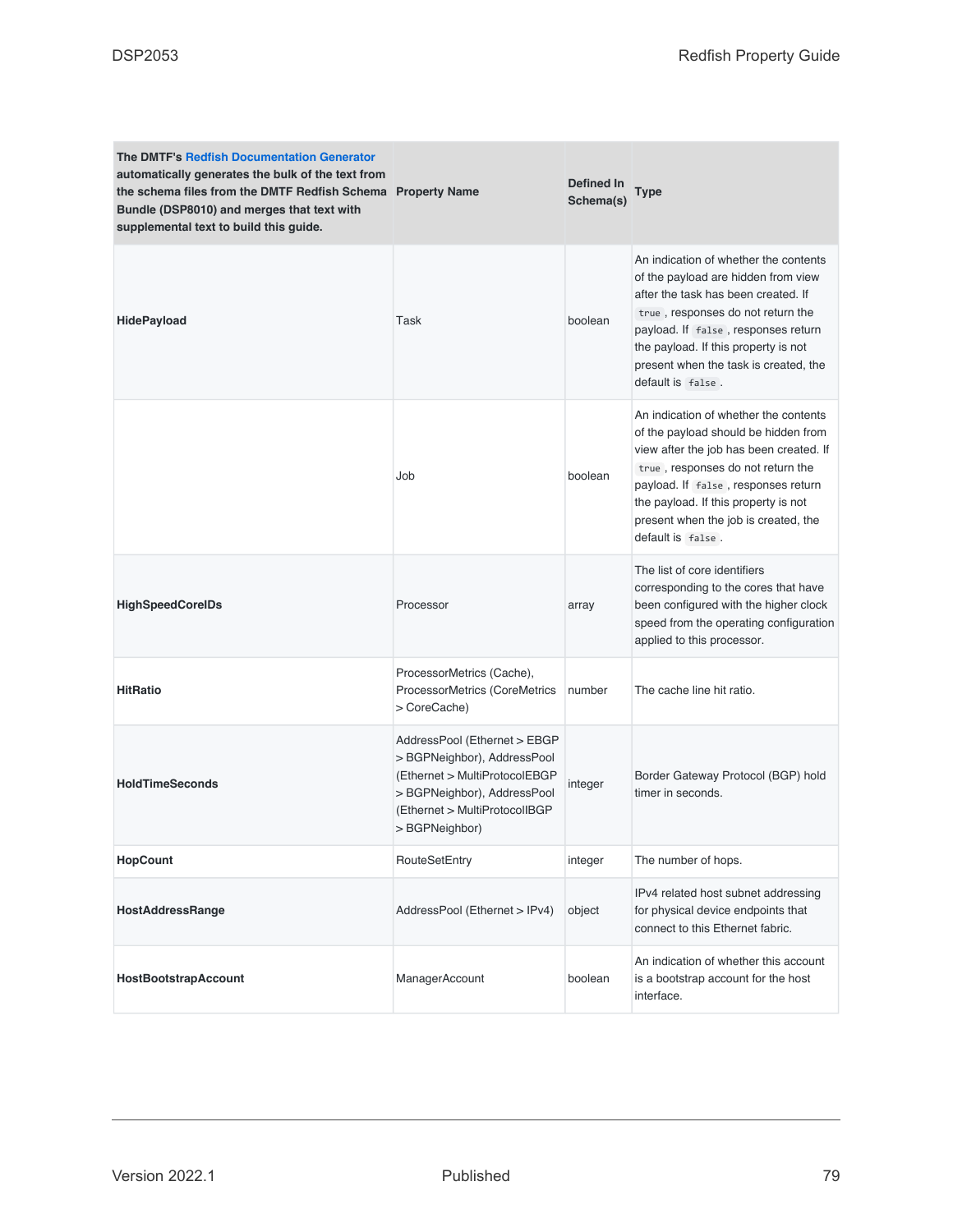| <b>The DMTF's Redfish Documentation Generator</b><br>automatically generates the bulk of the text from<br>the schema files from the DMTF Redfish Schema Property Name<br>Bundle (DSP8010) and merges that text with<br>supplemental text to build this guide. |                                      | Defined In<br>Schema(s) | Type                                                                                                                                                                                                            |
|---------------------------------------------------------------------------------------------------------------------------------------------------------------------------------------------------------------------------------------------------------------|--------------------------------------|-------------------------|-----------------------------------------------------------------------------------------------------------------------------------------------------------------------------------------------------------------|
| <b>HostBusRXPercent</b>                                                                                                                                                                                                                                       | <b>NetworkAdapterMetrics</b>         | number (%)              | The host bus, such as PCIe, RX<br>utilization as a percentage.                                                                                                                                                  |
| <b>HostBusTXPercent</b>                                                                                                                                                                                                                                       | <b>NetworkAdapterMetrics</b>         | number (%)              | The host bus, such as PCIe, TX<br>utilization as a percentage.                                                                                                                                                  |
| <b>HostedServices</b>                                                                                                                                                                                                                                         | ComputerSystem                       | object                  | The services that this computer<br>system supports.                                                                                                                                                             |
| <b>HostEthernetInterfaces</b>                                                                                                                                                                                                                                 | HostInterface                        | object                  | A link to the collection of network<br>interface controllers or cards (NICs)<br>that a computer system uses to<br>communicate with this Host Interface.                                                         |
| HostingRole                                                                                                                                                                                                                                                   | ComputerSystem<br>(HostingRoles)     | string<br>(enum)        | The enumerations of HostingRoles<br>specify different features that the<br>hosting ComputerSystem supports.                                                                                                     |
| <b>HostingRoles</b>                                                                                                                                                                                                                                           | ComputerSystem                       | array                   | The hosting roles that this computer<br>system supports.                                                                                                                                                        |
| <b>HostingStorageSystems</b>                                                                                                                                                                                                                                  | Storage (Links)                      | array                   | The storage systems that host this<br>storage subsystem.                                                                                                                                                        |
| HostInterface                                                                                                                                                                                                                                                 | Processor (FPGA)                     | object                  | The FPGA interface to the host.                                                                                                                                                                                 |
|                                                                                                                                                                                                                                                               | EthernetInterface (Links)            | object                  | The link to a Host Interface that is<br>associated with this Ethernet interface.                                                                                                                                |
| <b>HostInterfaces</b>                                                                                                                                                                                                                                         | Manager                              | object                  | The link to a collection of host<br>interfaces that this manager uses for<br>local host communication. Clients can<br>find host interface configuration<br>options and settings in this navigation<br>property. |
| <b>HostInterfaceType</b>                                                                                                                                                                                                                                      | HostInterface                        | string<br>(enum)        | The Host Interface type for this<br>interface.                                                                                                                                                                  |
| HostKeyId                                                                                                                                                                                                                                                     | Key (NVMeoF)                         | string                  | The identifier of the host key paired<br>with this target key.                                                                                                                                                  |
| HostName                                                                                                                                                                                                                                                      | ManagerNetworkProtocol               | string                  | The DNS host name of this manager,<br>without any domain information.                                                                                                                                           |
|                                                                                                                                                                                                                                                               | ComputerSystem,<br>EthernetInterface | string                  | The DNS host name, without any<br>domain information.                                                                                                                                                           |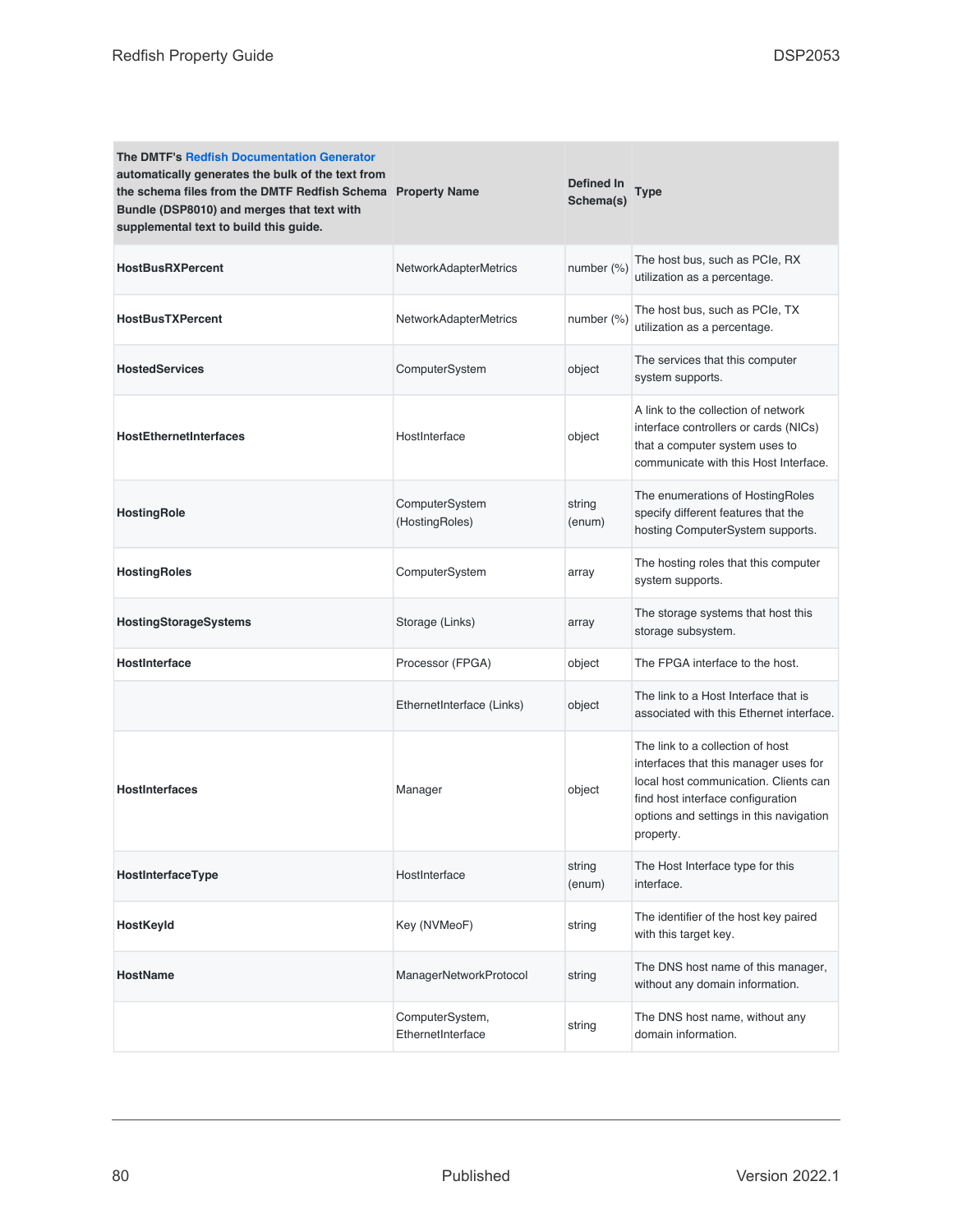| <b>The DMTF's Redfish Documentation Generator</b><br>automatically generates the bulk of the text from<br>the schema files from the DMTF Redfish Schema Property Name<br>Bundle (DSP8010) and merges that text with<br>supplemental text to build this guide. |                                                                                                                                     | Defined In<br>Schema(s) | Type                                                                                                       |
|---------------------------------------------------------------------------------------------------------------------------------------------------------------------------------------------------------------------------------------------------------------|-------------------------------------------------------------------------------------------------------------------------------------|-------------------------|------------------------------------------------------------------------------------------------------------|
|                                                                                                                                                                                                                                                               | AggregationSource                                                                                                                   | string                  | The URI of the system to be<br>accessed.                                                                   |
| HostReservationMemoryBytes                                                                                                                                                                                                                                    | Endpoint                                                                                                                            | integer<br>(bytes)      | The amount of memory in bytes that<br>the host should allocate to connect to<br>this endpoint.             |
| <b>HostWatchdogTimer</b>                                                                                                                                                                                                                                      | ComputerSystem                                                                                                                      | object                  | The host watchdog timer functionality<br>for this system.                                                  |
| HotKeySequenceDisplay                                                                                                                                                                                                                                         | ComputerSystem<br>(SerialConsole > IPMI),<br>ComputerSystem<br>(SerialConsole > SSH),<br>ComputerSystem<br>(SerialConsole > Telnet) | string                  | The hotkey sequence available for the<br>user to exit the serial console session.                          |
| HotPluggable                                                                                                                                                                                                                                                  | Battery, Fan, Power<br>(PowerSupplies), PowerSupply,<br>Thermal (Fans)                                                              | boolean                 | An indication of whether this device<br>can be inserted or removed while the<br>equipment is in operation. |
|                                                                                                                                                                                                                                                               | PCIeSlots (Slots)                                                                                                                   | boolean                 | An indication of whether this PCIe slot<br>supports hotplug.                                               |
| HotspareReplacementMode                                                                                                                                                                                                                                       | <b>Drive</b>                                                                                                                        | string<br>(enum)        | The replacement mode for the hot<br>spare drive.                                                           |
| HotspareType                                                                                                                                                                                                                                                  | <b>Drive</b>                                                                                                                        | string<br>(enum)        | The type of hot spare that this drive<br>serves as.                                                        |
| <b>HTTP</b>                                                                                                                                                                                                                                                   | ManagerNetworkProtocol                                                                                                              | object                  | The settings for this manager's HTTP<br>protocol support.                                                  |
| <b>HttpBootUri</b>                                                                                                                                                                                                                                            | ComputerSystem (Boot)                                                                                                               | string                  | The URI to boot from when<br>BootSourceOverrideTarget is set to<br>UefiHttp.                               |
| <b>HttpHeaders</b>                                                                                                                                                                                                                                            | Job (Payload)                                                                                                                       | array                   | An array of HTTP headers in this job.                                                                      |
|                                                                                                                                                                                                                                                               | Task (Payload)                                                                                                                      | array                   | An array of HTTP headers that this<br>task includes.                                                       |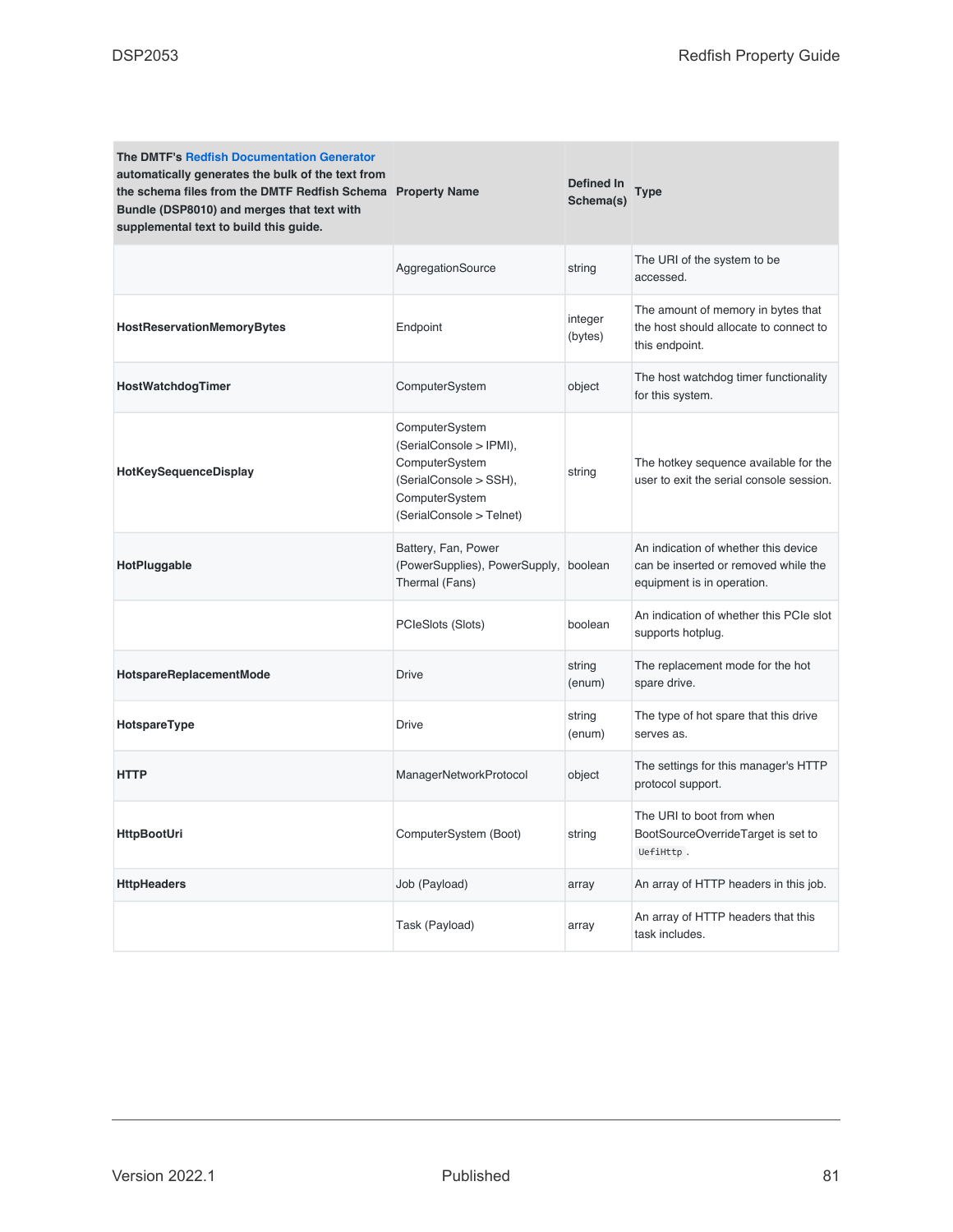| <b>The DMTF's Redfish Documentation Generator</b><br>automatically generates the bulk of the text from<br>the schema files from the DMTF Redfish Schema Property Name<br>Bundle (DSP8010) and merges that text with<br>supplemental text to build this guide. |                                                 | Defined In<br>Schema(s) | <b>Type</b>                                                                                                                                                                                                  |
|---------------------------------------------------------------------------------------------------------------------------------------------------------------------------------------------------------------------------------------------------------------|-------------------------------------------------|-------------------------|--------------------------------------------------------------------------------------------------------------------------------------------------------------------------------------------------------------|
|                                                                                                                                                                                                                                                               | EventDestination                                | array                   | An array of settings for HTTP headers,<br>such as authorization information. This<br>array is null or an empty array in<br>responses. An empty array is the<br>preferred return value on read<br>operations. |
| <b>HttpOperation</b>                                                                                                                                                                                                                                          | Job (Payload)                                   | string                  | The HTTP operation that executes this<br>job.                                                                                                                                                                |
|                                                                                                                                                                                                                                                               | Task (Payload)                                  | string                  | The HTTP operation to perform to<br>execute this task.                                                                                                                                                       |
| HttpPushUri                                                                                                                                                                                                                                                   | <b>UpdateService</b>                            | string                  | The URI used to perform an HTTP or<br>HTTPS push update to the update<br>service. The format of the message is<br>vendor-specific.                                                                           |
| <b>HttpPushUriApplyTime</b>                                                                                                                                                                                                                                   | <b>UpdateService</b><br>(HttpPushUriOptions)    | object                  | The settings for when to apply<br>HttpPushUri-provided firmware.                                                                                                                                             |
| <b>HttpPushUriOptions</b>                                                                                                                                                                                                                                     | <b>UpdateService</b>                            | object                  | The options for HttpPushUri-provided<br>software updates.                                                                                                                                                    |
| <b>HttpPushUriOptionsBusy</b>                                                                                                                                                                                                                                 | <b>UpdateService</b>                            | boolean                 | An indication of whether a client has<br>reserved the HttpPushUriOptions<br>properties for software updates.                                                                                                 |
| <b>HttpPushUriTargets</b>                                                                                                                                                                                                                                     | <b>UpdateService</b>                            | array                   | An array of URIs that indicate where to<br>apply the update image.                                                                                                                                           |
| <b>HttpPushUriTargetsBusy</b>                                                                                                                                                                                                                                 | <b>UpdateService</b>                            | boolean                 | An indication of whether any client has<br>reserved the HttpPushUriTargets<br>property.                                                                                                                      |
| <b>HTTPS</b>                                                                                                                                                                                                                                                  | ManagerNetworkProtocol                          | object                  | The settings for this manager's HTTPS<br>protocol support.                                                                                                                                                   |
| <b>HumidityPercent</b>                                                                                                                                                                                                                                        | EnvironmentMetrics,<br>PowerDistributionMetrics | object                  | Humidity (percent).                                                                                                                                                                                          |
| <b>I2CBuses</b>                                                                                                                                                                                                                                               | ManagerDiagnosticData                           | array                   | The statistics of the I2C buses.                                                                                                                                                                             |
| <b>I2CBusName</b>                                                                                                                                                                                                                                             | ManagerDiagnosticData<br>(I2CBuses)             | string                  | The name of the I2C bus.                                                                                                                                                                                     |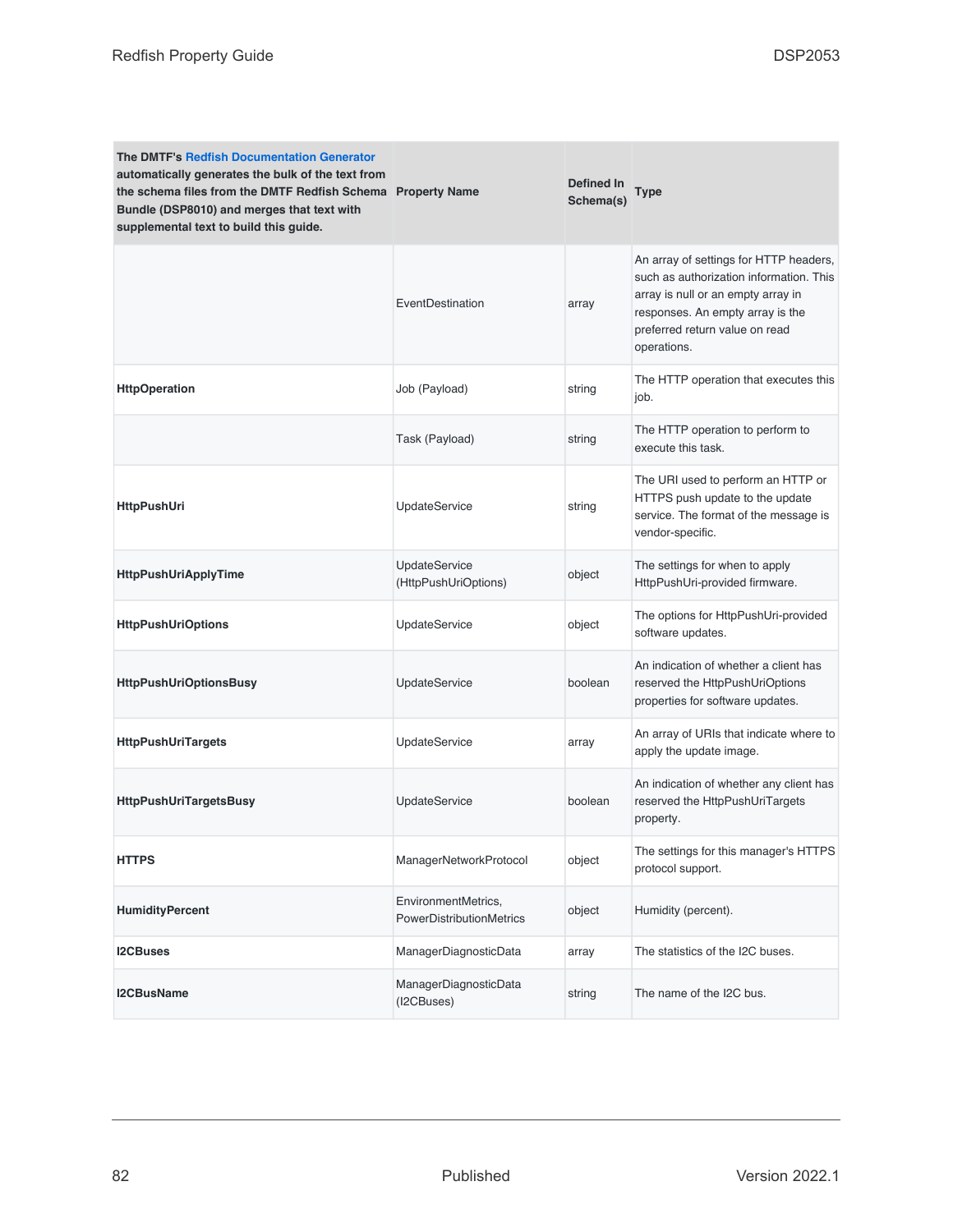| <b>The DMTF's Redfish Documentation Generator</b><br>automatically generates the bulk of the text from<br>the schema files from the DMTF Redfish Schema Property Name<br>Bundle (DSP8010) and merges that text with<br>supplemental text to build this guide. |                                                                                                                                                                                                                                                                                                                                               | Defined In<br>Schema(s) | Type                                                                                                      |
|---------------------------------------------------------------------------------------------------------------------------------------------------------------------------------------------------------------------------------------------------------------|-----------------------------------------------------------------------------------------------------------------------------------------------------------------------------------------------------------------------------------------------------------------------------------------------------------------------------------------------|-------------------------|-----------------------------------------------------------------------------------------------------------|
| <b>IANAProtocolNumber</b>                                                                                                                                                                                                                                     | AllowDeny                                                                                                                                                                                                                                                                                                                                     | integer                 | The IANA protocol number to which<br>this permission applies. For TCP, this<br>is 6. For UDP, this is 17. |
| <b>IBGPAddressRange</b>                                                                                                                                                                                                                                       | AddressPool (Ethernet > IPv4)                                                                                                                                                                                                                                                                                                                 | object                  | Internal BGP (iBGP) related<br>addressing for this Ethernet fabric.                                       |
| <b>IdentificationRegisters</b>                                                                                                                                                                                                                                | Processor (ProcessorId)                                                                                                                                                                                                                                                                                                                       | string                  | The raw manufacturer-provided<br>processor identification registers for<br>this processor.                |
| <b>Identifier</b>                                                                                                                                                                                                                                             | Drive (Identifiers), Endpoint<br>(ConnectedEntities ><br>Identifiers), Endpoint<br>(Identifiers), NetworkAdapter<br>(Controllers > Identifiers),<br>NetworkAdapter (Identifiers),<br>Storage (Identifiers), Storage<br>(StorageControllers ><br>Identifiers), StorageController<br>(Identifiers), Volume<br>(Identifiers), Zone (Identifiers) | object                  | Any additional identifiers for a<br>resource.                                                             |
|                                                                                                                                                                                                                                                               | EndpointGroup                                                                                                                                                                                                                                                                                                                                 | object                  | The durable name for the endpoint<br>group.                                                               |
| <b>Identifiers</b>                                                                                                                                                                                                                                            | Endpoint (ConnectedEntities)                                                                                                                                                                                                                                                                                                                  | array                   | Identifiers for the remote entity.                                                                        |
|                                                                                                                                                                                                                                                               | Endpoint                                                                                                                                                                                                                                                                                                                                      | array                   | Identifiers for this endpoint.                                                                            |
|                                                                                                                                                                                                                                                               | <b>Drive</b>                                                                                                                                                                                                                                                                                                                                  | array                   | The durable names for the drive.                                                                          |
|                                                                                                                                                                                                                                                               | NetworkAdapter (Controllers)                                                                                                                                                                                                                                                                                                                  | array                   | The durable names for the network<br>adapter controller.                                                  |
|                                                                                                                                                                                                                                                               | NetworkAdapter                                                                                                                                                                                                                                                                                                                                | array                   | The durable names for the network<br>adapter.                                                             |
|                                                                                                                                                                                                                                                               | Storage (StorageControllers),<br>StorageController                                                                                                                                                                                                                                                                                            | array                   | The durable names for the storage<br>controller.                                                          |
|                                                                                                                                                                                                                                                               | Storage                                                                                                                                                                                                                                                                                                                                       | array                   | The durable names for the storage<br>subsystem.                                                           |
|                                                                                                                                                                                                                                                               | Volume                                                                                                                                                                                                                                                                                                                                        | array                   | The Durable names for the volume.                                                                         |
|                                                                                                                                                                                                                                                               | Zone                                                                                                                                                                                                                                                                                                                                          | array                   | The durable names for the zone.                                                                           |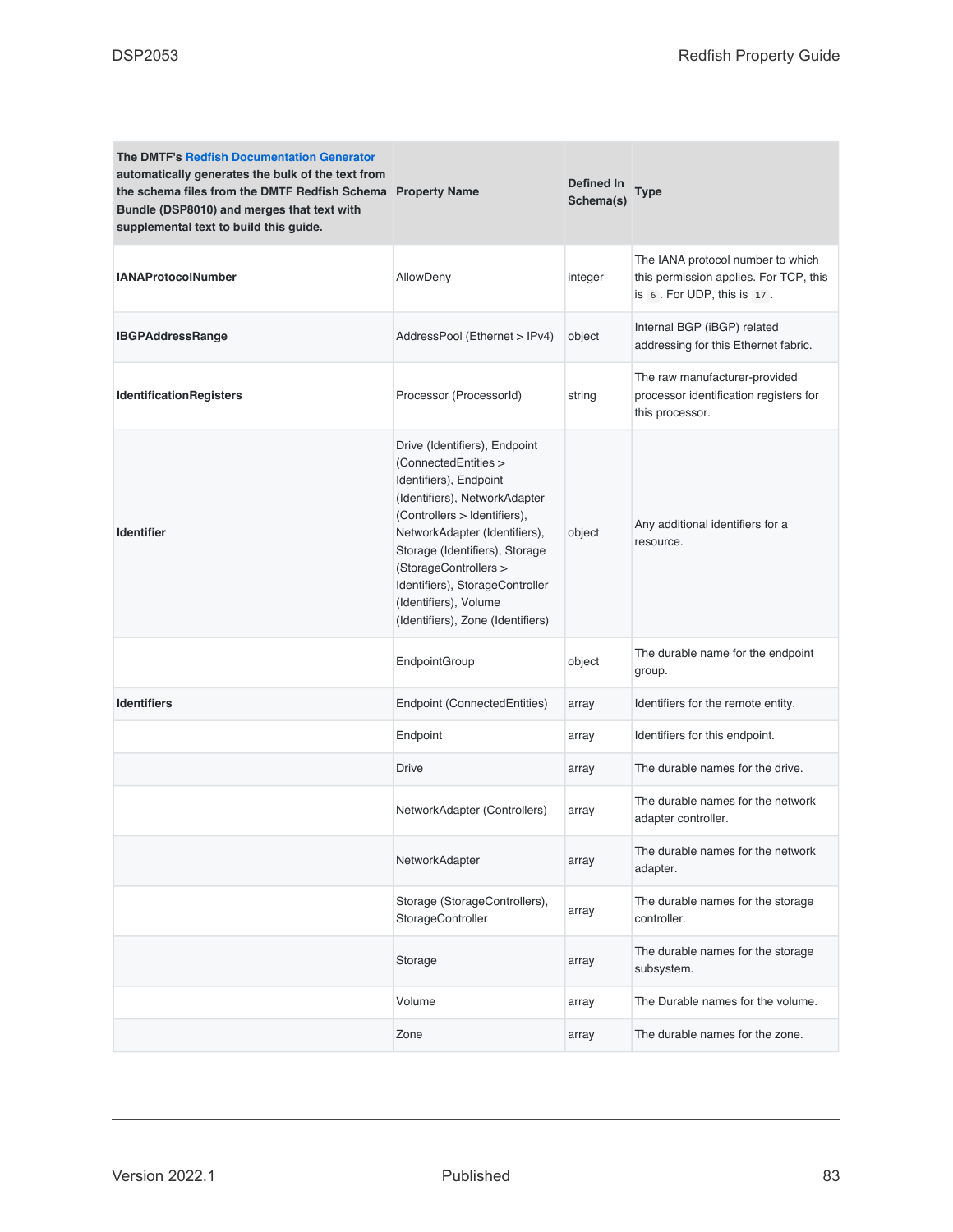| <b>The DMTF's Redfish Documentation Generator</b><br>automatically generates the bulk of the text from<br>the schema files from the DMTF Redfish Schema Property Name<br>Bundle (DSP8010) and merges that text with<br>supplemental text to build this guide. |                                                     | <b>Defined In</b><br>Schema(s) | Type                                                                                                                                                                          |
|---------------------------------------------------------------------------------------------------------------------------------------------------------------------------------------------------------------------------------------------------------------|-----------------------------------------------------|--------------------------------|-------------------------------------------------------------------------------------------------------------------------------------------------------------------------------|
| <b>IdentityAuthentication</b>                                                                                                                                                                                                                                 | ComponentIntegrity (SPDM)                           | object                         | Identity authentication information<br>about the SPDM Requester and<br>SPDM Responder.                                                                                        |
|                                                                                                                                                                                                                                                               | ComponentIntegrity (TPM)                            | object                         | Identity authentication information<br>about the TPM.                                                                                                                         |
| <b>IdlePowerSaver</b>                                                                                                                                                                                                                                         | ComputerSystem                                      | object                         | The idle power saver settings of the<br>computer system.                                                                                                                      |
| Image                                                                                                                                                                                                                                                         | VirtualMedia                                        | string                         | The URI of the location of the selected<br>image.                                                                                                                             |
|                                                                                                                                                                                                                                                               | VirtualMedia (Actions ><br>InsertMedia (Action))    | string                         | The URI of the media to attach to the<br>virtual media.                                                                                                                       |
| ImageName                                                                                                                                                                                                                                                     | VirtualMedia                                        | string                         | The current image name.                                                                                                                                                       |
| <b>ImageURI</b>                                                                                                                                                                                                                                               | UpdateService (Actions ><br>SimpleUpdate (Action))  | string                         | The URI of the software image to<br>install.                                                                                                                                  |
| Immutable                                                                                                                                                                                                                                                     | AttributeRegistry<br>(RegistryEntries > Attributes) | boolean                        | An indication of whether this attribute<br>is immutable. Immutable attributes<br>shall not be modified and typically<br>reflect a hardware state.                             |
| Implementation                                                                                                                                                                                                                                                | Control                                             | string<br>(enum)               | The implementation of the control.                                                                                                                                            |
|                                                                                                                                                                                                                                                               | MetricDefinition                                    | string<br>(enum)               | The implementation of the metric.                                                                                                                                             |
|                                                                                                                                                                                                                                                               | Sensor                                              | string<br>(enum)               | The implementation of the sensor.                                                                                                                                             |
| <b>IncludeOriginOfCondition</b>                                                                                                                                                                                                                               | EventDestination                                    | boolean                        | An indication of whether the events<br>subscribed to will also include the<br>entire resource or object referenced<br>the OriginOfCondition property in the<br>event payload. |
| IncludeOriginOfConditionSupported                                                                                                                                                                                                                             | EventService                                        | boolean                        | An indication of whether the service<br>supports including the resource<br>payload of the origin of condition in the<br>event payload.                                        |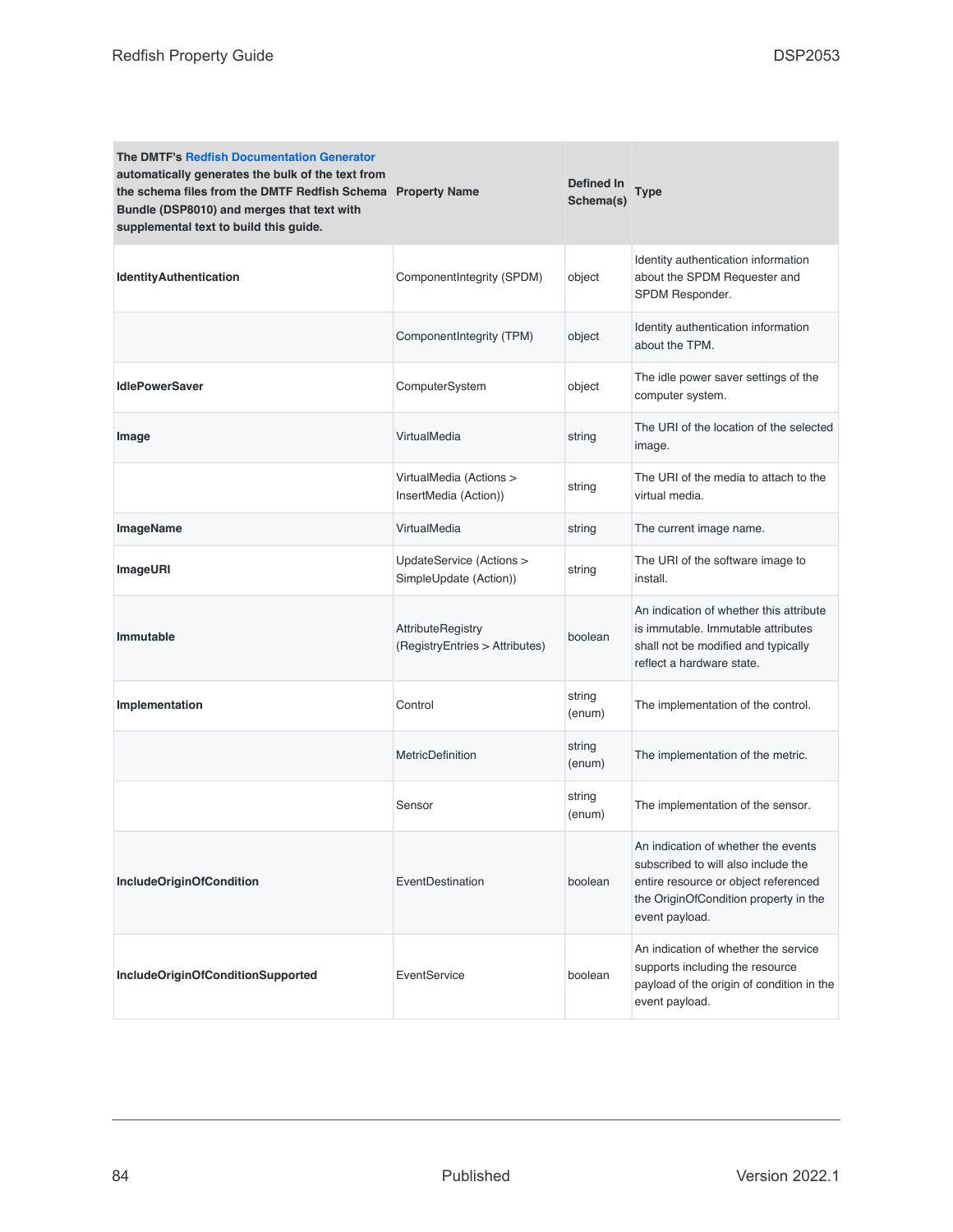| <b>The DMTF's Redfish Documentation Generator</b><br>automatically generates the bulk of the text from<br>the schema files from the DMTF Redfish Schema Property Name<br>Bundle (DSP8010) and merges that text with<br>supplemental text to build this guide. |                                        | Defined In<br>Schema(s) | <b>Type</b>                                                                                                             |
|---------------------------------------------------------------------------------------------------------------------------------------------------------------------------------------------------------------------------------------------------------------|----------------------------------------|-------------------------|-------------------------------------------------------------------------------------------------------------------------|
| <b>IncludesSubordinates</b>                                                                                                                                                                                                                                   | RegisteredClient<br>(ManagedResources) | boolean                 | Indicates whether the subordinate<br>resources of the managed resource<br>are also managed by the registered<br>client. |
| <b>Increment</b>                                                                                                                                                                                                                                              | Control                                | number                  | The smallest increment supported for<br>the set point.                                                                  |
| IndeterminateCorrectableErrorCount                                                                                                                                                                                                                            | MemoryMetrics (LifeTime)               | integer                 | The number of indeterminate<br>correctable errors for the lifetime of the<br>memory.                                    |
|                                                                                                                                                                                                                                                               | MemoryMetrics (CurrentPeriod)          | integer                 | The number of indeterminate<br>correctable errors since reset.                                                          |
| IndeterminateUncorrectableErrorCount                                                                                                                                                                                                                          | MemoryMetrics (LifeTime)               | integer                 | The number of indeterminate<br>uncorrectable errors for the lifetime of<br>the memory.                                  |
|                                                                                                                                                                                                                                                               | MemoryMetrics (CurrentPeriod)          | integer                 | The number of indeterminate<br>uncorrectable errors since reset.                                                        |
| <b>IndicatorLED</b>                                                                                                                                                                                                                                           | <b>Drive</b>                           | string<br>(enum)        | The state of the indicator LED, that<br>identifies the drive.                                                           |
|                                                                                                                                                                                                                                                               | Chassis                                | string<br>(enum)        | The state of the indicator LED, which<br>identifies the chassis.                                                        |
|                                                                                                                                                                                                                                                               | Circuit                                | string<br>(enum)        | The state of the indicator LED, which<br>identifies the circuit.                                                        |
|                                                                                                                                                                                                                                                               | Outlet                                 | string<br>(enum)        | The state of the indicator LED, which<br>identifies the outlet.                                                         |
|                                                                                                                                                                                                                                                               | Power (PowerSupplies)                  | string<br>(enum)        | The state of The indicator LED, which<br>identifies the power supply.                                                   |
|                                                                                                                                                                                                                                                               | Switch                                 | string<br>(enum)        | The state of the indicator LED, which<br>identifies the switch.                                                         |
|                                                                                                                                                                                                                                                               | ComputerSystem                         | string<br>(enum)        | The state of the indicator LED, which<br>identifies the system.                                                         |
|                                                                                                                                                                                                                                                               | Thermal (Fans)                         | string<br>(enum)        | The state of the indicator LED, which<br>identifies this fan.                                                           |
| <b>InfiniBand</b>                                                                                                                                                                                                                                             | Port                                   | object                  | InfiniBand properties for this port.                                                                                    |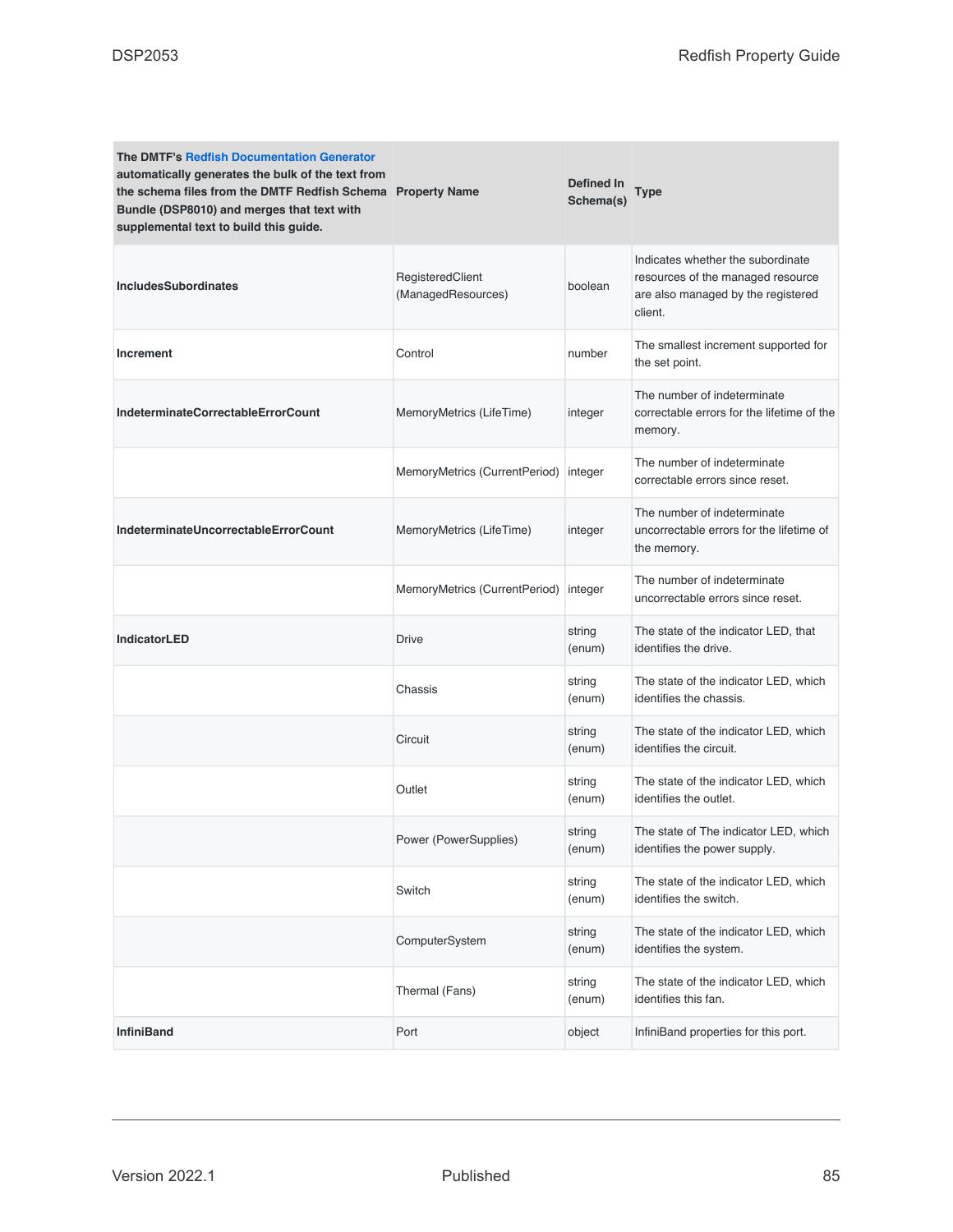| <b>The DMTF's Redfish Documentation Generator</b><br>automatically generates the bulk of the text from<br>the schema files from the DMTF Redfish Schema Property Name<br>Bundle (DSP8010) and merges that text with<br>supplemental text to build this guide. |                                                        | Defined In<br>Schema(s) | <b>Type</b>                                                                                                                                                                                                                                                                                                                                |
|---------------------------------------------------------------------------------------------------------------------------------------------------------------------------------------------------------------------------------------------------------------|--------------------------------------------------------|-------------------------|--------------------------------------------------------------------------------------------------------------------------------------------------------------------------------------------------------------------------------------------------------------------------------------------------------------------------------------------|
|                                                                                                                                                                                                                                                               | <b>NetworkDeviceFunction</b>                           | object                  | The InfiniBand capabilities, status, and<br>configuration values for this network<br>device function.                                                                                                                                                                                                                                      |
| Initialize (Action)                                                                                                                                                                                                                                           | Volume (Actions)                                       | object                  | This action is used to prepare the<br>contents of the volume for use by the<br>system. If InitializeMethod is not<br>specified in the request body, but the<br>property InitializeMethod is specified,<br>the property InitializeMethod value<br>should be used. If neither is specified,<br>the InitializeMethod should be<br>Foreground. |
| <b>InitializeMethod</b>                                                                                                                                                                                                                                       | Volume                                                 | string<br>(enum)        | Indicates the Initialization Method<br>used for this volume. If<br>InitializeMethod is not specified, the<br>InitializeMethod should be<br>Foreground.                                                                                                                                                                                     |
|                                                                                                                                                                                                                                                               | Volume (Actions > Initialize<br>(Action))              | string<br>(enum)        | The type of initialization to be<br>performed.                                                                                                                                                                                                                                                                                             |
| InitializeType                                                                                                                                                                                                                                                | Volume (Actions > Initialize<br>(Action))              | string<br>(enum)        | The type of initialization to be<br>performed.                                                                                                                                                                                                                                                                                             |
| <b>Initials</b>                                                                                                                                                                                                                                               | CertificateService (Actions ><br>GenerateCSR (Action)) | string                  | The initials of the user making the<br>request.                                                                                                                                                                                                                                                                                            |
| InitiatorDefaultGateway                                                                                                                                                                                                                                       | NetworkDeviceFunction<br>(iSCSIBoot)                   | string                  | The IPv6 or IPv4 iSCSI boot default<br>gateway.                                                                                                                                                                                                                                                                                            |
| <b>InitiatorEndpointGroups</b>                                                                                                                                                                                                                                | Connection (Links)                                     | array                   | An array of links to the initiator<br>endpoint groups that are associated<br>with this connection.                                                                                                                                                                                                                                         |
| <b>InitiatorEndpoints</b>                                                                                                                                                                                                                                     | Connection (Links)                                     | array                   | An array of links to the initiator<br>endpoints that are associated with this<br>connection.                                                                                                                                                                                                                                               |
| <b>InitiatorIPAddress</b>                                                                                                                                                                                                                                     | NetworkDeviceFunction<br>(iSCSIBoot)                   | string                  | The IPv6 or IPv4 address of the iSCSI<br>initiator.                                                                                                                                                                                                                                                                                        |
| <b>InitiatorName</b>                                                                                                                                                                                                                                          | <b>NetworkDeviceFunction</b><br>(iSCSIBoot)            | string                  | The iSCSI initiator name.                                                                                                                                                                                                                                                                                                                  |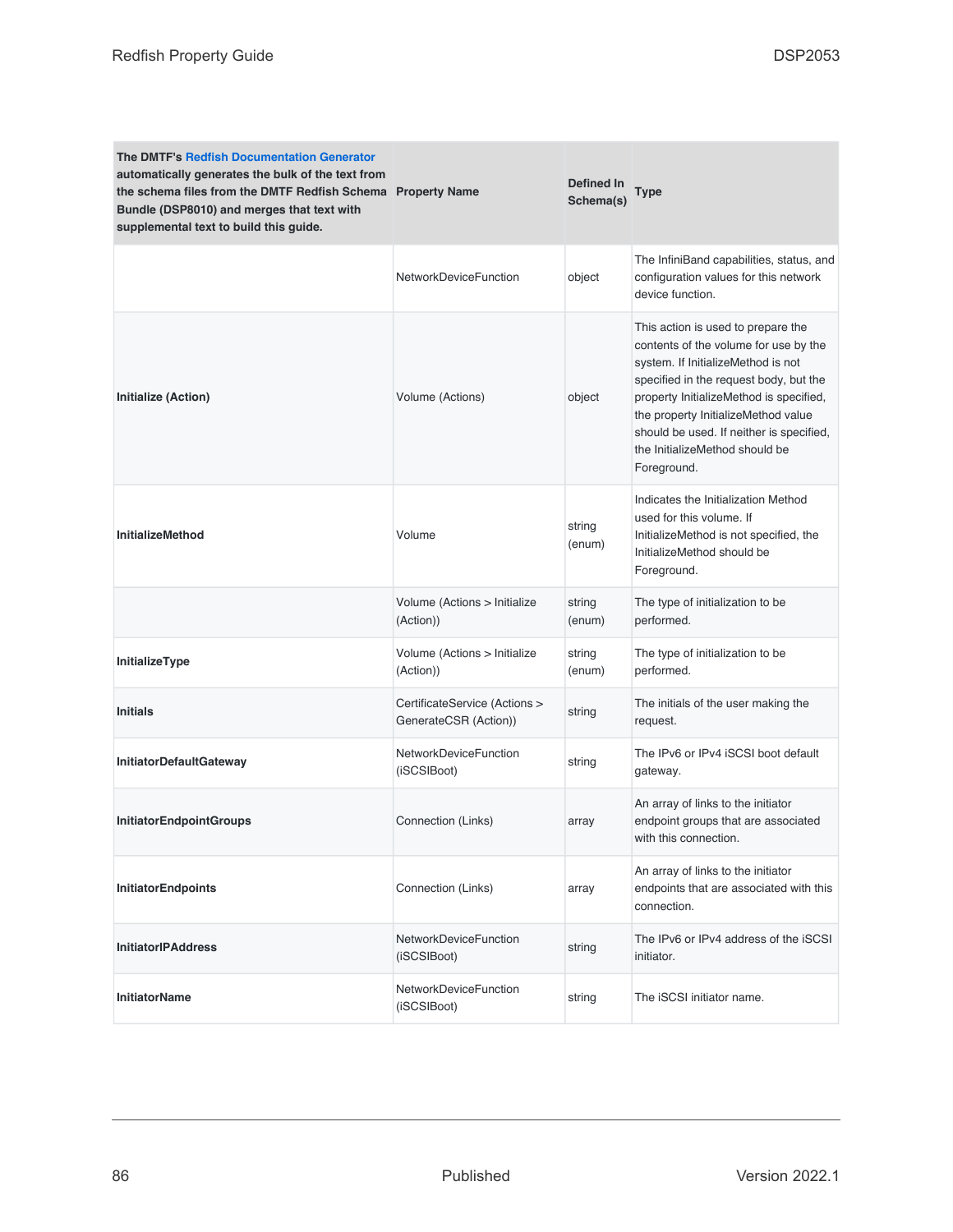| <b>The DMTF's Redfish Documentation Generator</b><br>automatically generates the bulk of the text from<br>the schema files from the DMTF Redfish Schema Property Name<br>Bundle (DSP8010) and merges that text with<br>supplemental text to build this guide. |                                                  | Defined In<br>Schema(s) | Type                                                                                                                |
|---------------------------------------------------------------------------------------------------------------------------------------------------------------------------------------------------------------------------------------------------------------|--------------------------------------------------|-------------------------|---------------------------------------------------------------------------------------------------------------------|
| <b>InitiatorNetmask</b>                                                                                                                                                                                                                                       | <b>NetworkDeviceFunction</b><br>(iSCSIBoot)      | string                  | The IPv6 or IPv4 netmask of the iSCSI<br>boot initiator.                                                            |
| <b>InitrdTimeSeconds</b>                                                                                                                                                                                                                                      | ManagerDiagnosticData<br>(BootTimeStatistics)    | number                  | The number of seconds the manager<br>spent in the initrd boot stage.                                                |
| <b>InputCurrentAmps</b>                                                                                                                                                                                                                                       | <b>BatteryMetrics</b>                            | object                  | The input current (A) for this battery.                                                                             |
|                                                                                                                                                                                                                                                               | PowerSupplyMetrics                               | object                  | The input current (A) for this power<br>supply.                                                                     |
| InputNominalVoltageType                                                                                                                                                                                                                                       | PowerSupply                                      | string<br>(enum)        | The nominal voltage type of the line<br>input to this power supply.                                                 |
| <b>InputPowerWatts</b>                                                                                                                                                                                                                                        | PowerSupplyMetrics                               | object                  | The input power (W) for this power<br>supply.                                                                       |
| <b>InputRanges</b>                                                                                                                                                                                                                                            | Power (PowerSupplies),<br>PowerSupply            | array                   | The input ranges that the power<br>supply can use.                                                                  |
| InputType                                                                                                                                                                                                                                                     | Power (PowerSupplies ><br>InputRanges)           | string<br>(enum)        | The Input type (AC or DC).                                                                                          |
| InputVoltage                                                                                                                                                                                                                                                  | <b>BatteryMetrics</b>                            | object                  | The input voltage (V) for this battery.                                                                             |
|                                                                                                                                                                                                                                                               | PowerSupplyMetrics                               | object                  | The input voltage (V) for this power<br>supply.                                                                     |
| <b>Inserted</b>                                                                                                                                                                                                                                               | VirtualMedia (Actions ><br>InsertMedia (Action)) | boolean                 | An indication of whether the image is<br>treated as inserted upon completion of<br>the action. The default is true. |
|                                                                                                                                                                                                                                                               | VirtualMedia                                     | boolean                 | An indication of whether virtual media<br>is inserted into the virtual device.                                      |
| <b>InsertMedia (Action)</b>                                                                                                                                                                                                                                   | VirtualMedia (Actions)                           | object                  | This action attaches remote media to<br>virtual media.                                                              |
| Install (Action)                                                                                                                                                                                                                                              | LicenseService (Actions)                         | object                  | This action installs one or more<br>licenses from a remote file.                                                    |
| <b>InstallDate</b>                                                                                                                                                                                                                                            | License                                          | string                  | The date and time when the license<br>was installed.                                                                |
| <b>InstructionSet</b>                                                                                                                                                                                                                                         | Processor                                        | string<br>(enum)        | The instruction set of the processor.                                                                               |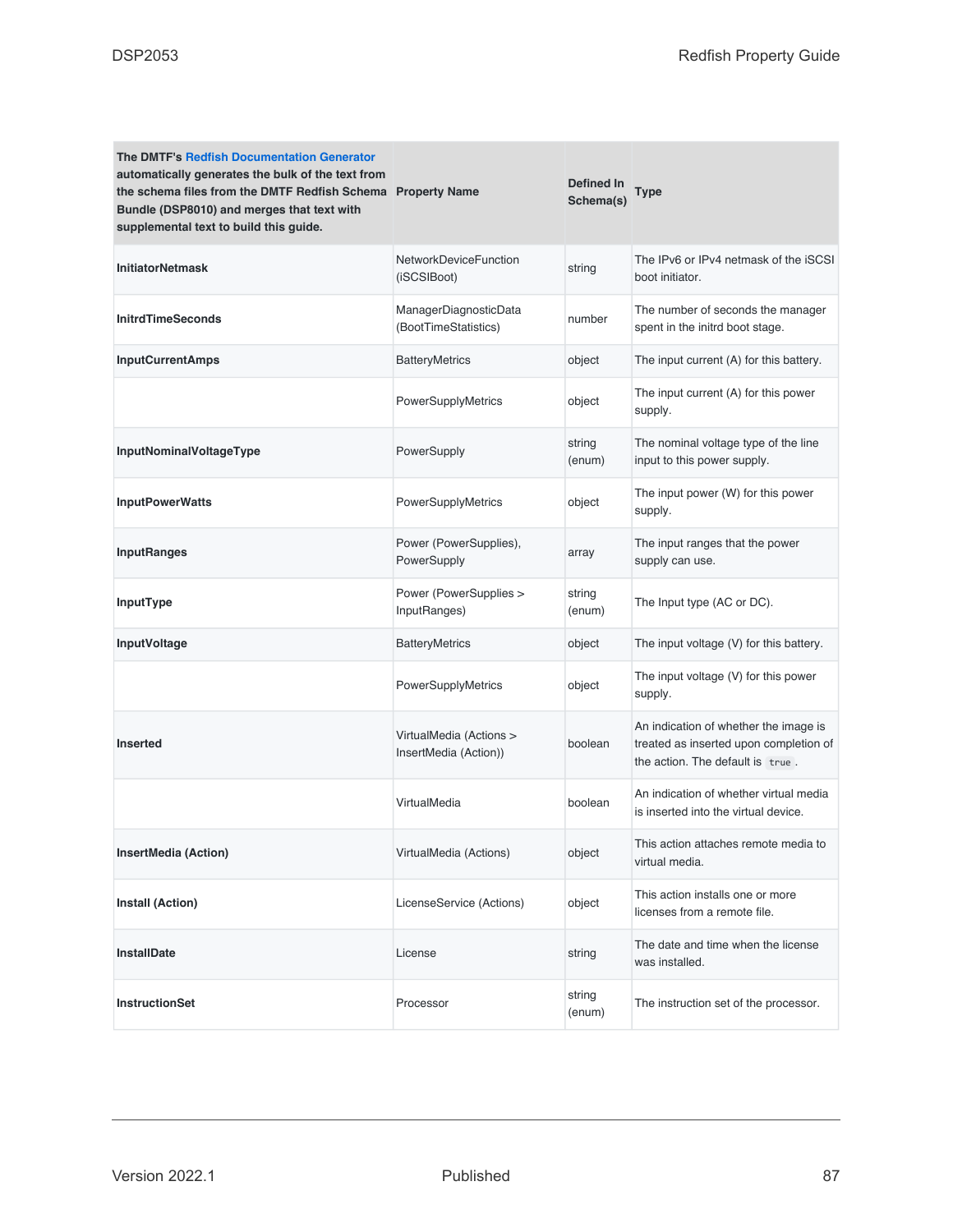| <b>The DMTF's Redfish Documentation Generator</b><br>automatically generates the bulk of the text from<br>the schema files from the DMTF Redfish Schema Property Name<br>Bundle (DSP8010) and merges that text with<br>supplemental text to build this guide. |                                                                                                               | Defined In<br>Schema(s) | Type                                                                                                                |
|---------------------------------------------------------------------------------------------------------------------------------------------------------------------------------------------------------------------------------------------------------------|---------------------------------------------------------------------------------------------------------------|-------------------------|---------------------------------------------------------------------------------------------------------------------|
| <b>InstructionsPerCycle</b>                                                                                                                                                                                                                                   | ProcessorMetrics (CoreMetrics) number                                                                         |                         | The number of instructions per clock<br>cycle of this core.                                                         |
| <b>Intake</b>                                                                                                                                                                                                                                                 | <b>ThermalMetrics</b><br>(TemperatureSummaryCelsius)                                                          | object                  | The intake temperature (Celsius) of<br>this subsystem.                                                              |
| Integral                                                                                                                                                                                                                                                      | Control (ControlLoop)                                                                                         | number                  | The integral coefficient.                                                                                           |
| <b>IntegratedMemory</b>                                                                                                                                                                                                                                       | Processor (ProcessorMemory)                                                                                   | boolean                 | An indication of whether this memory<br>is integrated within the processor.                                         |
| InterfaceEnabled                                                                                                                                                                                                                                              | Port                                                                                                          | boolean                 | An indication of whether the interface<br>is enabled.                                                               |
|                                                                                                                                                                                                                                                               | EthernetInterface,<br>HostInterface, SerialInterface                                                          | boolean                 | An indication of whether this interface<br>is enabled.                                                              |
| InterfaceType                                                                                                                                                                                                                                                 | ComputerSystem<br>(TrustedModules)                                                                            | string<br>(enum)        | The interface type of the Trusted<br>Module.                                                                        |
|                                                                                                                                                                                                                                                               | Processor (FPGA ><br>ExternalInterfaces), Processor<br>(FPGA > HostInterface),<br>Processor (SystemInterface) | string<br>(enum)        | The interface type.                                                                                                 |
| InterfaceTypeSelection                                                                                                                                                                                                                                        | ComputerSystem<br>(TrustedModules)                                                                            | string<br>(enum)        | The interface type selection supported<br>by this Trusted Module.                                                   |
| InterleavableMemorySets                                                                                                                                                                                                                                       | MemoryDomain                                                                                                  | array                   | The interleave sets for the memory<br>chunk.                                                                        |
| <b>InterleaveSets</b>                                                                                                                                                                                                                                         | MemoryChunks                                                                                                  | array                   | The interleave sets for the memory<br>chunk.                                                                        |
| <b>Internal</b>                                                                                                                                                                                                                                               | ThermalMetrics<br>(TemperatureSummaryCelsius)                                                                 | object                  | The internal temperature (Celsius) of<br>this subsystem.                                                            |
| <b>InternalMemoryMetrics</b>                                                                                                                                                                                                                                  | <b>SwitchMetrics</b>                                                                                          | object                  | The memory metrics for a switch.                                                                                    |
| <b>IntervallnMin</b>                                                                                                                                                                                                                                          | Power (PowerControl ><br>PowerMetrics)                                                                        | integer<br>(min)        | The time interval, or window, over<br>which the power metrics are<br>measured.                                      |
| <b>IntrusionSensor</b>                                                                                                                                                                                                                                        | Chassis (PhysicalSecurity)                                                                                    | string<br>(enum)        | This indicates the known state of the<br>physical security sensor, such as if it is<br>hardware intrusion detected. |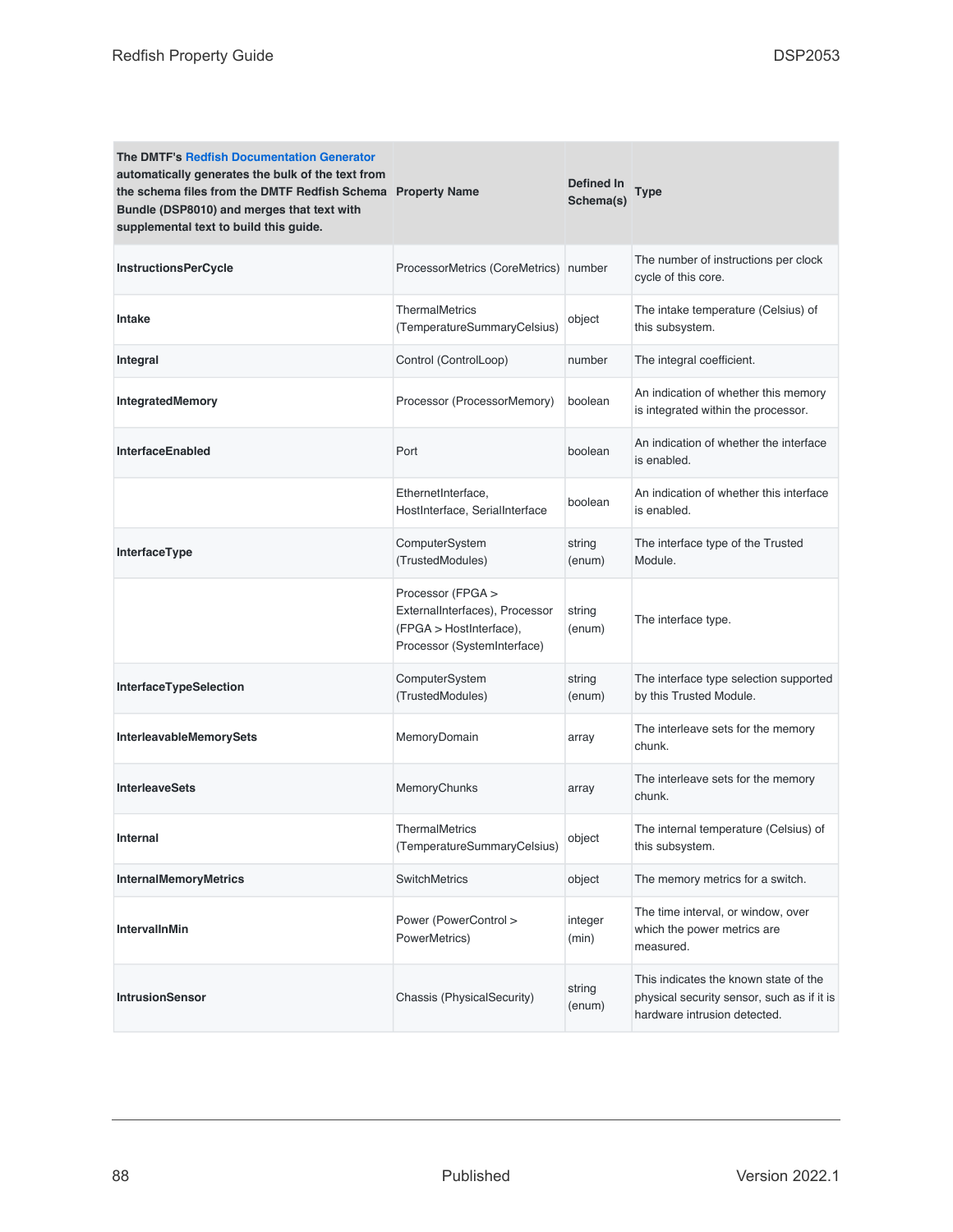| <b>The DMTF's Redfish Documentation Generator</b><br>automatically generates the bulk of the text from<br>the schema files from the DMTF Redfish Schema Property Name<br>Bundle (DSP8010) and merges that text with<br>supplemental text to build this guide. |                                       | Defined In<br>Schema(s) | Type                                                                                                                        |
|---------------------------------------------------------------------------------------------------------------------------------------------------------------------------------------------------------------------------------------------------------------|---------------------------------------|-------------------------|-----------------------------------------------------------------------------------------------------------------------------|
| <b>IntrusionSensorNumber</b>                                                                                                                                                                                                                                  | Chassis (PhysicalSecurity)            | integer                 | A numerical identifier to represent the<br>physical security sensor.                                                        |
| <b>IntrusionSensorReArm</b>                                                                                                                                                                                                                                   | Chassis (PhysicalSecurity)            | string<br>(enum)        | The method that restores this physical<br>security sensor to the normal state.                                              |
| <b>InvalidCRCs</b>                                                                                                                                                                                                                                            | PortMetrics (FibreChannel)            | integer                 | The total number of invalid cyclic<br>redundancy checks (CRCs).                                                             |
| <b>InvalidDwordCount</b>                                                                                                                                                                                                                                      | PortMetrics (SAS)                     | integer                 | The number of invalid dwords that<br>have been received by the phy outside<br>of phy reset sequences.                       |
| <b>InvalidTXWords</b>                                                                                                                                                                                                                                         | PortMetrics (FibreChannel)            | integer                 | The total number of invalid<br>transmission words.                                                                          |
| <b>InvolvedSwitches</b>                                                                                                                                                                                                                                       | Zone (Links)                          | array                   | The links to the collection of switches<br>in this zone.                                                                    |
| <b>IOPerfModeEnabled</b>                                                                                                                                                                                                                                      | Volume                                | boolean                 | Indicates the IO performance mode<br>setting for the volume.                                                                |
| <b>IOStallCount</b>                                                                                                                                                                                                                                           | ProcessorMetrics (CoreMetrics) number |                         | The number of stalled cycles due to<br>I/O operations.                                                                      |
| <b>IOStatistics</b>                                                                                                                                                                                                                                           | Volume                                | object                  | Statistics for this volume.                                                                                                 |
| <b>IPAddressLower</b>                                                                                                                                                                                                                                         | <b>AllowDeny</b>                      | string                  | The lower IP address to which this<br>permission applies.                                                                   |
| <b>IPAddressType</b>                                                                                                                                                                                                                                          | NetworkDeviceFunction<br>(iSCSIBoot)  | string<br>(enum)        | The type of IP address being<br>populated in the iSCSIBoot IP address<br>fields.                                            |
|                                                                                                                                                                                                                                                               | AllowDeny                             | string<br>(enum)        | The type of IP address populated in<br>the IPAddressLower and<br>IPAddressUpper properties.                                 |
| <b>IPAddressUpper</b>                                                                                                                                                                                                                                         | AllowDeny                             | string                  | The upper IP address to which this<br>permission applies.                                                                   |
| <b>IPMaskDNSViaDHCP</b>                                                                                                                                                                                                                                       | NetworkDeviceFunction<br>(iSCSIBoot)  | boolean                 | An indication of whether the iSCSI<br>boot initiator uses DHCP to obtain the<br>initiator name, IP address, and<br>netmask. |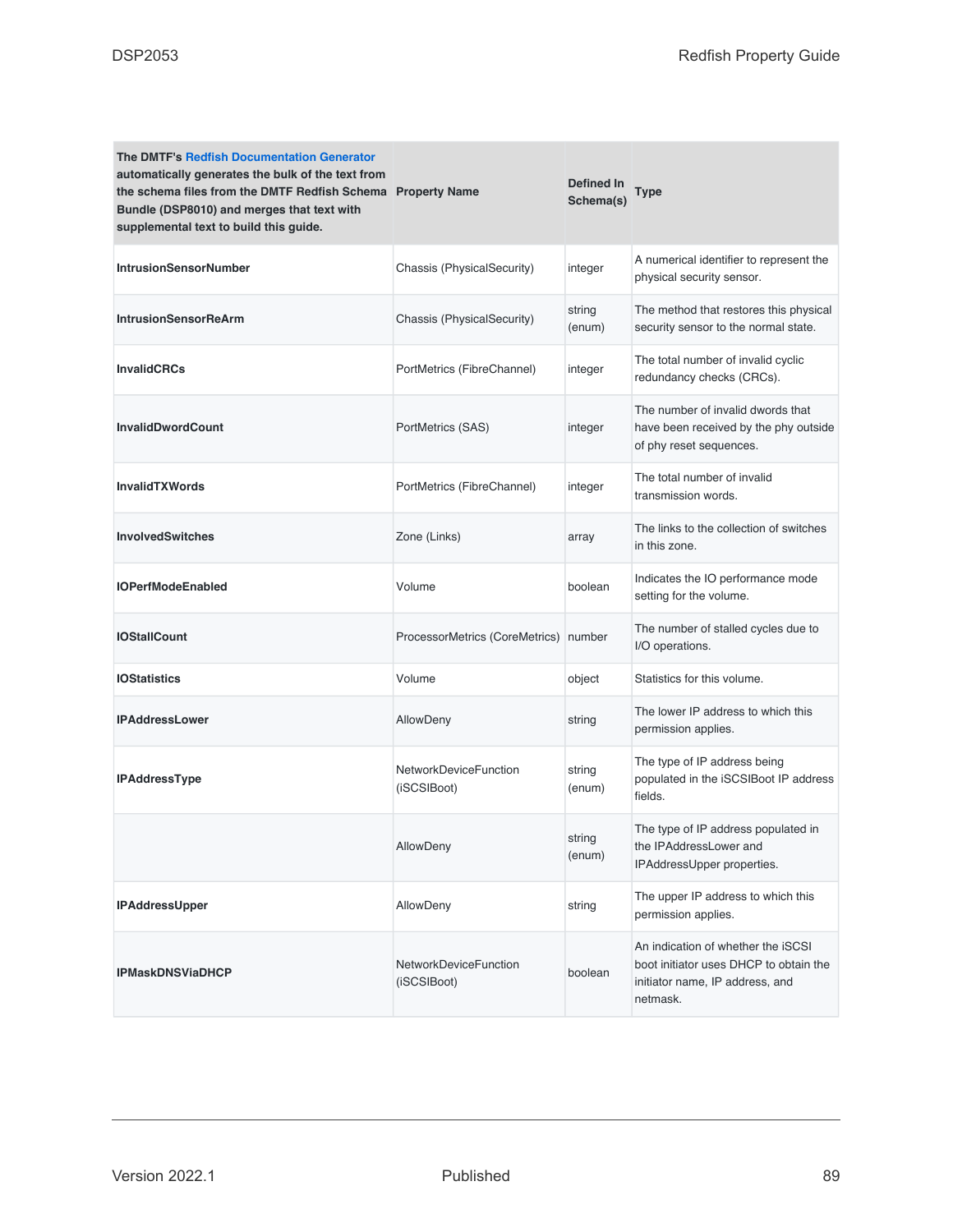| <b>The DMTF's Redfish Documentation Generator</b><br>automatically generates the bulk of the text from<br>the schema files from the DMTF Redfish Schema Property Name<br>Bundle (DSP8010) and merges that text with<br>supplemental text to build this guide. |                                                                                     | <b>Defined In</b><br>Schema(s) | Type                                                                                                                                                  |
|---------------------------------------------------------------------------------------------------------------------------------------------------------------------------------------------------------------------------------------------------------------|-------------------------------------------------------------------------------------|--------------------------------|-------------------------------------------------------------------------------------------------------------------------------------------------------|
| <b>IPMI</b>                                                                                                                                                                                                                                                   | ComputerSystem<br>(SerialConsole)                                                   | object                         | The connection details for an IPMI<br>Serial-over-LAN service.                                                                                        |
|                                                                                                                                                                                                                                                               | ManagerNetworkProtocol                                                              | object                         | The settings for this manager's IPMI-<br>over-LAN protocol support.                                                                                   |
| <b>IPTransportDetails</b>                                                                                                                                                                                                                                     | Endpoint                                                                            | array                          | An array of details for each IP<br>transport supported by this endpoint.<br>The array structure can model multiple<br>IP addresses for this endpoint. |
| IPv4                                                                                                                                                                                                                                                          | AddressPool (Ethernet)                                                              | object                         | IPv4 and Virtual LAN (VLAN) related<br>addressing for this Ethernet fabric.                                                                           |
| <b>IPv4Address</b>                                                                                                                                                                                                                                            | Endpoint (IPTransportDetails)                                                       | object                         | The IPv4 addresses assigned to the<br>endpoint.                                                                                                       |
|                                                                                                                                                                                                                                                               | EthernetInterface<br>(IPv4Addresses),<br>EthernetInterface<br>(IPv4StaticAddresses) | object                         | This type describes an IPv4 address.                                                                                                                  |
| <b>IPv4Addresses</b>                                                                                                                                                                                                                                          | EthernetInterface                                                                   | array                          | The IPv4 addresses currently in use<br>by this interface.                                                                                             |
| IPv4AutoConfigEnabled                                                                                                                                                                                                                                         | EthernetInterface<br>(StatelessAddressAutoConfig)                                   | boolean                        | An indication of whether IPv4 stateless<br>address autoconfiguration (SLAAC) is<br>enabled for this interface.                                        |
| <b>IPv4StaticAddresses</b>                                                                                                                                                                                                                                    | EthernetInterface                                                                   | array                          | The IPv4 static addresses assigned to<br>this interface. See IPv4Addresses for<br>the addresses in use by this interface.                             |
| <b>IPv6Address</b>                                                                                                                                                                                                                                            | Endpoint (IPTransportDetails)                                                       | object                         | The IPv6 addresses assigned to the<br>endpoint.                                                                                                       |
|                                                                                                                                                                                                                                                               | EthernetInterface<br>(IPv6Addresses)                                                | object                         | This type describes an IPv6 address.                                                                                                                  |
| <b>IPv6Addresses</b>                                                                                                                                                                                                                                          | EthernetInterface                                                                   | array                          | The IPv6 addresses currently in use<br>by this interface.                                                                                             |
| IPv6AddressPolicyTable                                                                                                                                                                                                                                        | EthernetInterface                                                                   | array                          | An array that represents the<br>RFC6724-defined address selection<br>policy table.                                                                    |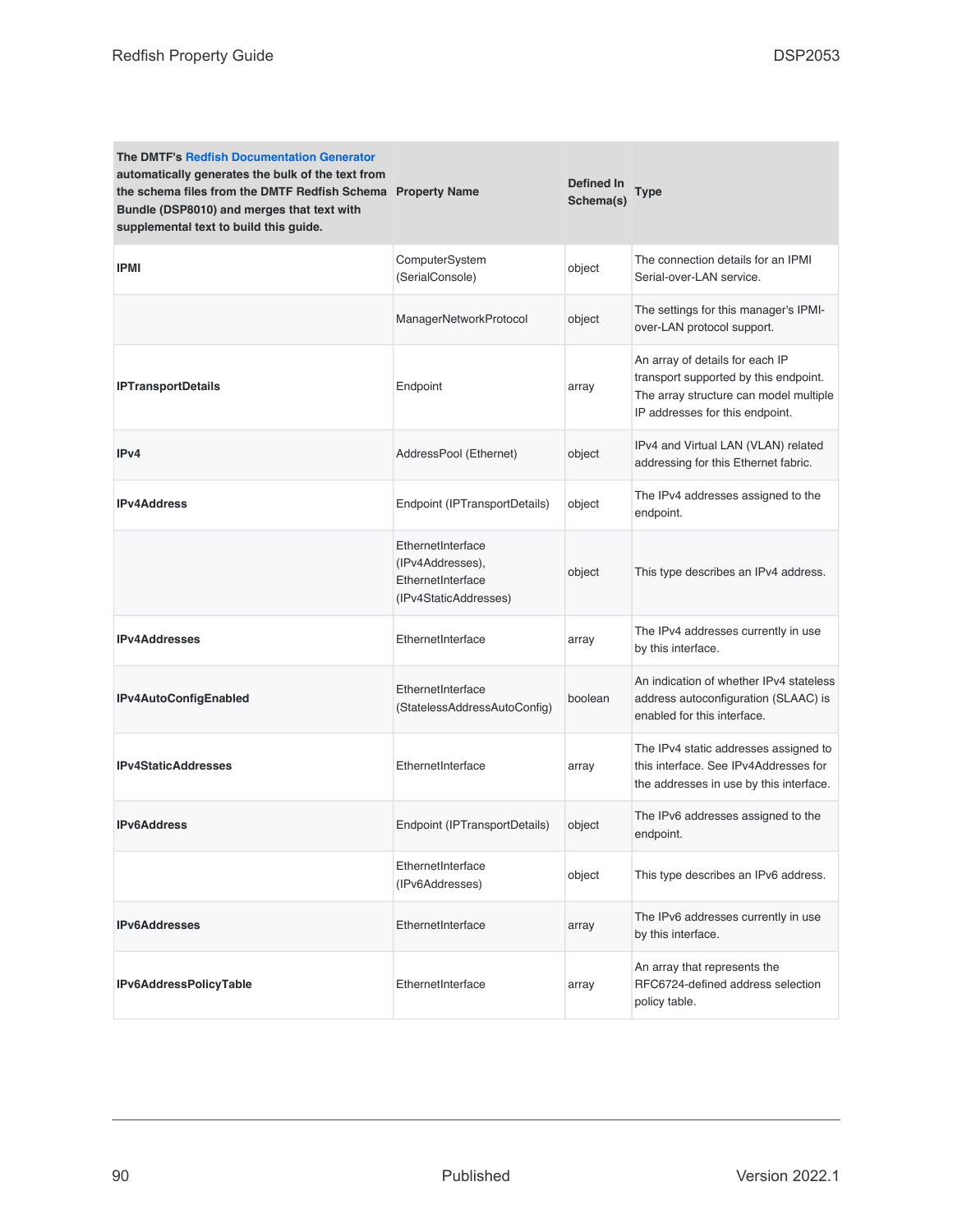| <b>The DMTF's Redfish Documentation Generator</b><br>automatically generates the bulk of the text from<br>the schema files from the DMTF Redfish Schema Property Name<br>Bundle (DSP8010) and merges that text with<br>supplemental text to build this guide. |                                                   | Defined In<br>Schema(s) | Type                                                                                                                      |
|---------------------------------------------------------------------------------------------------------------------------------------------------------------------------------------------------------------------------------------------------------------|---------------------------------------------------|-------------------------|---------------------------------------------------------------------------------------------------------------------------|
| IPv6AutoConfigEnabled                                                                                                                                                                                                                                         | EthernetInterface<br>(StatelessAddressAutoConfig) | boolean                 | An indication of whether IPv6 stateless<br>address autoconfiguration (SLAAC) is<br>enabled for this interface.            |
| IPv6DefaultGateway                                                                                                                                                                                                                                            | EthernetInterface                                 | string                  | The IPv6 default gateway address in<br>use on this interface.                                                             |
| IPv6GatewayStaticAddress                                                                                                                                                                                                                                      | EthernetInterface<br>(IPv6StaticDefaultGateways)  | object                  | This type represents a single IPv6<br>static address to be assigned on a<br>network interface.                            |
| <b>IPv6StaticAddress</b>                                                                                                                                                                                                                                      | EthernetInterface<br>(IPv6StaticAddresses)        | object                  | This type represents a single IPv6<br>static address to be assigned on a<br>network interface.                            |
| <b>IPv6StaticAddresses</b>                                                                                                                                                                                                                                    | EthernetInterface                                 | array                   | The IPv6 static addresses assigned to<br>this interface. See IPv6Addresses for<br>the addresses in use by this interface. |
| IPv6StaticDefaultGateways                                                                                                                                                                                                                                     | EthernetInterface                                 | array                   | The IPv6 static default gateways for<br>this interface.                                                                   |
| <b>iSCSIBoot</b>                                                                                                                                                                                                                                              | <b>NetworkDeviceFunction</b>                      | object                  | The iSCSI boot capabilities, status,<br>and configuration values for this<br>network device function.                     |
| <b>IsDefault</b>                                                                                                                                                                                                                                              | KeyPolicy                                         | boolean                 | Indicates if this is the default key<br>policy.                                                                           |
| <b>IsLinear</b>                                                                                                                                                                                                                                               | MetricDefinition                                  | boolean                 | An indication of whether the metric<br>values are linear versus non-linear.                                               |
| IsManaged                                                                                                                                                                                                                                                     | Switch                                            | boolean                 | An indication of whether the switch is<br>in a managed or unmanaged state.                                                |
| <b>IsMirrorEnabled</b>                                                                                                                                                                                                                                        | MemoryChunks                                      | boolean                 | An indication of whether memory<br>mirroring is enabled for this memory<br>chunk.                                         |
| <b>IsPredefined</b>                                                                                                                                                                                                                                           | Role                                              | boolean                 | An indication of whether the role is<br>predefined by Redfish or an OEM<br>rather than a client-defined role.             |
| <b>IsRankSpareEnabled</b>                                                                                                                                                                                                                                     | Memory                                            | boolean                 | An indication of whether rank spare is<br>enabled for this memory device.                                                 |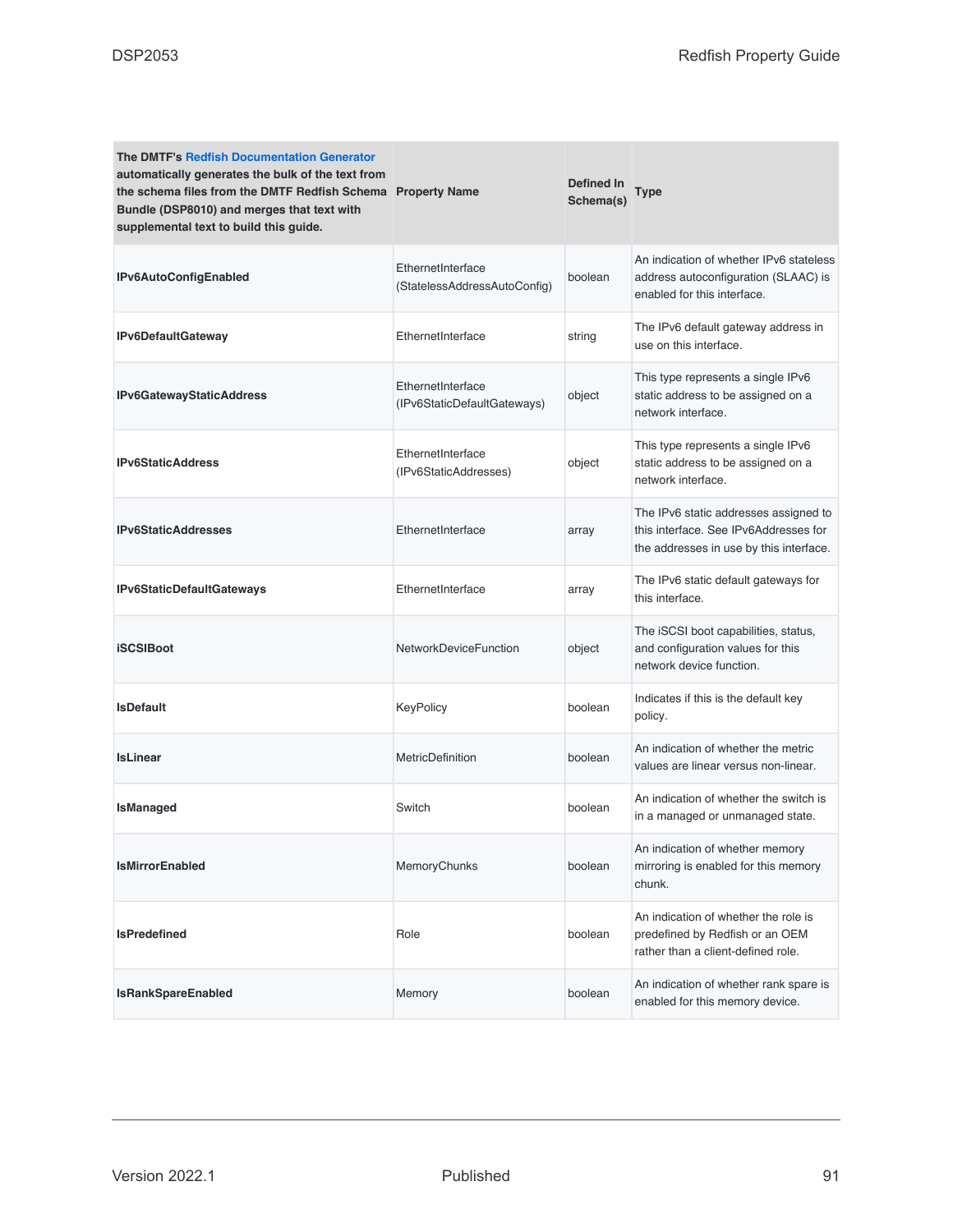| The DMTF's Redfish Documentation Generator<br>automatically generates the bulk of the text from<br>the schema files from the DMTF Redfish Schema Property Name<br>Bundle (DSP8010) and merges that text with<br>supplemental text to build this guide. |                                                                                                                                                                                                                                                             | Defined In<br>Schema(s) | Type                                                                                                  |
|--------------------------------------------------------------------------------------------------------------------------------------------------------------------------------------------------------------------------------------------------------|-------------------------------------------------------------------------------------------------------------------------------------------------------------------------------------------------------------------------------------------------------------|-------------------------|-------------------------------------------------------------------------------------------------------|
| <b>IsShareable</b>                                                                                                                                                                                                                                     | Volume<br>(NVMeNamespaceProperties)                                                                                                                                                                                                                         | boolean                 | Indicates the namespace is shareable.                                                                 |
| <b>IsSpare</b>                                                                                                                                                                                                                                         | MemoryChunks                                                                                                                                                                                                                                                | boolean                 | An indication of whether sparing is<br>enabled for this memory chunk.                                 |
| IsSpareDeviceEnabled                                                                                                                                                                                                                                   | Memory                                                                                                                                                                                                                                                      | boolean                 | An indication of whether a spare<br>device is enabled for this memory<br>device.                      |
| <b>Issuer</b>                                                                                                                                                                                                                                          | Certificate (Links)                                                                                                                                                                                                                                         | object                  | A link to the certificate of the CA that<br>issued this certificate.                                  |
|                                                                                                                                                                                                                                                        | Certificate                                                                                                                                                                                                                                                 | object                  | The issuer of the certificate.                                                                        |
|                                                                                                                                                                                                                                                        | AccountService<br>(ActiveDirectory ><br>OAuth2Service),<br>AccountService (LDAP ><br>OAuth2Service),<br>AccountService (OAuth2 ><br>OAuth2Service),<br>AccountService (TACACSplus<br>> OAuth2Service),<br><b>ExternalAccountProvider</b><br>(OAuth2Service) | string                  | The issuer string of the OAuth 2.0<br>service.                                                        |
| <b>IsSystemUniqueProperty</b>                                                                                                                                                                                                                          | AttributeRegistry<br>(RegistryEntries > Attributes)                                                                                                                                                                                                         | boolean                 | An indication of whether this attribute<br>is unique for this system and should<br>not be replicated. |
| Jobs                                                                                                                                                                                                                                                   | JobService                                                                                                                                                                                                                                                  | object                  | The links to the jobs collection.                                                                     |
| <b>JobService</b>                                                                                                                                                                                                                                      | ServiceRoot                                                                                                                                                                                                                                                 | object                  | The link to the JobService.                                                                           |
| <b>JobState</b>                                                                                                                                                                                                                                        | Job                                                                                                                                                                                                                                                         | string<br>(enum)        | The state of the job.                                                                                 |
| <b>JobStatus</b>                                                                                                                                                                                                                                       | Job                                                                                                                                                                                                                                                         | string<br>(enum)        | The status of the job.                                                                                |
| JournalingMedia                                                                                                                                                                                                                                        | Volume (Links)                                                                                                                                                                                                                                              | object                  | A pointer to the Resource that serves<br>as a journaling media for this volume.                       |
| <b>JsonBody</b>                                                                                                                                                                                                                                        | Job (Payload)                                                                                                                                                                                                                                               | string                  | The JSON payload to use in the<br>execution of this job.                                              |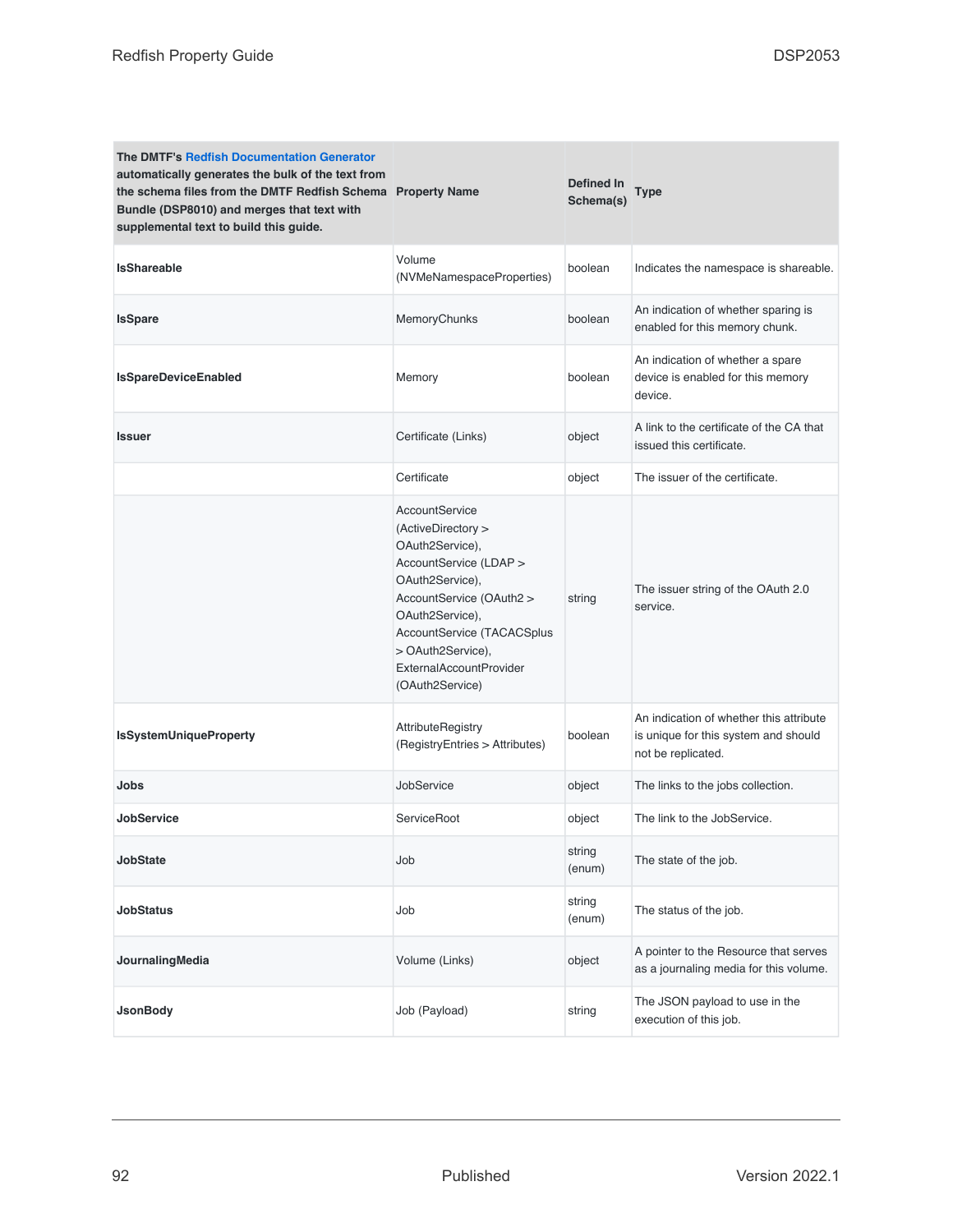| <b>The DMTF's Redfish Documentation Generator</b><br>automatically generates the bulk of the text from<br>the schema files from the DMTF Redfish Schema Property Name<br>Bundle (DSP8010) and merges that text with<br>supplemental text to build this guide. |                                                                                                                                                                                                                                                               | Defined In<br>Schema(s) | <b>Type</b>                                                                                                                                                     |
|---------------------------------------------------------------------------------------------------------------------------------------------------------------------------------------------------------------------------------------------------------------|---------------------------------------------------------------------------------------------------------------------------------------------------------------------------------------------------------------------------------------------------------------|-------------------------|-----------------------------------------------------------------------------------------------------------------------------------------------------------------|
|                                                                                                                                                                                                                                                               | Task (Payload)                                                                                                                                                                                                                                                | string                  | The JSON payload to use in the<br>execution of this task.                                                                                                       |
| <b>JsonSchemas</b>                                                                                                                                                                                                                                            | ServiceRoot                                                                                                                                                                                                                                                   | object                  | The link to a collection of JSON<br>Schema files.                                                                                                               |
| <b>KeepaliveIntervalSeconds</b>                                                                                                                                                                                                                               | AddressPool (Ethernet > EBGP<br>>BGPNeighbor), AddressPool<br>(Ethernet > MultiProtocolEBGP<br>> BGPNeighbor), AddressPool<br>(Ethernet > MultiProtocolIBGP<br>> BGPNeighbor)                                                                                 | integer                 | Border Gateway Protocol (BGP)<br>Keepalive timer in seconds.                                                                                                    |
| KerberosKeytab                                                                                                                                                                                                                                                | AccountService<br>(ActiveDirectory ><br>Authentication), AccountService<br>(LDAP > Authentication),<br>AccountService (OAuth2 ><br>Authentication), AccountService<br>(TACACSplus ><br>Authentication),<br><b>ExternalAccountProvider</b><br>(Authentication) | string                  | The Base64-encoded version of the<br>Kerberos keytab for this service. A<br>PATCH or PUT operation writes the<br>keytab. This property is null in<br>responses. |
| Kernel                                                                                                                                                                                                                                                        | SoftwareInventory<br>(AdditionalVersions)                                                                                                                                                                                                                     | string                  | The kernel version contained in this<br>software.                                                                                                               |
| <b>KernelAuthEnabled</b>                                                                                                                                                                                                                                      | HostInterface                                                                                                                                                                                                                                                 | boolean                 | An indication of whether this kernel<br>authentication is enabled for this<br>interface.                                                                        |
| <b>KernelAuthRole</b>                                                                                                                                                                                                                                         | HostInterface (Links)                                                                                                                                                                                                                                         | object                  | The link to the Redfish Role defining<br>privileges for this Host Interface when<br>using kernel authentication.                                                |
| <b>KernelAuthRoleld</b>                                                                                                                                                                                                                                       | HostInterface                                                                                                                                                                                                                                                 | string                  | The Role used for kernel<br>authentication on this interface.                                                                                                   |
| <b>KernelPercent</b>                                                                                                                                                                                                                                          | ManagerDiagnosticData<br>(ProcessorStatistics)                                                                                                                                                                                                                | number (%)              | The percentage of CPU time spent in<br>kernel mode.                                                                                                             |
|                                                                                                                                                                                                                                                               | <b>ProcessorMetrics</b>                                                                                                                                                                                                                                       | number (%)              | The percentage of time spent in kernel<br>mode.                                                                                                                 |
| <b>KernelTimeSeconds</b>                                                                                                                                                                                                                                      | ManagerDiagnosticData<br>(BootTimeStatistics)                                                                                                                                                                                                                 | number                  | The number of seconds the manager<br>spent in the kernel stage.                                                                                                 |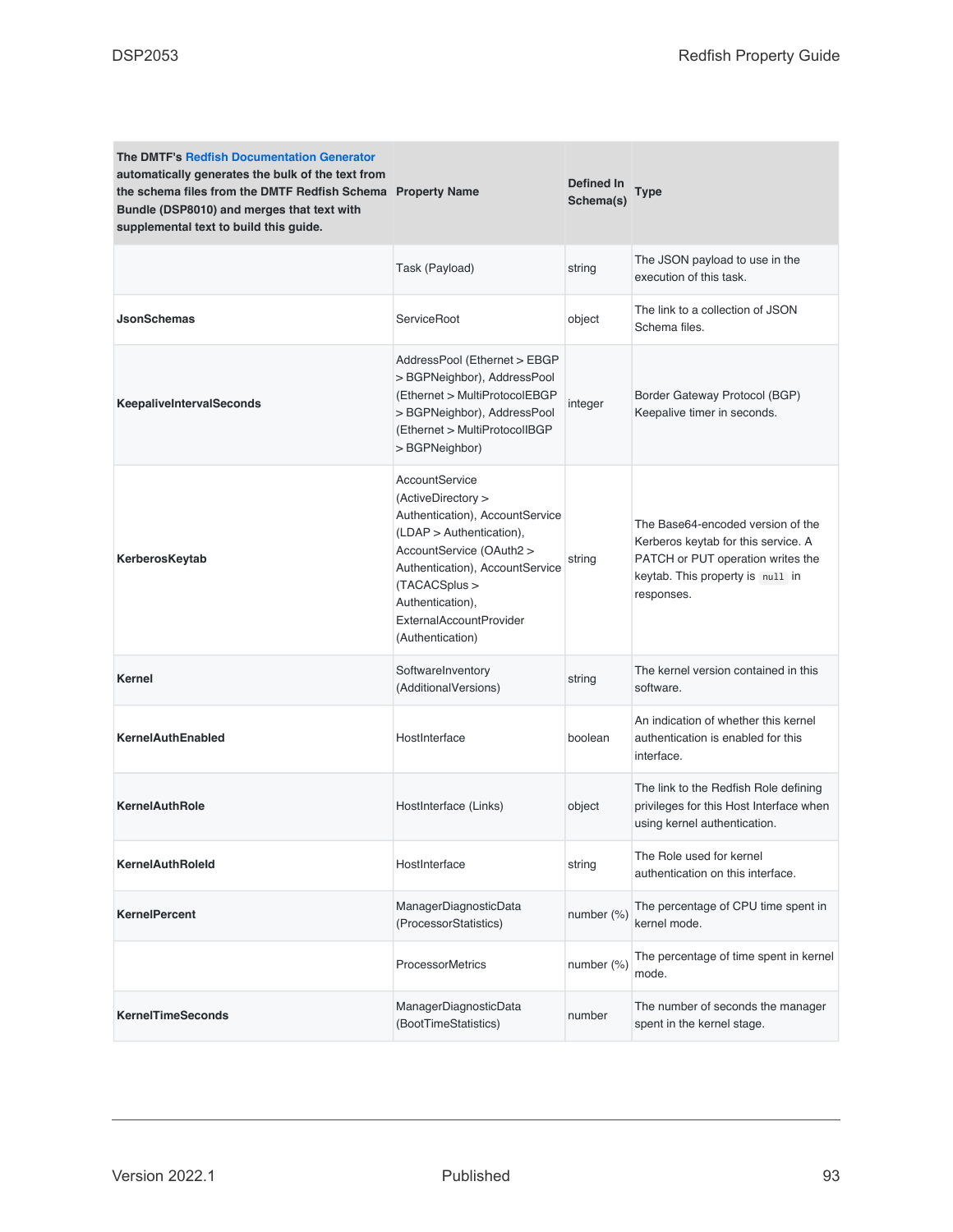| <b>The DMTF's Redfish Documentation Generator</b><br>automatically generates the bulk of the text from<br>the schema files from the DMTF Redfish Schema Property Name<br>Bundle (DSP8010) and merges that text with<br>supplemental text to build this guide. |                                                                                                      | Defined In<br>Schema(s) | Type                                                                                                                                                                                                          |
|---------------------------------------------------------------------------------------------------------------------------------------------------------------------------------------------------------------------------------------------------------------|------------------------------------------------------------------------------------------------------|-------------------------|---------------------------------------------------------------------------------------------------------------------------------------------------------------------------------------------------------------|
|                                                                                                                                                                                                                                                               | ManagerDiagnosticData<br>(TopProcesses)                                                              | number                  | The number of seconds this process<br>executed in kernel space.                                                                                                                                               |
| <b>KeyBitLength</b>                                                                                                                                                                                                                                           | Certificate (Actions > Rekey<br>(Action)), CertificateService<br>(Actions > GenerateCSR<br>(Action)) | integer                 | The length of the key, in bits, if needed<br>based on the KeyPairAlgorithm<br>parameter value.                                                                                                                |
| KeyChain                                                                                                                                                                                                                                                      | AddressPool (Ethernet ><br>BFDSingleHopOnly)                                                         | string                  | <b>Bidirectional Forwarding Detection</b><br>(BFD) Key Chain name.                                                                                                                                            |
| <b>KeyCurveld</b>                                                                                                                                                                                                                                             | Certificate (Actions > Rekey<br>(Action)), CertificateService<br>(Actions > GenerateCSR<br>(Action)) | string                  | The curve ID to use with the key, if<br>needed based on the<br>KeyPairAlgorithm parameter value.                                                                                                              |
| <b>KeyManagement</b>                                                                                                                                                                                                                                          | ComputerSystem                                                                                       | object                  | The key management settings of the<br>computer system.                                                                                                                                                        |
| <b>KeyPairAlgorithm</b>                                                                                                                                                                                                                                       | Certificate (Actions > Rekey<br>(Action)), CertificateService<br>(Actions > GenerateCSR<br>(Action)) | string                  | The type of key-pair for use with<br>signing algorithms.                                                                                                                                                      |
| KeyPolicyType                                                                                                                                                                                                                                                 | KeyPolicy                                                                                            | string<br>(enum)        | The type of key policy.                                                                                                                                                                                       |
| Keys                                                                                                                                                                                                                                                          | MetricReportDefinition<br>(Wildcards)                                                                | array                   | An array of values to substitute for the<br>wildcard.                                                                                                                                                         |
|                                                                                                                                                                                                                                                               | ManagerAccount                                                                                       | object                  | The link to the collection of keys that<br>can be used to authenticate this<br>account. For example, an SSH public<br>key could be added to this collection to<br>allow for SSH public key<br>authentication. |
| <b>KeyService</b>                                                                                                                                                                                                                                             | ServiceRoot                                                                                          | object                  | The link to the key service.                                                                                                                                                                                  |
| <b>KeyString</b>                                                                                                                                                                                                                                              | Key                                                                                                  | string                  | The string for the key.                                                                                                                                                                                       |
| <b>KeyType</b>                                                                                                                                                                                                                                                | Key                                                                                                  | string<br>(enum)        | The format of the key.                                                                                                                                                                                        |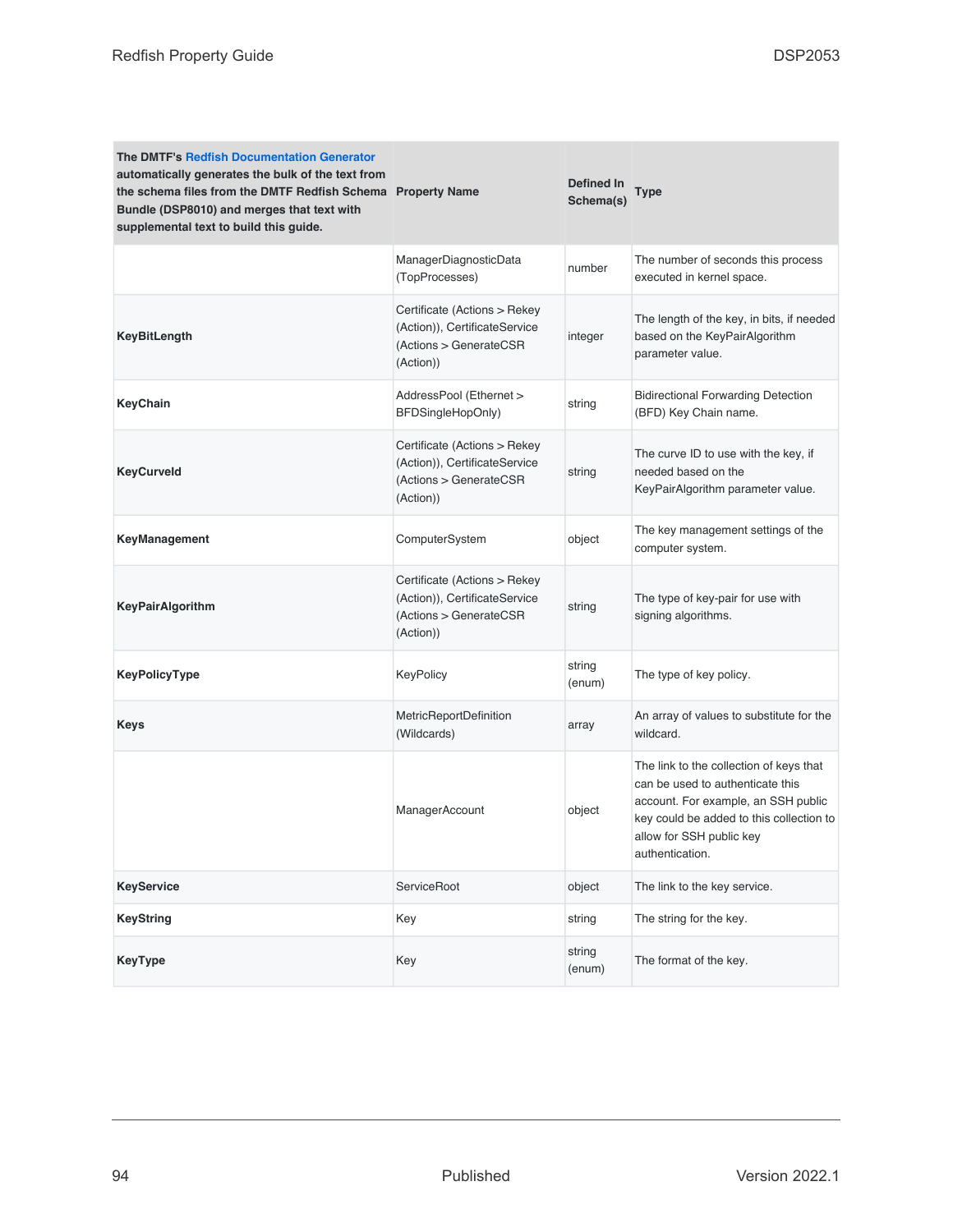| <b>The DMTF's Redfish Documentation Generator</b><br>automatically generates the bulk of the text from<br>the schema files from the DMTF Redfish Schema Property Name<br>Bundle (DSP8010) and merges that text with<br>supplemental text to build this guide. |                                                                                                 | Defined In<br>Schema(s) | <b>Type</b>                                                                                                                      |
|---------------------------------------------------------------------------------------------------------------------------------------------------------------------------------------------------------------------------------------------------------------|-------------------------------------------------------------------------------------------------|-------------------------|----------------------------------------------------------------------------------------------------------------------------------|
| <b>KeyUsage</b>                                                                                                                                                                                                                                               | Certificate                                                                                     | array                   | The key usage extension, which<br>defines the purpose of the public keys<br>in this certificate.                                 |
|                                                                                                                                                                                                                                                               | CertificateService (Actions ><br>GenerateCSR (Action))                                          | array                   | The usage of the key contained in the<br>certificate.                                                                            |
|                                                                                                                                                                                                                                                               | Certificate (KeyUsage),<br>CertificateService (Actions ><br>GenerateCSR (Action) ><br>KeyUsage) | string<br>(enum)        | The usages of a key contained within<br>a certificate.                                                                           |
| <b>KMIPCertificates</b>                                                                                                                                                                                                                                       | ComputerSystem<br>(KeyManagement)                                                               | object                  | The link to a collection of server<br>certificates for the servers referenced<br>by the KMIPServers property.                    |
| <b>KMIPServers</b>                                                                                                                                                                                                                                            | ComputerSystem<br>(KeyManagement)                                                               | array                   | The KMIP servers to which this<br>computer system is subscribed.                                                                 |
| <b>KVMIP</b>                                                                                                                                                                                                                                                  | ManagerNetworkProtocol                                                                          | object                  | The settings for this manager's KVM-<br>IP protocol support that apply to all<br>system instances controlled by this<br>manager. |
| Label                                                                                                                                                                                                                                                         | EthernetInterface<br>(IPv6AddressPolicyTable)                                                   | integer                 | The IPv6 label, as defined in<br>RFC6724, section 2.1.                                                                           |
| Lanes                                                                                                                                                                                                                                                         | PCIeDevice (Slot), PCIeSlots<br>(Slots)                                                         | integer                 | The number of PCIe lanes supported<br>by this slot.                                                                              |
| LanesInUse                                                                                                                                                                                                                                                    | PCIeDevice (PCIeInterface)                                                                      | integer                 | The number of PCIe lanes in use by<br>this device.                                                                               |
| LaneSplitting                                                                                                                                                                                                                                                 | PCIeDevice (Slot)                                                                               | string<br>(enum)        | The lane splitting strategy used in the<br>PCIe slot.                                                                            |
| Language                                                                                                                                                                                                                                                      | MessageRegistryFile (Location) string                                                           |                         | The language code for the Message<br>Registry file.                                                                              |
|                                                                                                                                                                                                                                                               | JsonSchemaFile (Location)                                                                       | string                  | The language code for the schema<br>file.                                                                                        |
|                                                                                                                                                                                                                                                               | AttributeRegistry                                                                               | string                  | The RFC5646-conformant language<br>code for the attribute registry.                                                              |
|                                                                                                                                                                                                                                                               | MessageRegistry                                                                                 | string                  | The RFC5646-conformant language<br>code for the message registry.                                                                |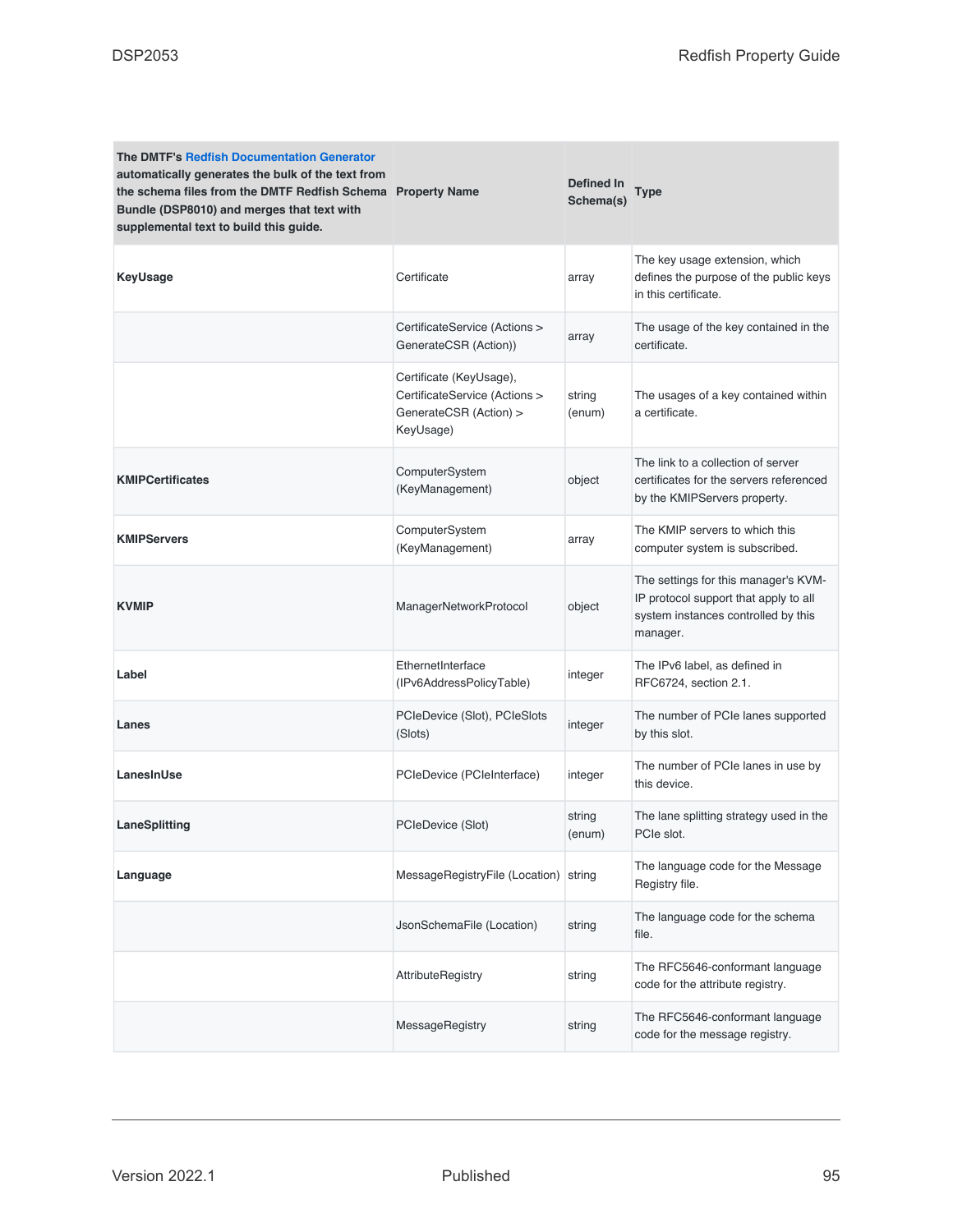| <b>The DMTF's Redfish Documentation Generator</b><br>automatically generates the bulk of the text from<br>the schema files from the DMTF Redfish Schema Property Name<br>Bundle (DSP8010) and merges that text with<br>supplemental text to build this guide. |                                                                                                                                    | Defined In<br>Schema(s) | <b>Type</b>                                                                                        |
|---------------------------------------------------------------------------------------------------------------------------------------------------------------------------------------------------------------------------------------------------------------|------------------------------------------------------------------------------------------------------------------------------------|-------------------------|----------------------------------------------------------------------------------------------------|
| Languages                                                                                                                                                                                                                                                     | MessageRegistryFile                                                                                                                | array                   | The RFC5646-conformant language<br>codes for the available Message<br>Registries.                  |
|                                                                                                                                                                                                                                                               | <b>JsonSchemaFile</b>                                                                                                              | array                   | The RFC5646-conformant language<br>codes for the available schemas.                                |
| <b>LastBootTimeSeconds</b>                                                                                                                                                                                                                                    | ComputerSystem<br>(BootProgress)                                                                                                   | number                  | The number of seconds the system<br>spent booting to the operating system<br>during the last boot. |
| <b>LastPowerOutputWatts</b>                                                                                                                                                                                                                                   | Power (PowerSupplies)                                                                                                              | number<br>(Watts)       | The average power output of this<br>power supply.                                                  |
| <b>LastResetTime</b>                                                                                                                                                                                                                                          | Manager                                                                                                                            | string                  | The date and time when the manager<br>was last reset or rebooted.                                  |
|                                                                                                                                                                                                                                                               | ComputerSystem                                                                                                                     | string                  | The date and time when the system<br>was last reset or rebooted.                                   |
| <b>LastShutdownSuccess</b>                                                                                                                                                                                                                                    | MemoryMetrics (HealthData)                                                                                                         | boolean                 | An indication of whether the last<br>shutdown succeeded.                                           |
| LastState                                                                                                                                                                                                                                                     | ComputerSystem<br>(BootProgress)                                                                                                   | string<br>(enum)        | The last boot progress state.                                                                      |
| <b>LastStateTime</b>                                                                                                                                                                                                                                          | ComputerSystem<br>(BootProgress)                                                                                                   | string                  | The date and time when the last boot<br>state was updated.                                         |
| LastUpdated                                                                                                                                                                                                                                                   | ComponentIntegrity                                                                                                                 | string                  | The date and time when information<br>for the component was last updated.                          |
|                                                                                                                                                                                                                                                               | ComponentIntegrity (SPDM ><br>MeasurementSet ><br>Measurements),<br>ComponentIntegrity (TPM ><br>MeasurementSet ><br>Measurements) | string                  | The date and time when information<br>for the measurement was last<br>updated.                     |
| <b>LDAP</b>                                                                                                                                                                                                                                                   | AccountService                                                                                                                     | object                  | The first LDAP external account<br>provider that this account service<br>supports.                 |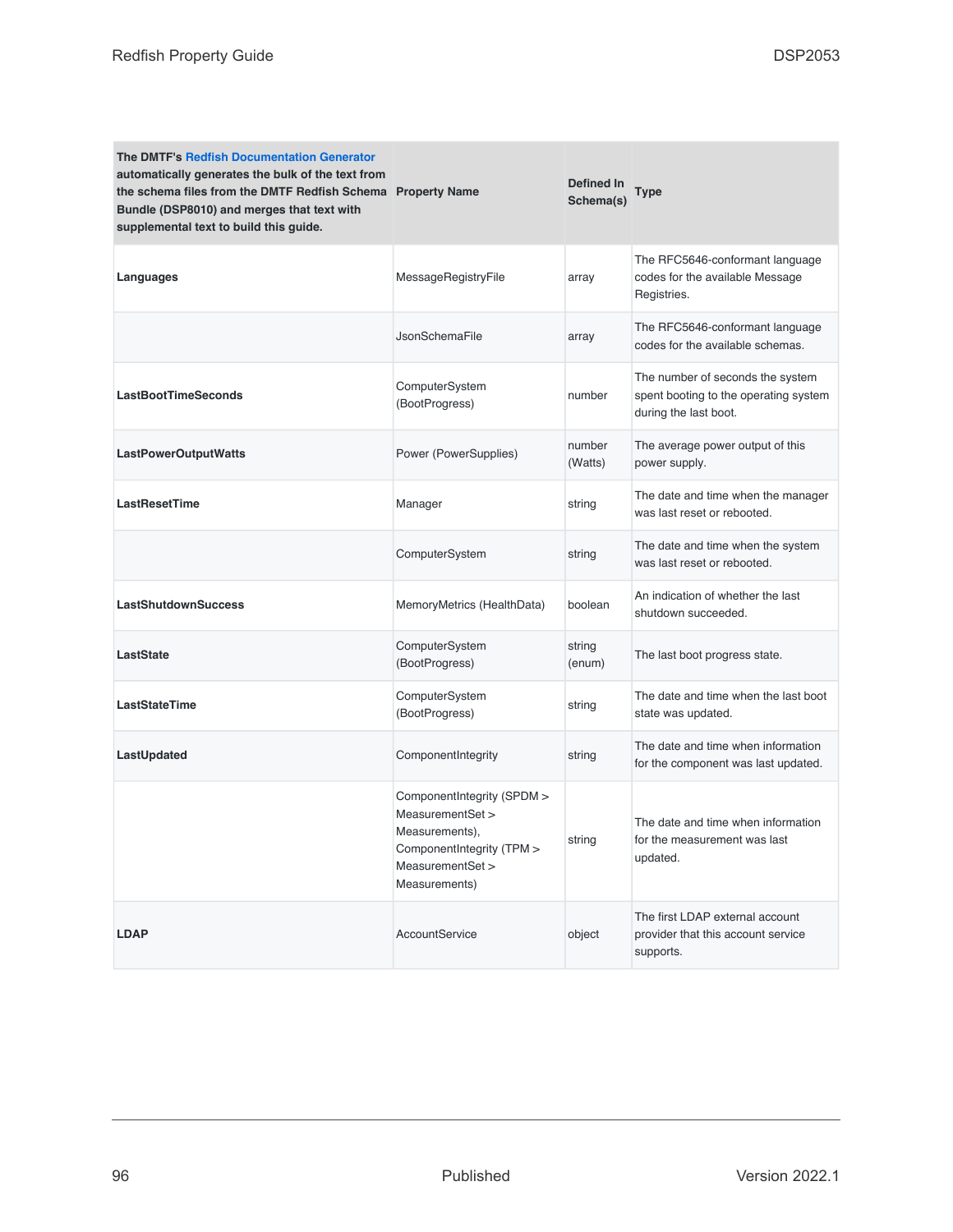| <b>The DMTF's Redfish Documentation Generator</b><br>automatically generates the bulk of the text from<br>the schema files from the DMTF Redfish Schema Property Name<br>Bundle (DSP8010) and merges that text with<br>supplemental text to build this guide. |                                                                                                                                                       | Defined In<br>Schema(s) | <b>Type</b>                                                                                                                                     |
|---------------------------------------------------------------------------------------------------------------------------------------------------------------------------------------------------------------------------------------------------------------|-------------------------------------------------------------------------------------------------------------------------------------------------------|-------------------------|-------------------------------------------------------------------------------------------------------------------------------------------------|
| <b>LDAPService</b>                                                                                                                                                                                                                                            | AccountService<br>(ActiveDirectory),<br>AccountService (LDAP),<br>AccountService (OAuth2),<br>AccountService (TACACSplus),<br>ExternalAccountProvider | object                  | The additional mapping information<br>needed to parse a generic LDAP<br>service.                                                                |
| LengthMeters                                                                                                                                                                                                                                                  | Cable                                                                                                                                                 | number                  | The length of the cable in meters.                                                                                                              |
| Level                                                                                                                                                                                                                                                         | ProcessorMetrics (CoreMetrics<br>> CStateResidency)                                                                                                   | string                  | The C-state level, such as C0, C1, or<br>C <sub>2</sub>                                                                                         |
|                                                                                                                                                                                                                                                               | ProcessorMetrics (Cache),<br>ProcessorMetrics (CoreMetrics<br>> CoreCache)                                                                            | string                  | The cache level.                                                                                                                                |
| Levels                                                                                                                                                                                                                                                        | ServiceRoot<br>(ProtocolFeaturesSupported ><br>ExpandQuery)                                                                                           | boolean                 | An indication of whether the service<br>supports the \$levels option of the<br>\$expand query parameter.                                        |
| LicenseExpirationWarningDays                                                                                                                                                                                                                                  | LicenseService                                                                                                                                        | integer                 | The number of days prior to a license<br>expiration that a warning message is<br>sent. A value of zero indicates no<br>warning message is sent. |
| <b>LicenseFileURI</b>                                                                                                                                                                                                                                         | LicenseService (Actions ><br>Install (Action))                                                                                                        | string                  | The URI of the license file to install.                                                                                                         |
| LicenseInfoURI                                                                                                                                                                                                                                                | License                                                                                                                                               | string                  | The URI at which more information<br>about this license can be obtained.                                                                        |
| <b>LicenseOrigin</b>                                                                                                                                                                                                                                          | License                                                                                                                                               | string<br>(enum)        | This indicates the origin of the license.                                                                                                       |
| Licenses                                                                                                                                                                                                                                                      | LicenseService                                                                                                                                        | object                  | The link to the collection of licenses.                                                                                                         |
| LicenseService                                                                                                                                                                                                                                                | ServiceRoot                                                                                                                                           | object                  | The link to the license service.                                                                                                                |
| LicenseString                                                                                                                                                                                                                                                 | License                                                                                                                                               | string                  | The Base64-encoded string of the<br>license.                                                                                                    |
| LicenseType                                                                                                                                                                                                                                                   | License                                                                                                                                               | string<br>(enum)        | The type of the license.                                                                                                                        |
| LifeCycleEventOnTaskStateChange                                                                                                                                                                                                                               | <b>TaskService</b>                                                                                                                                    | boolean                 | An indication of whether a task state<br>change sends an event.                                                                                 |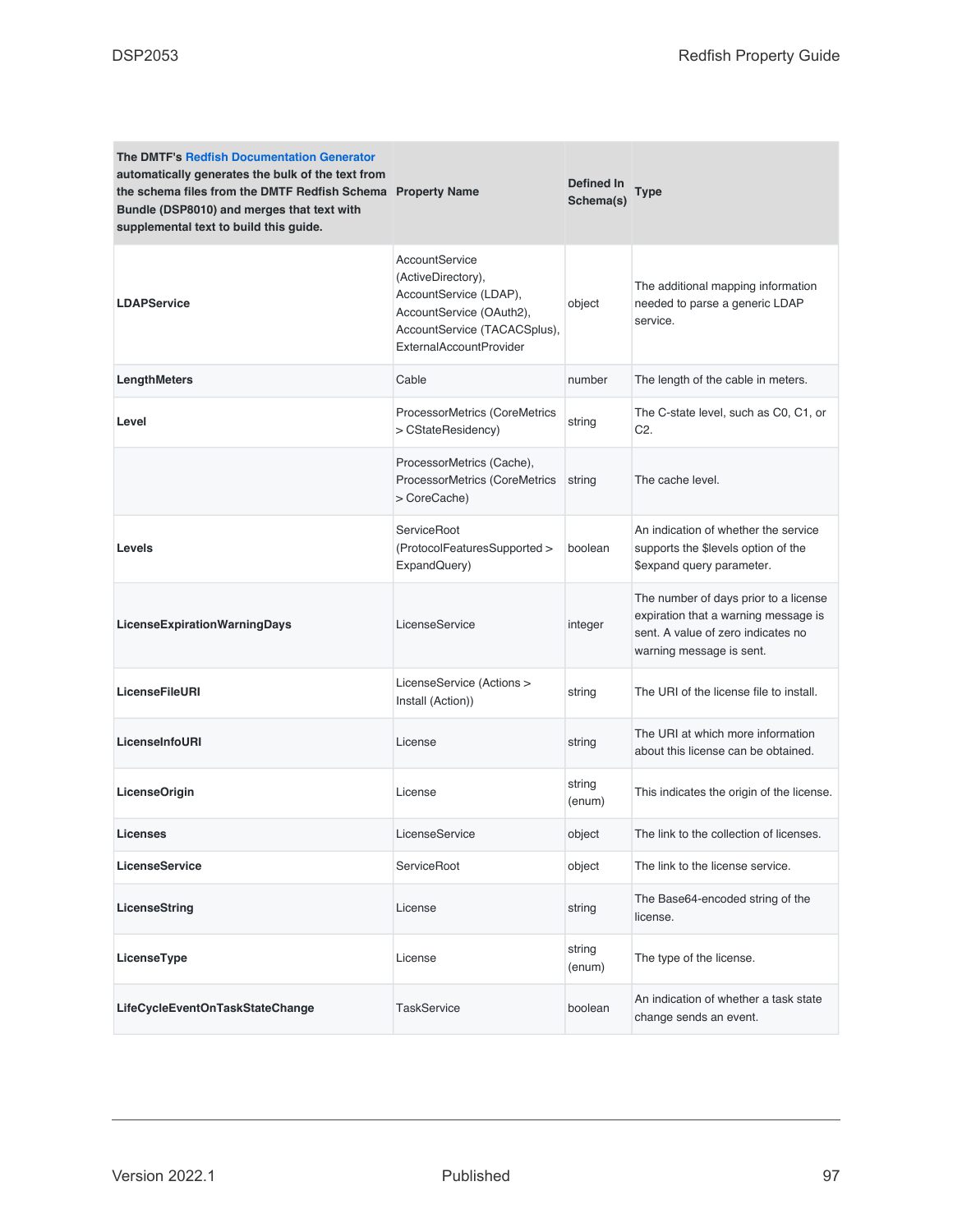| <b>The DMTF's Redfish Documentation Generator</b><br>automatically generates the bulk of the text from<br>the schema files from the DMTF Redfish Schema Property Name<br>Bundle (DSP8010) and merges that text with<br>supplemental text to build this guide. |                                                                                    | Defined In<br>Schema(s) | Type                                                                                     |
|---------------------------------------------------------------------------------------------------------------------------------------------------------------------------------------------------------------------------------------------------------------|------------------------------------------------------------------------------------|-------------------------|------------------------------------------------------------------------------------------|
| <b>LifeTime</b>                                                                                                                                                                                                                                               | ProcessorMetrics<br>(CacheMetricsTotal)                                            | object                  | The cache metrics for the lifetime of<br>this processor.                                 |
|                                                                                                                                                                                                                                                               | <b>MemoryMetrics</b>                                                               | object                  | The memory metrics for the lifetime of<br>the memory.                                    |
|                                                                                                                                                                                                                                                               | <b>SwitchMetrics</b><br>(InternalMemoryMetrics)                                    | object                  | The memory metrics for the lifetime of<br>this switch.                                   |
| LifetimeReading                                                                                                                                                                                                                                               | various (Circuit (EnergykWh),<br>Circuit (PolyPhaseEnergykWh<br>> Line1ToLine2)  ) | number                  | The total accumulation value for this<br>sensor.                                         |
| LimitException                                                                                                                                                                                                                                                | Power (PowerControl ><br>PowerLimit)                                               | string<br>(enum)        | The action that is taken if the power<br>cannot be maintained below the<br>LimitInWatts. |
| <b>LimitInWatts</b>                                                                                                                                                                                                                                           | Power (PowerControl ><br>PowerLimit)                                               | number<br>(Watts)       | The power limit, in watts. If null,<br>power capping is disabled.                        |
| Limits                                                                                                                                                                                                                                                        | <b>NetworkDeviceFunction</b>                                                       | array                   | The byte and packet limits for this<br>network device function.                          |
| Line1                                                                                                                                                                                                                                                         | Circuit<br>(PolyPhaseCurrentAmps),<br>Outlet<br>(PolyPhaseCurrentAmps)             | object                  | Line 1 current (A).                                                                      |
| Line1ToLine2                                                                                                                                                                                                                                                  | Circuit (PolyPhaseEnergykWh)                                                       | object                  | The Line 1 to Line 2 energy (kWh) for<br>this circuit.                                   |
|                                                                                                                                                                                                                                                               | Circuit (PolyPhasePowerWatts)                                                      | object                  | The Line 1 to Line 2 power (W) for this<br>circuit.                                      |
|                                                                                                                                                                                                                                                               | Circuit (PolyPhaseVoltage)                                                         | object                  | The Line 1 to Line 2 voltage (V) for<br>this circuit.                                    |
|                                                                                                                                                                                                                                                               | Outlet (PolyPhaseVoltage)                                                          | object                  | The Line 1 to Line 2 voltage (V) for<br>this outlet.                                     |
| Line1ToNeutral                                                                                                                                                                                                                                                | Circuit (PolyPhaseEnergykWh)                                                       | object                  | The Line 1 to Neutral energy (kWh) for<br>this circuit.                                  |
|                                                                                                                                                                                                                                                               | Circuit (PolyPhasePowerWatts)                                                      | object                  | The Line 1 to Neutral power (W) for<br>this circuit.                                     |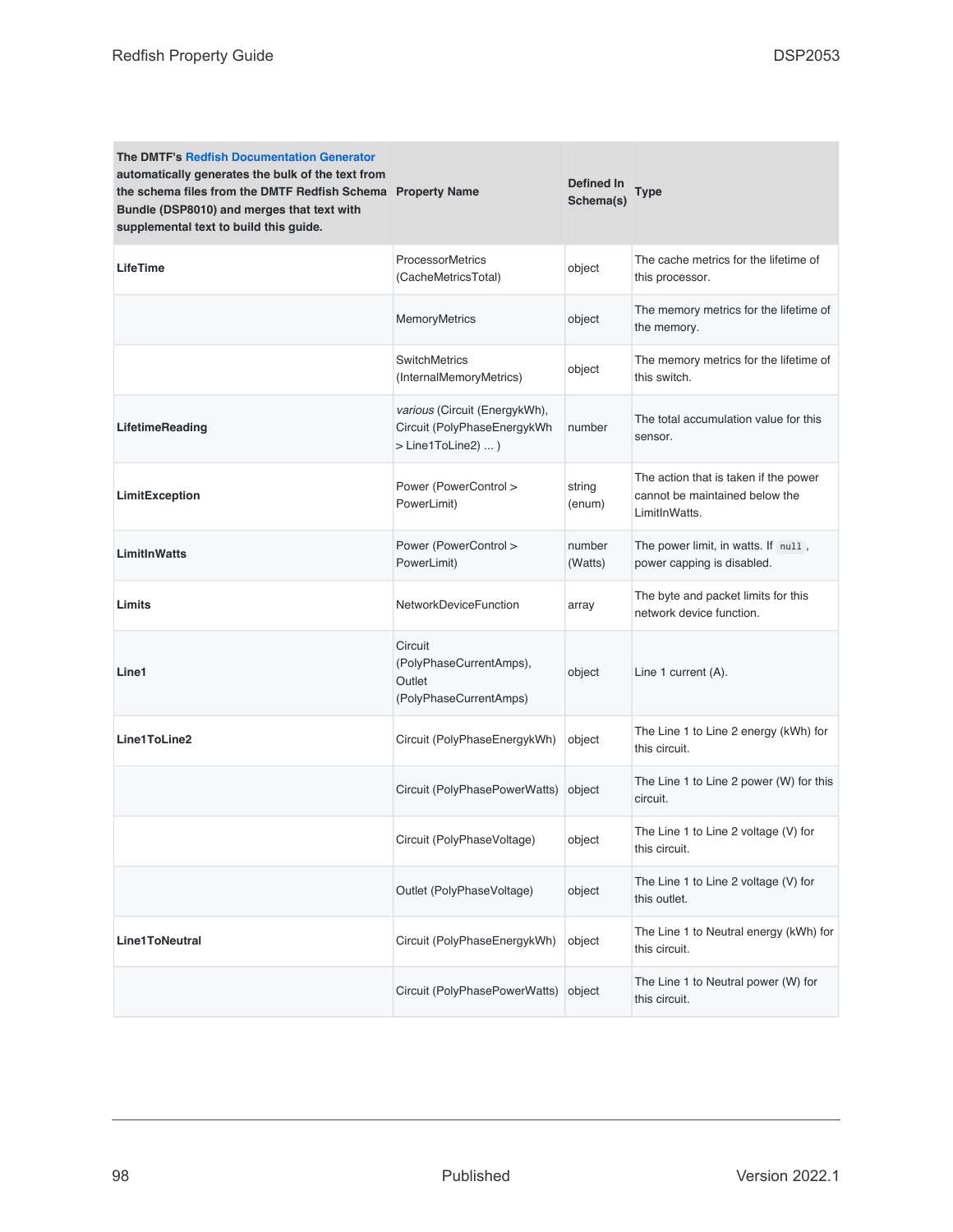| <b>The DMTF's Redfish Documentation Generator</b><br>automatically generates the bulk of the text from<br>the schema files from the DMTF Redfish Schema Property Name<br>Bundle (DSP8010) and merges that text with<br>supplemental text to build this guide. |                                                                        | Defined In<br>Schema(s) | Type                                                    |
|---------------------------------------------------------------------------------------------------------------------------------------------------------------------------------------------------------------------------------------------------------------|------------------------------------------------------------------------|-------------------------|---------------------------------------------------------|
|                                                                                                                                                                                                                                                               | Circuit (PolyPhaseVoltage)                                             | object                  | The Line 1 to Neutral voltage (V) for<br>this circuit.  |
|                                                                                                                                                                                                                                                               | Outlet (PolyPhaseVoltage)                                              | object                  | The Line 1 to Neutral voltage (V) for<br>this outlet.   |
| Line2                                                                                                                                                                                                                                                         | Circuit<br>(PolyPhaseCurrentAmps),<br>Outlet<br>(PolyPhaseCurrentAmps) | object                  | Line 2 current (A).                                     |
| Line2ToLine3                                                                                                                                                                                                                                                  | Circuit (PolyPhaseEnergykWh)                                           | object                  | The Line 2 to Line 3 energy (kWh) for<br>this circuit.  |
|                                                                                                                                                                                                                                                               | Circuit (PolyPhasePowerWatts)                                          | object                  | The Line 2 to Line 3 power (W) for this<br>circuit.     |
|                                                                                                                                                                                                                                                               | Circuit (PolyPhaseVoltage)                                             | object                  | The Line 2 to Line 3 voltage (V) for<br>this circuit.   |
|                                                                                                                                                                                                                                                               | Outlet (PolyPhaseVoltage)                                              | object                  | The Line 2 to Line 3 voltage (V) for<br>this outlet.    |
| <b>Line2ToNeutral</b>                                                                                                                                                                                                                                         | Circuit (PolyPhaseEnergykWh)                                           | object                  | The Line 2 to Neutral energy (kWh) for<br>this circuit. |
|                                                                                                                                                                                                                                                               | Circuit (PolyPhasePowerWatts)                                          | object                  | The Line 2 to Neutral power (W) for<br>this circuit.    |
|                                                                                                                                                                                                                                                               | Circuit (PolyPhaseVoltage)                                             | object                  | The Line 2 to Neutral voltage (V) for<br>this circuit.  |
|                                                                                                                                                                                                                                                               | Outlet (PolyPhaseVoltage)                                              | object                  | The Line 2 to Neutral voltage (V) for<br>this outlet.   |
| Line3                                                                                                                                                                                                                                                         | Circuit<br>(PolyPhaseCurrentAmps),<br>Outlet<br>(PolyPhaseCurrentAmps) | object                  | Line 3 current (A).                                     |
| Line3ToLine1                                                                                                                                                                                                                                                  | Circuit (PolyPhaseEnergykWh)                                           | object                  | The Line 3 to Line 1 energy (kWh) for<br>this circuit.  |
|                                                                                                                                                                                                                                                               | Circuit (PolyPhasePowerWatts)                                          | object                  | The Line 3 to Line 1 power (W) for this<br>circuit.     |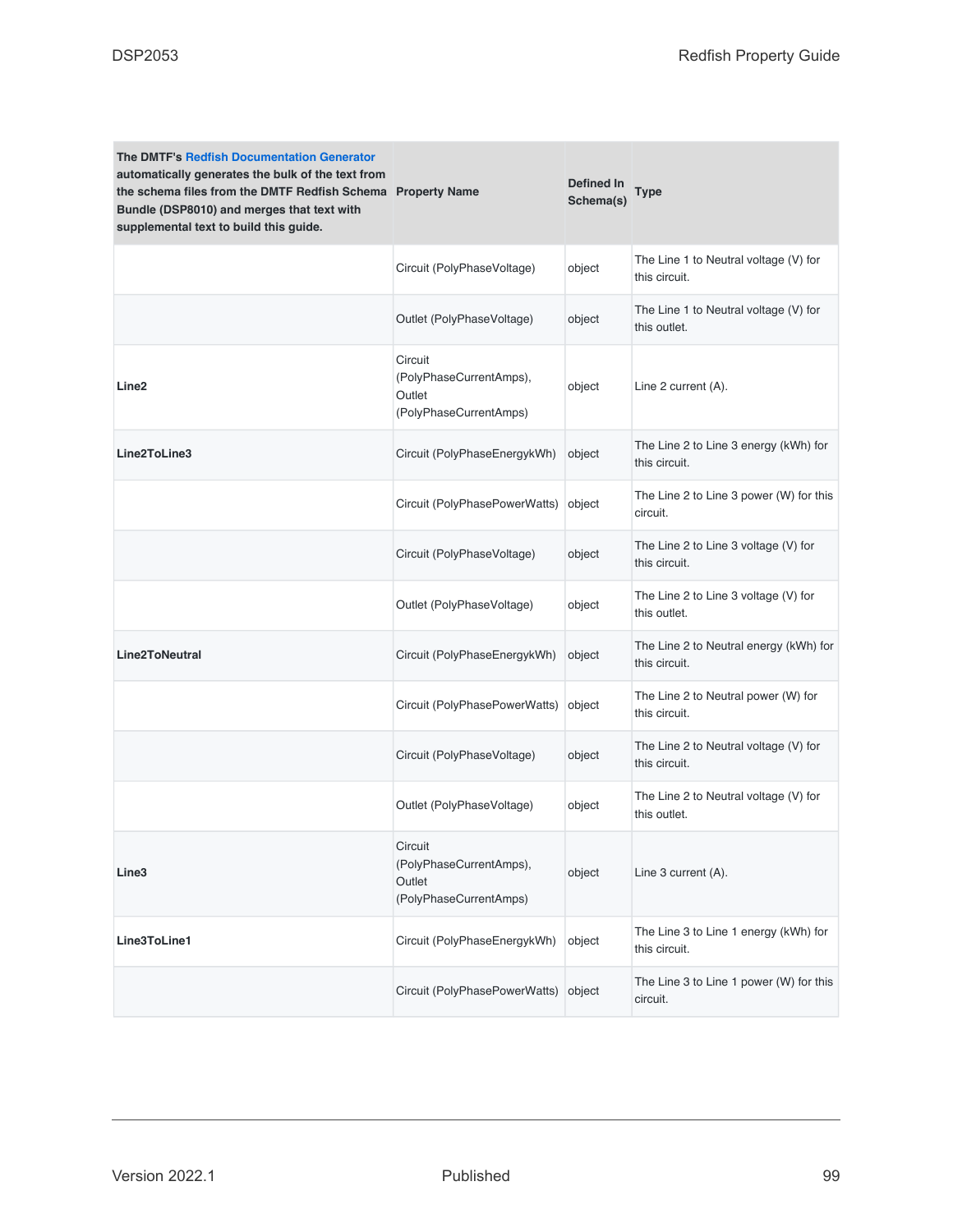| <b>The DMTF's Redfish Documentation Generator</b><br>automatically generates the bulk of the text from<br>the schema files from the DMTF Redfish Schema Property Name<br>Bundle (DSP8010) and merges that text with<br>supplemental text to build this guide. |                                                                    | Defined In<br>Schema(s) | Type                                                                                                              |
|---------------------------------------------------------------------------------------------------------------------------------------------------------------------------------------------------------------------------------------------------------------|--------------------------------------------------------------------|-------------------------|-------------------------------------------------------------------------------------------------------------------|
|                                                                                                                                                                                                                                                               | Circuit (PolyPhaseVoltage)                                         | object                  | The Line 3 to Line 1 voltage (V) for<br>this circuit.                                                             |
|                                                                                                                                                                                                                                                               | Outlet (PolyPhaseVoltage)                                          | object                  | The Line 3 to Line 1 voltage (V) for<br>this outlet.                                                              |
| <b>Line3ToNeutral</b>                                                                                                                                                                                                                                         | Circuit (PolyPhaseEnergykWh)                                       | object                  | The Line 3 to Neutral energy (kWh) for<br>this circuit.                                                           |
|                                                                                                                                                                                                                                                               | Circuit (PolyPhasePowerWatts)                                      | object                  | The Line 3 to Neutral power (W) for<br>this circuit.                                                              |
|                                                                                                                                                                                                                                                               | Circuit (PolyPhaseVoltage)                                         | object                  | The Line 3 to Neutral voltage (V) for<br>this circuit.                                                            |
|                                                                                                                                                                                                                                                               | Outlet (PolyPhaseVoltage)                                          | object                  | The Line 3 to Neutral voltage (V) for<br>this outlet.                                                             |
| LineInputStatus                                                                                                                                                                                                                                               | PowerSupply                                                        | string<br>(enum)        | The status of the line input.                                                                                     |
| LineInputVoltage                                                                                                                                                                                                                                              | Power (PowerSupplies)                                              | number<br>(Volts)       | The line input voltage at which the<br>power supply is operating.                                                 |
| LineInputVoltageType                                                                                                                                                                                                                                          | Power (PowerSupplies)                                              | string<br>(enum)        | The line voltage type supported as an<br>input to this power supply.                                              |
| LinkConfiguration                                                                                                                                                                                                                                             | Port                                                               | array                   | The link configuration of this port.                                                                              |
| <b>LinkFailures</b>                                                                                                                                                                                                                                           | PortMetrics (FibreChannel)                                         | integer                 | The total number of link failures.                                                                                |
| LinkNetworkTechnology                                                                                                                                                                                                                                         | <b>NetworkPort</b><br>(SupportedLinkCapabilities),<br>Port         | string<br>(enum)        | The link network technology<br>capabilities of this port.                                                         |
| <b>LinkNTE</b>                                                                                                                                                                                                                                                | PortMetrics (GenZ)                                                 | integer                 | The total number of link-local non-<br>transient errors detected.                                                 |
| Links                                                                                                                                                                                                                                                         | <b>ServiceRoot</b><br>(ProtocolFeaturesSupported ><br>ExpandQuery) | boolean                 | An indication of whether this service<br>supports the tilde ( $\sim$ ) option of the<br>\$expand query parameter. |
|                                                                                                                                                                                                                                                               | Volume                                                             | object                  | Contains references to other<br>resources that are related to this<br>resource.                                   |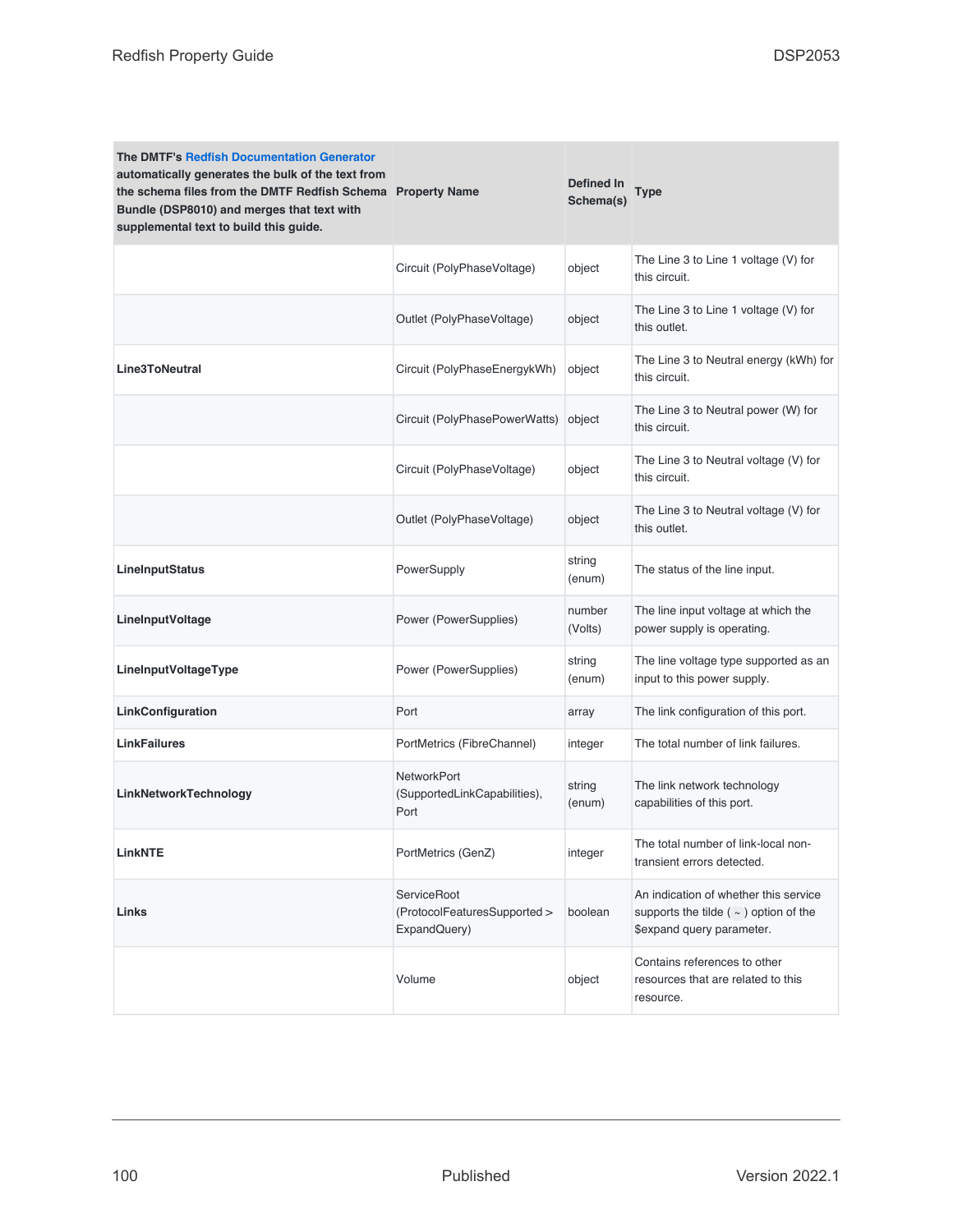| <b>The DMTF's Redfish Documentation Generator</b><br>automatically generates the bulk of the text from<br>the schema files from the DMTF Redfish Schema Property Name<br>Bundle (DSP8010) and merges that text with<br>supplemental text to build this guide. |                                                                                                                                                                    | Defined In<br>Schema(s) | <b>Type</b>                                                                               |
|---------------------------------------------------------------------------------------------------------------------------------------------------------------------------------------------------------------------------------------------------------------|--------------------------------------------------------------------------------------------------------------------------------------------------------------------|-------------------------|-------------------------------------------------------------------------------------------|
|                                                                                                                                                                                                                                                               | AccelerationFunction,<br>CertificateLocations,<br>FabricAdapter, HostInterface,<br>MemoryDomain, PCIeFunction,<br>PCIeSlots (Slots), ServiceRoot,<br>SimpleStorage | object                  | The links to other Resources that are<br>related to this Resource.                        |
|                                                                                                                                                                                                                                                               | various (AddressPool,<br>AggregationSource )                                                                                                                       | object                  | The links to other resources that are<br>related to this resource.                        |
| LinkSpeedMbps                                                                                                                                                                                                                                                 | <b>NetworkPort</b><br>(SupportedLinkCapabilities)                                                                                                                  | integer<br>(Mbit/s)     | The speed of the link in Mbit/s when<br>this link network technology is active.           |
| <b>LinkState</b>                                                                                                                                                                                                                                              | Port                                                                                                                                                               | string<br>(enum)        | The desired link state for this interface.                                                |
| <b>LinkStatus</b>                                                                                                                                                                                                                                             | Port                                                                                                                                                               | string<br>(enum)        | The link status for this interface.                                                       |
|                                                                                                                                                                                                                                                               | EthernetInterface                                                                                                                                                  | string<br>(enum)        | The link status of this interface, or<br>port.                                            |
|                                                                                                                                                                                                                                                               | <b>NetworkPort</b>                                                                                                                                                 | string<br>(enum)        | The status of the link between this port<br>and its link partner.                         |
| LinkTransitionIndicator                                                                                                                                                                                                                                       | Port                                                                                                                                                               | integer                 | The number of link state transitions for<br>this interface.                               |
| <b>LLDPEnabled</b>                                                                                                                                                                                                                                            | NetworkAdapter                                                                                                                                                     | boolean                 | Enable or disable LLDP globally for an<br>adapter.                                        |
|                                                                                                                                                                                                                                                               | Port (Ethernet)                                                                                                                                                    | boolean                 | Enable/disable LLDP for this port.                                                        |
| <b>LLDPReceive</b>                                                                                                                                                                                                                                            | Port (Ethernet)                                                                                                                                                    | object                  | LLDP data being received on this link.                                                    |
| <b>LLDPTransmit</b>                                                                                                                                                                                                                                           | Port (Ethernet)                                                                                                                                                    | object                  | LLDP data being transmitted on this<br>link.                                              |
| <b>LLRRecovery</b>                                                                                                                                                                                                                                            | PortMetrics (GenZ)                                                                                                                                                 | integer                 | The total number of times Link-Level<br>Reliability (LLR) recovery has been<br>initiated. |
| <b>LoaderTimeSeconds</b>                                                                                                                                                                                                                                      | ManagerDiagnosticData<br>(BootTimeStatistics)                                                                                                                      | number                  | The number of seconds the manager<br>spent in the loader stage.                           |
| <b>LoadPercent</b>                                                                                                                                                                                                                                            | PowerSupply<br>(EfficiencyRatings)                                                                                                                                 |                         | number (%) The electrical load for this rating.                                           |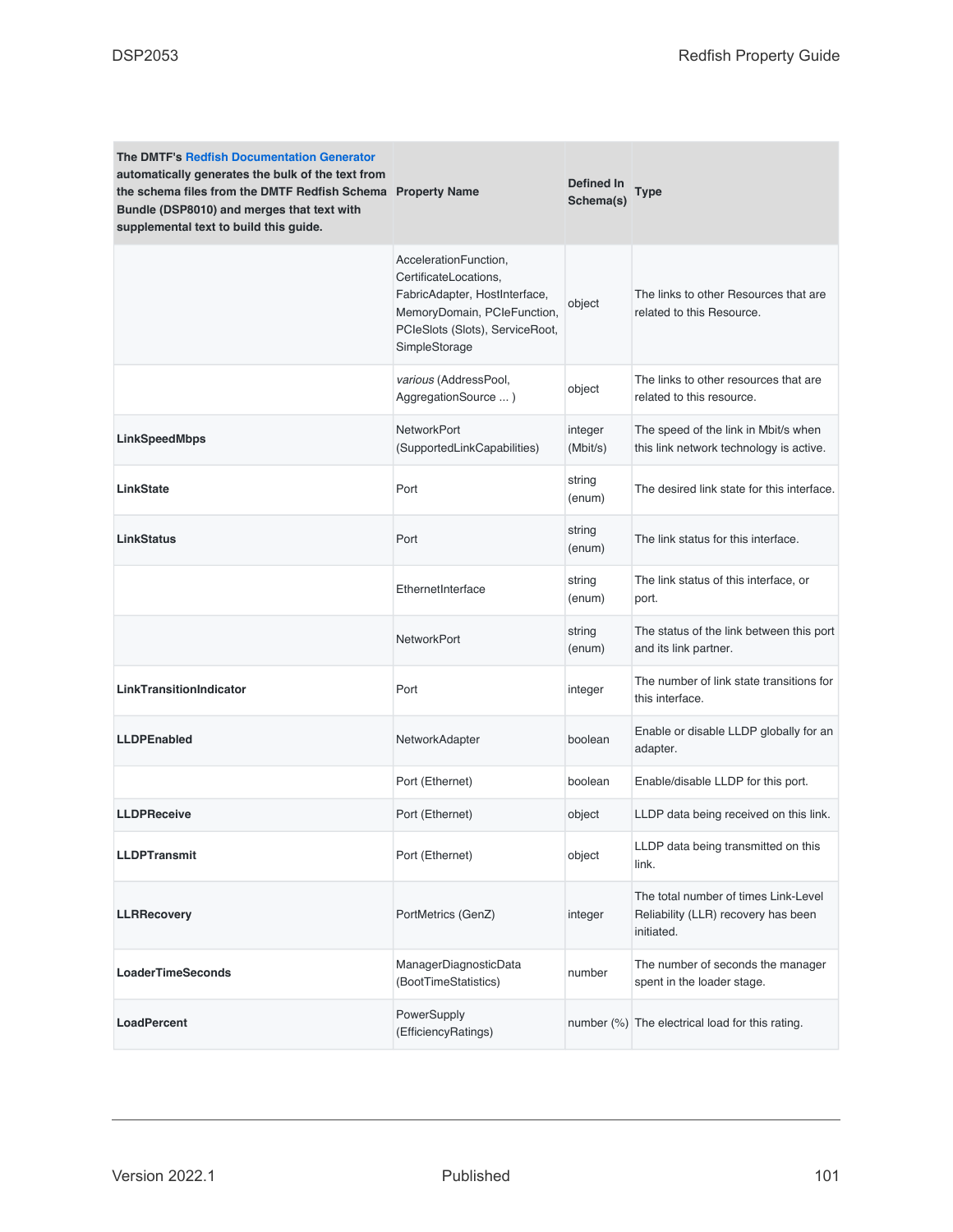| <b>The DMTF's Redfish Documentation Generator</b><br>automatically generates the bulk of the text from<br>the schema files from the DMTF Redfish Schema Property Name<br>Bundle (DSP8010) and merges that text with<br>supplemental text to build this guide. |                                                                                                                                                                                                                                                                                        | Defined In<br>Schema(s) | Type                                                                                                                                                                                          |
|---------------------------------------------------------------------------------------------------------------------------------------------------------------------------------------------------------------------------------------------------------------|----------------------------------------------------------------------------------------------------------------------------------------------------------------------------------------------------------------------------------------------------------------------------------------|-------------------------|-----------------------------------------------------------------------------------------------------------------------------------------------------------------------------------------------|
|                                                                                                                                                                                                                                                               | Sensor                                                                                                                                                                                                                                                                                 | number (%)              | The power load utilization for this<br>sensor.                                                                                                                                                |
| <b>LocalAccountAuth</b>                                                                                                                                                                                                                                       | AccountService                                                                                                                                                                                                                                                                         | string<br>(enum)        | An indication of how the service uses<br>the accounts collection within this<br>account service as part of<br>authentication. The enumerated<br>values describe the details for each<br>mode. |
| LocalAS                                                                                                                                                                                                                                                       | AddressPool (Ethernet > EBGP<br>> BGPNeighbor), AddressPool<br>(Ethernet > MultiProtocolEBGP<br>> BGPNeighbor), AddressPool<br>(Ethernet > MultiProtocolIBGP<br>> BGPNeighbor)                                                                                                         | integer                 | Local Autonomous System (AS)<br>number.                                                                                                                                                       |
| LocalMemoryBandwidthBytes                                                                                                                                                                                                                                     | <b>ProcessorMetrics</b>                                                                                                                                                                                                                                                                | integer<br>(bytes)      | The local memory bandwidth usage in<br>bytes.                                                                                                                                                 |
| LocalMultiplier                                                                                                                                                                                                                                               | AddressPool (Ethernet ><br>BFDSingleHopOnly)                                                                                                                                                                                                                                           | integer                 | <b>Bidirectional Forwarding Detection</b><br>(BFD) multiplier value.                                                                                                                          |
| <b>LocalPorts</b>                                                                                                                                                                                                                                             | Endpoint (Links)                                                                                                                                                                                                                                                                       | array                   | An array of links to the device ports<br>that this endpoint represents.                                                                                                                       |
| LocalRole                                                                                                                                                                                                                                                     | AccountService<br>(ActiveDirectory ><br>RemoteRoleMapping),<br>AccountService (LDAP ><br>RemoteRoleMapping),<br>AccountService (OAuth2 ><br>RemoteRoleMapping),<br><b>AccountService (TACACSplus</b><br>> RemoteRoleMapping),<br><b>ExternalAccountProvider</b><br>(RemoteRoleMapping) | string                  | The name of the local Redfish role to<br>which to map the remote user or<br>group.                                                                                                            |
| Location                                                                                                                                                                                                                                                      | <b>JsonSchemaFile</b>                                                                                                                                                                                                                                                                  | array                   | Location information for this schema<br>file.                                                                                                                                                 |
|                                                                                                                                                                                                                                                               | MessageRegistryFile                                                                                                                                                                                                                                                                    | array                   | The location information for this<br>Message Registry file.                                                                                                                                   |
|                                                                                                                                                                                                                                                               | Drive                                                                                                                                                                                                                                                                                  | array                   | The location of the drive.                                                                                                                                                                    |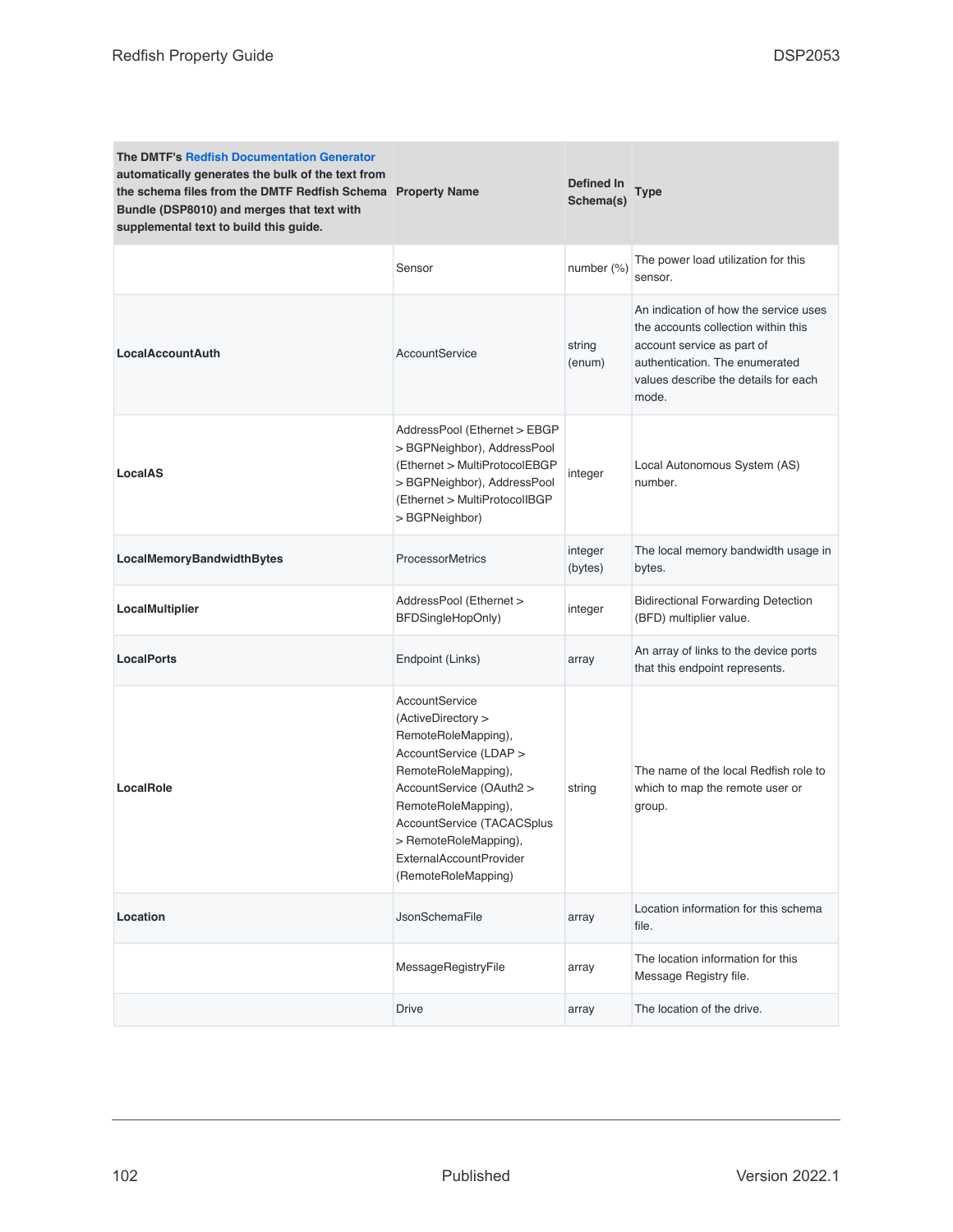| <b>The DMTF's Redfish Documentation Generator</b><br>automatically generates the bulk of the text from<br>the schema files from the DMTF Redfish Schema Property Name<br>Bundle (DSP8010) and merges that text with<br>supplemental text to build this guide. |                                                    | Defined In<br>Schema(s) | Type                                               |
|---------------------------------------------------------------------------------------------------------------------------------------------------------------------------------------------------------------------------------------------------------------|----------------------------------------------------|-------------------------|----------------------------------------------------|
|                                                                                                                                                                                                                                                               | Control                                            | object                  | The location information for this<br>control.      |
|                                                                                                                                                                                                                                                               | Sensor                                             | object                  | The location information for this<br>sensor.       |
|                                                                                                                                                                                                                                                               | Drive (Location)                                   | object                  | The location of a resource.                        |
|                                                                                                                                                                                                                                                               | Assembly (Assemblies), Cable                       | object                  | The location of the assembly.                      |
|                                                                                                                                                                                                                                                               | <b>Battery</b>                                     | object                  | The location of the battery.                       |
|                                                                                                                                                                                                                                                               | Chassis                                            | object                  | The location of the chassis.                       |
|                                                                                                                                                                                                                                                               | PowerDistribution                                  | object                  | The location of the equipment.                     |
|                                                                                                                                                                                                                                                               | FabricAdapter                                      | object                  | The location of the fabric adapter.                |
|                                                                                                                                                                                                                                                               | Facility                                           | object                  | The location of the facility.                      |
|                                                                                                                                                                                                                                                               | Fan, Thermal (Fans)                                | object                  | The location of the fan.                           |
|                                                                                                                                                                                                                                                               | GraphicsController                                 | object                  | The location of the graphics controller.           |
|                                                                                                                                                                                                                                                               | Manager                                            | object                  | The location of the manager.                       |
|                                                                                                                                                                                                                                                               | Memory                                             | object                  | The location of the memory device.                 |
|                                                                                                                                                                                                                                                               | NetworkAdapter (Controllers)                       | object                  | The location of the network adapter<br>controller. |
|                                                                                                                                                                                                                                                               | NetworkAdapter                                     | object                  | The location of the network adapter.               |
|                                                                                                                                                                                                                                                               | PCIeDevice (Slot), PCIeSlots<br>(Slots)            | object                  | The location of the PCIe slot.                     |
|                                                                                                                                                                                                                                                               | Port                                               | object                  | The location of the port.                          |
|                                                                                                                                                                                                                                                               | Power (PowerSupplies),<br>PowerSupply              | object                  | The location of the power supply.                  |
|                                                                                                                                                                                                                                                               | Processor                                          | object                  | The location of the processor.                     |
|                                                                                                                                                                                                                                                               | Storage (StorageControllers),<br>StorageController | object                  | The location of the storage controller.            |
|                                                                                                                                                                                                                                                               | Switch                                             | object                  | The location of the switch.                        |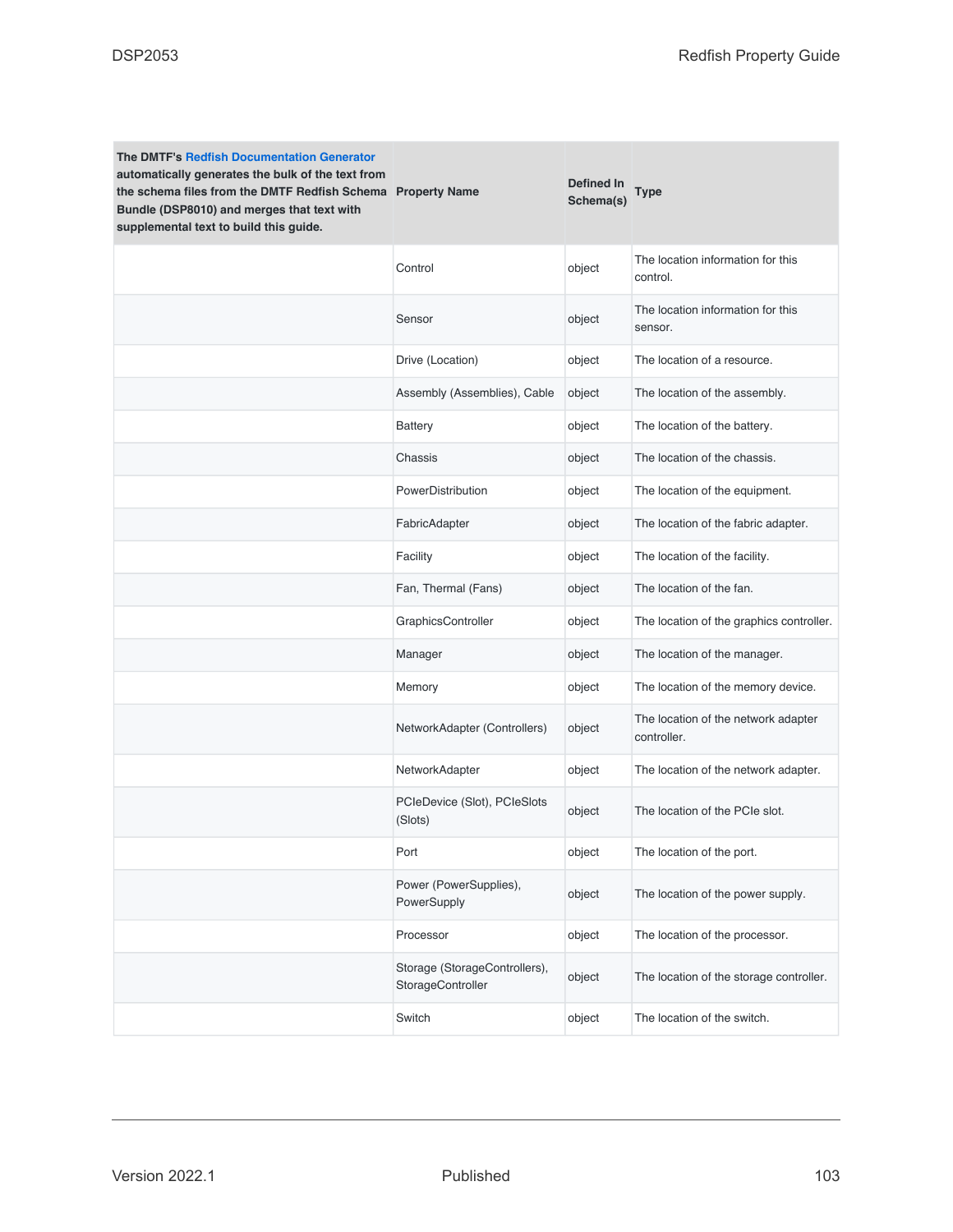| <b>The DMTF's Redfish Documentation Generator</b><br>automatically generates the bulk of the text from<br>the schema files from the DMTF Redfish Schema Property Name<br>Bundle (DSP8010) and merges that text with<br>supplemental text to build this guide. |                                                                    | Defined In<br>Schema(s)     | Type                                                                                                                                                                                                                                                                                                |
|---------------------------------------------------------------------------------------------------------------------------------------------------------------------------------------------------------------------------------------------------------------|--------------------------------------------------------------------|-----------------------------|-----------------------------------------------------------------------------------------------------------------------------------------------------------------------------------------------------------------------------------------------------------------------------------------------------|
| <b>LocationIndicatorActive</b>                                                                                                                                                                                                                                | various (Assembly<br>(Assemblies), Battery  )                      | boolean                     | An indicator allowing an operator to<br>physically locate this resource.                                                                                                                                                                                                                            |
| Locked                                                                                                                                                                                                                                                        | ManagerAccount                                                     | boolean                     | An indication of whether the account<br>service automatically locked the<br>account because the lockout threshold<br>was exceeded. To manually unlock<br>the account before the lockout<br>duration period, an administrator can<br>change the property to false to clear<br>the lockout condition. |
| Log                                                                                                                                                                                                                                                           | JobService                                                         | object                      | The link to a log service that the job<br>service uses. This service can be a<br>dedicated log service or a pointer a log<br>service under another resource, such<br>as a manager.                                                                                                                  |
|                                                                                                                                                                                                                                                               | Memory                                                             | object                      | The link to the log service associated<br>with this memory.                                                                                                                                                                                                                                         |
| LogEntriesETag                                                                                                                                                                                                                                                | LogService (Actions > ClearLog<br>(Action))                        | string                      | The ETag of the log entry collection<br>within this log service. If the provided<br>ETag does not match the current<br>ETag of the log entry collection, the<br>request is rejected.                                                                                                                |
| LogEntry                                                                                                                                                                                                                                                      | Event (Events)                                                     | object                      | The link to a log entry if an entry was<br>created for this event.                                                                                                                                                                                                                                  |
| LogEntryType                                                                                                                                                                                                                                                  | LogService                                                         | string<br>(enum)            | The format of the log entries.                                                                                                                                                                                                                                                                      |
| <b>LogFacilities</b>                                                                                                                                                                                                                                          | EventDestination<br>(SyslogFilters), LogService<br>(SyslogFilters) | array                       | The types of programs that can log<br>messages.                                                                                                                                                                                                                                                     |
| LogicalContexts                                                                                                                                                                                                                                               | MetricDefinition                                                   | array                       | The logical contexts related to the<br>metric.                                                                                                                                                                                                                                                      |
| <b>LogicalProcessorCount</b>                                                                                                                                                                                                                                  | ComputerSystem<br>(ProcessorSummary)                               | integer                     | The number of logical processors in<br>the system.                                                                                                                                                                                                                                                  |
| LogicalSizeMiB                                                                                                                                                                                                                                                | Memory                                                             | integer<br>(mebibytes) MiB. | Total size of the logical memory in                                                                                                                                                                                                                                                                 |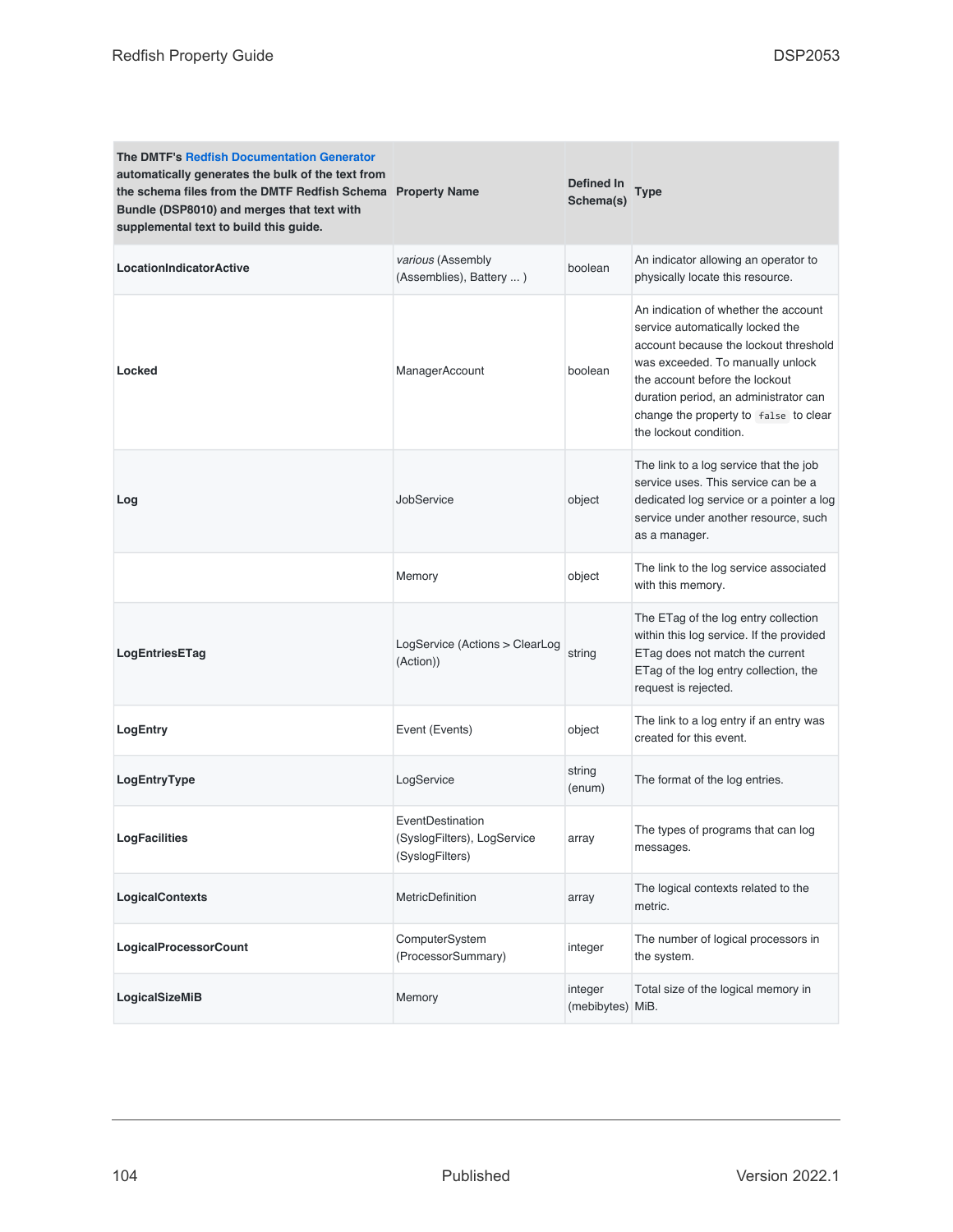| <b>The DMTF's Redfish Documentation Generator</b><br>automatically generates the bulk of the text from<br>the schema files from the DMTF Redfish Schema Property Name<br>Bundle (DSP8010) and merges that text with<br>supplemental text to build this guide. |                                                                                                                                                                               | Defined In<br>Schema(s) | <b>Type</b>                                                                                                                                                                              |
|---------------------------------------------------------------------------------------------------------------------------------------------------------------------------------------------------------------------------------------------------------------|-------------------------------------------------------------------------------------------------------------------------------------------------------------------------------|-------------------------|------------------------------------------------------------------------------------------------------------------------------------------------------------------------------------------|
| LogicalUnitNumber                                                                                                                                                                                                                                             | Volume                                                                                                                                                                        | integer                 | Indicates the host-visible<br>LogicalUnitNumber assigned to this<br>Volume.                                                                                                              |
| LogService                                                                                                                                                                                                                                                    | <b>TelemetryService</b>                                                                                                                                                       | object                  | The link to a log service that the<br>telemetry service uses. This service<br>can be a dedicated log service or a<br>pointer a log service under another<br>resource, such as a manager. |
| LogServices                                                                                                                                                                                                                                                   | Manager                                                                                                                                                                       | object                  | The link to a collection of logs that the<br>manager uses.                                                                                                                               |
|                                                                                                                                                                                                                                                               | Switch                                                                                                                                                                        | object                  | The link to the collection of log<br>services associated with this switch.                                                                                                               |
|                                                                                                                                                                                                                                                               | ComputerSystem                                                                                                                                                                | object                  | The link to the collection of log<br>services associated with this system.                                                                                                               |
|                                                                                                                                                                                                                                                               | Chassis                                                                                                                                                                       | object                  | The link to the logs for this chassis.                                                                                                                                                   |
| LogStateChangesEnabled                                                                                                                                                                                                                                        | AddressPool (Ethernet > EBGP<br>>BGPNeighbor), AddressPool<br>(Ethernet > MultiProtocolEBGP<br>> BGPNeighbor), AddressPool<br>(Ethernet > MultiProtocolIBGP<br>> BGPNeighbor) | boolean                 | Border Gateway Protocol (BGP)<br>neighbor log state change status.                                                                                                                       |
| LoopbackAddressRange                                                                                                                                                                                                                                          | AddressPool (Ethernet > IPv4)                                                                                                                                                 | object                  | Loopback related IPv4 addressing for<br>this Ethernet fabric.                                                                                                                            |
| LossesOfSignal                                                                                                                                                                                                                                                | PortMetrics (FibreChannel)                                                                                                                                                    | integer                 | The total number of losses of signal.                                                                                                                                                    |
| LossesOfSync                                                                                                                                                                                                                                                  | PortMetrics (FibreChannel)                                                                                                                                                    | integer                 | The total number of losses of sync.                                                                                                                                                      |
| LossOfDwordSynchronizationCount                                                                                                                                                                                                                               | PortMetrics (SAS)                                                                                                                                                             | integer                 | The number of times the phy has<br>restarted the link reset sequence<br>because it lost dword synchronization.                                                                           |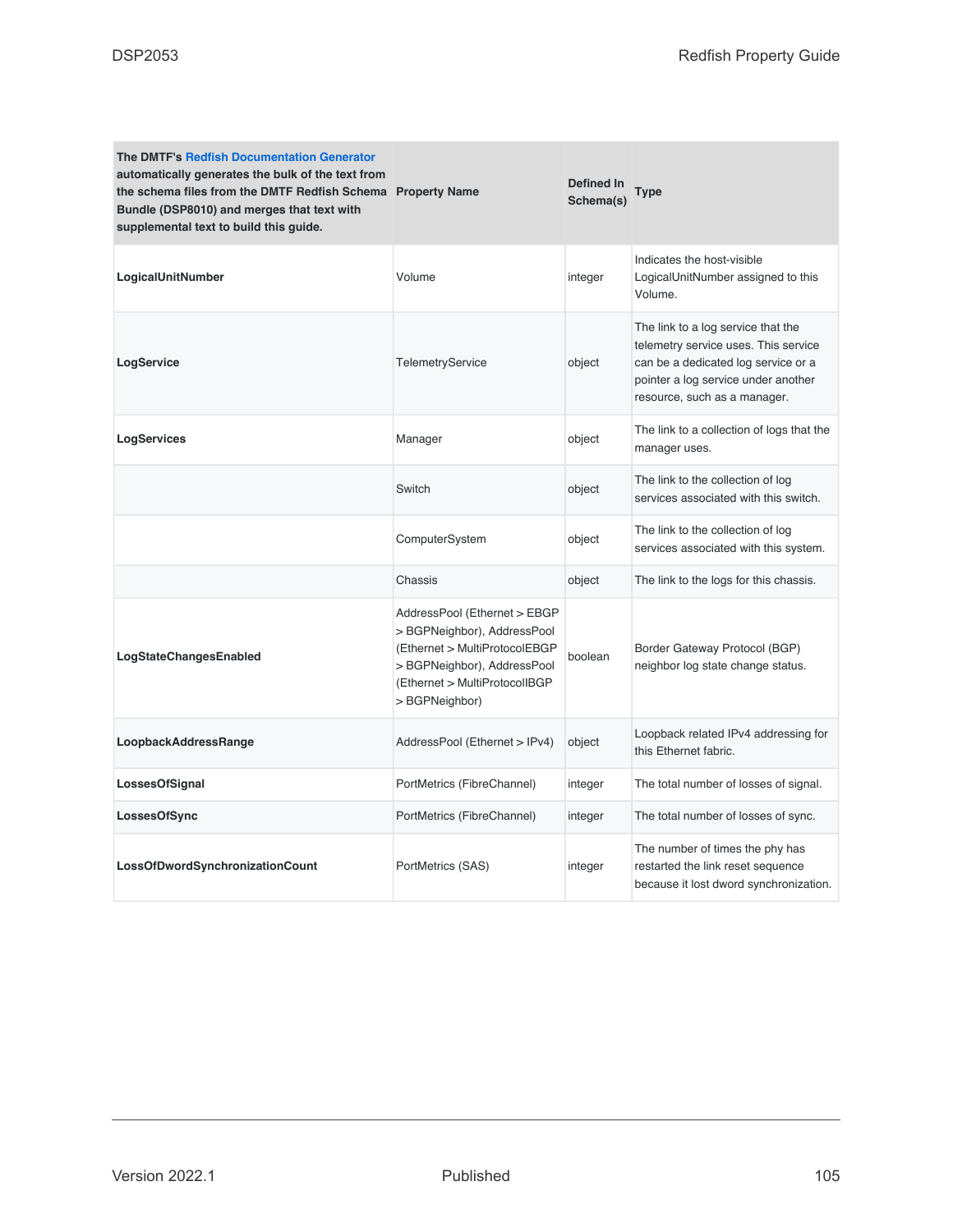| <b>The DMTF's Redfish Documentation Generator</b><br>automatically generates the bulk of the text from<br>the schema files from the DMTF Redfish Schema Property Name<br>Bundle (DSP8010) and merges that text with<br>supplemental text to build this guide. |                                                                                                                                                                                                                                                                                                                                                             | Defined In<br>Schema(s) | <b>Type</b>                                                                       |
|---------------------------------------------------------------------------------------------------------------------------------------------------------------------------------------------------------------------------------------------------------------|-------------------------------------------------------------------------------------------------------------------------------------------------------------------------------------------------------------------------------------------------------------------------------------------------------------------------------------------------------------|-------------------------|-----------------------------------------------------------------------------------|
| Lower                                                                                                                                                                                                                                                         | AddressPool (Ethernet > EBGP<br>> ASNumberRange),<br>AddressPool (Ethernet ><br>MultiProtocolEBGP ><br>ASNumberRange),<br>AddressPool (Ethernet ><br>MultiProtocolIBGP ><br>ASNumberRange)                                                                                                                                                                  | integer                 | Lower Autonomous System (AS)<br>number.                                           |
|                                                                                                                                                                                                                                                               | AddressPool (Ethernet ><br>BGPEvpn > ESINumberRange)                                                                                                                                                                                                                                                                                                        | integer                 | Lower Ethernet Segment Identifier<br>(ESI) number.                                |
|                                                                                                                                                                                                                                                               | AddressPool (Ethernet ><br>BGPEvpn > EVINumberRange)                                                                                                                                                                                                                                                                                                        | integer                 | <b>Lower Ethernet Virtual Private</b><br>Network (EVPN) Instance (EVI)<br>number. |
|                                                                                                                                                                                                                                                               | AddressPool (Ethernet ><br>BGPEvpn ><br>RouteDistinguisherRange)                                                                                                                                                                                                                                                                                            | integer                 | Lower Route Distinguisher (RD)<br>number.                                         |
|                                                                                                                                                                                                                                                               | AddressPool (Ethernet ><br>BGPEvpn ><br>RouteTargetRange)                                                                                                                                                                                                                                                                                                   | integer                 | Lower Route Target (RT) number.                                                   |
|                                                                                                                                                                                                                                                               | AddressPool (Ethernet ><br>BGPEvpn<br>VLANIdentifierAddressRange),<br>AddressPool (Ethernet > IPv4 ><br>VLANIdentifierAddressRange)                                                                                                                                                                                                                         | integer                 | Virtual LAN (VLAN) tag lower value.                                               |
|                                                                                                                                                                                                                                                               | AddressPool (Ethernet > IPv4 ><br>EBGPAddressRange),<br>AddressPool (Ethernet > IPv4 ><br>FabricLinkAddressRange),<br>AddressPool (Ethernet > IPv4 ><br>HostAddressRange),<br>AddressPool (Ethernet > IPv4 ><br>IBGPAddressRange),<br>AddressPool (Ethernet > IPv4 ><br>LoopbackAddressRange),<br>AddressPool (Ethernet > IPv4 ><br>ManagementAddressRange) | string                  | Lower IPv4 network address.                                                       |
|                                                                                                                                                                                                                                                               | AddressPool (Ethernet ><br>BGPEvpn ><br>GatewaylPAddressRange)                                                                                                                                                                                                                                                                                              | string                  | The lower IPv4 address.                                                           |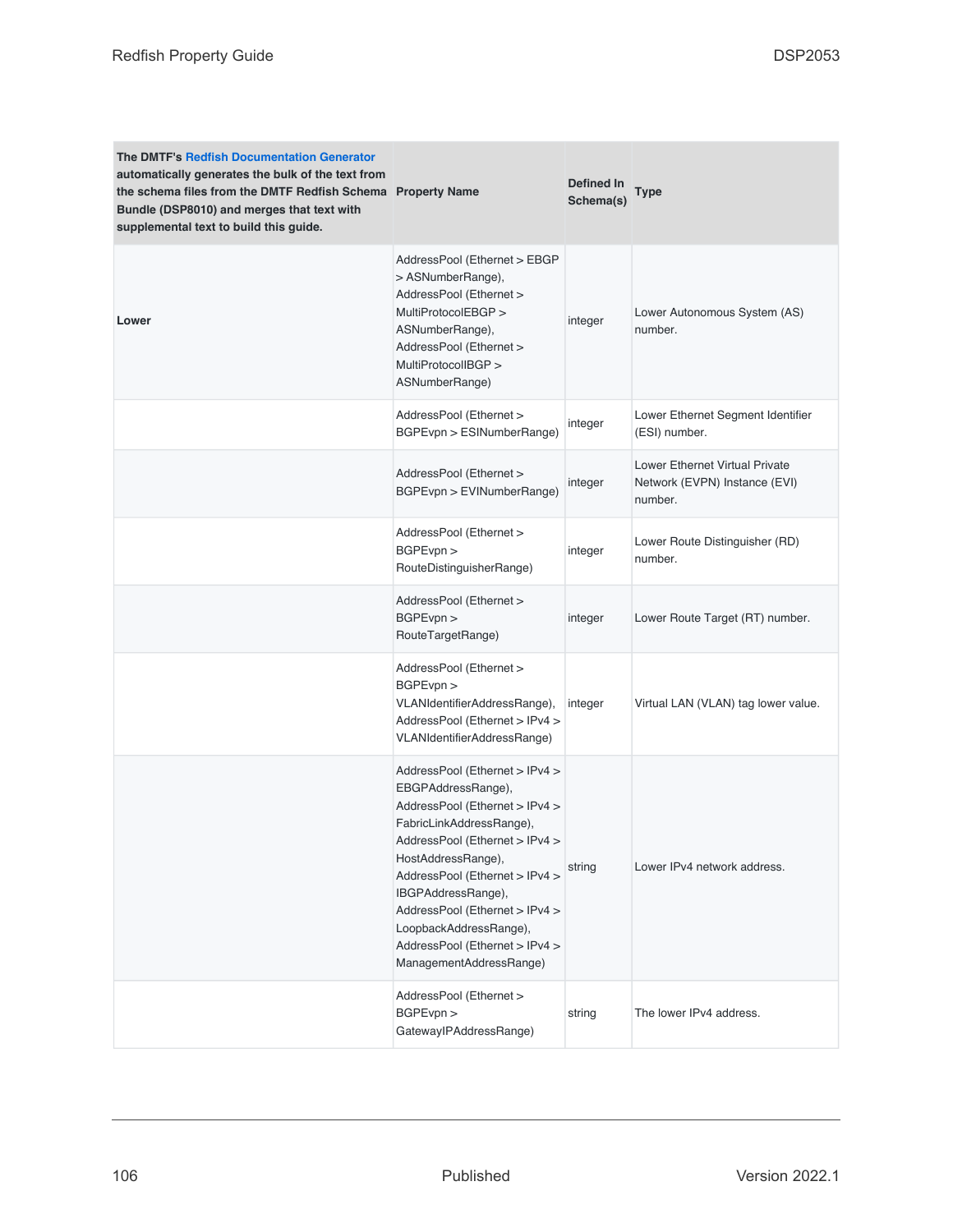| <b>The DMTF's Redfish Documentation Generator</b><br>automatically generates the bulk of the text from<br>the schema files from the DMTF Redfish Schema Property Name<br>Bundle (DSP8010) and merges that text with<br>supplemental text to build this guide. |                                                            | Defined In<br>Schema(s) | Type                                                                               |
|---------------------------------------------------------------------------------------------------------------------------------------------------------------------------------------------------------------------------------------------------------------|------------------------------------------------------------|-------------------------|------------------------------------------------------------------------------------|
|                                                                                                                                                                                                                                                               | AddressPool (Ethernet > IPv4 ><br>SystemMACRange)          | string                  | The lower system MAC address.                                                      |
| <b>LowerBound</b>                                                                                                                                                                                                                                             | <b>AttributeRegistry</b><br>(RegistryEntries > Attributes) | integer                 | The lower limit for an integer attribute.                                          |
| <b>LowerCaution</b>                                                                                                                                                                                                                                           | Sensor (Thresholds)                                        | object                  | The value at which the reading is<br>below normal range.                           |
| <b>LowerCautionUser</b>                                                                                                                                                                                                                                       | Sensor (Thresholds)                                        | object                  | The value at which the reading is<br>below normal range.                           |
| <b>LowerCritical</b>                                                                                                                                                                                                                                          | Triggers (NumericThresholds)                               | object                  | The value at which the reading is<br>below normal range and requires<br>attention. |
|                                                                                                                                                                                                                                                               | Sensor (Thresholds)                                        | object                  | The value at which the reading is<br>below normal range but not yet fatal.         |
| <b>LowerCriticalUser</b>                                                                                                                                                                                                                                      | Sensor (Thresholds)                                        | object                  | The value at which the reading is<br>below normal range but not yet fatal.         |
| LowerFatal                                                                                                                                                                                                                                                    | Sensor (Thresholds)                                        | object                  | The value at which the reading is<br>below normal range and fatal.                 |
| <b>LowerThresholdCritical</b>                                                                                                                                                                                                                                 | Thermal (Fans)                                             | integer                 | The value at which the reading is<br>below normal range but not yet fatal.         |
|                                                                                                                                                                                                                                                               | Thermal (Temperatures)                                     | number<br>(Celsius)     | The value at which the reading is<br>below normal range but not yet fatal.         |
|                                                                                                                                                                                                                                                               | Power (Voltages)                                           | number<br>(Volts)       | The value at which the reading is<br>below normal range but not yet fatal.         |
| <b>LowerThresholdFatal</b>                                                                                                                                                                                                                                    | Thermal (Fans)                                             | integer                 | The value at which the reading is<br>below normal range and fatal.                 |
|                                                                                                                                                                                                                                                               | Thermal (Temperatures)                                     | number<br>(Celsius)     | The value at which the reading is<br>below normal range and fatal.                 |
|                                                                                                                                                                                                                                                               | Power (Voltages)                                           | number<br>(Volts)       | The value at which the reading is<br>below normal range and fatal.                 |
| LowerThresholdNonCritical                                                                                                                                                                                                                                     | Thermal (Fans)                                             | integer                 | The value at which the reading is<br>below normal range.                           |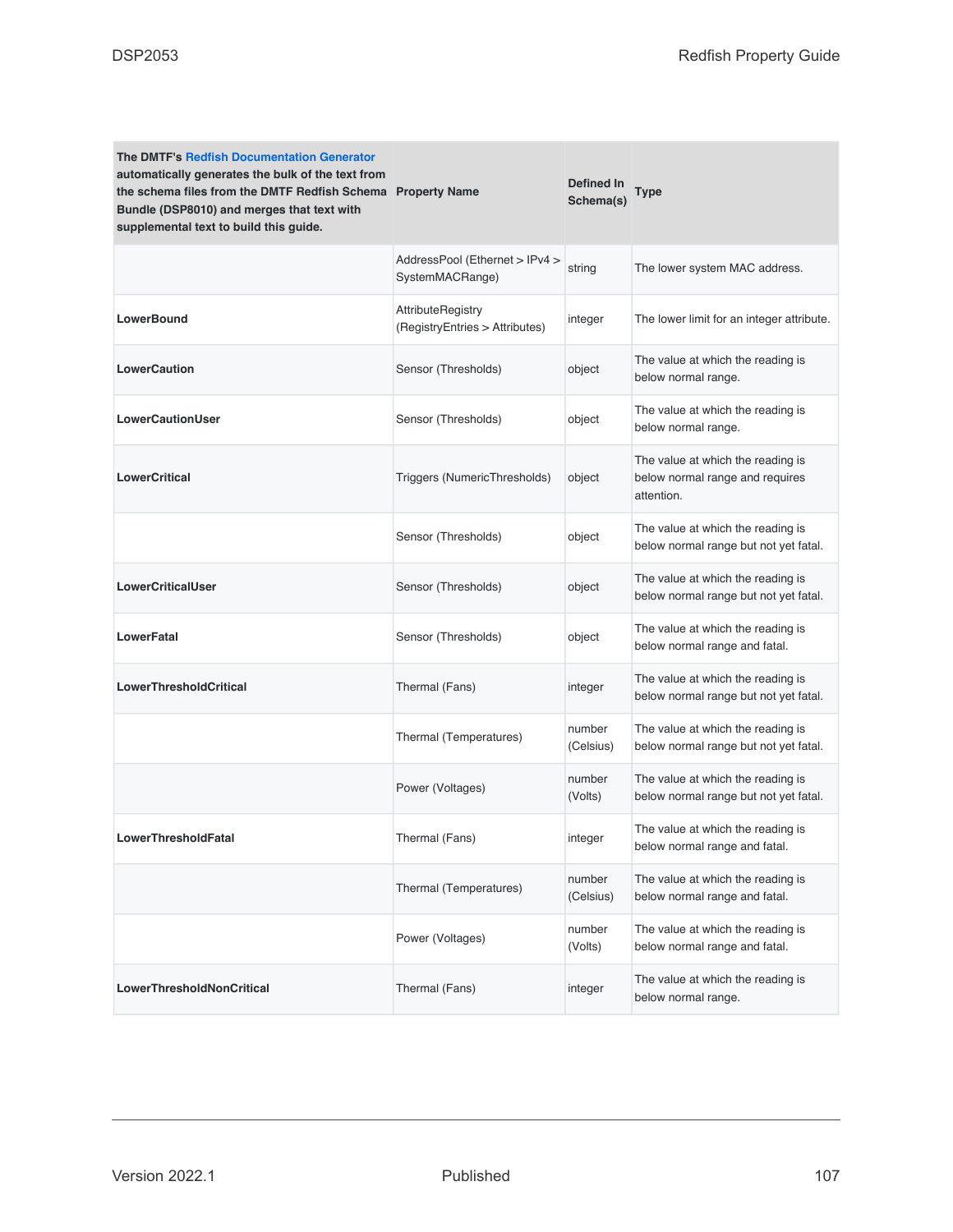| <b>The DMTF's Redfish Documentation Generator</b><br>automatically generates the bulk of the text from<br>the schema files from the DMTF Redfish Schema Property Name<br>Bundle (DSP8010) and merges that text with<br>supplemental text to build this guide. |                                                       | Defined In<br>Schema(s) | Type                                                                                                            |
|---------------------------------------------------------------------------------------------------------------------------------------------------------------------------------------------------------------------------------------------------------------|-------------------------------------------------------|-------------------------|-----------------------------------------------------------------------------------------------------------------|
|                                                                                                                                                                                                                                                               | Thermal (Temperatures)                                | number<br>(Celsius)     | The value at which the reading is<br>below normal range.                                                        |
|                                                                                                                                                                                                                                                               | Power (Voltages)                                      | number<br>(Volts)       | The value at which the reading is<br>below normal range.                                                        |
| LowerThresholdUser                                                                                                                                                                                                                                            | Thermal (Temperatures)                                | integer<br>(Celsius)    | The value at which the reading is<br>below the user-defined range.                                              |
| LowerWarning                                                                                                                                                                                                                                                  | Triggers (NumericThresholds)                          | object                  | The value at which the reading is<br>below normal range.                                                        |
| LowestReading                                                                                                                                                                                                                                                 | Sensor                                                | number                  | The lowest sensor value.                                                                                        |
| LowestReadingTime                                                                                                                                                                                                                                             | Sensor                                                | string                  | The time when the lowest sensor<br>value occurred.                                                              |
| LowestSeverity                                                                                                                                                                                                                                                | EventDestination (SyslogFilters)                      | string<br>(enum)        | The lowest severity level message that<br>will be forwarded.                                                    |
|                                                                                                                                                                                                                                                               | LogService (SyslogFilters)                            | string<br>(enum)        | The lowest severity level message that<br>will be logged.                                                       |
| LowestSupportedVersion                                                                                                                                                                                                                                        | SoftwareInventory                                     | string                  | The lowest supported version of this<br>software.                                                               |
| LowSpaceWarningThresholdPercents                                                                                                                                                                                                                              | Volume                                                | array $(\%)$            | Low space warning.                                                                                              |
| <b>LPRT</b>                                                                                                                                                                                                                                                   | Port (GenZ)                                           | object                  | The Linear Packet Relay Table for the<br>port.                                                                  |
| <b>LUNID</b>                                                                                                                                                                                                                                                  | NetworkDeviceFunction<br>(FibreChannel > BootTargets) | string                  | The logical unit number (LUN) ID from<br>which to boot on the device to which<br>the corresponding WWPN refers. |
| <b>MACAddress</b>                                                                                                                                                                                                                                             | EthernetInterface                                     | string                  | The currently configured MAC address<br>of the interface, or logical port.                                      |
|                                                                                                                                                                                                                                                               | <b>NetworkDeviceFunction</b><br>(Ethernet)            | string                  | The currently configured MAC<br>address.                                                                        |
| <b>Mains</b>                                                                                                                                                                                                                                                  | PowerDistribution                                     | object                  | A link to the power input circuits for<br>this equipment.                                                       |
| <b>MainsRedundancy</b>                                                                                                                                                                                                                                        | PowerDistribution                                     | object                  | The redundancy information for the<br>mains (input) circuits for this<br>equipment.                             |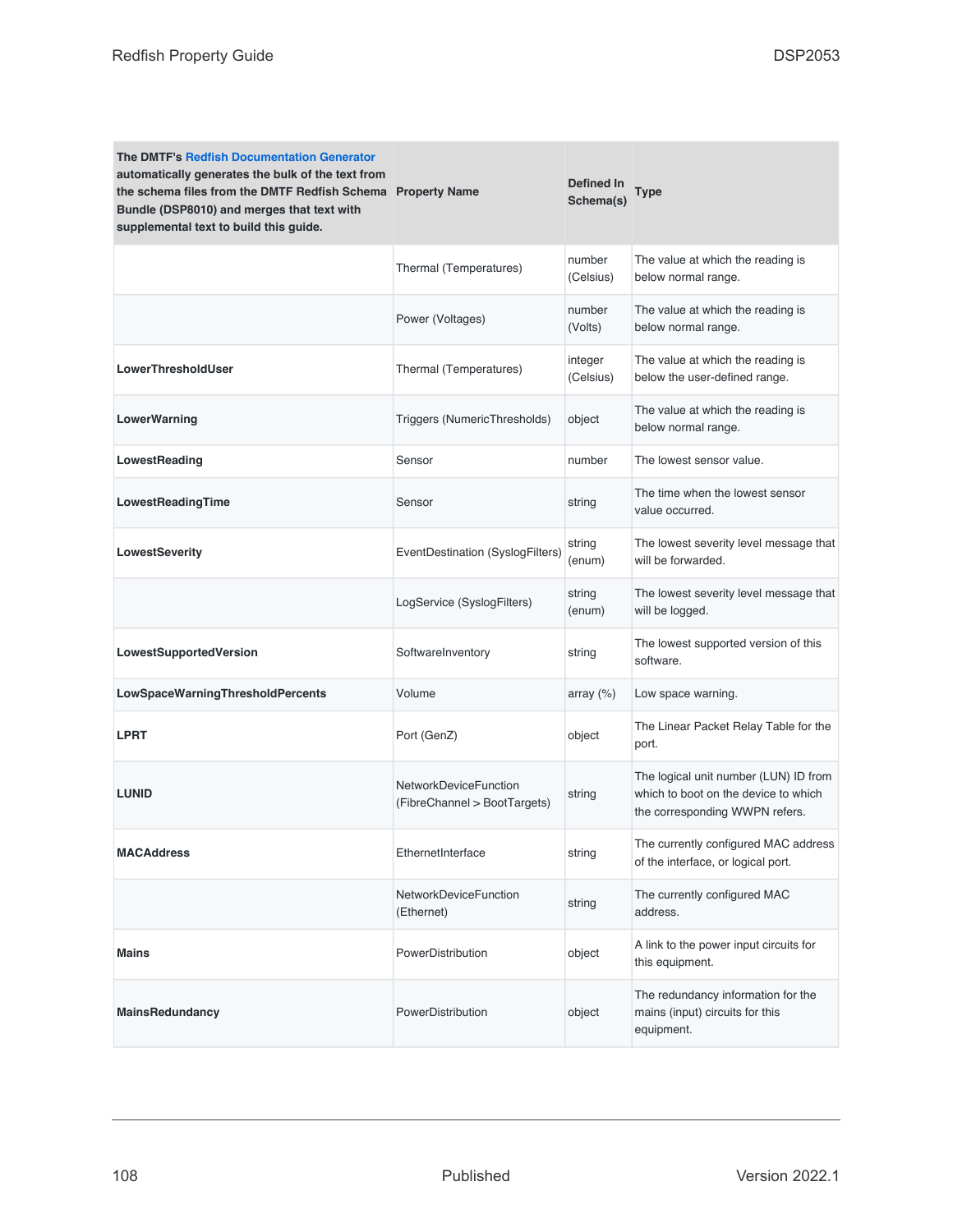| <b>The DMTF's Redfish Documentation Generator</b><br>automatically generates the bulk of the text from<br>the schema files from the DMTF Redfish Schema Property Name<br>Bundle (DSP8010) and merges that text with<br>supplemental text to build this guide. |                                                                        | Defined In<br>Schema(s) | Type                                                                                   |
|---------------------------------------------------------------------------------------------------------------------------------------------------------------------------------------------------------------------------------------------------------------|------------------------------------------------------------------------|-------------------------|----------------------------------------------------------------------------------------|
| <b>MaintenanceWindowDurationInSeconds</b>                                                                                                                                                                                                                     | <b>UpdateService</b><br>(HttpPushUriOptions ><br>HttpPushUriApplyTime) | integer<br>(seconds)    | The expiry time, in seconds, of the<br>maintenance window.                             |
| <b>MaintenanceWindowStartTime</b>                                                                                                                                                                                                                             | <b>UpdateService</b><br>(HttpPushUriOptions ><br>HttpPushUriApplyTime) | string                  | The start time of a maintenance<br>window.                                             |
| ManagedBy                                                                                                                                                                                                                                                     | Chassis (Links)                                                        | array                   | An array of links to the managers<br>responsible for managing this chassis.            |
|                                                                                                                                                                                                                                                               | PowerDistribution (Links)                                              | array                   | An array of links to the managers<br>responsible for managing this<br>equipment.       |
|                                                                                                                                                                                                                                                               | Facility (Links)                                                       | array                   | An array of links to the managers<br>responsible for managing this facility.           |
|                                                                                                                                                                                                                                                               | PowerDomain (Links)                                                    | array                   | An array of links to the managers<br>responsible for managing this power<br>domain.    |
|                                                                                                                                                                                                                                                               | PowerEquipment (Links)                                                 | array                   | An array of links to the managers<br>responsible for managing this power<br>equipment. |
|                                                                                                                                                                                                                                                               | ComputerSystem (Links)                                                 | array                   | An array of links to the managers<br>responsible for this system.                      |
|                                                                                                                                                                                                                                                               | Switch (Links)                                                         | array                   | An array of links to the managers that<br>manage this switch.                          |
|                                                                                                                                                                                                                                                               | Manager (Links)                                                        | array                   | The array of links to the managers<br>responsible for managing this<br>manager.        |
| <b>ManagedResources</b>                                                                                                                                                                                                                                       | RegisteredClient                                                       | array                   | An array of resources that the<br>registered client monitors or<br>configures.         |
| ManagedResourceURI                                                                                                                                                                                                                                            | RegisteredClient<br>(ManagedResources)                                 | string                  | The URI of the resource or resource<br>collection managed by the registered<br>client. |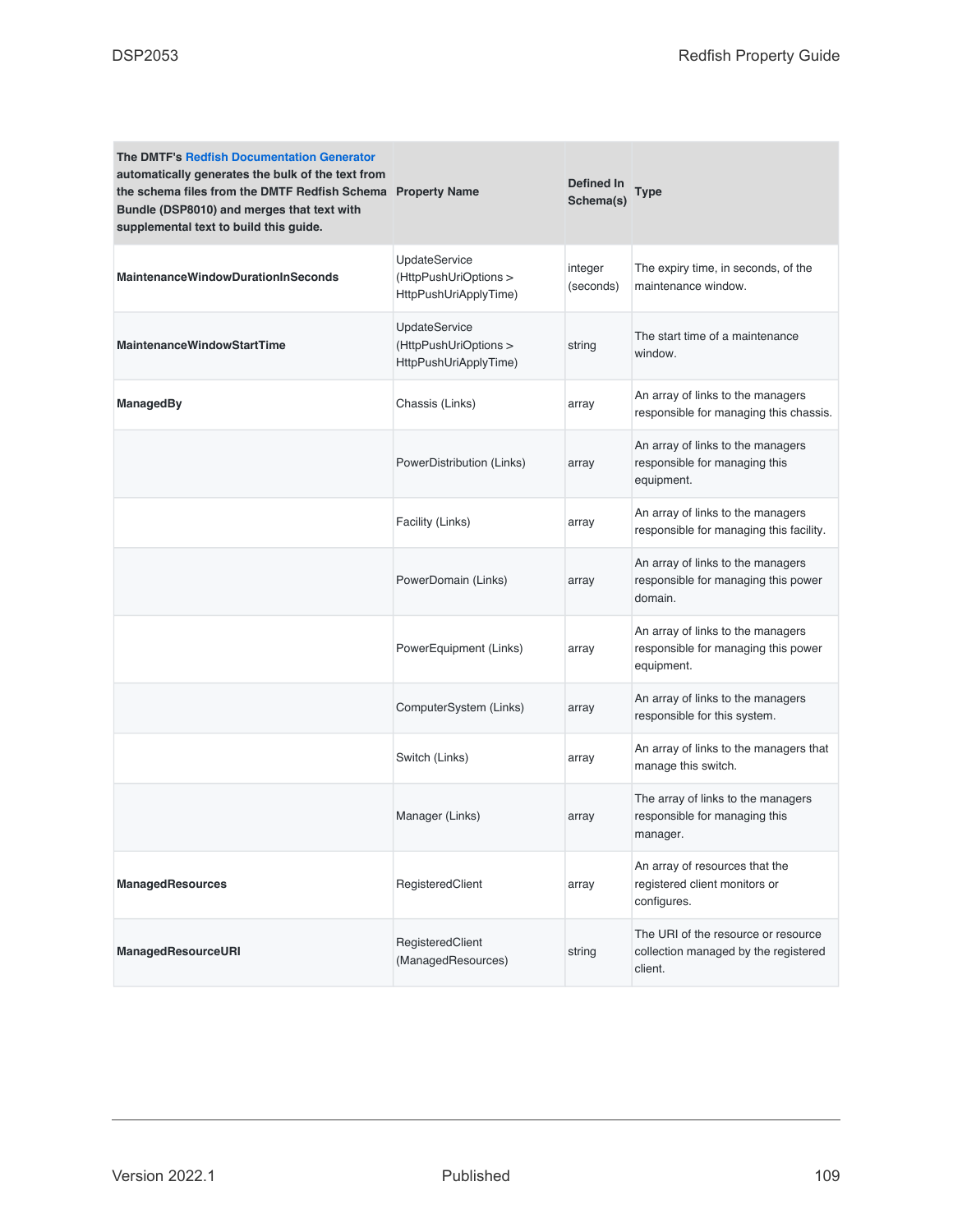| <b>The DMTF's Redfish Documentation Generator</b><br>automatically generates the bulk of the text from<br>the schema files from the DMTF Redfish Schema Property Name<br>Bundle (DSP8010) and merges that text with<br>supplemental text to build this guide. |                                        | Defined In<br>Schema(s) | Type                                                                                                                                                   |
|---------------------------------------------------------------------------------------------------------------------------------------------------------------------------------------------------------------------------------------------------------------|----------------------------------------|-------------------------|--------------------------------------------------------------------------------------------------------------------------------------------------------|
| ManagementAddressIPv4                                                                                                                                                                                                                                         | Port (Ethernet > LLDPReceive)          | string                  | The IPv4 management address<br>received from the remote partner<br>across this link.                                                                   |
|                                                                                                                                                                                                                                                               | Port (Ethernet > LLDPTransmit) string  |                         | The IPv4 management address to be<br>transmitted from this endpoint.                                                                                   |
| ManagementAddressIPv6                                                                                                                                                                                                                                         | Port (Ethernet > LLDPReceive)          | string                  | The IPv6 management address<br>received from the remote partner<br>across this link.                                                                   |
|                                                                                                                                                                                                                                                               | Port (Ethernet > LLDPTransmit) string  |                         | The IPv6 management address to be<br>transmitted from this endpoint.                                                                                   |
| <b>ManagementAddressMAC</b>                                                                                                                                                                                                                                   | Port (Ethernet > LLDPReceive)          | string                  | The management MAC address<br>received from the remote partner<br>across this link.                                                                    |
|                                                                                                                                                                                                                                                               | Port (Ethernet > LLDPTransmit) string  |                         | The management MAC address to be<br>transmitted from this endpoint.                                                                                    |
| <b>ManagementAddressRange</b>                                                                                                                                                                                                                                 | AddressPool (Ethernet > IPv4)          | object                  | Management related addressing for<br>this Ethernet fabric.                                                                                             |
| ManagementVlanId                                                                                                                                                                                                                                              | Port (Ethernet > LLDPReceive)          | integer                 | The management VLAN ID received<br>from the remote partner across this<br>link.                                                                        |
|                                                                                                                                                                                                                                                               | Port (Ethernet > LLDPTransmit) integer |                         | The management VLAN ID to be<br>transmitted from this endpoint.                                                                                        |
| <b>ManagerDiagnosticData</b>                                                                                                                                                                                                                                  | Manager                                | object                  | The diagnostic data for this manager.                                                                                                                  |
| ManagerEthernetInterface                                                                                                                                                                                                                                      | HostInterface                          | object                  | A link to a single network interface<br>controllers or cards (NIC) that this<br>manager uses for network<br>communication with this Host<br>Interface. |
| <b>ManagerForChassis</b>                                                                                                                                                                                                                                      | Manager (Links)                        | array                   | An array of links to the chassis this<br>manager controls.                                                                                             |
| <b>ManagerForManagers</b>                                                                                                                                                                                                                                     | Manager (Links)                        | array                   | An array of links to the managers that<br>are managed by this manager.                                                                                 |
| <b>ManagerForServers</b>                                                                                                                                                                                                                                      | Manager (Links)                        | array                   | An array of links to the systems that<br>this manager controls.                                                                                        |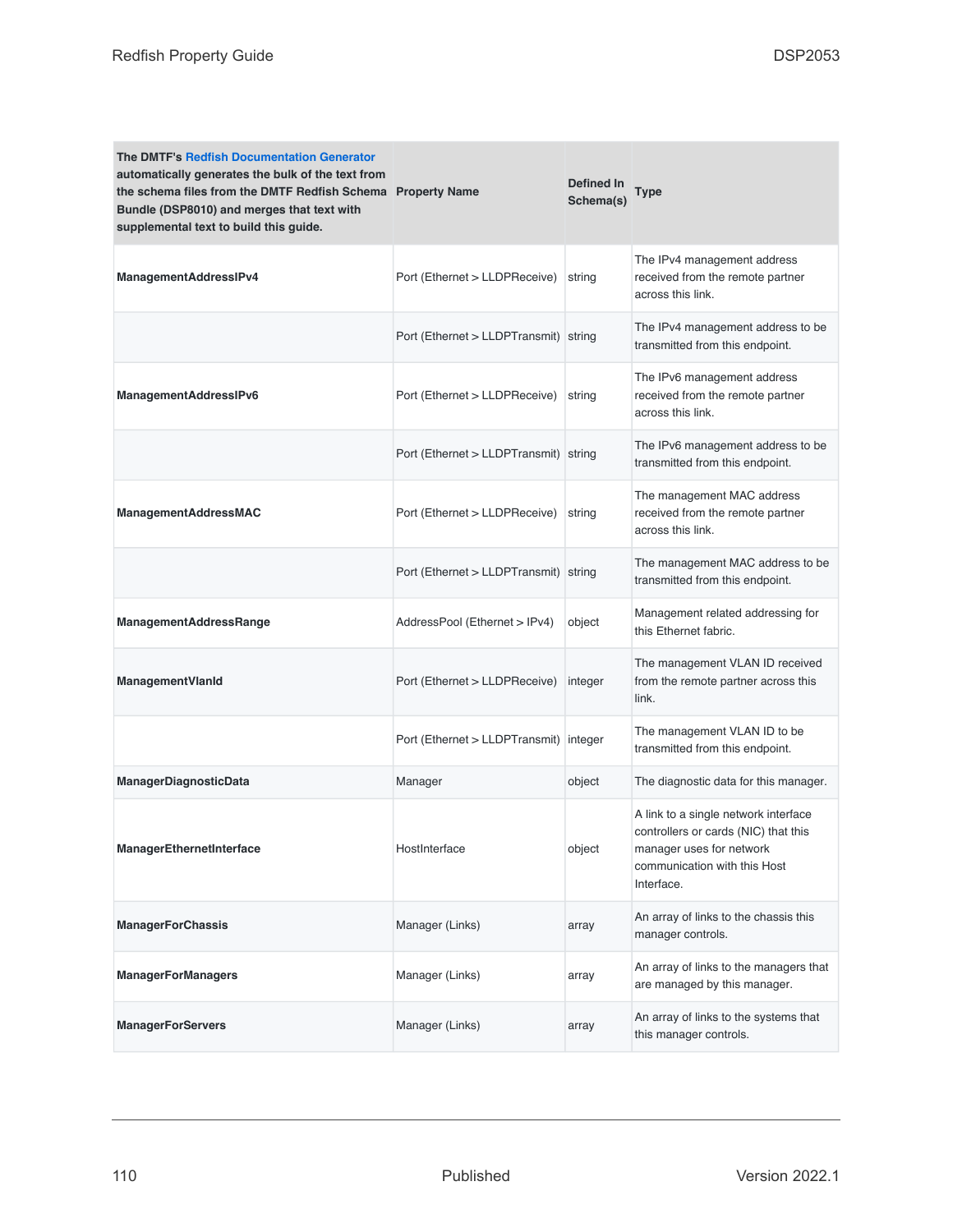| <b>The DMTF's Redfish Documentation Generator</b><br>automatically generates the bulk of the text from<br>the schema files from the DMTF Redfish Schema Property Name<br>Bundle (DSP8010) and merges that text with<br>supplemental text to build this guide. |                                                    | <b>Defined In</b><br>Schema(s) | <b>Type</b>                                                                             |
|---------------------------------------------------------------------------------------------------------------------------------------------------------------------------------------------------------------------------------------------------------------|----------------------------------------------------|--------------------------------|-----------------------------------------------------------------------------------------|
| <b>ManagerForSwitches</b>                                                                                                                                                                                                                                     | Manager (Links)                                    | array                          | An array of links to the switches that<br>this manager controls.                        |
| <b>ManagerInChassis</b>                                                                                                                                                                                                                                       | Manager (Links)                                    | object                         | The link to the chassis where this<br>manager is located.                               |
| Managers                                                                                                                                                                                                                                                      | ServiceRoot                                        | object                         | The link to a collection of managers.                                                   |
| <b>ManagersInChassis</b>                                                                                                                                                                                                                                      | Chassis (Links)                                    | array                          | An array of links to the managers<br>located in this chassis.                           |
| ManagerType                                                                                                                                                                                                                                                   | Manager                                            | string<br>(enum)               | The type of manager that this resource<br>represents.                                   |
| <b>Manifest</b>                                                                                                                                                                                                                                               | CompositionService (Actions ><br>Compose (Action)) | object                         | The manifest containing the compose<br>operation request.                               |
|                                                                                                                                                                                                                                                               | CompositionReservation                             | object                         | The manifest document processed by<br>the service that resulted in this<br>reservation. |
| <b>Manufacturer</b>                                                                                                                                                                                                                                           | AccelerationFunction                               | string                         | The acceleration function code<br>manufacturer.                                         |
|                                                                                                                                                                                                                                                               | <b>Battery</b>                                     | string                         | The manufacturer of this battery.                                                       |
|                                                                                                                                                                                                                                                               | Cable                                              | string                         | The manufacturer of this cable.                                                         |
|                                                                                                                                                                                                                                                               | Chassis                                            | string                         | The manufacturer of this chassis.                                                       |
|                                                                                                                                                                                                                                                               | <b>Drive</b>                                       | string                         | The manufacturer of this drive.                                                         |
|                                                                                                                                                                                                                                                               | PowerDistribution                                  | string                         | The manufacturer of this equipment.                                                     |
|                                                                                                                                                                                                                                                               | Fan, Thermal (Fans)                                | string                         | The manufacturer of this fan.                                                           |
|                                                                                                                                                                                                                                                               | GraphicsController                                 | string                         | The manufacturer of this graphics<br>controller.                                        |
|                                                                                                                                                                                                                                                               | Manager                                            | string                         | The manufacturer of this manager.                                                       |
|                                                                                                                                                                                                                                                               | MediaController                                    | string                         | The manufacturer of this media<br>controller.                                           |
|                                                                                                                                                                                                                                                               | PCIeDevice                                         | string                         | The manufacturer of this PCIe device.                                                   |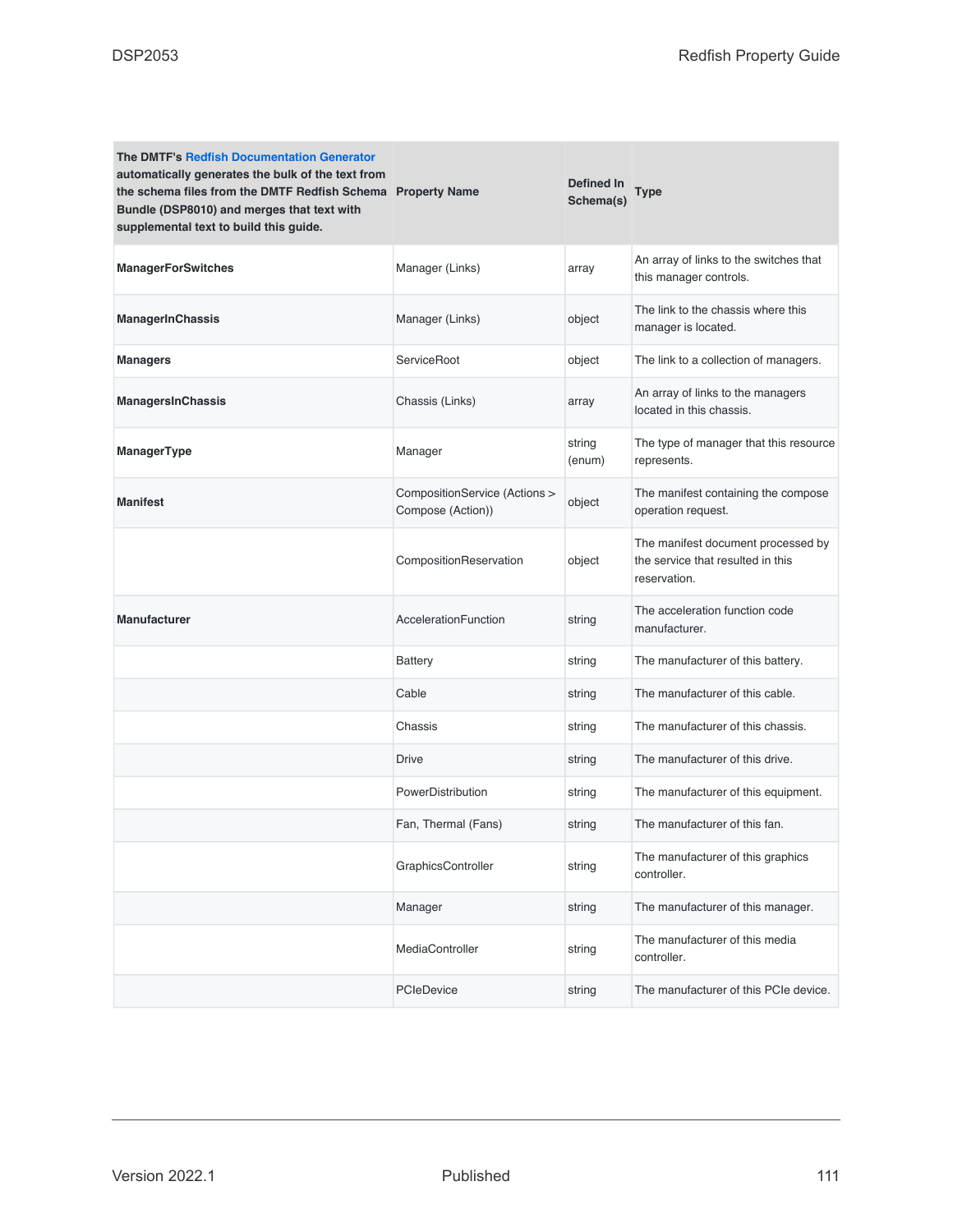| <b>The DMTF's Redfish Documentation Generator</b><br>automatically generates the bulk of the text from<br>the schema files from the DMTF Redfish Schema Property Name<br>Bundle (DSP8010) and merges that text with<br>supplemental text to build this guide. |                                                    | Defined In<br>Schema(s) | <b>Type</b>                                                                                                                                                                                                                                                    |
|---------------------------------------------------------------------------------------------------------------------------------------------------------------------------------------------------------------------------------------------------------------|----------------------------------------------------|-------------------------|----------------------------------------------------------------------------------------------------------------------------------------------------------------------------------------------------------------------------------------------------------------|
|                                                                                                                                                                                                                                                               | Power (PowerSupplies),<br>PowerSupply              | string                  | The manufacturer of this power<br>supply.                                                                                                                                                                                                                      |
|                                                                                                                                                                                                                                                               | Port (SFP)                                         | string                  | The manufacturer of this SFP.                                                                                                                                                                                                                                  |
|                                                                                                                                                                                                                                                               | Storage (StorageControllers),<br>StorageController | string                  | The manufacturer of this storage<br>controller.                                                                                                                                                                                                                |
|                                                                                                                                                                                                                                                               | Switch                                             | string                  | The manufacturer of this switch.                                                                                                                                                                                                                               |
|                                                                                                                                                                                                                                                               | <b>USBController</b>                               | string                  | The manufacturer of this USB<br>controller.                                                                                                                                                                                                                    |
|                                                                                                                                                                                                                                                               | FabricAdapter                                      | string                  | The manufacturer or OEM of this<br>fabric adapter.                                                                                                                                                                                                             |
|                                                                                                                                                                                                                                                               | NetworkAdapter                                     | string                  | The manufacturer or OEM of this<br>network adapter.                                                                                                                                                                                                            |
|                                                                                                                                                                                                                                                               | Volume                                             | string                  | The manufacturer or OEM of this<br>storage volume.                                                                                                                                                                                                             |
|                                                                                                                                                                                                                                                               | ComputerSystem                                     | string                  | The manufacturer or OEM of this<br>system.                                                                                                                                                                                                                     |
|                                                                                                                                                                                                                                                               | License                                            | string                  | The manufacturer or producer of this<br>license.                                                                                                                                                                                                               |
|                                                                                                                                                                                                                                                               | SoftwareInventory                                  | string                  | The manufacturer or producer of this<br>software.                                                                                                                                                                                                              |
|                                                                                                                                                                                                                                                               | Memory                                             | string                  | The memory device manufacturer.                                                                                                                                                                                                                                |
|                                                                                                                                                                                                                                                               | SimpleStorage (Devices)                            | string                  | The name of the manufacturer of this<br>device.                                                                                                                                                                                                                |
|                                                                                                                                                                                                                                                               | Processor                                          | string                  | The processor manufacturer.                                                                                                                                                                                                                                    |
| ManufacturingMode                                                                                                                                                                                                                                             | ComputerSystem                                     | boolean                 | An indication of whether the system is<br>in manufacturing mode. Manufacturing<br>mode is a special boot mode, not<br>normally available to end users, that<br>modifies features and settings for use<br>while the system is being<br>manufactured and tested. |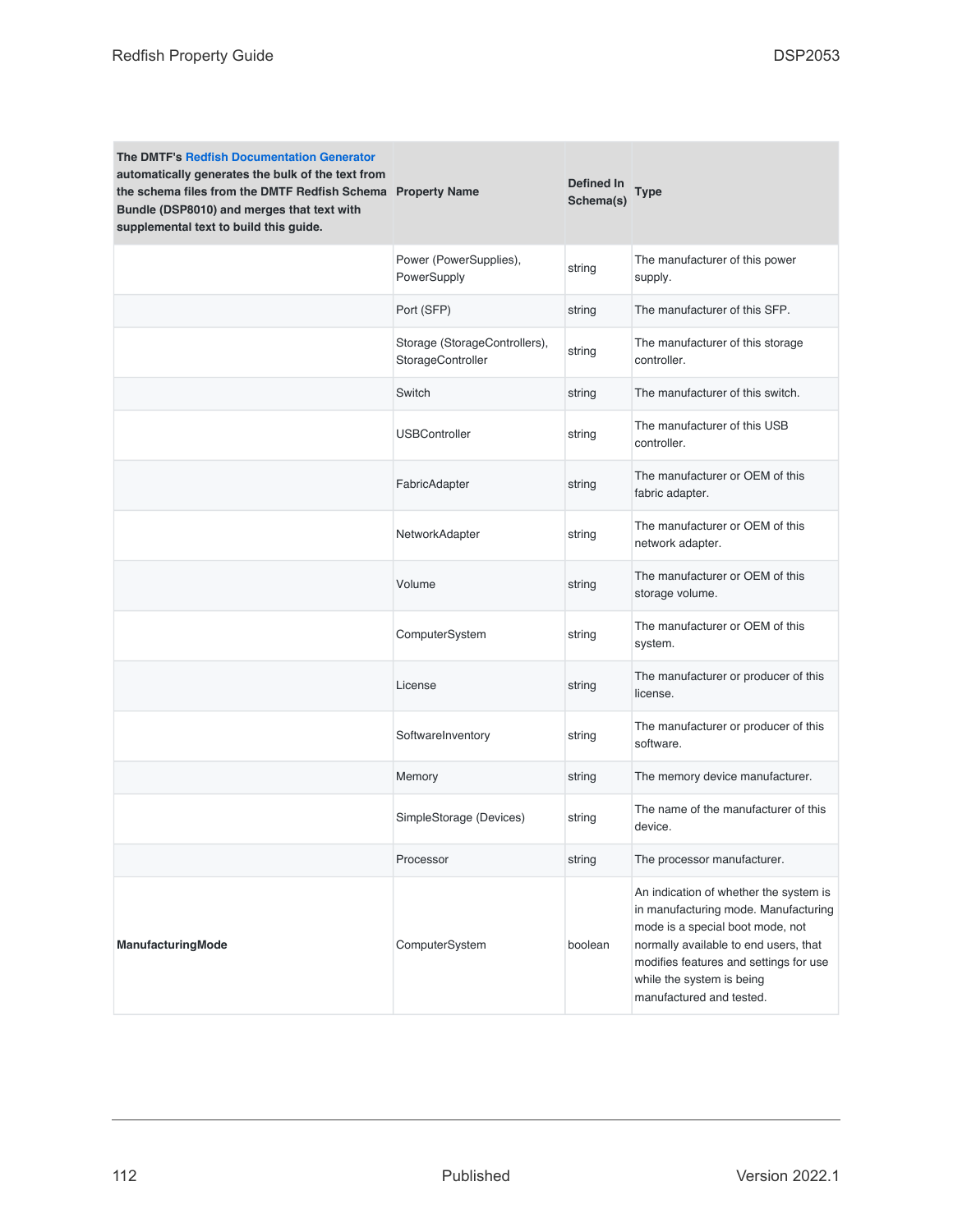| <b>The DMTF's Redfish Documentation Generator</b><br>automatically generates the bulk of the text from<br>the schema files from the DMTF Redfish Schema Property Name<br>Bundle (DSP8010) and merges that text with<br>supplemental text to build this guide. |                                                                                           | Defined In<br>Schema(s)       | Type                                                                                                                                                              |
|---------------------------------------------------------------------------------------------------------------------------------------------------------------------------------------------------------------------------------------------------------------|-------------------------------------------------------------------------------------------|-------------------------------|-------------------------------------------------------------------------------------------------------------------------------------------------------------------|
| <b>MapFrom</b>                                                                                                                                                                                                                                                | AttributeRegistry<br>(RegistryEntries ><br>Dependencies > Dependency)                     | array                         | An array of the map-from conditions<br>for a mapping dependency.                                                                                                  |
| <b>MapFromAttribute</b>                                                                                                                                                                                                                                       | AttributeRegistry<br>(RegistryEntries ><br>Dependencies > Dependency ><br>MapFrom)        | string                        | The attribute to use to evaluate this<br>dependency expression.                                                                                                   |
| <b>MapFromCondition</b>                                                                                                                                                                                                                                       | AttributeRegistry<br>(RegistryEntries ><br>Dependencies > Dependency ><br>MapFrom)        | string<br>(enum)              | The condition to use to evaluate this<br>dependency expression.                                                                                                   |
| <b>MapFromProperty</b>                                                                                                                                                                                                                                        | AttributeRegistry<br>(RegistryEntries ><br>Dependencies > Dependency ><br>MapFrom)        | string<br>(enum)              | The metadata property for the attribute<br>that the MapFromAttribute property<br>specifies to use to evaluate this<br>dependency expression.                      |
| <b>MapFromValue</b>                                                                                                                                                                                                                                           | AttributeRegistry<br>(RegistryEntries ><br>Dependencies > Dependency ><br>MapFrom)        | boolean,<br>number,<br>string | The value to use to evaluate this<br>dependency expression.                                                                                                       |
| <b>Mappings</b>                                                                                                                                                                                                                                               | PrivilegeRegistry                                                                         | array                         | The mappings between entities and<br>the relevant privileges that access<br>those entities.                                                                       |
| <b>MapTerms</b>                                                                                                                                                                                                                                               | <b>AttributeRegistry</b><br>(RegistryEntries ><br>Dependencies > Dependency ><br>MapFrom) | string<br>(enum)              | The logical term that combines two or<br>more map-from conditions in this<br>dependency expression. For example,<br>AND for logical AND, or OR for logical<br>OR. |
| <b>MapToAttribute</b>                                                                                                                                                                                                                                         | AttributeRegistry<br>(RegistryEntries ><br>Dependencies > Dependency)                     | string                        | The AttributeName of the attribute that<br>is affected by this dependency<br>expression.                                                                          |
| <b>MapToProperty</b>                                                                                                                                                                                                                                          | <b>AttributeRegistry</b><br>(RegistryEntries ><br>Dependencies > Dependency)              | string<br>(enum)              | The metadata property for the attribute<br>that contains the map-from condition<br>that evaluates this dependency<br>expression.                                  |
| <b>MapToValue</b>                                                                                                                                                                                                                                             | AttributeRegistry<br>(RegistryEntries ><br>Dependencies > Dependency)                     | boolean,<br>number,<br>string | The value that the map-to property<br>changes to if the dependency<br>expression evaluates to true.                                                               |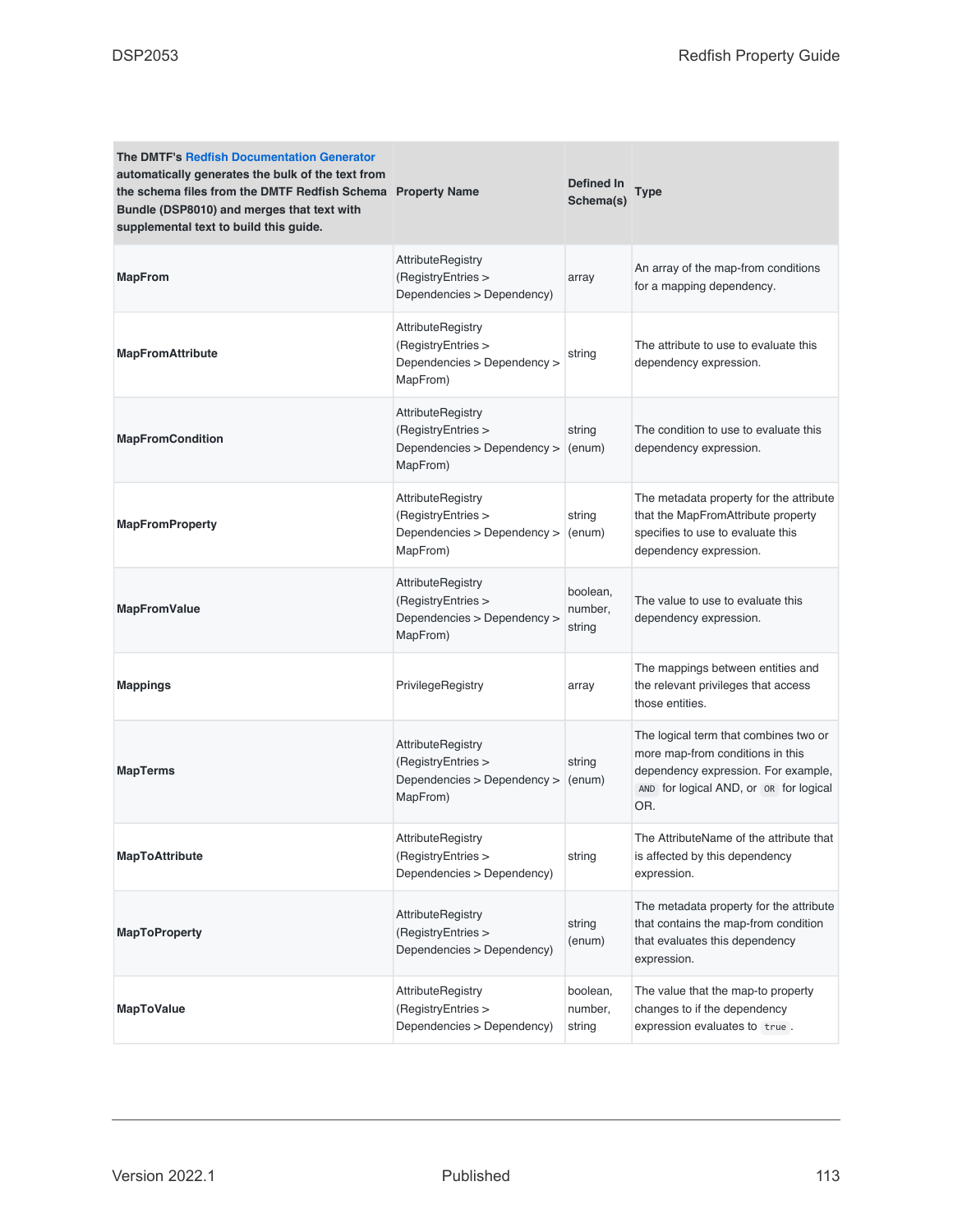| <b>The DMTF's Redfish Documentation Generator</b><br>automatically generates the bulk of the text from<br>the schema files from the DMTF Redfish Schema Property Name<br>Bundle (DSP8010) and merges that text with<br>supplemental text to build this guide. |                                                                                   | Defined In<br>Schema(s) | Type                                                                                                                  |
|---------------------------------------------------------------------------------------------------------------------------------------------------------------------------------------------------------------------------------------------------------------|-----------------------------------------------------------------------------------|-------------------------|-----------------------------------------------------------------------------------------------------------------------|
| <b>MarkedECN</b>                                                                                                                                                                                                                                              | PortMetrics (GenZ)                                                                | integer                 | The number of packets with the<br>Congestion ECN bit set.                                                             |
| <b>MaxAllowableOperatingValue</b>                                                                                                                                                                                                                             | Thermal (Temperatures)                                                            | integer<br>(Celsius)    | Maximum allowable operating<br>temperature for this equipment.                                                        |
|                                                                                                                                                                                                                                                               | Sensor                                                                            | number                  | The maximum allowable operating<br>value for this equipment.                                                          |
| <b>MaxAuthorizedDevices</b>                                                                                                                                                                                                                                   | License                                                                           | integer                 | The maximum number of devices<br>authorized by the license.                                                           |
| <b>MaxBandwidthGbps</b>                                                                                                                                                                                                                                       | Switch                                                                            | number<br>(Gbit/s)      | The maximum internal bandwidth of<br>this switch as currently configured.                                             |
| <b>MaxBlockSizeBytes</b>                                                                                                                                                                                                                                      | Volume                                                                            | integer<br>(bytes)      | Max Block size in bytes.                                                                                              |
| <b>MaxBWAllocPercent</b>                                                                                                                                                                                                                                      | NetworkPort<br>(NetDevFuncMaxBWAlloc)                                             | integer (%)             | The maximum bandwidth allocation<br>percentage allocated to the<br>corresponding network device function<br>instance. |
| <b>MaxChargeRateAmps</b>                                                                                                                                                                                                                                      | <b>Battery</b>                                                                    | number (A)              | The maximum charge rate of this<br>battery in amps.                                                                   |
| <b>MaxChargeVoltage</b>                                                                                                                                                                                                                                       | <b>Battery</b>                                                                    | number<br>(Volts)       | The maximum charge voltage of this<br>battery.                                                                        |
| <b>MaxCID</b>                                                                                                                                                                                                                                                 | AddressPool (GenZ)                                                                | integer                 | The maximum value for the<br>Component Identifier (CID).                                                              |
| <b>MaxCompositions</b>                                                                                                                                                                                                                                        | ResourceBlock<br>(CompositionStatus)                                              | integer                 | The maximum number of<br>compositions in which this resource<br>block can participate simultaneously.                 |
| <b>MaxConcurrentSessions</b>                                                                                                                                                                                                                                  | Manager (CommandShell),<br>Manager (GraphicalConsole),<br>Manager (SerialConsole) | integer                 | The maximum number of service<br>sessions, regardless of protocol, that<br>this manager can support.                  |
|                                                                                                                                                                                                                                                               | ComputerSystem<br>(GraphicalConsole),<br>ComputerSystem<br>(SerialConsole)        | integer                 | The maximum number of service<br>sessions, regardless of protocol, that<br>this system can support.                   |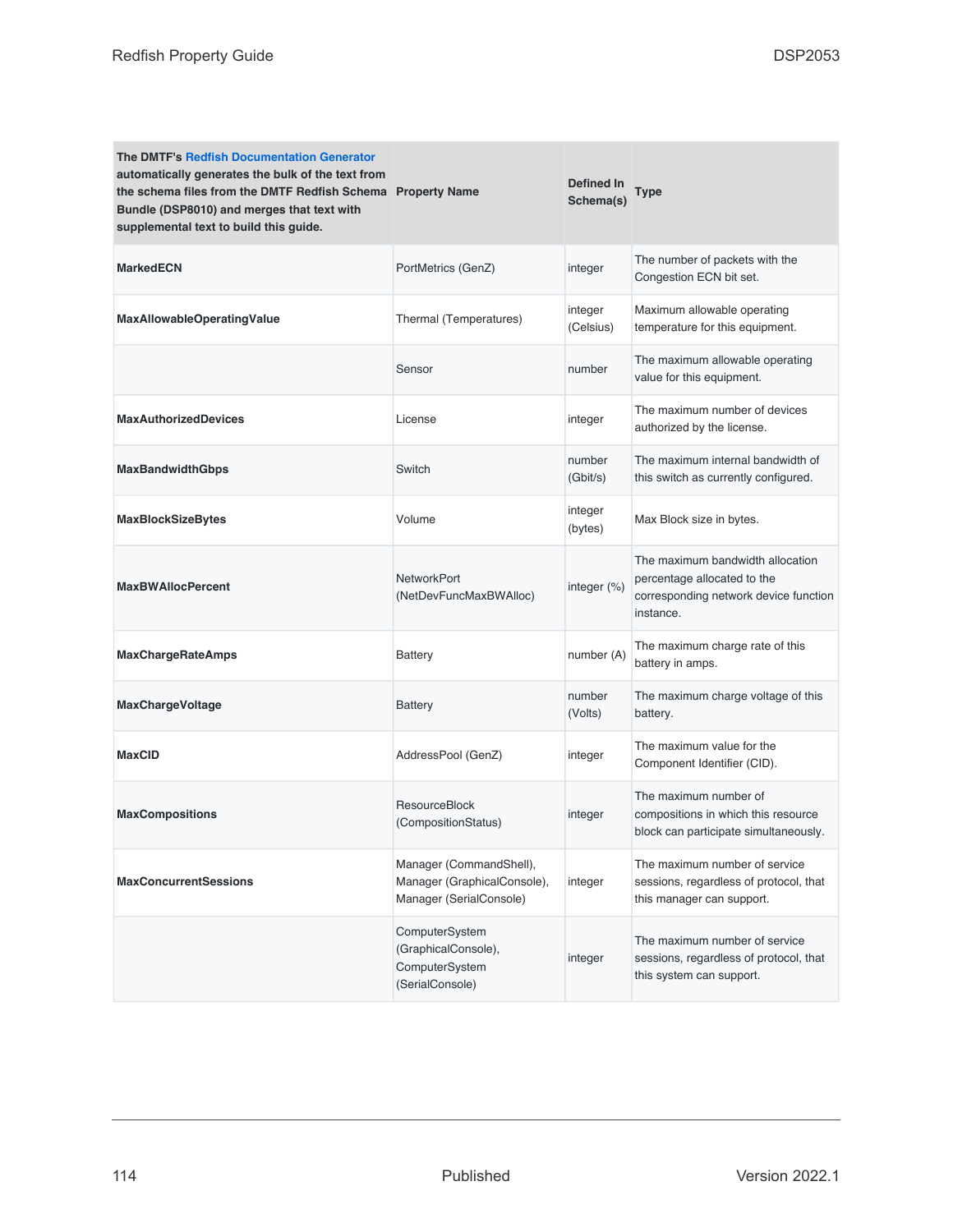| <b>The DMTF's Redfish Documentation Generator</b><br>automatically generates the bulk of the text from<br>the schema files from the DMTF Redfish Schema Property Name<br>Bundle (DSP8010) and merges that text with<br>supplemental text to build this guide. |                                                                                                                                                                                      | Defined In<br>Schema(s) | Type                                                                                                                                         |
|---------------------------------------------------------------------------------------------------------------------------------------------------------------------------------------------------------------------------------------------------------------|--------------------------------------------------------------------------------------------------------------------------------------------------------------------------------------|-------------------------|----------------------------------------------------------------------------------------------------------------------------------------------|
| <b>MaxConsumedWatts</b>                                                                                                                                                                                                                                       | Power (PowerControl ><br>PowerMetrics)                                                                                                                                               | number<br>(Watts)       | The highest power consumption level,<br>in watts, that has occurred over the<br>measurement window within the last<br>IntervalInMin minutes. |
| <b>MaxDeviceLogins</b>                                                                                                                                                                                                                                        | NetworkAdapter (Controllers ><br>ControllerCapabilities > NPIV)                                                                                                                      | integer                 | The maximum number of N_Port ID<br>Virtualization (NPIV) logins allowed<br>simultaneously from all ports on this<br>controller.              |
| <b>MaxDischargeRateAmps</b>                                                                                                                                                                                                                                   | <b>Battery</b>                                                                                                                                                                       | number (A)              | The maximum discharge rate of this<br>battery in amps.                                                                                       |
| <b>MaxExecutionTime</b>                                                                                                                                                                                                                                       | Job                                                                                                                                                                                  | string                  | The maximum amount of time the job<br>is allowed to execute.                                                                                 |
| <b>MaxFrameSize</b>                                                                                                                                                                                                                                           | NetworkPort, Port                                                                                                                                                                    | integer<br>(bytes)      | The maximum frame size supported<br>by the port.                                                                                             |
| <b>MaxImageSizeBytes</b>                                                                                                                                                                                                                                      | UpdateService                                                                                                                                                                        | integer<br>(bytes)      | The maximum size in bytes of the<br>software update image that this<br>service supports.                                                     |
| MaximumFrequencyHz                                                                                                                                                                                                                                            | Power (PowerSupplies ><br>InputRanges)                                                                                                                                               | number<br>(Hz)          | The maximum line input frequency at<br>which this power supply input range is<br>effective.                                                  |
| <b>MaximumPaths</b>                                                                                                                                                                                                                                           | AddressPool (Ethernet > EBGP<br>> MultiplePaths), AddressPool<br>(Ethernet > MultiProtocolEBGP<br>> MultiplePaths), AddressPool<br>(Ethernet > MultiProtocolIBGP<br>> MultiplePaths) | integer                 | Maximum paths number.                                                                                                                        |
| MaximumValue                                                                                                                                                                                                                                                  | ActionInfo (Parameters)                                                                                                                                                              | number                  | The maximum supported value for this<br>parameter.                                                                                           |
| MaximumVoltage                                                                                                                                                                                                                                                | Power (PowerSupplies ><br>InputRanges)                                                                                                                                               | number<br>(Volts)       | The maximum line input voltage at<br>which this power supply input range is<br>effective.                                                    |
| <b>MaxIPv6StaticAddresses</b>                                                                                                                                                                                                                                 | EthernetInterface                                                                                                                                                                    | integer                 | The maximum number of static IPv6<br>addresses that can be configured on<br>this interface.                                                  |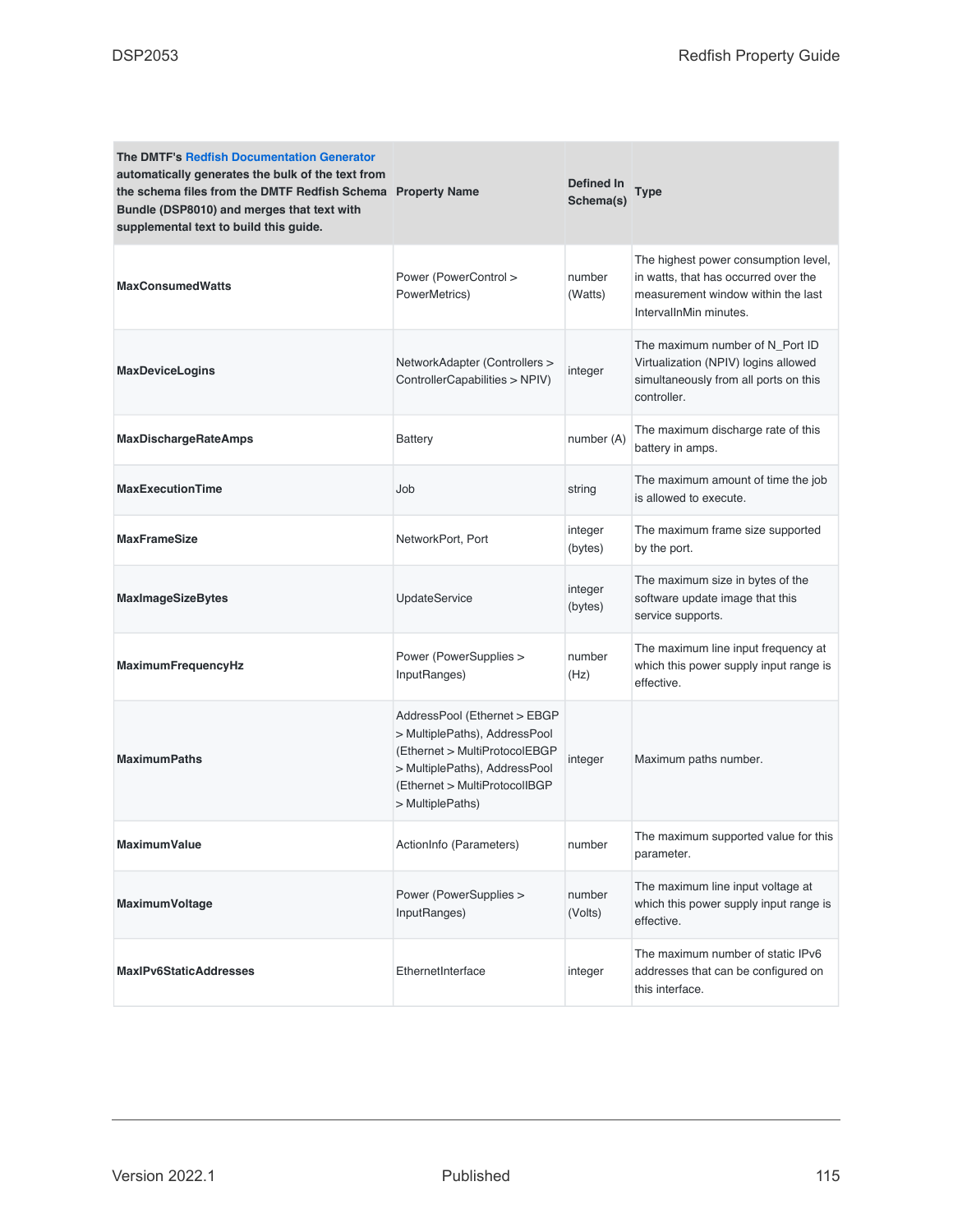| <b>The DMTF's Redfish Documentation Generator</b><br>automatically generates the bulk of the text from<br>the schema files from the DMTF Redfish Schema Property Name<br>Bundle (DSP8010) and merges that text with<br>supplemental text to build this guide. |                                                                                                                                                      | Defined In<br>Schema(s) | Type                                                                                                             |
|---------------------------------------------------------------------------------------------------------------------------------------------------------------------------------------------------------------------------------------------------------------|------------------------------------------------------------------------------------------------------------------------------------------------------|-------------------------|------------------------------------------------------------------------------------------------------------------|
| <b>MaxJobs</b>                                                                                                                                                                                                                                                | JobService<br>(ServiceCapabilities)                                                                                                                  | integer                 | The maximum number of jobs<br>supported.                                                                         |
| MaxJunctionTemperatureCelsius                                                                                                                                                                                                                                 | OperatingConfig                                                                                                                                      | integer<br>(Celsius)    | The maximum temperature of the<br>junction in degrees Celsius.                                                   |
| <b>MaxLanes</b>                                                                                                                                                                                                                                               | Processor (FPGA ><br>ExternalInterfaces > Ethernet),<br>Processor (FPGA ><br>HostInterface > Ethernet),<br>Processor (SystemInterface ><br>Ethernet) | integer                 | The number of lanes supported by this<br>interface.                                                              |
|                                                                                                                                                                                                                                                               | PCleDevice (PCleInterface)                                                                                                                           | integer                 | The number of PCIe lanes supported<br>by this device.                                                            |
| <b>MaxLength</b>                                                                                                                                                                                                                                              | <b>AttributeRegistry</b><br>(RegistryEntries > Attributes)                                                                                           | integer                 | The maximum character length of a<br>string attribute.                                                           |
| <b>MaxLevels</b>                                                                                                                                                                                                                                              | ServiceRoot<br>(ProtocolFeaturesSupported ><br>ExpandQuery)                                                                                          | integer                 | The maximum \$levels option value in<br>the \$expand query parameter.                                            |
|                                                                                                                                                                                                                                                               | ServiceRoot<br>(ProtocolFeaturesSupported ><br>DeepOperations)                                                                                       | integer                 | The maximum levels of resources<br>allowed in deep operations.                                                   |
| <b>MaxNumberOfRecords</b>                                                                                                                                                                                                                                     | LogService                                                                                                                                           | integer                 | The maximum number of log entries<br>that this service can have.                                                 |
| <b>MaxPassphraseCount</b>                                                                                                                                                                                                                                     | Memory (SecurityCapabilities)                                                                                                                        | integer                 | Maximum number of passphrases<br>supported for this memory device.                                               |
| <b>MaxPasswordLength</b>                                                                                                                                                                                                                                      | AccountService                                                                                                                                       | integer                 | The maximum password length for this<br>account service.                                                         |
| <b>MaxPCleType</b>                                                                                                                                                                                                                                            | PCIeDevice (PCIeInterface)                                                                                                                           | string<br>(enum)        | The highest version of the PCIe<br>specification supported by this device.                                       |
| MaxPortLogins                                                                                                                                                                                                                                                 | NetworkAdapter (Controllers ><br>ControllerCapabilities > NPIV)                                                                                      | integer                 | The maximum number of N_Port ID<br>Virtualization (NPIV) logins allowed<br>per physical port on this controller. |
| <b>MaxPowerWatts</b>                                                                                                                                                                                                                                          | Chassis                                                                                                                                              | number<br>(Watts)       | The upper bound of the total power<br>consumed by the chassis.                                                   |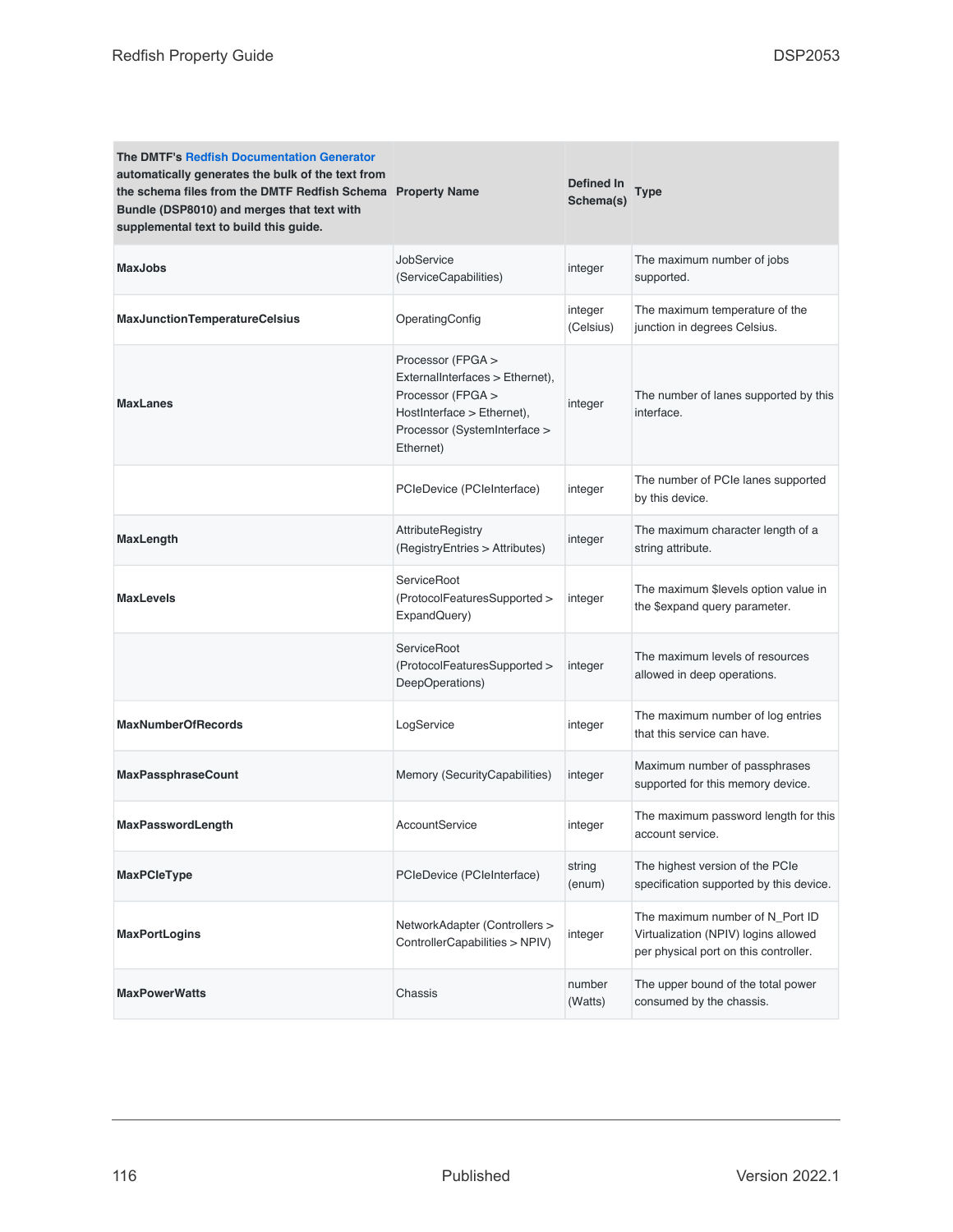| <b>The DMTF's Redfish Documentation Generator</b><br>automatically generates the bulk of the text from<br>the schema files from the DMTF Redfish Schema Property Name<br>Bundle (DSP8010) and merges that text with<br>supplemental text to build this guide. |                                                                                                                                                                                                                          | Defined In<br>Schema(s) | <b>Type</b>                                                               |
|---------------------------------------------------------------------------------------------------------------------------------------------------------------------------------------------------------------------------------------------------------------|--------------------------------------------------------------------------------------------------------------------------------------------------------------------------------------------------------------------------|-------------------------|---------------------------------------------------------------------------|
| <b>MaxPrefix</b>                                                                                                                                                                                                                                              | AddressPool (Ethernet > EBGP<br>> BGPNeighbor), AddressPool<br>(Ethernet > MultiProtocolEBGP<br>> BGPNeighbor), AddressPool<br>(Ethernet > MultiProtocolIBGP<br>> BGPNeighbor)                                           | object                  | Border Gateway Protocol (BGP) max<br>prefix properties.                   |
| <b>MaxPrefixNumber</b>                                                                                                                                                                                                                                        | AddressPool (Ethernet > EBGP<br>> BGPNeighbor > MaxPrefix),<br>AddressPool (Ethernet ><br>MultiProtocolEBGP ><br>BGPNeighbor > MaxPrefix),<br>AddressPool (Ethernet ><br>MultiProtocolIBGP ><br>BGPNeighbor > MaxPrefix) | integer                 | Maximum prefix number.                                                    |
| <b>MaxQueueSize</b>                                                                                                                                                                                                                                           | StorageController<br>(NVMeControllerProperties)                                                                                                                                                                          | integer                 | The maximum individual queue size<br>that an NVMe IO controller supports. |
| <b>MaxReadingRange</b>                                                                                                                                                                                                                                        | Thermal (Fans)                                                                                                                                                                                                           | integer                 | Maximum value for this sensor.                                            |
|                                                                                                                                                                                                                                                               | <b>MetricDefinition</b>                                                                                                                                                                                                  | number                  | Maximum value for metric reading.                                         |
|                                                                                                                                                                                                                                                               | Power (Voltages)                                                                                                                                                                                                         | number<br>(Volts)       | Maximum value for this sensor.                                            |
| MaxReadingRangeTemp                                                                                                                                                                                                                                           | Thermal (Temperatures)                                                                                                                                                                                                   | number<br>(Celsius)     | Maximum value for this sensor.                                            |
| <b>MaxReports</b>                                                                                                                                                                                                                                             | TelemetryService                                                                                                                                                                                                         | integer                 | The maximum number of metric<br>reports that this service supports.       |
| <b>MaxSID</b>                                                                                                                                                                                                                                                 | AddressPool (GenZ)                                                                                                                                                                                                       | integer                 | The maximum value for the Subnet<br>Identifier (SID).                     |
| <b>MaxSpeedGbps</b>                                                                                                                                                                                                                                           | Port                                                                                                                                                                                                                     | number<br>(Gbit/s)      | The maximum speed of this port as<br>currently configured.                |
| <b>MaxSpeedMbps</b>                                                                                                                                                                                                                                           | Processor (FPGA ><br>ExternalInterfaces > Ethernet),<br>Processor (FPGA ><br>HostInterface > Ethernet),<br>Processor (SystemInterface ><br>Ethernet)                                                                     | integer<br>(Mbit/s)     | The maximum speed supported by<br>this interface.                         |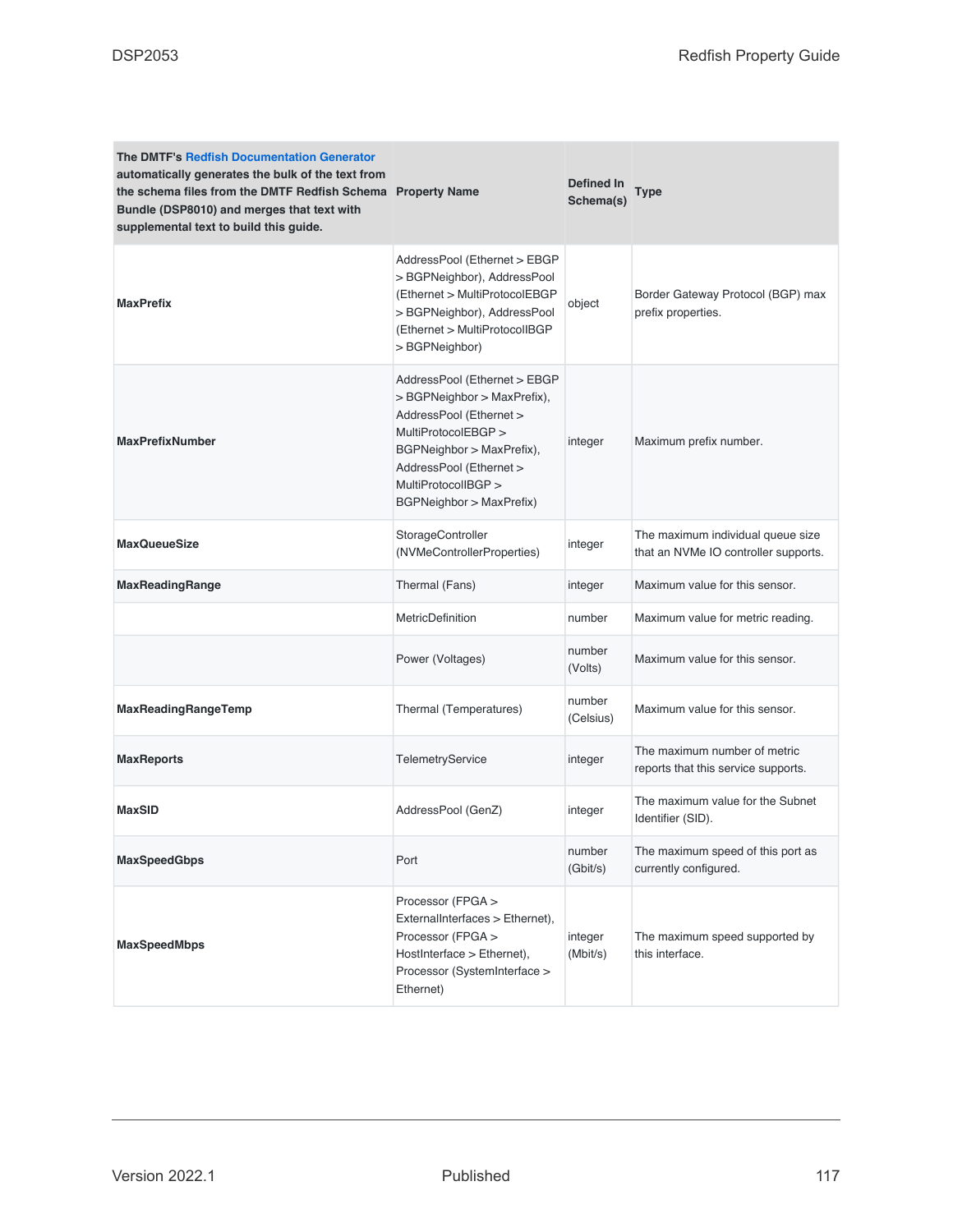| The DMTF's Redfish Documentation Generator<br>automatically generates the bulk of the text from<br>the schema files from the DMTF Redfish Schema Property Name<br>Bundle (DSP8010) and merges that text with<br>supplemental text to build this guide. |                                                                                                                                    | <b>Defined In</b><br>Schema(s) | Type                                                                                                                                   |
|--------------------------------------------------------------------------------------------------------------------------------------------------------------------------------------------------------------------------------------------------------|------------------------------------------------------------------------------------------------------------------------------------|--------------------------------|----------------------------------------------------------------------------------------------------------------------------------------|
| <b>MaxSpeedMHz</b>                                                                                                                                                                                                                                     | Processor                                                                                                                          | integer<br>(MHz)               | The maximum clock speed of the<br>processor.                                                                                           |
|                                                                                                                                                                                                                                                        | OperatingConfig                                                                                                                    | integer<br>(MHz)               | The maximum clock speed to which<br>the processor can be configured in<br>MHz.                                                         |
|                                                                                                                                                                                                                                                        | OperatingConfig (TurboProfile)                                                                                                     | integer<br>(MHz)               | The maximum turbo clock speed that<br>correspond to the number of active<br>cores in MHz.                                              |
| <b>MaxSteps</b>                                                                                                                                                                                                                                        | JobService<br>(ServiceCapabilities)                                                                                                | integer                        | The maximum number of job steps<br>supported.                                                                                          |
| <b>MaxTDPMilliWatts</b>                                                                                                                                                                                                                                | Memory                                                                                                                             | array<br>(milliWatts)          | Set of maximum power budgets<br>supported by the memory device in<br>milliwatts.                                                       |
|                                                                                                                                                                                                                                                        | Memory<br>(PowerManagementPolicy)                                                                                                  | integer<br>(milliWatts)        | Maximum TDP in milliwatts.                                                                                                             |
| <b>MaxTDPWatts</b>                                                                                                                                                                                                                                     | Processor                                                                                                                          | integer<br>(Watts)             | The maximum Thermal Design Power<br>(TDP) in watts.                                                                                    |
| <b>MaxVirtualFunctions</b>                                                                                                                                                                                                                             | <b>NetworkDeviceFunction</b>                                                                                                       | integer                        | The number of virtual functions that<br>are available for this network device<br>function.                                             |
| <b>MaxZones</b>                                                                                                                                                                                                                                        | Fabric                                                                                                                             | integer                        | The maximum number of zones the<br>switch can currently configure.                                                                     |
| <b>Measurement</b>                                                                                                                                                                                                                                     | SoftwareInventory                                                                                                                  | object                         | A DSP0274-defined measurement<br>block.                                                                                                |
|                                                                                                                                                                                                                                                        | SoftwareInventory<br>(Measurement)                                                                                                 | string                         | The hexadecimal string representation<br>of the numeric value of the<br>DSP0274-defined Measurement field<br>of the measurement block. |
|                                                                                                                                                                                                                                                        | ComponentIntegrity (SPDM ><br>MeasurementSet ><br>Measurements),<br>ComponentIntegrity (TPM ><br>MeasurementSet ><br>Measurements) | string                         | The measurement data.                                                                                                                  |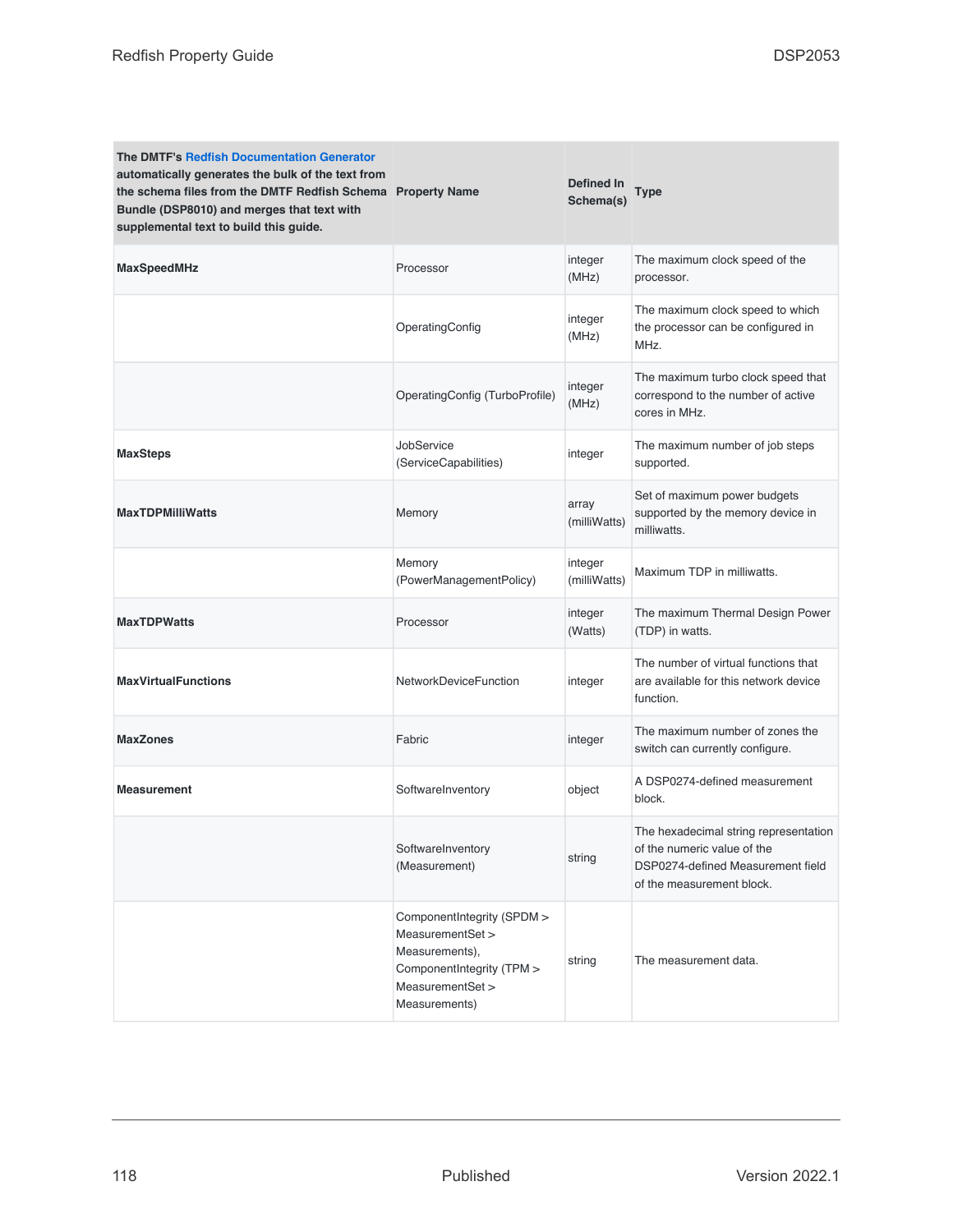| <b>The DMTF's Redfish Documentation Generator</b><br>automatically generates the bulk of the text from<br>the schema files from the DMTF Redfish Schema Property Name<br>Bundle (DSP8010) and merges that text with<br>supplemental text to build this guide. |                                                                                                                                                 | Defined In<br>Schema(s) | Type                                                                               |
|---------------------------------------------------------------------------------------------------------------------------------------------------------------------------------------------------------------------------------------------------------------|-------------------------------------------------------------------------------------------------------------------------------------------------|-------------------------|------------------------------------------------------------------------------------|
| MeasurementHashAlgorithm                                                                                                                                                                                                                                      | ComponentIntegrity (SPDM ><br>MeasurementSet ><br>Measurements),<br>ComponentIntegrity (TPM ><br>MeasurementSet ><br>Measurements)              | string                  | The hash algorithm used to compute<br>the measurement.                             |
| <b>MeasurementIndex</b>                                                                                                                                                                                                                                       | SoftwareInventory<br>(Measurement)                                                                                                              | integer                 | The DSP0274-defined Index field of<br>the measurement block.                       |
|                                                                                                                                                                                                                                                               | ComponentIntegrity (SPDM ><br>MeasurementSet ><br>Measurements)                                                                                 | integer                 | The index of the measurement.                                                      |
| <b>MeasurementIndices</b>                                                                                                                                                                                                                                     | ComponentIntegrity (Actions ><br>SPDMGetSignedMeasurements array<br>(Action))                                                                   |                         | An array of indices that identify the<br>measurement blocks to sign.               |
| <b>Measurements</b>                                                                                                                                                                                                                                           | Chassis, ComputerSystem,<br>Drive, Manager, Memory,<br>NetworkAdapter, Processor,<br>Storage (StorageControllers),<br>StorageController, Switch | array                   | An array of DSP0274-defined<br>measurement blocks.                                 |
|                                                                                                                                                                                                                                                               | ComponentIntegrity (TPM ><br>MeasurementSet)                                                                                                    | array                   | Measurements from a TPM.                                                           |
|                                                                                                                                                                                                                                                               | ComponentIntegrity (SPDM ><br>MeasurementSet)                                                                                                   | array                   | Measurements from an SPDM<br>Responder.                                            |
| <b>MeasurementSet</b>                                                                                                                                                                                                                                         | ComponentIntegrity (SPDM)                                                                                                                       | object                  | Measurement information about the<br>SPDM Responder.                               |
|                                                                                                                                                                                                                                                               | Component Integrity (TPM)                                                                                                                       | object                  | Measurement information from the<br>TPM.                                           |
| <b>MeasurementSize</b>                                                                                                                                                                                                                                        | SoftwareInventory<br>(Measurement)                                                                                                              | integer                 | The DSP0274-defined<br>MeasurementSize field of the<br>measurement block.          |
| MeasurementSpecification                                                                                                                                                                                                                                      | SoftwareInventory<br>(Measurement)                                                                                                              | integer                 | The DSP0274-defined<br>MeasurementSpecification field of the<br>measurement block. |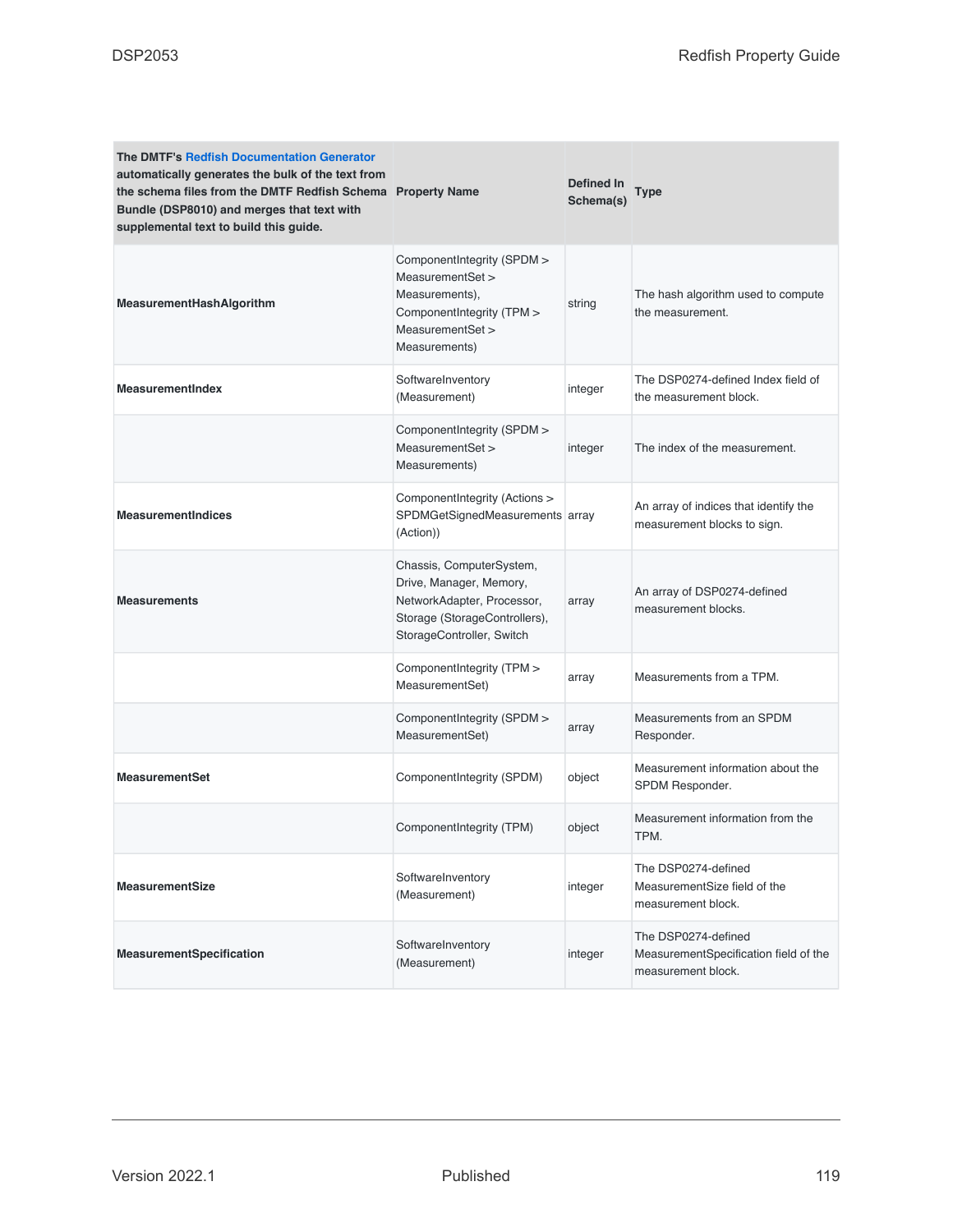| <b>The DMTF's Redfish Documentation Generator</b><br>automatically generates the bulk of the text from<br>the schema files from the DMTF Redfish Schema Property Name<br>Bundle (DSP8010) and merges that text with<br>supplemental text to build this guide. |                                                                                 | <b>Defined In</b><br>Schema(s) | Type                                                                                                              |
|---------------------------------------------------------------------------------------------------------------------------------------------------------------------------------------------------------------------------------------------------------------|---------------------------------------------------------------------------------|--------------------------------|-------------------------------------------------------------------------------------------------------------------|
|                                                                                                                                                                                                                                                               | ComponentIntegrity (SPDM ><br>MeasurementSet)                                   | string<br>(enum)               | The measurement specification<br>negotiated between the SPDM<br>Requester and SPDM Responder.                     |
| <b>MeasurementSummary</b>                                                                                                                                                                                                                                     | ComponentIntegrity (SPDM ><br>MeasurementSet)                                   | string                         | The measurement summary data.                                                                                     |
| MeasurementSummaryHashAlgorithm                                                                                                                                                                                                                               | ComponentIntegrity (SPDM ><br>MeasurementSet)                                   | string                         | The hash algorithm used to compute<br>the measurement summary.                                                    |
| MeasurementSummaryType                                                                                                                                                                                                                                        | ComponentIntegrity (SPDM ><br>MeasurementSet)                                   | string<br>(enum)               | The type of measurement summary.                                                                                  |
| MeasurementType                                                                                                                                                                                                                                               | ComponentIntegrity (SPDM ><br>MeasurementSet ><br>Measurements)                 | string<br>(enum)               | The type or characteristics of the data<br>that this measurement represents.                                      |
| MED                                                                                                                                                                                                                                                           | AddressPool (Ethernet ><br>EBGP), AddressPool (Ethernet<br>> MultiProtocolEBGP) | integer                        | <b>BGP Multi Exit Discriminator (MED)</b><br>value.                                                               |
| <b>MediaControllers</b>                                                                                                                                                                                                                                       | MemoryDomain (Links)                                                            | array                          | An array of links to the media<br>controllers for this memory domain.                                             |
|                                                                                                                                                                                                                                                               | Chassis                                                                         | object                         | The link to the collection of media<br>controllers located in this chassis.                                       |
| MediaControllerType                                                                                                                                                                                                                                           | MediaController                                                                 | string<br>(enum)               | The type of media controller.                                                                                     |
| <b>MediaInReadOnly</b>                                                                                                                                                                                                                                        | StorageController<br>(NVMeControllerProperties ><br>NVMeSMARTCriticalWarnings)  | boolean                        | Indicates the media has been placed<br>in read only mode.                                                         |
| <b>MediaSpanCount</b>                                                                                                                                                                                                                                         | Volume                                                                          | integer                        | Indicates the number of media<br>elements used per span in the<br>secondary RAID for a hierarchical<br>RAID type. |
|                                                                                                                                                                                                                                                               | Volume (Actions ><br>ChangeRAIDLayout (Action))                                 | integer                        | The requested number of media<br>elements used per span in the<br>secondary RAID for a hierarchical<br>RAID type. |
| MediaType                                                                                                                                                                                                                                                     | Drive                                                                           | string<br>(enum)               | The type of media contained in this<br>drive.                                                                     |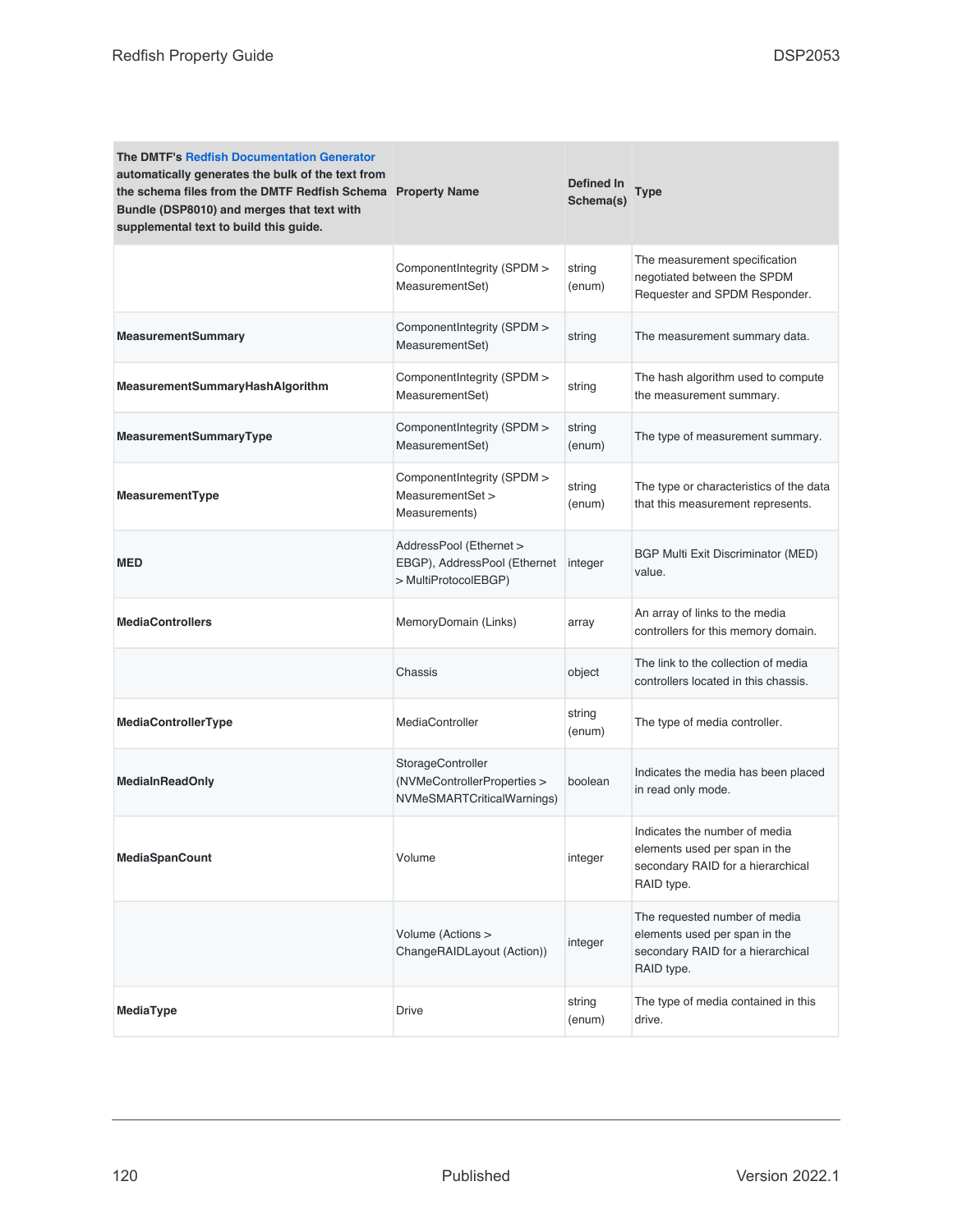| <b>The DMTF's Redfish Documentation Generator</b><br>automatically generates the bulk of the text from<br>the schema files from the DMTF Redfish Schema Property Name<br>Bundle (DSP8010) and merges that text with<br>supplemental text to build this guide. |                                                                                                                                          | Defined In<br>Schema(s) | Type                                                                                                          |
|---------------------------------------------------------------------------------------------------------------------------------------------------------------------------------------------------------------------------------------------------------------|------------------------------------------------------------------------------------------------------------------------------------------|-------------------------|---------------------------------------------------------------------------------------------------------------|
| <b>MediaTypes</b>                                                                                                                                                                                                                                             | VirtualMedia                                                                                                                             | array                   | The media types supported as virtual<br>media.                                                                |
| MediumType                                                                                                                                                                                                                                                    | Port (SFP)                                                                                                                               | string<br>(enum)        | The medium type connected to this<br>SFP.                                                                     |
| <b>MemberId</b>                                                                                                                                                                                                                                               | Assembly (Assemblies), Power<br>(PowerControl), Power<br>(PowerSupplies), Power<br>(Voltages), Thermal (Fans),<br>Thermal (Temperatures) | string                  | The identifier for the member within<br>the collection.                                                       |
|                                                                                                                                                                                                                                                               | Power (Actions ><br>PowerSupplyReset (Action))                                                                                           | string                  | The Memberld of the power supply<br>within the PowerSupplies array on<br>which to perform the reset.          |
|                                                                                                                                                                                                                                                               | Event (Events), Storage<br>(StorageControllers)                                                                                          | string                  | The unique identifier for the member<br>within an array.                                                      |
| <b>Memory</b>                                                                                                                                                                                                                                                 | Processor (Links)                                                                                                                        | array                   | An array of links to the memory<br>associated with this processor.                                            |
|                                                                                                                                                                                                                                                               | <b>ResourceBlock</b>                                                                                                                     | array                   | An array of links to the memory<br>available in this resource block.                                          |
|                                                                                                                                                                                                                                                               | Battery (Links)                                                                                                                          | array                   | An array of links to the memory<br>devices to which this battery provides<br>power during a power loss event. |
|                                                                                                                                                                                                                                                               | MemoryChunks<br>(InterleaveSets)                                                                                                         | object                  | Describes a memory device of the<br>interleave set.                                                           |
|                                                                                                                                                                                                                                                               | ComputerSystem                                                                                                                           | object                  | The link to the collection of memory<br>associated with this system.                                          |
|                                                                                                                                                                                                                                                               | Chassis                                                                                                                                  | object                  | The link to the collection of memory<br>located in this chassis.                                              |
| <b>MemoryChunk</b>                                                                                                                                                                                                                                            | Connection (MemoryChunkInfo) object                                                                                                      |                         | The specified memory chunk.                                                                                   |
| MemoryChunkInfo                                                                                                                                                                                                                                               | Connection                                                                                                                               | array                   | The set of memory chunks and access<br>capabilities specified for this<br>connection.                         |
| <b>MemoryChunks</b>                                                                                                                                                                                                                                           | MemoryDomain                                                                                                                             | object                  | The link to the collection of memory<br>chunks associated with this memory<br>domain.                         |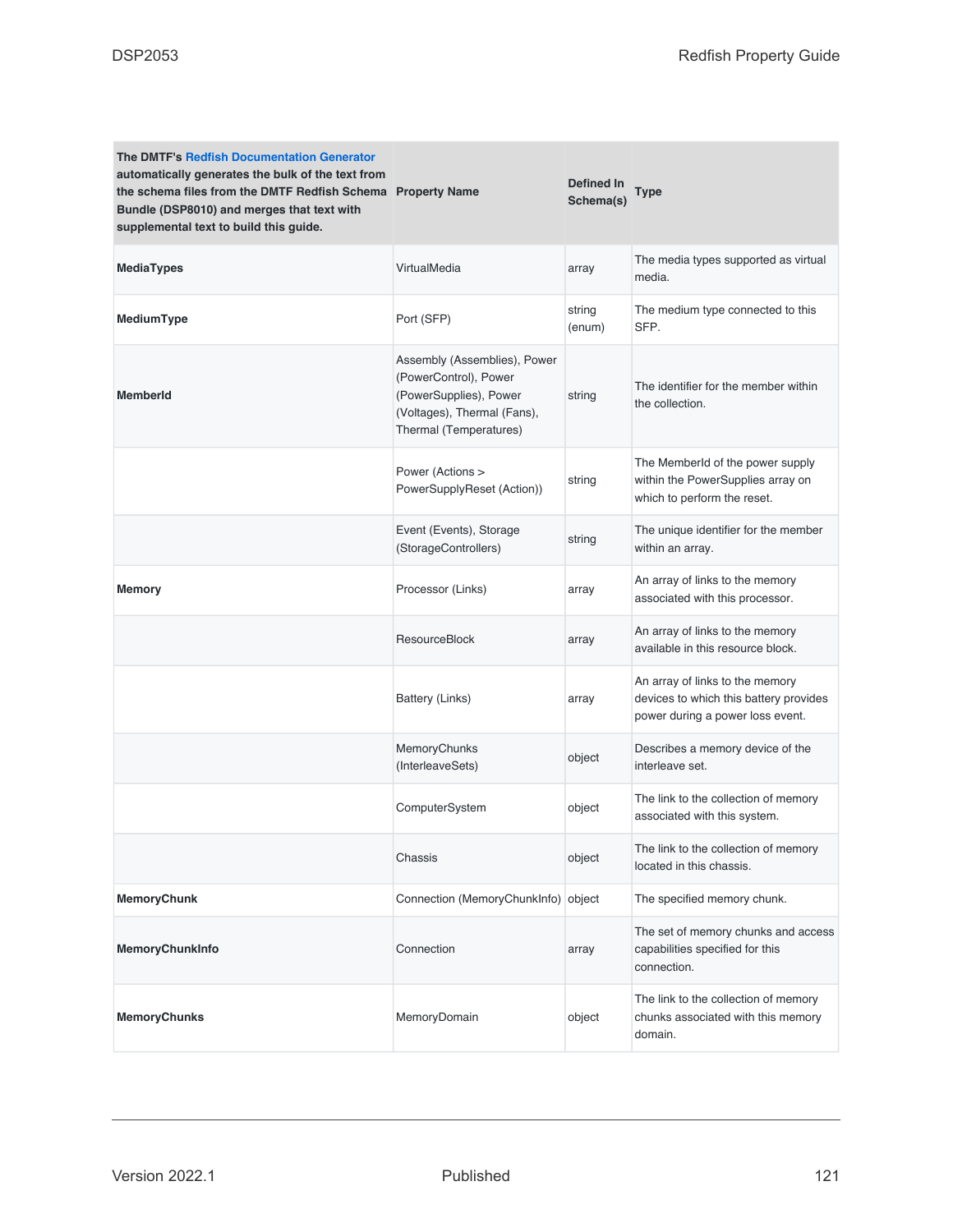| <b>The DMTF's Redfish Documentation Generator</b><br>automatically generates the bulk of the text from<br>the schema files from the DMTF Redfish Schema Property Name<br>Bundle (DSP8010) and merges that text with<br>supplemental text to build this guide. |                                           | Defined In<br>Schema(s) | Type                                                                                 |
|---------------------------------------------------------------------------------------------------------------------------------------------------------------------------------------------------------------------------------------------------------------|-------------------------------------------|-------------------------|--------------------------------------------------------------------------------------|
| <b>MemoryChunkSizeMiB</b>                                                                                                                                                                                                                                     | MemoryChunks                              | integer<br>(mebibytes)  | Size of the memory chunk measured<br>in mebibytes (MiB).                             |
| MemoryClassification                                                                                                                                                                                                                                          | Memory (Regions)                          | string<br>(enum)        | The classification of memory that the<br>memory region occupies.                     |
| <b>MemoryController</b>                                                                                                                                                                                                                                       | Memory (MemoryLocation)                   | integer                 | The memory controller number to<br>which the memory device is<br>connected.          |
| MemoryDeviceType                                                                                                                                                                                                                                              | Memory                                    | string<br>(enum)        | Type details of the memory device.                                                   |
| <b>MemoryDomains</b>                                                                                                                                                                                                                                          | FabricAdapter (Links)                     | array                   | An array of links to the memory<br>domains associated with this fabric<br>adapter.   |
|                                                                                                                                                                                                                                                               | MediaController (Links)                   | array                   | An array of links to the memory<br>domains associated with this media<br>controller. |
|                                                                                                                                                                                                                                                               | ComputerSystem                            | object                  | The link to the collection of memory<br>domains associated with this system.         |
|                                                                                                                                                                                                                                                               | Chassis                                   | object                  | The link to the collection of memory<br>domains located in this chassis.             |
| <b>MemoryECCStatistics</b>                                                                                                                                                                                                                                    | ManagerDiagnosticData                     | object                  | The memory ECC statistics of the<br>manager.                                         |
| MemoryLevel                                                                                                                                                                                                                                                   | MemoryChunks<br>(InterleaveSets)          | integer                 | Level of the interleave set for multi-<br>level tiered memory.                       |
| <b>MemoryLocation</b>                                                                                                                                                                                                                                         | Memory                                    | object                  | Memory connection information to<br>sockets and memory controllers.                  |
| MemoryMedia                                                                                                                                                                                                                                                   | Memory                                    | array                   | Media of this memory device.                                                         |
| <b>MemoryMirroring</b>                                                                                                                                                                                                                                        | ComputerSystem<br>(MemorySummary)         | string<br>(enum)        | The ability and type of memory<br>mirroring that this computer system<br>supports.   |
| <b>MemorySet</b>                                                                                                                                                                                                                                              | MemoryDomain<br>(InterleavableMemorySets) | array                   | The set of memory for a particular<br>interleave set.                                |
| <b>MemoryStallCount</b>                                                                                                                                                                                                                                       | ProcessorMetrics (CoreMetrics) number     |                         | The number of stalled cycles due to<br>memory operations.                            |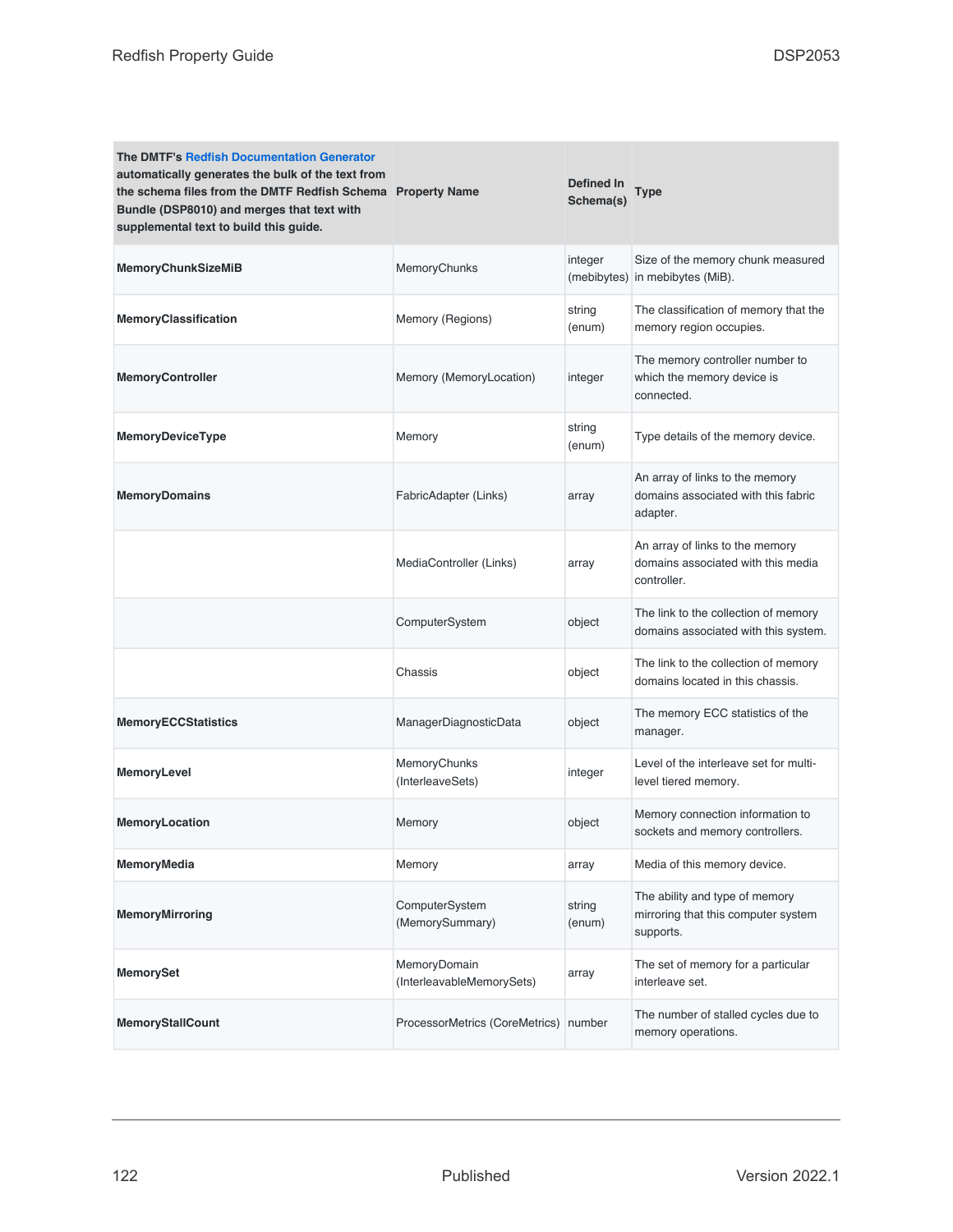| <b>The DMTF's Redfish Documentation Generator</b><br>automatically generates the bulk of the text from<br>the schema files from the DMTF Redfish Schema Property Name<br>Bundle (DSP8010) and merges that text with<br>supplemental text to build this guide. |                                                            | Defined In<br>Schema(s) | Type                                                                                         |
|---------------------------------------------------------------------------------------------------------------------------------------------------------------------------------------------------------------------------------------------------------------|------------------------------------------------------------|-------------------------|----------------------------------------------------------------------------------------------|
| <b>MemoryStatistics</b>                                                                                                                                                                                                                                       | ManagerDiagnosticData                                      | object                  | The memory statistics of the manager.                                                        |
| MemorySubsystemControllerManufacturerID                                                                                                                                                                                                                       | Memory                                                     | string                  | The manufacturer ID of the memory<br>subsystem controller of this memory<br>device.          |
| MemorySubsystemControllerProductID                                                                                                                                                                                                                            | Memory                                                     | string                  | The product ID of the memory<br>subsystem controller of this memory<br>device.               |
| <b>MemorySummary</b>                                                                                                                                                                                                                                          | ComputerSystem                                             | object                  | The central memory of the system in<br>general detail.                                       |
|                                                                                                                                                                                                                                                               | Processor                                                  | object                  | The summary of all memory<br>associated with this processor.                                 |
| <b>MemoryType</b>                                                                                                                                                                                                                                             | Memory                                                     | string<br>(enum)        | The type of memory device.                                                                   |
|                                                                                                                                                                                                                                                               | Processor (ProcessorMemory)                                | string<br>(enum)        | The type of memory used by this<br>processor.                                                |
| <b>MenuName</b>                                                                                                                                                                                                                                               | <b>AttributeRegistry</b><br>(RegistryEntries > Menus)      | string                  | The unique name string of this menu.                                                         |
| <b>MenuPath</b>                                                                                                                                                                                                                                               | <b>AttributeRegistry</b><br>(RegistryEntries > Attributes) | string                  | The path that describes the menu<br>hierarchy of this attribute.                             |
|                                                                                                                                                                                                                                                               | <b>AttributeRegistry</b><br>(RegistryEntries > Menus)      | string                  | The path to the menu names that<br>describes this menu hierarchy relative<br>to other menus. |
| <b>Menus</b>                                                                                                                                                                                                                                                  | <b>AttributeRegistry</b><br>(RegistryEntries)              | array                   | An array for the attributes menus and<br>their hierarchy in the attribute registry.          |
| <b>Message</b>                                                                                                                                                                                                                                                | Job (Messages), Task<br>(Messages)                         | object                  | The message that the Redfish service<br>returns.                                             |
|                                                                                                                                                                                                                                                               | Event (Events)                                             | string                  | The human-readable event message.                                                            |
|                                                                                                                                                                                                                                                               | EventService (Actions ><br>SubmitTestEvent (Action))       | string                  | The human-readable message for the<br>event to add.                                          |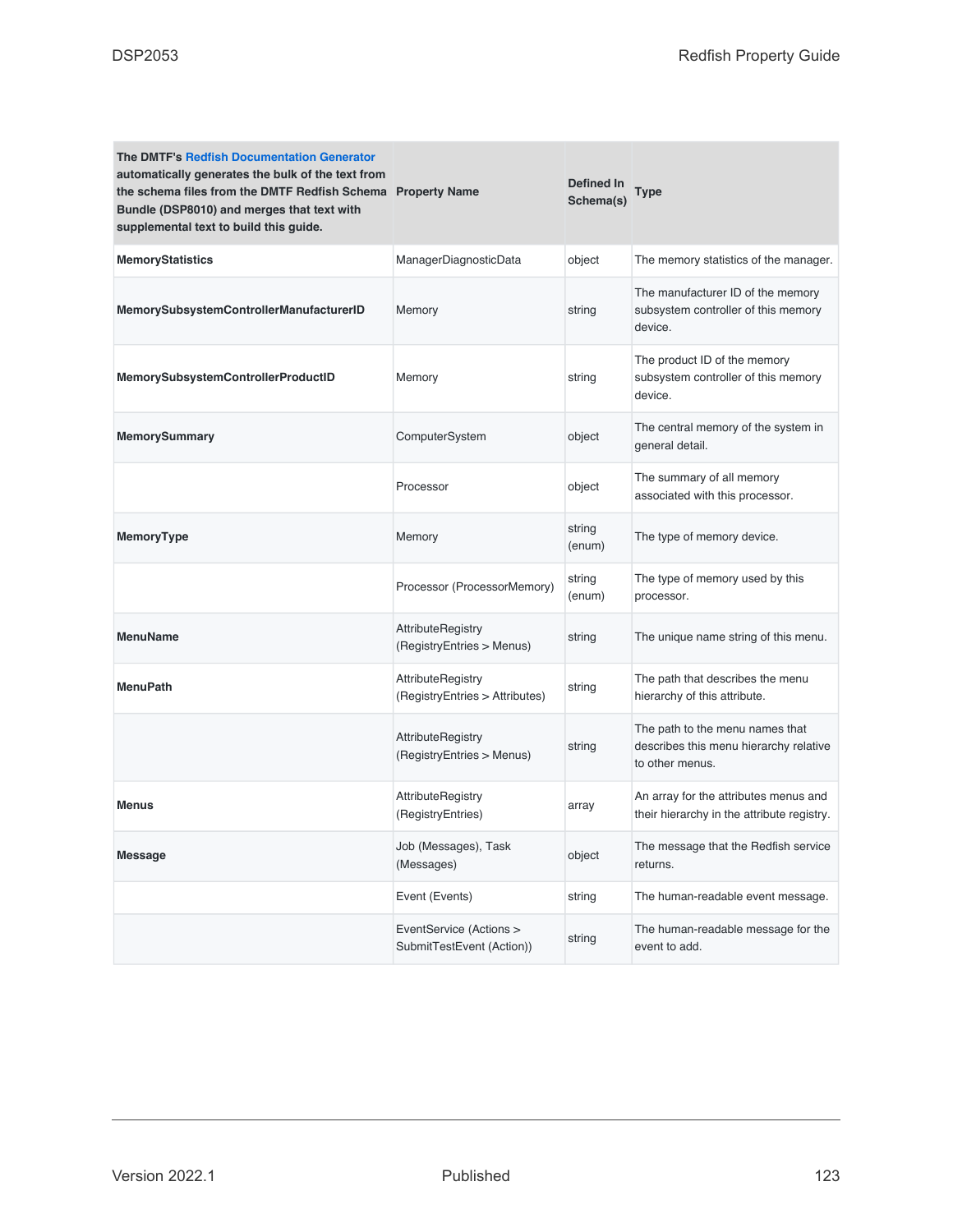| <b>The DMTF's Redfish Documentation Generator</b><br>automatically generates the bulk of the text from<br>the schema files from the DMTF Redfish Schema Property Name<br>Bundle (DSP8010) and merges that text with<br>supplemental text to build this guide. |                                                      | Defined In<br>Schema(s) | Type                                                                                                                                                                                                                                                                                                                                                                 |
|---------------------------------------------------------------------------------------------------------------------------------------------------------------------------------------------------------------------------------------------------------------|------------------------------------------------------|-------------------------|----------------------------------------------------------------------------------------------------------------------------------------------------------------------------------------------------------------------------------------------------------------------------------------------------------------------------------------------------------------------|
|                                                                                                                                                                                                                                                               | LogEntry                                             | string                  | The message of the log entry. This<br>property decodes from the entry type.<br>If the entry type is Event, this<br>property contains a message. If the<br>entry type is SEL, this property<br>contains an SEL-specific message.<br>Otherwise, this property contains an<br>OEM-specific log entry. In most cases,<br>this property contains the actual log<br>entry. |
| <b>MessageArgs</b>                                                                                                                                                                                                                                            | EventService (Actions ><br>SubmitTestEvent (Action)) | array                   | An array of message arguments for<br>the event to add.                                                                                                                                                                                                                                                                                                               |
|                                                                                                                                                                                                                                                               | Event (Events)                                       | array                   | An array of message arguments that<br>are substituted for the arguments in<br>the message when looked up in the<br>message registry.                                                                                                                                                                                                                                 |
|                                                                                                                                                                                                                                                               | LogEntry                                             | array                   | The arguments for the message.                                                                                                                                                                                                                                                                                                                                       |
| <b>Messageld</b>                                                                                                                                                                                                                                              | EventService<br>(SSEFilterPropertiesSupported)       | boolean                 | An indication of whether the service<br>supports filtering by the MessageIds<br>property.                                                                                                                                                                                                                                                                            |
|                                                                                                                                                                                                                                                               | Event (Events)                                       | string                  | The identifier for the message.                                                                                                                                                                                                                                                                                                                                      |
|                                                                                                                                                                                                                                                               | EventService (Actions ><br>SubmitTestEvent (Action)) | string                  | The Messageld for the event to add.                                                                                                                                                                                                                                                                                                                                  |
|                                                                                                                                                                                                                                                               | LogEntry                                             | string                  | The Messageld, event data, or OEM-<br>specific information. This property<br>decodes from the entry type. If the<br>entry type is Event, this property<br>contains a Redfish Specification-<br>defined Messageld. If the entry type is<br>SEL, this property contains the Event<br>Data. Otherwise, this property<br>contains OEM-specific information.              |
| <b>MessageIds</b>                                                                                                                                                                                                                                             | EventDestination                                     | array                   | The list of Messagelds that are sent to<br>this event destination.                                                                                                                                                                                                                                                                                                   |
| <b>Messages</b>                                                                                                                                                                                                                                               | Job                                                  | array                   | An array of messages associated with<br>the job.                                                                                                                                                                                                                                                                                                                     |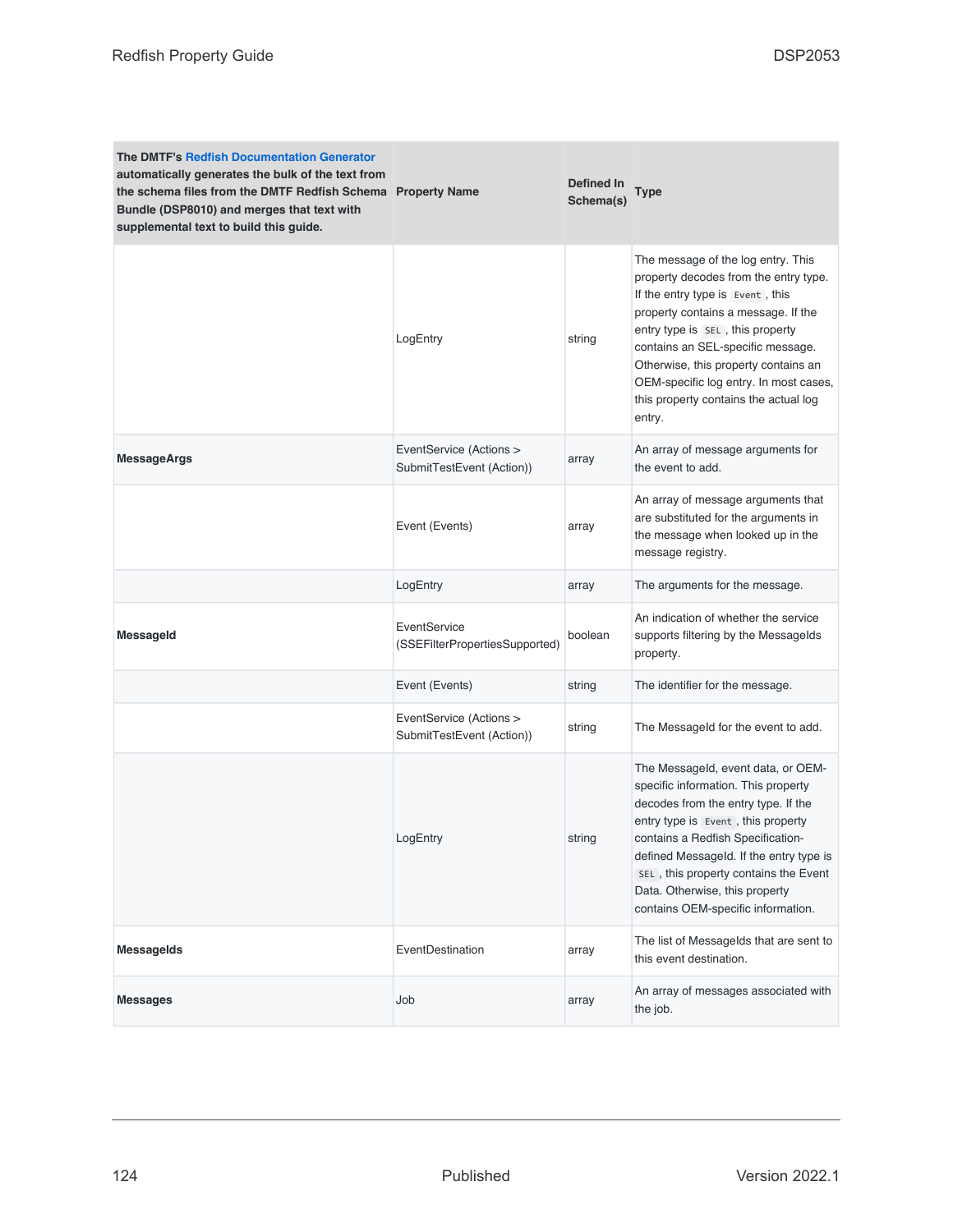| <b>The DMTF's Redfish Documentation Generator</b><br>automatically generates the bulk of the text from<br>the schema files from the DMTF Redfish Schema Property Name<br>Bundle (DSP8010) and merges that text with<br>supplemental text to build this guide. |                                                                                                                                     | Defined In<br>Schema(s) | Type                                                                                                                                                                                          |
|---------------------------------------------------------------------------------------------------------------------------------------------------------------------------------------------------------------------------------------------------------------|-------------------------------------------------------------------------------------------------------------------------------------|-------------------------|-----------------------------------------------------------------------------------------------------------------------------------------------------------------------------------------------|
|                                                                                                                                                                                                                                                               | Task                                                                                                                                | array                   | An array of messages associated with<br>the task.                                                                                                                                             |
|                                                                                                                                                                                                                                                               | MessageRegistry                                                                                                                     | object                  | The message keys contained in the<br>message registry.                                                                                                                                        |
| <b>MessageSeverity</b>                                                                                                                                                                                                                                        | Event (Events)                                                                                                                      | string<br>(enum)        | The severity of the message in this<br>event.                                                                                                                                                 |
| <b>MetadataTransferredAtEndOfDataLBA</b>                                                                                                                                                                                                                      | Volume<br>(NVMeNamespaceProperties)                                                                                                 | boolean                 | This property indicates whether or not<br>the metadata is transferred at the end<br>of the LBA creating an extended data<br>LBA.                                                              |
| <b>MeticulousModeEnabled</b>                                                                                                                                                                                                                                  | AddressPool (Ethernet ><br>BFDSingleHopOnly)                                                                                        | boolean                 | Meticulous MD5 authentication of the<br><b>Bidirectional Forwarding Detection</b><br>(BFD) session.                                                                                           |
| MetricDataType                                                                                                                                                                                                                                                | MetricDefinition                                                                                                                    | string<br>(enum)        | The data type of the metric.                                                                                                                                                                  |
| <b>MetricDefinition</b>                                                                                                                                                                                                                                       | MetricReport (MetricValues),<br>TelemetryService (Actions ><br>SubmitTestMetricReport<br>(Action) ><br>GeneratedMetricReportValues) | object                  | The link to the metric definition for this<br>metric.                                                                                                                                         |
| <b>MetricDefinitions</b>                                                                                                                                                                                                                                      | TelemetryService                                                                                                                    | object                  | The link to the collection of metric<br>definitions.                                                                                                                                          |
| <b>Metricid</b>                                                                                                                                                                                                                                               | MetricReportDefinition (Metrics) string                                                                                             |                         | The label for the metric definition that<br>is derived by applying the<br>CollectionFunction to the metric<br>property. It matches the Id property of<br>the corresponding metric definition. |
|                                                                                                                                                                                                                                                               | MetricReport (MetricValues),<br>TelemetryService (Actions ><br>SubmitTestMetricReport<br>(Action) ><br>GeneratedMetricReportValues) | string                  | The metric definitions identifier for this<br>metric.                                                                                                                                         |
| <b>Metricids</b>                                                                                                                                                                                                                                              | <b>Triggers</b>                                                                                                                     | array                   | The label for the metric definitions that<br>contain the property identifiers for this<br>trigger. It matches the Id property of<br>the corresponding metric definition.                      |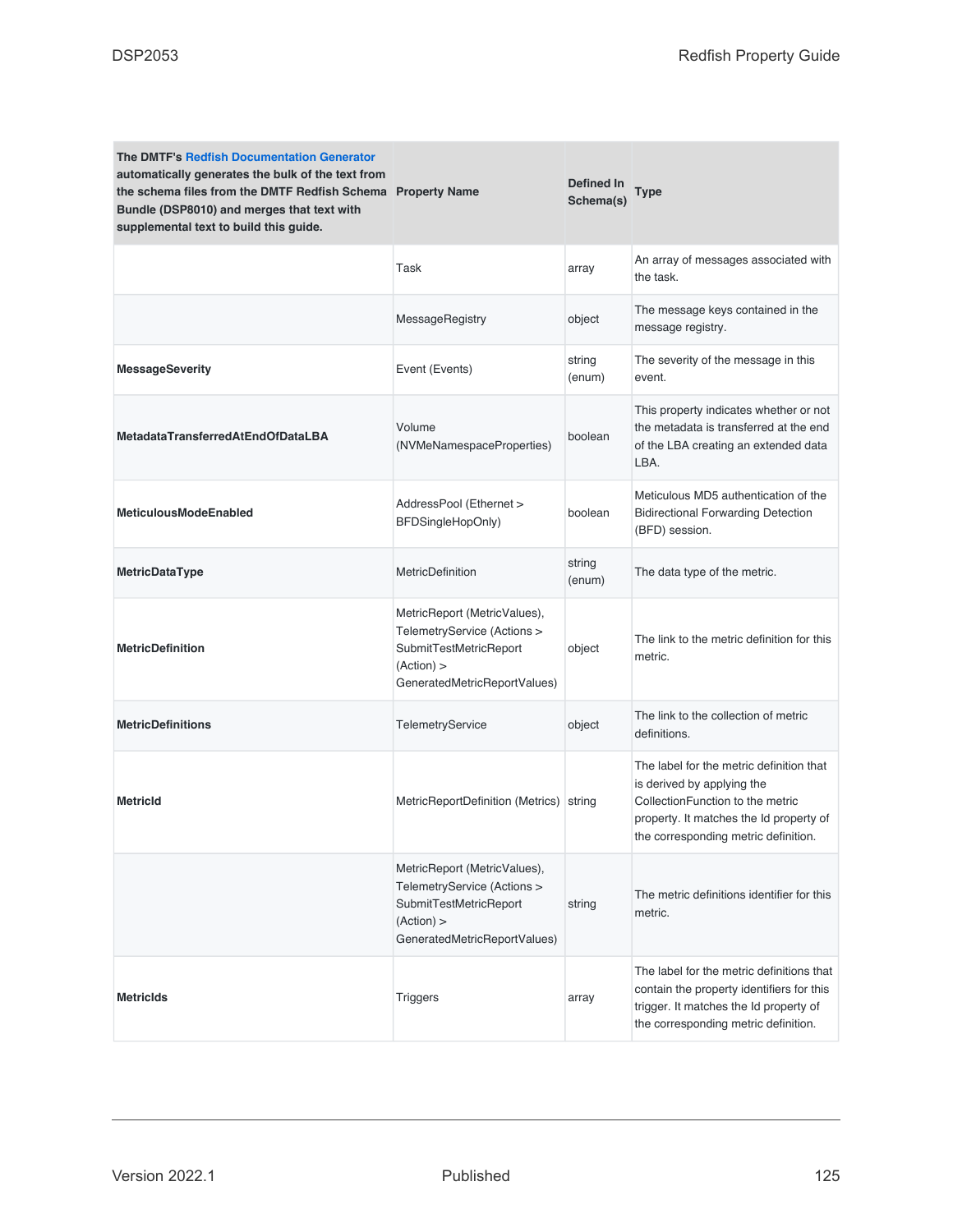| <b>The DMTF's Redfish Documentation Generator</b><br>automatically generates the bulk of the text from<br>the schema files from the DMTF Redfish Schema Property Name<br>Bundle (DSP8010) and merges that text with<br>supplemental text to build this guide. |                                                                                                                                     | <b>Defined In</b><br>Schema(s) | <b>Type</b>                                                                                                                                                                                                      |
|---------------------------------------------------------------------------------------------------------------------------------------------------------------------------------------------------------------------------------------------------------------|-------------------------------------------------------------------------------------------------------------------------------------|--------------------------------|------------------------------------------------------------------------------------------------------------------------------------------------------------------------------------------------------------------|
| <b>MetricProperties</b>                                                                                                                                                                                                                                       | <b>Triggers</b>                                                                                                                     | array                          | An array of URIs with wildcards and<br>property identifiers for this trigger.<br>Each wildcard shall be replaced with<br>its corresponding entry in the Wildcard<br>array property.                              |
|                                                                                                                                                                                                                                                               | <b>MetricDefinition</b>                                                                                                             | array                          | The list of URIs with wildcards and<br>property identifiers that this metric<br>definition defines. If a URI has<br>wildcards, the wildcards are<br>substituted as specified in the<br>Wildcards array property. |
|                                                                                                                                                                                                                                                               | <b>MetricReportDefinition</b>                                                                                                       | array                          | The list of URIs with wildcards and<br>property identifiers to include in the<br>metric report. If a URI has wildcards,<br>the wildcards are substituted as<br>specified in the Wildcards property.              |
|                                                                                                                                                                                                                                                               | MetricReportDefinition (Metrics) array                                                                                              |                                | The set of URIs for the properties on<br>which this metric is collected.                                                                                                                                         |
| <b>MetricProperty</b>                                                                                                                                                                                                                                         | MetricReport (MetricValues),<br>TelemetryService (Actions ><br>SubmitTestMetricReport<br>(Action) ><br>GeneratedMetricReportValues) | string                         | The URI for the property from which<br>this metric is derived.                                                                                                                                                   |
| <b>MetricReport</b>                                                                                                                                                                                                                                           | MetricReportDefinition                                                                                                              | object                         | The location where the resultant<br>metric report is placed.                                                                                                                                                     |
| <b>MetricReportDefinition</b>                                                                                                                                                                                                                                 | EventService<br>(SSEFilterPropertiesSupported)                                                                                      | boolean                        | An indication of whether the service<br>supports filtering by the<br>MetricReportDefinitions property.                                                                                                           |
|                                                                                                                                                                                                                                                               | MetricReport                                                                                                                        | object                         | The link to the definition of this metric<br>report.                                                                                                                                                             |
| <b>MetricReportDefinitionEnabled</b>                                                                                                                                                                                                                          | MetricReportDefinition                                                                                                              | boolean                        | An indication of whether the<br>generation of new metric reports is<br>enabled.                                                                                                                                  |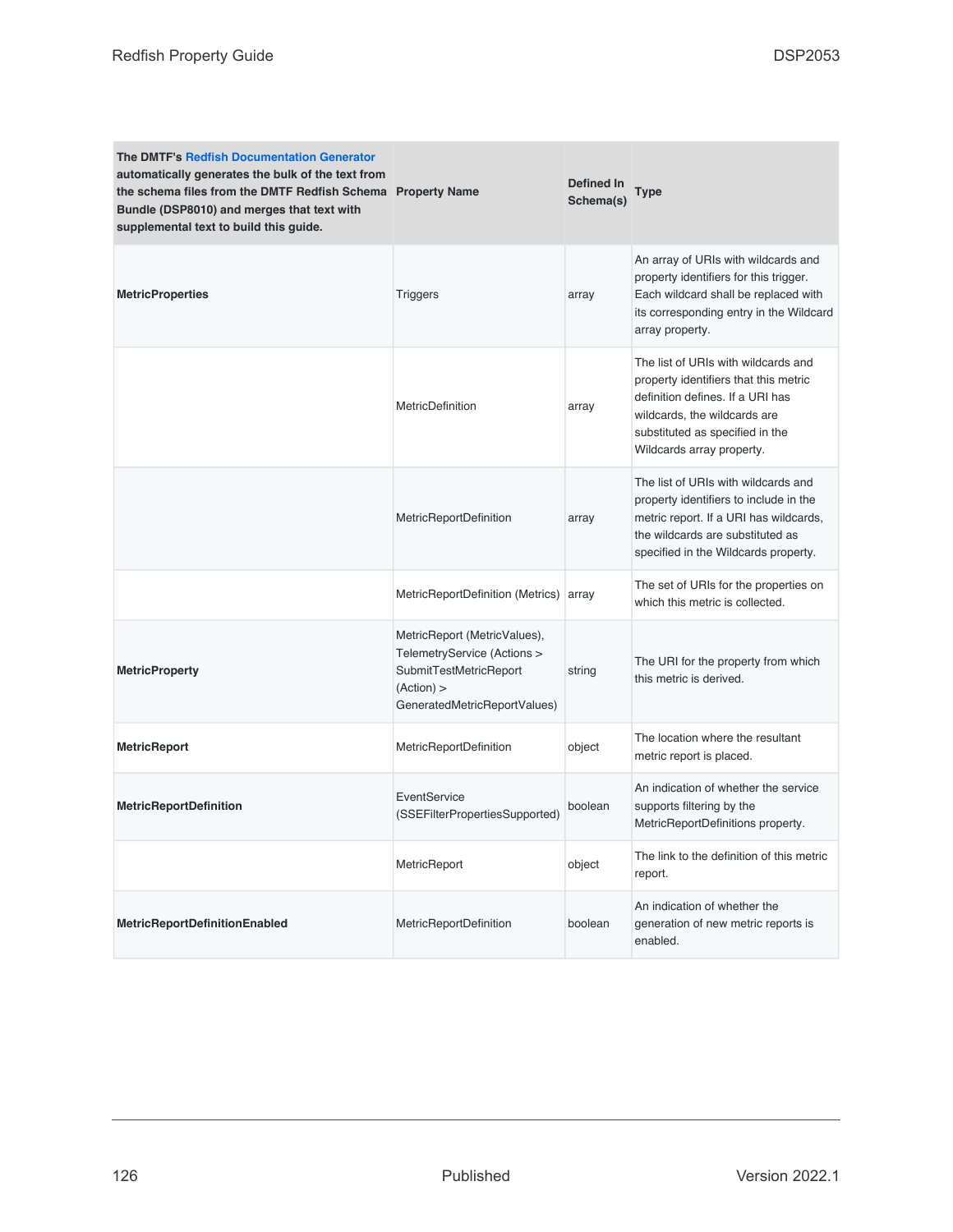| <b>The DMTF's Redfish Documentation Generator</b><br>automatically generates the bulk of the text from<br>the schema files from the DMTF Redfish Schema Property Name<br>Bundle (DSP8010) and merges that text with<br>supplemental text to build this guide. |                                                                    | <b>Defined In</b><br>Schema(s) | Type                                                                                                                                                                                                                                                                                                                                             |
|---------------------------------------------------------------------------------------------------------------------------------------------------------------------------------------------------------------------------------------------------------------|--------------------------------------------------------------------|--------------------------------|--------------------------------------------------------------------------------------------------------------------------------------------------------------------------------------------------------------------------------------------------------------------------------------------------------------------------------------------------|
| <b>MetricReportDefinitions</b>                                                                                                                                                                                                                                | EventDestination                                                   | array                          | A list of metric report definitions for<br>which the service only sends related<br>metric reports. If this property is<br>absent or the array is empty, metric<br>reports that originate from any metric<br>report definition are sent to the<br>subscriber.                                                                                     |
|                                                                                                                                                                                                                                                               | Triggers (Links)                                                   | array                          | The metric report definitions that<br>generate new metric reports when a<br>trigger condition is met and when the<br>TriggerActions property contains<br>RedfishMetricReport.                                                                                                                                                                    |
|                                                                                                                                                                                                                                                               | TelemetryService                                                   | object                         | The link to the collection of metric<br>report definitions.                                                                                                                                                                                                                                                                                      |
| MetricReportDefinitionType                                                                                                                                                                                                                                    | <b>MetricReportDefinition</b>                                      | string<br>(enum)               | Specifies when the metric report is<br>generated.                                                                                                                                                                                                                                                                                                |
| MetricReportHeartbeatInterval                                                                                                                                                                                                                                 | MetricReportDefinition                                             | string                         | The interval at which to send the<br>complete metric report because the<br>Redfish client wants refreshed metric<br>data even when the data has not<br>changed. This property value is<br>always greater than the recurrence<br>interval of a metric report, and it only<br>applies when the<br>SuppressRepeatedMetricValue<br>property is true. |
| <b>MetricReportName</b>                                                                                                                                                                                                                                       | TelemetryService (Actions ><br>SubmitTestMetricReport<br>(Action)) | string                         | The name of the metric report in<br>generated metric report.                                                                                                                                                                                                                                                                                     |
| <b>MetricReports</b>                                                                                                                                                                                                                                          | TelemetryService                                                   | object                         | The link to the collection of metric<br>reports.                                                                                                                                                                                                                                                                                                 |
| <b>MetricReportValues</b>                                                                                                                                                                                                                                     | TelemetryService (Actions ><br>SubmitTestMetricReport<br>(Action)) | string                         | The contents of MetricReportValues<br>array in the generated metric report.                                                                                                                                                                                                                                                                      |
| <b>Metrics</b>                                                                                                                                                                                                                                                | MetricReportDefinition                                             | array                          | The list of metrics to include in the<br>metric report. The metrics may include<br>metric properties or calculations<br>applied to a metric property.                                                                                                                                                                                            |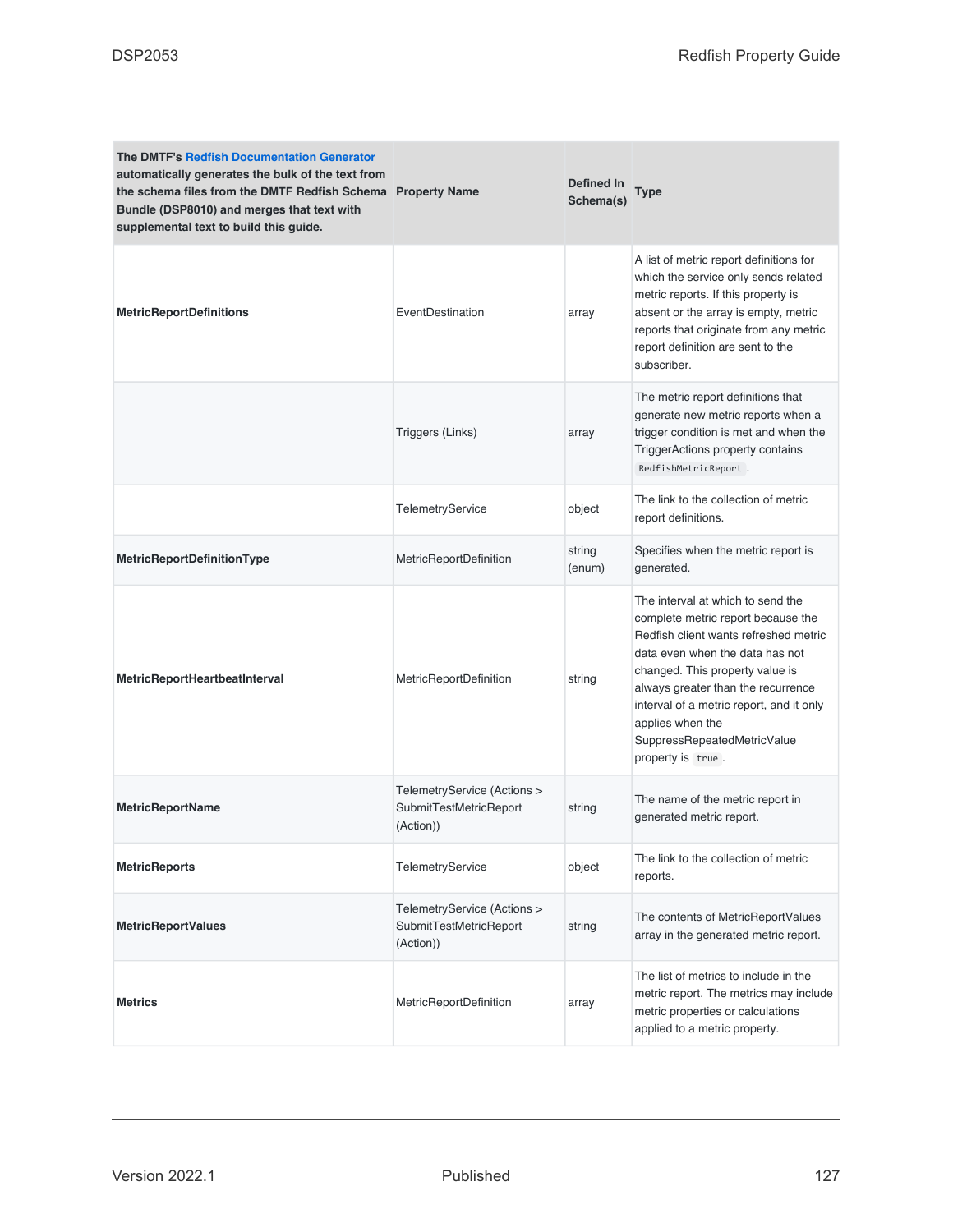| <b>The DMTF's Redfish Documentation Generator</b><br>automatically generates the bulk of the text from<br>the schema files from the DMTF Redfish Schema Property Name<br>Bundle (DSP8010) and merges that text with<br>supplemental text to build this guide. |                                      | <b>Defined In</b><br>Schema(s) | Type                                                                                   |
|---------------------------------------------------------------------------------------------------------------------------------------------------------------------------------------------------------------------------------------------------------------|--------------------------------------|--------------------------------|----------------------------------------------------------------------------------------|
|                                                                                                                                                                                                                                                               | PowerDistribution                    | object                         | A link to the summary metrics for this<br>equipment.                                   |
|                                                                                                                                                                                                                                                               | Battery                              | object                         | The link to the battery metrics<br>resource associated with this battery.              |
|                                                                                                                                                                                                                                                               | Processor (MemorySummary)            | object                         | The link to the memory metrics<br>associated with all memory of this<br>processor.     |
|                                                                                                                                                                                                                                                               | ComputerSystem<br>(MemorySummary)    | object                         | The link to the metrics associated with<br>all memory in this system.                  |
|                                                                                                                                                                                                                                                               | ComputerSystem<br>(ProcessorSummary) | object                         | The link to the metrics associated with<br>all processors in this system.              |
|                                                                                                                                                                                                                                                               | NetworkAdapter                       | object                         | The link to the metrics associated with<br>this adapter.                               |
|                                                                                                                                                                                                                                                               | Memory                               | object                         | The link to the metrics associated with<br>this memory device.                         |
|                                                                                                                                                                                                                                                               | <b>NetworkDeviceFunction</b>         | object                         | The link to the metrics associated with<br>this network function.                      |
|                                                                                                                                                                                                                                                               | Port                                 | object                         | The link to the metrics associated with<br>this port.                                  |
|                                                                                                                                                                                                                                                               | Processor                            | object                         | The link to the metrics associated with<br>this processor.                             |
|                                                                                                                                                                                                                                                               | Switch                               | object                         | The link to the metrics associated with<br>this switch.                                |
|                                                                                                                                                                                                                                                               | PowerSupply                          | object                         | The link to the power supply metrics<br>resource associated with this power<br>supply. |
| <b>MetricType</b>                                                                                                                                                                                                                                             | <b>Triggers</b>                      | string<br>(enum)               | The metric type of the trigger.                                                        |
|                                                                                                                                                                                                                                                               | MetricDefinition                     | string<br>(enum)               | The type of metric.                                                                    |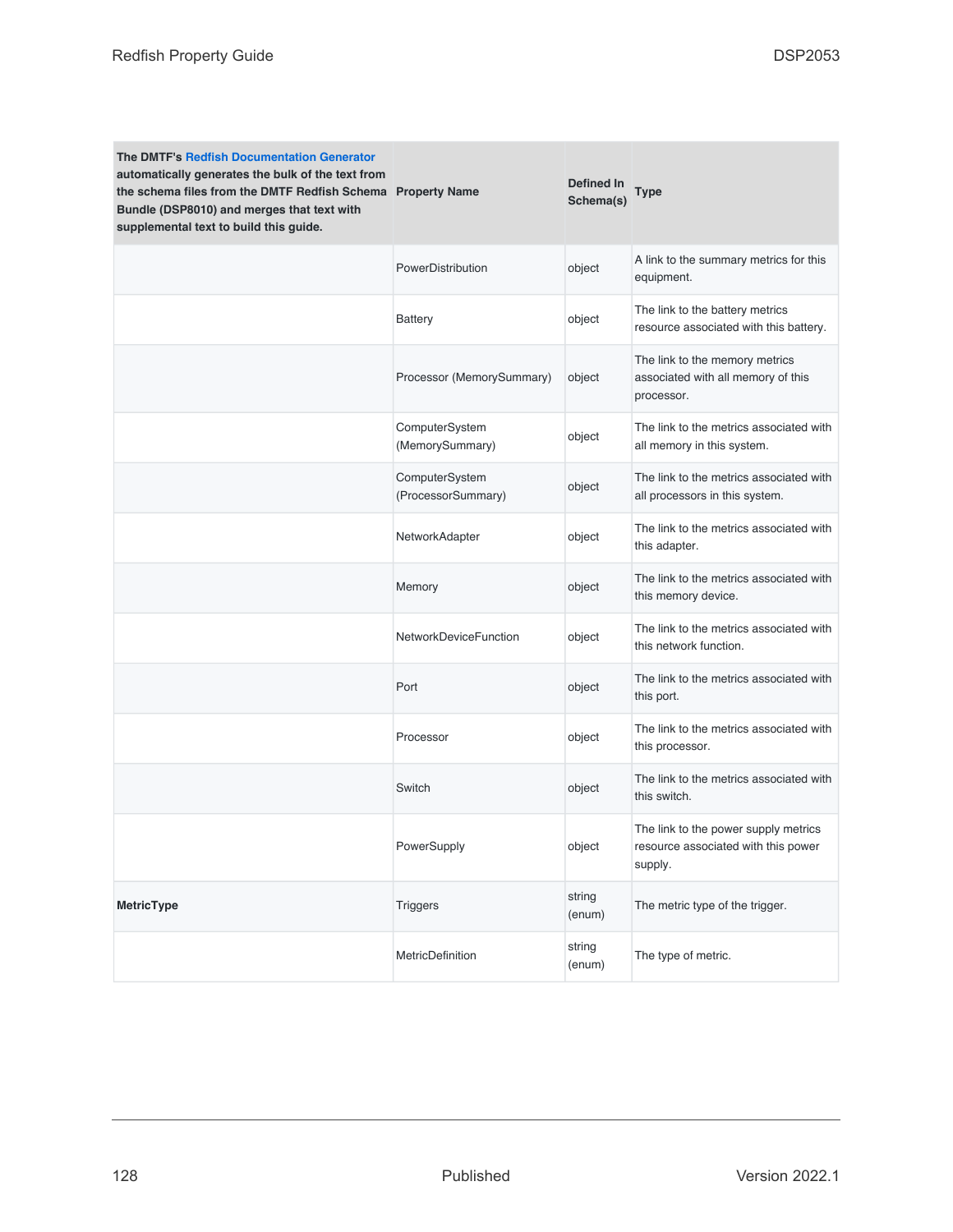| <b>The DMTF's Redfish Documentation Generator</b><br>automatically generates the bulk of the text from<br>the schema files from the DMTF Redfish Schema Property Name<br>Bundle (DSP8010) and merges that text with<br>supplemental text to build this guide. |                                                                                                                                     | Defined In<br>Schema(s) | <b>Type</b>                                                                                                                             |
|---------------------------------------------------------------------------------------------------------------------------------------------------------------------------------------------------------------------------------------------------------------|-------------------------------------------------------------------------------------------------------------------------------------|-------------------------|-----------------------------------------------------------------------------------------------------------------------------------------|
| <b>MetricValue</b>                                                                                                                                                                                                                                            | MetricReport (MetricValues),<br>TelemetryService (Actions ><br>SubmitTestMetricReport<br>(Action) ><br>GeneratedMetricReportValues) | string                  | The metric value, as a string.                                                                                                          |
| <b>MetricValues</b>                                                                                                                                                                                                                                           | MetricReport                                                                                                                        | array                   | An array of metric values for the<br>metered items of this metric report.                                                               |
| <b>Microcode</b>                                                                                                                                                                                                                                              | SoftwareInventory<br>(AdditionalVersions)                                                                                           | string                  | The microcode version contained in<br>this software, such as processor<br>microcode.                                                    |
| <b>Microcodelnfo</b>                                                                                                                                                                                                                                          | Processor (ProcessorId)                                                                                                             | string                  | The microcode information for this<br>processor.                                                                                        |
| MinAllowableOperatingValue                                                                                                                                                                                                                                    | Thermal (Temperatures)                                                                                                              | integer<br>(Celsius)    | Minimum allowable operating<br>temperature for this equipment.                                                                          |
|                                                                                                                                                                                                                                                               | Sensor                                                                                                                              | number                  | The minimum allowable operating<br>value for this equipment.                                                                            |
| <b>MinAssignmentGroupSize</b>                                                                                                                                                                                                                                 | NetworkAdapter (Controllers ><br>ControllerCapabilities ><br>VirtualizationOffload ><br>VirtualFunction)                            | integer                 | The minimum number of virtual<br>functions that can be allocated or<br>moved between physical functions for<br>this controller.         |
| <b>MinBWAllocPercent</b>                                                                                                                                                                                                                                      | <b>NetworkPort</b><br>(NetDevFuncMinBWAlloc)                                                                                        | integer (%)             | The minimum bandwidth allocation<br>percentage allocated to the<br>corresponding network device function<br>instance.                   |
| <b>MinCID</b>                                                                                                                                                                                                                                                 | AddressPool (GenZ)                                                                                                                  | integer                 | The minimum value for the<br>Component Identifier (CID).                                                                                |
| <b>MinCollectionInterval</b>                                                                                                                                                                                                                                  | <b>TelemetryService</b>                                                                                                             | string                  | The minimum time interval between<br>gathering metric data that this service<br>allows.                                                 |
| <b>MinConsumedWatts</b>                                                                                                                                                                                                                                       | Power (PowerControl ><br>PowerMetrics)                                                                                              | number<br>(Watts)       | The lowest power consumption level,<br>in watts, over the measurement<br>window that occurred within the last<br>IntervalInMin minutes. |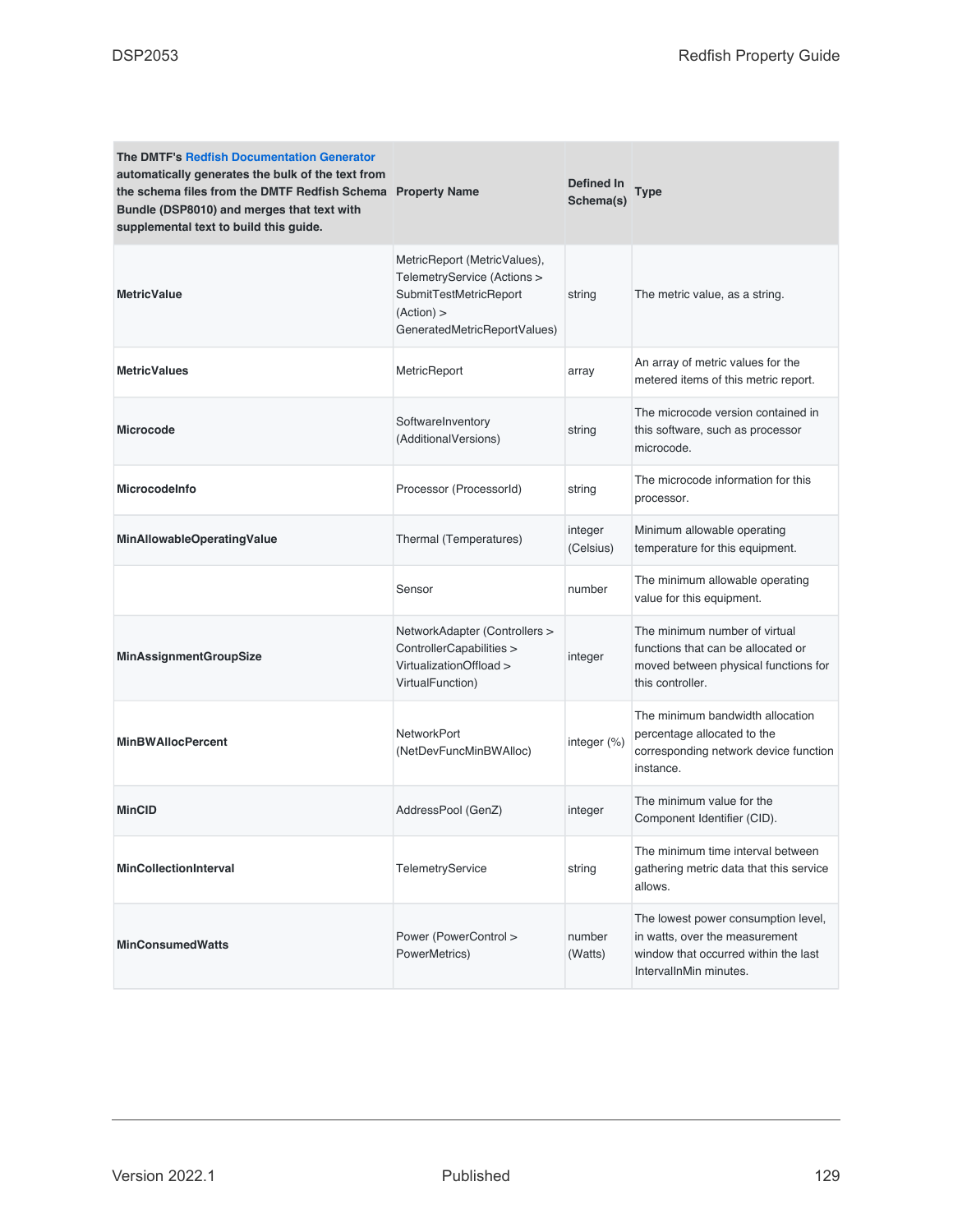| <b>The DMTF's Redfish Documentation Generator</b><br>automatically generates the bulk of the text from<br>the schema files from the DMTF Redfish Schema Property Name<br>Bundle (DSP8010) and merges that text with<br>supplemental text to build this guide. |                                                                                                                                                                                | Defined In<br>Schema(s) | <b>Type</b>                                                                                 |
|---------------------------------------------------------------------------------------------------------------------------------------------------------------------------------------------------------------------------------------------------------------|--------------------------------------------------------------------------------------------------------------------------------------------------------------------------------|-------------------------|---------------------------------------------------------------------------------------------|
| <b>MinimumAdvertisementIntervalSeconds</b>                                                                                                                                                                                                                    | AddressPool (Ethernet > EBGP<br>> BGPNeighbor), AddressPool<br>(Ethernet > MultiProtocolEBGP<br>> BGPNeighbor), AddressPool<br>(Ethernet > MultiProtocolIBGP<br>> BGPNeighbor) | integer                 | Minimum Border Gateway Protocol<br>(BGP) advertisement interval in<br>seconds.              |
| MinimumFrequencyHz                                                                                                                                                                                                                                            | Power (PowerSupplies ><br>InputRanges)                                                                                                                                         | number<br>(Hz)          | The minimum line input frequency at<br>which this power supply input range is<br>effective. |
| MinimumHopCount                                                                                                                                                                                                                                               | RouteEntry                                                                                                                                                                     | integer                 | The minimum number of hops.                                                                 |
| <b>MinimumValue</b>                                                                                                                                                                                                                                           | ActionInfo (Parameters)                                                                                                                                                        | number                  | The minimum supported value for this<br>parameter.                                          |
| <b>MinimumVoltage</b>                                                                                                                                                                                                                                         | Power (PowerSupplies ><br>InputRanges)                                                                                                                                         | number<br>(Volts)       | The minimum line input voltage at<br>which this power supply input range is<br>effective.   |
| MinLength                                                                                                                                                                                                                                                     | <b>AttributeRegistry</b><br>(RegistryEntries > Attributes)                                                                                                                     | integer                 | The minimum character length of the<br>string attribute.                                    |
| MinPasswordLength                                                                                                                                                                                                                                             | <b>AccountService</b>                                                                                                                                                          | integer                 | The minimum password length for this<br>account service.                                    |
| <b>MinPowerWatts</b>                                                                                                                                                                                                                                          | Chassis                                                                                                                                                                        | number<br>(Watts)       | The lower bound of the total power<br>consumed by the chassis.                              |
| MinReadingRange                                                                                                                                                                                                                                               | Thermal (Fans)                                                                                                                                                                 | integer                 | Minimum value for this sensor.                                                              |
|                                                                                                                                                                                                                                                               | MetricDefinition                                                                                                                                                               | number                  | Minimum value for metric reading.                                                           |
|                                                                                                                                                                                                                                                               | Power (Voltages)                                                                                                                                                               | number<br>(Volts)       | Minimum value for this sensor.                                                              |
| MinReadingRangeTemp                                                                                                                                                                                                                                           | Thermal (Temperatures)                                                                                                                                                         | number<br>(Celsius)     | Minimum value for this sensor.                                                              |
| <b>MinSID</b>                                                                                                                                                                                                                                                 | AddressPool (GenZ)                                                                                                                                                             | integer                 | The minimum value for the Subnet<br>Identifier (SID).                                       |
| <b>MinSpeedMHz</b>                                                                                                                                                                                                                                            | Processor                                                                                                                                                                      | integer<br>(MHz)        | The minimum clock speed of the<br>processor in MHz.                                         |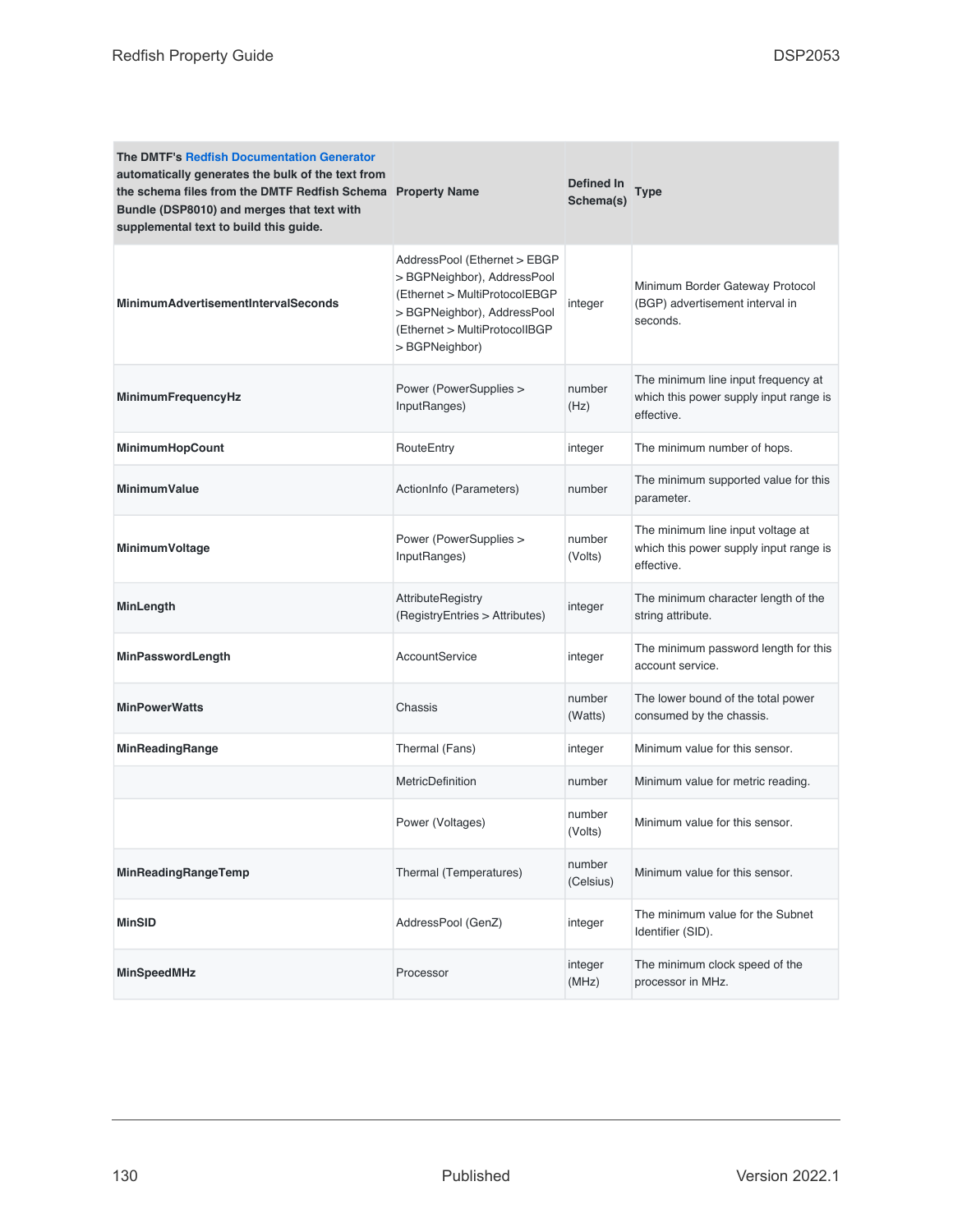| <b>The DMTF's Redfish Documentation Generator</b><br>automatically generates the bulk of the text from<br>the schema files from the DMTF Redfish Schema Property Name<br>Bundle (DSP8010) and merges that text with<br>supplemental text to build this guide. |                                                                                                                                                                                                                                                      | Defined In<br>Schema(s) | <b>Type</b>                                                                  |
|---------------------------------------------------------------------------------------------------------------------------------------------------------------------------------------------------------------------------------------------------------------|------------------------------------------------------------------------------------------------------------------------------------------------------------------------------------------------------------------------------------------------------|-------------------------|------------------------------------------------------------------------------|
| <b>Mode</b>                                                                                                                                                                                                                                                   | AccountService<br>(ActiveDirectory ><br>OAuth2Service),<br>AccountService (LDAP ><br>OAuth2Service),<br>AccountService (OAuth2 ><br>OAuth2Service),<br>AccountService (TACACSplus<br>> OAuth2Service),<br>ExternalAccountProvider<br>(OAuth2Service) | string<br>(enum)        | The mode of operation for token<br>validation.                               |
| <b>Model</b>                                                                                                                                                                                                                                                  | Processor (FPGA)                                                                                                                                                                                                                                     | string                  | The FPGA model.                                                              |
|                                                                                                                                                                                                                                                               | Manager                                                                                                                                                                                                                                              | string                  | The model information of this<br>manager, as defined by the<br>manufacturer. |
|                                                                                                                                                                                                                                                               | <b>Drive</b>                                                                                                                                                                                                                                         | string                  | The model number for the drive.                                              |
|                                                                                                                                                                                                                                                               | PCleDevice                                                                                                                                                                                                                                           | string                  | The model number for the PCIe<br>device.                                     |
|                                                                                                                                                                                                                                                               | Storage (StorageControllers),<br>StorageController                                                                                                                                                                                                   | string                  | The model number for the storage<br>controller.                              |
|                                                                                                                                                                                                                                                               | <b>Battery</b>                                                                                                                                                                                                                                       | string                  | The model number for this battery.                                           |
|                                                                                                                                                                                                                                                               | Fan, Thermal (Fans)                                                                                                                                                                                                                                  | string                  | The model number for this fan.                                               |
|                                                                                                                                                                                                                                                               | Power (PowerSupplies),<br>PowerSupply                                                                                                                                                                                                                | string                  | The model number for this power<br>supply.                                   |
|                                                                                                                                                                                                                                                               | Volume                                                                                                                                                                                                                                               | string                  | The model number for this storage<br>volume.                                 |
|                                                                                                                                                                                                                                                               | Assembly (Assemblies)                                                                                                                                                                                                                                | string                  | The model number of the assembly.                                            |
|                                                                                                                                                                                                                                                               | Cable                                                                                                                                                                                                                                                | string                  | The model number of the cable.                                               |
|                                                                                                                                                                                                                                                               | Chassis                                                                                                                                                                                                                                              | string                  | The model number of the chassis.                                             |
|                                                                                                                                                                                                                                                               | MediaController                                                                                                                                                                                                                                      | string                  | The model of this media controller.                                          |
|                                                                                                                                                                                                                                                               | FabricAdapter                                                                                                                                                                                                                                        | string                  | The model string for this fabric<br>adapter.                                 |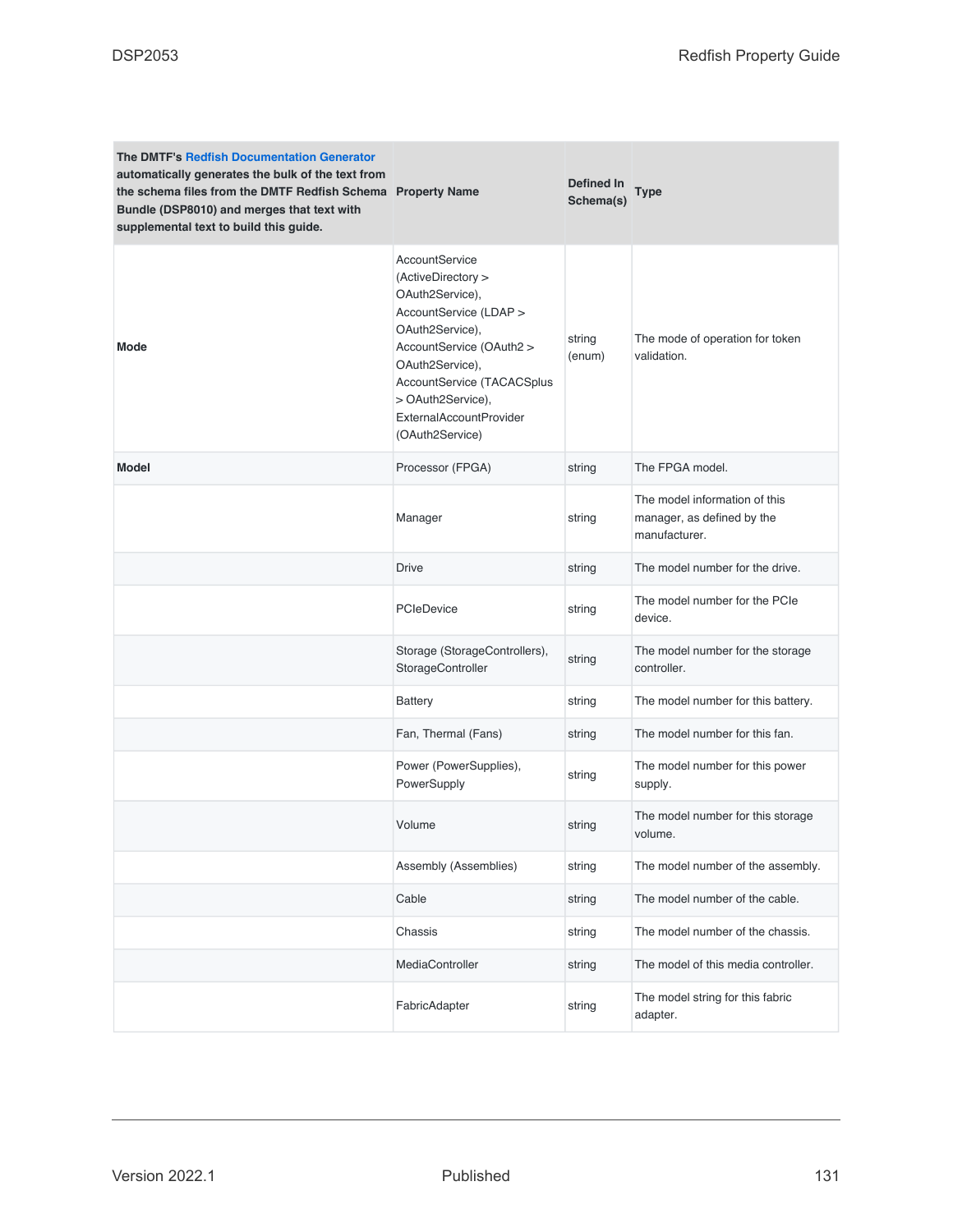| <b>The DMTF's Redfish Documentation Generator</b><br>automatically generates the bulk of the text from<br>the schema files from the DMTF Redfish Schema Property Name<br>Bundle (DSP8010) and merges that text with<br>supplemental text to build this guide. |                                               | Defined In<br>Schema(s) | Type                                                                                                              |
|---------------------------------------------------------------------------------------------------------------------------------------------------------------------------------------------------------------------------------------------------------------|-----------------------------------------------|-------------------------|-------------------------------------------------------------------------------------------------------------------|
|                                                                                                                                                                                                                                                               | NetworkAdapter                                | string                  | The model string for this network<br>adapter.                                                                     |
|                                                                                                                                                                                                                                                               | ComputerSystem<br>(ProcessorSummary)          | string                  | The processor model for the primary<br>or majority of processors in this<br>system.                               |
|                                                                                                                                                                                                                                                               | Memory, Processor,<br>SimpleStorage (Devices) | string                  | The product model number of this<br>device.                                                                       |
|                                                                                                                                                                                                                                                               | PowerDistribution                             | string                  | The product model number of this<br>equipment.                                                                    |
|                                                                                                                                                                                                                                                               | GraphicsController                            | string                  | The product model number of this<br>graphics controller.                                                          |
|                                                                                                                                                                                                                                                               | Switch                                        | string                  | The product model number of this<br>switch.                                                                       |
|                                                                                                                                                                                                                                                               | <b>USBController</b>                          | string                  | The product model number of this<br>USB controller.                                                               |
|                                                                                                                                                                                                                                                               | ComputerSystem                                | string                  | The product name for this system,<br>without the manufacturer name.                                               |
| <b>Modified</b>                                                                                                                                                                                                                                               | LogEntry                                      | string                  | The date and time when the log entry<br>was last modified.                                                        |
| <b>ModifyRedundancySet (Action)</b>                                                                                                                                                                                                                           | Manager (Actions)                             | object                  | The ModifyRedundancySet operation<br>adds members to or removes<br>members from a redundant group of<br>managers. |
| <b>ModuleManufacturerID</b>                                                                                                                                                                                                                                   | Memory                                        | string                  | The manufacturer ID of this memory<br>device.                                                                     |
| <b>ModuleProductID</b>                                                                                                                                                                                                                                        | Memory                                        | string                  | The product ID of this memory device.                                                                             |
| <b>MPRT</b>                                                                                                                                                                                                                                                   | Port (GenZ)                                   | object                  | the Multi-subnet Packet Relay Table<br>for the port.                                                              |
| <b>MSDT</b>                                                                                                                                                                                                                                                   | FabricAdapter (GenZ)                          | object                  | The Multi Subnet Destination Table for<br>the component.                                                          |
| <b>MTUSize</b>                                                                                                                                                                                                                                                | EthernetInterface                             | integer                 | The currently configured maximum<br>transmission unit (MTU), in bytes, on<br>this interface.                      |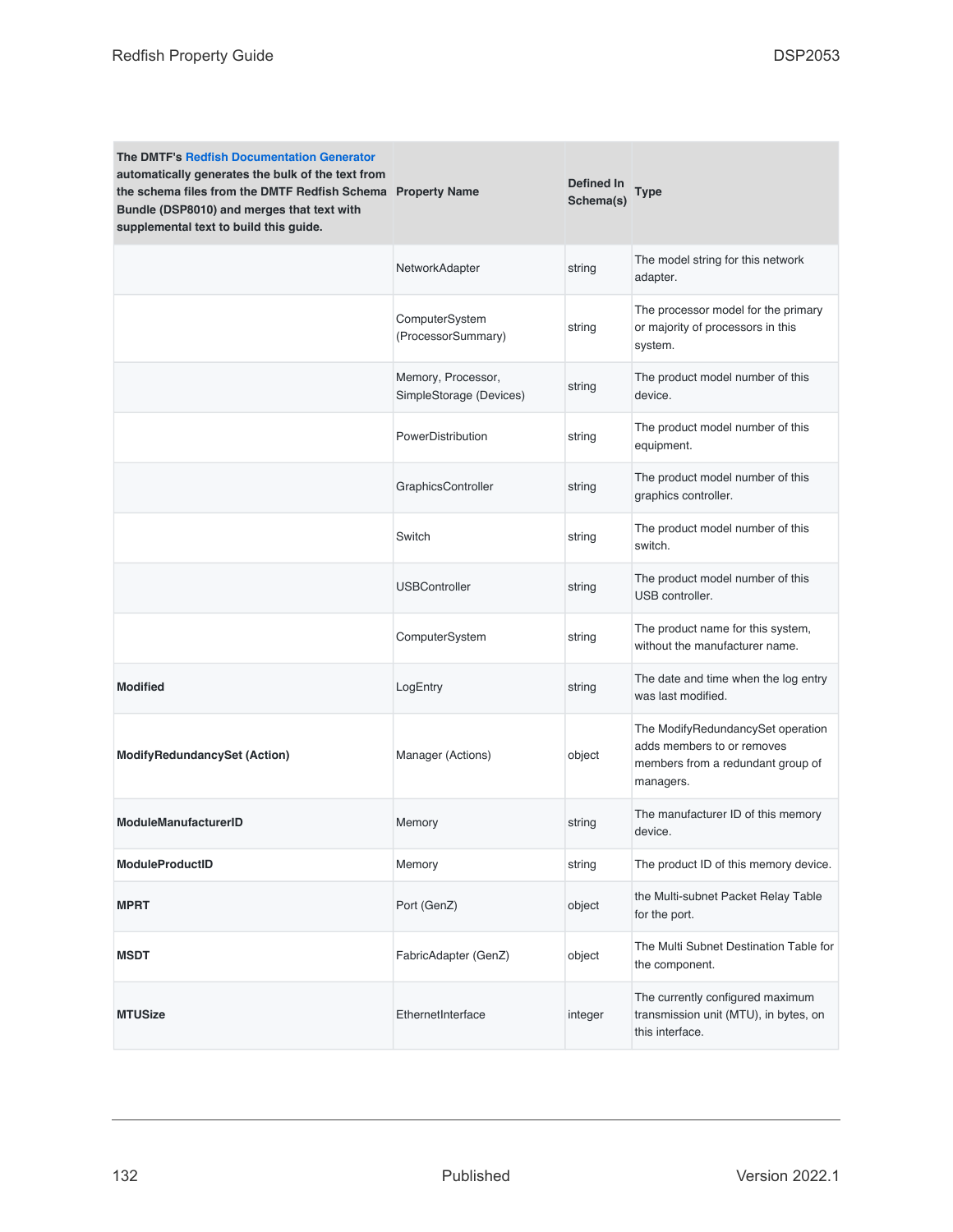| <b>The DMTF's Redfish Documentation Generator</b><br>automatically generates the bulk of the text from<br>the schema files from the DMTF Redfish Schema Property Name<br>Bundle (DSP8010) and merges that text with<br>supplemental text to build this guide. |                                                                                                                                   | Defined In<br>Schema(s) | <b>Type</b>                                                                                                                 |
|---------------------------------------------------------------------------------------------------------------------------------------------------------------------------------------------------------------------------------------------------------------|-----------------------------------------------------------------------------------------------------------------------------------|-------------------------|-----------------------------------------------------------------------------------------------------------------------------|
|                                                                                                                                                                                                                                                               | NetworkDeviceFunction<br>(Ethernet),<br>NetworkDeviceFunction<br>(InfiniBand)                                                     | integer                 | The maximum transmission unit<br>(MTU) configured for this network<br>device function.                                      |
| <b>MTUSizeMaximum</b>                                                                                                                                                                                                                                         | NetworkDeviceFunction<br>(Ethernet)                                                                                               | integer                 | The largest maximum transmission<br>unit (MTU) size supported for this<br>network device function.                          |
| <b>MultihopEnabled</b>                                                                                                                                                                                                                                        | AddressPool (Ethernet ><br>EBGP), AddressPool (Ethernet<br>> MultiProtocolEBGP)                                                   | boolean                 | External BGP (eBGP) multihop status.                                                                                        |
| <b>MultihopTTL</b>                                                                                                                                                                                                                                            | AddressPool (Ethernet ><br>EBGP), AddressPool (Ethernet<br>> MultiProtocolEBGP)                                                   | integer                 | External BGP (eBGP) multihop Time<br>to Live (TTL) value.                                                                   |
| <b>MultipartHttpPushUri</b>                                                                                                                                                                                                                                   | <b>UpdateService</b>                                                                                                              | string                  | The URI used to perform a Redfish<br>Specification-defined Multipart HTTP<br>or HTTPS push update to the update<br>service. |
| <b>Multipath</b>                                                                                                                                                                                                                                              | <b>Drive</b>                                                                                                                      | boolean                 | An indication of whether the drive is<br>accessible from multiple paths.                                                    |
| <b>MultipleHTTPRequests</b>                                                                                                                                                                                                                                   | ServiceRoot<br>(ProtocolFeaturesSupported)                                                                                        | boolean                 | An indication of whether the service<br>supports multiple outstanding HTTP<br>requests.                                     |
| <b>MultiplePaths</b>                                                                                                                                                                                                                                          | AddressPool (Ethernet ><br>EBGP), AddressPool (Ethernet<br>> MultiProtocolEBGP),<br>AddressPool (Ethernet ><br>MultiProtocolIBGP) | object                  | Multiple path related properties.                                                                                           |
| <b>MultiProtocolEBGP</b>                                                                                                                                                                                                                                      | AddressPool (Ethernet)                                                                                                            | object                  | Multi Protocol eBGP (MP eBGP)<br>related properties for this Ethernet<br>fabric.                                            |
| <b>MultiProtocollBGP</b>                                                                                                                                                                                                                                      | AddressPool (Ethernet)                                                                                                            | object                  | Multi Protocol iBGP (MP iBGP) related<br>properties for this Ethernet fabric.                                               |
| <b>MutualCHAPSecret</b>                                                                                                                                                                                                                                       | NetworkDeviceFunction<br>(iSCSIBoot)                                                                                              | string                  | The CHAP secret for two-way CHAP<br>authentication.                                                                         |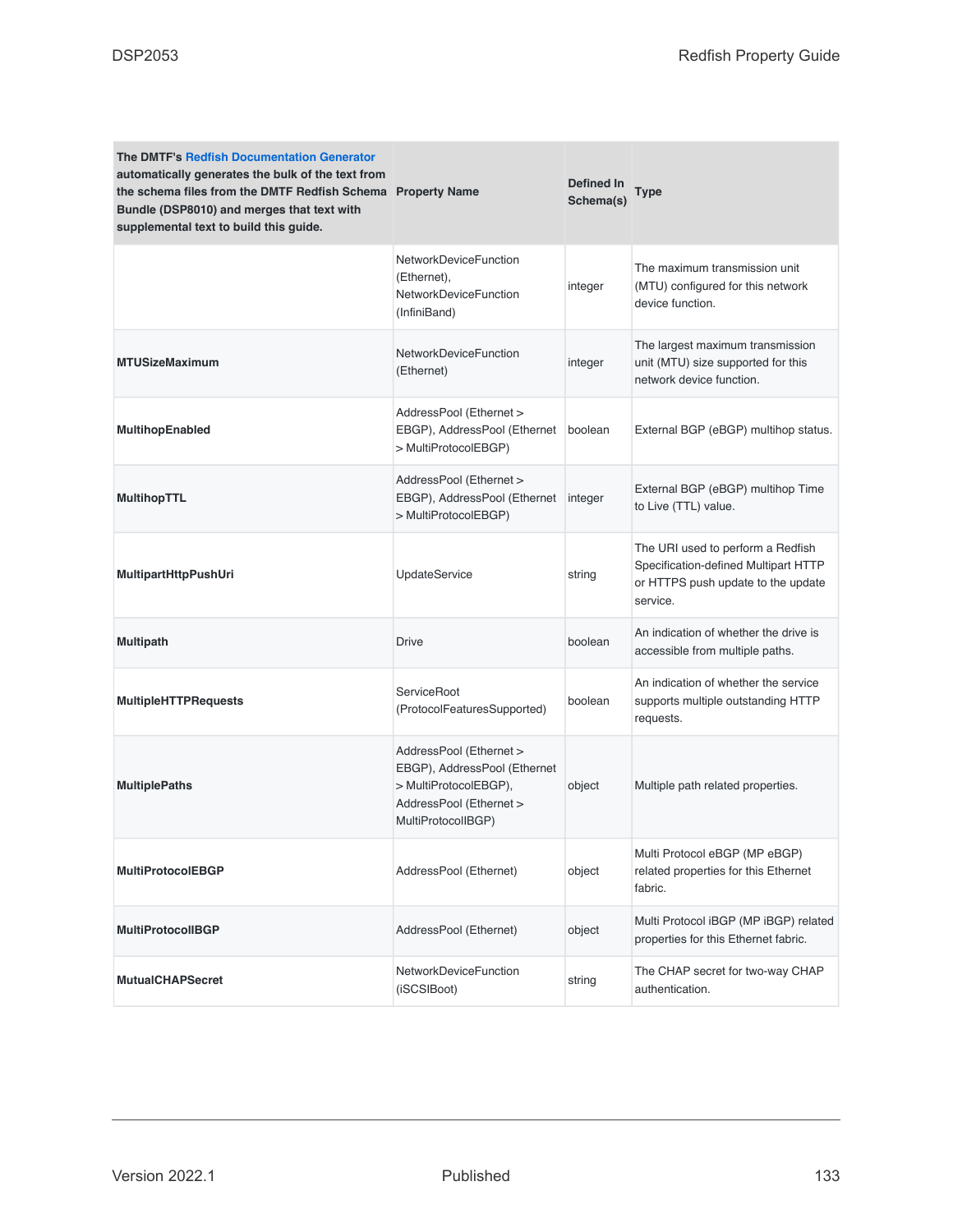| <b>The DMTF's Redfish Documentation Generator</b><br>automatically generates the bulk of the text from<br>the schema files from the DMTF Redfish Schema Property Name<br>Bundle (DSP8010) and merges that text with<br>supplemental text to build this guide. |                                             | Defined In<br>Schema(s) | Type                                                                                                                      |
|---------------------------------------------------------------------------------------------------------------------------------------------------------------------------------------------------------------------------------------------------------------|---------------------------------------------|-------------------------|---------------------------------------------------------------------------------------------------------------------------|
| <b>MutualCHAPUsername</b>                                                                                                                                                                                                                                     | <b>NetworkDeviceFunction</b><br>(iSCSIBoot) | string                  | The CHAP user name for two-way<br>CHAP authentication.                                                                    |
| <b>MutuallyExclusiveEndpoints</b>                                                                                                                                                                                                                             | Endpoint (Links)                            | array                   | An array of links to the endpoints that<br>cannot be used in zones if this<br>endpoint is in a zone.                      |
| <b>NACKCount</b>                                                                                                                                                                                                                                              | ManagerDiagnosticData<br>(I2CBuses)         | integer                 | The number of NACKs on this I2C<br>bus.                                                                                   |
| <b>NameServers</b>                                                                                                                                                                                                                                            | EthernetInterface                           | array                   | The DNS servers in use on this<br>interface.                                                                              |
| <b>NamespaceFeatures</b>                                                                                                                                                                                                                                      | Volume<br>(NVMeNamespaceProperties)         | object                  | This property contains a set of<br>Namespace Features.                                                                    |
| NamespaceId                                                                                                                                                                                                                                                   | Volume<br>(NVMeNamespaceProperties)         | string                  | The NVMe Namespace Identifier for<br>this namespace.                                                                      |
| <b>NativeVLAN</b>                                                                                                                                                                                                                                             | AddressPool (Ethernet > IPv4)               | integer                 | The native Virtual LAN (VLAN) tag<br>value.                                                                               |
| <b>NCSIRXBytes</b>                                                                                                                                                                                                                                            | NetworkAdapterMetrics                       | integer<br>(bytes)      | The total number of NC-SI bytes<br>received since reset.                                                                  |
| <b>NCSIRXFrames</b>                                                                                                                                                                                                                                           | NetworkAdapterMetrics                       | integer                 | The total number of NC-SI frames<br>received since reset.                                                                 |
| <b>NCSITXBytes</b>                                                                                                                                                                                                                                            | NetworkAdapterMetrics                       | integer<br>(bytes)      | The total number of NC-SI bytes sent<br>since reset.                                                                      |
| <b>NCSITXFrames</b>                                                                                                                                                                                                                                           | NetworkAdapterMetrics                       | integer                 | The total number of NC-SI frames sent<br>since reset.                                                                     |
| <b>NDPProxyEnabled</b>                                                                                                                                                                                                                                        | AddressPool (Ethernet ><br>BGPEvpn)         | boolean                 | Network Discovery Protocol (NDP)<br>proxy status.                                                                         |
| <b>NDPSupressionEnabled</b>                                                                                                                                                                                                                                   | AddressPool (Ethernet ><br>BGPEvpn)         | boolean                 | Network Discovery Protocol (NDP)<br>suppression status.                                                                   |
| <b>NegotiatedSpeedGbs</b>                                                                                                                                                                                                                                     | Drive                                       | number<br>(Gbit/s)      | The speed, in gigabit per second<br>(Gbit/s), at which this drive currently<br>communicates to the storage<br>controller. |
| <b>NetDevFuncCapabilities</b>                                                                                                                                                                                                                                 | <b>NetworkDeviceFunction</b>                | array                   | An array of capabilities for this network<br>device function.                                                             |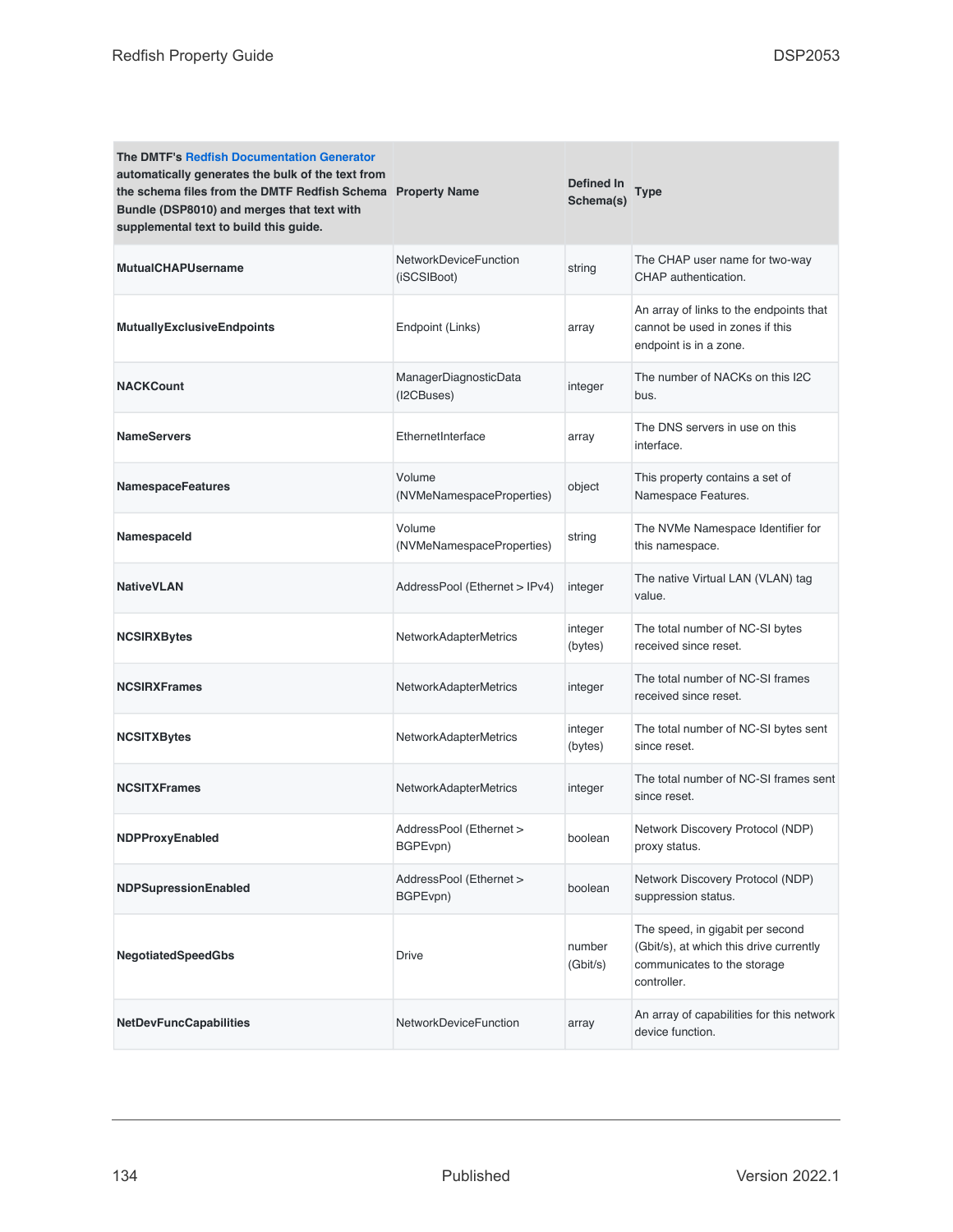| <b>The DMTF's Redfish Documentation Generator</b><br>automatically generates the bulk of the text from<br>the schema files from the DMTF Redfish Schema Property Name<br>Bundle (DSP8010) and merges that text with<br>supplemental text to build this guide. |                                                                                                                                                               | Defined In<br>Schema(s) | <b>Type</b>                                                                                                                                                              |
|---------------------------------------------------------------------------------------------------------------------------------------------------------------------------------------------------------------------------------------------------------------|---------------------------------------------------------------------------------------------------------------------------------------------------------------|-------------------------|--------------------------------------------------------------------------------------------------------------------------------------------------------------------------|
| <b>NetDevFuncMaxBWAlloc</b>                                                                                                                                                                                                                                   | <b>NetworkPort</b>                                                                                                                                            | array                   | An array of maximum bandwidth<br>allocation percentages for the network<br>device functions associated with this<br>port.                                                |
| <b>NetDevFuncMinBWAlloc</b>                                                                                                                                                                                                                                   | <b>NetworkPort</b>                                                                                                                                            | array                   | An array of minimum bandwidth<br>allocation percentages for the network<br>device functions associated with this<br>port.                                                |
| NetDevFuncType                                                                                                                                                                                                                                                | NetworkDeviceFunction                                                                                                                                         | string<br>(enum)        | The configured capability of this<br>network device function.                                                                                                            |
| <b>NetworkAdapter</b>                                                                                                                                                                                                                                         | NetworkInterface (Links)                                                                                                                                      | object                  | The link to the network adapter that<br>contains this network interface.                                                                                                 |
| <b>NetworkAdapters</b>                                                                                                                                                                                                                                        | Chassis                                                                                                                                                       | object                  | The link to the collection of network<br>adapters associated with this chassis.                                                                                          |
| <b>NetworkDeviceFunction</b>                                                                                                                                                                                                                                  | Endpoint (Links)                                                                                                                                              | array                   | When NetworkDeviceFunction<br>resources are present, this array<br>contains links to the network device<br>functions that connect to this endpoint.                      |
|                                                                                                                                                                                                                                                               | <b>NetworkPort</b><br>(NetDevFuncMaxBWAlloc),<br><b>NetworkPort</b><br>(NetDevFuncMinBWAlloc), Port<br>(FunctionMaxBandwidth), Port<br>(FunctionMinBandwidth) | object                  | The link to the network device function<br>associated with this bandwidth setting<br>of this network port.                                                               |
|                                                                                                                                                                                                                                                               | EthernetInterface (Links)                                                                                                                                     | object                  | The link to the parent network device<br>function and is only used when<br>representing one of the VLANs on that<br>network device function, such as is<br>done in Unix. |
| <b>NetworkDeviceFunctionCount</b>                                                                                                                                                                                                                             | NetworkAdapter (Controllers ><br>ControllerCapabilities)                                                                                                      | integer                 | The maximum number of physical<br>functions available on this controller.                                                                                                |
| <b>NetworkDeviceFunctions</b>                                                                                                                                                                                                                                 | NetworkAdapter (Controllers ><br>Links)                                                                                                                       | array                   | An array of links to the network device<br>functions associated with this network<br>controller.                                                                         |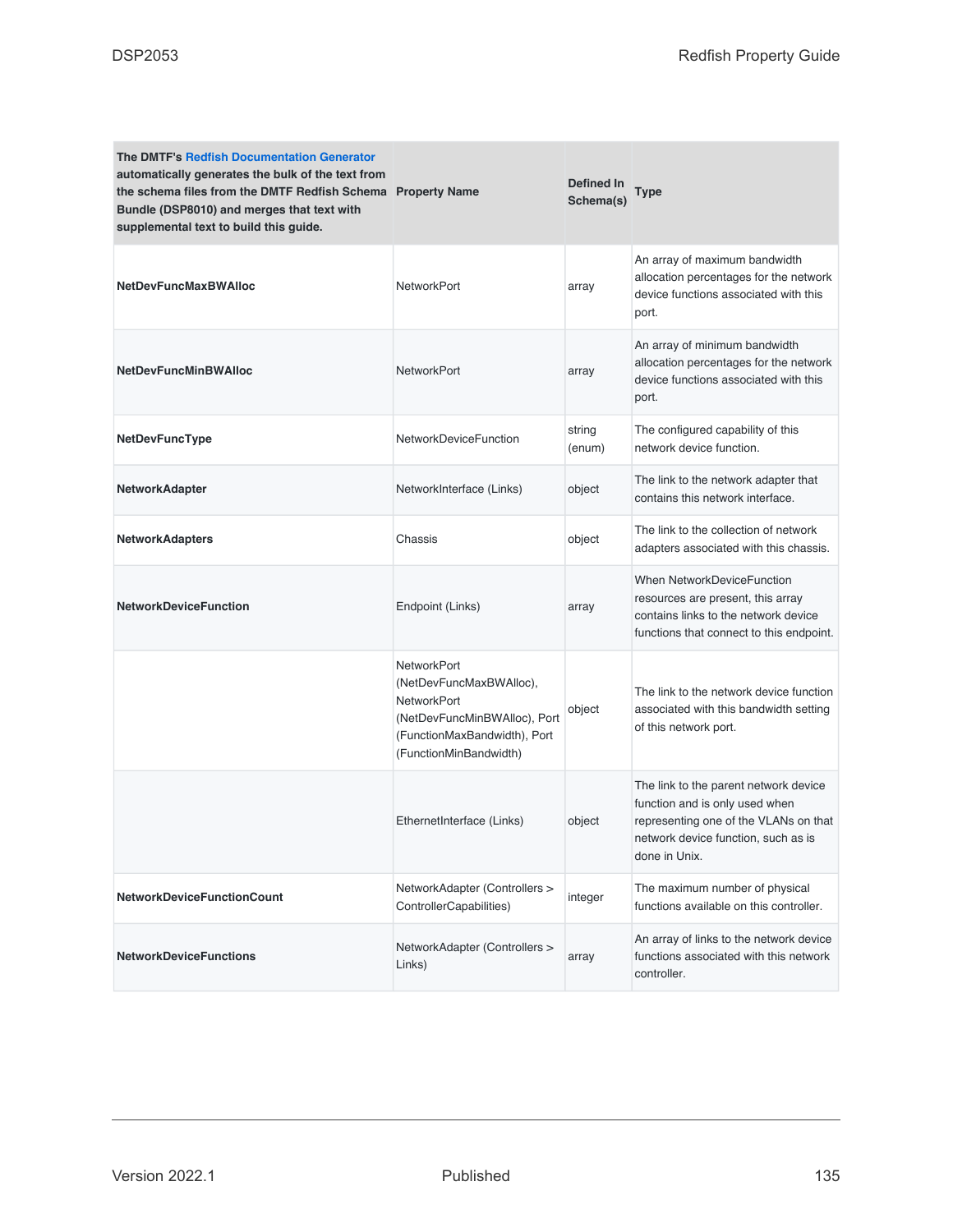| <b>The DMTF's Redfish Documentation Generator</b><br>automatically generates the bulk of the text from<br>the schema files from the DMTF Redfish Schema Property Name<br>Bundle (DSP8010) and merges that text with<br>supplemental text to build this guide. |                                                          | Defined In<br>Schema(s) | <b>Type</b>                                                                                                                                      |
|---------------------------------------------------------------------------------------------------------------------------------------------------------------------------------------------------------------------------------------------------------------|----------------------------------------------------------|-------------------------|--------------------------------------------------------------------------------------------------------------------------------------------------|
|                                                                                                                                                                                                                                                               | Drive (Links)                                            | array                   | An array of links to the network device<br>functions that provide network<br>connectivity for this drive.                                        |
|                                                                                                                                                                                                                                                               | <b>PCIeFunction (Links)</b>                              | array                   | An array of links to the network device<br>functions that the PCIe device<br>produces.                                                           |
|                                                                                                                                                                                                                                                               | EthernetInterface (Links)                                | array                   | The link to the network device<br>functions that comprise this Ethernet<br>interface.                                                            |
|                                                                                                                                                                                                                                                               | StorageController (Links)                                | array                   | The network device functions that<br>provide connectivity to this controller.                                                                    |
|                                                                                                                                                                                                                                                               | Processor (Links)                                        | array                   | The network device functions to which<br>this processor performs offload<br>computation, such as with a<br>SmartNIC.                             |
|                                                                                                                                                                                                                                                               | NetworkAdapter                                           | object                  | The link to the collection of network<br>device functions associated with this<br>network adapter.                                               |
|                                                                                                                                                                                                                                                               | NetworkInterface                                         | object                  | The link to the network device<br>functions associated with this network<br>interface.                                                           |
| Networking                                                                                                                                                                                                                                                    | <b>PortMetrics</b>                                       | object                  | The port metrics for network ports,<br>including Ethernet, Fibre Channel, and<br>InfiniBand, that are not specific to one<br>of these protocols. |
| <b>NetworkInterfaces</b>                                                                                                                                                                                                                                      | <b>ResourceBlock</b>                                     | array                   | An array of links to the Network<br>Interfaces available in this resource<br>block.                                                              |
|                                                                                                                                                                                                                                                               | ComputerSystem                                           | object                  | The link to the collection of Network<br>Interfaces associated with this system.                                                                 |
| <b>NetworkPortCount</b>                                                                                                                                                                                                                                       | NetworkAdapter (Controllers ><br>ControllerCapabilities) | integer                 | The number of physical ports on this<br>controller.                                                                                              |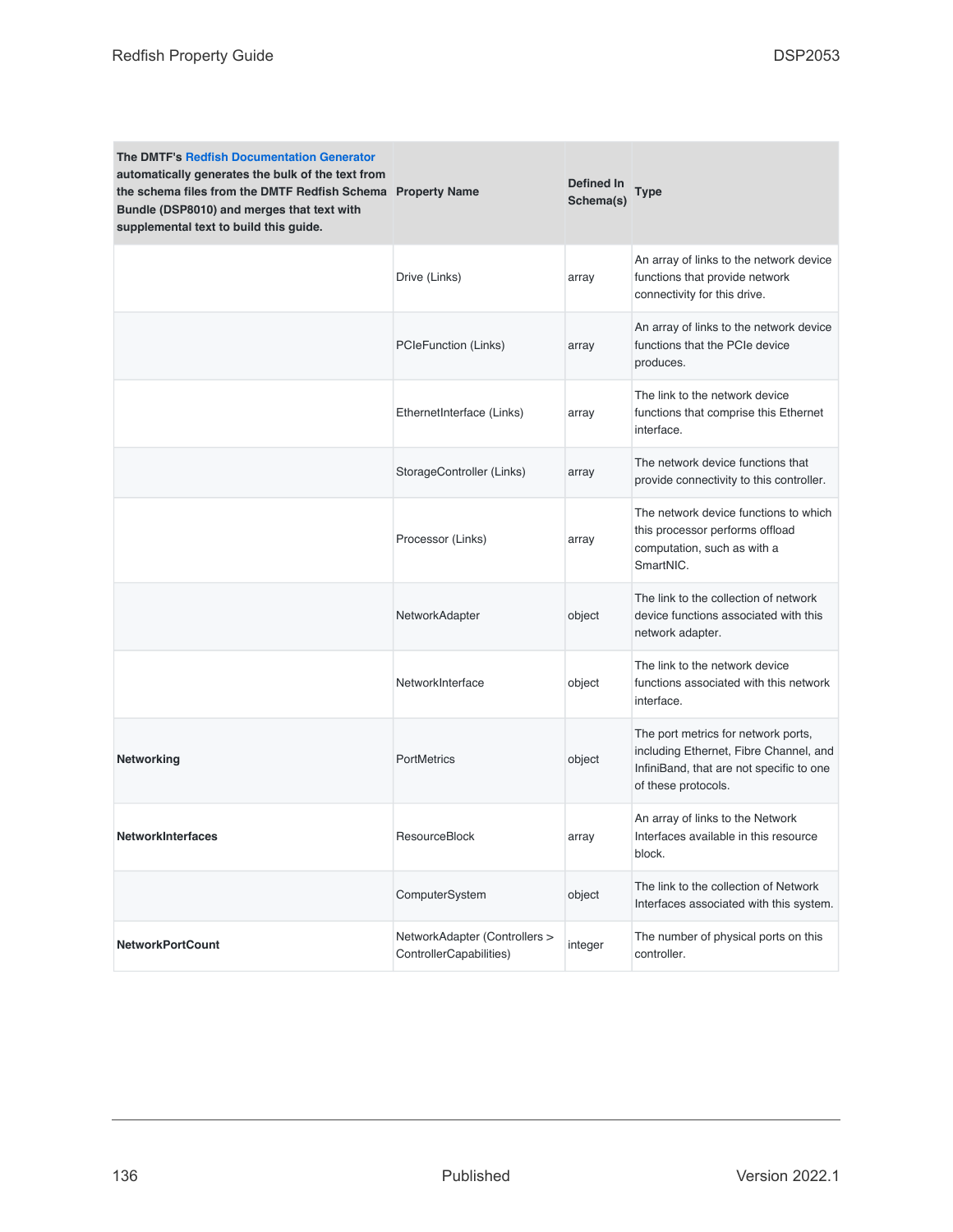| <b>The DMTF's Redfish Documentation Generator</b><br>automatically generates the bulk of the text from<br>the schema files from the DMTF Redfish Schema Property Name<br>Bundle (DSP8010) and merges that text with<br>supplemental text to build this guide. |                                                                                                          | Defined In<br>Schema(s) | <b>Type</b>                                                                                                                                                                         |
|---------------------------------------------------------------------------------------------------------------------------------------------------------------------------------------------------------------------------------------------------------------|----------------------------------------------------------------------------------------------------------|-------------------------|-------------------------------------------------------------------------------------------------------------------------------------------------------------------------------------|
| <b>NetworkPortMaxCount</b>                                                                                                                                                                                                                                    | NetworkAdapter (Controllers ><br>ControllerCapabilities ><br>VirtualizationOffload ><br>VirtualFunction) | integer                 | The maximum number of virtual<br>functions supported per network port<br>for this controller.                                                                                       |
| <b>NetworkPorts</b>                                                                                                                                                                                                                                           | NetworkAdapter (Controllers ><br>Links)                                                                  | array                   | An array of links to the network ports<br>associated with this network controller.                                                                                                  |
|                                                                                                                                                                                                                                                               | NetworkAdapter                                                                                           | object                  | The link to the collection of network<br>ports associated with this network<br>adapter.                                                                                             |
|                                                                                                                                                                                                                                                               | NetworkInterface                                                                                         | object                  | The link to the network ports<br>associated with this network interface.                                                                                                            |
| <b>NetworkProtocol</b>                                                                                                                                                                                                                                        | HostInterface                                                                                            | object                  | A link to the network services and their<br>settings that the manager controls. In<br>this property, clients find configuration<br>options for the network and network<br>services. |
|                                                                                                                                                                                                                                                               | Manager                                                                                                  | object                  | The link to the network services and<br>their settings that the manager<br>controls.                                                                                                |
| <b>Neutral</b>                                                                                                                                                                                                                                                | Circuit<br>(PolyPhaseCurrentAmps),<br>Outlet<br>(PolyPhaseCurrentAmps)                                   | object                  | Neutral line current (A).                                                                                                                                                           |
| <b>NewManager</b>                                                                                                                                                                                                                                             | Manager (Actions ><br>ForceFailover (Action))                                                            | object                  | The manager to which to fail over.                                                                                                                                                  |
| <b>NewPassword</b>                                                                                                                                                                                                                                            | Bios (Actions ><br>ChangePassword (Action))                                                              | string                  | The new BIOS password.                                                                                                                                                              |
| <b>NodeGUID</b>                                                                                                                                                                                                                                               | NetworkDeviceFunction<br>(InfiniBand)                                                                    | string                  | This is the currently configured node<br>GUID of the network device function.                                                                                                       |
| <b>NoLinks</b>                                                                                                                                                                                                                                                | <b>ServiceRoot</b><br>(ProtocolFeaturesSupported ><br>ExpandQuery)                                       | boolean                 | An indication of whether the service<br>supports the period (.) option of the<br>\$expand query parameter.                                                                          |
| NominalVoltage                                                                                                                                                                                                                                                | PowerSupply (OutputRails)                                                                                | number                  | The nominal voltage of this output<br>power rail.                                                                                                                                   |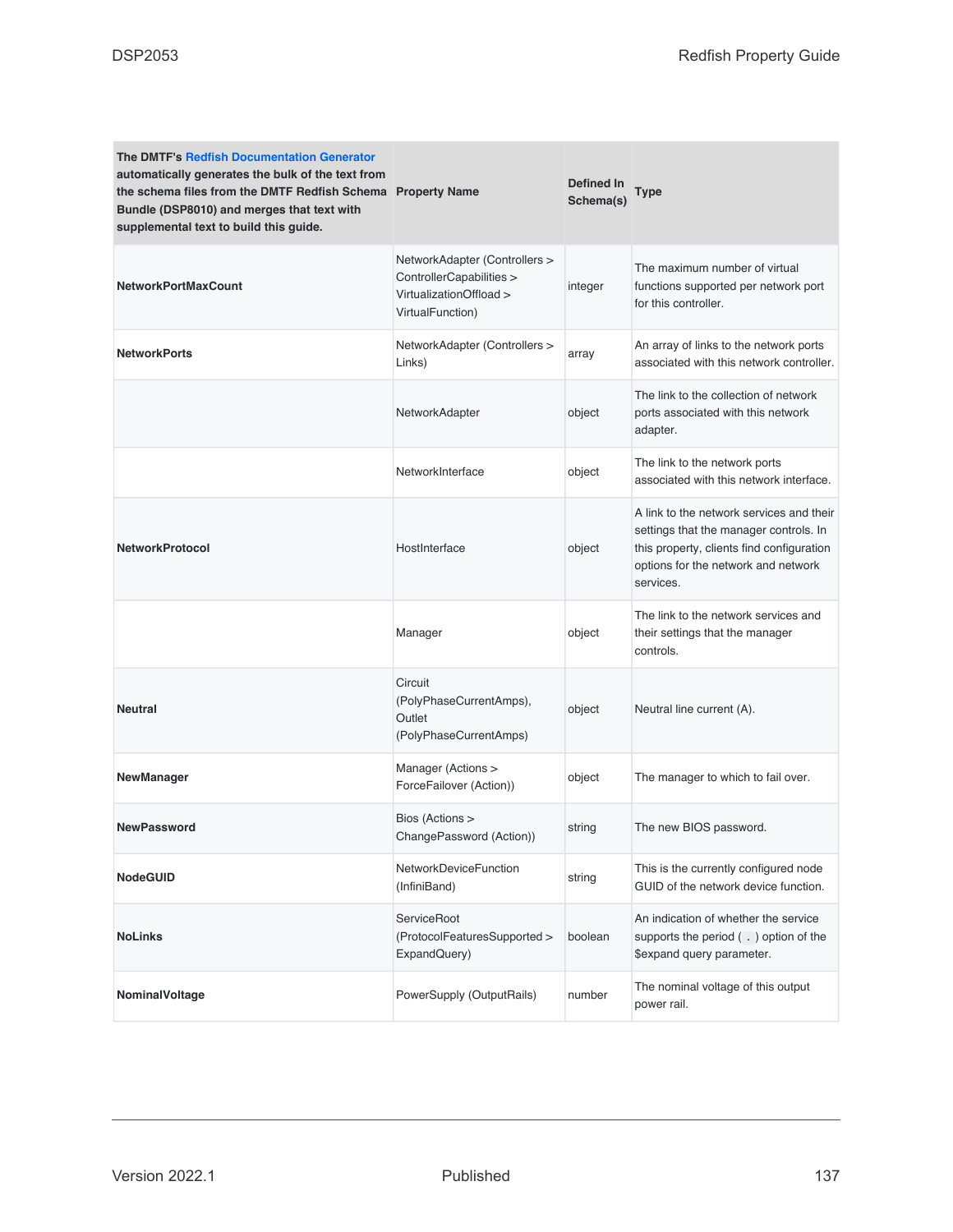| <b>The DMTF's Redfish Documentation Generator</b><br>automatically generates the bulk of the text from<br>the schema files from the DMTF Redfish Schema Property Name<br>Bundle (DSP8010) and merges that text with<br>supplemental text to build this guide. |                                                                                | Defined In<br>Schema(s) | Type                                                                                                                            |
|---------------------------------------------------------------------------------------------------------------------------------------------------------------------------------------------------------------------------------------------------------------|--------------------------------------------------------------------------------|-------------------------|---------------------------------------------------------------------------------------------------------------------------------|
|                                                                                                                                                                                                                                                               | Circuit                                                                        | string<br>(enum)        | The nominal voltage for this circuit.                                                                                           |
|                                                                                                                                                                                                                                                               | Outlet                                                                         | string<br>(enum)        | The nominal voltage for this outlet.                                                                                            |
| NominalVoltageType                                                                                                                                                                                                                                            | PowerSupply (InputRanges)                                                      | string<br>(enum)        | The input voltage range.                                                                                                        |
| Nonce                                                                                                                                                                                                                                                         | ComponentIntegrity (Actions ><br>SPDMGetSignedMeasurements string<br>(Action)) |                         | A 32-byte hex-encoded string that is<br>signed with the measurements. The<br>value should be unique.                            |
| <b>NonCRCTransientErrors</b>                                                                                                                                                                                                                                  | PortMetrics (GenZ)                                                             | integer                 | The total number transient errors<br>detected that are unrelated to CRC<br>validation.                                          |
| <b>NonVolatileSizeMiB</b>                                                                                                                                                                                                                                     | Memory                                                                         | integer                 | Total size of the non-volatile portion<br>(mebibytes) memory in MiB.                                                            |
| NotifylPv6Scope                                                                                                                                                                                                                                               | ManagerNetworkProtocol<br>(SSDP)                                               | string<br>(enum)        | The IPv6 scope for multicast NOTIFY<br>messages for SSDP.                                                                       |
| NotifyMulticastIntervalSeconds                                                                                                                                                                                                                                | ManagerNetworkProtocol<br>(SSDP)                                               | integer<br>(seconds)    | The time interval, in seconds, between<br>transmissions of the multicast NOTIFY<br>ALIVE message from this service for<br>SSDP. |
| NotifyTTL                                                                                                                                                                                                                                                     | ManagerNetworkProtocol<br>(SSDP)                                               | integer                 | The time-to-live hop count for SSDP<br>multicast NOTIFY messages.                                                               |
| <b>NPAR</b>                                                                                                                                                                                                                                                   | NetworkAdapter (Controllers ><br>ControllerCapabilities)                       | object                  | NIC Partitioning (NPAR) capabilities<br>for this controller.                                                                    |
| <b>NparCapable</b>                                                                                                                                                                                                                                            | NetworkAdapter (Controllers ><br>ControllerCapabilities > NPAR)                | boolean                 | An indication of whether the controller<br>supports NIC function partitioning.                                                  |
| <b>NparEnabled</b>                                                                                                                                                                                                                                            | NetworkAdapter (Controllers ><br>ControllerCapabilities > NPAR)                | boolean                 | An indication of whether NIC function<br>partitioning is active on this controller.                                             |
| <b>NPIV</b>                                                                                                                                                                                                                                                   | NetworkAdapter (Controllers ><br>ControllerCapabilities)                       | object                  | N_Port ID Virtualization (NPIV)<br>capabilities for this controller.                                                            |
| <b>NQN</b>                                                                                                                                                                                                                                                    | Key (NVMeoF)                                                                   | string                  | The NVMe Qualified Name (NQN) of<br>the host or target subsystem<br>associated with this key.                                   |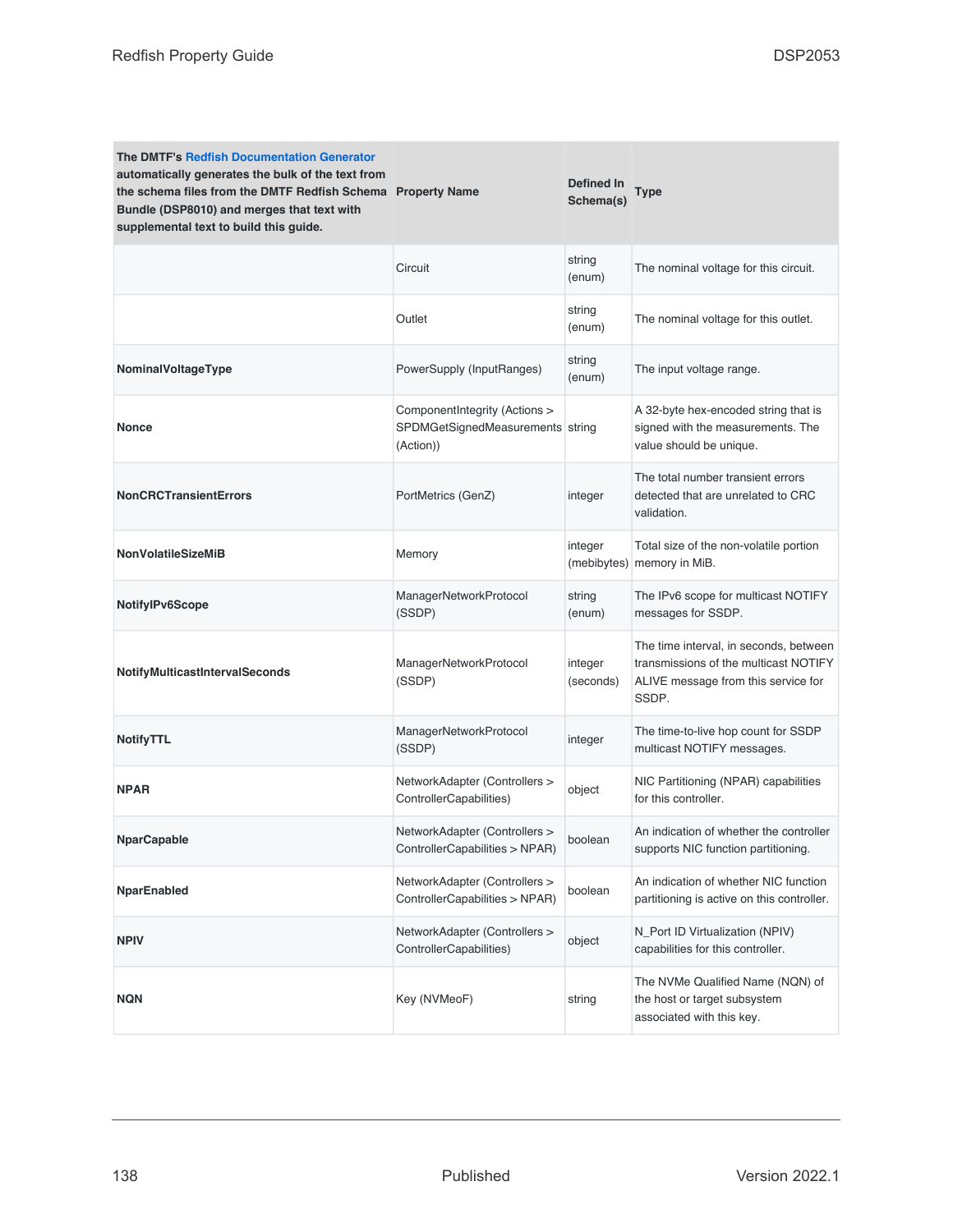| <b>The DMTF's Redfish Documentation Generator</b><br>automatically generates the bulk of the text from<br>the schema files from the DMTF Redfish Schema Property Name<br>Bundle (DSP8010) and merges that text with<br>supplemental text to build this guide. |                                                   | Defined In<br>Schema(s) | Type                                                                                                                                             |
|---------------------------------------------------------------------------------------------------------------------------------------------------------------------------------------------------------------------------------------------------------------|---------------------------------------------------|-------------------------|--------------------------------------------------------------------------------------------------------------------------------------------------|
| <b>NTP</b>                                                                                                                                                                                                                                                    | ManagerNetworkProtocol                            | object                  | The settings for this manager's NTP<br>protocol support.                                                                                         |
| <b>NTPOffsetHoursMinutes</b>                                                                                                                                                                                                                                  | AddressPool (Ethernet > IPv4)                     | integer                 | The Network Time Protocol (NTP)<br>offset configuration.                                                                                         |
| <b>NTPServer</b>                                                                                                                                                                                                                                              | AddressPool (Ethernet > IPv4)                     | array                   | The Network Time Protocol (NTP)<br>servers for this Ethernet fabric.                                                                             |
| <b>NTPServers</b>                                                                                                                                                                                                                                             | ManagerNetworkProtocol (NTP) array                |                         | Indicates to which NTP servers this<br>manager is subscribed.                                                                                    |
| <b>NTPTimezone</b>                                                                                                                                                                                                                                            | AddressPool (Ethernet > IPv4)                     | string                  | The Network Time Protocol (NTP)<br>timezone for this Ethernet fabric.                                                                            |
| <b>NumberDiscoveredRemotePorts</b>                                                                                                                                                                                                                            | Port (FibreChannel)                               | integer                 | The number of ports not on the<br>associated device that the associated<br>device has discovered through this<br>port.                           |
|                                                                                                                                                                                                                                                               | NetworkPort                                       | integer                 | The number of ports not on this<br>adapter that this port has discovered.                                                                        |
| <b>NumberLBAFormats</b>                                                                                                                                                                                                                                       | Volume<br>(NVMeNamespaceProperties)               | integer<br>(bytes)      | The number of LBA data size and<br>metadata size combinations supported<br>by this namespace. The value of this<br>property is between 0 and 16. |
| <b>NumberOfCompositions</b>                                                                                                                                                                                                                                   | <b>ResourceBlock</b><br>(CompositionStatus)       | integer                 | The number of compositions in which<br>this resource block is currently<br>participating.                                                        |
| <b>NumericThresholds</b>                                                                                                                                                                                                                                      | <b>Triggers</b>                                   | object                  | The thresholds when a numeric metric<br>triggers.                                                                                                |
| NumOffloadedIPv4Conns                                                                                                                                                                                                                                         | NetworkDeviceFunctionMetrics<br>(Ethernet)        | integer                 | The total number of offloaded TCP/<br>IPv4 connections.                                                                                          |
| NumOffloadedIPv6Conns                                                                                                                                                                                                                                         | <b>NetworkDeviceFunctionMetrics</b><br>(Ethernet) | integer                 | The total number of offloaded TCP/<br>IPv6 connections.                                                                                          |
| <b>NVMeControllerAttributes</b>                                                                                                                                                                                                                               | StorageController<br>(NVMeControllerProperties)   | object                  | The NVMe controller attributes.                                                                                                                  |
| <b>NVMeControllerProperties</b>                                                                                                                                                                                                                               | StorageController                                 | object                  | The NVMe related properties for this<br>storage controller.                                                                                      |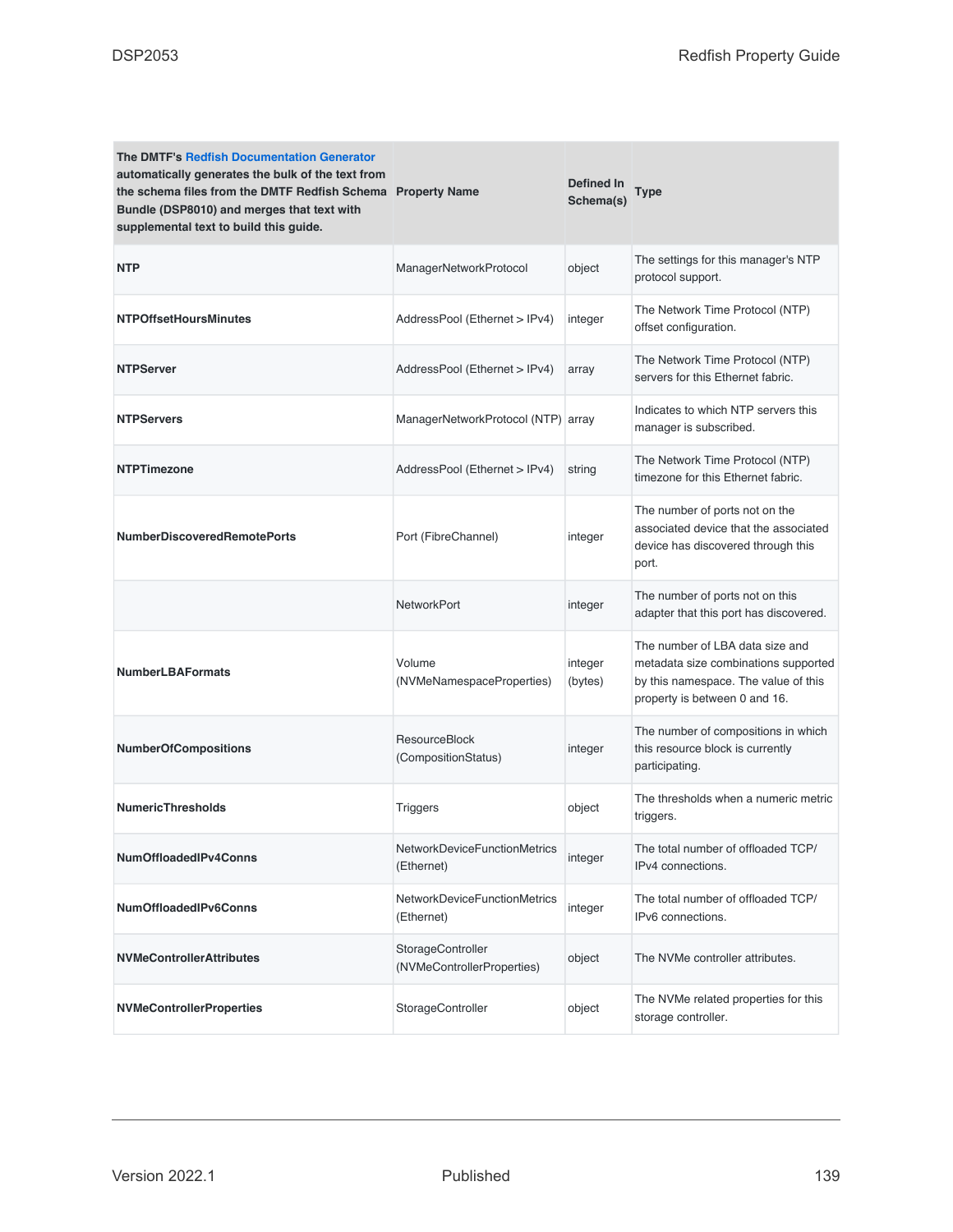| <b>The DMTF's Redfish Documentation Generator</b><br>automatically generates the bulk of the text from<br>the schema files from the DMTF Redfish Schema Property Name<br>Bundle (DSP8010) and merges that text with<br>supplemental text to build this guide. |                                                                                         | Defined In<br>Schema(s) | Type                                                                                                                                                                                     |
|---------------------------------------------------------------------------------------------------------------------------------------------------------------------------------------------------------------------------------------------------------------|-----------------------------------------------------------------------------------------|-------------------------|------------------------------------------------------------------------------------------------------------------------------------------------------------------------------------------|
| <b>NVMeDomains</b>                                                                                                                                                                                                                                            | <b>ServiceRoot</b>                                                                      | object                  | The link to a collection of NVMe<br>domains.                                                                                                                                             |
| <b>NVMeNamespaceProperties</b>                                                                                                                                                                                                                                | Volume                                                                                  | object                  | This property contains properties to<br>use when Volume is used to describe<br>an NVMe Namespace.                                                                                        |
| <b>NVMeoF</b>                                                                                                                                                                                                                                                 | Key, KeyPolicy                                                                          | object                  | NVMe-oF specific properties.                                                                                                                                                             |
| NVMeoFCipherSuiteType                                                                                                                                                                                                                                         | KeyPolicy (NVMeoF ><br>CipherSuiteAllowList)                                            | string<br>(enum)        | The NVMe cipher suites that a key is<br>allowed to use.                                                                                                                                  |
| NVMeoFDHGroupType                                                                                                                                                                                                                                             | KeyPolicy (NVMeoF ><br>DHGroupAllowList)                                                | string<br>(enum)        | The NVMe Diffie-Hellman (DH) groups<br>that a key is allowed to use.                                                                                                                     |
| <b>NVMeoFKeyPolicies</b>                                                                                                                                                                                                                                      | KeyService                                                                              | object                  | The NVMe-oF key policies maintained<br>by this service.                                                                                                                                  |
| <b>NVMeoFSecrets</b>                                                                                                                                                                                                                                          | KeyService                                                                              | object                  | The NVMe-oF keys maintained by this<br>service.                                                                                                                                          |
| NVMeoFSecureHashType                                                                                                                                                                                                                                          | Key (NVMeoF ><br>SecureHashAllowList),<br>KeyPolicy (NVMeoF ><br>SecureHashAllowList)   | string<br>(enum)        | The NVMe secure hash algorithms<br>that a key is allowed to use.                                                                                                                         |
| NVMeoFSecurityProtocolType                                                                                                                                                                                                                                    | KeyPolicy (NVMeoF ><br>SecurityProtocolAllowList)                                       | string<br>(enum)        | The NVMe security protocols that a<br>key is allowed to use.                                                                                                                             |
| NVMeoFSecurityTransportType                                                                                                                                                                                                                                   | KeyPolicy (NVMeoF ><br>SecurityTransportAllowList)                                      | string<br>(enum)        | The NVMe security transports that a<br>key is allowed to use.                                                                                                                            |
| NVMeSMARTCriticalWarnings                                                                                                                                                                                                                                     | StorageController<br>(NVMeControllerProperties)                                         | object                  | The NVMe SMART Critical Warnings<br>for this storage controller. This<br>property contains possible triggers for<br>the predictive drive failure warning for<br>the corresponding drive. |
| <b>NVMeVersion</b>                                                                                                                                                                                                                                            | StorageController<br>(NVMeControllerProperties),<br>Volume<br>(NVMeNamespaceProperties) | string                  | The version of the NVMe Base<br>Specification supported.                                                                                                                                 |
| OAuth <sub>2</sub>                                                                                                                                                                                                                                            | AccountService                                                                          | object                  | The first OAuth 2.0 external account<br>provider that this account service<br>supports.                                                                                                  |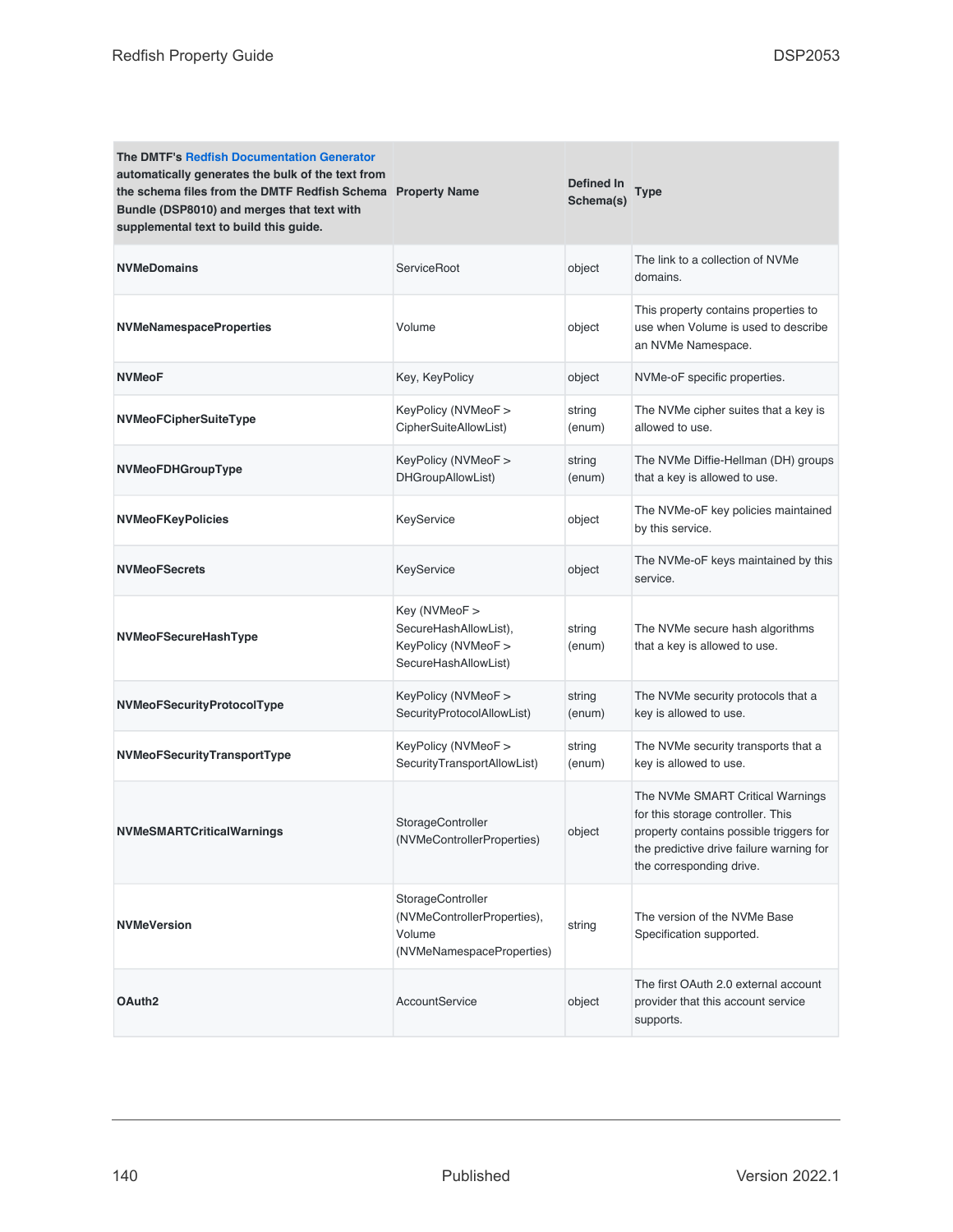| <b>The DMTF's Redfish Documentation Generator</b><br>automatically generates the bulk of the text from<br>the schema files from the DMTF Redfish Schema Property Name<br>Bundle (DSP8010) and merges that text with<br>supplemental text to build this guide. |                                                                                                                                                                                                                                                             | Defined In<br>Schema(s) | <b>Type</b>                                                                                                |
|---------------------------------------------------------------------------------------------------------------------------------------------------------------------------------------------------------------------------------------------------------------|-------------------------------------------------------------------------------------------------------------------------------------------------------------------------------------------------------------------------------------------------------------|-------------------------|------------------------------------------------------------------------------------------------------------|
| <b>OAuth2Service</b>                                                                                                                                                                                                                                          | AccountService<br>(ActiveDirectory),<br>AccountService (LDAP),<br>AccountService (OAuth2),<br>AccountService (TACACSplus),<br><b>ExternalAccountProvider</b>                                                                                                | object                  | The additional information needed to<br>parse an OAuth 2.0 service.                                        |
| OAuthServiceSigningKeys                                                                                                                                                                                                                                       | AccountService<br>(ActiveDirectory ><br>OAuth2Service),<br>AccountService (LDAP ><br>OAuth2Service),<br>AccountService (OAuth2 ><br>OAuth2Service),<br>AccountService (TACACSplus<br>> OAuth2Service),<br><b>ExternalAccountProvider</b><br>(OAuth2Service) | string                  | The Base64-encoded signing keys of<br>the issuer of the OAuth 2.0 service.                                 |
| ObjectDataType                                                                                                                                                                                                                                                | ActionInfo (Parameters)                                                                                                                                                                                                                                     | string                  | The data type of an object-based<br>parameter.                                                             |
| <b>OccupancyBytes</b>                                                                                                                                                                                                                                         | ProcessorMetrics (Cache),<br>ProcessorMetrics (CoreMetrics<br>> CoreCache)                                                                                                                                                                                  | integer<br>(bytes)      | The total cache level occupancy in<br>bytes.                                                               |
| <b>OccupancyPercent</b>                                                                                                                                                                                                                                       | ProcessorMetrics (Cache),<br>ProcessorMetrics (CoreMetrics<br>> CoreCache)                                                                                                                                                                                  | number $(\%)$           | The total cache occupancy<br>percentage.                                                                   |
| <b>OEMAccountTypes</b>                                                                                                                                                                                                                                        | ManagerAccount                                                                                                                                                                                                                                              | array                   | The OEM account types.                                                                                     |
| <b>OEMCalculationAlgorithm</b>                                                                                                                                                                                                                                | <b>MetricDefinition</b>                                                                                                                                                                                                                                     | string                  | The OEM-defined calculation that is<br>performed on a source metric to obtain<br>the metric being defined. |
| <b>OEMDiagnosticDataType</b>                                                                                                                                                                                                                                  | LogEntry                                                                                                                                                                                                                                                    | string                  | The OEM-defined type of diagnostic<br>data at the AdditionalDataURI<br>location.                           |
|                                                                                                                                                                                                                                                               | LogService (Actions ><br>CollectDiagnosticData (Action))                                                                                                                                                                                                    | string                  | The OEM-defined type of diagnostic<br>data to collect.                                                     |
| <b>OemLastState</b>                                                                                                                                                                                                                                           | ComputerSystem<br>(BootProgress)                                                                                                                                                                                                                            | string                  | The OEM-specific last state, if the<br>LastState type is OEM.                                              |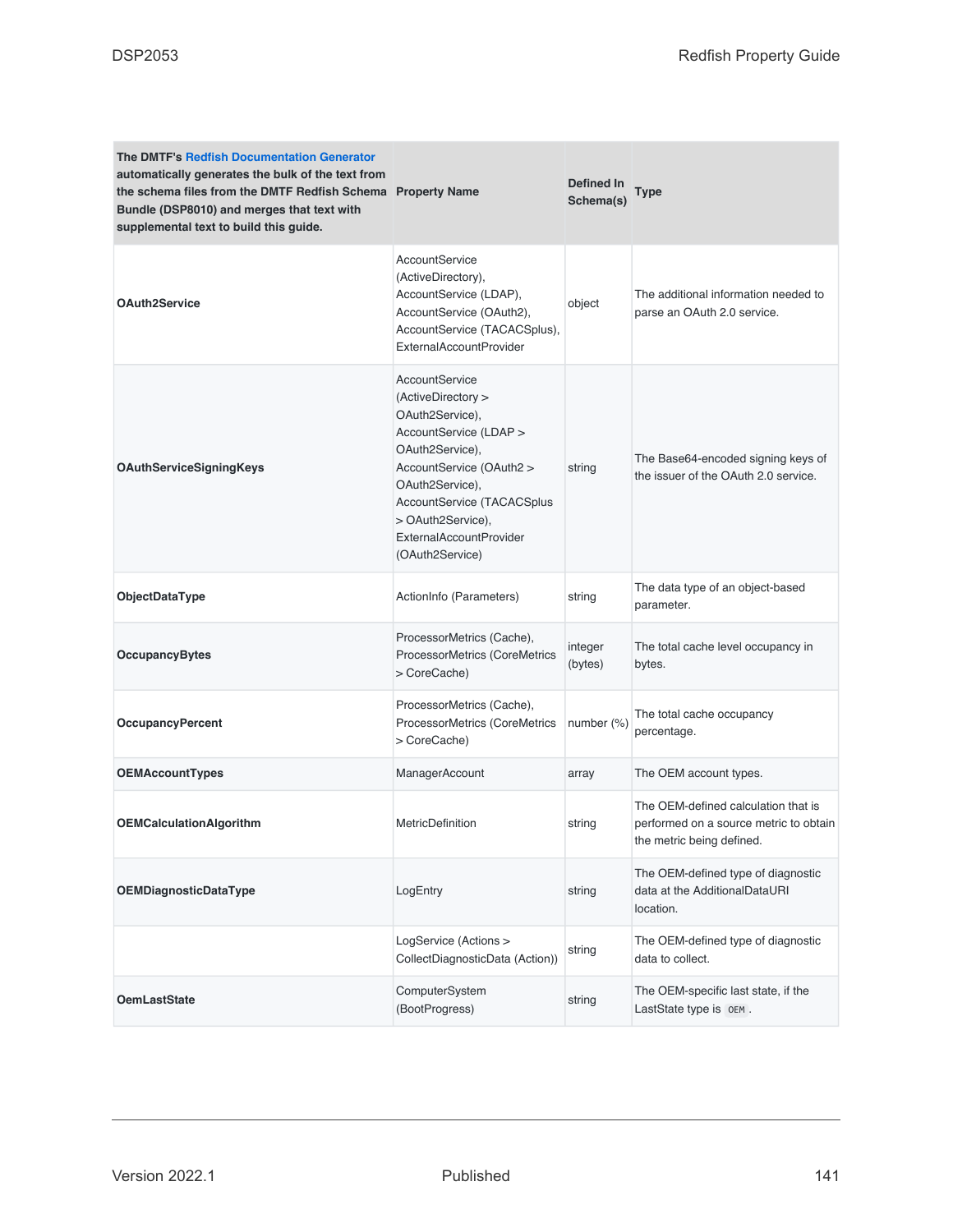| <b>The DMTF's Redfish Documentation Generator</b><br>automatically generates the bulk of the text from<br>the schema files from the DMTF Redfish Schema Property Name<br>Bundle (DSP8010) and merges that text with<br>supplemental text to build this guide. |                                  | Defined In<br>Schema(s) | Type                                                                                                                                                   |
|---------------------------------------------------------------------------------------------------------------------------------------------------------------------------------------------------------------------------------------------------------------|----------------------------------|-------------------------|--------------------------------------------------------------------------------------------------------------------------------------------------------|
| <b>OemLogEntryCode</b>                                                                                                                                                                                                                                        | LogEntry                         | string                  | The OEM-specific entry code, if the<br>LogEntryCode type is OEM.                                                                                       |
| <b>OemPrivileges</b>                                                                                                                                                                                                                                          | Role                             | array                   | The OEM privileges for this role.                                                                                                                      |
| <b>OEMPrivilegesUsed</b>                                                                                                                                                                                                                                      | PrivilegeRegistry                | array                   | The set of OEM privileges used in this<br>mapping.                                                                                                     |
| <b>OEMProtocol</b>                                                                                                                                                                                                                                            | EventDestination                 | string                  | The OEM-defined protocol type of the<br>event connection.                                                                                              |
| <b>OemRecordFormat</b>                                                                                                                                                                                                                                        | LogEntry                         | string                  | The OEM-specific format of the entry.<br>If the entry type is oem, this property<br>contains more information about the<br>record format from the OEM. |
| <b>OEMSecurityProtocolAllowList</b>                                                                                                                                                                                                                           | KeyPolicy (NVMeoF)               | array                   | The OEM security protocols that this<br>key policy allows.                                                                                             |
| <b>OEMSecurityProtocolType</b>                                                                                                                                                                                                                                | Key (NVMeoF)                     | string                  | The OEM security protocol that this<br>key uses.                                                                                                       |
| <b>OemSensorType</b>                                                                                                                                                                                                                                          | LogEntry                         | string                  | The OEM-specific sensor type if the<br>sensor type is OEM.                                                                                             |
| OemSessionType                                                                                                                                                                                                                                                | Session                          | string                  | The active OEM-defined session type.                                                                                                                   |
| OEMSubscriptionType                                                                                                                                                                                                                                           | EventDestination                 | string                  | The OEM-defined subscription type for<br>events.                                                                                                       |
| <b>OffloadedNetworkDeviceFunctions</b>                                                                                                                                                                                                                        | ComputerSystem (Links)           | array                   | The network device functions to which<br>this system performs offload<br>computation, such as with a<br>SmartNIC.                                      |
| <b>OffloadProcessors</b>                                                                                                                                                                                                                                      | NetworkDeviceFunction (Links)    | array                   | The processors that perform offload<br>computation for this network function,<br>such as with a SmartNIC.                                              |
| OffloadSystem                                                                                                                                                                                                                                                 | NetworkDeviceFunction (Links)    | object                  | The system that performs offload<br>computation for this network function,<br>such as with a SmartNIC.                                                 |
| <b>OffsetMiB</b>                                                                                                                                                                                                                                              | MemoryChunks<br>(InterleaveSets) | integer<br>(mebibytes)  | Offset within the DIMM that<br>corresponds to the start of this<br>memory region, measured in<br>mebibytes (MiB).                                      |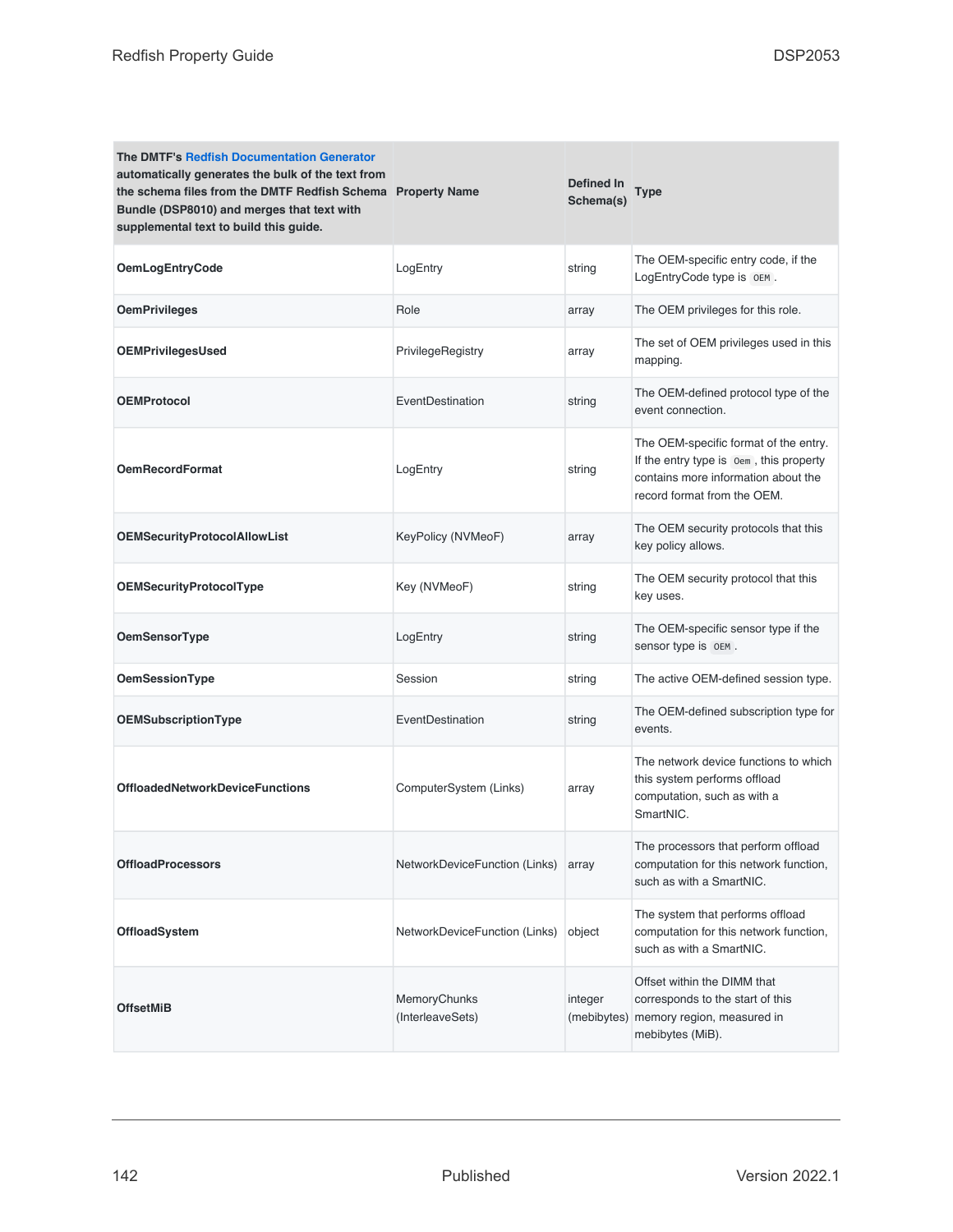| <b>The DMTF's Redfish Documentation Generator</b><br>automatically generates the bulk of the text from<br>the schema files from the DMTF Redfish Schema Property Name<br>Bundle (DSP8010) and merges that text with<br>supplemental text to build this guide. |                                                                                                                                                                           | Defined In<br>Schema(s) | Type                                                                                                   |
|---------------------------------------------------------------------------------------------------------------------------------------------------------------------------------------------------------------------------------------------------------------|---------------------------------------------------------------------------------------------------------------------------------------------------------------------------|-------------------------|--------------------------------------------------------------------------------------------------------|
|                                                                                                                                                                                                                                                               | Memory (Regions)                                                                                                                                                          | integer<br>(mebibytes)  | Offset within the memory that<br>corresponds to the start of this<br>memory region in mebibytes (MiB). |
| OldPassword                                                                                                                                                                                                                                                   | Bios (Actions ><br>ChangePassword (Action))                                                                                                                               | string                  | The existing BIOS password.                                                                            |
| <b>OnlyMemberQuery</b>                                                                                                                                                                                                                                        | <b>ServiceRoot</b><br>(ProtocolFeaturesSupported)                                                                                                                         | boolean                 | An indication of whether the service<br>supports the only query parameter.                             |
| <b>OperatingConfigs</b>                                                                                                                                                                                                                                       | Processor                                                                                                                                                                 | object                  | The link to the collection operating<br>configurations that can be applied to<br>this processor.       |
| <b>OperatingMemoryModes</b>                                                                                                                                                                                                                                   | Memory                                                                                                                                                                    | array                   | Memory modes supported by the<br>memory device.                                                        |
| <b>OperatingMode</b>                                                                                                                                                                                                                                          | EthernetInterface (DHCPv6)                                                                                                                                                | string<br>(enum)        | Determines the DHCPv6 operating<br>mode for this interface.                                            |
| OperatingSpeedMhz                                                                                                                                                                                                                                             | Memory                                                                                                                                                                    | integer<br>(MHz)        | Operating speed of the memory<br>device in MHz or MT/s as appropriate.                                 |
| OperatingSpeedMHz                                                                                                                                                                                                                                             | <b>MemoryMetrics</b>                                                                                                                                                      | integer<br>(MHz)        | Operating speed of memory in MHz or<br>MT/s as appropriate.                                            |
|                                                                                                                                                                                                                                                               | Processor, ProcessorMetrics                                                                                                                                               | integer<br>(MHz)        | Operating speed of the processor in<br>MHz.                                                            |
| OperatingSpeedRangeMHz                                                                                                                                                                                                                                        | Memory, Processor                                                                                                                                                         | object                  | Range of allowed operating speeds<br>$(MHz)$ .                                                         |
| <b>OperationMap</b>                                                                                                                                                                                                                                           | PrivilegeRegistry (Mappings)                                                                                                                                              | object                  | List mapping between HTTP methods<br>and privilege required for the<br>Resource.                       |
|                                                                                                                                                                                                                                                               | PrivilegeRegistry (Mappings ><br>PropertyOverrides),<br>PrivilegeRegistry (Mappings ><br>ResourceURIOverrides),<br>PrivilegeRegistry (Mappings ><br>SubordinateOverrides) | object                  | The mapping between the HTTP<br>operation and the privilege required to<br>complete the operation.     |
| <b>OperationName</b>                                                                                                                                                                                                                                          | Drive (Operations), Volume<br>(Operations)                                                                                                                                | string                  | The name of the operation.                                                                             |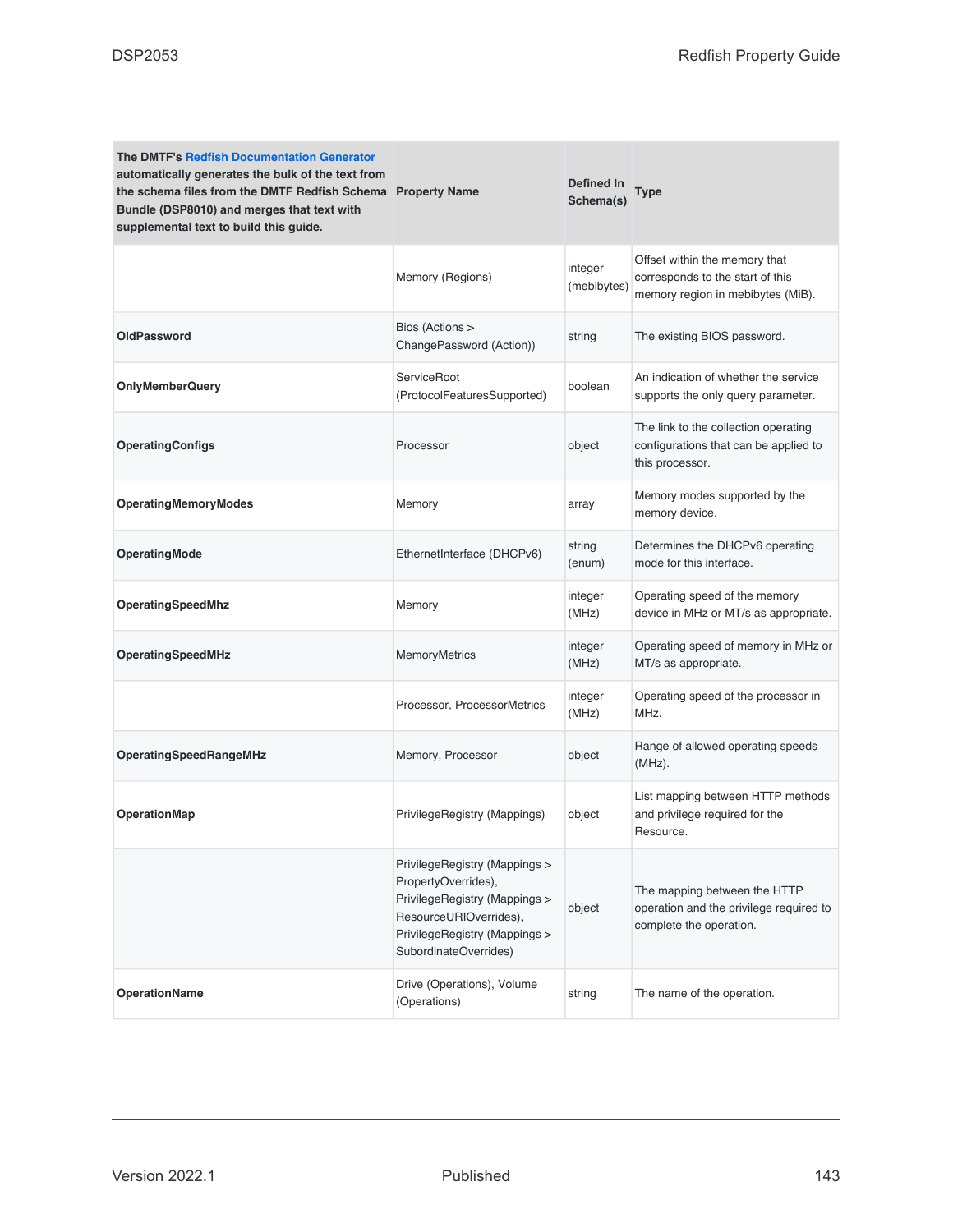| <b>The DMTF's Redfish Documentation Generator</b><br>automatically generates the bulk of the text from<br>the schema files from the DMTF Redfish Schema Property Name<br>Bundle (DSP8010) and merges that text with<br>supplemental text to build this guide. |                                                        | Defined In<br>Schema(s) | <b>Type</b>                                                                                                 |
|---------------------------------------------------------------------------------------------------------------------------------------------------------------------------------------------------------------------------------------------------------------|--------------------------------------------------------|-------------------------|-------------------------------------------------------------------------------------------------------------|
| <b>Operations</b>                                                                                                                                                                                                                                             | <b>Drive</b>                                           | array                   | The operations currently running on<br>the Drive.                                                           |
|                                                                                                                                                                                                                                                               | Volume                                                 | array                   | The operations currently running on<br>the Volume.                                                          |
| <b>OptimumIOSizeBytes</b>                                                                                                                                                                                                                                     | Volume                                                 | integer<br>(bytes)      | The size in bytes of this Volume's<br>optimum IO size.                                                      |
| Organization                                                                                                                                                                                                                                                  | CertificateService (Actions ><br>GenerateCSR (Action)) | string                  | The name of the organization making<br>the request.                                                         |
|                                                                                                                                                                                                                                                               | Certificate (Issuer), Certificate<br>(Subject)         | string                  | The name of the organization of the<br>entity.                                                              |
| OrganizationalUnit                                                                                                                                                                                                                                            | CertificateService (Actions ><br>GenerateCSR (Action)) | string                  | The name of the unit or division of the<br>organization making the request.                                 |
|                                                                                                                                                                                                                                                               | Certificate (Issuer), Certificate<br>(Subject)         | string                  | The name of the unit or division of the<br>organization of the entity.                                      |
| Originator                                                                                                                                                                                                                                                    | LogEntry                                               | string                  | The source of the log entry.                                                                                |
| OriginatorType                                                                                                                                                                                                                                                | LogEntry                                               | string<br>(enum)        | The type of originator data.                                                                                |
| <b>OriginOfCondition</b>                                                                                                                                                                                                                                      | Event (Events)                                         | object                  | A link to the resource or object that<br>originated the condition that caused<br>the event to be generated. |
|                                                                                                                                                                                                                                                               | LogEntry (Links)                                       | object                  | The link to the resource that caused<br>the log entry.                                                      |
|                                                                                                                                                                                                                                                               | EventService (Actions ><br>SubmitTestEvent (Action))   | string                  | The URL in the OriginOfCondition<br>property of the event to add. It is not a<br>reference object.          |
| <b>OriginResource</b>                                                                                                                                                                                                                                         | EventService<br>(SSEFilterPropertiesSupported)         | boolean                 | An indication of whether the service<br>supports filtering by the<br>OriginResources property.              |
| <b>OriginResources</b>                                                                                                                                                                                                                                        | EventDestination                                       | array                   | The array of resources for which the<br>service sends only related events.                                  |
| Outlet                                                                                                                                                                                                                                                        | PowerSupply (Links)                                    | object                  | A link to the outlet connected to this<br>power supply.                                                     |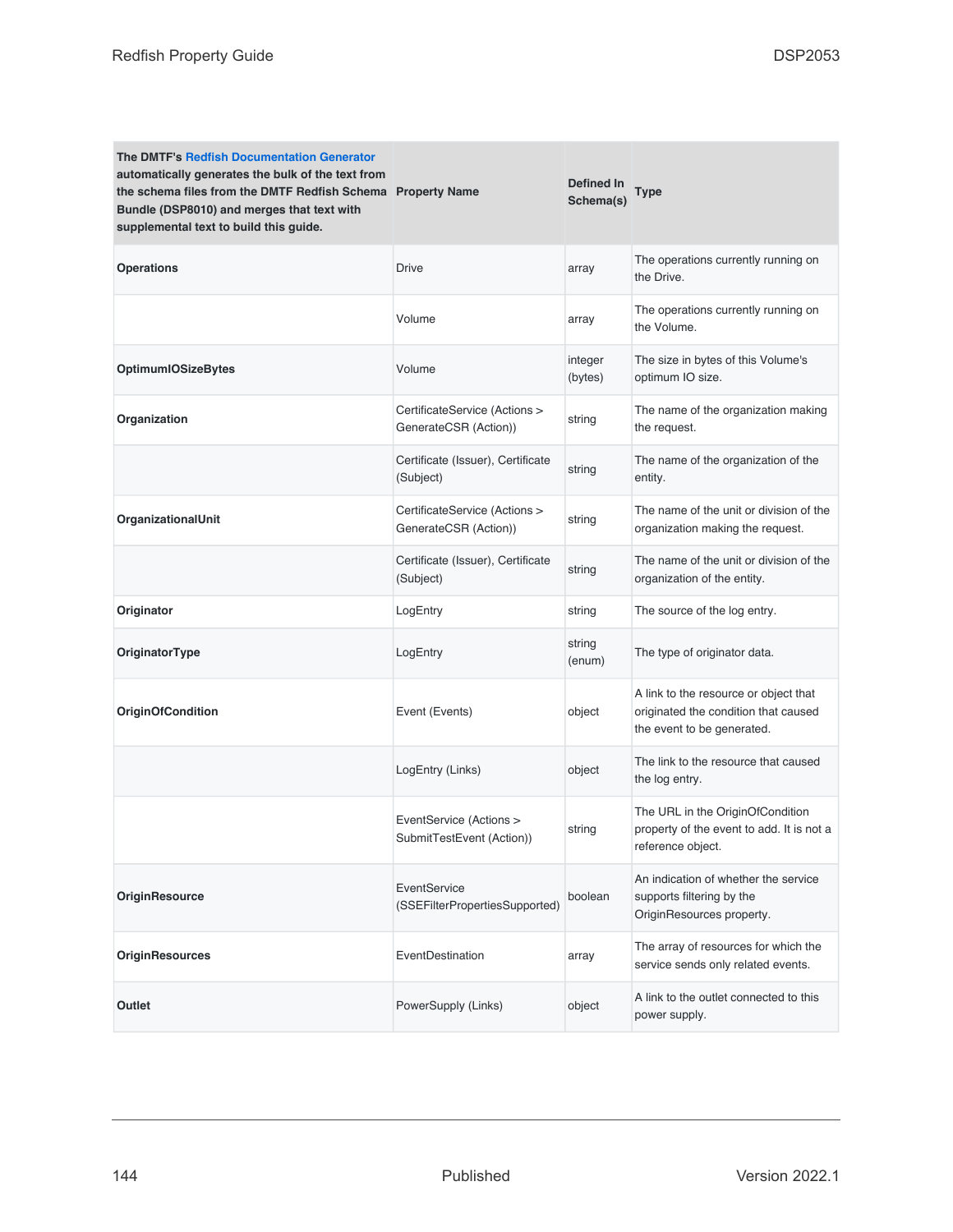| <b>The DMTF's Redfish Documentation Generator</b><br>automatically generates the bulk of the text from<br>the schema files from the DMTF Redfish Schema Property Name<br>Bundle (DSP8010) and merges that text with<br>supplemental text to build this guide. |                                                                                | <b>Defined In</b><br>Schema(s) | <b>Type</b>                                                                                                             |
|---------------------------------------------------------------------------------------------------------------------------------------------------------------------------------------------------------------------------------------------------------------|--------------------------------------------------------------------------------|--------------------------------|-------------------------------------------------------------------------------------------------------------------------|
| <b>OutletGroups</b>                                                                                                                                                                                                                                           | PowerDistribution                                                              | object                         | A link to the outlet groups for this<br>equipment.                                                                      |
| <b>Outlets</b>                                                                                                                                                                                                                                                | Circuit (Links)                                                                | array                          | An array of references to the outlets<br>contained by this circuit.                                                     |
|                                                                                                                                                                                                                                                               | OutletGroup (Links)                                                            | array                          | The set of outlets in this outlet group.                                                                                |
|                                                                                                                                                                                                                                                               | PowerDistribution                                                              | object                         | A link to the outlets for this equipment.                                                                               |
| OutletType                                                                                                                                                                                                                                                    | Outlet                                                                         | string<br>(enum)               | The type of receptacle according to<br>NEMA, IEC, or regional standards.                                                |
| <b>OutputCurrentAmps</b>                                                                                                                                                                                                                                      | <b>BatteryMetrics</b>                                                          | array                          | The output currents (A) for this battery.                                                                               |
| <b>OutputPowerWatts</b>                                                                                                                                                                                                                                       | PowerSupplyMetrics                                                             | object                         | The total power output (W) for this<br>power supply.                                                                    |
| <b>OutputRails</b>                                                                                                                                                                                                                                            | PowerSupply                                                                    | array                          | The output power rails provided by this<br>power supply.                                                                |
| <b>OutputVoltages</b>                                                                                                                                                                                                                                         | <b>BatteryMetrics</b>                                                          | array                          | The output voltages (V) for this<br>battery.                                                                            |
| <b>OutputWattage</b>                                                                                                                                                                                                                                          | Power (PowerSupplies ><br>InputRanges)                                         | number<br>(Watts)              | The maximum capacity of this power<br>supply when operating in this input<br>range.                                     |
| <b>OverallSubsystemDegraded</b>                                                                                                                                                                                                                               | StorageController<br>(NVMeControllerProperties ><br>NVMeSMARTCriticalWarnings) | boolean                        | Indicates that the NVM subsystem<br>reliability has been compromised.                                                   |
| <b>OverNominalFrequencyHz</b>                                                                                                                                                                                                                                 | PowerDistribution<br>(TransferCriteria)                                        | number<br>(Hz)                 | The frequency in hertz over the<br>nominal value that satisfies a criterion<br>for transfer.                            |
| <b>OverVoltageRMSPercentage</b>                                                                                                                                                                                                                               | PowerDistribution<br>(TransferCriteria)                                        |                                | The positive percentage of voltage<br>number (%) RMS over the nominal value that<br>satisfies a criterion for transfer. |
| <b>OverwritePasses</b>                                                                                                                                                                                                                                        | Drive (Actions > SecureErase<br>(Action))                                      | integer                        | The number of times to overwrite the<br>drive if performing an overwrite type of<br>sanitization.                       |
| <b>OverWritePolicy</b>                                                                                                                                                                                                                                        | LogService                                                                     | string<br>(enum)               | The overwrite policy for this service<br>that takes place when the log is full.                                         |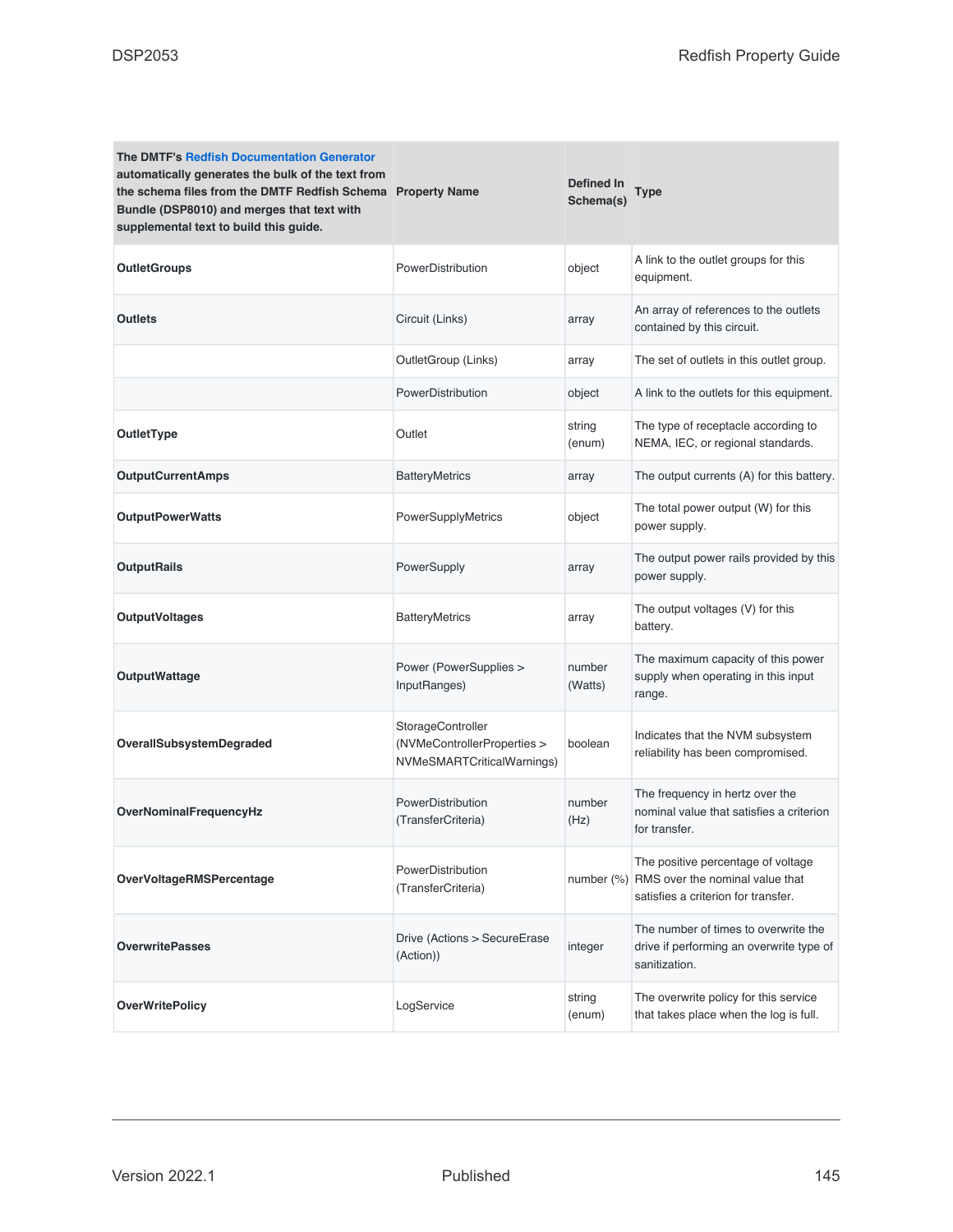| <b>The DMTF's Redfish Documentation Generator</b><br>automatically generates the bulk of the text from<br>the schema files from the DMTF Redfish Schema Property Name<br>Bundle (DSP8010) and merges that text with<br>supplemental text to build this guide. |                          | Defined In<br>Schema(s) | Type                                                                                                        |
|---------------------------------------------------------------------------------------------------------------------------------------------------------------------------------------------------------------------------------------------------------------|--------------------------|-------------------------|-------------------------------------------------------------------------------------------------------------|
| <b>OverwriteUnit (Action)</b>                                                                                                                                                                                                                                 | Memory (Actions)         | object                  | This contains the action for securely<br>erasing given regions using the NIST<br>SP800-88 Purge: Overwrite. |
| <b>OwningEntity</b>                                                                                                                                                                                                                                           | <b>AttributeRegistry</b> | string                  | The organization or company that<br>publishes this attribute registry.                                      |
|                                                                                                                                                                                                                                                               | MessageRegistry          | string                  | The organization or company that<br>publishes this message registry.                                        |
| <b>OwningStorageResource</b>                                                                                                                                                                                                                                  | Volume (Links)           | object                  | A pointer to the Storage resource that<br>owns or contains this volume.                                     |
| <b>OwningStorageService</b>                                                                                                                                                                                                                                   | Volume (Links)           | object                  | A pointer to the StorageService that<br>owns or contains this volume.                                       |
| <b>PacketCRCErrors</b>                                                                                                                                                                                                                                        | PortMetrics (GenZ)       | integer                 | The total number of PCRC transient<br>errors detected.                                                      |
| <b>PacketDeadlineDiscards</b>                                                                                                                                                                                                                                 | PortMetrics (GenZ)       | integer                 | The number of packets discarded due<br>to the Congestion Deadline sub-field<br>reaching zero.               |
| <b>Parameters</b>                                                                                                                                                                                                                                             | ActionInfo               | array                   | The list of parameters included in the<br>specified Redfish action.                                         |
| Parity                                                                                                                                                                                                                                                        | SerialInterface          | string<br>(enum)        | The type of parity used by the sender<br>and receiver to detect errors over the<br>serial connection.       |
| <b>PartNumber</b>                                                                                                                                                                                                                                             | NetworkAdapter           | string                  | Part number for this network adapter.                                                                       |
|                                                                                                                                                                                                                                                               | <b>Battery</b>           | string                  | The part number for this battery.                                                                           |
|                                                                                                                                                                                                                                                               | Cable                    | string                  | The part number for this cable.                                                                             |
|                                                                                                                                                                                                                                                               | Drive                    | string                  | The part number for this drive.                                                                             |
|                                                                                                                                                                                                                                                               | PowerDistribution        | string                  | The part number for this equipment.                                                                         |
|                                                                                                                                                                                                                                                               | FabricAdapter            | string                  | The part number for this fabric<br>adapter.                                                                 |
|                                                                                                                                                                                                                                                               | Fan, Thermal (Fans)      | string                  | The part number for this fan.                                                                               |
|                                                                                                                                                                                                                                                               | GraphicsController       | string                  | The part number for this graphics<br>controller.                                                            |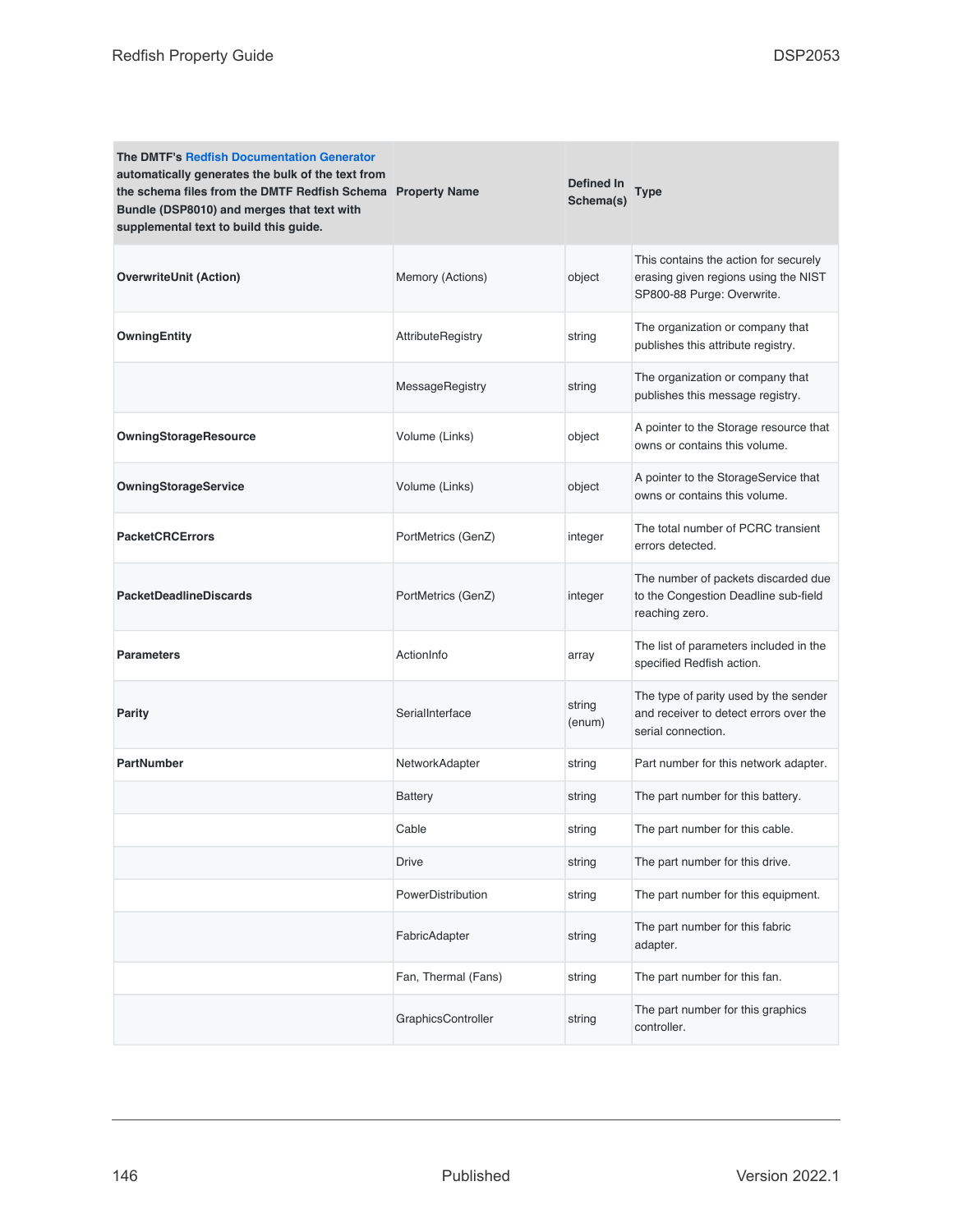| <b>The DMTF's Redfish Documentation Generator</b><br>automatically generates the bulk of the text from<br>the schema files from the DMTF Redfish Schema Property Name<br>Bundle (DSP8010) and merges that text with<br>supplemental text to build this guide. |                                                                                                                                                                                | Defined In<br>Schema(s) | Type                                                                      |
|---------------------------------------------------------------------------------------------------------------------------------------------------------------------------------------------------------------------------------------------------------------|--------------------------------------------------------------------------------------------------------------------------------------------------------------------------------|-------------------------|---------------------------------------------------------------------------|
|                                                                                                                                                                                                                                                               | License                                                                                                                                                                        | string                  | The part number for this license.                                         |
|                                                                                                                                                                                                                                                               | <b>PCIeDevice</b>                                                                                                                                                              | string                  | The part number for this PCIe device.                                     |
|                                                                                                                                                                                                                                                               | Power (PowerSupplies),<br>PowerSupply                                                                                                                                          | string                  | The part number for this power supply.                                    |
|                                                                                                                                                                                                                                                               | Port (SFP)                                                                                                                                                                     | string                  | The part number for this SFP.                                             |
|                                                                                                                                                                                                                                                               | Storage (StorageControllers),<br>StorageController                                                                                                                             | string                  | The part number for this storage<br>controller.                           |
|                                                                                                                                                                                                                                                               | Switch                                                                                                                                                                         | string                  | The part number for this switch.                                          |
|                                                                                                                                                                                                                                                               | ComputerSystem                                                                                                                                                                 | string                  | The part number for this system.                                          |
|                                                                                                                                                                                                                                                               | <b>USBController</b>                                                                                                                                                           | string                  | The part number for this USB<br>controller.                               |
|                                                                                                                                                                                                                                                               | Assembly (Assemblies)                                                                                                                                                          | string                  | The part number of the assembly.                                          |
|                                                                                                                                                                                                                                                               | Chassis                                                                                                                                                                        | string                  | The part number of the chassis.                                           |
|                                                                                                                                                                                                                                                               | Manager                                                                                                                                                                        | string                  | The part number of the manager.                                           |
|                                                                                                                                                                                                                                                               | Processor                                                                                                                                                                      | string                  | The part number of the processor.                                         |
|                                                                                                                                                                                                                                                               | MediaController                                                                                                                                                                | string                  | The part number of this media<br>controller.                              |
|                                                                                                                                                                                                                                                               | Memory                                                                                                                                                                         | string                  | The product part number of this<br>device.                                |
| PartofSummaryHash                                                                                                                                                                                                                                             | ComponentIntegrity (SPDM ><br>MeasurementSet ><br>Measurements)                                                                                                                | boolean                 | Indicates whether this measurement is<br>part of the measurement summary. |
| <b>PassiveModeEnabled</b>                                                                                                                                                                                                                                     | AddressPool (Ethernet > EBGP<br>> BGPNeighbor), AddressPool<br>(Ethernet > MultiProtocolEBGP<br>> BGPNeighbor), AddressPool<br>(Ethernet > MultiProtocolIBGP<br>> BGPNeighbor) | boolean                 | Border Gateway Protocol (BGP)<br>passive mode status.                     |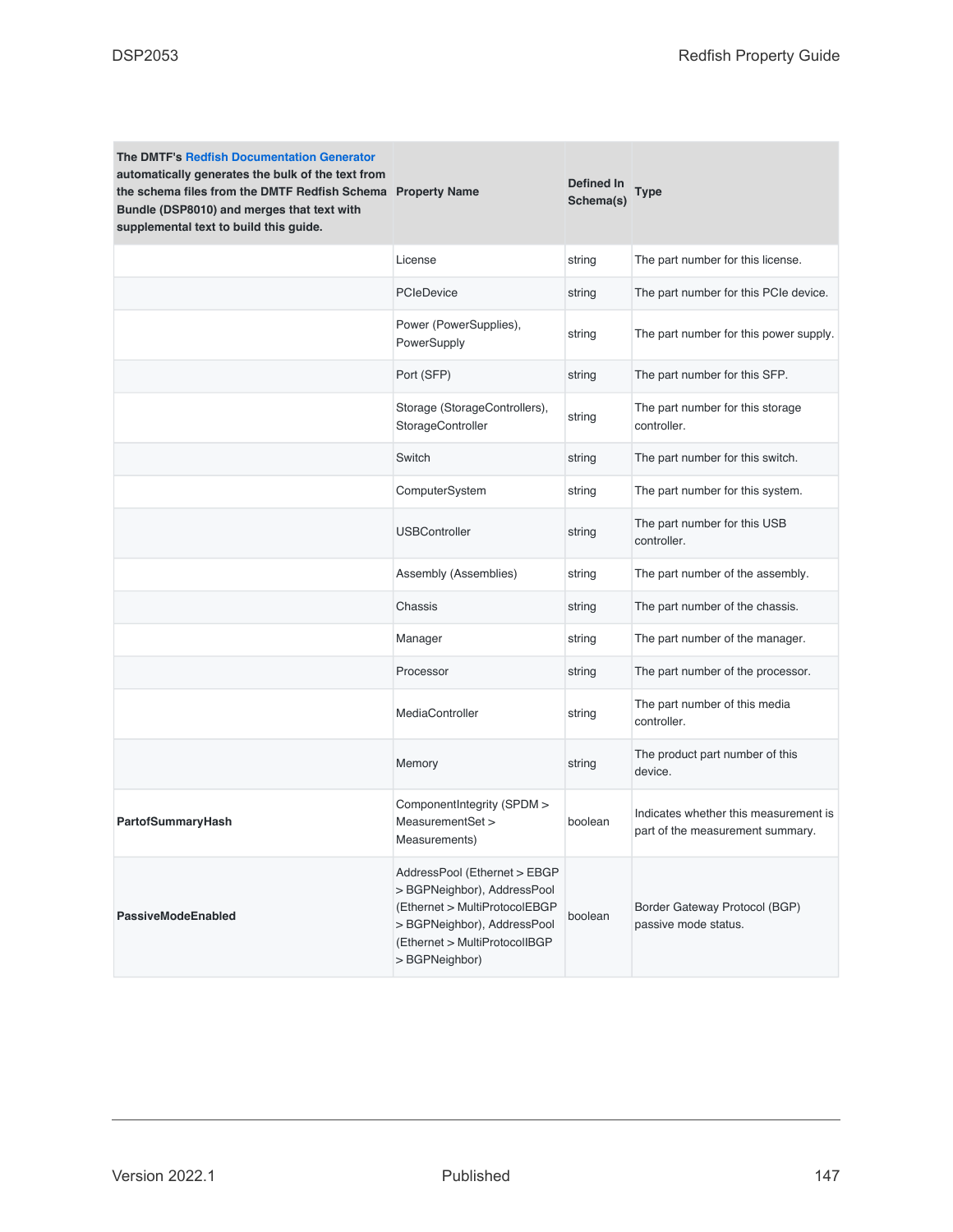| <b>The DMTF's Redfish Documentation Generator</b><br>automatically generates the bulk of the text from<br>the schema files from the DMTF Redfish Schema Property Name<br>Bundle (DSP8010) and merges that text with<br>supplemental text to build this guide. |                                                                                                                                                                                                       | Defined In<br>Schema(s) | <b>Type</b>                                                                                       |
|---------------------------------------------------------------------------------------------------------------------------------------------------------------------------------------------------------------------------------------------------------------|-------------------------------------------------------------------------------------------------------------------------------------------------------------------------------------------------------|-------------------------|---------------------------------------------------------------------------------------------------|
| <b>Passphrase</b>                                                                                                                                                                                                                                             | Memory (Actions ><br>DisablePassphrase (Action)),<br>Memory (Actions ><br>OverwriteUnit (Action)),<br>Memory (Actions ><br>SecureEraseUnit (Action)),<br>Memory (Actions ><br>SetPassphrase (Action)) | string                  | Passphrase for doing the operation.                                                               |
|                                                                                                                                                                                                                                                               | Memory (Actions > UnlockUnit<br>(Action))                                                                                                                                                             | string                  | The passphrase required to complete<br>the operation.                                             |
| <b>PassphraseCapable</b>                                                                                                                                                                                                                                      | Memory (SecurityCapabilities)                                                                                                                                                                         | boolean                 | An indication of whether the memory<br>device is passphrase capable.                              |
| PassphraseEnabled                                                                                                                                                                                                                                             | Memory (Regions)                                                                                                                                                                                      | boolean                 | An indication of whether the<br>passphrase is enabled for this region.                            |
| PassphraseLockLimit                                                                                                                                                                                                                                           | Memory (SecurityCapabilities)                                                                                                                                                                         | integer                 | The maximum number of incorrect<br>passphrase attempts allowed before<br>memory device is locked. |
| PassphraseState                                                                                                                                                                                                                                               | Memory (Regions)                                                                                                                                                                                      | boolean                 | An indication of whether the state of<br>the passphrase for this region is<br>enabled.            |
| <b>Password</b>                                                                                                                                                                                                                                               | AggregationSource                                                                                                                                                                                     | string                  | The password for accessing the<br>aggregation source. The value is<br>null in responses.          |
|                                                                                                                                                                                                                                                               | EventService (SMTP)                                                                                                                                                                                   | string                  | The password for authentication with<br>the SMTP server. The value is null<br>in responses.       |
|                                                                                                                                                                                                                                                               | ManagerNetworkProtocol<br>(Proxy)                                                                                                                                                                     | string                  | The password for the proxy. The value<br>is null in responses.                                    |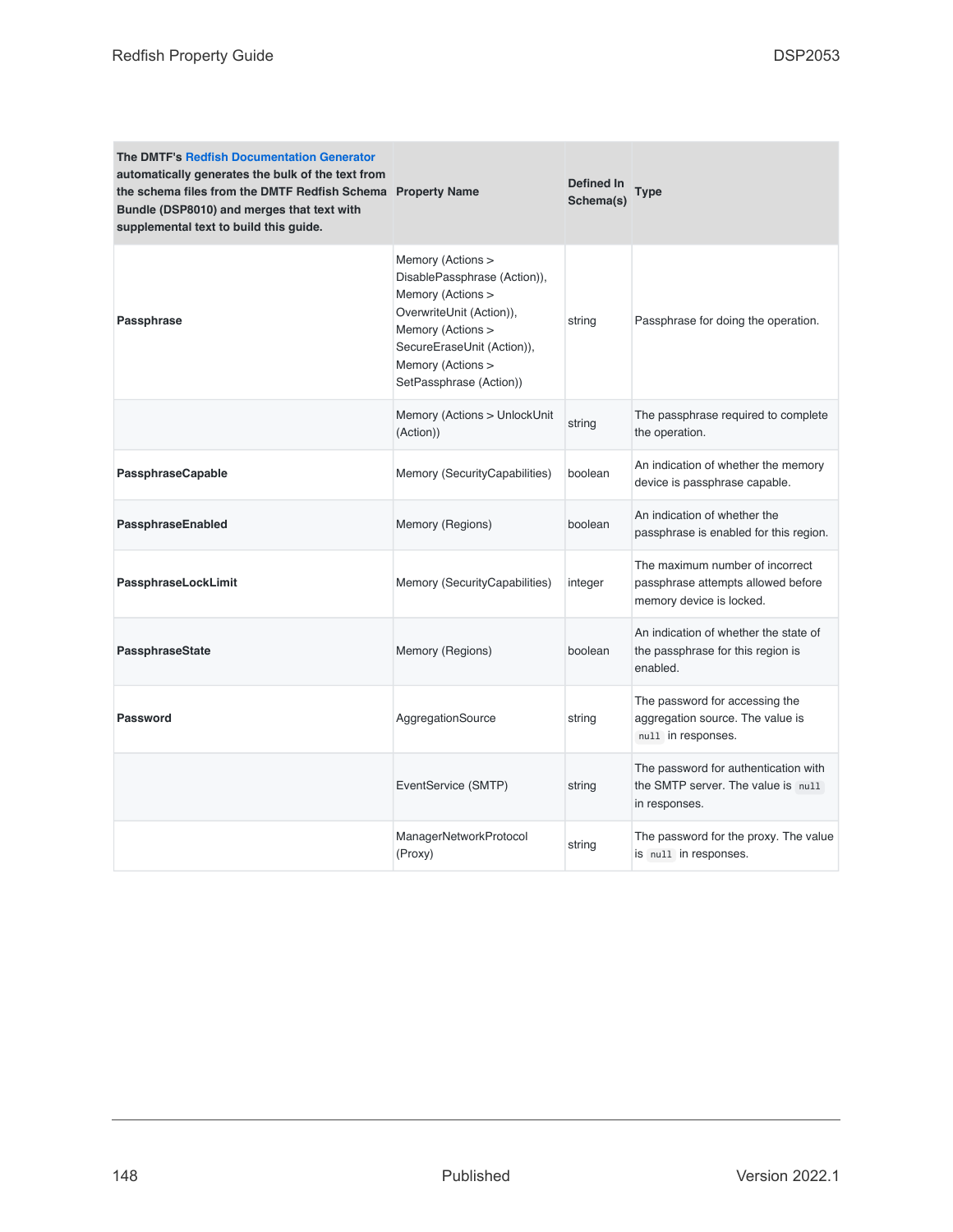| <b>The DMTF's Redfish Documentation Generator</b><br>automatically generates the bulk of the text from<br>the schema files from the DMTF Redfish Schema Property Name<br>Bundle (DSP8010) and merges that text with<br>supplemental text to build this guide. |                                                                                                                                                                                                                                                        | Defined In<br>Schema(s) | Type                                                                                                                                                  |
|---------------------------------------------------------------------------------------------------------------------------------------------------------------------------------------------------------------------------------------------------------------|--------------------------------------------------------------------------------------------------------------------------------------------------------------------------------------------------------------------------------------------------------|-------------------------|-------------------------------------------------------------------------------------------------------------------------------------------------------|
|                                                                                                                                                                                                                                                               | AccountService<br>(ActiveDirectory ><br>Authentication), AccountService<br>(LDAP > Authentication),<br>AccountService (OAuth2 ><br>Authentication), AccountService<br>(TACACSplus ><br>Authentication),<br>ExternalAccountProvider<br>(Authentication) | string                  | The password for this service. A<br>PATCH or PUT request writes the<br>password. This property is null in<br>responses.                               |
|                                                                                                                                                                                                                                                               | Session                                                                                                                                                                                                                                                | string                  | The password for this session. The<br>value is null in responses.                                                                                     |
|                                                                                                                                                                                                                                                               | VirtualMedia                                                                                                                                                                                                                                           | string                  | The password to access the Image<br>parameter-specified URI. This<br>property is null in responses.                                                   |
|                                                                                                                                                                                                                                                               | ComputerSystem<br>(KeyManagement ><br><b>KMIPServers)</b>                                                                                                                                                                                              | string                  | The password to access the KMIP<br>server. The value is null in<br>responses.                                                                         |
|                                                                                                                                                                                                                                                               | VirtualMedia (Actions ><br>InsertMedia (Action))                                                                                                                                                                                                       | string                  | The password to access the URI<br>specified by the Image parameter.                                                                                   |
|                                                                                                                                                                                                                                                               | UpdateService (Actions ><br>SimpleUpdate (Action))                                                                                                                                                                                                     | string                  | The password to access the URI<br>specified by the ImageURI parameter.                                                                                |
|                                                                                                                                                                                                                                                               | LicenseService (Actions ><br>Install (Action))                                                                                                                                                                                                         | string                  | The password to access the URI<br>specified by the LicenseFileURI<br>parameter.                                                                       |
|                                                                                                                                                                                                                                                               | ManagerAccount                                                                                                                                                                                                                                         | string                  | The password. Use this property with<br>a PATCH or PUT to write the<br>password for the account. This<br>property is null in responses.               |
| PasswordChangeRequired                                                                                                                                                                                                                                        | ManagerAccount                                                                                                                                                                                                                                         | boolean                 | An indication of whether the service<br>requires that the password for this<br>account be changed before further<br>access to the account is allowed. |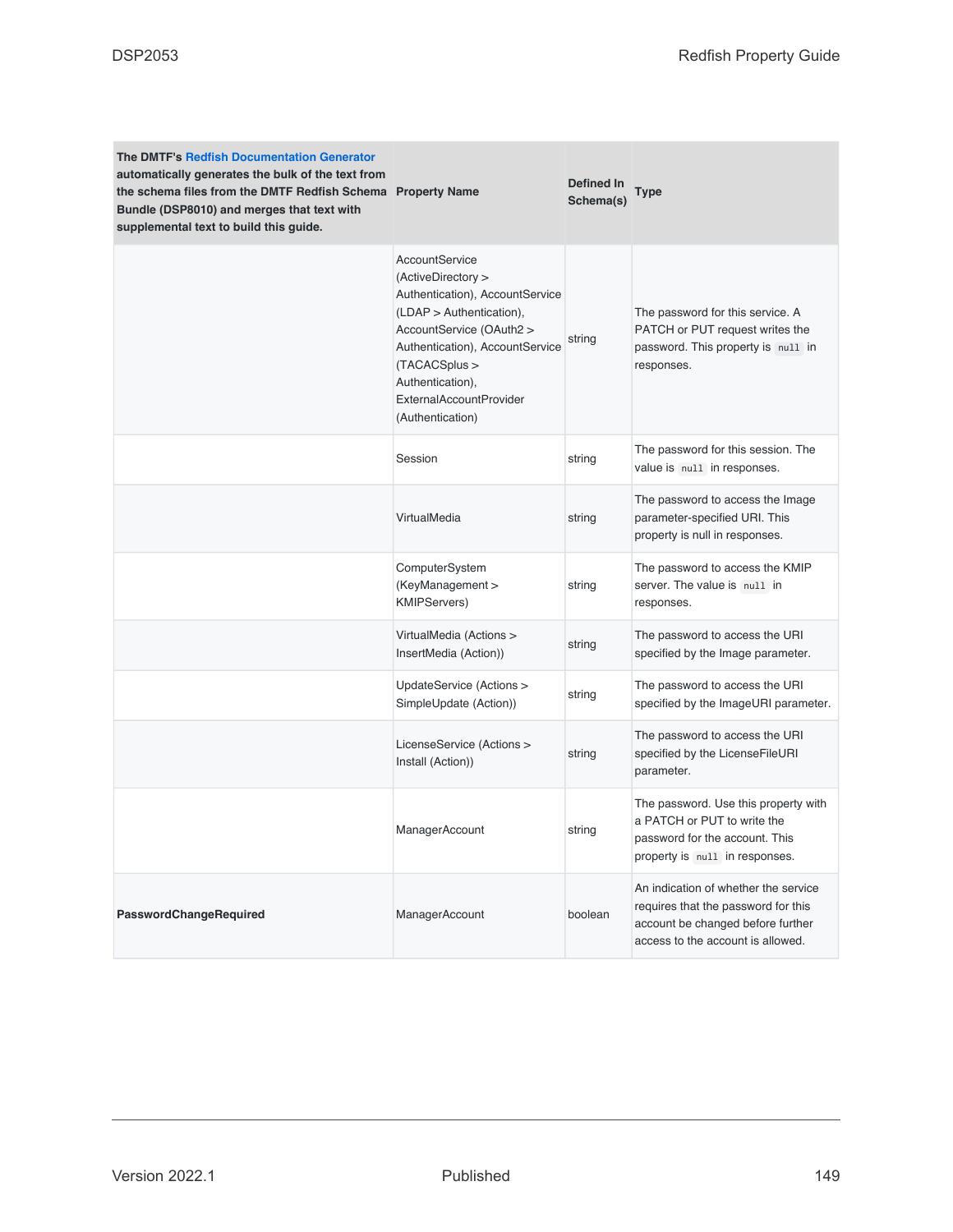| <b>The DMTF's Redfish Documentation Generator</b><br>automatically generates the bulk of the text from<br>the schema files from the DMTF Redfish Schema Property Name<br>Bundle (DSP8010) and merges that text with<br>supplemental text to build this guide. |                                                                                                                                                                                                                                                                                    | Defined In<br>Schema(s) | <b>Type</b>                                                                                                        |
|---------------------------------------------------------------------------------------------------------------------------------------------------------------------------------------------------------------------------------------------------------------|------------------------------------------------------------------------------------------------------------------------------------------------------------------------------------------------------------------------------------------------------------------------------------|-------------------------|--------------------------------------------------------------------------------------------------------------------|
| PasswordExchangeProtocols                                                                                                                                                                                                                                     | AccountService<br>(ActiveDirectory ><br>TACACSplusService),<br>AccountService (LDAP ><br>TACACSplusService),<br>AccountService (OAuth2 ><br>TACACSplusService),<br>AccountService (TACACSplus<br>>TACACSplusService),<br>ExternalAccountProvider<br>(TACACSplusService)            | array                   | Indicates the allowed TACACS+<br>password exchange protocols.                                                      |
| PasswordExpiration                                                                                                                                                                                                                                            | ManagerAccount                                                                                                                                                                                                                                                                     | string                  | Indicates the date and time when this<br>account password expires. If null,<br>the account password never expires. |
| PasswordExpirationDays                                                                                                                                                                                                                                        | AccountService                                                                                                                                                                                                                                                                     | integer                 | The number of days before account<br>passwords in this account service will<br>expire.                             |
| <b>PasswordName</b>                                                                                                                                                                                                                                           | Bios (Actions ><br>ChangePassword (Action))                                                                                                                                                                                                                                        | string                  | The name of the BIOS password to<br>change.                                                                        |
| <b>PasswordSet</b>                                                                                                                                                                                                                                            | AccountService<br>(ActiveDirectory),<br>AccountService (LDAP),<br>AccountService (OAuth2),<br>AccountService (TACACSplus),<br>ManagerNetworkProtocol<br>(Proxy)                                                                                                                    | boolean                 | Indicates if the Password property is<br>set.                                                                      |
| <b>PATCH</b>                                                                                                                                                                                                                                                  | PrivilegeRegistry (Mappings ><br>OperationMap),<br>PrivilegeRegistry (Mappings ><br>PropertyOverrides ><br>OperationMap),<br>PrivilegeRegistry (Mappings ><br>ResourceURIOverrides ><br>OperationMap),<br>PrivilegeRegistry (Mappings ><br>SubordinateOverrides ><br>OperationMap) | array                   | The privilege required to complete an<br>HTTP PATCH operation.                                                     |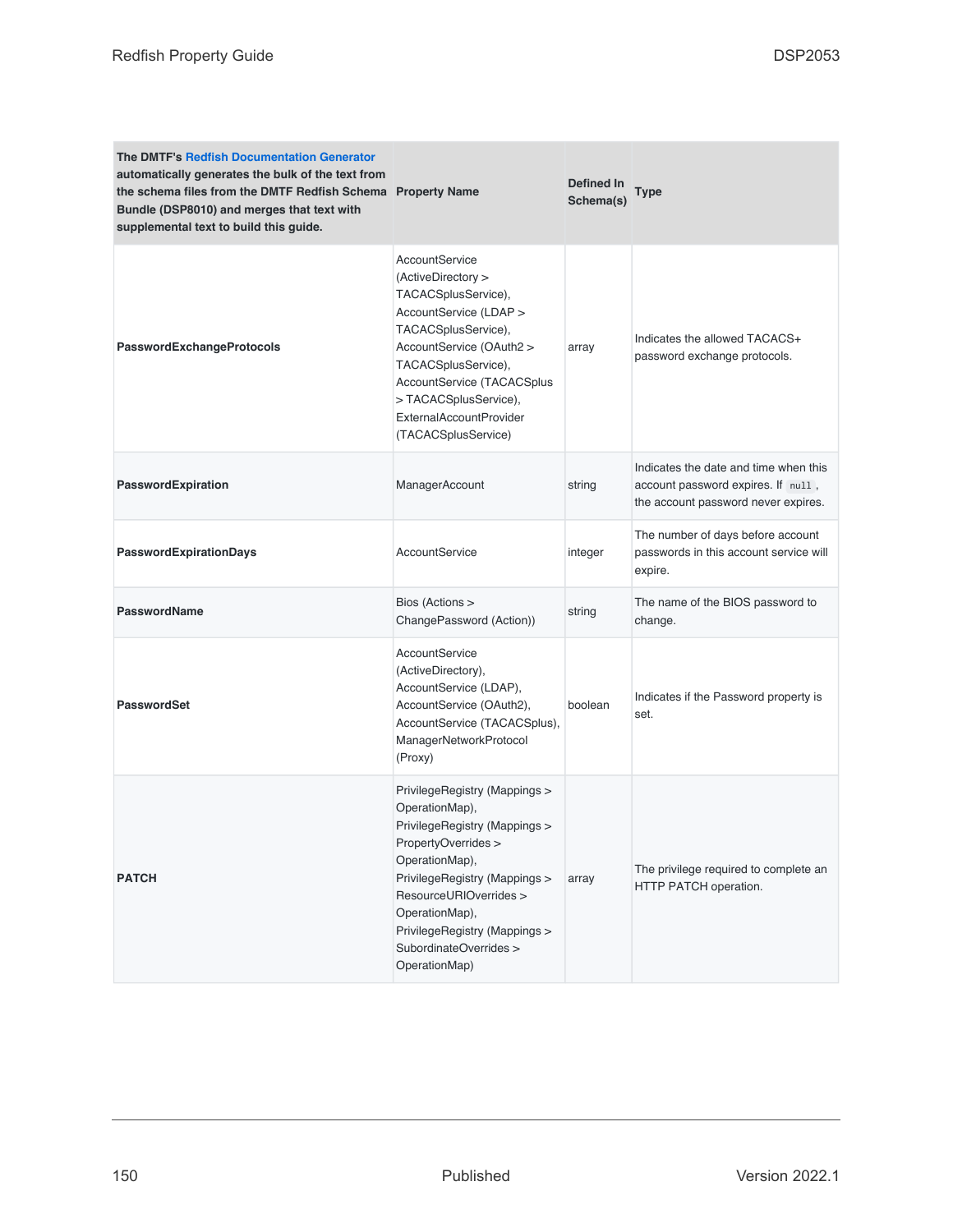| <b>The DMTF's Redfish Documentation Generator</b><br>automatically generates the bulk of the text from<br>the schema files from the DMTF Redfish Schema Property Name<br>Bundle (DSP8010) and merges that text with<br>supplemental text to build this guide. |                                                                                                                                                                               | Defined In<br>Schema(s) | <b>Type</b>                                                                                             |
|---------------------------------------------------------------------------------------------------------------------------------------------------------------------------------------------------------------------------------------------------------------|-------------------------------------------------------------------------------------------------------------------------------------------------------------------------------|-------------------------|---------------------------------------------------------------------------------------------------------|
| PathMTUDiscoveryEnabled                                                                                                                                                                                                                                       | AddressPool (Ethernet > EBGP<br>> BGPNeighbor), AddressPool<br>(Ethernet > MultiProtocolEBGP<br>>BGPNeighbor), AddressPool<br>(Ethernet > MultiProtocolIBGP<br>> BGPNeighbor) | boolean                 | Path MTU discovery status.                                                                              |
| Payload                                                                                                                                                                                                                                                       | Job                                                                                                                                                                           | object                  | The HTTP and JSON payload details<br>for this job.                                                      |
|                                                                                                                                                                                                                                                               | Task                                                                                                                                                                          | object                  | The HTTP and JSON payload details<br>for this task, unless they are hidden<br>from view by the service. |
| <b>PciClassCode</b>                                                                                                                                                                                                                                           | Endpoint (ConnectedEntities)                                                                                                                                                  | string                  | The Class Code, Subclass, and<br>Programming Interface code of this<br>PCIe function.                   |
| <b>PCIe</b>                                                                                                                                                                                                                                                   | Processor (FPGA ><br>ExternalInterfaces), Processor<br>(FPGA > HostInterface),<br>Processor (SystemInterface)                                                                 | object                  | The PCIe-related information for this<br>interface.                                                     |
| <b>PCIeDevice</b>                                                                                                                                                                                                                                             | PCIeSlots (Slots > Links)                                                                                                                                                     | array                   | An array of links to the PCIe devices<br>contained in this slot.                                        |
|                                                                                                                                                                                                                                                               | GraphicsController (Links)                                                                                                                                                    | object                  | A link to the PCIe device that<br>represents this graphics controller.                                  |
|                                                                                                                                                                                                                                                               | <b>USBController (Links)</b>                                                                                                                                                  | object                  | A link to the PCIe device that<br>represents this USB controller.                                       |
|                                                                                                                                                                                                                                                               | Processor (Links)                                                                                                                                                             | object                  | The link to the PCIe device associated<br>with this processor.                                          |
|                                                                                                                                                                                                                                                               | PCIeFunction (Links)                                                                                                                                                          | object                  | The link to the PCIe device on which<br>this function resides.                                          |
|                                                                                                                                                                                                                                                               | Switch (Links)                                                                                                                                                                | object                  | The link to the PCIe device providing<br>this switch.                                                   |
| <b>PCIeDevices</b>                                                                                                                                                                                                                                            | FabricAdapter (Links)                                                                                                                                                         | array                   | An array of links to the PCIe devices<br>associated with this fabric adapter.                           |
|                                                                                                                                                                                                                                                               | NetworkAdapter (Controllers ><br>Links)                                                                                                                                       | array                   | An array of links to the PCIe devices<br>associated with this network controller.                       |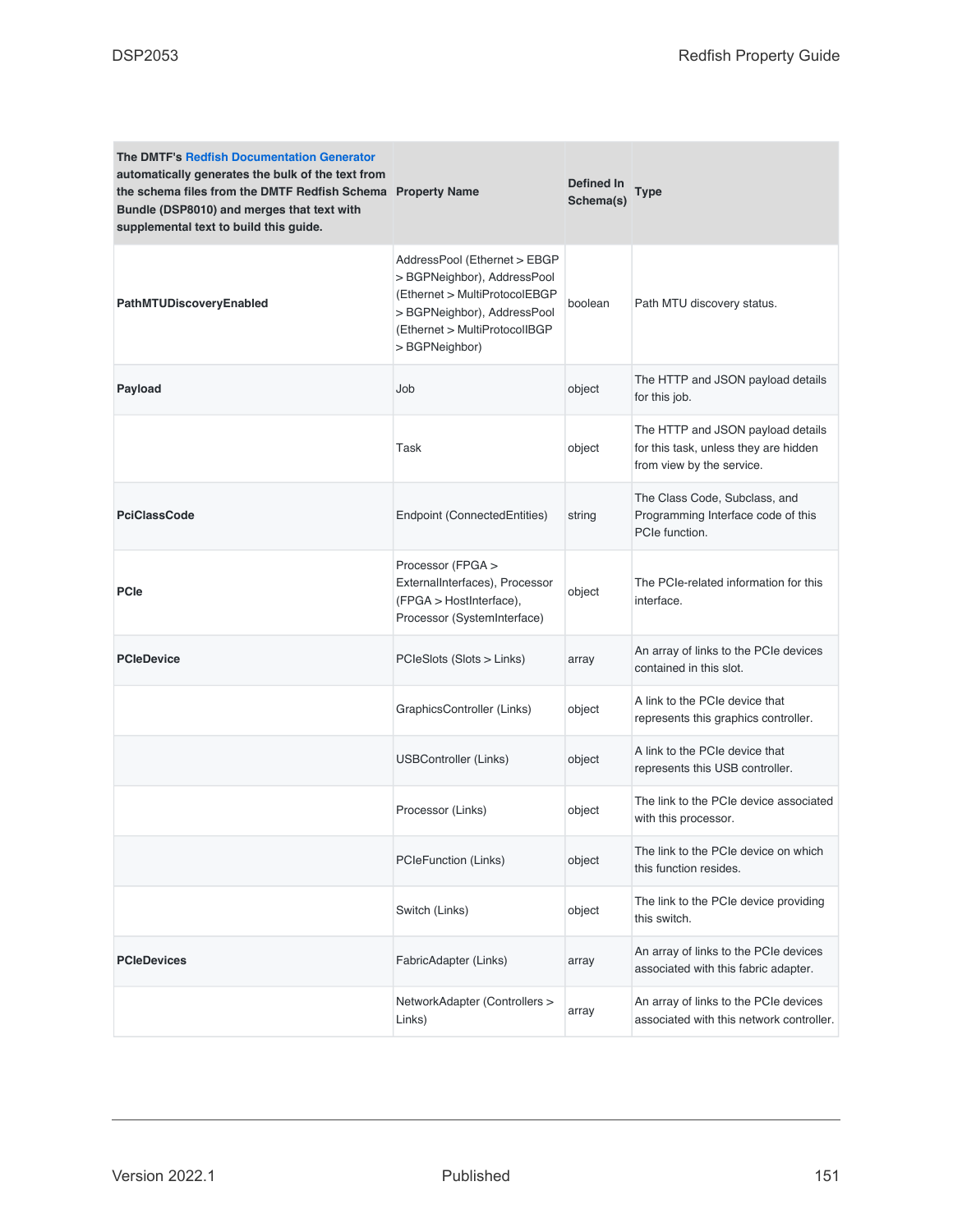| <b>The DMTF's Redfish Documentation Generator</b><br>automatically generates the bulk of the text from<br>the schema files from the DMTF Redfish Schema Property Name<br>Bundle (DSP8010) and merges that text with<br>supplemental text to build this guide. |                                                                       | Defined In<br>Schema(s) | Type                                                                                     |
|---------------------------------------------------------------------------------------------------------------------------------------------------------------------------------------------------------------------------------------------------------------|-----------------------------------------------------------------------|-------------------------|------------------------------------------------------------------------------------------|
|                                                                                                                                                                                                                                                               | Chassis (Links)                                                       | array                   | An array of links to the PCIe devices<br>located in this chassis.                        |
|                                                                                                                                                                                                                                                               | ComputerSystem                                                        | array                   | The link to a collection of PCIe devices<br>that this computer system uses.              |
|                                                                                                                                                                                                                                                               | Chassis                                                               | object                  | The link to the collection of PCIe<br>devices located in this chassis.                   |
| <b>PCIeErrors</b>                                                                                                                                                                                                                                             | PortMetrics                                                           | object                  | The PCIe errors associated with this<br>port.                                            |
|                                                                                                                                                                                                                                                               | <b>ProcessorMetrics</b>                                               | object                  | The PCIe errors associated with this<br>processor.                                       |
|                                                                                                                                                                                                                                                               | <b>SwitchMetrics</b>                                                  | object                  | The PCIe errors associated with this<br>switch.                                          |
| <b>PCIeFunction</b>                                                                                                                                                                                                                                           | NetworkDeviceFunction (Links)                                         | object                  | The link to the PCIe function<br>associated with this network device<br>function.        |
| <b>PCIeFunctions</b>                                                                                                                                                                                                                                          | PCIeDevice (Links)                                                    | array                   | An array of links to PCIe functions<br>exposed by this device.                           |
|                                                                                                                                                                                                                                                               | Drive (Links)                                                         | array                   | An array of links to the PCIe functions<br>that the drive produces.                      |
|                                                                                                                                                                                                                                                               | Storage (StorageControllers ><br>Links), StorageController<br>(Links) | array                   | An array of links to the PCIe functions<br>that the storage controller produces.         |
|                                                                                                                                                                                                                                                               | AccelerationFunction (Links)                                          | array                   | An array of links to the PCIeFunctions<br>associated with this acceleration<br>function. |
|                                                                                                                                                                                                                                                               | Processor (Links)                                                     | array                   | An array of links to the PCIeFunctions<br>associated with this processor.                |
|                                                                                                                                                                                                                                                               | ComputerSystem                                                        | array                   | The link to a collection of PCIe<br>functions that this computer system<br>uses.         |
|                                                                                                                                                                                                                                                               | PCIeDevice                                                            | object                  | The link to the collection of PCIe<br>functions associated with this PCIe<br>device.     |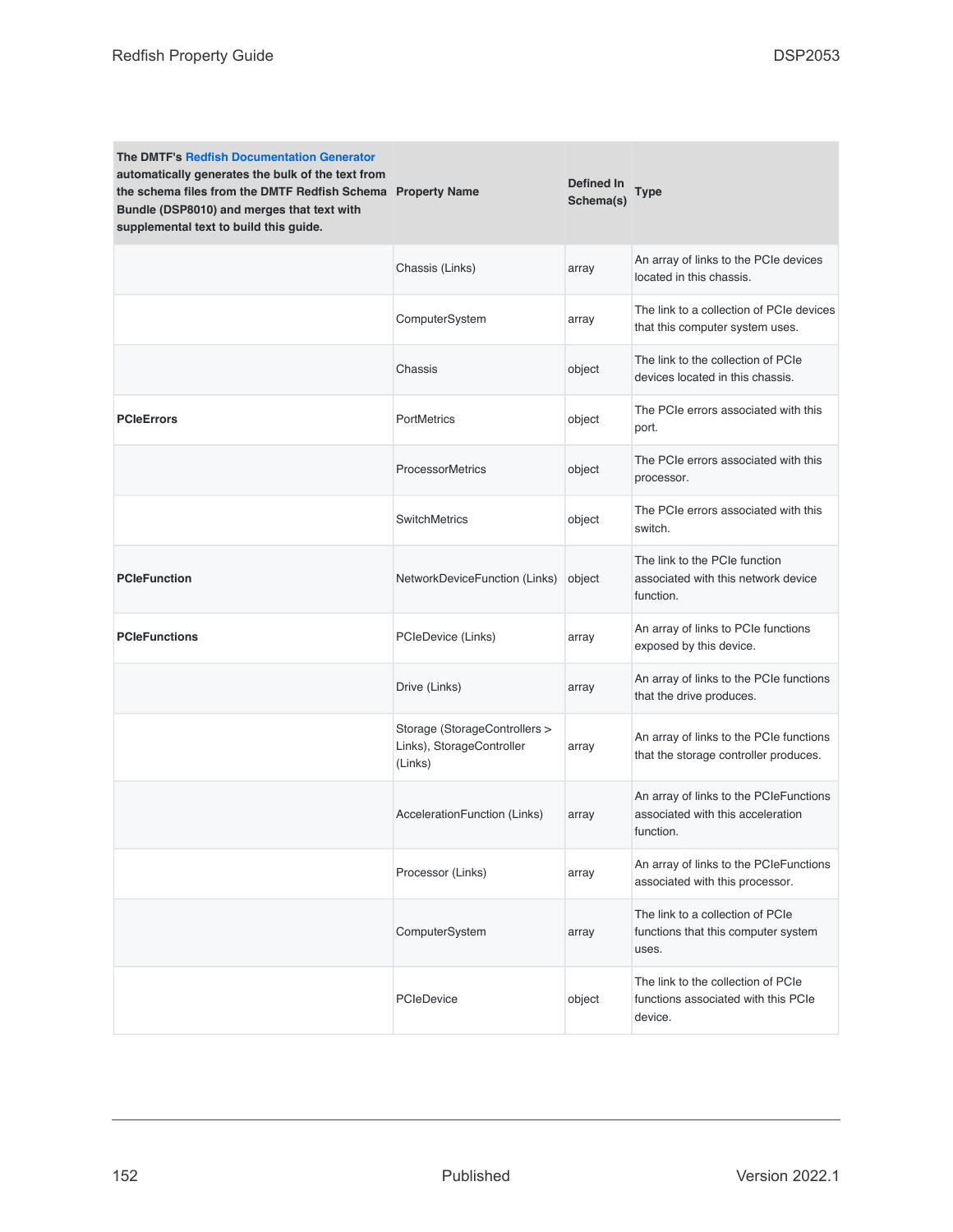| <b>The DMTF's Redfish Documentation Generator</b><br>automatically generates the bulk of the text from<br>the schema files from the DMTF Redfish Schema Property Name<br>Bundle (DSP8010) and merges that text with<br>supplemental text to build this guide. |                                                                                                                                                                                | Defined In<br>Schema(s) | <b>Type</b>                                                           |
|---------------------------------------------------------------------------------------------------------------------------------------------------------------------------------------------------------------------------------------------------------------|--------------------------------------------------------------------------------------------------------------------------------------------------------------------------------|-------------------------|-----------------------------------------------------------------------|
| <b>PCleInterface</b>                                                                                                                                                                                                                                          | NetworkAdapter (Controllers),<br>Storage (StorageControllers),<br>StorageController                                                                                            | object                  | The PCIe interface details for this<br>controller.                    |
|                                                                                                                                                                                                                                                               | FabricAdapter                                                                                                                                                                  | object                  | The PCIe interface details for this<br>fabric adapter.                |
|                                                                                                                                                                                                                                                               | <b>PCIeDevice</b>                                                                                                                                                              | object                  | The PCIe interface details for this<br>PCIe device.                   |
| <b>PCIeSlots</b>                                                                                                                                                                                                                                              | Chassis                                                                                                                                                                        | object                  | The link to the PCIe slot properties for<br>this chassis.             |
| <b>PCleType</b>                                                                                                                                                                                                                                               | PCIeSlots (Slots)                                                                                                                                                              | string<br>(enum)        | The PCIe specification supported by<br>this slot.                     |
|                                                                                                                                                                                                                                                               | PCIeDevice (Slot)                                                                                                                                                              | string<br>(enum)        | The PCIe specification this slot<br>supports.                         |
|                                                                                                                                                                                                                                                               | PCIeDevice (PCIeInterface)                                                                                                                                                     | string<br>(enum)        | The version of the PCIe specification<br>in use by this device.       |
| <b>PCIeVirtualFunctions</b>                                                                                                                                                                                                                                   | Processor (FPGA)                                                                                                                                                               | integer                 | The number of the PCIe Virtual<br>Functions.                          |
| <b>PciFunctionNumber</b>                                                                                                                                                                                                                                      | Endpoint (ConnectedEntities)                                                                                                                                                   | integer                 | The PCI ID of the connected entity.                                   |
| <b>Pcild</b>                                                                                                                                                                                                                                                  | Endpoint                                                                                                                                                                       | object                  | The PCI ID of the endpoint.                                           |
| <b>PCR</b>                                                                                                                                                                                                                                                    | ComponentIntegrity (TPM ><br>MeasurementSet ><br>Measurements)                                                                                                                 | integer                 | The Platform Configuration Register<br>(PCR) bank of the measurement. |
| <b>PeakPowerBudgetMilliWatts</b>                                                                                                                                                                                                                              | Memory<br>(PowerManagementPolicy)                                                                                                                                              | integer<br>(milliWatts) | Peak power budget, in milliwatts.                                     |
| <b>PeakReading</b>                                                                                                                                                                                                                                            | Sensor                                                                                                                                                                         | number                  | The peak sensor value.                                                |
| PeakReadingTime                                                                                                                                                                                                                                               | Sensor                                                                                                                                                                         | string                  | The time when the peak sensor value<br>occurred.                      |
| <b>PeerAS</b>                                                                                                                                                                                                                                                 | AddressPool (Ethernet > EBGP<br>> BGPNeighbor), AddressPool<br>(Ethernet > MultiProtocolEBGP<br>> BGPNeighbor), AddressPool<br>(Ethernet > MultiProtocolIBGP<br>> BGPNeighbor) | integer                 | Peer Autonomous System (AS)<br>number.                                |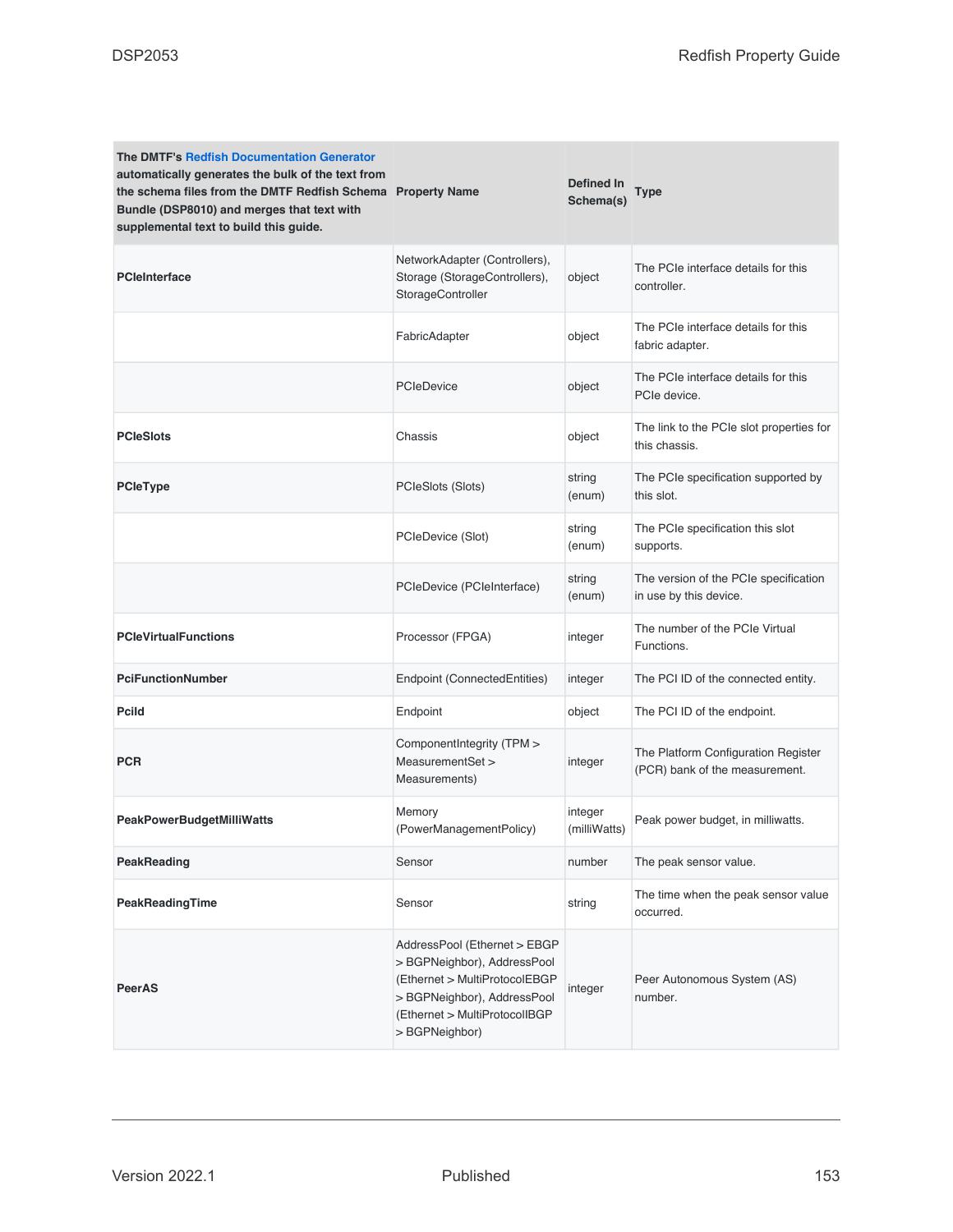| <b>The DMTF's Redfish Documentation Generator</b><br>automatically generates the bulk of the text from<br>the schema files from the DMTF Redfish Schema Property Name<br>Bundle (DSP8010) and merges that text with<br>supplemental text to build this guide. |                                                                                        | Defined In<br>Schema(s) | <b>Type</b>                                                                        |
|---------------------------------------------------------------------------------------------------------------------------------------------------------------------------------------------------------------------------------------------------------------|----------------------------------------------------------------------------------------|-------------------------|------------------------------------------------------------------------------------|
| <b>PercentageComplete</b>                                                                                                                                                                                                                                     | Volume (Operations)                                                                    | integer                 | The percentage of the operation that<br>has been completed.                        |
|                                                                                                                                                                                                                                                               | Drive (Operations)                                                                     | integer (%)             | The percentage of the operation that<br>has been completed.                        |
| <b>PercentComplete</b>                                                                                                                                                                                                                                        | Job                                                                                    | integer (%)             | The completion percentage of this job.                                             |
|                                                                                                                                                                                                                                                               | Task                                                                                   | integer (%)             | The completion percentage of this<br>task.                                         |
| PerformanceDegraded                                                                                                                                                                                                                                           | MemoryMetrics (HealthData)                                                             | boolean                 | An indication of whether performance<br>has degraded.                              |
| <b>PermanentMACAddress</b>                                                                                                                                                                                                                                    | <b>NetworkDeviceFunction</b><br>(Ethernet)                                             | string                  | The permanent MAC address<br>assigned to this function.                            |
|                                                                                                                                                                                                                                                               | EthernetInterface                                                                      | string                  | The permanent MAC address<br>assigned to this interface, or port.                  |
| <b>PermanentNodeGUID</b>                                                                                                                                                                                                                                      | NetworkDeviceFunction<br>(InfiniBand)                                                  | string                  | The permanent node GUID assigned<br>to this network device function.               |
| <b>PermanentPortGUID</b>                                                                                                                                                                                                                                      | <b>NetworkDeviceFunction</b><br>(InfiniBand)                                           | string                  | The permanent port GUID assigned to<br>this network device function.               |
| PermanentSystemGUID                                                                                                                                                                                                                                           | <b>NetworkDeviceFunction</b><br>(InfiniBand)                                           | string                  | The permanent system GUID<br>assigned to this network device<br>function.          |
| <b>PermanentWWNN</b>                                                                                                                                                                                                                                          | NetworkDeviceFunction<br>(FibreChannel)                                                | string                  | The permanent World Wide Node<br>Name (WWNN) address assigned to<br>this function. |
| <b>PermanentWWPN</b>                                                                                                                                                                                                                                          | <b>NetworkDeviceFunction</b><br>(FibreChannel)                                         | string                  | The permanent World Wide Port<br>Name (WWPN) address assigned to<br>this function. |
| <b>PersistentCacheSizeMiB</b>                                                                                                                                                                                                                                 | Storage (StorageControllers ><br>CacheSummary),<br>StorageController<br>(CacheSummary) | integer<br>(mebibytes)  | The portion of the cache memory that<br>is persistent, measured in MiB.            |
| PersistentRegionNumberLimit                                                                                                                                                                                                                                   | Memory                                                                                 | integer                 | Total number of persistent regions this<br>memory device can support.              |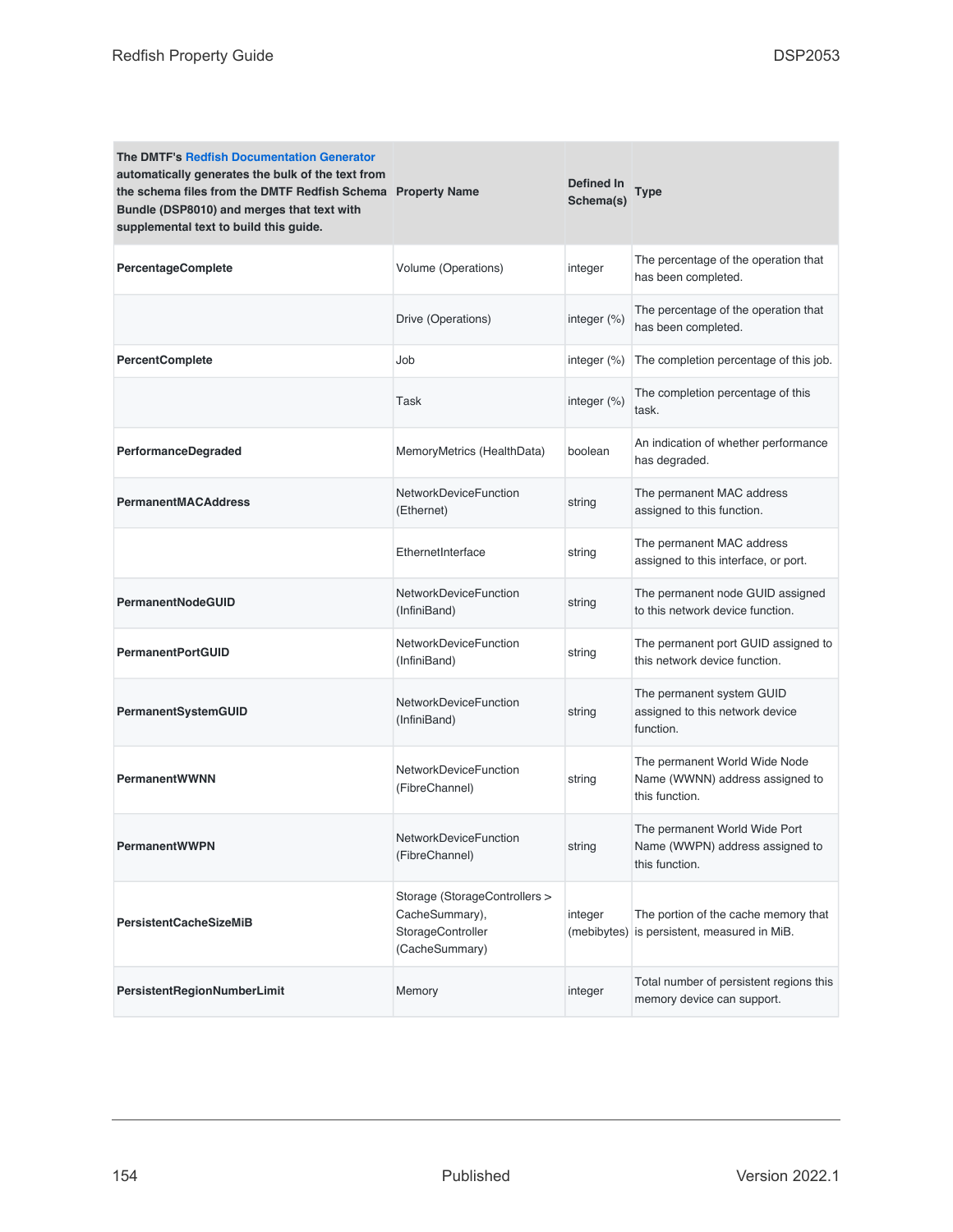| <b>The DMTF's Redfish Documentation Generator</b><br>automatically generates the bulk of the text from<br>the schema files from the DMTF Redfish Schema Property Name<br>Bundle (DSP8010) and merges that text with<br>supplemental text to build this guide. |                                                                                                                      | Defined In<br>Schema(s) | <b>Type</b>                                                                                                                                                          |
|---------------------------------------------------------------------------------------------------------------------------------------------------------------------------------------------------------------------------------------------------------------|----------------------------------------------------------------------------------------------------------------------|-------------------------|----------------------------------------------------------------------------------------------------------------------------------------------------------------------|
| PersistentRegionSizeLimitMiB                                                                                                                                                                                                                                  | Memory                                                                                                               | integer<br>(mebibytes)  | Total size of persistent regions in<br>mebibytes (MiB).                                                                                                              |
| PersistentRegionSizeMaxMiB                                                                                                                                                                                                                                    | Memory                                                                                                               | integer<br>(mebibytes)  | Maximum size of a single persistent<br>region in mebibytes (MiB).                                                                                                    |
| <b>PhaseAngleDegrees</b>                                                                                                                                                                                                                                      | various (Circuit<br>(PolyPhasePowerWatts ><br>Line1ToLine2), Circuit<br>(PolyPhasePowerWatts ><br>Line1ToNeutral)  ) | number                  | The phase angle (degrees) between<br>the current and voltage waveforms.                                                                                              |
| PhaseWiringType                                                                                                                                                                                                                                               | PowerSupply                                                                                                          | string<br>(enum)        | The number of ungrounded current-<br>carrying conductors (phases) and the<br>total number of conductors (wires)<br>provided for the power supply input<br>connector. |
|                                                                                                                                                                                                                                                               | Circuit, Outlet                                                                                                      | string<br>(enum)        | The number of ungrounded current-<br>carrying conductors (phases) and the<br>total number of conductors (wires).                                                     |
| PhoneNumber                                                                                                                                                                                                                                                   | License (Contact)                                                                                                    | string                  | Phone number for this contact.                                                                                                                                       |
| <b>PhysicalContext</b>                                                                                                                                                                                                                                        | Fan, Thermal (Fans)                                                                                                  | string<br>(enum)        | The area or device associated with<br>this fan.                                                                                                                      |
|                                                                                                                                                                                                                                                               | Assembly (Assemblies)                                                                                                | string<br>(enum)        | The area or device to which the<br>assembly data applies.                                                                                                            |
|                                                                                                                                                                                                                                                               | Control                                                                                                              | string<br>(enum)        | The area or device to which this<br>control applies.                                                                                                                 |
|                                                                                                                                                                                                                                                               | PowerSupply (OutputRails)                                                                                            | string<br>(enum)        | The area or device to which this power<br>rail applies.                                                                                                              |
|                                                                                                                                                                                                                                                               | <b>EnvironmentMetrics</b><br>(FanSpeedsPercent), Sensor,<br>ThermalMetrics<br>(TemperatureReadingsCelsius)           | string<br>(enum)        | The area or device to which this<br>sensor measurement applies.                                                                                                      |
|                                                                                                                                                                                                                                                               | Thermal (Temperatures)                                                                                               | string<br>(enum)        | The area or device to which this<br>temperature measurement applies.                                                                                                 |
|                                                                                                                                                                                                                                                               | Power (Voltages)                                                                                                     | string<br>(enum)        | The area or device to which this<br>voltage measurement applies.                                                                                                     |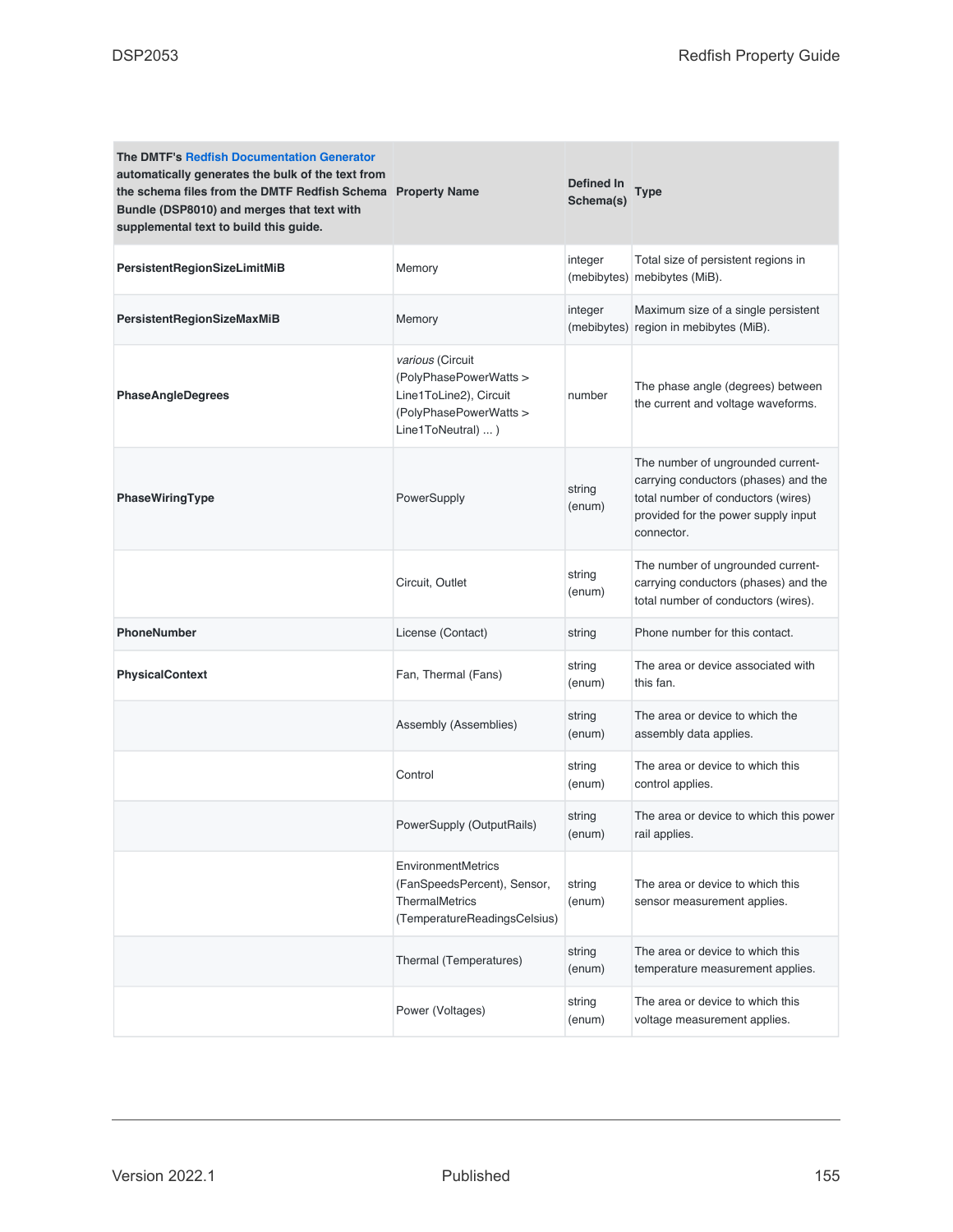| <b>The DMTF's Redfish Documentation Generator</b><br>automatically generates the bulk of the text from<br>the schema files from the DMTF Redfish Schema Property Name<br>Bundle (DSP8010) and merges that text with<br>supplemental text to build this guide. |                                                                                                            | Defined In<br>Schema(s) | <b>Type</b>                                                                           |
|---------------------------------------------------------------------------------------------------------------------------------------------------------------------------------------------------------------------------------------------------------------|------------------------------------------------------------------------------------------------------------|-------------------------|---------------------------------------------------------------------------------------|
|                                                                                                                                                                                                                                                               | Power (PowerControl)                                                                                       | string<br>(enum)        | The area, device, or set of devices to<br>which this power control applies.           |
|                                                                                                                                                                                                                                                               | <b>MetricDefinition</b>                                                                                    | string<br>(enum)        | The physical context of the metric.                                                   |
| <b>PhysicalLocation</b>                                                                                                                                                                                                                                       | <b>Drive</b>                                                                                               | object                  | The location of the drive.                                                            |
| PhysicalNetworkPortAssignment                                                                                                                                                                                                                                 | NetworkDeviceFunction (Links),<br><b>NetworkDeviceFunction</b>                                             | object                  | The physical port to which this network<br>device function is currently assigned.     |
| <b>PhysicalPortAssignment</b>                                                                                                                                                                                                                                 | NetworkDeviceFunction (Links),<br><b>NetworkDeviceFunction</b>                                             | object                  | The physical port to which this network<br>device function is currently assigned.     |
| PhysicalPortNumber                                                                                                                                                                                                                                            | NetworkPort                                                                                                | string                  | The physical port number label for this<br>port.                                      |
| <b>PhysicalSecurity</b>                                                                                                                                                                                                                                       | Chassis                                                                                                    | object                  | The state of the physical security<br>sensor.                                         |
| <b>PhysicalSubContext</b>                                                                                                                                                                                                                                     | Control                                                                                                    | string<br>(enum)        | The usage or location within a device<br>to which this control applies.               |
|                                                                                                                                                                                                                                                               | EnvironmentMetrics<br>(FanSpeedsPercent), Sensor,<br><b>ThermalMetrics</b><br>(TemperatureReadingsCelsius) | string<br>(enum)        | The usage or location within a device<br>to which this sensor measurement<br>applies. |
| <b>PIDT</b>                                                                                                                                                                                                                                                   | FabricAdapter (GenZ)                                                                                       | array                   | An array of table entry values for the<br>Packet Injection Delay Table.               |
| <b>PinOut</b>                                                                                                                                                                                                                                                 | SerialInterface                                                                                            | string<br>(enum)        | The physical pinout configuration for a<br>serial connector.                          |
| PlugType                                                                                                                                                                                                                                                      | Circuit, PowerSupply                                                                                       | string<br>(enum)        | The type of plug according to NEMA,<br>IEC, or regional standards.                    |
| <b>PMRUnreliable</b>                                                                                                                                                                                                                                          | StorageController<br>(NVMeControllerProperties ><br>NVMeSMARTCriticalWarnings)                             | boolean                 | The Persistent Memory Region has<br>become unreliable.                                |
| PolicyEnabled                                                                                                                                                                                                                                                 | Memory<br>(PowerManagementPolicy)                                                                          | boolean                 | An indication of whether the power<br>management policy is enabled.                   |
| <b>PolyPhaseCurrentAmps</b>                                                                                                                                                                                                                                   | Circuit                                                                                                    | object                  | The current readings for this circuit.                                                |
|                                                                                                                                                                                                                                                               | Outlet                                                                                                     | object                  | The current readings for this outlet.                                                 |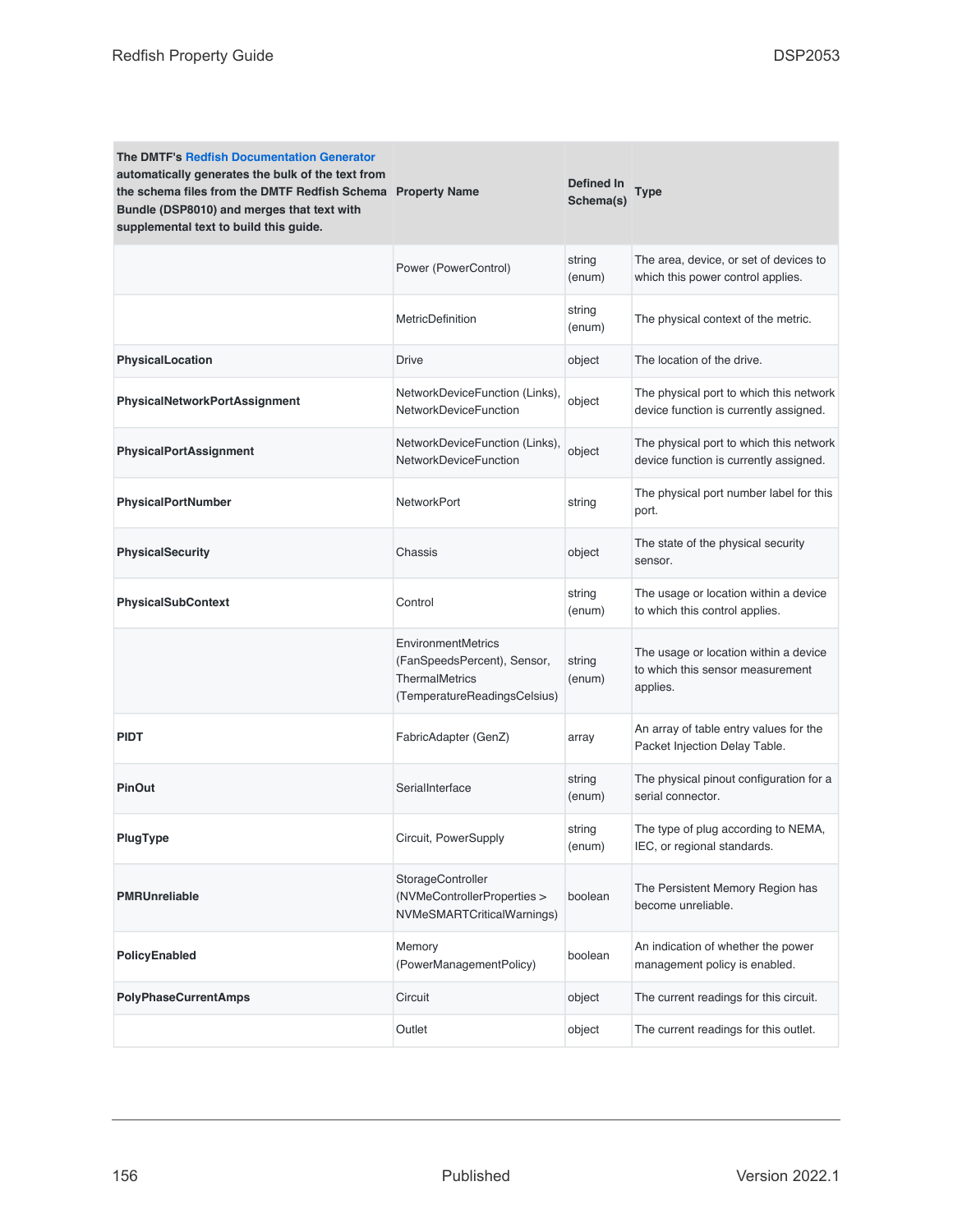| <b>The DMTF's Redfish Documentation Generator</b><br>automatically generates the bulk of the text from<br>the schema files from the DMTF Redfish Schema Property Name<br>Bundle (DSP8010) and merges that text with<br>supplemental text to build this guide. |                                                                                               | Defined In<br>Schema(s) | Type                                                                                                          |
|---------------------------------------------------------------------------------------------------------------------------------------------------------------------------------------------------------------------------------------------------------------|-----------------------------------------------------------------------------------------------|-------------------------|---------------------------------------------------------------------------------------------------------------|
| PolyPhaseEnergykWh                                                                                                                                                                                                                                            | Circuit                                                                                       | object                  | The energy readings for this circuit.                                                                         |
| <b>PolyPhasePowerWatts</b>                                                                                                                                                                                                                                    | Circuit                                                                                       | object                  | The power readings for this circuit.                                                                          |
| PolyPhaseVoltage                                                                                                                                                                                                                                              | Circuit                                                                                       | object                  | The voltage readings for this circuit.                                                                        |
|                                                                                                                                                                                                                                                               | Outlet                                                                                        | object                  | The voltage readings for this outlet.                                                                         |
| Pool                                                                                                                                                                                                                                                          | <b>ResourceBlock</b>                                                                          | string<br>(enum)        | The pool to which this resource block<br>belongs.                                                             |
| Port                                                                                                                                                                                                                                                          | EventService (SMTP)                                                                           | integer                 | The destination SMTP port.                                                                                    |
|                                                                                                                                                                                                                                                               | ComputerSystem<br>(KeyManagement ><br><b>KMIPServers)</b>                                     | integer                 | The KMIP server port.                                                                                         |
|                                                                                                                                                                                                                                                               | various (ComputerSystem<br>(GraphicalConsole),<br>ComputerSystem<br>(SerialConsole > IPMI)  ) | integer                 | The protocol port.                                                                                            |
|                                                                                                                                                                                                                                                               | Endpoint (IPTransportDetails)                                                                 | number                  | The UDP or TCP port number used by<br>the endpoint.                                                           |
| PortConnectionType                                                                                                                                                                                                                                            | Port (FibreChannel)                                                                           | string<br>(enum)        | The connection type of this port.                                                                             |
| <b>PortGUID</b>                                                                                                                                                                                                                                               | <b>NetworkDeviceFunction</b><br>(InfiniBand)                                                  | string                  | The currently configured port GUID of<br>the network device function.                                         |
| <b>PortId</b>                                                                                                                                                                                                                                                 | Port (Ethernet > LLDPTransmit) string                                                         |                         | A colon delimited string of<br>hexadecimal octets identifying a port<br>to be transmitted from this endpoint. |
|                                                                                                                                                                                                                                                               | Port (Ethernet > LLDPReceive)                                                                 | string                  | A colon delimited string of<br>hexadecimal octets identifying a port.                                         |
|                                                                                                                                                                                                                                                               | Port                                                                                          | string                  | The label of this port on the physical<br>package for this port.                                              |
| PortIdSubtype                                                                                                                                                                                                                                                 | Port (Ethernet > LLDPReceive)                                                                 | string<br>(enum)        | The port ID subtype received from the<br>remote partner across this link.                                     |
|                                                                                                                                                                                                                                                               | Port (Ethernet > LLDPTransmit)                                                                | string<br>(enum)        | The port ID subtype to be transmitted<br>from this endpoint.                                                  |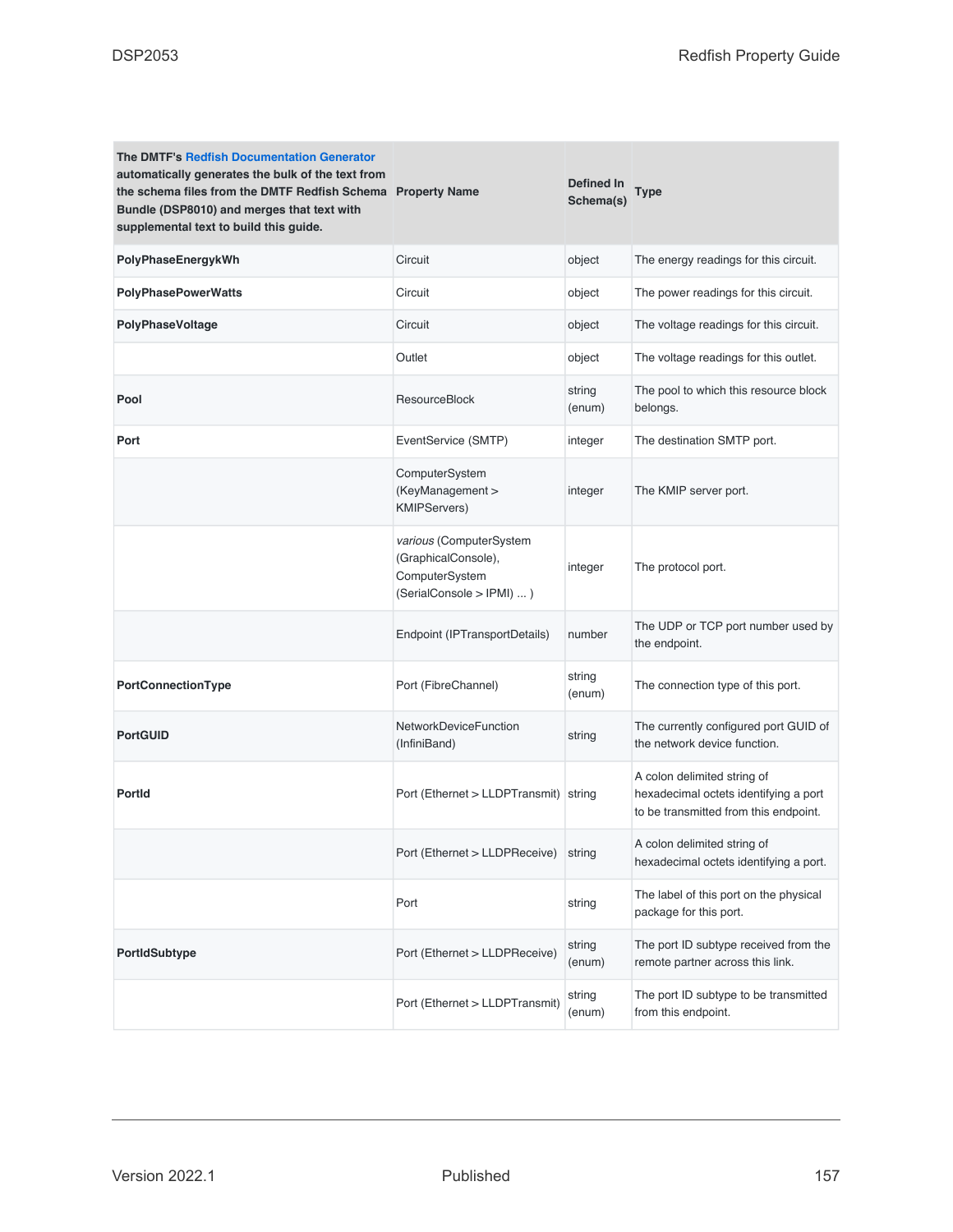| <b>The DMTF's Redfish Documentation Generator</b><br>automatically generates the bulk of the text from<br>the schema files from the DMTF Redfish Schema Property Name<br>Bundle (DSP8010) and merges that text with<br>supplemental text to build this guide. |                                                       | Defined In<br>Schema(s) | Type                                                                                            |
|---------------------------------------------------------------------------------------------------------------------------------------------------------------------------------------------------------------------------------------------------------------|-------------------------------------------------------|-------------------------|-------------------------------------------------------------------------------------------------|
| PortLoginAccepts                                                                                                                                                                                                                                              | NetworkDeviceFunctionMetrics<br>(FibreChannel)        | integer                 | The total number of port login (PLOGI)<br>accept (ACC) responses.                               |
| PortLoginRejects                                                                                                                                                                                                                                              | <b>NetworkDeviceFunctionMetrics</b><br>(FibreChannel) | integer                 | The total number of port login (PLOGI)<br>reject (RJT) responses.                               |
| PortLoginRequests                                                                                                                                                                                                                                             | NetworkDeviceFunctionMetrics<br>(FibreChannel)        | integer                 | The total number of port login (PLOGI)<br>requests transmitted.                                 |
| PortMaximumMTU                                                                                                                                                                                                                                                | <b>NetworkPort</b>                                    | integer                 | The largest maximum transmission<br>unit (MTU) that can be configured for<br>this network port. |
| PortMedium                                                                                                                                                                                                                                                    | Port                                                  | string<br>(enum)        | The physical connection medium for<br>this port.                                                |
| <b>PortProtocol</b>                                                                                                                                                                                                                                           | Port                                                  | string<br>(enum)        | The protocol being sent over this port.                                                         |
| <b>Ports</b>                                                                                                                                                                                                                                                  | Endpoint (Links)                                      | array                   | An array of links to the physical ports<br>associated with this endpoint.                       |
|                                                                                                                                                                                                                                                               | NetworkAdapter (Controllers ><br>Links)               | array                   | An array of links to the ports<br>associated with this network controller.                      |
|                                                                                                                                                                                                                                                               | MediaController                                       | object                  | The link to the collection of ports<br>associated with this media controller.                   |
|                                                                                                                                                                                                                                                               | NetworkAdapter                                        | object                  | The link to the collection of ports<br>associated with this network adapter.                    |
|                                                                                                                                                                                                                                                               | Processor                                             | object                  | The link to the collection of ports for<br>this processor.                                      |
|                                                                                                                                                                                                                                                               | FabricAdapter                                         | object                  | The link to the collection of ports that<br>exist on the fabric adapter.                        |
|                                                                                                                                                                                                                                                               | Storage (StorageControllers),<br>StorageController    | object                  | The link to the collection of ports that<br>exist on the storage controller.                    |
|                                                                                                                                                                                                                                                               | Switch                                                | object                  | The link to the collection ports for this<br>switch.                                            |
|                                                                                                                                                                                                                                                               | NetworkInterface                                      | object                  | The link to the ports associated with<br>this network interface.                                |
|                                                                                                                                                                                                                                                               | GraphicsController                                    | object                  | The ports of the graphics controller.                                                           |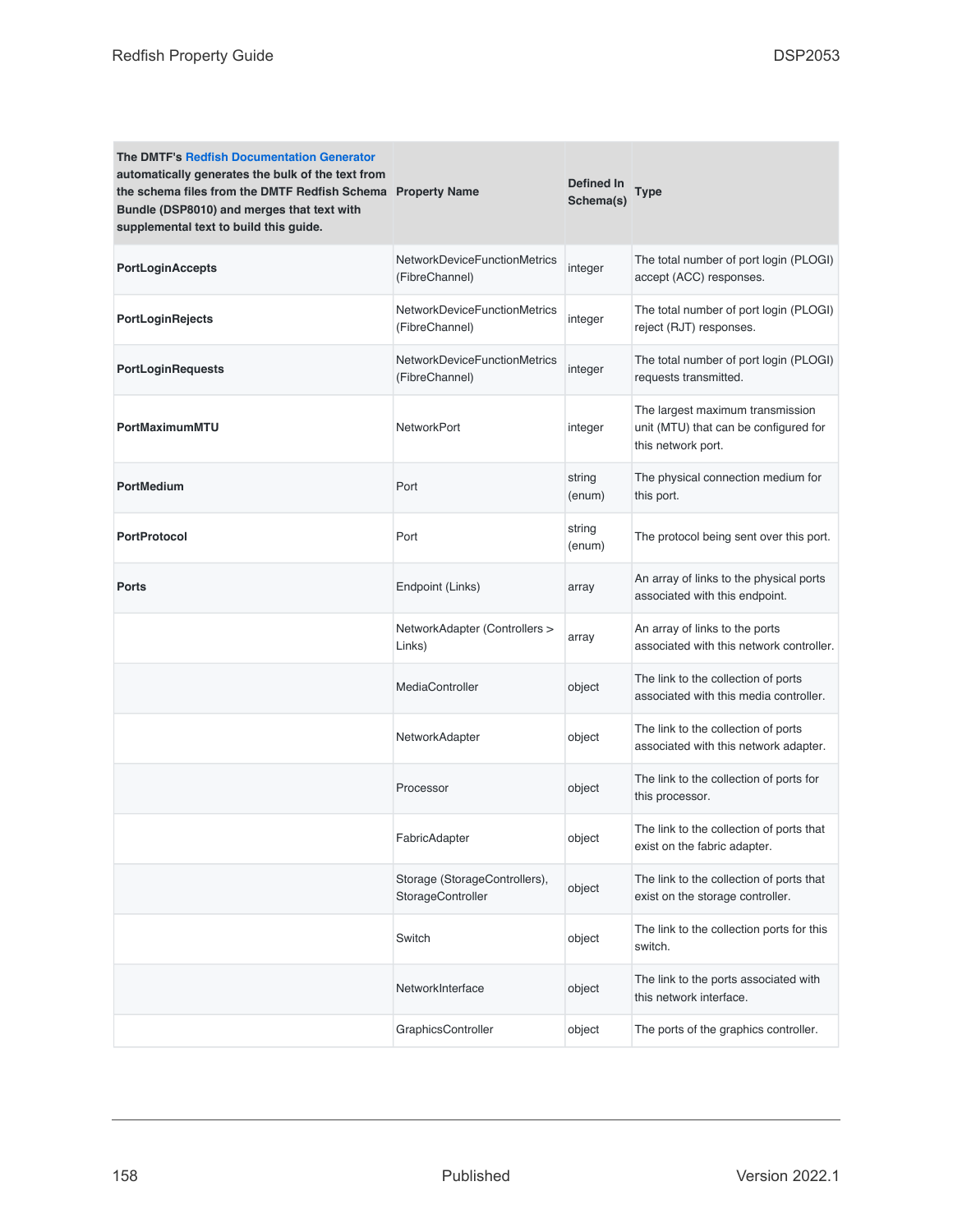| <b>The DMTF's Redfish Documentation Generator</b><br>automatically generates the bulk of the text from<br>the schema files from the DMTF Redfish Schema Property Name<br>Bundle (DSP8010) and merges that text with<br>supplemental text to build this guide. |                                                                                                                                                                                                                                                                                    | Defined In<br>Schema(s) | <b>Type</b>                                                                                                                                                                                             |
|---------------------------------------------------------------------------------------------------------------------------------------------------------------------------------------------------------------------------------------------------------------|------------------------------------------------------------------------------------------------------------------------------------------------------------------------------------------------------------------------------------------------------------------------------------|-------------------------|---------------------------------------------------------------------------------------------------------------------------------------------------------------------------------------------------------|
|                                                                                                                                                                                                                                                               | <b>USBController</b>                                                                                                                                                                                                                                                               | object                  | The ports of the USB controller.                                                                                                                                                                        |
| PortType                                                                                                                                                                                                                                                      | Port                                                                                                                                                                                                                                                                               | string<br>(enum)        | The type of this port.                                                                                                                                                                                  |
| <b>POST</b>                                                                                                                                                                                                                                                   | PrivilegeRegistry (Mappings ><br>OperationMap),<br>PrivilegeRegistry (Mappings ><br>PropertyOverrides ><br>OperationMap),<br>PrivilegeRegistry (Mappings ><br>ResourceURIOverrides ><br>OperationMap),<br>PrivilegeRegistry (Mappings ><br>SubordinateOverrides ><br>OperationMap) | array                   | The privilege required to complete an<br>HTTP POST operation.                                                                                                                                           |
| Power                                                                                                                                                                                                                                                         | Chassis                                                                                                                                                                                                                                                                            | object                  | The link to the power properties, or<br>power supplies, power policies, and<br>sensors, for this chassis.                                                                                               |
| <b>PowerAllocatedWatts</b>                                                                                                                                                                                                                                    | Power (PowerControl)                                                                                                                                                                                                                                                               | number<br>(Watts)       | The total amount of power that has<br>been allocated or budgeted to chassis.                                                                                                                            |
| <b>PowerAvailableWatts</b>                                                                                                                                                                                                                                    | Power (PowerControl)                                                                                                                                                                                                                                                               | number<br>(Watts)       | The amount of reserve power<br>capacity, in watts, that remains. This<br>value is the PowerCapacityWatts<br>value minus the PowerAllocatedWatts<br>value.                                               |
| <b>PowerBackupFailed</b>                                                                                                                                                                                                                                      | StorageController<br>(NVMeControllerProperties ><br>NVMeSMARTCriticalWarnings)                                                                                                                                                                                                     | boolean                 | Indicates that the volatile memory<br>backup device has failed.                                                                                                                                         |
| <b>PowerCapacityWatts</b>                                                                                                                                                                                                                                     | Power (PowerSupplies),<br>PowerSupply                                                                                                                                                                                                                                              | number<br>(Watts)       | The maximum capacity of this power<br>supply.                                                                                                                                                           |
|                                                                                                                                                                                                                                                               | Power (PowerControl)                                                                                                                                                                                                                                                               | number<br>(Watts)       | The total amount of power that can be<br>allocated to the chassis. This value<br>can be either the power supply<br>capacity or the power budget that an<br>upstream chassis assigns to this<br>chassis. |
| <b>PowerConsumedWatts</b>                                                                                                                                                                                                                                     | Power (PowerControl)                                                                                                                                                                                                                                                               | number<br>(Watts)       | The actual power that the chassis<br>consumes, in watts.                                                                                                                                                |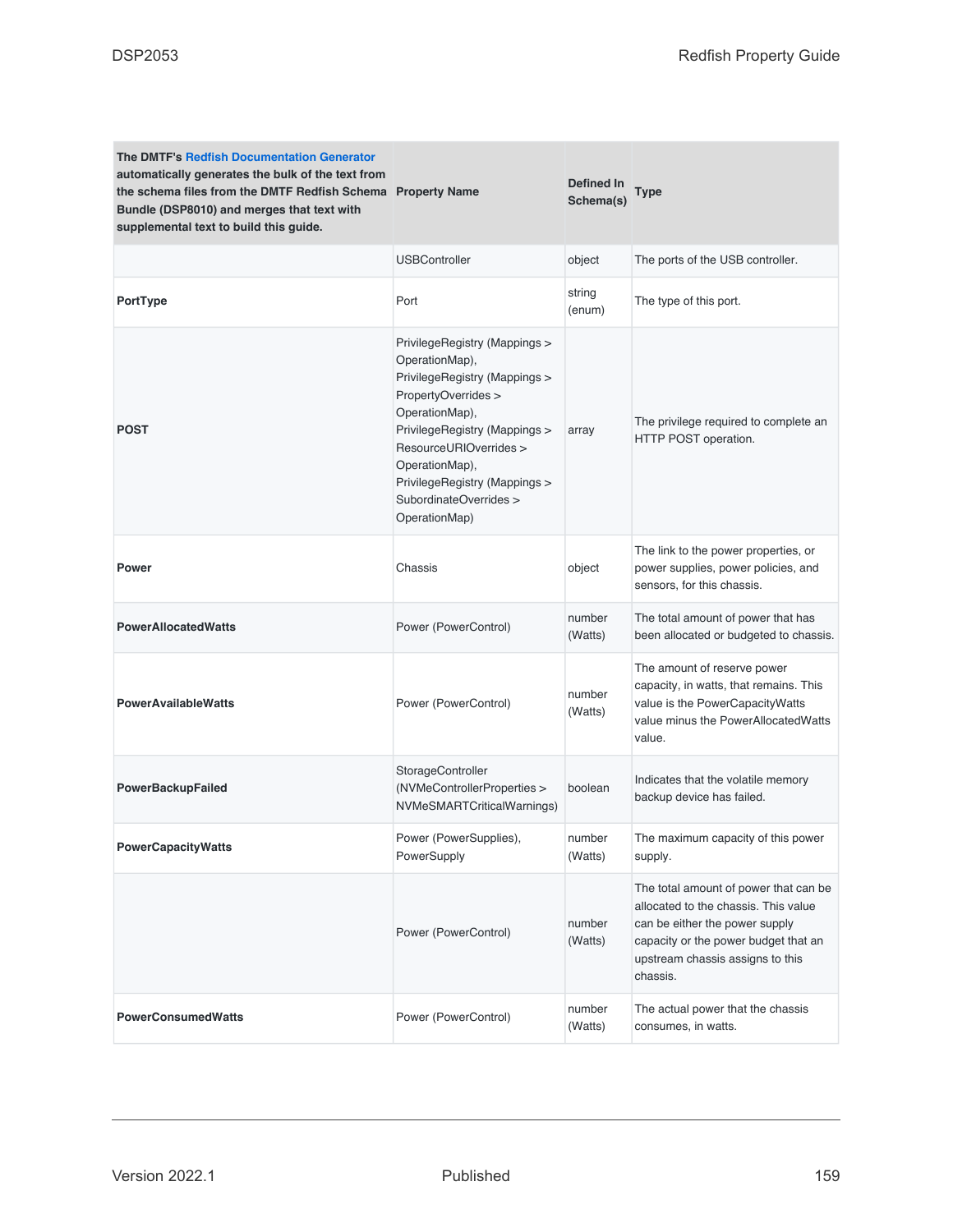| <b>The DMTF's Redfish Documentation Generator</b><br>automatically generates the bulk of the text from<br>the schema files from the DMTF Redfish Schema Property Name<br>Bundle (DSP8010) and merges that text with<br>supplemental text to build this guide. |                              | Defined In<br>Schema(s) | <b>Type</b>                                                                                                                                                            |
|---------------------------------------------------------------------------------------------------------------------------------------------------------------------------------------------------------------------------------------------------------------|------------------------------|-------------------------|------------------------------------------------------------------------------------------------------------------------------------------------------------------------|
| <b>PowerControl</b>                                                                                                                                                                                                                                           | Power                        | array                   | The set of power control functions,<br>including power reading and limiting.                                                                                           |
| <b>PowerControl (Action)</b>                                                                                                                                                                                                                                  | Circuit (Actions)            | object                  | This action turns the circuit on or off.                                                                                                                               |
|                                                                                                                                                                                                                                                               | OutletGroup (Actions)        | object                  | This action turns the outlet group on or<br>off.                                                                                                                       |
|                                                                                                                                                                                                                                                               | Outlet (Actions)             | object                  | This action turns the outlet on or off.                                                                                                                                |
| <b>PowerControlLocked</b>                                                                                                                                                                                                                                     | Circuit, Outlet, OutletGroup | boolean                 | Indicates whether power control<br>requests are locked.                                                                                                                |
| <b>PowerCycleDelaySeconds</b>                                                                                                                                                                                                                                 | ComputerSystem               | number                  | The number of seconds to delay<br>power on after a Reset action<br>requesting PowerCycle. Zero seconds<br>indicates no delay.                                          |
|                                                                                                                                                                                                                                                               | Circuit, Outlet, OutletGroup | number                  | The number of seconds to delay<br>power on after a PowerControl action<br>to cycle power. Zero seconds<br>indicates no delay.                                          |
| <b>PowerDistribution</b>                                                                                                                                                                                                                                      | Chassis (Links)              | object                  | A link to power distribution<br>functionality contained in this chassis.                                                                                               |
| <b>PowerDomains</b>                                                                                                                                                                                                                                           | Facility                     | object                  | Link to the power domains in this<br>facility.                                                                                                                         |
| PoweredBy                                                                                                                                                                                                                                                     | Chassis (Links)              | array                   | An array of links to resources or<br>objects that power this chassis.<br>Normally, the link is for either a<br>chassis or a specific set of power<br>supplies.         |
|                                                                                                                                                                                                                                                               | ComputerSystem (Links)       | array                   | An array of links to resources or<br>objects that power this computer<br>system. Normally, the link is for either<br>a chassis or a specific set of power<br>supplies. |
| <b>PoweredByParent</b>                                                                                                                                                                                                                                        | Chassis                      | boolean                 | Indicates that the chassis receives<br>power from the containing chassis.                                                                                              |
| <b>PowerEnabled</b>                                                                                                                                                                                                                                           | Circuit                      | boolean                 | Indicates if the circuit can be powered.                                                                                                                               |
|                                                                                                                                                                                                                                                               | Outlet                       | boolean                 | Indicates if the outlet can be powered.                                                                                                                                |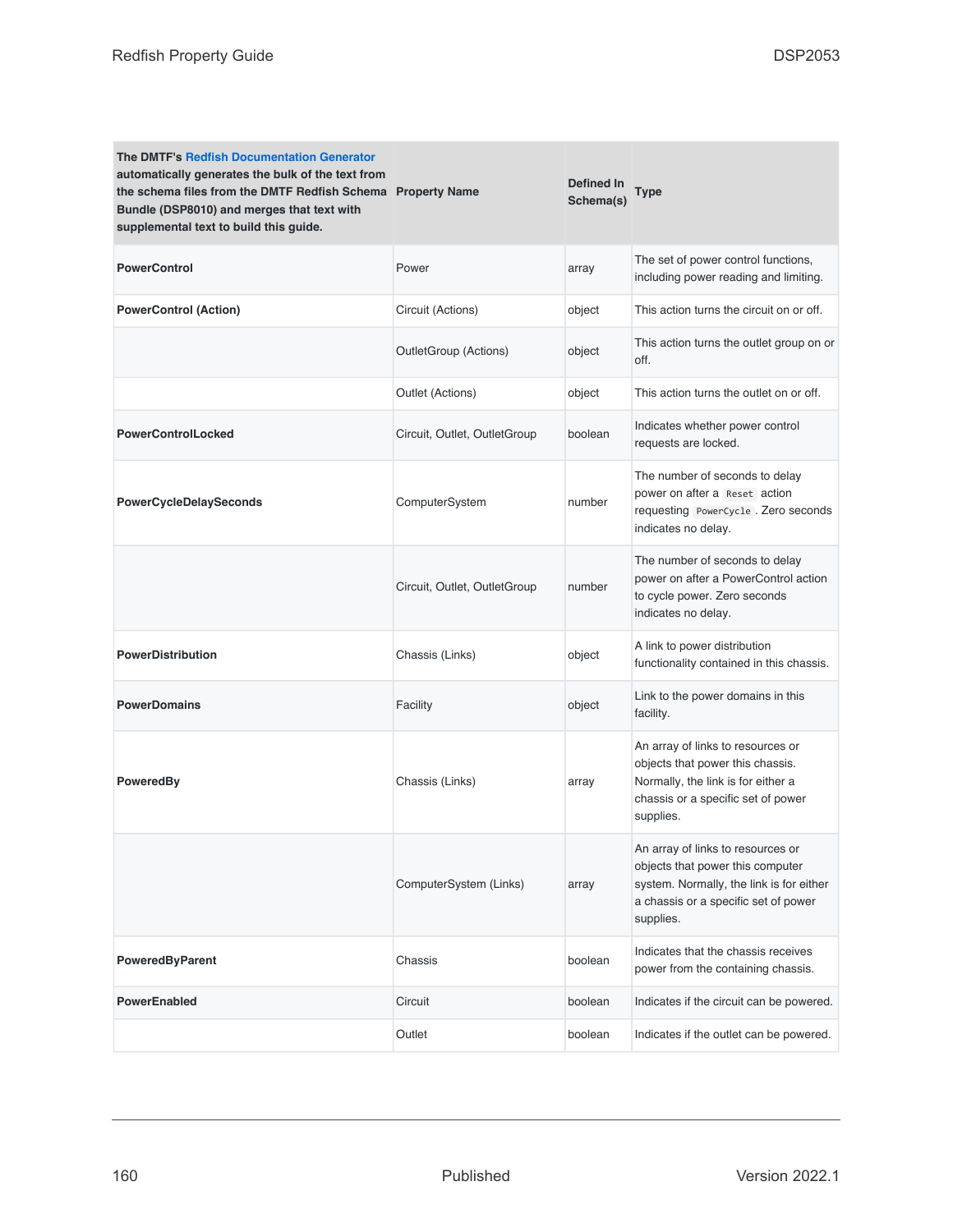| <b>The DMTF's Redfish Documentation Generator</b><br>automatically generates the bulk of the text from<br>the schema files from the DMTF Redfish Schema Property Name<br>Bundle (DSP8010) and merges that text with<br>supplemental text to build this guide. |                                                                                                                             | <b>Defined In</b><br>Schema(s) | Type                                                                                   |
|---------------------------------------------------------------------------------------------------------------------------------------------------------------------------------------------------------------------------------------------------------------|-----------------------------------------------------------------------------------------------------------------------------|--------------------------------|----------------------------------------------------------------------------------------|
|                                                                                                                                                                                                                                                               | OutletGroup                                                                                                                 | boolean                        | Indicates if the outlet group can be<br>powered.                                       |
| <b>PowerEquipment</b>                                                                                                                                                                                                                                         | ServiceRoot                                                                                                                 | object                         | The link to a set of power equipment.                                                  |
| <b>PowerFactor</b>                                                                                                                                                                                                                                            | <i>various</i> (Circuit<br>(PolyPhasePowerWatts ><br>Line1ToLine2), Circuit<br>(PolyPhasePowerWatts ><br>Line1ToNeutral)  ) | number                         | The power factor for this sensor.                                                      |
| PoweringChassis                                                                                                                                                                                                                                               | PowerSupply (Links)                                                                                                         | array                          | An array of links to the chassis that<br>are directly powered by this power<br>supply. |
| <b>PowerInputWatts</b>                                                                                                                                                                                                                                        | Power (PowerSupplies)                                                                                                       | number<br>(Watts)              | The measured input power of this<br>power supply.                                      |
| <b>PowerLimit</b>                                                                                                                                                                                                                                             | Power (PowerControl)                                                                                                        | object                         | The power limit status and<br>configuration information for this<br>chassis.           |
| <b>PowerLimitWatts</b>                                                                                                                                                                                                                                        | <b>EnvironmentMetrics</b>                                                                                                   | object                         | Power limit (W).                                                                       |
| <b>PowerLoadPercent</b>                                                                                                                                                                                                                                       | Circuit                                                                                                                     | object                         | The power load (percent) for this<br>circuit.                                          |
|                                                                                                                                                                                                                                                               | EnvironmentMetrics                                                                                                          | object                         | The power load (percent) for this<br>device.                                           |
|                                                                                                                                                                                                                                                               | PowerDistributionMetrics                                                                                                    | object                         | The power load (percent) for this<br>equipment.                                        |
|                                                                                                                                                                                                                                                               | Outlet                                                                                                                      | object                         | The power load (percent) for this<br>outlet.                                           |
| PowerManagementPolicy                                                                                                                                                                                                                                         | Memory                                                                                                                      | object                         | Power management policy<br>information.                                                |
| <b>PowerMetrics</b>                                                                                                                                                                                                                                           | Power (PowerControl)                                                                                                        | object                         | The power readings for this chassis.                                                   |
| <b>PowerMode</b>                                                                                                                                                                                                                                              | ComputerSystem                                                                                                              | string<br>(enum)               | The power mode setting of the<br>computer system.                                      |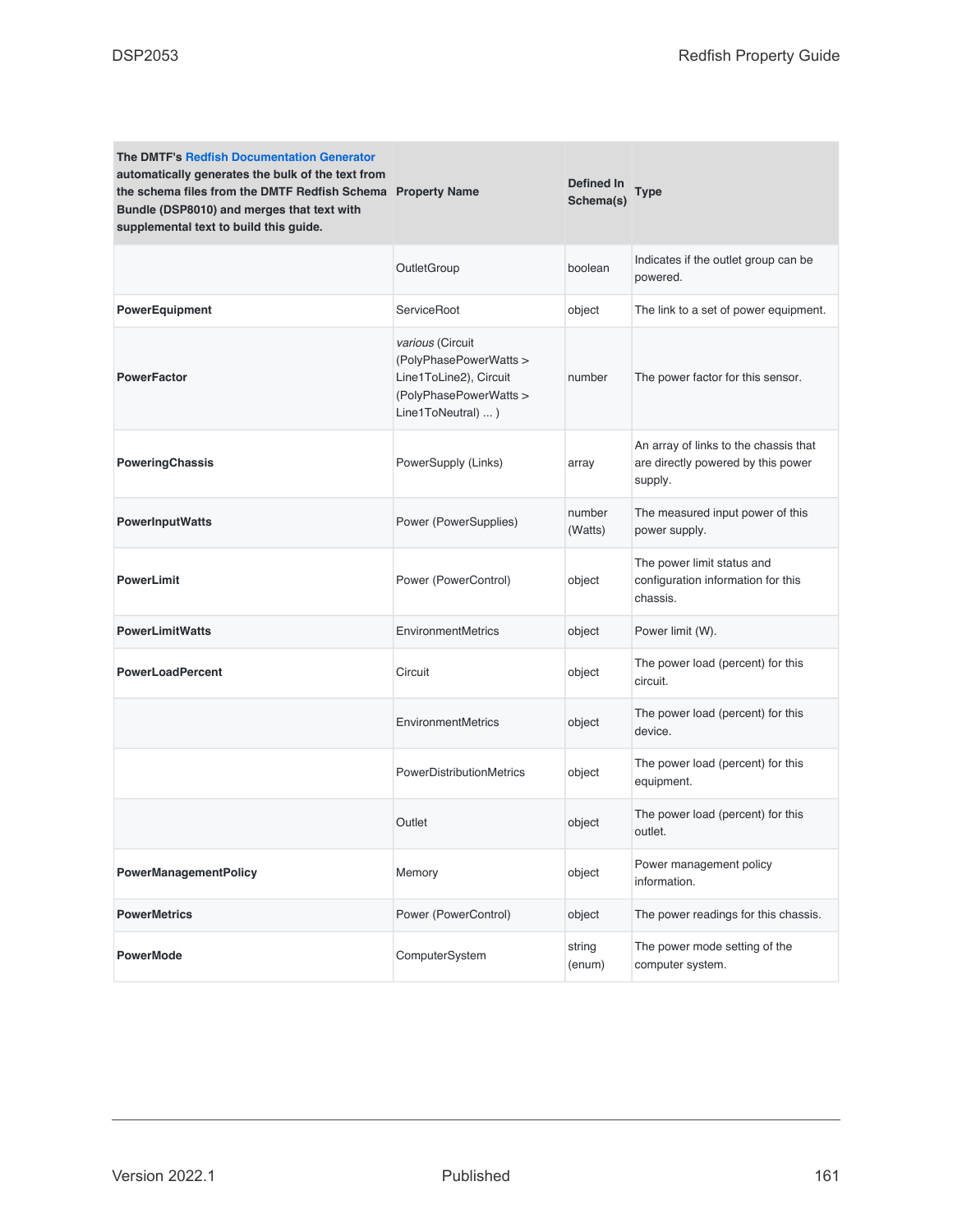| <b>The DMTF's Redfish Documentation Generator</b><br>automatically generates the bulk of the text from<br>the schema files from the DMTF Redfish Schema Property Name<br>Bundle (DSP8010) and merges that text with<br>supplemental text to build this guide. |                              | Defined In<br>Schema(s) | <b>Type</b>                                                                                                                                                                                                               |
|---------------------------------------------------------------------------------------------------------------------------------------------------------------------------------------------------------------------------------------------------------------|------------------------------|-------------------------|---------------------------------------------------------------------------------------------------------------------------------------------------------------------------------------------------------------------------|
| <b>PowerOffDelaySeconds</b>                                                                                                                                                                                                                                   | Circuit, Outlet, OutletGroup | number                  | The number of seconds to delay<br>power off after a PowerControl action.<br>Zero seconds indicates no delay to<br>power off.                                                                                              |
|                                                                                                                                                                                                                                                               | ComputerSystem               | number                  | The number of seconds to delay<br>power off during a reset. Zero seconds<br>indicates no delay to power off.                                                                                                              |
| <b>PowerOnDelaySeconds</b>                                                                                                                                                                                                                                    | ComputerSystem               | number                  | The number of seconds to delay<br>power on after a power cycle or during<br>a reset. Zero seconds indicates no<br>delay to power up.                                                                                      |
|                                                                                                                                                                                                                                                               | Circuit, Outlet, OutletGroup | number                  | The number of seconds to delay<br>power up after a power cycle or a<br>PowerControl action. Zero seconds<br>indicates no delay to power up.                                                                               |
| <b>PowerOutlet</b>                                                                                                                                                                                                                                            | Circuit (Links)              | object                  | A link to the power outlet that provides<br>power to this circuit.                                                                                                                                                        |
| <b>PowerOutlets</b>                                                                                                                                                                                                                                           | Chassis (Links)              | array                   | An array of links to the outlets that<br>provide power to this chassis.                                                                                                                                                   |
|                                                                                                                                                                                                                                                               | PowerSupply (Links)          | array                   | An array of links to the outlets that<br>provide power to this power supply.                                                                                                                                              |
| <b>PowerOutputWatts</b>                                                                                                                                                                                                                                       | Power (PowerSupplies)        | number<br>(Watts)       | The measured output power of this<br>power supply.                                                                                                                                                                        |
| <b>PowerRequestedWatts</b>                                                                                                                                                                                                                                    | Power (PowerControl)         | number<br>(Watts)       | The potential power, in watts, that the<br>chassis requests, which might be<br>higher than the current level being<br>consumed because the requested<br>power includes a budget that the<br>chassis wants for future use. |
| <b>PowerRestoreDelaySeconds</b>                                                                                                                                                                                                                               | Circuit, Outlet, OutletGroup | number                  | The number of seconds to delay<br>power on after power has been<br>restored. Zero seconds indicates no<br>delay.                                                                                                          |
| <b>PowerRestorePolicy</b>                                                                                                                                                                                                                                     | Circuit                      | string<br>(enum)        | The desired power state of the circuit<br>when power is restored after a power<br>loss.                                                                                                                                   |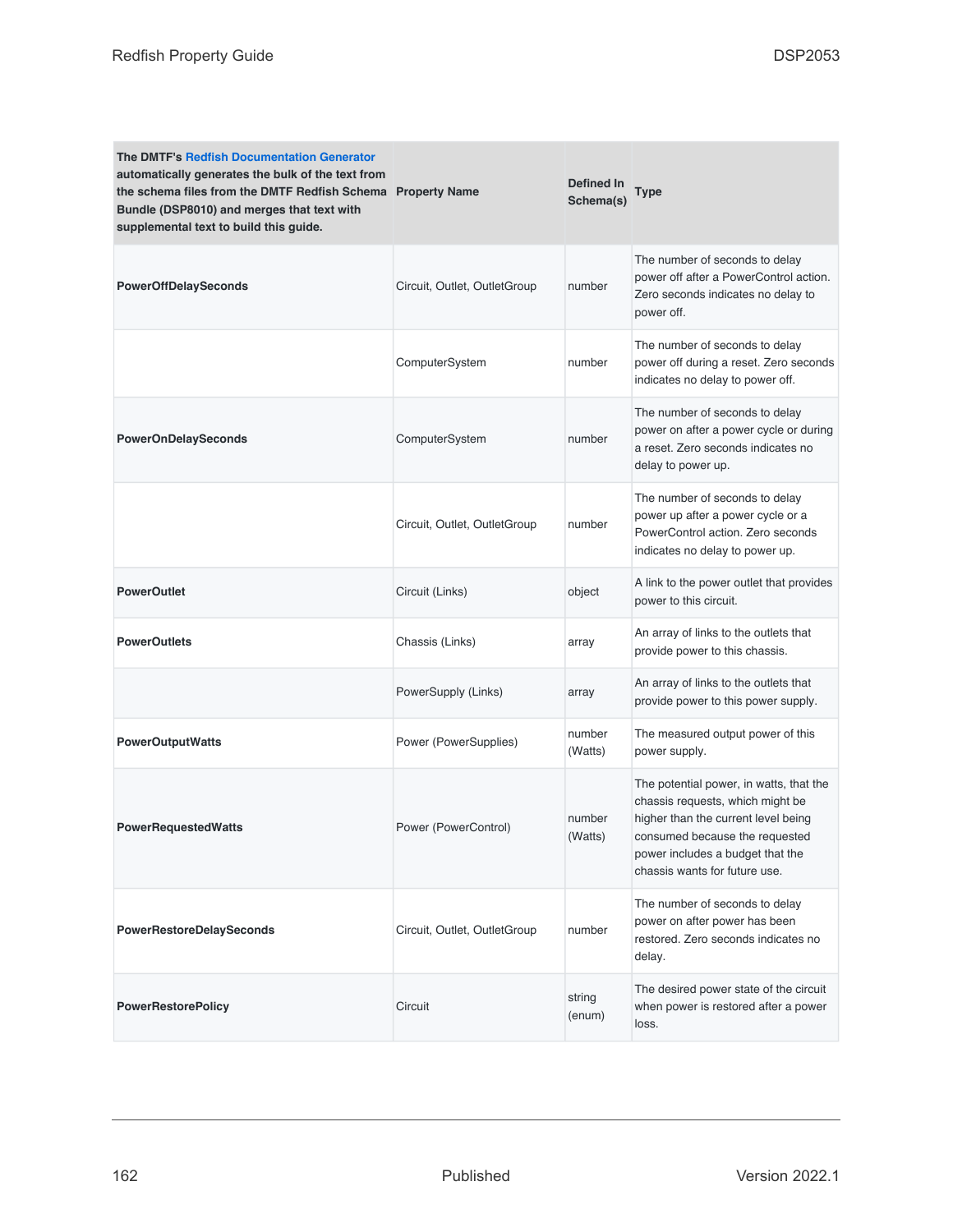| <b>The DMTF's Redfish Documentation Generator</b><br>automatically generates the bulk of the text from<br>the schema files from the DMTF Redfish Schema Property Name<br>Bundle (DSP8010) and merges that text with<br>supplemental text to build this guide. |                                                  | Defined In<br>Schema(s) | Type                                                                                         |
|---------------------------------------------------------------------------------------------------------------------------------------------------------------------------------------------------------------------------------------------------------------|--------------------------------------------------|-------------------------|----------------------------------------------------------------------------------------------|
|                                                                                                                                                                                                                                                               | OutletGroup                                      | string<br>(enum)        | The desired power state of the outlet<br>group when power is restored after a<br>power loss. |
|                                                                                                                                                                                                                                                               | Outlet                                           | string<br>(enum)        | The desired power state of the outlet<br>when power is restored after a power<br>loss.       |
|                                                                                                                                                                                                                                                               | ComputerSystem                                   | string<br>(enum)        | The desired power state of the system<br>when power is restored after a power<br>loss.       |
| <b>PowerShelves</b>                                                                                                                                                                                                                                           | Facility (Links)                                 | array                   | An array of links to the power shelves<br>in this facility.                                  |
|                                                                                                                                                                                                                                                               | PowerDomain (Links)                              | array                   | An array of links to the power shelves<br>in this power domain.                              |
|                                                                                                                                                                                                                                                               | PowerEquipment                                   | object                  | A link to a collection of power shelves.                                                     |
| <b>PowerState</b>                                                                                                                                                                                                                                             | Chassis                                          | string<br>(enum)        | The current power state of the<br>chassis.                                                   |
|                                                                                                                                                                                                                                                               | Manager                                          | string<br>(enum)        | The current power state of the<br>manager.                                                   |
|                                                                                                                                                                                                                                                               | Switch                                           | string<br>(enum)        | The current power state of the switch.                                                       |
|                                                                                                                                                                                                                                                               | ComputerSystem                                   | string<br>(enum)        | The current power state of the system.                                                       |
|                                                                                                                                                                                                                                                               | Circuit (Actions ><br>BreakerControl (Action))   | string<br>(enum)        | The desired power state of the circuit if<br>the breaker is reset successfully.              |
|                                                                                                                                                                                                                                                               | Circuit (Actions > PowerControl<br>(Action))     | string<br>(enum)        | The desired power state of the circuit.                                                      |
|                                                                                                                                                                                                                                                               | OutletGroup (Actions ><br>PowerControl (Action)) | string<br>(enum)        | The desired power state of the outlet<br>group.                                              |
|                                                                                                                                                                                                                                                               | Outlet (Actions > PowerControl<br>(Action))      | string<br>(enum)        | The desired power state of the outlet.                                                       |
|                                                                                                                                                                                                                                                               | Circuit                                          | string<br>(enum)        | The power state of the circuit.                                                              |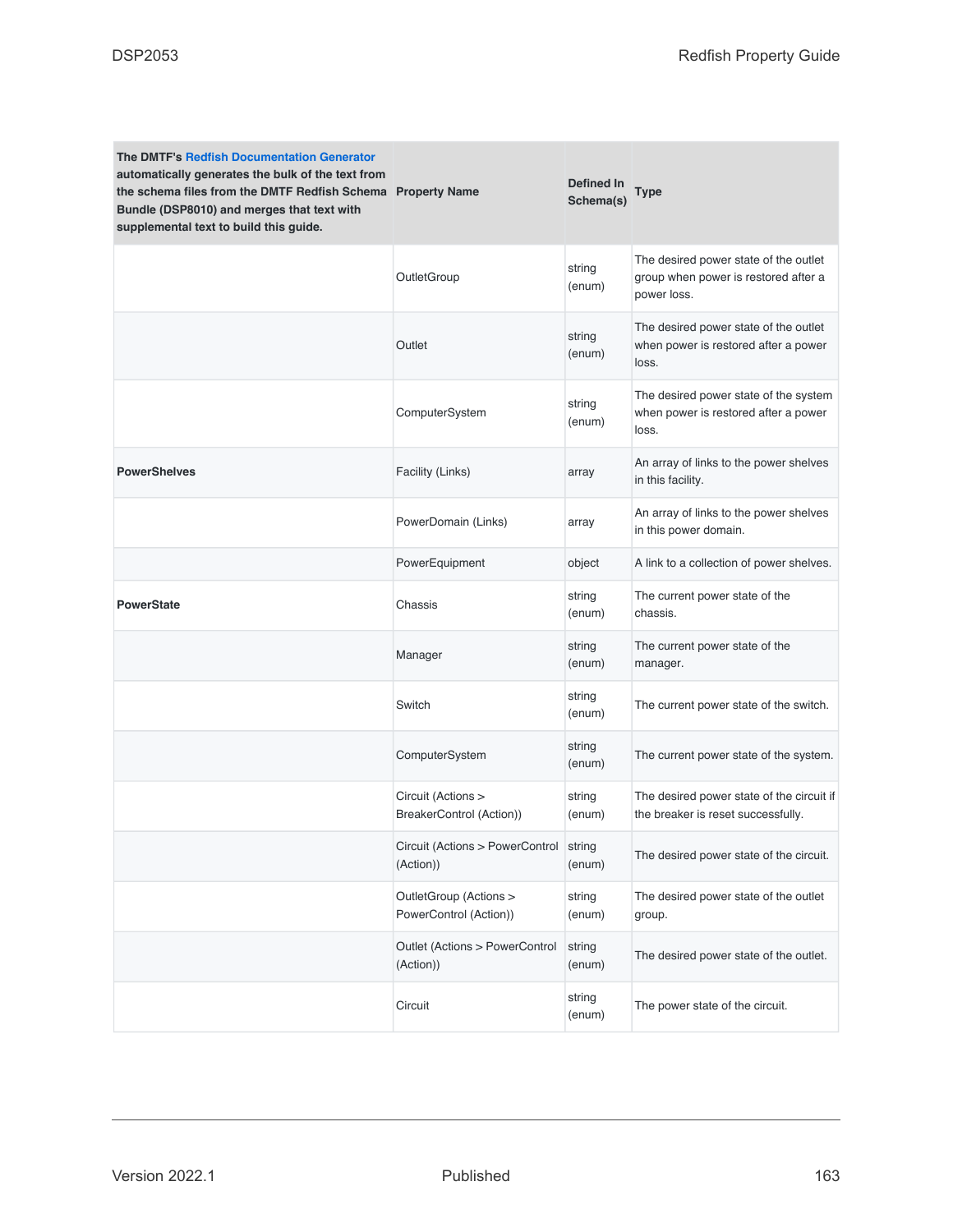| <b>The DMTF's Redfish Documentation Generator</b><br>automatically generates the bulk of the text from<br>the schema files from the DMTF Redfish Schema Property Name<br>Bundle (DSP8010) and merges that text with<br>supplemental text to build this guide. |                                                             | Defined In<br>Schema(s) | <b>Type</b>                                                                     |
|---------------------------------------------------------------------------------------------------------------------------------------------------------------------------------------------------------------------------------------------------------------|-------------------------------------------------------------|-------------------------|---------------------------------------------------------------------------------|
|                                                                                                                                                                                                                                                               | OutletGroup                                                 | string<br>(enum)        | The power state of the outlet group.                                            |
|                                                                                                                                                                                                                                                               | Outlet                                                      | string<br>(enum)        | The power state of the outlet.                                                  |
| <b>PowerStateInTransition</b>                                                                                                                                                                                                                                 | Circuit, Outlet, OutletGroup                                | boolean                 | Indicates whether the power state is<br>undergoing a delayed transition.        |
| PowerSubsystem                                                                                                                                                                                                                                                | Chassis                                                     | object                  | The link to the power subsystem<br>properties for this chassis.                 |
| <b>PowerSupplies</b>                                                                                                                                                                                                                                          | Outlet (Links)                                              | array                   | An array of links to the power supplies<br>connected to this outlet.            |
|                                                                                                                                                                                                                                                               | Chassis (Links)                                             | array                   | An array of links to the power supplies<br>that provide power to this chassis.  |
|                                                                                                                                                                                                                                                               | Power                                                       | array                   | The set of power supplies associated<br>with this system or device.             |
|                                                                                                                                                                                                                                                               | PowerDistribution                                           | object                  | The link to the collection of power<br>supplies for this equipment.             |
|                                                                                                                                                                                                                                                               | PowerSubsystem                                              | object                  | The link to the collection of power<br>supplies within this subsystem.          |
| PowerSupplyRedundancy                                                                                                                                                                                                                                         | PowerDistribution                                           | array                   | The redundancy information for the set<br>of power supplies for this equipment. |
|                                                                                                                                                                                                                                                               | PowerSubsystem                                              | array                   | The redundancy information for the set<br>of power supplies in this subsystem.  |
| <b>PowerSupplyReset (Action)</b>                                                                                                                                                                                                                              | Power (Actions)                                             | object                  | This action resets the targeted power<br>supply.                                |
| PowerSupplyType                                                                                                                                                                                                                                               | Power (PowerSupplies),<br>PowerSupply                       | string<br>(enum)        | The power supply type (AC or DC).                                               |
| <b>PowerWatts</b>                                                                                                                                                                                                                                             | AccelerationFunction                                        | integer<br>(Watts)      | The acceleration function power<br>consumption, in watts.                       |
|                                                                                                                                                                                                                                                               | EnvironmentMetrics, Fan,<br><b>PowerDistributionMetrics</b> | object                  | Power consumption (W).                                                          |
|                                                                                                                                                                                                                                                               | Circuit                                                     | object                  | The power (W) for this circuit.                                                 |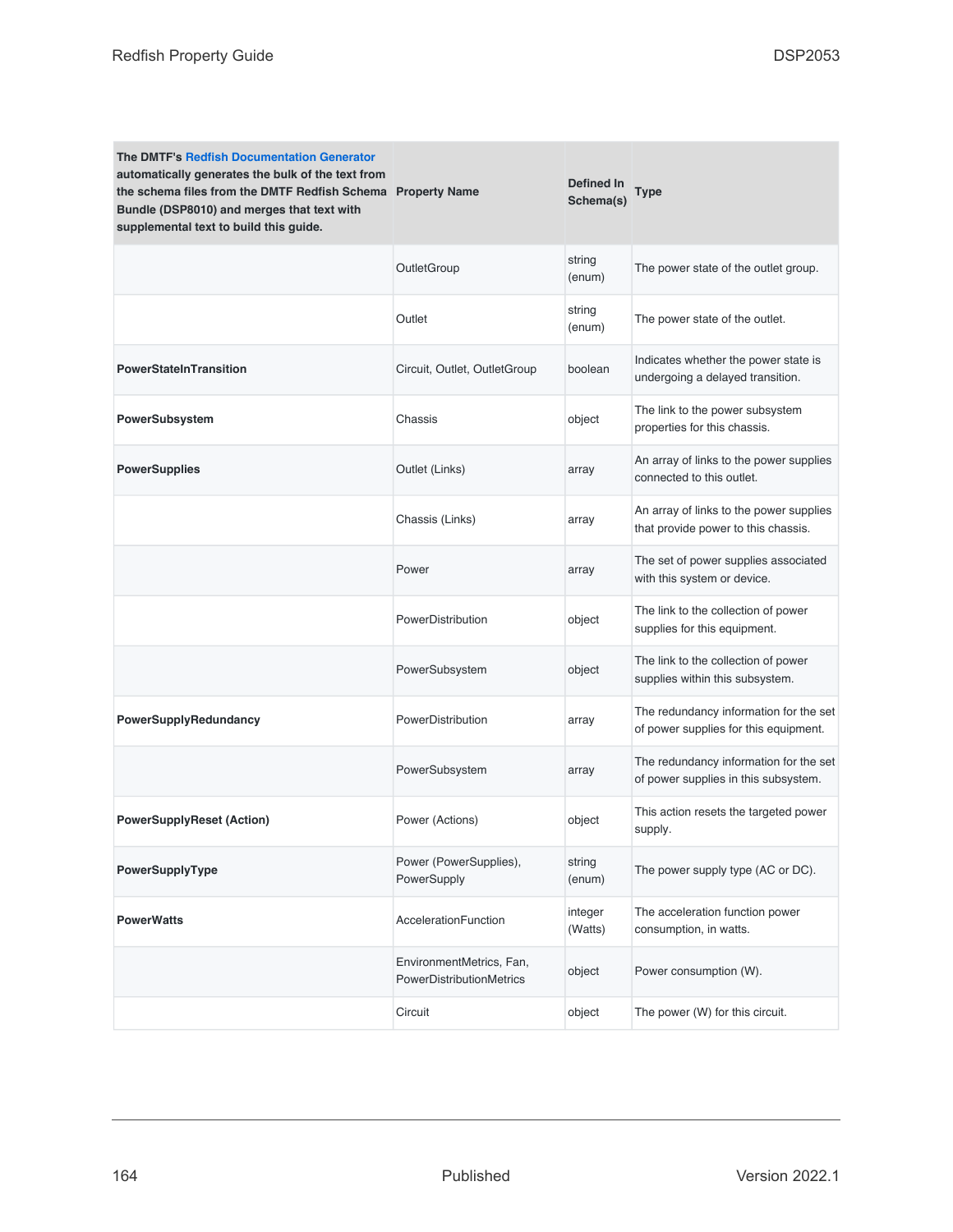| <b>The DMTF's Redfish Documentation Generator</b><br>automatically generates the bulk of the text from<br>the schema files from the DMTF Redfish Schema Property Name<br>Bundle (DSP8010) and merges that text with<br>supplemental text to build this guide. |                                               | Defined In<br>Schema(s) | Type                                                                                                        |
|---------------------------------------------------------------------------------------------------------------------------------------------------------------------------------------------------------------------------------------------------------------|-----------------------------------------------|-------------------------|-------------------------------------------------------------------------------------------------------------|
|                                                                                                                                                                                                                                                               | OutletGroup                                   | object                  | The power (W) for this outlet group.                                                                        |
|                                                                                                                                                                                                                                                               | Outlet                                        | object                  | The power (W) for this outlet.                                                                              |
| Precedence                                                                                                                                                                                                                                                    | EthernetInterface<br>(IPv6AddressPolicyTable) | integer                 | The IPv6 precedence, as defined in<br>RFC6724, section 2.1.                                                 |
| <b>Precision</b>                                                                                                                                                                                                                                              | MetricDefinition                              | integer                 | Number of significant digits in the<br>metric reading.                                                      |
|                                                                                                                                                                                                                                                               | Sensor                                        | number                  | The number of significant digits in the<br>reading.                                                         |
| <b>PredictedMediaLifeLeftPercent</b>                                                                                                                                                                                                                          | Drive                                         |                         | The percentage of reads and writes<br>number (%) that are predicted to be available for<br>the media.       |
|                                                                                                                                                                                                                                                               | MemoryMetrics (HealthData)                    |                         | The percentage of reads and writes<br>number (%) that are predicted to still be available<br>for the media. |
| <b>PreferExclusive</b>                                                                                                                                                                                                                                        | RegisteredClient<br>(ManagedResources)        | boolean                 | Indicates whether the registered client<br>expects to have exclusive access to<br>the managed resource.     |
| <b>Preferred</b>                                                                                                                                                                                                                                              | EndpointGroup                                 | boolean                 | An indication if access to the<br>resources through the endpoint group<br>is preferred.                     |
| <b>PreferredMainsId</b>                                                                                                                                                                                                                                       | PowerDistribution<br>(TransferConfiguration)  | string                  | The preferred source for the mains<br>circuit to this equipment.                                            |
| <b>Prefix</b>                                                                                                                                                                                                                                                 | EthernetInterface<br>(IPv6AddressPolicyTable) | string                  | The IPv6 address prefix, as defined in<br>RFC6724, section 2.1.                                             |
| <b>PrimaryDNS</b>                                                                                                                                                                                                                                             | NetworkDeviceFunction<br>(iSCSIBoot)          | string                  | The IPv6 or IPv4 address of the<br>primary DNS server for the iSCSI boot<br>initiator.                      |
| PrimaryLUN                                                                                                                                                                                                                                                    | <b>NetworkDeviceFunction</b><br>(iSCSIBoot)   | integer                 | The logical unit number (LUN) for the<br>primary iSCSI boot target.                                         |
| <b>PrimaryTargetIPAddress</b>                                                                                                                                                                                                                                 | <b>NetworkDeviceFunction</b><br>(iSCSIBoot)   | string                  | The IPv4 or IPv6 address for the<br>primary iSCSI boot target.                                              |
| PrimaryTargetName                                                                                                                                                                                                                                             | <b>NetworkDeviceFunction</b><br>(iSCSIBoot)   | string                  | The name of the iSCSI primary boot<br>target.                                                               |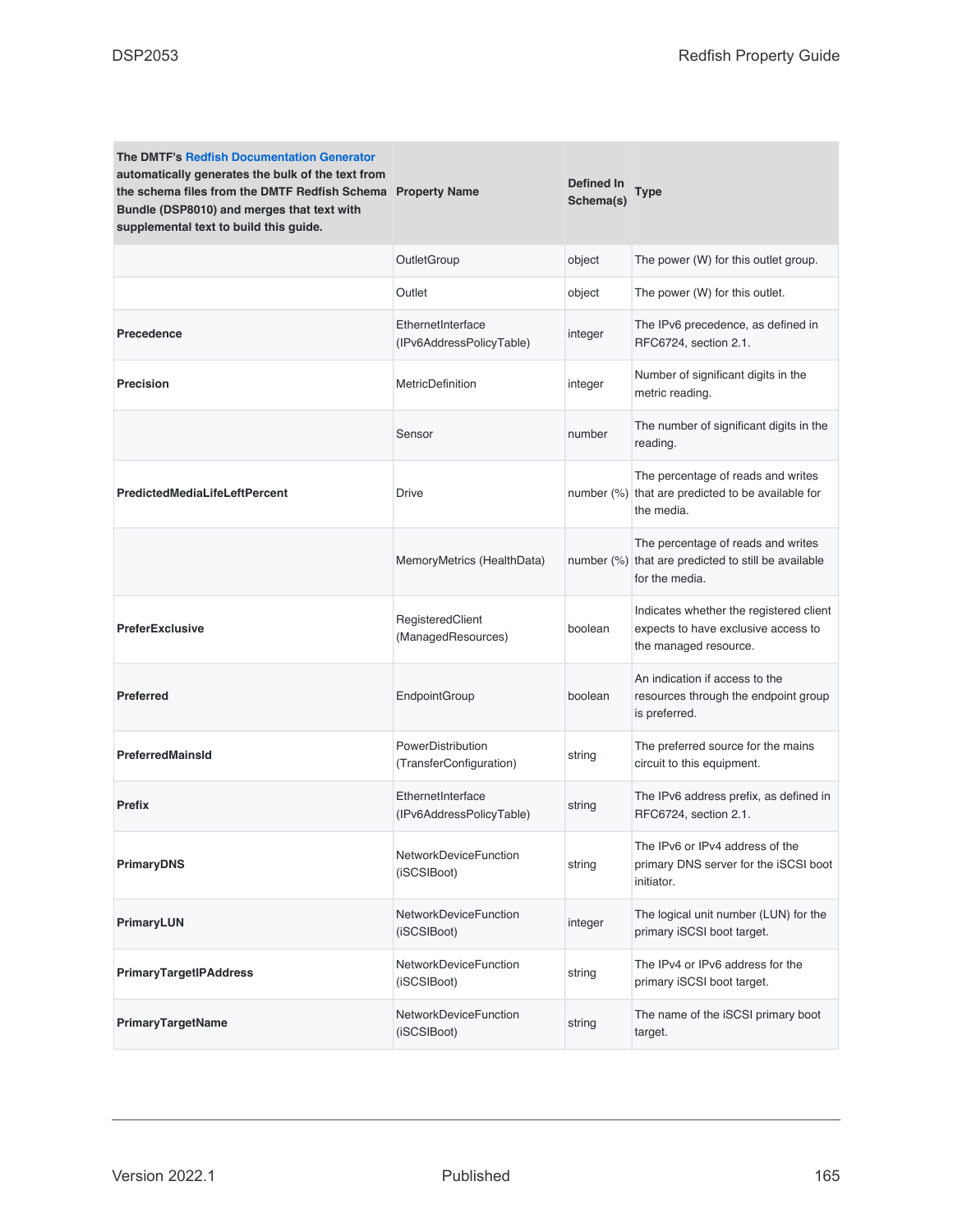| <b>The DMTF's Redfish Documentation Generator</b><br>automatically generates the bulk of the text from<br>the schema files from the DMTF Redfish Schema Property Name<br>Bundle (DSP8010) and merges that text with<br>supplemental text to build this guide. |                                                                                                                                                                                                                                                                                | Defined In<br>Schema(s) | Type                                                                                                                                 |
|---------------------------------------------------------------------------------------------------------------------------------------------------------------------------------------------------------------------------------------------------------------|--------------------------------------------------------------------------------------------------------------------------------------------------------------------------------------------------------------------------------------------------------------------------------|-------------------------|--------------------------------------------------------------------------------------------------------------------------------------|
| <b>PrimaryTargetTCPPort</b>                                                                                                                                                                                                                                   | NetworkDeviceFunction<br>(iSCSIBoot)                                                                                                                                                                                                                                           | integer                 | The TCP port for the primary iSCSI<br>boot target.                                                                                   |
| PrimaryVLANEnable                                                                                                                                                                                                                                             | NetworkDeviceFunction<br>(iSCSIBoot)                                                                                                                                                                                                                                           | boolean                 | An indication of whether the primary<br>VLAN is enabled.                                                                             |
| PrimaryVLANId                                                                                                                                                                                                                                                 | NetworkDeviceFunction<br>(iSCSIBoot)                                                                                                                                                                                                                                           | integer                 | The 802.1q VLAN ID to use for iSCSI<br>boot from the primary target.                                                                 |
| <b>Priority</b>                                                                                                                                                                                                                                               | AccountService<br>(ActiveDirectory),<br>AccountService (LDAP),<br>AccountService (OAuth2),<br>AccountService (TACACSplus),<br><b>ExternalAccountProvider</b>                                                                                                                   | integer                 | The authentication priority for the<br>external account provider.                                                                    |
| <b>PrivateEnterpriseld</b>                                                                                                                                                                                                                                    | ManagerNetworkProtocol<br>(SNMP > Engineld)                                                                                                                                                                                                                                    | string                  | The private enterprise ID.                                                                                                           |
| <b>Privilege</b>                                                                                                                                                                                                                                              | various (PrivilegeRegistry<br>(Mappings > OperationMap ><br>DELETE), PrivilegeRegistry<br>(Mappings > OperationMap ><br>$GET) $ )                                                                                                                                              | array                   | An array of privileges that are required<br>to complete a specific HTTP operation<br>on a Resource.                                  |
| <b>PrivilegeLevelArgument</b>                                                                                                                                                                                                                                 | <b>AccountService</b><br>(ActiveDirectory ><br>TACACSplusService),<br>AccountService (LDAP ><br>TACACSplusService),<br>AccountService (OAuth2 ><br>TACACSplusService),<br>AccountService (TACACSplus<br>>TACACSplusService),<br>ExternalAccountProvider<br>(TACACSplusService) | string                  | Indicates the name of the TACACS+<br>argument name in an authorization<br>request.                                                   |
| PrivilegeMap                                                                                                                                                                                                                                                  | AccountService                                                                                                                                                                                                                                                                 | object                  | The link to the mapping of the<br>privileges required to complete a<br>requested operation on a URI<br>associated with this service. |
| PrivilegesUsed                                                                                                                                                                                                                                                | PrivilegeRegistry                                                                                                                                                                                                                                                              | array                   | The set of Redfish standard privileges<br>used in this mapping.                                                                      |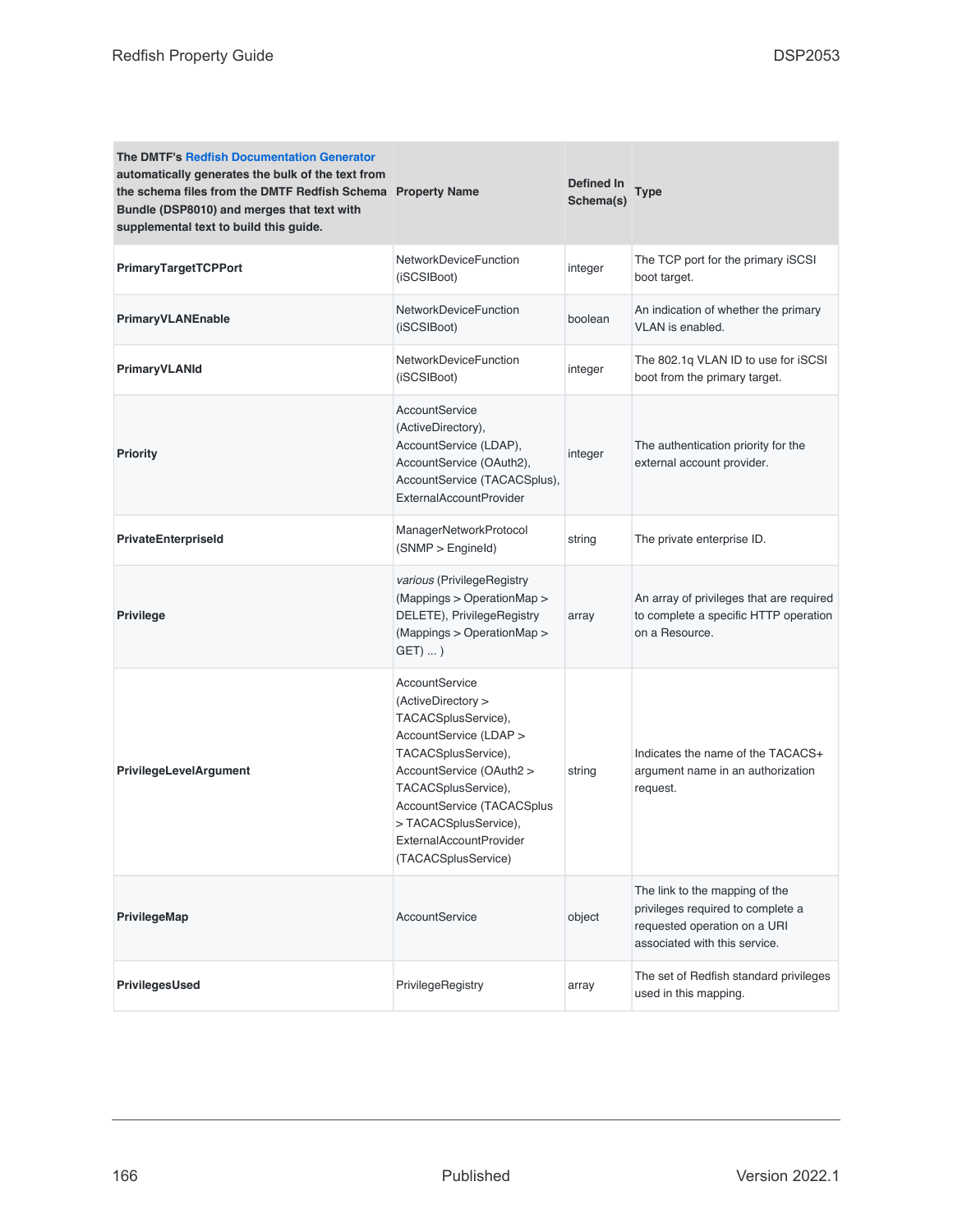| <b>The DMTF's Redfish Documentation Generator</b><br>automatically generates the bulk of the text from<br>the schema files from the DMTF Redfish Schema Property Name<br>Bundle (DSP8010) and merges that text with<br>supplemental text to build this guide. |                              | <b>Defined In</b><br>Schema(s) | <b>Type</b>                                                                                                  |
|---------------------------------------------------------------------------------------------------------------------------------------------------------------------------------------------------------------------------------------------------------------|------------------------------|--------------------------------|--------------------------------------------------------------------------------------------------------------|
| <b>ProcessorArchitecture</b>                                                                                                                                                                                                                                  | Processor                    | string<br>(enum)               | The architecture of the processor.                                                                           |
| ProcessorId                                                                                                                                                                                                                                                   | Processor                    | object                         | The identification information for this<br>processor.                                                        |
| <b>ProcessorMemory</b>                                                                                                                                                                                                                                        | Processor                    | array                          | The memory directly attached or<br>integrated within this processor.                                         |
| <b>Processors</b>                                                                                                                                                                                                                                             | Memory (Links)               | array                          | An array of links to the processors<br>associated with this memory device.                                   |
|                                                                                                                                                                                                                                                               | <b>ResourceBlock</b>         | array                          | An array of links to the processors<br>available in this resource block.                                     |
|                                                                                                                                                                                                                                                               | Chassis (Links)              | array                          | An array of links to the processors<br>located in this chassis.                                              |
|                                                                                                                                                                                                                                                               | GraphicsController (Links)   | array                          | An array of links to the processors that<br>are a part of this graphics controller.                          |
|                                                                                                                                                                                                                                                               | PCIeSlots (Slots > Links)    | array                          | An array of links to the processors that<br>are directly connected or directly<br>bridged to this PCIe slot. |
|                                                                                                                                                                                                                                                               | <b>USBController (Links)</b> | array                          | An array of links to the processors that<br>can utilize this USB controller.                                 |
|                                                                                                                                                                                                                                                               | NetworkAdapter               | object                         | The link to the collection of offload<br>processors contained in this network<br>adapter.                    |
|                                                                                                                                                                                                                                                               | ComputerSystem               | object                         | The link to the collection of processors<br>associated with this system.                                     |
| <b>ProcessorStatistics</b>                                                                                                                                                                                                                                    | ManagerDiagnosticData        | object                         | The processor statistics of the<br>manager.                                                                  |
| <b>ProcessorSummary</b>                                                                                                                                                                                                                                       | ComputerSystem               | object                         | The central processors of the system<br>in general detail.                                                   |
| ProcessorType                                                                                                                                                                                                                                                 | Processor                    | string<br>(enum)               | The type of processor.                                                                                       |
| <b>Producer</b>                                                                                                                                                                                                                                               | Assembly (Assemblies)        | string                         | The producer or manufacturer of the<br>assembly.                                                             |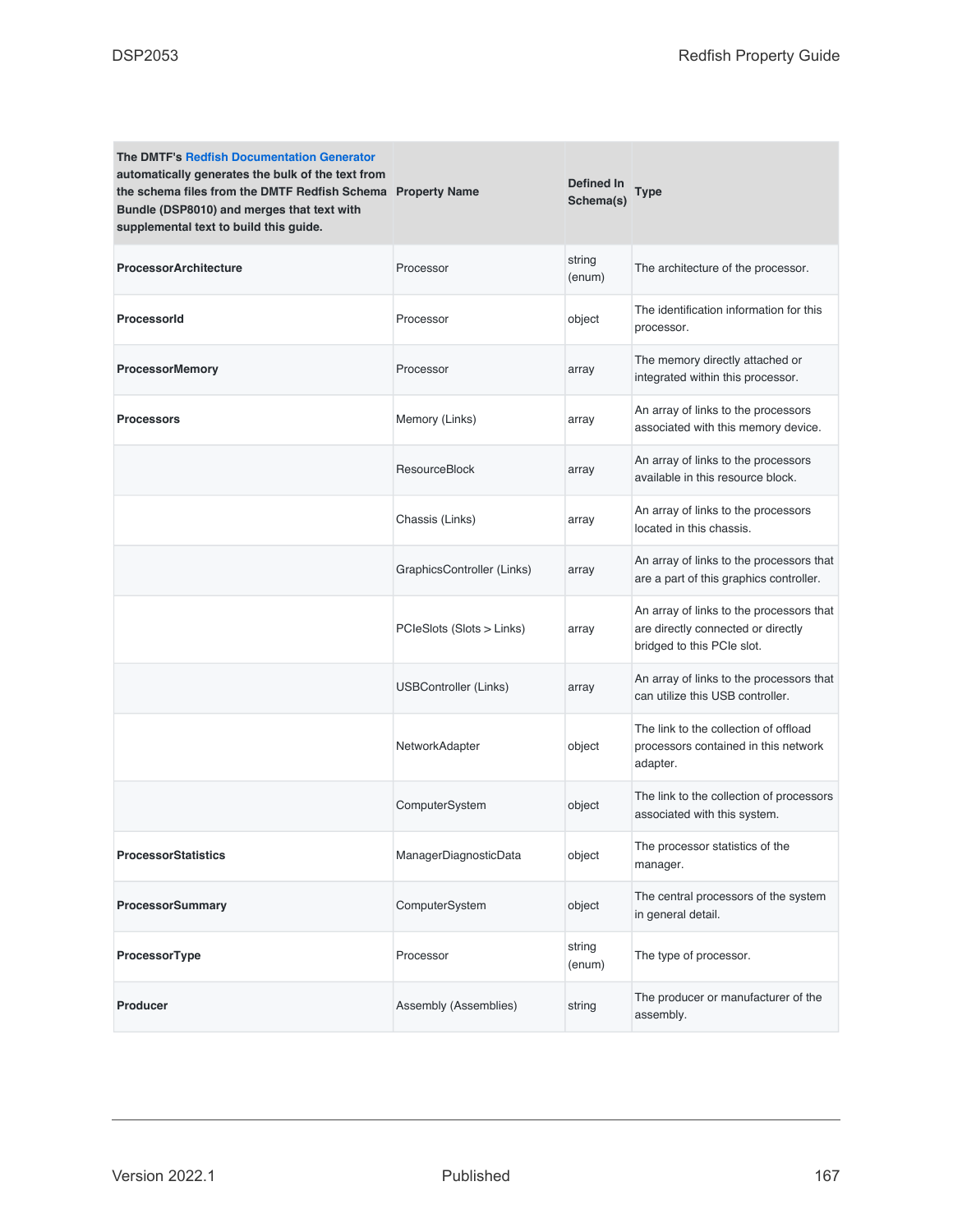| <b>The DMTF's Redfish Documentation Generator</b><br>automatically generates the bulk of the text from<br>the schema files from the DMTF Redfish Schema Property Name<br>Bundle (DSP8010) and merges that text with<br>supplemental text to build this guide. |                                                                                         | Defined In<br>Schema(s) | <b>Type</b>                                                                                                            |
|---------------------------------------------------------------------------------------------------------------------------------------------------------------------------------------------------------------------------------------------------------------|-----------------------------------------------------------------------------------------|-------------------------|------------------------------------------------------------------------------------------------------------------------|
| Product                                                                                                                                                                                                                                                       | ServiceRoot                                                                             | string                  | The product associated with this<br>Redfish Service.                                                                   |
| <b>ProductionDate</b>                                                                                                                                                                                                                                         | Assembly (Assemblies)                                                                   | string                  | The production date of the assembly.                                                                                   |
|                                                                                                                                                                                                                                                               | <b>Battery</b>                                                                          | string                  | The production or manufacturing date<br>of this battery.                                                               |
|                                                                                                                                                                                                                                                               | PowerDistribution                                                                       | string                  | The production or manufacturing date<br>of this equipment.                                                             |
|                                                                                                                                                                                                                                                               | PowerSupply                                                                             | string                  | The production or manufacturing date<br>of this power supply.                                                          |
| <b>ProductName</b>                                                                                                                                                                                                                                            | <b>AttributeRegistry</b><br>(SupportedSystems)                                          | string                  | The product name of the computer<br>system to which this attribute registry<br>applies.                                |
| ProgrammableFromHost                                                                                                                                                                                                                                          | Processor (FPGA)                                                                        | boolean                 | An indication of whether the FPGA<br>firmware can be reprogrammed from<br>the host by using system software.           |
|                                                                                                                                                                                                                                                               | Processor (FPGA ><br>ReconfigurationSlots)                                              | boolean                 | An indication of whether the<br>reconfiguration slot can be<br>reprogrammed from the host by using<br>system software. |
| <b>PropertyOverrides</b>                                                                                                                                                                                                                                      | PrivilegeRegistry (Mappings)                                                            | array                   | The privilege overrides of properties<br>within a Resource.                                                            |
| Proportional                                                                                                                                                                                                                                                  | Control (ControlLoop)                                                                   | number                  | The proportional coefficient.                                                                                          |
| ProtectedIdentificationNumber                                                                                                                                                                                                                                 | Processor (ProcessorId)                                                                 | string                  | The Protected Processor Identification<br>Number (PPIN) for this processor.                                            |
| Protocol                                                                                                                                                                                                                                                      | <b>Drive</b>                                                                            | string<br>(enum)        | The protocol that this drive currently<br>uses to communicate to the storage<br>controller.                            |
|                                                                                                                                                                                                                                                               | EventDestination                                                                        | string<br>(enum)        | The protocol type of the event<br>connection.                                                                          |
| ProtocolEnabled                                                                                                                                                                                                                                               | various<br>(ManagerNetworkProtocol<br>(DHCP),<br>ManagerNetworkProtocol<br>$(DHCPv6)$ ) | boolean                 | An indication of whether the protocol is<br>enabled.                                                                   |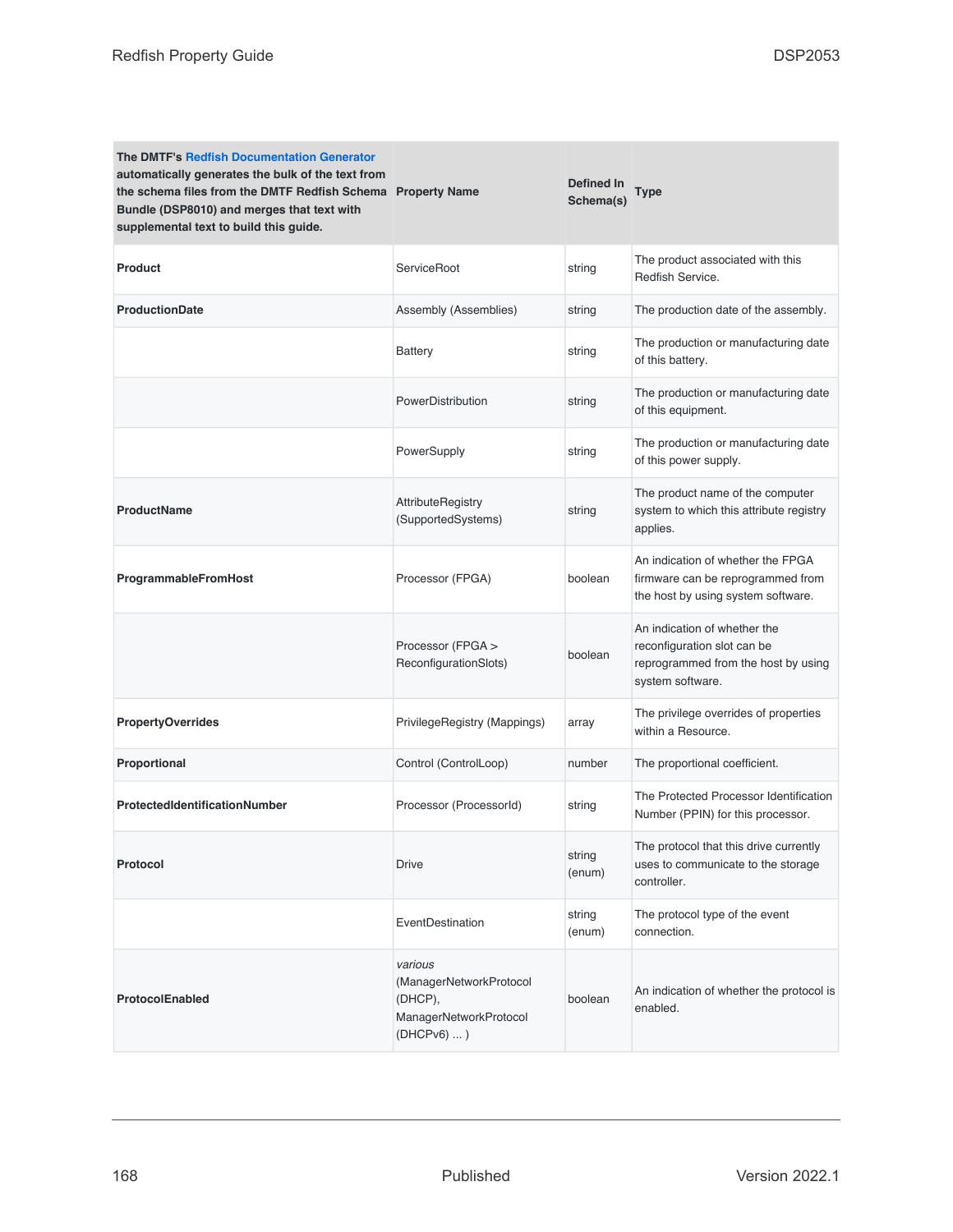| <b>The DMTF's Redfish Documentation Generator</b><br>automatically generates the bulk of the text from<br>the schema files from the DMTF Redfish Schema Property Name<br>Bundle (DSP8010) and merges that text with<br>supplemental text to build this guide. |                                                                                                                                                                                                                                                                                    | <b>Defined In</b><br>Schema(s) | Type                                                                                                                  |
|---------------------------------------------------------------------------------------------------------------------------------------------------------------------------------------------------------------------------------------------------------------|------------------------------------------------------------------------------------------------------------------------------------------------------------------------------------------------------------------------------------------------------------------------------------|--------------------------------|-----------------------------------------------------------------------------------------------------------------------|
| ProtocolFeaturesSupported                                                                                                                                                                                                                                     | ServiceRoot                                                                                                                                                                                                                                                                        | object                         | The information about protocol<br>features that the service supports.                                                 |
| <b>ProvidedCertificate</b>                                                                                                                                                                                                                                    | ComponentIntegrity (SPDM ><br>IdentityAuthentication ><br>RequesterAuthentication)                                                                                                                                                                                                 | object                         | A link to the certificate that represents<br>the identify of the SPDM Requester<br>provided in mutual authentication. |
| <b>ProvisioningPolicy</b>                                                                                                                                                                                                                                     | Volume                                                                                                                                                                                                                                                                             | string<br>(enum)               | This property specifies the volume's<br>storage allocation, or provisioning<br>policy.                                |
| Proxy                                                                                                                                                                                                                                                         | ManagerNetworkProtocol                                                                                                                                                                                                                                                             | object                         | The HTTP/HTTPS proxy information<br>for this manager.                                                                 |
| ProxyAutoConfigURI                                                                                                                                                                                                                                            | ManagerNetworkProtocol<br>(Proxy)                                                                                                                                                                                                                                                  | string                         | The URI used to access a proxy auto-<br>configuration (PAC) file.                                                     |
| ProxyServerURI                                                                                                                                                                                                                                                | ManagerNetworkProtocol<br>(Proxy)                                                                                                                                                                                                                                                  | string                         | The URI of the proxy server, including<br>the scheme and any non-default port<br>value.                               |
| <b>PublicationUri</b>                                                                                                                                                                                                                                         | JsonSchemaFile (Location)                                                                                                                                                                                                                                                          | string                         | The link to publicly available<br>(canonical) URI for schema.                                                         |
|                                                                                                                                                                                                                                                               | MessageRegistryFile (Location) string                                                                                                                                                                                                                                              |                                | The link to publicly available<br>(canonical) URI for the Message<br>Registry.                                        |
| <b>PUT</b>                                                                                                                                                                                                                                                    | PrivilegeRegistry (Mappings ><br>OperationMap),<br>PrivilegeRegistry (Mappings ><br>PropertyOverrides ><br>OperationMap),<br>PrivilegeRegistry (Mappings ><br>ResourceURIOverrides ><br>OperationMap),<br>PrivilegeRegistry (Mappings ><br>SubordinateOverrides ><br>OperationMap) | array                          | The privilege required to complete an<br>HTTP PUT operation.                                                          |
| <b>RackPDUs</b>                                                                                                                                                                                                                                               | Facility (Links)                                                                                                                                                                                                                                                                   | array                          | An array of links to the rack-level<br>power distribution units in this facility.                                     |
|                                                                                                                                                                                                                                                               | PowerDomain (Links)                                                                                                                                                                                                                                                                | array                          | An array of links to the rack-level<br>power distribution units in this power<br>domain.                              |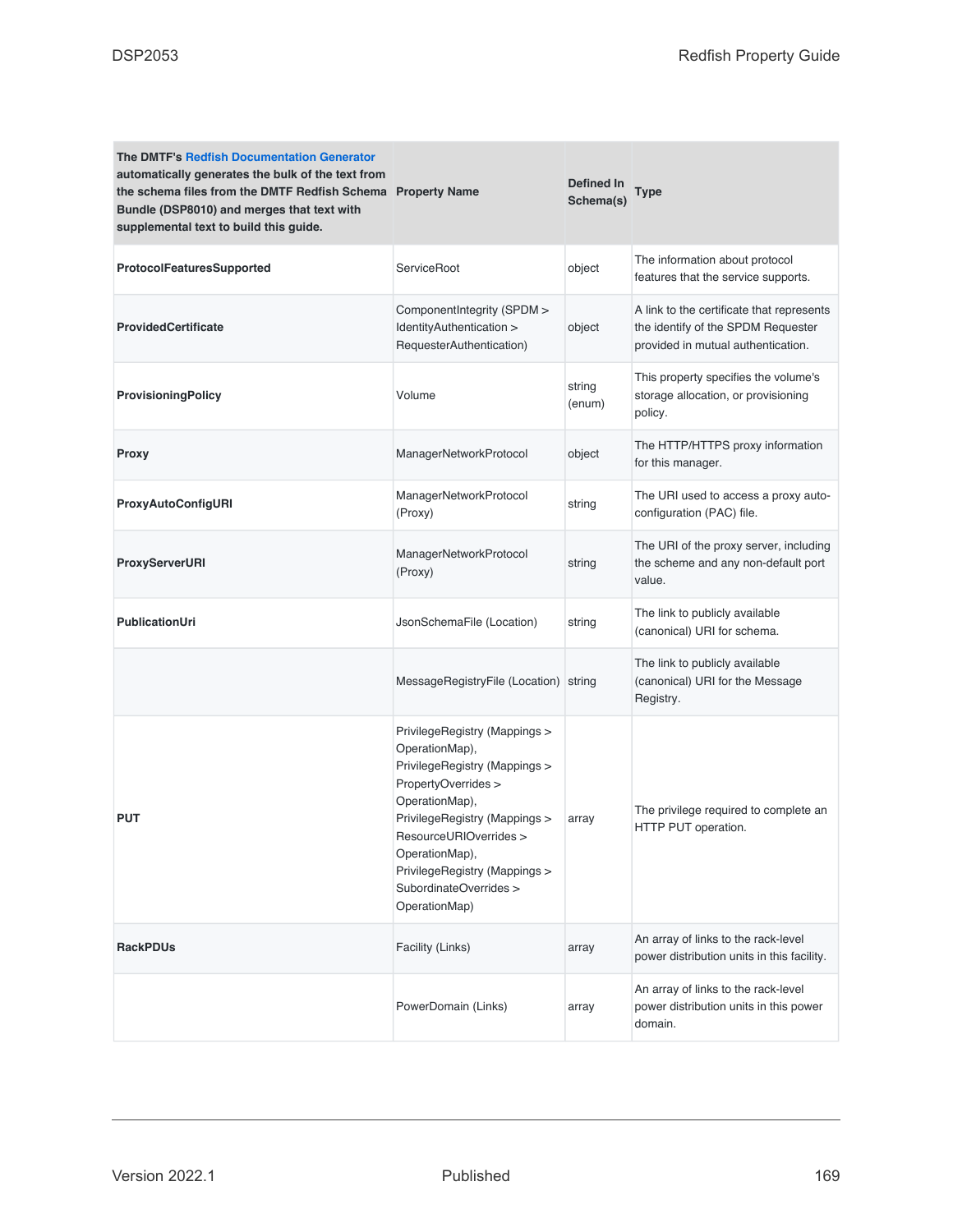| <b>The DMTF's Redfish Documentation Generator</b><br>automatically generates the bulk of the text from<br>the schema files from the DMTF Redfish Schema Property Name<br>Bundle (DSP8010) and merges that text with<br>supplemental text to build this guide. |                                                 | Defined In<br>Schema(s) | Type                                                                  |
|---------------------------------------------------------------------------------------------------------------------------------------------------------------------------------------------------------------------------------------------------------------|-------------------------------------------------|-------------------------|-----------------------------------------------------------------------|
|                                                                                                                                                                                                                                                               | PowerEquipment                                  | object                  | A link to a collection of rack-level<br>power distribution units.     |
| <b>RAIDType</b>                                                                                                                                                                                                                                               | Volume                                          | string<br>(enum)        | The RAID type of this volume.                                         |
|                                                                                                                                                                                                                                                               | Volume (Actions ><br>ChangeRAIDLayout (Action)) | string<br>(enum)        | The requested RAID type for the<br>volume.                            |
| <b>RailCurrentAmps</b>                                                                                                                                                                                                                                        | PowerSupplyMetrics                              | array                   | The output currents (A) for this power<br>supply.                     |
| <b>RailPowerWatts</b>                                                                                                                                                                                                                                         | PowerSupplyMetrics                              | array                   | The output power readings (W) for this<br>power supply.               |
| RailVoltage                                                                                                                                                                                                                                                   | PowerSupplyMetrics                              | array                   | The output voltages (V) for this power<br>supply.                     |
| <b>RankCount</b>                                                                                                                                                                                                                                              | Memory                                          | integer                 | Number of ranks available in the<br>memory device.                    |
| <b>RatedCurrentAmps</b>                                                                                                                                                                                                                                       | Circuit                                         | number (A)              | The rated maximum current allowed<br>for this circuit.                |
|                                                                                                                                                                                                                                                               | Outlet                                          | number (A)              | The rated maximum current allowed<br>for this outlet.                 |
| RawEntryHex                                                                                                                                                                                                                                                   | <b>VCATEntry</b>                                | string                  | The hexadecimal value of the Virtual<br>Channel Action Table entries. |
|                                                                                                                                                                                                                                                               | RouteEntry                                      | string                  | The raw data of route entry rows.                                     |
| <b>RDMAProtectionErrors</b>                                                                                                                                                                                                                                   | PortMetrics (Networking)                        | integer                 | The total number of RDMA protection<br>errors.                        |
| <b>RDMAProtocolErrors</b>                                                                                                                                                                                                                                     | PortMetrics (Networking)                        | integer                 | The total number of RDMA protocol<br>errors.                          |
| <b>RDMARXBytes</b>                                                                                                                                                                                                                                            | PortMetrics (Networking)                        | integer                 | The total number of RDMA bytes<br>received on a port since reset.     |
| <b>RDMARXRequests</b>                                                                                                                                                                                                                                         | PortMetrics (Networking)                        | integer                 | The total number of RDMA requests<br>received on a port since reset.  |
| <b>RDMATXBytes</b>                                                                                                                                                                                                                                            | PortMetrics (Networking)                        | integer                 | The total number of RDMA bytes<br>transmitted on a port since reset.  |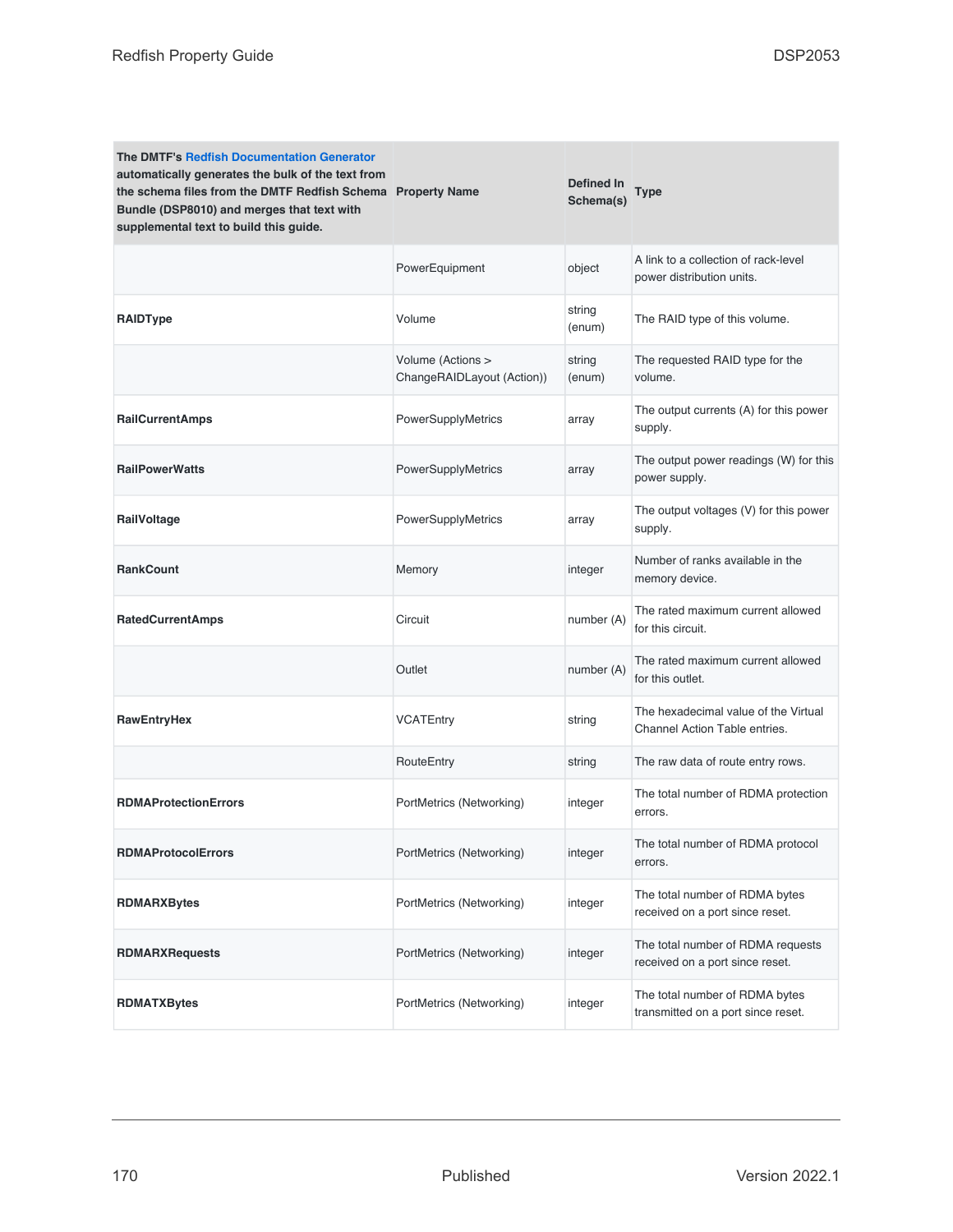| <b>The DMTF's Redfish Documentation Generator</b><br>automatically generates the bulk of the text from<br>the schema files from the DMTF Redfish Schema Property Name<br>Bundle (DSP8010) and merges that text with<br>supplemental text to build this guide. |                                                                                                                              | <b>Defined In</b><br>Schema(s) | Type                                                                                                                            |
|---------------------------------------------------------------------------------------------------------------------------------------------------------------------------------------------------------------------------------------------------------------|------------------------------------------------------------------------------------------------------------------------------|--------------------------------|---------------------------------------------------------------------------------------------------------------------------------|
| <b>RDMATXReadRequests</b>                                                                                                                                                                                                                                     | PortMetrics (Networking)                                                                                                     | integer                        | The total number of RDMA read<br>requests transmitted on a port since<br>reset.                                                 |
| <b>RDMATXRequests</b>                                                                                                                                                                                                                                         | PortMetrics (Networking)                                                                                                     | integer                        | The total number of RDMA requests<br>transmitted on a port since reset.                                                         |
| <b>RDMATXSendRequests</b>                                                                                                                                                                                                                                     | PortMetrics (Networking)                                                                                                     | integer                        | The total number of RDMA send<br>requests transmitted on a port since<br>reset.                                                 |
| <b>RDMATXWriteRequests</b>                                                                                                                                                                                                                                    | PortMetrics (Networking)                                                                                                     | integer                        | The total number of RDMA write<br>requests transmitted on a port since<br>reset.                                                |
| <b>RDP</b>                                                                                                                                                                                                                                                    | ManagerNetworkProtocol                                                                                                       | object                         | The settings for this manager's<br>Remote Desktop Protocol support.                                                             |
| <b>ReactivekVARh</b>                                                                                                                                                                                                                                          | various (Circuit (EnergykWh),<br>Circuit (PolyPhaseEnergykWh<br>$>$ Line1ToLine2) )                                          | number<br>(kV.A.h)             | Reactive energy (kVARh).                                                                                                        |
| <b>ReactiveVAR</b>                                                                                                                                                                                                                                            | various (Circuit<br>(PolyPhasePowerWatts ><br>Line1ToLine2), Circuit<br>(PolyPhasePowerWatts ><br>Line1ToNeutral)  )         | number<br>(V.A)                | The square root of the difference term<br>of squared apparent VA and squared<br>power (Reading) for a circuit, in VAR<br>units. |
| <b>ReadCachePolicy</b>                                                                                                                                                                                                                                        | Volume                                                                                                                       | string<br>(enum)               | Indicates the read cache policy setting<br>for the Volume.                                                                      |
| Reading                                                                                                                                                                                                                                                       | Thermal (Fans)                                                                                                               | integer                        | The fan speed.                                                                                                                  |
|                                                                                                                                                                                                                                                               | <b>EnvironmentMetrics</b><br>(PowerLimitWatts), Memory<br>(OperatingSpeedRangeMHz),<br>Processor<br>(OperatingSpeedRangeMHz) | number                         | The reading of the sensor associated<br>with this control.                                                                      |
|                                                                                                                                                                                                                                                               | various (Battery<br>(StateOfHealthPercent),<br>BatteryMetrics (CellVoltages)<br>$\mathcal{E}$                                | number                         | The sensor value.                                                                                                               |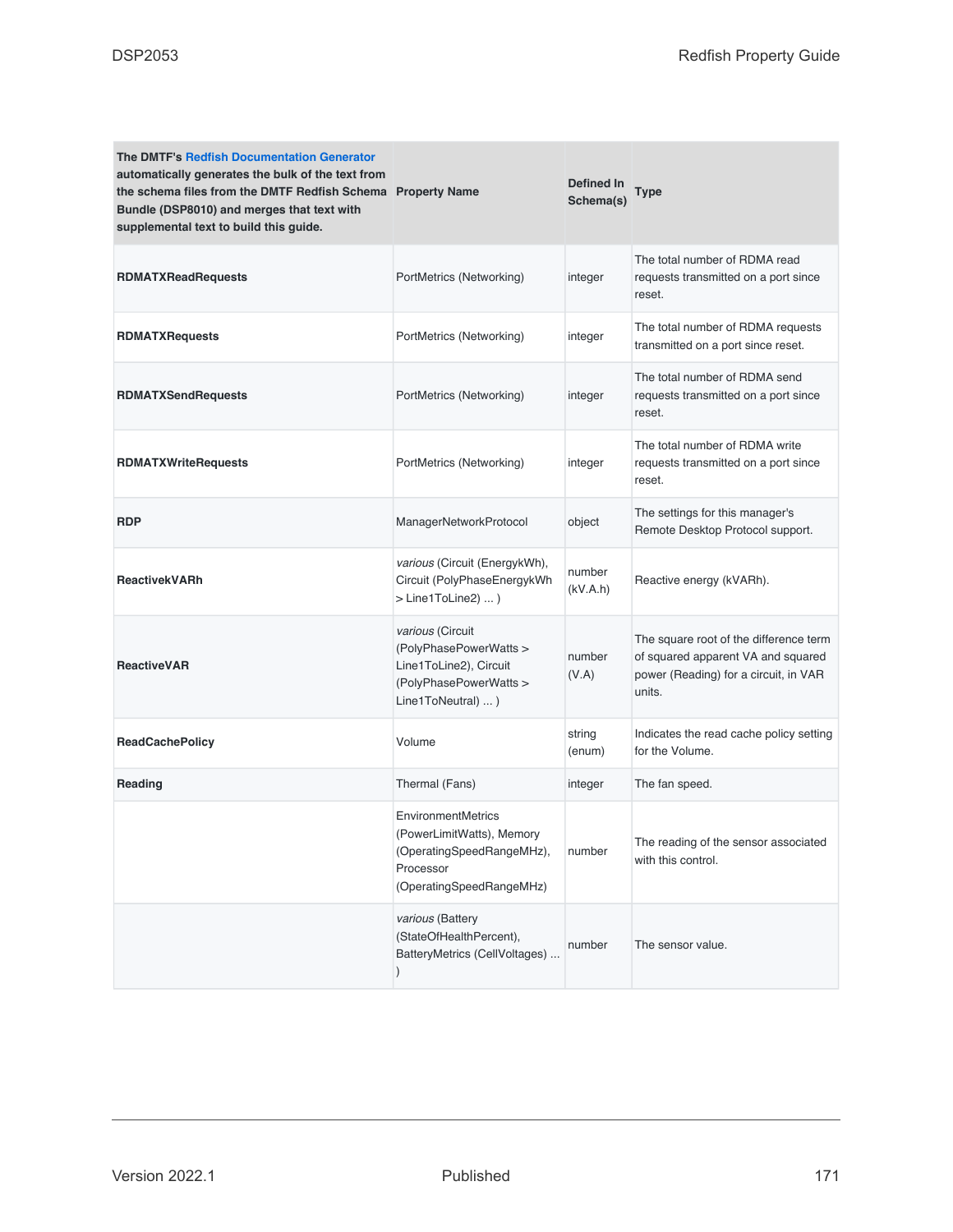| <b>The DMTF's Redfish Documentation Generator</b><br>automatically generates the bulk of the text from<br>the schema files from the DMTF Redfish Schema Property Name<br>Bundle (DSP8010) and merges that text with<br>supplemental text to build this guide. |                                                                                                                              | Defined In<br>Schema(s) | <b>Type</b>                                                                                                                                           |
|---------------------------------------------------------------------------------------------------------------------------------------------------------------------------------------------------------------------------------------------------------------|------------------------------------------------------------------------------------------------------------------------------|-------------------------|-------------------------------------------------------------------------------------------------------------------------------------------------------|
|                                                                                                                                                                                                                                                               | various (Sensor (Thresholds ><br>LowerCaution), Sensor<br>(Thresholds ><br>LowerCautionUser)  )                              | number                  | The threshold value.                                                                                                                                  |
| <b>ReadingCelsius</b>                                                                                                                                                                                                                                         | Thermal (Temperatures)                                                                                                       | number<br>(Celsius)     | The temperature in degrees Celsius.                                                                                                                   |
| ReadingRangeMax                                                                                                                                                                                                                                               | Sensor                                                                                                                       | number                  | The maximum possible value for this<br>sensor.                                                                                                        |
| ReadingRangeMin                                                                                                                                                                                                                                               | Sensor                                                                                                                       | number                  | The minimum possible value for this<br>sensor.                                                                                                        |
| ReadingTime                                                                                                                                                                                                                                                   | Sensor                                                                                                                       | string                  | The date and time that the reading<br>was acquired from the sensor.                                                                                   |
| ReadingType                                                                                                                                                                                                                                                   | Sensor                                                                                                                       | string<br>(enum)        | The type of sensor.                                                                                                                                   |
| ReadingUnits                                                                                                                                                                                                                                                  | Sensor                                                                                                                       | string                  | The units of the reading and<br>thresholds.                                                                                                           |
|                                                                                                                                                                                                                                                               | <b>EnvironmentMetrics</b><br>(PowerLimitWatts), Memory<br>(OperatingSpeedRangeMHz),<br>Processor<br>(OperatingSpeedRangeMHz) | string                  | The units of the sensor reading<br>associated with this control.                                                                                      |
|                                                                                                                                                                                                                                                               | Thermal (Fans)                                                                                                               | string<br>(enum)        | The units in which the fan reading and<br>thresholds are measured.                                                                                    |
| <b>ReadingVolts</b>                                                                                                                                                                                                                                           | Power (Voltages)                                                                                                             | number<br>(Volts)       | The reading of the voltage sensor.                                                                                                                    |
| <b>ReadOnly</b>                                                                                                                                                                                                                                               | <b>AttributeRegistry</b><br>(RegistryEntries > Attributes)                                                                   | boolean                 | An indication of whether this attribute<br>is read-only. A read-only attribute<br>cannot be modified, and should be<br>grayed out in user interfaces. |
|                                                                                                                                                                                                                                                               | AttributeRegistry<br>(RegistryEntries > Menus)                                                                               | boolean                 | An indication of whether this menu is<br>read-only. A read-only menu, its<br>properties, and sub-menus are not<br>accessible in user interfaces.      |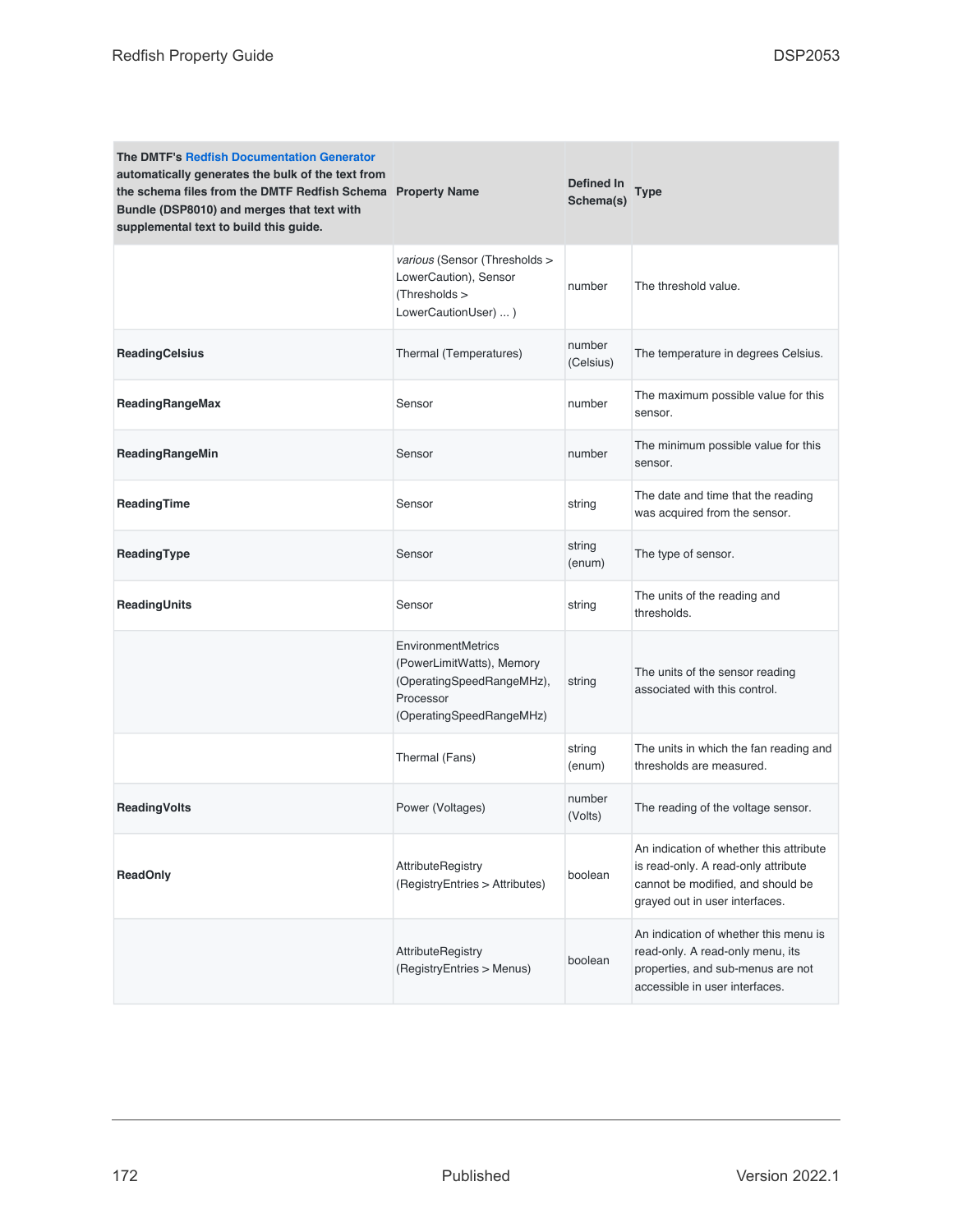| <b>The DMTF's Redfish Documentation Generator</b><br>automatically generates the bulk of the text from<br>the schema files from the DMTF Redfish Schema Property Name<br>Bundle (DSP8010) and merges that text with<br>supplemental text to build this guide. |                                                                                              | <b>Defined In</b><br>Schema(s) | Type                                                                                                                                                                                                                                                  |
|---------------------------------------------------------------------------------------------------------------------------------------------------------------------------------------------------------------------------------------------------------------|----------------------------------------------------------------------------------------------|--------------------------------|-------------------------------------------------------------------------------------------------------------------------------------------------------------------------------------------------------------------------------------------------------|
| ReadyToRemove                                                                                                                                                                                                                                                 | <b>Drive</b>                                                                                 | boolean                        | An indication of whether the drive is<br>prepared by the system for removal.                                                                                                                                                                          |
|                                                                                                                                                                                                                                                               | <b>PCIeDevice</b>                                                                            | boolean                        | An indication of whether the PCIe<br>device is prepared by the system for<br>removal.                                                                                                                                                                 |
| <b>RebuildRatePercent</b>                                                                                                                                                                                                                                     | Storage (StorageControllers ><br>ControllerRates),<br>StorageController<br>(ControllerRates) | integer                        | The percentage of controller resources<br>used for rebuilding/repairing volumes.                                                                                                                                                                      |
| <b>ReceivedECN</b>                                                                                                                                                                                                                                            | PortMetrics (GenZ)                                                                           | integer                        | The number of packets received on<br>this interface with the Congestion ECN<br>bit set.                                                                                                                                                               |
| <b>ReconfigurationSlots</b>                                                                                                                                                                                                                                   | Processor (FPGA)                                                                             | array                          | An array of the FPGA reconfiguration<br>slots. An FPGA uses a reconfiguration<br>slot to contain an acceleration function<br>that can change as the FPGA is<br>provisioned.                                                                           |
| RecoverableCapacitySourceCount                                                                                                                                                                                                                                | Volume                                                                                       | integer                        | Current number of capacity source<br>resources that are available as<br>replacements.                                                                                                                                                                 |
| <b>RedfishVersion</b>                                                                                                                                                                                                                                         | ServiceRoot                                                                                  | string                         | The version of the Redfish Service.                                                                                                                                                                                                                   |
| Redundancy                                                                                                                                                                                                                                                    | Endpoint                                                                                     | array                          | Redundancy information for the lower-<br>level endpoints supporting this<br>endpoint.                                                                                                                                                                 |
|                                                                                                                                                                                                                                                               | Storage                                                                                      | array                          | Redundancy information for the<br>storage subsystem.                                                                                                                                                                                                  |
|                                                                                                                                                                                                                                                               | Switch                                                                                       | array                          | Redundancy information for the<br>switches.                                                                                                                                                                                                           |
|                                                                                                                                                                                                                                                               | ComputerSystem                                                                               | array                          | The link to a collection of redundancy<br>entities. Each entity specifies a kind<br>and level of redundancy and a<br>collection, or redundancy set, of other<br>computer systems that provide the<br>specified redundancy to this computer<br>system. |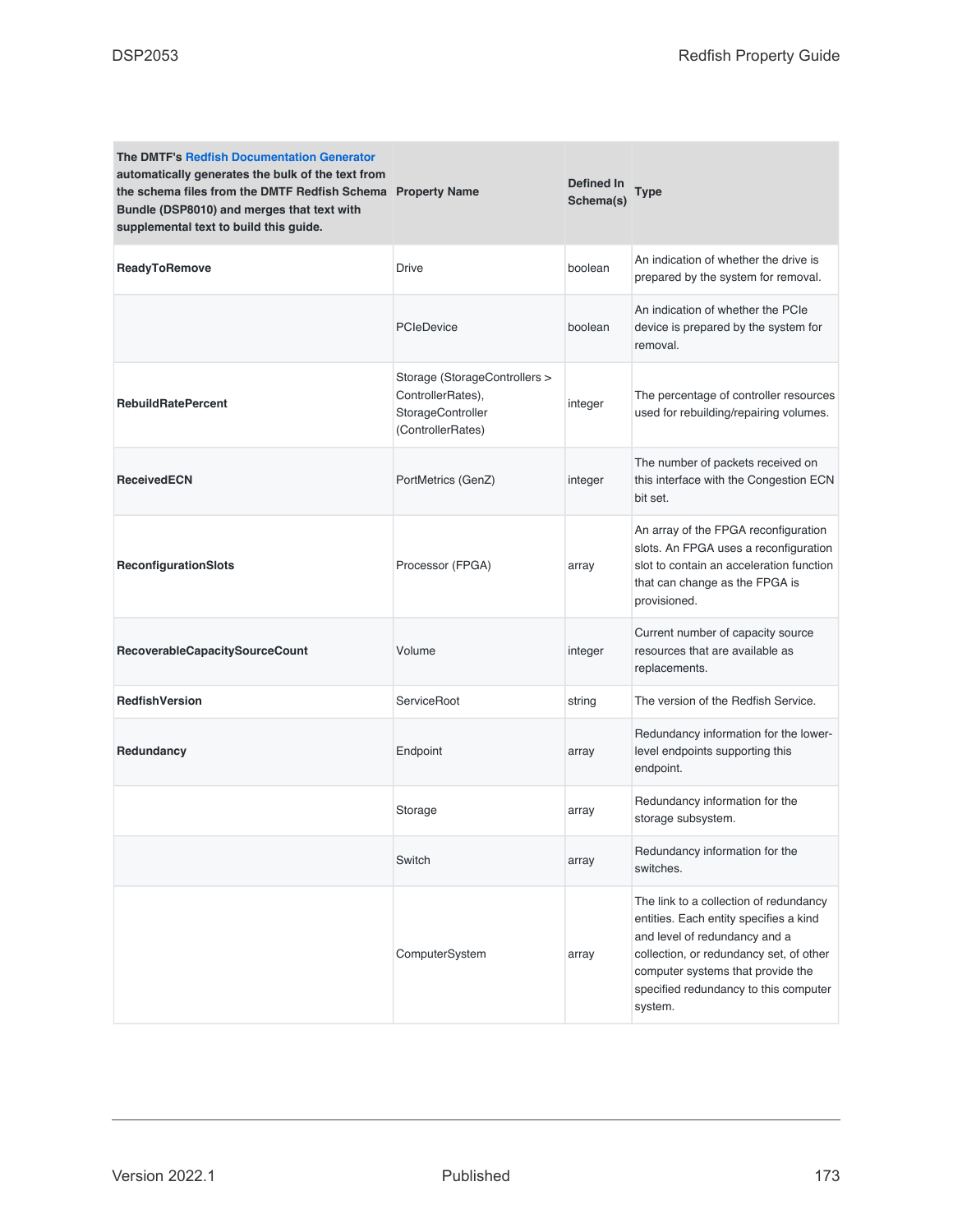| <b>The DMTF's Redfish Documentation Generator</b><br>automatically generates the bulk of the text from<br>the schema files from the DMTF Redfish Schema Property Name<br>Bundle (DSP8010) and merges that text with<br>supplemental text to build this guide. |                                                                                                                                                                                                                                                     | Defined In<br>Schema(s) | Type                                                                            |
|---------------------------------------------------------------------------------------------------------------------------------------------------------------------------------------------------------------------------------------------------------------|-----------------------------------------------------------------------------------------------------------------------------------------------------------------------------------------------------------------------------------------------------|-------------------------|---------------------------------------------------------------------------------|
|                                                                                                                                                                                                                                                               | Manager                                                                                                                                                                                                                                             | array                   | The redundancy information for the<br>managers of this system.                  |
|                                                                                                                                                                                                                                                               | Thermal                                                                                                                                                                                                                                             | array                   | The redundancy information for the set<br>of fans in this chassis.              |
|                                                                                                                                                                                                                                                               | Power                                                                                                                                                                                                                                               | array                   | The redundancy information for the set<br>of power supplies in this chassis.    |
|                                                                                                                                                                                                                                                               | Thermal (Fans)                                                                                                                                                                                                                                      | array                   | The set of redundancy groups for this<br>fan.                                   |
|                                                                                                                                                                                                                                                               | Power (PowerSupplies)                                                                                                                                                                                                                               | array                   | The set of redundancy groups for this<br>power supply.                          |
| <b>RedundantGroup</b>                                                                                                                                                                                                                                         | PowerDistribution<br>(PowerSupplyRedundancy),<br>PowerSubsystem<br>(PowerSupplyRedundancy),<br>ThermalSubsystem<br>(FanRedundancy)                                                                                                                  | object                  | The redundancy information for the<br>devices in a redundancy group.            |
| RegionId                                                                                                                                                                                                                                                      | MemoryChunks<br>(InterleaveSets)                                                                                                                                                                                                                    | string                  | DIMM region identifier.                                                         |
|                                                                                                                                                                                                                                                               | Memory (Actions ><br>DisablePassphrase (Action)),<br>Memory (Actions ><br>OverwriteUnit (Action)),<br>Memory (Actions ><br>SecureEraseUnit (Action)),<br>Memory (Actions ><br>SetPassphrase (Action)),<br>Memory (Actions > UnlockUnit<br>(Action)) | string                  | The memory region ID to which to<br>apply this action.                          |
|                                                                                                                                                                                                                                                               | Memory (Regions)                                                                                                                                                                                                                                    | string                  | Unique region ID representing a<br>specific region within the memory<br>device. |
| <b>RegionKey</b>                                                                                                                                                                                                                                              | Endpoint (ConnectedEntities ><br>GenZ)                                                                                                                                                                                                              | string                  | The Region Key for the entity.                                                  |
| Regions                                                                                                                                                                                                                                                       | Memory                                                                                                                                                                                                                                              | array                   | Memory regions information within the<br>memory device.                         |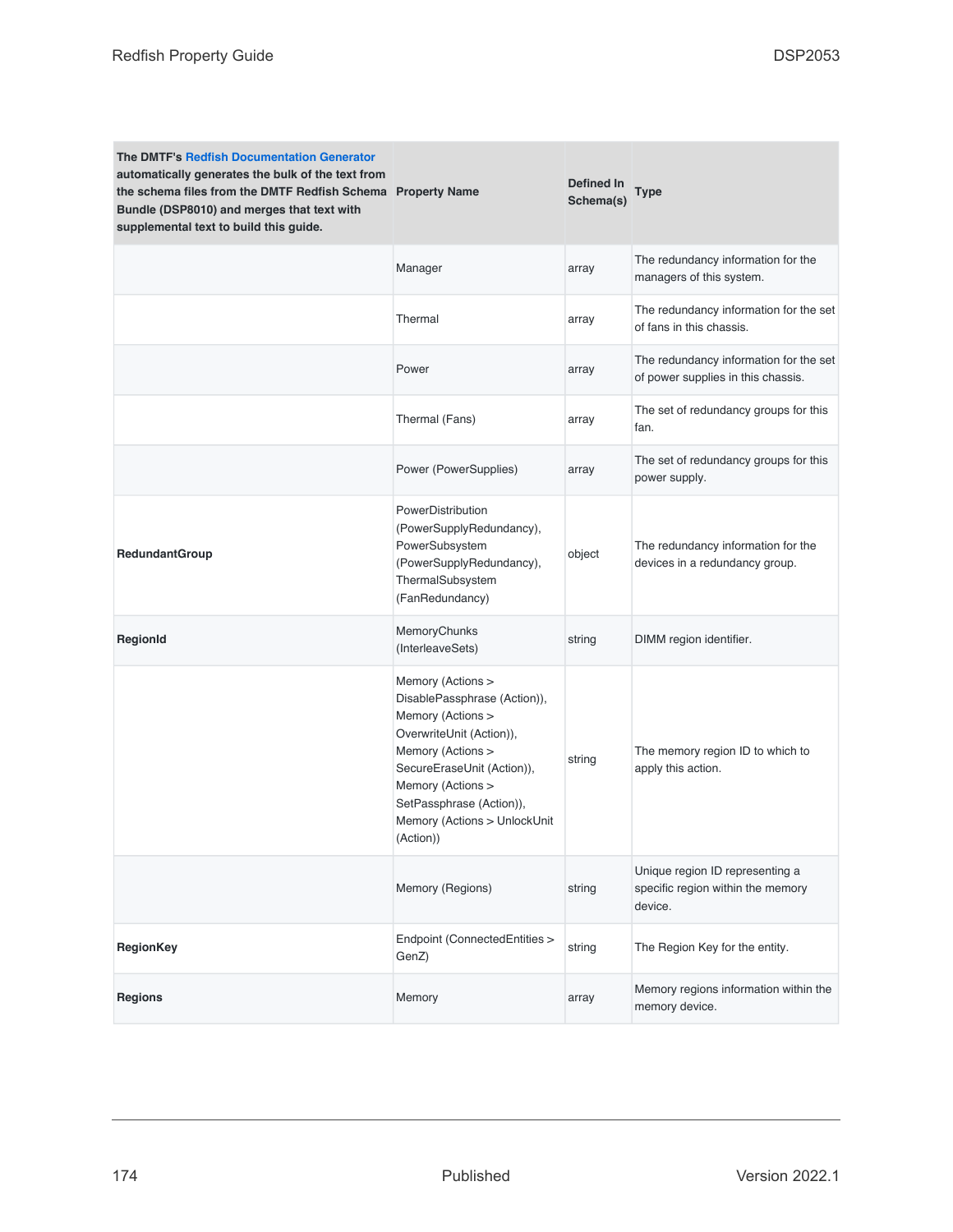| <b>The DMTF's Redfish Documentation Generator</b><br>automatically generates the bulk of the text from<br>the schema files from the DMTF Redfish Schema Property Name<br>Bundle (DSP8010) and merges that text with<br>supplemental text to build this guide. |                                                | Defined In<br>Schema(s) | Type                                                                                                                                                                                                                                                                                               |
|---------------------------------------------------------------------------------------------------------------------------------------------------------------------------------------------------------------------------------------------------------------|------------------------------------------------|-------------------------|----------------------------------------------------------------------------------------------------------------------------------------------------------------------------------------------------------------------------------------------------------------------------------------------------|
| <b>RegisteredClients</b>                                                                                                                                                                                                                                      | ServiceRoot                                    | object                  | The link to a collection of registered<br>clients.                                                                                                                                                                                                                                                 |
| <b>Registries</b>                                                                                                                                                                                                                                             | ServiceRoot                                    | object                  | The link to a collection of Registries.                                                                                                                                                                                                                                                            |
| <b>Registry</b>                                                                                                                                                                                                                                               | MessageRegistryFile                            | string                  | The registry name and its major and<br>minor versions. This registry can be<br>any type of registry, such as a<br>Message Registry, Privilege Registry,<br>or Attribute Registry.                                                                                                                  |
| <b>RegistryEntries</b>                                                                                                                                                                                                                                        | AttributeRegistry                              | object                  | The list of all attributes and their<br>metadata for this component.                                                                                                                                                                                                                               |
| <b>RegistryPrefix</b>                                                                                                                                                                                                                                         | EventService<br>(SSEFilterPropertiesSupported) | boolean                 | An indication of whether the service<br>supports filtering by the<br>RegistryPrefixes property.                                                                                                                                                                                                    |
|                                                                                                                                                                                                                                                               | MessageRegistry                                | string                  | The single-word prefix that is used in<br>forming and decoding Messagelds.                                                                                                                                                                                                                         |
| <b>RegistryPrefixes</b>                                                                                                                                                                                                                                       | EventDestination                               | array                   | The list of prefixes for the message<br>registries that contain the Messagelds<br>that are sent to this event destination.                                                                                                                                                                         |
|                                                                                                                                                                                                                                                               | EventService                                   | array                   | The list of the prefixes of the message<br>registries that can be used for the<br>RegistryPrefixes or<br>ExcludeRegistryPrefixes properties on<br>a subscription. If this property is<br>absent or contains an empty array, the<br>service does not support<br>RegistryPrefix-based subscriptions. |
| <b>RegistryVersion</b>                                                                                                                                                                                                                                        | <b>AttributeRegistry</b>                       | string                  | The attribute registry version.                                                                                                                                                                                                                                                                    |
|                                                                                                                                                                                                                                                               | MessageRegistry                                | string                  | The message registry version in the<br>middle portion of a MessageId.                                                                                                                                                                                                                              |
| <b>Rekey (Action)</b>                                                                                                                                                                                                                                         | Certificate (Actions)                          | object                  | This action generates a new key-pair<br>for a certificate and produces a<br>certificate signing request.                                                                                                                                                                                           |
| <b>RelatedItem</b>                                                                                                                                                                                                                                            | LogEntry (Links)                               | array                   | An array of links to resources<br>associated with this log entry.                                                                                                                                                                                                                                  |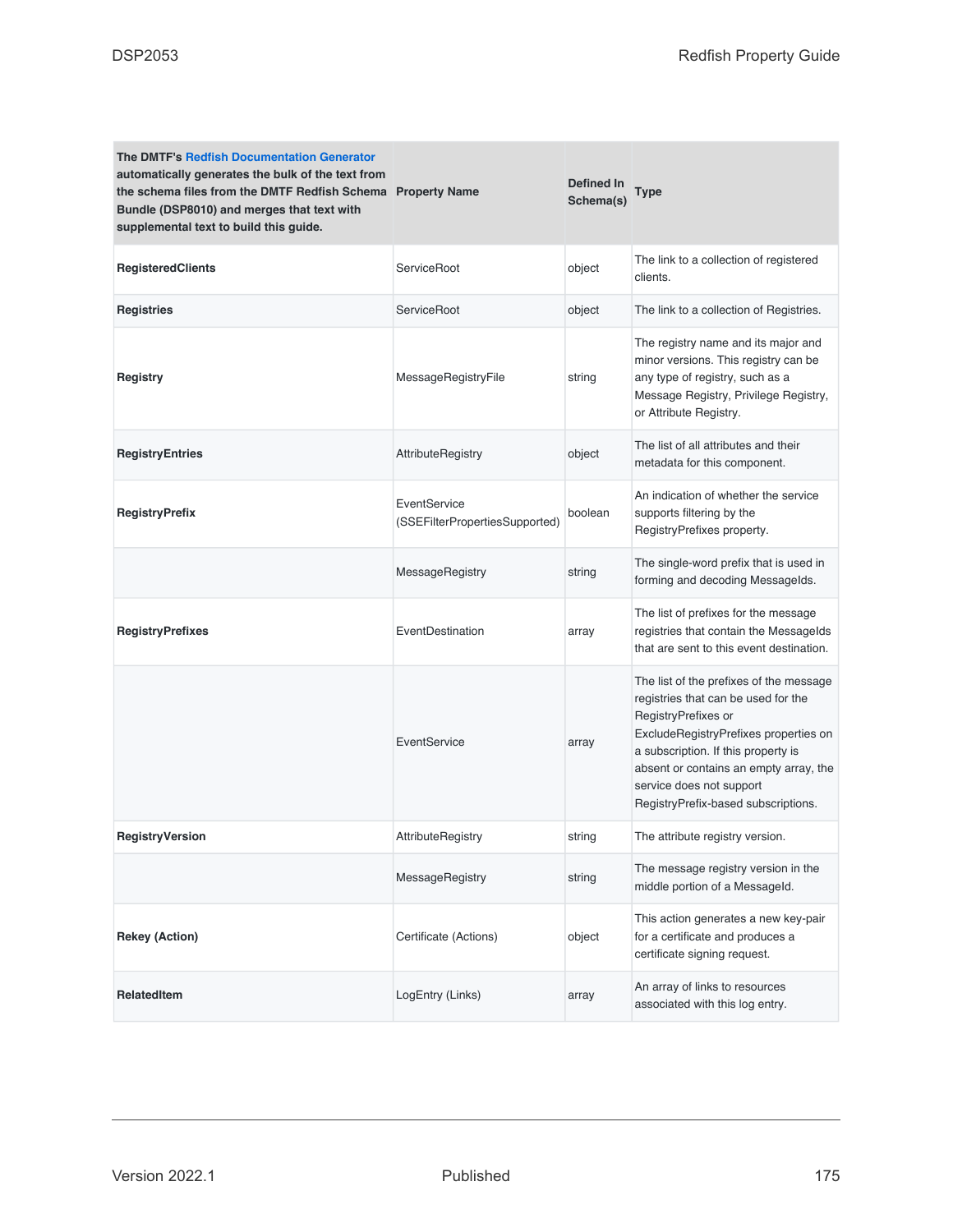| <b>The DMTF's Redfish Documentation Generator</b><br>automatically generates the bulk of the text from<br>the schema files from the DMTF Redfish Schema Property Name<br>Bundle (DSP8010) and merges that text with<br>supplemental text to build this guide. |                        | Defined In<br>Schema(s) | Type                                                                                                                  |
|---------------------------------------------------------------------------------------------------------------------------------------------------------------------------------------------------------------------------------------------------------------|------------------------|-------------------------|-----------------------------------------------------------------------------------------------------------------------|
|                                                                                                                                                                                                                                                               | <b>BootOption</b>      | array                   | An array of links to resources or<br>objects associated with this boot<br>option.                                     |
|                                                                                                                                                                                                                                                               | Power (PowerControl)   | array                   | An array of links to resources or<br>objects associated with this power<br>limit.                                     |
|                                                                                                                                                                                                                                                               | Power (PowerSupplies)  | array                   | An array of links to resources or<br>objects associated with this power<br>supply.                                    |
|                                                                                                                                                                                                                                                               | Thermal (Temperatures) | array                   | An array of links to resources or<br>objects that represent areas or<br>devices to which this temperature<br>applies. |
|                                                                                                                                                                                                                                                               | Thermal (Fans)         | array                   | An array of links to resources or<br>objects that this fan services.                                                  |
|                                                                                                                                                                                                                                                               | Sensor                 | array                   | An array of links to resources or<br>objects that this sensor services.                                               |
|                                                                                                                                                                                                                                                               | Power (Voltages)       | array                   | An array of links to resources or<br>objects to which this voltage<br>measurement applies.                            |
|                                                                                                                                                                                                                                                               | Control                | array                   | An array of links to resources that this<br>control services.                                                         |
|                                                                                                                                                                                                                                                               | SoftwareInventory      | array                   | The IDs of the Resources associated<br>with this software inventory item.                                             |
| <b>RelatedLogEntries</b>                                                                                                                                                                                                                                      | LogEntry (Links)       | array                   | An array of links to other log entries<br>that are related to this log entry.                                         |
| <b>ReleaseDate</b>                                                                                                                                                                                                                                            | SoftwareInventory      | string                  | The release date of this software.                                                                                    |
| <b>RemainingAutomaticRetryAttempts</b>                                                                                                                                                                                                                        | ComputerSystem (Boot)  | integer                 | The number of remaining automatic<br>retry boots.                                                                     |
| <b>RemainingCapacityPercent</b>                                                                                                                                                                                                                               | Volume                 | integer                 | The percentage of the capacity<br>remaining in the Volume.                                                            |
| RemainingDuration                                                                                                                                                                                                                                             | License                | string                  | The remaining usage duration before<br>the license expires.                                                           |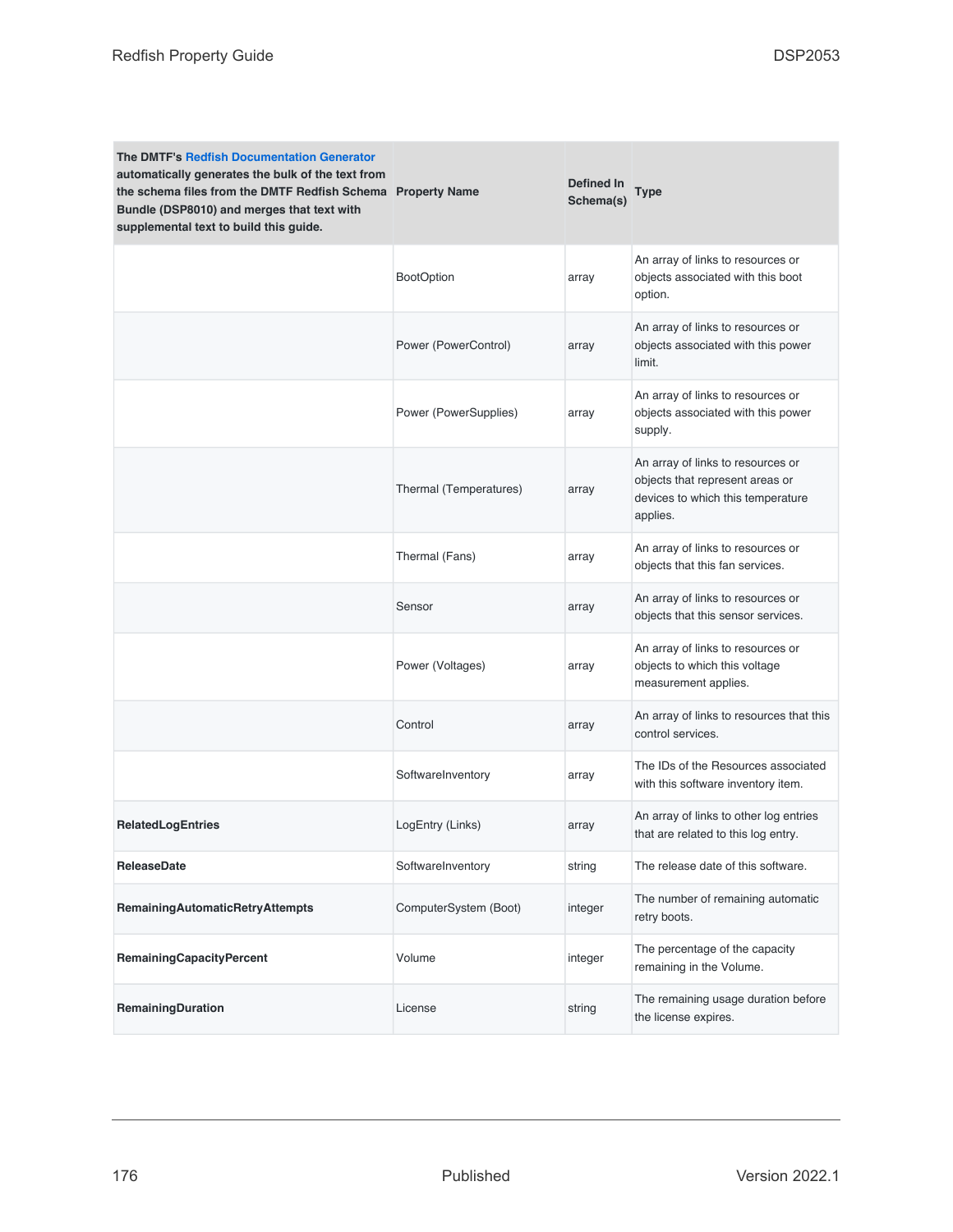| <b>The DMTF's Redfish Documentation Generator</b><br>automatically generates the bulk of the text from<br>the schema files from the DMTF Redfish Schema Property Name<br>Bundle (DSP8010) and merges that text with<br>supplemental text to build this guide. |                                                                                                                                                                                                                                                                                        | Defined In<br>Schema(s) | <b>Type</b>                                                                                                                                                 |
|---------------------------------------------------------------------------------------------------------------------------------------------------------------------------------------------------------------------------------------------------------------|----------------------------------------------------------------------------------------------------------------------------------------------------------------------------------------------------------------------------------------------------------------------------------------|-------------------------|-------------------------------------------------------------------------------------------------------------------------------------------------------------|
| <b>RemainingSpareBlockPercentage</b>                                                                                                                                                                                                                          | MemoryMetrics (HealthData)                                                                                                                                                                                                                                                             | number (%)              | The remaining spare blocks, as a<br>percentage.                                                                                                             |
| RemainingUseCount                                                                                                                                                                                                                                             | License                                                                                                                                                                                                                                                                                | integer                 | The remaining usage count before the<br>license expires.                                                                                                    |
| <b>RemoteAccountService</b>                                                                                                                                                                                                                                   | Manager                                                                                                                                                                                                                                                                                | object                  | The link to the account service<br>resource for the remote manager that<br>this resource represents.                                                        |
| <b>RemoteGroup</b>                                                                                                                                                                                                                                            | <b>AccountService</b><br>(ActiveDirectory ><br>RemoteRoleMapping),<br>AccountService (LDAP ><br>RemoteRoleMapping),<br>AccountService (OAuth2 ><br>RemoteRoleMapping),<br>AccountService (TACACSplus<br>> RemoteRoleMapping),<br><b>ExternalAccountProvider</b><br>(RemoteRoleMapping) | string                  | The name of the remote group, or the<br>remote role in the case of a Redfish<br>service, that maps to the local Redfish<br>role to which this entity links. |
| <b>RemoteMemoryBandwidthBytes</b>                                                                                                                                                                                                                             | <b>ProcessorMetrics</b>                                                                                                                                                                                                                                                                | integer<br>(bytes)      | The remote memory bandwidth usage<br>in bytes.                                                                                                              |
| <b>RemoteRedfishServiceUri</b>                                                                                                                                                                                                                                | Manager                                                                                                                                                                                                                                                                                | string                  | The URI of the Redfish service root for<br>the remote manager that this resource<br>represents.                                                             |
| <b>RemoteRoleMapping</b>                                                                                                                                                                                                                                      | AccountService<br>(ActiveDirectory),<br>AccountService (LDAP),<br>AccountService (OAuth2),<br>AccountService (TACACSplus),<br><b>ExternalAccountProvider</b>                                                                                                                           | array                   | The mapping rules to convert the<br>external account providers account<br>information to the local Redfish role.                                            |
| <b>RemoteServerCertificates</b>                                                                                                                                                                                                                               | <b>UpdateService</b>                                                                                                                                                                                                                                                                   | object                  | The link to a collection of server<br>certificates for the server referenced<br>by the ImageURI property in<br>SimpleUpdate.                                |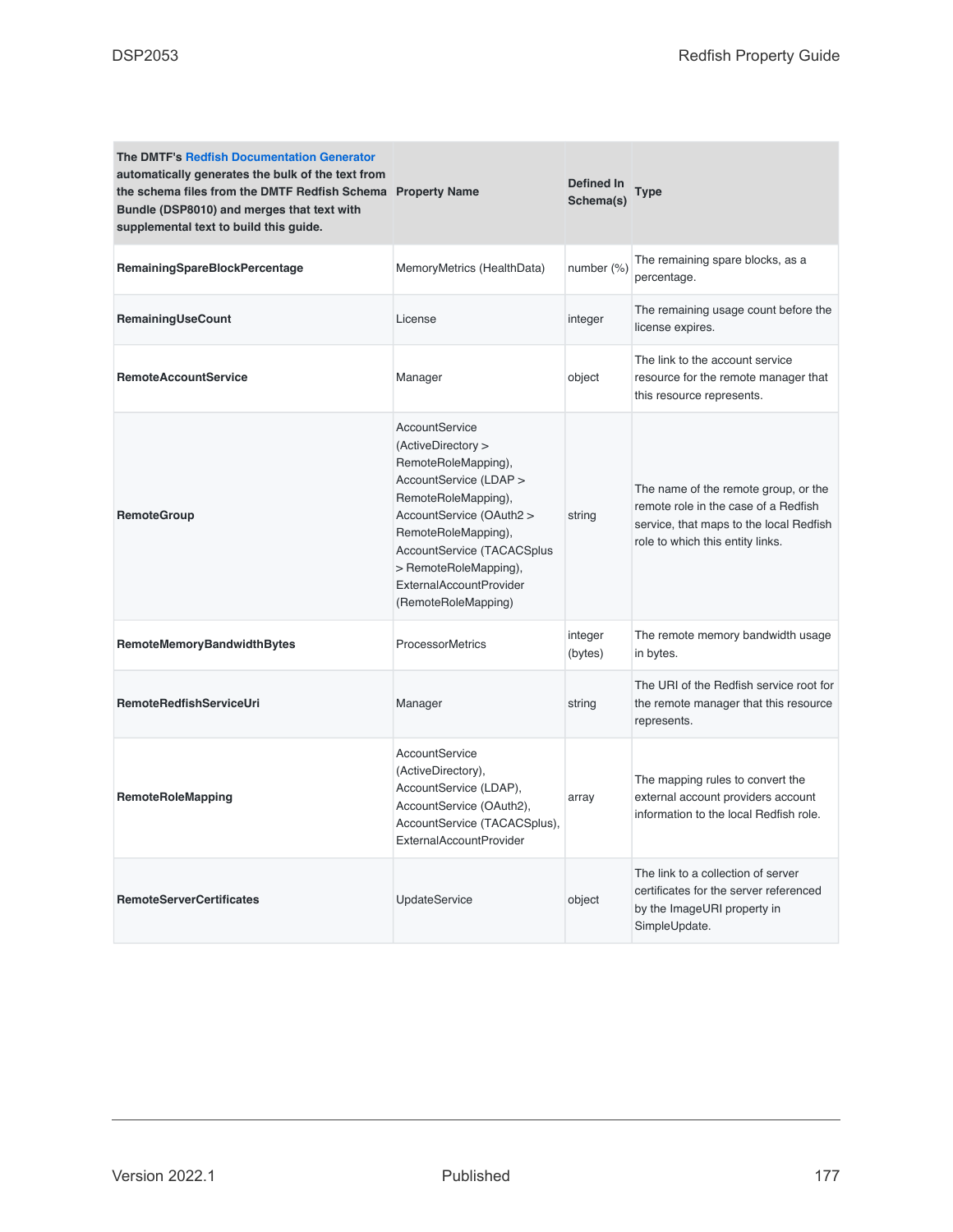| <b>The DMTF's Redfish Documentation Generator</b><br>automatically generates the bulk of the text from<br>the schema files from the DMTF Redfish Schema Property Name<br>Bundle (DSP8010) and merges that text with<br>supplemental text to build this guide. |                                                                                                                                                                                                                                                                          | Defined In<br>Schema(s) | Type                                                                                                                                                                              |
|---------------------------------------------------------------------------------------------------------------------------------------------------------------------------------------------------------------------------------------------------------------|--------------------------------------------------------------------------------------------------------------------------------------------------------------------------------------------------------------------------------------------------------------------------|-------------------------|-----------------------------------------------------------------------------------------------------------------------------------------------------------------------------------|
| <b>RemoteUser</b>                                                                                                                                                                                                                                             | AccountService<br>(ActiveDirectory ><br>RemoteRoleMapping),<br>AccountService (LDAP ><br>RemoteRoleMapping),<br>AccountService (OAuth2 ><br>RemoteRoleMapping),<br>AccountService (TACACSplus<br>> RemoteRoleMapping),<br>ExternalAccountProvider<br>(RemoteRoleMapping) | string                  | The name of the remote user that<br>maps to the local Redfish role to which<br>this entity links.                                                                                 |
| <b>Removable</b>                                                                                                                                                                                                                                              | License                                                                                                                                                                                                                                                                  | boolean                 | An indication of whether the license is<br>removable.                                                                                                                             |
| Remove                                                                                                                                                                                                                                                        | Manager (Actions ><br>ModifyRedundancySet (Action))                                                                                                                                                                                                                      | array                   | An array of managers to remove from<br>the redundancy set.                                                                                                                        |
| <b>RemoveElements (Action)</b>                                                                                                                                                                                                                                | Aggregate (Actions)                                                                                                                                                                                                                                                      | object                  | This action is used to remove one or<br>more resources from the aggregate.                                                                                                        |
| <b>RemoveEndpoint (Action)</b>                                                                                                                                                                                                                                | Zone (Actions)                                                                                                                                                                                                                                                           | object                  | This action removes an endpoint from<br>a zone.                                                                                                                                   |
| RemoveReplicaRelationship (Action)                                                                                                                                                                                                                            | Volume (Actions)                                                                                                                                                                                                                                                         | object                  | This action is used to disable data<br>synchronization between a source and<br>target volume, remove the replication<br>relationship, and optionally delete the<br>target volume. |
| <b>RemoveResourceBlock (Action)</b>                                                                                                                                                                                                                           | ComputerSystem (Actions)                                                                                                                                                                                                                                                 | object                  | This action removes a resource block<br>from a system.                                                                                                                            |
| <b>Renew (Action)</b>                                                                                                                                                                                                                                         | Certificate (Actions)                                                                                                                                                                                                                                                    | object                  | This action generates a certificate<br>signing request by using the existing<br>information and key-pair of the<br>certificate.                                                   |
| <b>ReplaceCertificate (Action)</b>                                                                                                                                                                                                                            | CertificateService (Actions)                                                                                                                                                                                                                                             | object                  | This action replaces a certificate.                                                                                                                                               |
| <b>ReplacePeerASEnabled</b>                                                                                                                                                                                                                                   | AddressPool (Ethernet > EBGP<br>> BGPNeighbor), AddressPool<br>(Ethernet > MultiProtocolEBGP<br>> BGPNeighbor), AddressPool<br>(Ethernet > MultiProtocolIBGP<br>> BGPNeighbor)                                                                                           | boolean                 | Replace Border Gateway Protocol<br>(BGP) peer Autonomous System (AS)<br>status.                                                                                                   |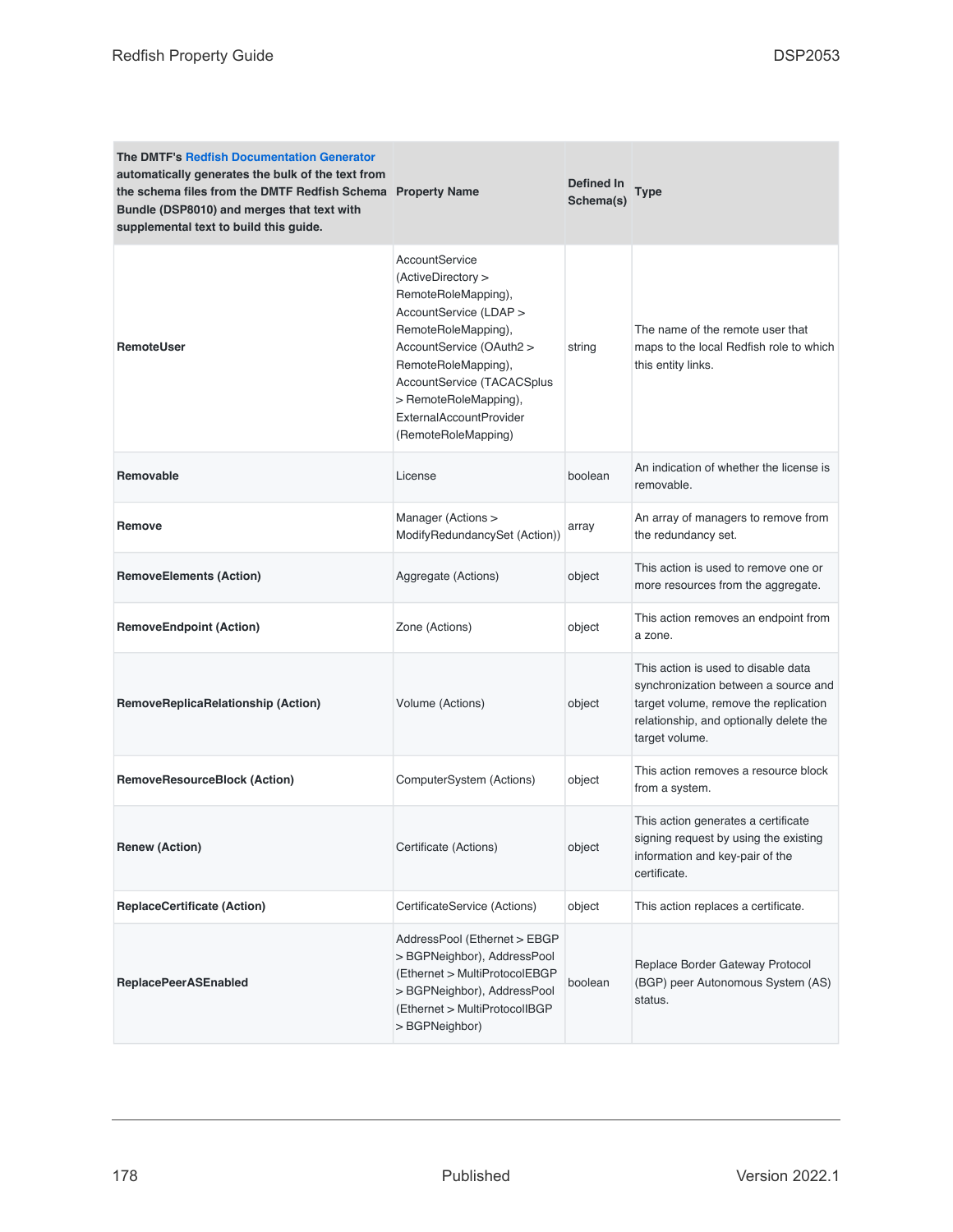| <b>The DMTF's Redfish Documentation Generator</b><br>automatically generates the bulk of the text from<br>the schema files from the DMTF Redfish Schema Property Name<br>Bundle (DSP8010) and merges that text with<br>supplemental text to build this guide. |                                                                                                           | Defined In<br>Schema(s) | <b>Type</b>                                                                                                                                                                                                                             |
|---------------------------------------------------------------------------------------------------------------------------------------------------------------------------------------------------------------------------------------------------------------|-----------------------------------------------------------------------------------------------------------|-------------------------|-----------------------------------------------------------------------------------------------------------------------------------------------------------------------------------------------------------------------------------------|
| Replicalnfo                                                                                                                                                                                                                                                   | Volume                                                                                                    | object                  | Describes this storage volume in its<br>role as a target replica.                                                                                                                                                                       |
| <b>ReplicaTargets</b>                                                                                                                                                                                                                                         | Volume                                                                                                    | array                   | The resources that are target replicas<br>of this source.                                                                                                                                                                               |
| ReplicaType                                                                                                                                                                                                                                                   | Volume (Actions ><br>AssignReplicaTarget (Action)),<br>Volume (Actions ><br>CreateReplicaTarget (Action)) | string<br>(enum)        | The type of replica relationship to be<br>created.                                                                                                                                                                                      |
| <b>ReplicaUpdateMode</b>                                                                                                                                                                                                                                      | Volume (Actions ><br>AssignReplicaTarget (Action)),<br>Volume (Actions ><br>CreateReplicaTarget (Action)) | string<br>(enum)        | The replica update mode<br>(synchronous vs asynchronous).                                                                                                                                                                               |
| <b>ReportActions</b>                                                                                                                                                                                                                                          | MetricReportDefinition                                                                                    | array                   | The set of actions to perform when a<br>metric report is generated.                                                                                                                                                                     |
| <b>ReportActionsEnum</b>                                                                                                                                                                                                                                      | MetricReportDefinition<br>(ReportActions)                                                                 | string<br>(enum)        | Actions to perform when a metric<br>report is generated.                                                                                                                                                                                |
| <b>ReportSequence</b>                                                                                                                                                                                                                                         | MetricReport                                                                                              | string                  | The current sequence identifier for this<br>metric report.                                                                                                                                                                              |
| <b>ReportsNamespaceGranularity</b>                                                                                                                                                                                                                            | StorageController<br>(NVMeControllerProperties ><br>NVMeControllerAttributes)                             | boolean                 | Indicates whether or not the controller<br>supports reporting of Namespace<br>Granularity.                                                                                                                                              |
| <b>ReportsUUIDList</b>                                                                                                                                                                                                                                        | StorageController<br>(NVMeControllerProperties ><br>NVMeControllerAttributes)                             | boolean                 | Indicates whether or not the controller<br>supports reporting of a UUID list.                                                                                                                                                           |
| ReportTimespan                                                                                                                                                                                                                                                | <b>MetricReportDefinition</b>                                                                             | string                  | The maximum timespan that a metric<br>report can cover.                                                                                                                                                                                 |
| <b>ReportUpdates</b>                                                                                                                                                                                                                                          | MetricReportDefinition                                                                                    | string<br>(enum)        | The behavior for how subsequent<br>metric reports are handled in<br>relationship to an existing metric report<br>created from the metric report<br>definition. Namely, whether to<br>overwrite, append, or create a report<br>resource. |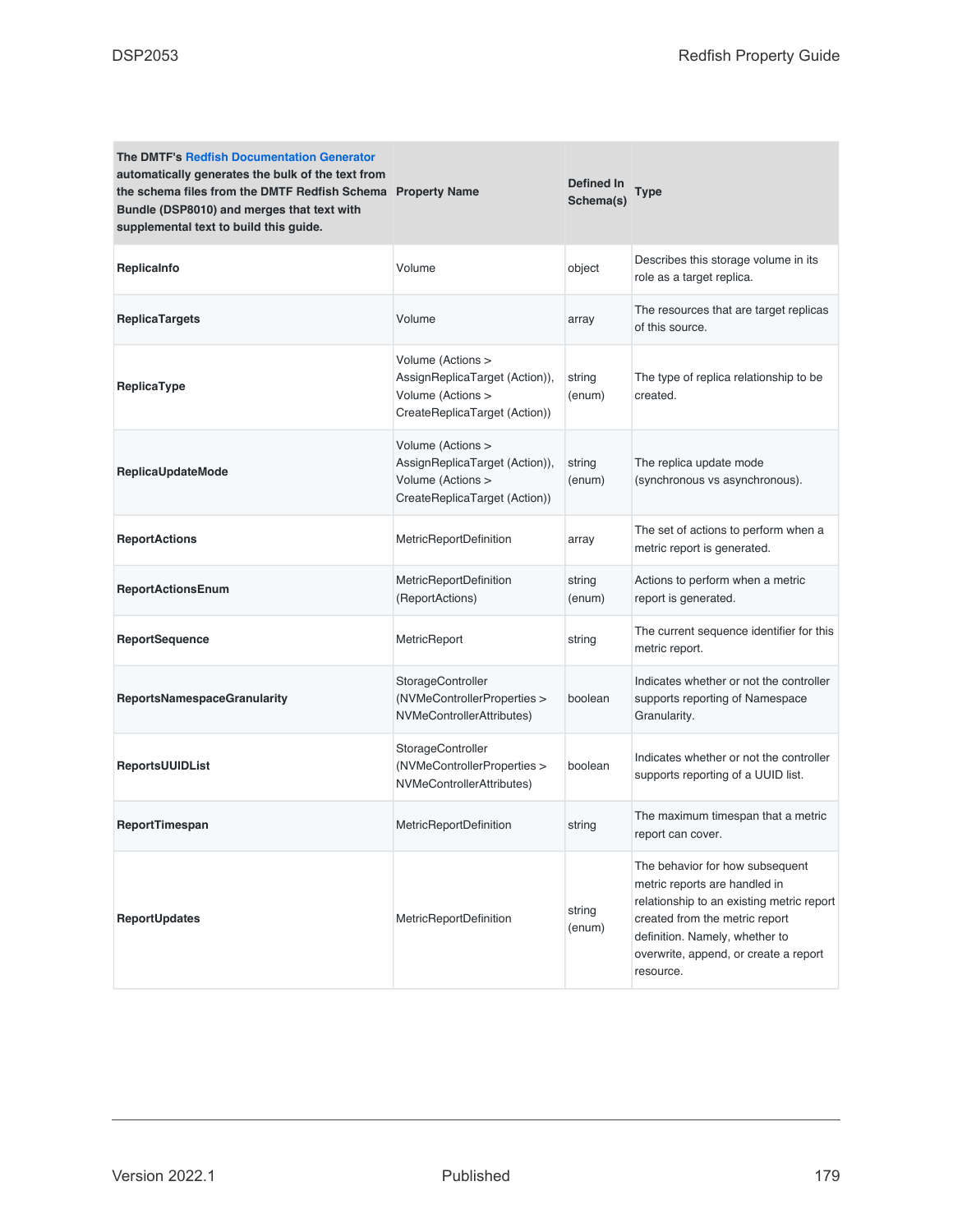| <b>The DMTF's Redfish Documentation Generator</b><br>automatically generates the bulk of the text from<br>the schema files from the DMTF Redfish Schema Property Name<br>Bundle (DSP8010) and merges that text with<br>supplemental text to build this guide. |                                                       | <b>Defined In</b><br>Schema(s) | Type                                                                                                                                                                                                                                         |
|---------------------------------------------------------------------------------------------------------------------------------------------------------------------------------------------------------------------------------------------------------------|-------------------------------------------------------|--------------------------------|----------------------------------------------------------------------------------------------------------------------------------------------------------------------------------------------------------------------------------------------|
| <b>RequestedWatts</b>                                                                                                                                                                                                                                         | PowerSubsystem (Allocation)                           | number<br>(Watts)              | The potential power, in watts, that the<br>subsystem requests, which might be<br>higher than the current level being<br>consumed because the requested<br>power includes a budget that the<br>subsystem wants for future use.                |
| Requester                                                                                                                                                                                                                                                     | Component Integrity (SPDM)                            | object                         | The link to the the component that is<br>reporting the integrity information of<br>the target component.                                                                                                                                     |
| <b>RequesterAuthentication</b>                                                                                                                                                                                                                                | ComponentIntegrity (SPDM ><br>IdentityAuthentication) | object                         | Authentication information of the<br>identity of the SPDM Requester.                                                                                                                                                                         |
| RequestFormat                                                                                                                                                                                                                                                 | CompositionService (Actions ><br>Compose (Action))    | string<br>(enum)               | The format of the request.                                                                                                                                                                                                                   |
| <b>RequestorVCAT</b>                                                                                                                                                                                                                                          | FabricAdapter (GenZ)                                  | object                         | The Requestor Virtual Channel Action<br>Table for the component.                                                                                                                                                                             |
| RequestType                                                                                                                                                                                                                                                   | CompositionService (Actions ><br>Compose (Action))    | string<br>(enum)               | The type of request.                                                                                                                                                                                                                         |
| Required                                                                                                                                                                                                                                                      | ActionInfo (Parameters)                               | boolean                        | An indication of whether the parameter<br>is required to complete this action.                                                                                                                                                               |
| RequiredMinRxIntervalMilliseconds                                                                                                                                                                                                                             | AddressPool (Ethernet ><br>BFDSingleHopOnly)          | integer                        | <b>Bidirectional Forwarding Detection</b><br>(BFD) receive value.                                                                                                                                                                            |
| <b>ReservationDuration</b>                                                                                                                                                                                                                                    | CompositionService                                    | string                         | The length of time a composition<br>reservation is held before the service<br>deletes the reservation marks any<br>related resource blocks as no longer<br>reserved.                                                                         |
| <b>ReservationId</b>                                                                                                                                                                                                                                          | CompositionService (Actions ><br>Compose (Action))    | string                         | The identifier of the composition<br>reservation if applying a reservation.<br>The value for this parameter is<br>obtained from the response of a<br>Compose action where the<br>RequestType parameter contains the<br>value PreviewReserve. |
| <b>ReservationTime</b>                                                                                                                                                                                                                                        | CompositionReservation                                | string                         | The date time the service created the<br>reservation.                                                                                                                                                                                        |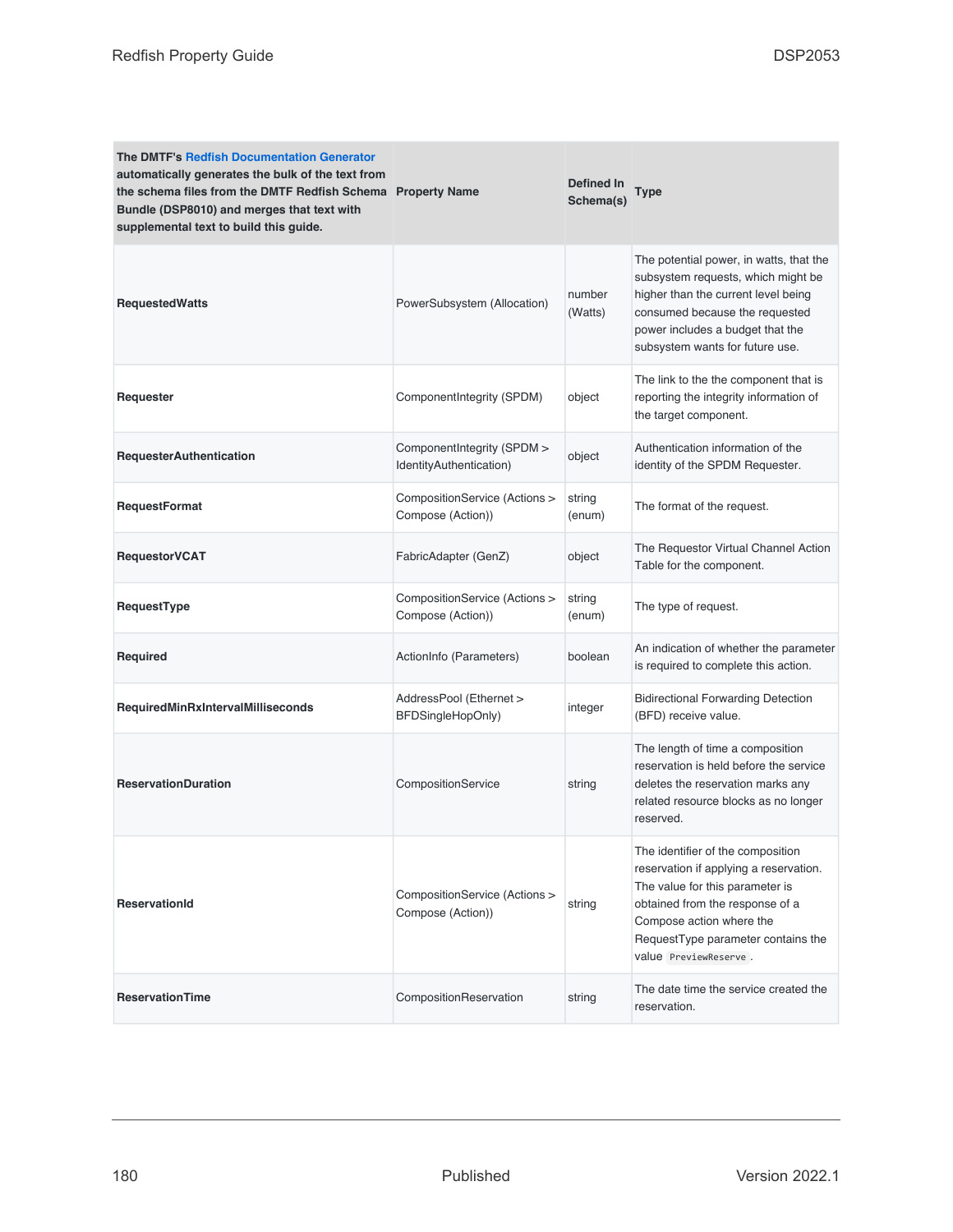| <b>The DMTF's Redfish Documentation Generator</b><br>automatically generates the bulk of the text from<br>the schema files from the DMTF Redfish Schema Property Name<br>Bundle (DSP8010) and merges that text with<br>supplemental text to build this guide. |                                      | <b>Defined In</b><br>Schema(s) | Type                                                                                                                                                             |
|---------------------------------------------------------------------------------------------------------------------------------------------------------------------------------------------------------------------------------------------------------------|--------------------------------------|--------------------------------|------------------------------------------------------------------------------------------------------------------------------------------------------------------|
| <b>Reserved</b>                                                                                                                                                                                                                                               | ResourceBlock<br>(CompositionStatus) | boolean                        | An indication of whether any client has<br>reserved the resource block.                                                                                          |
| <b>ReservedResourceBlocks</b>                                                                                                                                                                                                                                 | CompositionReservation               | array                          | The array of links to the reserved<br>resource blocks.                                                                                                           |
| <b>Reset (Action)</b>                                                                                                                                                                                                                                         | Manager (Actions)                    | object                         | The reset action resets/reboots the<br>manager.                                                                                                                  |
|                                                                                                                                                                                                                                                               | Aggregate (Actions)                  | object                         | This action is used to reset a collection<br>of resources. For example, this could<br>be an aggregate or a list of computer<br>systems.                          |
|                                                                                                                                                                                                                                                               | AggregationService (Actions)         | object                         | This action is used to reset a set of<br>resources. For example this could be<br>a list of computer systems.                                                     |
|                                                                                                                                                                                                                                                               | Battery (Actions)                    | object                         | This action resets the battery.                                                                                                                                  |
|                                                                                                                                                                                                                                                               | Chassis (Actions)                    | object                         | This action resets the chassis but<br>does not reset systems or other<br>contained resources, although side<br>effects can occur that affect those<br>resources. |
|                                                                                                                                                                                                                                                               | PowerSupply (Actions)                | object                         | This action resets the power supply.                                                                                                                             |
|                                                                                                                                                                                                                                                               | Processor (Actions)                  | object                         | This action resets the processor.                                                                                                                                |
|                                                                                                                                                                                                                                                               | ComputerSystem (Actions)             | object                         | This action resets the system.                                                                                                                                   |
|                                                                                                                                                                                                                                                               | Drive (Actions)                      | object                         | This action resets this drive.                                                                                                                                   |
|                                                                                                                                                                                                                                                               | MediaController (Actions)            | object                         | This action resets this media<br>controller.                                                                                                                     |
|                                                                                                                                                                                                                                                               | Memory (Actions)                     | object                         | This action resets this memory device.                                                                                                                           |
|                                                                                                                                                                                                                                                               | Port (Actions)                       | object                         | This action resets this port.                                                                                                                                    |
|                                                                                                                                                                                                                                                               | Switch (Actions)                     | object                         | This action resets this switch.                                                                                                                                  |
| <b>ResetBios (Action)</b>                                                                                                                                                                                                                                     | Bios (Actions)                       | object                         | This action resets the BIOS attributes<br>to default.                                                                                                            |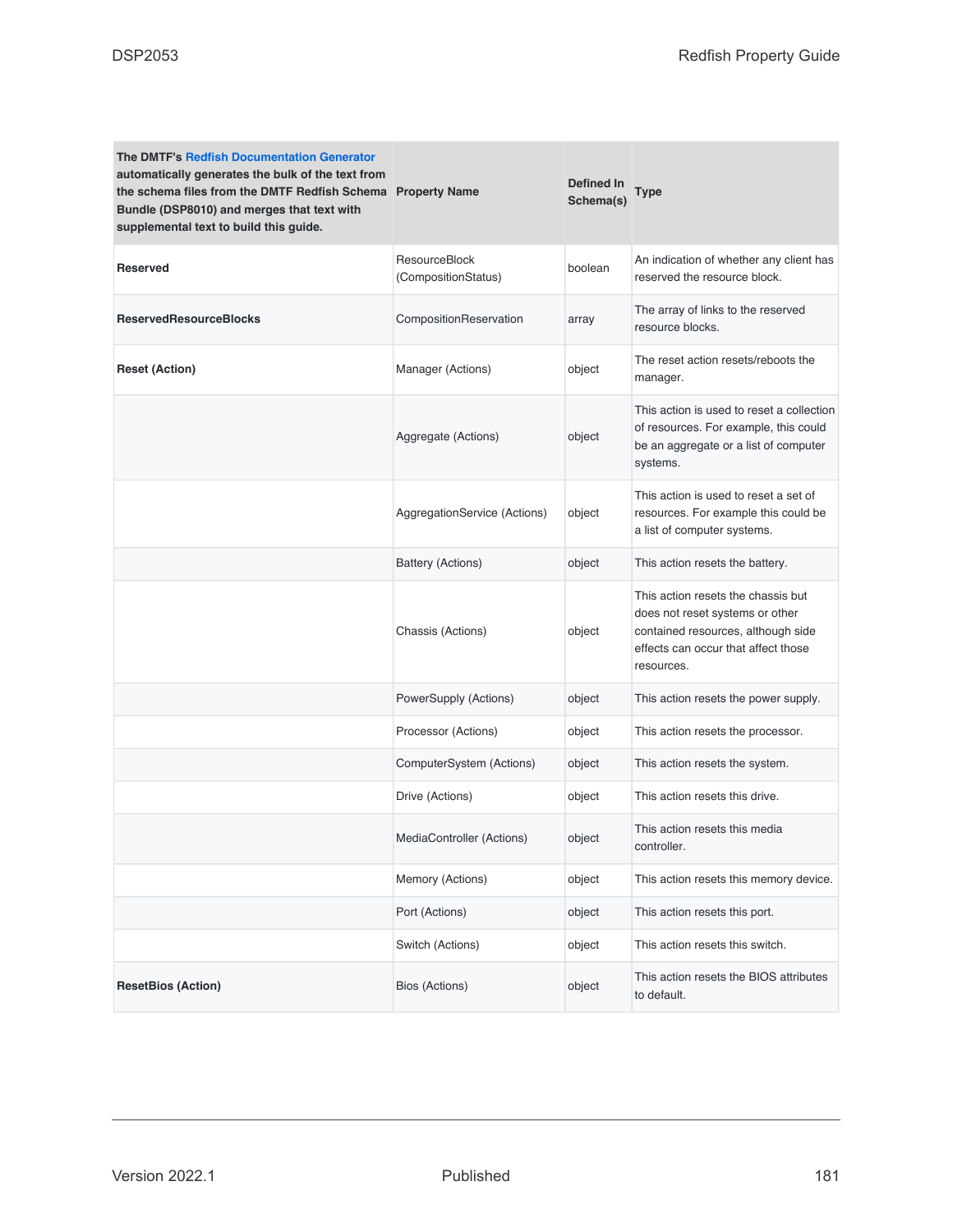| <b>The DMTF's Redfish Documentation Generator</b><br>automatically generates the bulk of the text from<br>the schema files from the DMTF Redfish Schema Property Name<br>Bundle (DSP8010) and merges that text with<br>supplemental text to build this guide. |                                                                                                                                      | Defined In<br>Schema(s) | <b>Type</b>                                                                                                         |
|---------------------------------------------------------------------------------------------------------------------------------------------------------------------------------------------------------------------------------------------------------------|--------------------------------------------------------------------------------------------------------------------------------------|-------------------------|---------------------------------------------------------------------------------------------------------------------|
| <b>ResetBiosToDefaultsPending</b>                                                                                                                                                                                                                             | <b>Bios</b>                                                                                                                          | boolean                 | An indication of whether there is a<br>pending request to reset the BIOS<br>attributes to default values.           |
| <b>ResetKeys (Action)</b>                                                                                                                                                                                                                                     | SecureBootDatabase (Actions)                                                                                                         | object                  | This action is used to reset the UEFI<br>Secure Boot keys of this database.                                         |
|                                                                                                                                                                                                                                                               | SecureBoot (Actions)                                                                                                                 | object                  | This action resets the UEFI Secure<br>Boot keys.                                                                    |
| ResetKeysType                                                                                                                                                                                                                                                 | SecureBoot (Actions ><br>ResetKeys (Action))                                                                                         | string<br>(enum)        | The type of reset or delete to perform<br>on the UEFI Secure Boot databases.                                        |
|                                                                                                                                                                                                                                                               | SecureBootDatabase (Actions<br>> ResetKeys (Action))                                                                                 | string<br>(enum)        | The type of reset or delete to perform<br>on this UEFI Secure Boot database.                                        |
| ResetMetricReportDefinitionsToDefaults (Action)                                                                                                                                                                                                               | TelemetryService (Actions)                                                                                                           | object                  | The action to reset the metric report<br>definitions to factory defaults.                                           |
| <b>ResetMetrics (Action)</b>                                                                                                                                                                                                                                  | Sensor (Actions)                                                                                                                     | object                  | Resets metrics related to this sensor.                                                                              |
|                                                                                                                                                                                                                                                               | ManagerDiagnosticData<br>(Actions)                                                                                                   | object                  | Resets time intervals or counted<br>values of the diagnostic data for this<br>manager.                              |
|                                                                                                                                                                                                                                                               | Circuit (Actions)                                                                                                                    | object                  | This action resets metrics related to<br>this circuit.                                                              |
|                                                                                                                                                                                                                                                               | OutletGroup (Actions)                                                                                                                | object                  | This action resets metrics related to<br>this outlet group.                                                         |
|                                                                                                                                                                                                                                                               | Outlet (Actions)                                                                                                                     | object                  | This action resets metrics related to<br>this outlet.                                                               |
|                                                                                                                                                                                                                                                               | EnvironmentMetrics (Actions),<br>PowerDistributionMetrics<br>(Actions), PowerSupplyMetrics<br>(Actions), ThermalMetrics<br>(Actions) | object                  | This action resets the summary<br>metrics related to this equipment.                                                |
| <b>ResetRequired</b>                                                                                                                                                                                                                                          | <b>AttributeRegistry</b><br>(RegistryEntries > Attributes)                                                                           | boolean                 | An indication of whether a system or<br>device reset is required for this<br>attribute value change to take effect. |
| <b>ResetSettingsToDefault (Action)</b>                                                                                                                                                                                                                        | NetworkAdapter (Actions)                                                                                                             | object                  | This action is to clear the settings back<br>to factory defaults.                                                   |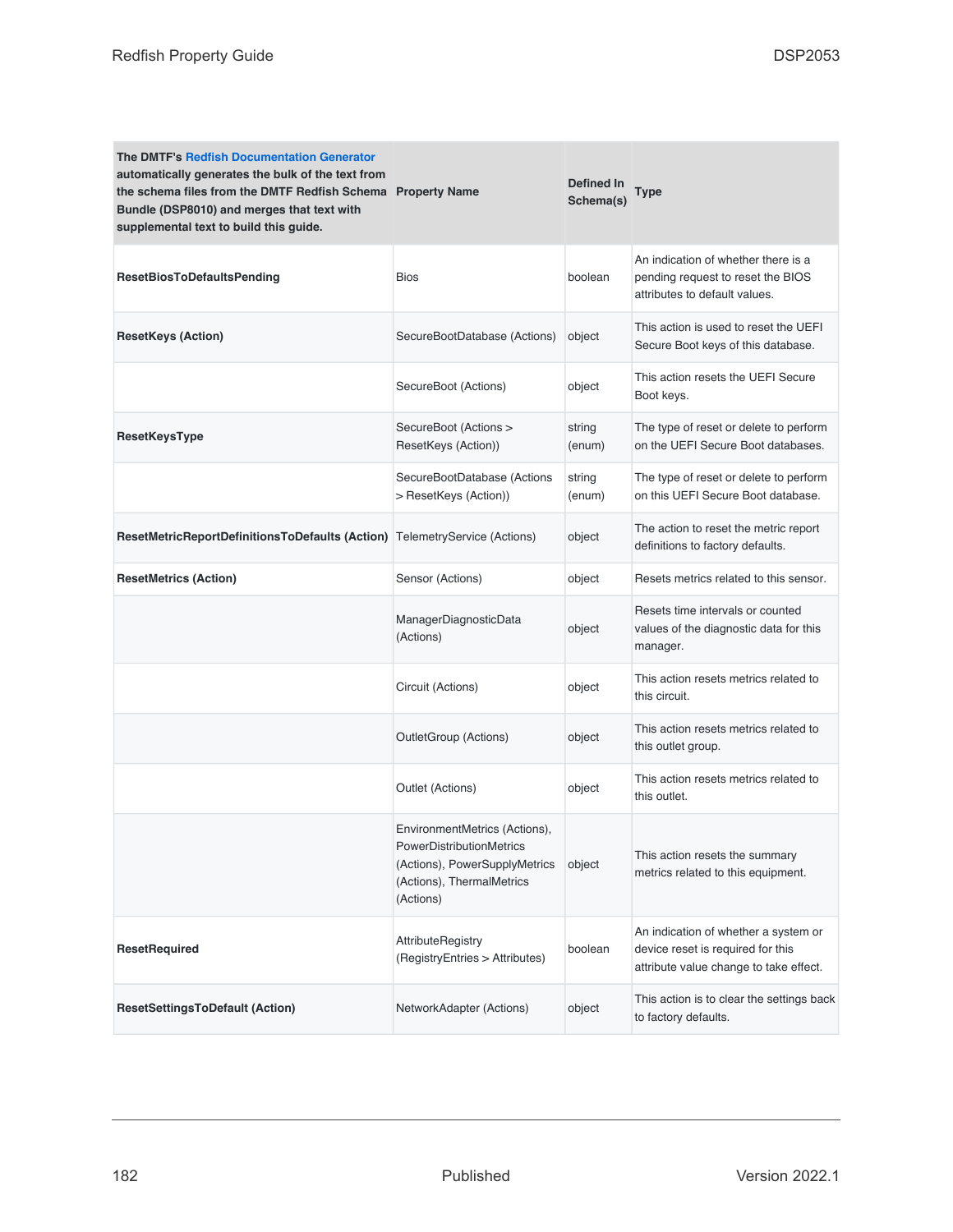| <b>The DMTF's Redfish Documentation Generator</b><br>automatically generates the bulk of the text from<br>the schema files from the DMTF Redfish Schema Property Name<br>Bundle (DSP8010) and merges that text with<br>supplemental text to build this guide. |                                                                                                          | Defined In<br>Schema(s) | Type                                                                                                         |
|---------------------------------------------------------------------------------------------------------------------------------------------------------------------------------------------------------------------------------------------------------------|----------------------------------------------------------------------------------------------------------|-------------------------|--------------------------------------------------------------------------------------------------------------|
| <b>ResetToDefaults (Action)</b>                                                                                                                                                                                                                               | Manager (Actions)                                                                                        | object                  | The reset action resets the manager<br>settings to factory defaults. This can<br>cause the manager to reset. |
|                                                                                                                                                                                                                                                               | Storage (Actions)                                                                                        | object                  | The reset action resets the storage<br>device to factory defaults. This can<br>cause the loss of data.       |
| <b>ResetTriggersToDefaults (Action)</b>                                                                                                                                                                                                                       | TelemetryService (Actions)                                                                               | object                  | The action to reset the triggers to<br>factory defaults.                                                     |
| ResetType                                                                                                                                                                                                                                                     | Manager (Actions ><br>ResetToDefaults (Action)),<br>Storage (Actions ><br>ResetToDefaults (Action))      | string<br>(enum)        | The type of reset to defaults.                                                                               |
|                                                                                                                                                                                                                                                               | various (Aggregate (Actions ><br>Reset (Action)),<br>AggregationService (Actions ><br>Reset (Action))  ) | string<br>(enum)        | The type of reset.                                                                                           |
| <b>ResidencyPercent</b>                                                                                                                                                                                                                                       | ProcessorMetrics (CoreMetrics<br>> CStateResidency)                                                      | number $(\%)$           | The percentage of time that the<br>processor or core has spent in this<br>particular level of C-state.       |
| <b>ResidentSetSizeBytes</b>                                                                                                                                                                                                                                   | ManagerDiagnosticData<br>(TopProcesses)                                                                  | integer<br>(bytes)      | The resident set size of this process in<br>bytes.                                                           |
| <b>Resolution</b>                                                                                                                                                                                                                                             | LogEntry                                                                                                 | string                  | Used to provide suggestions on how<br>to resolve the situation that caused the<br>log entry.                 |
| <b>Resolved</b>                                                                                                                                                                                                                                               | LogEntry                                                                                                 | boolean                 | Indicates if the cause of the log entry<br>has been resolved or repaired.                                    |
| <b>ResourceBlock</b>                                                                                                                                                                                                                                          | ComputerSystem (Actions ><br>AddResourceBlock (Action))                                                  | object                  | The resource block to add to the<br>system.                                                                  |
|                                                                                                                                                                                                                                                               | ComputerSystem (Actions ><br>RemoveResourceBlock<br>(Action))                                            | object                  | The resource block to remove from the<br>system.                                                             |
| <b>ResourceBlockETag</b>                                                                                                                                                                                                                                      | ComputerSystem (Actions ><br>AddResourceBlock (Action))                                                  | string                  | The current ETag of the resource<br>block to add to the system.                                              |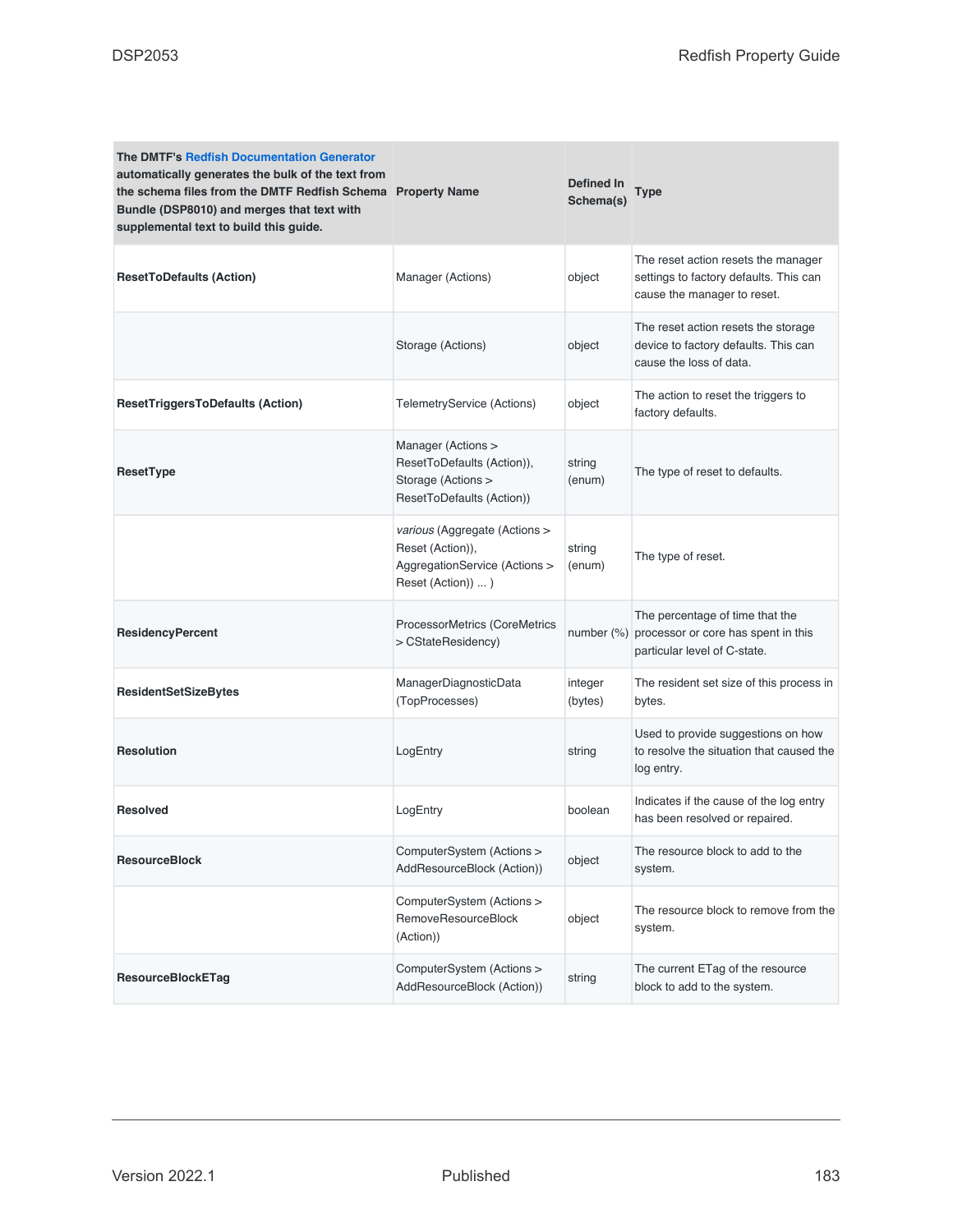| The DMTF's Redfish Documentation Generator<br>automatically generates the bulk of the text from<br>the schema files from the DMTF Redfish Schema Property Name<br>Bundle (DSP8010) and merges that text with<br>supplemental text to build this guide. |                                                               | Defined In<br>Schema(s) | Type                                                                                                                                                                                                                                                            |
|--------------------------------------------------------------------------------------------------------------------------------------------------------------------------------------------------------------------------------------------------------|---------------------------------------------------------------|-------------------------|-----------------------------------------------------------------------------------------------------------------------------------------------------------------------------------------------------------------------------------------------------------------|
|                                                                                                                                                                                                                                                        | ComputerSystem (Actions ><br>RemoveResourceBlock<br>(Action)) | string                  | The current ETag of the resource<br>block to remove from the system.                                                                                                                                                                                            |
| <b>ResourceBlocks</b>                                                                                                                                                                                                                                  | Chassis (Links)                                               | array                   | An array of links to the resource<br>blocks located in this chassis.                                                                                                                                                                                            |
|                                                                                                                                                                                                                                                        | ComputerSystem (Links)                                        | array                   | An array of links to the resource<br>blocks that are used in this computer<br>system.                                                                                                                                                                           |
|                                                                                                                                                                                                                                                        | Zone (Links)                                                  | array                   | The links to the resource blocks with<br>which this zone is associated.                                                                                                                                                                                         |
|                                                                                                                                                                                                                                                        | ServiceRoot                                                   | object                  | The link to a collection of all Resource<br>Block Resources. This collection is<br>intended for implementations that do<br>not contain a Composition Service but<br>that expose Resources to an<br>orchestrator that implements a<br>Composition Service.       |
|                                                                                                                                                                                                                                                        | CompositionService                                            | object                  | The resource blocks available on the<br>service.                                                                                                                                                                                                                |
| ResourceBlockType                                                                                                                                                                                                                                      | <b>ResourceBlock</b>                                          | array                   | The types of resources available on<br>this resource block.                                                                                                                                                                                                     |
| <b>ResourcesAccessed</b>                                                                                                                                                                                                                               | AggregationSource (Links)                                     | array                   | An array links to the resources added<br>to the service through this aggregation<br>source. It is recommended that this be<br>the minimal number of properties<br>needed to find the resources that<br>would be lost when the aggregation<br>source is deleted. |
| ResourceType                                                                                                                                                                                                                                           | EventService<br>(SSEFilterPropertiesSupported)                | boolean                 | An indication of whether the service<br>supports filtering by the<br>ResourceTypes property.                                                                                                                                                                    |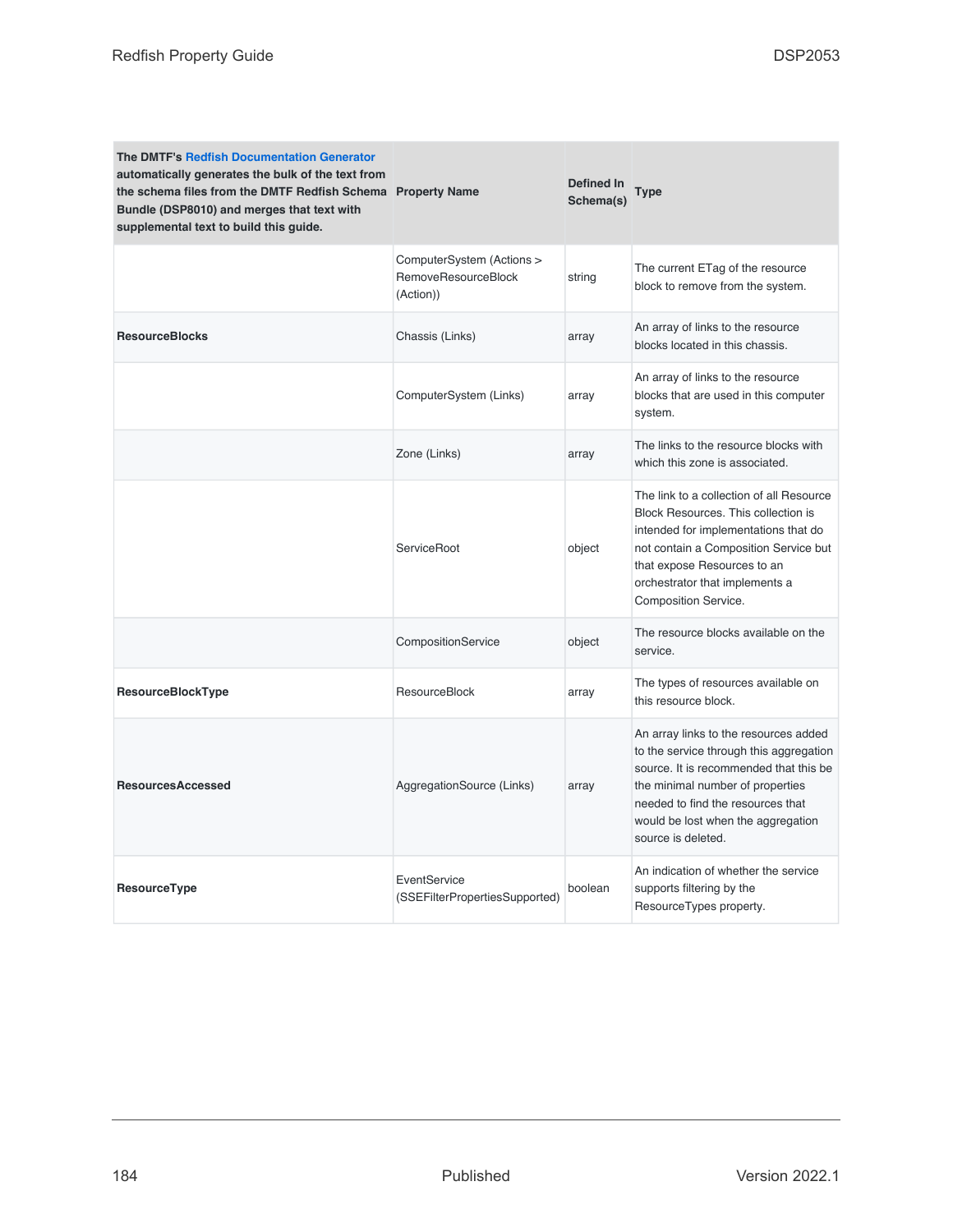| <b>The DMTF's Redfish Documentation Generator</b><br>automatically generates the bulk of the text from<br>the schema files from the DMTF Redfish Schema Property Name<br>Bundle (DSP8010) and merges that text with<br>supplemental text to build this guide. |                                                                                                                                                                                                                          | <b>Defined In</b><br>Schema(s) | Type                                                                                                                                                                                                                                                          |
|---------------------------------------------------------------------------------------------------------------------------------------------------------------------------------------------------------------------------------------------------------------|--------------------------------------------------------------------------------------------------------------------------------------------------------------------------------------------------------------------------|--------------------------------|---------------------------------------------------------------------------------------------------------------------------------------------------------------------------------------------------------------------------------------------------------------|
| ResourceTypes                                                                                                                                                                                                                                                 | EventService                                                                                                                                                                                                             | array                          | The list of @odata.type values, or<br>schema names, that can be specified<br>in the ResourceTypes array in a<br>subscription. If this property is absent<br>or contains an empty array, the<br>service does not support resource<br>type-based subscriptions. |
|                                                                                                                                                                                                                                                               | EventDestination                                                                                                                                                                                                         | array                          | The list of resource type values<br>(schema names) that correspond to<br>the OriginOfCondition. The version<br>and full namespace should not be<br>specified.                                                                                                 |
| <b>ResourceURIOverrides</b>                                                                                                                                                                                                                                   | PrivilegeRegistry (Mappings)                                                                                                                                                                                             | array                          | The privilege overrides of Resource<br>URIs.                                                                                                                                                                                                                  |
| <b>ResourceZones</b>                                                                                                                                                                                                                                          | CompositionService                                                                                                                                                                                                       | object                         | The resource zones available on the<br>service.                                                                                                                                                                                                               |
| <b>ResponderAuthentication</b>                                                                                                                                                                                                                                | ComponentIntegrity (SPDM ><br>IdentityAuthentication)                                                                                                                                                                    | object                         | Authentication information of the<br>identity of the SPDM Responder.                                                                                                                                                                                          |
| ResponderVCAT                                                                                                                                                                                                                                                 | FabricAdapter (GenZ)                                                                                                                                                                                                     | object                         | The Responder Virtual Channel Action<br>Table for the component.                                                                                                                                                                                              |
| <b>RestartTimerSeconds</b>                                                                                                                                                                                                                                    | AddressPool (Ethernet > EBGP<br>> BGPNeighbor > MaxPrefix),<br>AddressPool (Ethernet ><br>MultiProtocolEBGP ><br>BGPNeighbor > MaxPrefix),<br>AddressPool (Ethernet ><br>MultiProtocolIBGP ><br>BGPNeighbor > MaxPrefix) | integer                        | Border Gateway Protocol (BGP)<br>restart timer in seconds.                                                                                                                                                                                                    |
| <b>Restricted</b>                                                                                                                                                                                                                                             | Role                                                                                                                                                                                                                     | boolean                        | An indication of whether use of the<br>role is restricted.                                                                                                                                                                                                    |
| <b>RestrictedOemPrivileges</b>                                                                                                                                                                                                                                | AccountService                                                                                                                                                                                                           | array                          | The set of restricted OEM privileges.                                                                                                                                                                                                                         |
| <b>RestrictedPrivileges</b>                                                                                                                                                                                                                                   | AccountService                                                                                                                                                                                                           | array                          | The set of restricted Redfish<br>privileges.                                                                                                                                                                                                                  |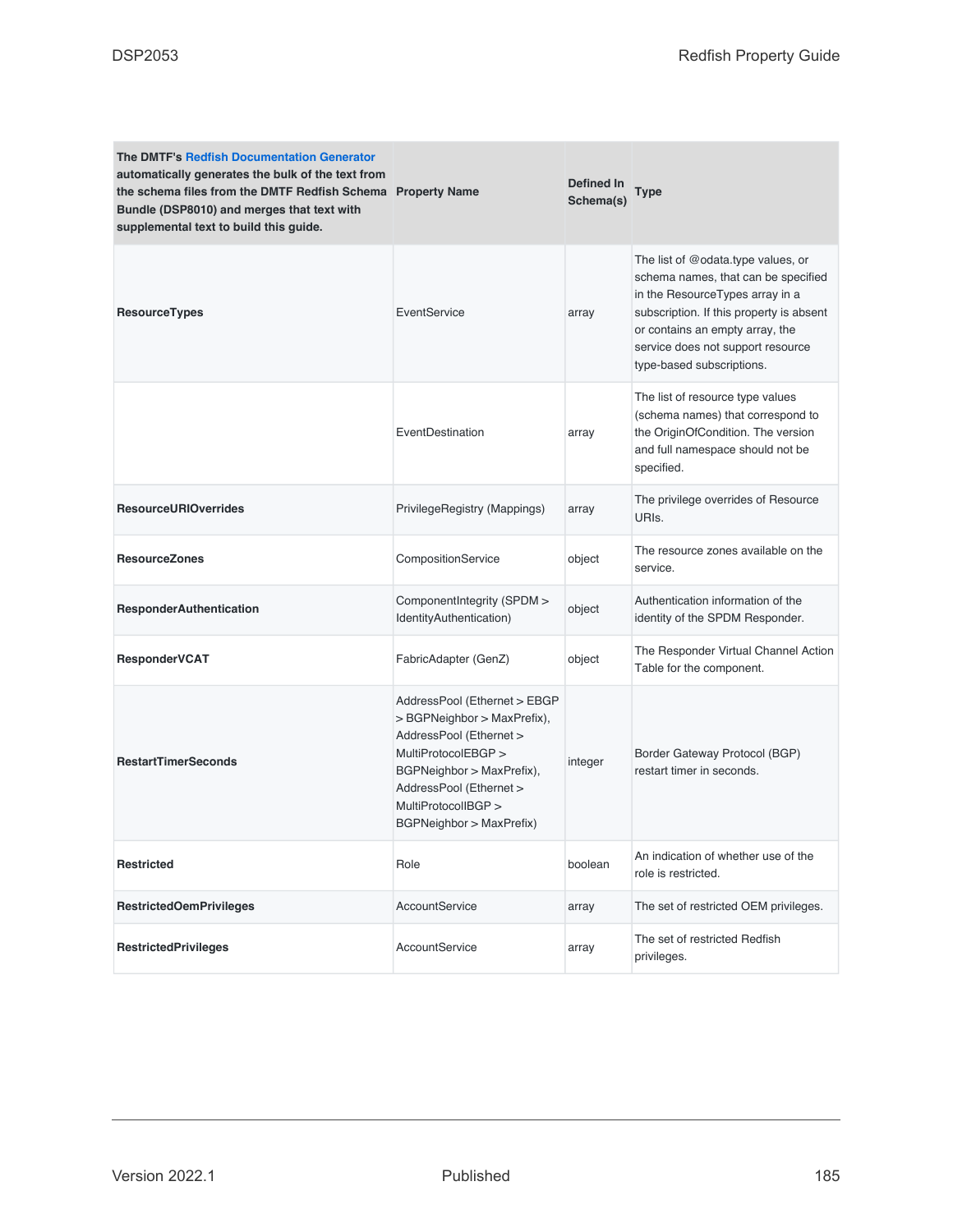| <b>The DMTF's Redfish Documentation Generator</b><br>automatically generates the bulk of the text from<br>the schema files from the DMTF Redfish Schema Property Name<br>Bundle (DSP8010) and merges that text with<br>supplemental text to build this guide. |                                                    | Defined In<br>Schema(s) | Type                                                                                                                                                                                                                                 |
|---------------------------------------------------------------------------------------------------------------------------------------------------------------------------------------------------------------------------------------------------------------|----------------------------------------------------|-------------------------|--------------------------------------------------------------------------------------------------------------------------------------------------------------------------------------------------------------------------------------|
| <b>ResultMetric</b>                                                                                                                                                                                                                                           | <b>MetricDefinition</b><br>(CalculationParameters) | string                  | The link to a metric property that<br>stores the result of the calculation. If<br>the link has wildcards, the wildcards<br>are substituted as specified in the<br>Wildcards array property.                                          |
| <b>ResumeReplication (Action)</b>                                                                                                                                                                                                                             | Volume (Actions)                                   | object                  | This action is used to resume the<br>active data synchronization between a<br>source and target volume, without<br>otherwise altering the replication<br>relationship.                                                               |
| <b>ResumeSubscription (Action)</b>                                                                                                                                                                                                                            | EventDestination (Actions)                         | object                  | This action resumes a suspended<br>event subscription.                                                                                                                                                                               |
| <b>RetransferDelaySeconds</b>                                                                                                                                                                                                                                 | PowerDistribution<br>(TransferConfiguration)       | integer                 | The time in seconds to delay the<br>automatic transfer from the alternate<br>mains circuit back to the preferred<br>mains circuit.                                                                                                   |
| <b>RetransferEnabled</b>                                                                                                                                                                                                                                      | PowerDistribution<br>(TransferConfiguration)       | boolean                 | Indicates if the automatic transfer is<br>permitted from the alternate mains<br>circuit back to the preferred mains<br>circuit after the preferred mains circuit<br>is qualified again and the Retransfer<br>Delay time has expired. |
| <b>ReverseReplicationRelationship (Action)</b>                                                                                                                                                                                                                | Volume (Actions)                                   | object                  | This action is used to reverse the<br>replication relationship between a<br>source and target volume.                                                                                                                                |
| <b>Revision</b>                                                                                                                                                                                                                                               | <b>Drive</b>                                       | string                  | The revision of this drive. This is<br>typically the firmware or hardware<br>version of the drive.                                                                                                                                   |
| <b>RevisionId</b>                                                                                                                                                                                                                                             | <b>PCIeFunction</b>                                | string                  | The Revision ID of this PCIe function.                                                                                                                                                                                               |
| <b>RFB</b>                                                                                                                                                                                                                                                    | ManagerNetworkProtocol                             | object                  | The settings for this manager's<br>Remote Frame Buffer protocol<br>support, which can support VNC.                                                                                                                                   |
| <b>RITable</b>                                                                                                                                                                                                                                                | FabricAdapter (GenZ)                               | array                   | An array of table entry values for the<br>Responder Interface Table.                                                                                                                                                                 |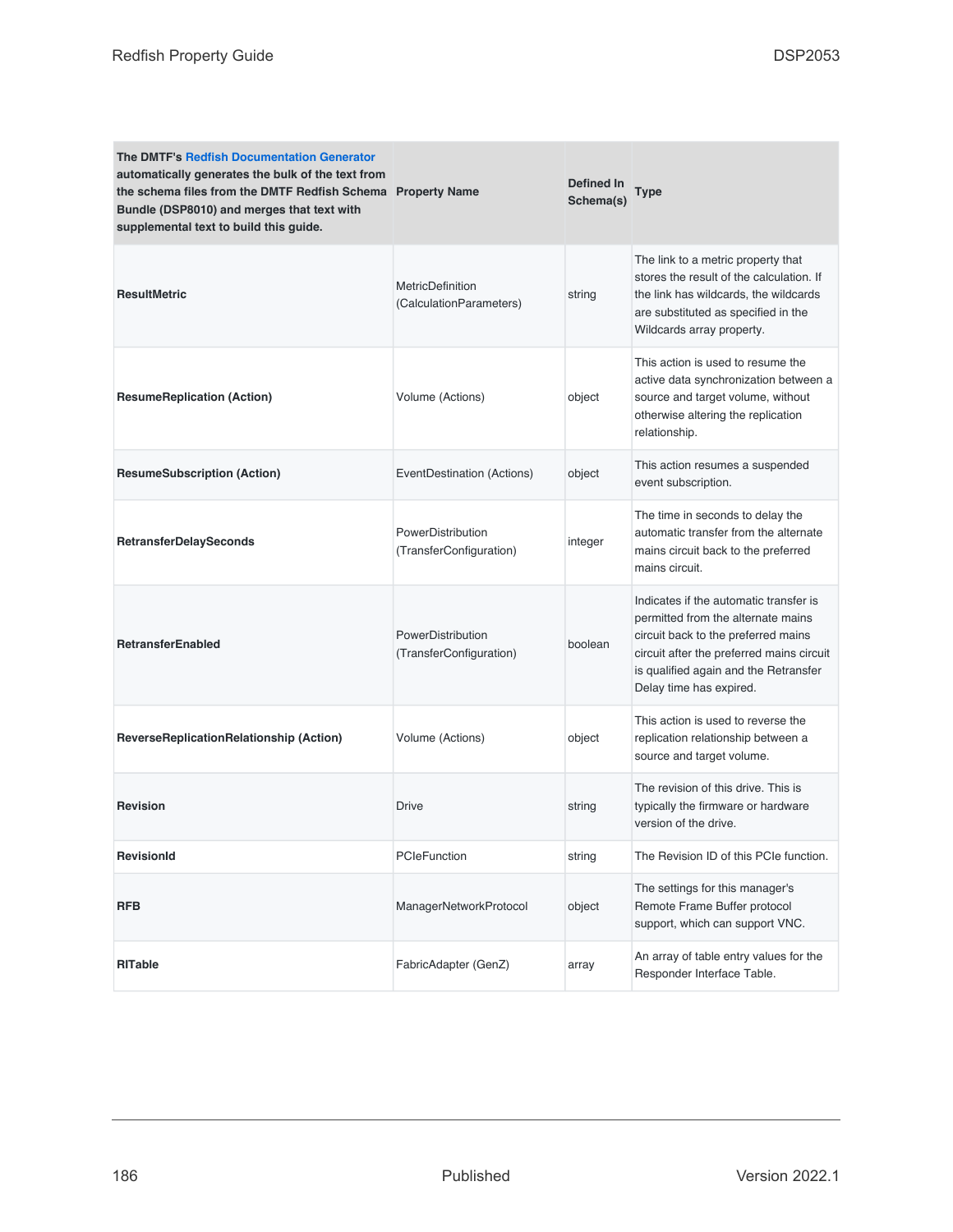| <b>The DMTF's Redfish Documentation Generator</b><br>automatically generates the bulk of the text from<br>the schema files from the DMTF Redfish Schema Property Name<br>Bundle (DSP8010) and merges that text with<br>supplemental text to build this guide. |                                            | Defined In<br>Schema(s)  | <b>Type</b>                                                                                    |
|---------------------------------------------------------------------------------------------------------------------------------------------------------------------------------------------------------------------------------------------------------------|--------------------------------------------|--------------------------|------------------------------------------------------------------------------------------------|
| RKeyDomainCheckingEnabled                                                                                                                                                                                                                                     | Connection (ConnectionKeys ><br>GenZ)      | boolean                  | Indicates whether Region Key domain<br>checking is enabled for this<br>connection.             |
| <b>RKeyReadOnlyKey</b>                                                                                                                                                                                                                                        | Connection (ConnectionKeys ><br>GenZ)      | string                   | The read-only Region Key for this<br>connection.                                               |
| <b>RKeyReadWriteKey</b>                                                                                                                                                                                                                                       | Connection (ConnectionKeys ><br>GenZ)      | string                   | The read-write Region Key for this<br>connection.                                              |
| Role                                                                                                                                                                                                                                                          | ManagerAccount (Links)                     | object                   | The link to the Redfish role that<br>defines the privileges for this account.                  |
| <b>Roleld</b>                                                                                                                                                                                                                                                 | Role                                       | string                   | The name of the role.                                                                          |
|                                                                                                                                                                                                                                                               | ManagerAccount                             | string                   | The role for this account.                                                                     |
|                                                                                                                                                                                                                                                               | HostInterface<br>(CredentialBootstrapping) | string                   | The role used for the bootstrap<br>account created for this interface.                         |
| <b>Roles</b>                                                                                                                                                                                                                                                  | <b>AccountService</b>                      | object                   | The collection of Redfish roles.                                                               |
| RotationSpeedRPM                                                                                                                                                                                                                                              | <b>Drive</b>                               | number<br>$({rev}$ /min) | The rotation speed of this drive, in<br>revolutions per minute (RPM).                          |
| RouteDistinguisherAdministratorSubfield                                                                                                                                                                                                                       | AddressPool (Ethernet ><br>BGPEvpn)        | string                   | The Route Distinguisher (RD)<br>Administrator subfield.                                        |
| RouteDistinguisherRange                                                                                                                                                                                                                                       | AddressPool (Ethernet ><br>BGPEvpn)        | object                   | The Route Distinguisher (RD) number<br>range for the fabric.                                   |
| <b>RouterAdvertisementEnabled</b>                                                                                                                                                                                                                             | NetworkDeviceFunction<br>(iSCSIBoot)       | boolean                  | An indication of whether IPv6 router<br>advertisement is enabled for the iSCSI<br>boot target. |
| <b>RouteSet</b>                                                                                                                                                                                                                                               | RouteEntry                                 | object                   | The link to the collection of route set<br>entries associated with this route.                 |
| RouteTargetAdministratorSubfield                                                                                                                                                                                                                              | AddressPool (Ethernet ><br>BGPEvpn)        | string                   | The Route Target (RT) Administrator<br>Subfield.                                               |
| <b>RouteTargetRange</b>                                                                                                                                                                                                                                       | AddressPool (Ethernet ><br>BGPEvpn)        | object                   | The Route Target (RT) number range<br>for the fabric.                                          |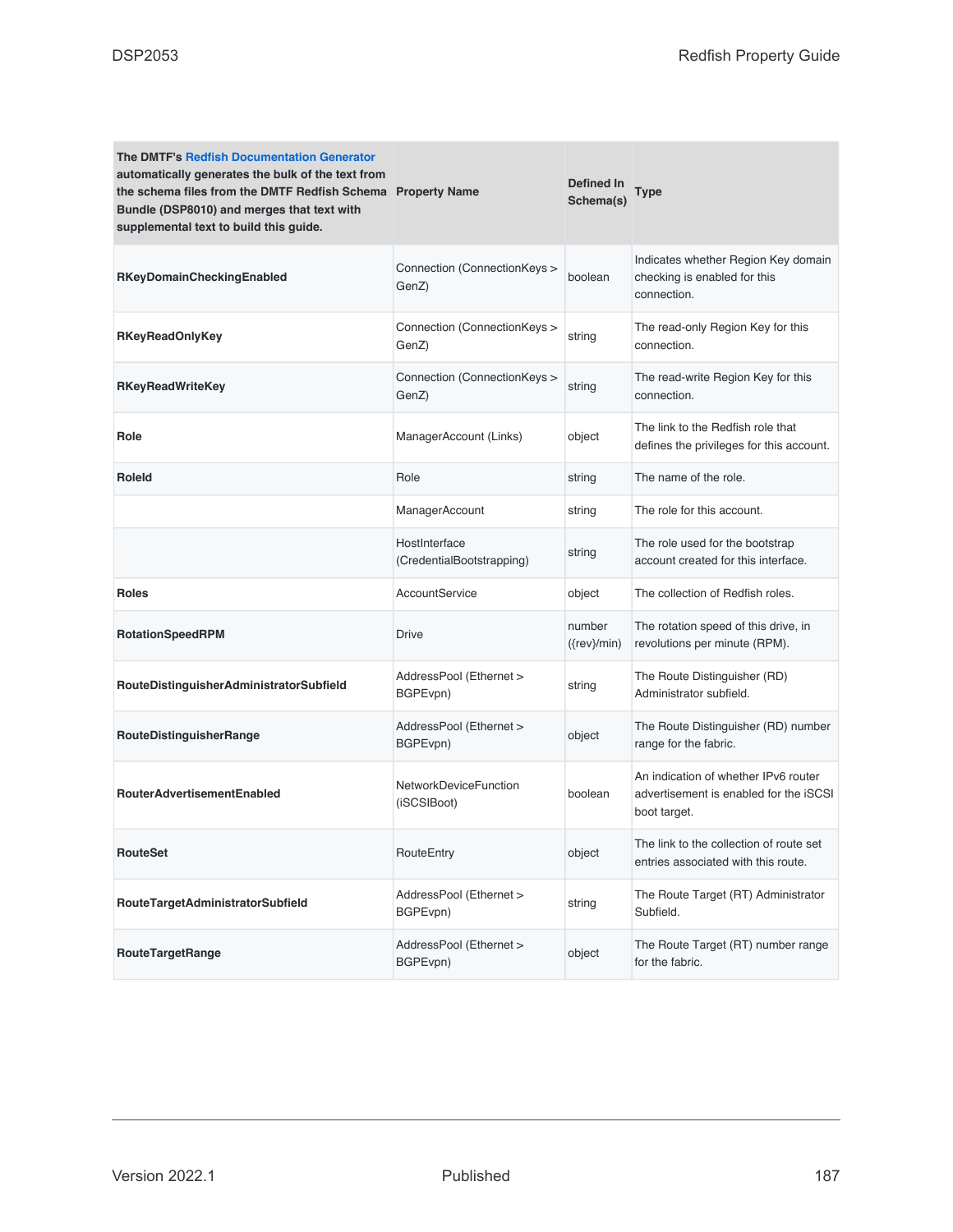| <b>The DMTF's Redfish Documentation Generator</b><br>automatically generates the bulk of the text from<br>the schema files from the DMTF Redfish Schema Property Name<br>Bundle (DSP8010) and merges that text with<br>supplemental text to build this guide. |                                                                                      | Defined In<br>Schema(s) | Type                                                                                                                                 |
|---------------------------------------------------------------------------------------------------------------------------------------------------------------------------------------------------------------------------------------------------------------|--------------------------------------------------------------------------------------|-------------------------|--------------------------------------------------------------------------------------------------------------------------------------|
| <b>RunningDisparityErrorCount</b>                                                                                                                                                                                                                             | PortMetrics (SAS)                                                                    | integer                 | The number of dwords containing<br>running disparity errors that have been<br>received by the phy outside of phy<br>reset sequences. |
| <b>RXAvgQueueDepthPercent</b>                                                                                                                                                                                                                                 | NetworkDeviceFunctionMetrics                                                         | number $(\%)$           | The average RX queue depth as the<br>percentage.                                                                                     |
| <b>RXBBCreditZero</b>                                                                                                                                                                                                                                         | PortMetrics (FibreChannel)                                                           | integer                 | The number of times the receive<br>buffer-to-buffer credit count<br>transitioned to zero.                                            |
| <b>RXBroadcastFrames</b>                                                                                                                                                                                                                                      | PortMetrics (Networking)                                                             | integer                 | The total number of valid broadcast<br>frames received on a port since reset.                                                        |
| <b>RXBytes</b>                                                                                                                                                                                                                                                | NetworkDeviceFunctionMetrics                                                         | integer<br>(bytes)      | The total number of bytes received on<br>a network function.                                                                         |
|                                                                                                                                                                                                                                                               | <b>PortMetrics</b>                                                                   | integer<br>(bytes)      | The total number of bytes received on<br>a port since reset.                                                                         |
|                                                                                                                                                                                                                                                               | <b>NetworkAdapterMetrics</b>                                                         | integer<br>(bytes)      | The total number of bytes received<br>since reset.                                                                                   |
| <b>RXCongestionFPINs</b>                                                                                                                                                                                                                                      | NetworkDeviceFunctionMetrics<br>(FibreChannel)                                       | integer                 | The total number of Congestion Fabric<br>Performance Impact Notifications<br>(FPINs) received.                                       |
| <b>RXDeliveryFPINs</b>                                                                                                                                                                                                                                        | NetworkDeviceFunctionMetrics<br>(FibreChannel)                                       | integer                 | The total number of Delivery Fabric<br>Performance Impact Notifications<br>(FPINs) received.                                         |
| <b>RXDiscards</b>                                                                                                                                                                                                                                             | PortMetrics (Networking)                                                             | integer                 | The total number of frames discarded<br>in a port's receive path since reset.                                                        |
| <b>RXErrors</b>                                                                                                                                                                                                                                               | PortMetrics                                                                          | integer                 | The total number of received errors on<br>a port since reset.                                                                        |
| <b>RXExchanges</b>                                                                                                                                                                                                                                            | <b>NetworkDeviceFunctionMetrics</b><br>(FibreChannel), PortMetrics<br>(FibreChannel) | integer                 | The total number of Fibre Channel<br>exchanges received.                                                                             |
| <b>RXFalseCarrierErrors</b>                                                                                                                                                                                                                                   | PortMetrics (Networking)                                                             | integer                 | The total number of false carrier errors<br>received from phy on a port since<br>reset.                                              |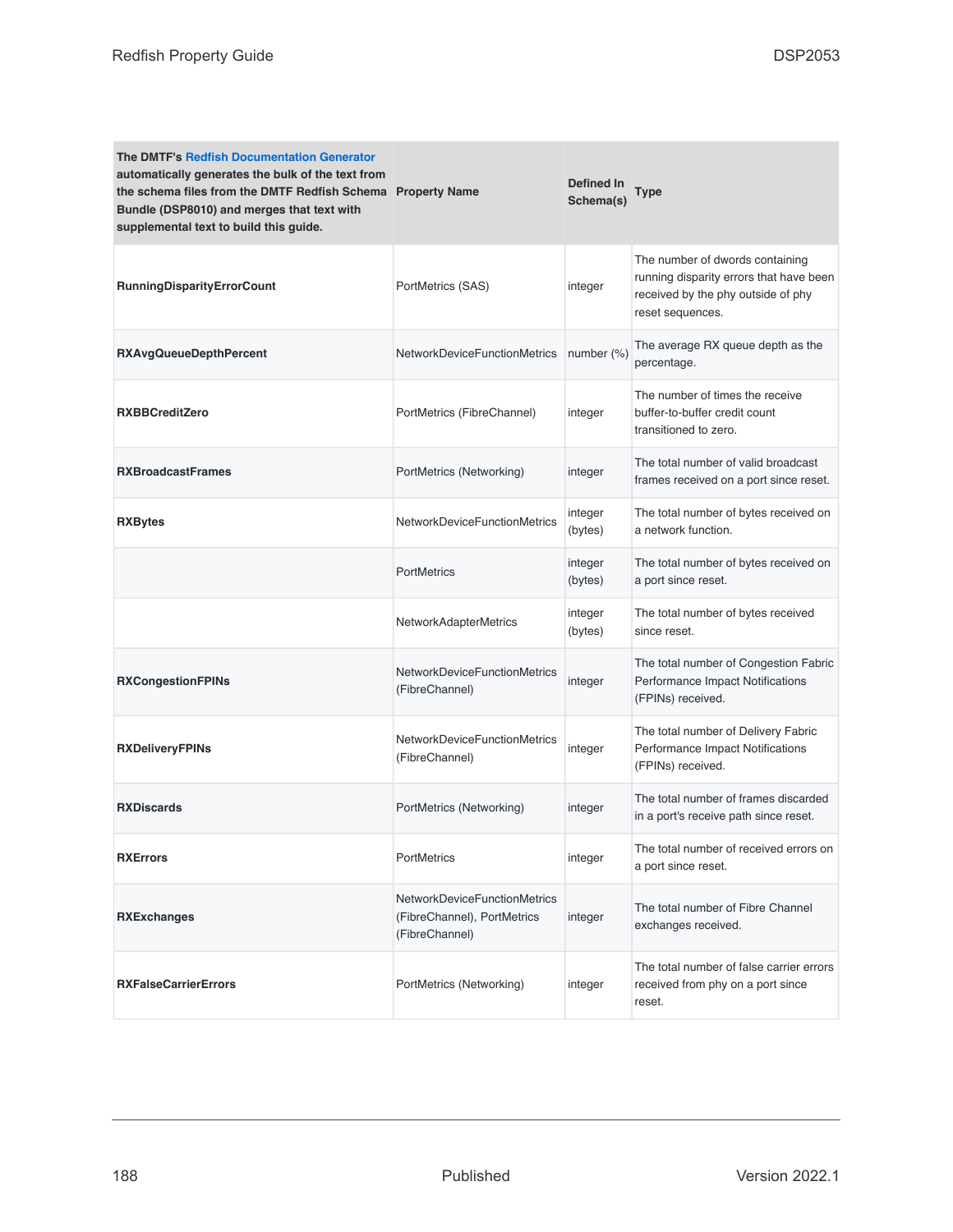| <b>The DMTF's Redfish Documentation Generator</b><br>automatically generates the bulk of the text from<br>the schema files from the DMTF Redfish Schema Property Name<br>Bundle (DSP8010) and merges that text with<br>supplemental text to build this guide. |                                                | Defined In<br>Schema(s) | Type                                                                                                    |
|---------------------------------------------------------------------------------------------------------------------------------------------------------------------------------------------------------------------------------------------------------------|------------------------------------------------|-------------------------|---------------------------------------------------------------------------------------------------------|
| <b>RXFCSErrors</b>                                                                                                                                                                                                                                            | PortMetrics (Networking)                       | integer                 | The total number of frames received<br>with frame check sequence (FCS)<br>errors on a port since reset. |
| <b>RXFrameAlignmentErrors</b>                                                                                                                                                                                                                                 | PortMetrics (Networking)                       | integer                 | The total number of frames received<br>with alignment errors on a port since<br>reset.                  |
| <b>RXFrames</b>                                                                                                                                                                                                                                               | <b>NetworkDeviceFunctionMetrics</b>            | integer                 | The total number of frames received<br>on a network function.                                           |
|                                                                                                                                                                                                                                                               | PortMetrics (Networking)                       | integer                 | The total number of frames received<br>on a port since reset.                                           |
| <b>RXInputPowerMilliWatts</b>                                                                                                                                                                                                                                 | PortMetrics (Transceivers)                     | number<br>(milliWatts)  | The RX input power value of a small<br>form-factor pluggable (SFP)<br>transceiver.                      |
| <b>RXLinkIntegrityFPINs</b>                                                                                                                                                                                                                                   | NetworkDeviceFunctionMetrics<br>(FibreChannel) | integer                 | The total number of Link Integrity<br>Fabric Performance Impact<br>Notifications (FPINs) received.      |
| <b>RXMulticastFrames</b>                                                                                                                                                                                                                                      | NetworkDeviceFunctionMetrics                   | integer                 | The total number of good multicast<br>frames received on a network function<br>since reset.             |
|                                                                                                                                                                                                                                                               | <b>NetworkAdapterMetrics</b>                   | integer                 | The total number of good multicast<br>frames received since reset.                                      |
|                                                                                                                                                                                                                                                               | PortMetrics (Networking)                       | integer                 | The total number of valid multicast<br>frames received on a port since reset.                           |
| <b>RXOversizeFrames</b>                                                                                                                                                                                                                                       | PortMetrics (Networking)                       | integer                 | The total number of frames that<br>exceed the maximum frame size.                                       |
| <b>RXPauseXOFFFrames</b>                                                                                                                                                                                                                                      | PortMetrics (Networking)                       | integer                 | The total number of flow control<br>frames from the network to pause<br>transmission.                   |
| <b>RXPauseXONFrames</b>                                                                                                                                                                                                                                       | PortMetrics (Networking)                       | integer                 | The total number of flow control<br>frames from the network to resume<br>transmission.                  |
| <b>RXPeerCongestionFPINs</b>                                                                                                                                                                                                                                  | NetworkDeviceFunctionMetrics<br>(FibreChannel) | integer                 | The total number of Peer Congestion<br>Fabric Performance Impact<br>Notifications (FPINs) received.     |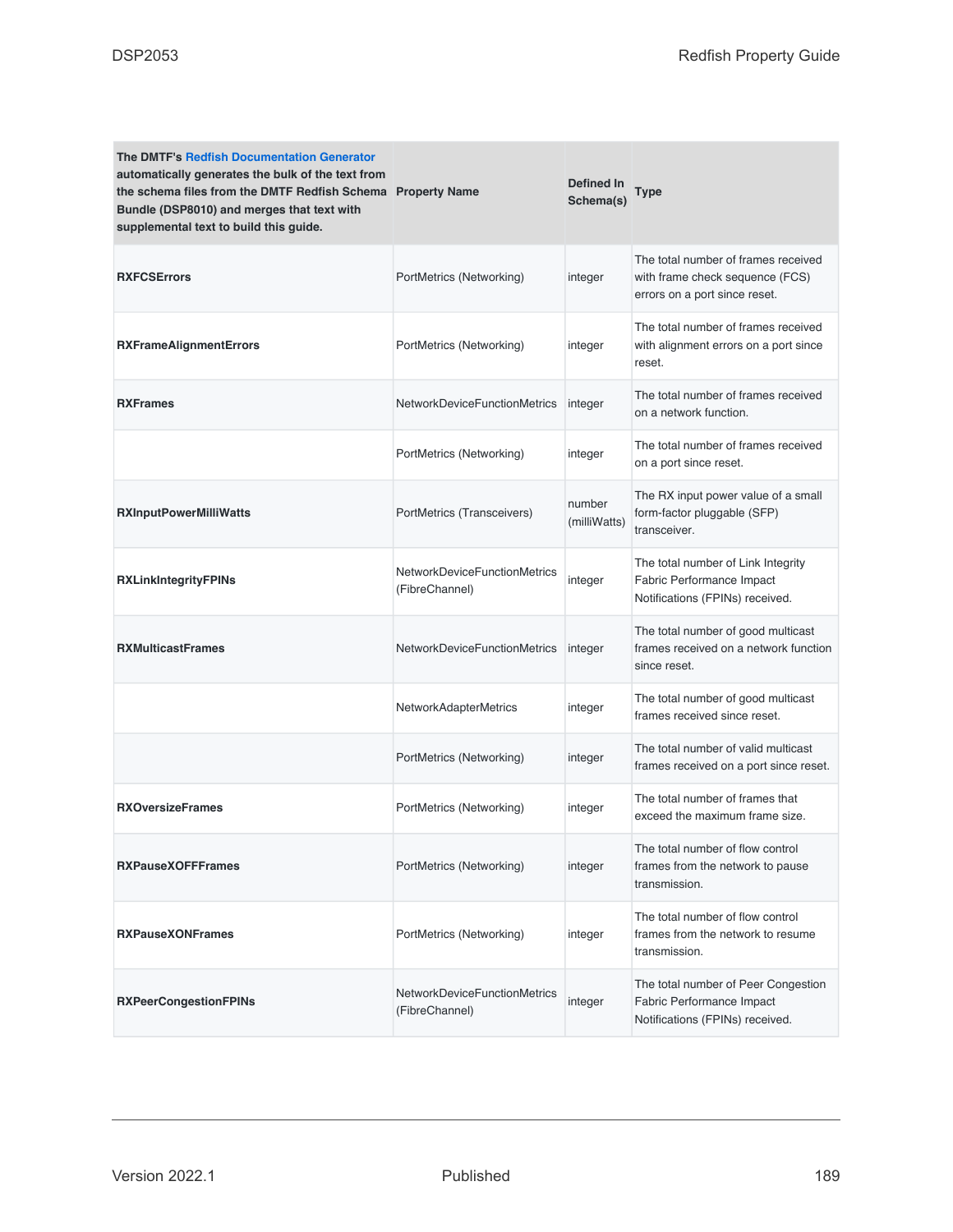| <b>The DMTF's Redfish Documentation Generator</b><br>automatically generates the bulk of the text from<br>the schema files from the DMTF Redfish Schema Property Name<br>Bundle (DSP8010) and merges that text with<br>supplemental text to build this guide. |                                                                                      | Defined In<br>Schema(s) | <b>Type</b>                                                                                                  |
|---------------------------------------------------------------------------------------------------------------------------------------------------------------------------------------------------------------------------------------------------------------|--------------------------------------------------------------------------------------|-------------------------|--------------------------------------------------------------------------------------------------------------|
| <b>RXPFCFrames</b>                                                                                                                                                                                                                                            | PortMetrics (Networking)                                                             | integer                 | The total number of priority flow<br>control (PFC) frames received on a<br>port since reset.                 |
| <b>RXQueuesEmpty</b>                                                                                                                                                                                                                                          | <b>NetworkDeviceFunctionMetrics</b>                                                  | boolean                 | Whether nothing is in a network<br>function's RX queues to DMA.                                              |
| <b>RXQueuesFull</b>                                                                                                                                                                                                                                           | <b>NetworkDeviceFunctionMetrics</b>                                                  | integer                 | The number of RX queues that are<br>full.                                                                    |
| <b>RXSequences</b>                                                                                                                                                                                                                                            | <b>NetworkDeviceFunctionMetrics</b><br>(FibreChannel), PortMetrics<br>(FibreChannel) | integer                 | The total number of Fibre Channel<br>sequences received.                                                     |
| <b>RXStompedECRC</b>                                                                                                                                                                                                                                          | PortMetrics (GenZ)                                                                   | integer                 | The total number of packets received<br>with a stomped ECRC field.                                           |
| <b>RXUndersizeFrames</b>                                                                                                                                                                                                                                      | PortMetrics (Networking)                                                             | integer                 | The total number of frames that are<br>smaller than the minimum frame size<br>of 64 bytes.                   |
| <b>RXUnicastFrames</b>                                                                                                                                                                                                                                        | <b>NetworkDeviceFunctionMetrics</b>                                                  | integer                 | The total number of good unicast<br>frames received on a network function<br>since reset.                    |
|                                                                                                                                                                                                                                                               | <b>NetworkAdapterMetrics</b>                                                         | integer                 | The total number of good unicast<br>frames received since reset.                                             |
|                                                                                                                                                                                                                                                               | PortMetrics (Networking)                                                             | integer                 | The total number of valid unicast<br>frames received on a port since reset.                                  |
| SanitizationType                                                                                                                                                                                                                                              | Drive (Actions > SecureErase<br>(Action))                                            | string<br>(enum)        | The type of data sanitization to<br>perform.                                                                 |
| <b>SAS</b>                                                                                                                                                                                                                                                    | <b>PortMetrics</b>                                                                   | array                   | The physical (phy) metrics for Serial<br>Attached SCSI (SAS). Each member<br>represents a single phy.        |
| <b>SAVIEnabled</b>                                                                                                                                                                                                                                            | <b>NetworkDeviceFunction</b>                                                         | boolean                 | Indicates if Source Address Validation<br>Improvement (SAVI) is enabled for this<br>network device function. |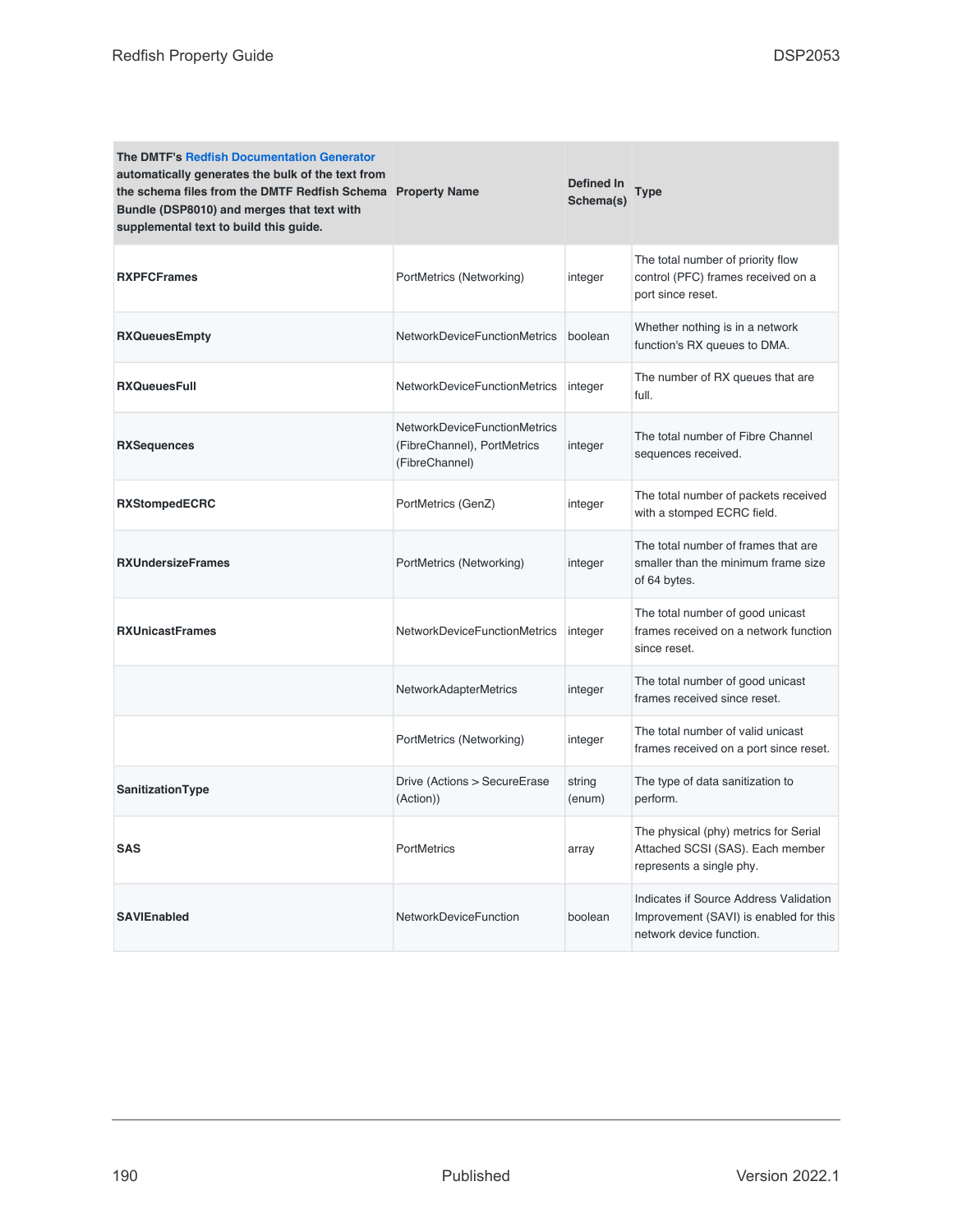| <b>The DMTF's Redfish Documentation Generator</b><br>automatically generates the bulk of the text from<br>the schema files from the DMTF Redfish Schema Property Name<br>Bundle (DSP8010) and merges that text with<br>supplemental text to build this guide. |                                                                                                                                                                                                                                             | Defined In<br>Schema(s) | Type                                                                                                                                                                            |
|---------------------------------------------------------------------------------------------------------------------------------------------------------------------------------------------------------------------------------------------------------------|---------------------------------------------------------------------------------------------------------------------------------------------------------------------------------------------------------------------------------------------|-------------------------|---------------------------------------------------------------------------------------------------------------------------------------------------------------------------------|
| <b>ScalarIncrement</b>                                                                                                                                                                                                                                        | AttributeRegistry<br>(RegistryEntries > Attributes)                                                                                                                                                                                         | integer                 | The amount to increment or<br>decrement an integer attribute each<br>time a user requests a value change.<br>The e value indicates a free-form<br>numeric user-input attribute. |
| <b>Schedule</b>                                                                                                                                                                                                                                               | MetricReportDefinition                                                                                                                                                                                                                      | object                  | The schedule for generating the metric<br>report.                                                                                                                               |
|                                                                                                                                                                                                                                                               | Job                                                                                                                                                                                                                                         | object                  | The schedule settings for this job.                                                                                                                                             |
| <b>Scheduling</b>                                                                                                                                                                                                                                             | JobService<br>(ServiceCapabilities)                                                                                                                                                                                                         | boolean                 | An indication of whether scheduling of<br>jobs is supported.                                                                                                                    |
| Schema                                                                                                                                                                                                                                                        | <b>JsonSchemaFile</b>                                                                                                                                                                                                                       | string                  | The @odata.type name this schema<br>describes.                                                                                                                                  |
| <b>SearchSettings</b>                                                                                                                                                                                                                                         | AccountService<br>(ActiveDirectory ><br>LDAPService), AccountService<br>(LDAP > LDAPService),<br>AccountService (OAuth2 ><br>LDAPService), AccountService<br>(TACACSplus > LDAPService),<br><b>ExternalAccountProvider</b><br>(LDAPService) | object                  | The required settings to search an<br>external LDAP service.                                                                                                                    |
| <b>SecondaryDNS</b>                                                                                                                                                                                                                                           | NetworkDeviceFunction<br>(iSCSIBoot)                                                                                                                                                                                                        | string                  | The IPv6 or IPv4 address of the<br>secondary DNS server for the iSCSI<br>boot initiator.                                                                                        |
| SecondaryLUN                                                                                                                                                                                                                                                  | <b>NetworkDeviceFunction</b><br>(iSCSIBoot)                                                                                                                                                                                                 | integer                 | The logical unit number (LUN) for the<br>secondary iSCSI boot target.                                                                                                           |
| <b>SecondaryTargetIPAddress</b>                                                                                                                                                                                                                               | <b>NetworkDeviceFunction</b><br>(iSCSIBoot)                                                                                                                                                                                                 | string                  | The IPv4 or IPv6 address for the<br>secondary iSCSI boot target.                                                                                                                |
| SecondaryTargetName                                                                                                                                                                                                                                           | <b>NetworkDeviceFunction</b><br>(iSCSIBoot)                                                                                                                                                                                                 | string                  | The name of the iSCSI secondary<br>boot target.                                                                                                                                 |
| <b>SecondaryTargetTCPPort</b>                                                                                                                                                                                                                                 | <b>NetworkDeviceFunction</b><br>(iSCSIBoot)                                                                                                                                                                                                 | integer                 | The TCP port for the secondary iSCSI<br>boot target.                                                                                                                            |
| SecondaryVLANEnable                                                                                                                                                                                                                                           | <b>NetworkDeviceFunction</b><br>(iSCSIBoot)                                                                                                                                                                                                 | boolean                 | An indication of whether the<br>secondary VLAN is enabled.                                                                                                                      |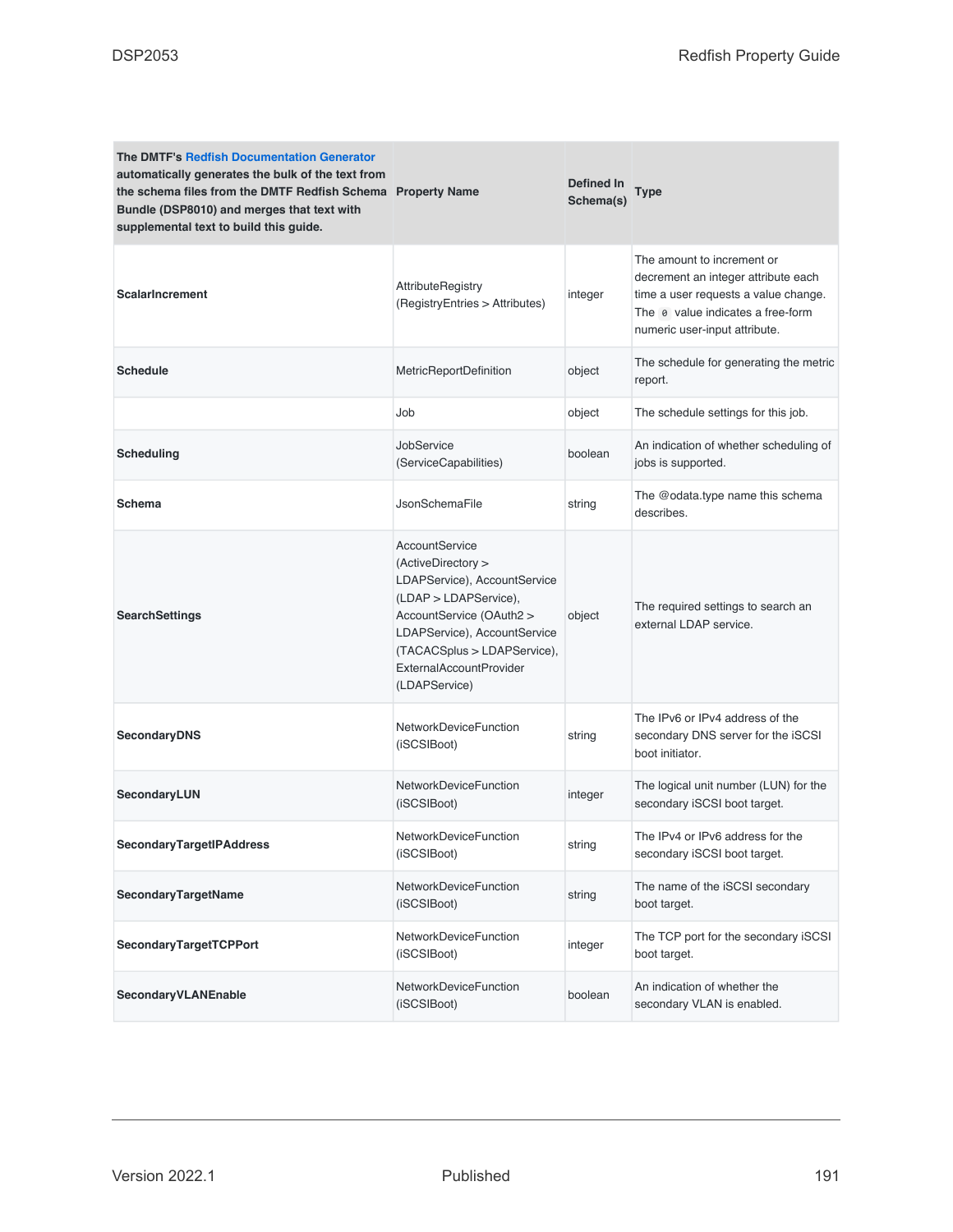| <b>The DMTF's Redfish Documentation Generator</b><br>automatically generates the bulk of the text from<br>the schema files from the DMTF Redfish Schema Property Name<br>Bundle (DSP8010) and merges that text with<br>supplemental text to build this guide. |                                      | Defined In<br>Schema(s) | Type                                                                                                                     |
|---------------------------------------------------------------------------------------------------------------------------------------------------------------------------------------------------------------------------------------------------------------|--------------------------------------|-------------------------|--------------------------------------------------------------------------------------------------------------------------|
| SecondaryVLANId                                                                                                                                                                                                                                               | NetworkDeviceFunction<br>(iSCSIBoot) | integer                 | The 802.1q VLAN ID to use for iSCSI<br>boot from the secondary target.                                                   |
| <b>SecureBoot</b>                                                                                                                                                                                                                                             | ComputerSystem                       | object                  | The link to the UEFI Secure Boot<br>associated with this system.                                                         |
| <b>SecureBootCurrentBoot</b>                                                                                                                                                                                                                                  | SecureBoot                           | string<br>(enum)        | The UEFI Secure Boot state during<br>the current boot cycle.                                                             |
| <b>SecureBootDatabases</b>                                                                                                                                                                                                                                    | SecureBoot                           | object                  | A link to the collection of UEFI Secure<br>Boot databases.                                                               |
| <b>SecureBootEnable</b>                                                                                                                                                                                                                                       | SecureBoot                           | boolean                 | An indication of whether UEFI Secure<br>Boot is enabled.                                                                 |
| <b>SecureBootMode</b>                                                                                                                                                                                                                                         | SecureBoot                           | string<br>(enum)        | The current UEFI Secure Boot Mode.                                                                                       |
| <b>SecureErase (Action)</b>                                                                                                                                                                                                                                   | Drive (Actions)                      | object                  | This action securely erases the<br>contents of the drive.                                                                |
| <b>SecureEraseUnit (Action)</b>                                                                                                                                                                                                                               | Memory (Actions)                     | object                  | This contains the action for securely<br>erasing given regions using the NIST<br>SP800-88 Purge: Cryptographic<br>Erase. |
| <b>SecureHashAllowList</b>                                                                                                                                                                                                                                    | Key (NVMeoF)                         | array                   | The secure hash algorithms allowed<br>with the usage of this key.                                                        |
|                                                                                                                                                                                                                                                               | KeyPolicy (NVMeoF)                   | array                   | The secure hash algorithms that this<br>key policy allows.                                                               |
| <b>SecurityCapabilities</b>                                                                                                                                                                                                                                   | Memory                               | object                  | Security capabilities of the memory<br>device.                                                                           |
| <b>SecurityProtocolAllowList</b>                                                                                                                                                                                                                              | KeyPolicy (NVMeoF)                   | array                   | The security protocols that this key<br>policy allows.                                                                   |
| <b>SecurityProtocolType</b>                                                                                                                                                                                                                                   | Key (NVMeoF)                         | string<br>(enum)        | The security protocol that this key<br>uses.                                                                             |
| <b>SecurityState</b>                                                                                                                                                                                                                                          | Memory                               | string<br>(enum)        | The current security state of this<br>memory device.                                                                     |
| <b>SecurityStates</b>                                                                                                                                                                                                                                         | Memory (SecurityCapabilities)        | array                   | Security states supported by the<br>memory device.                                                                       |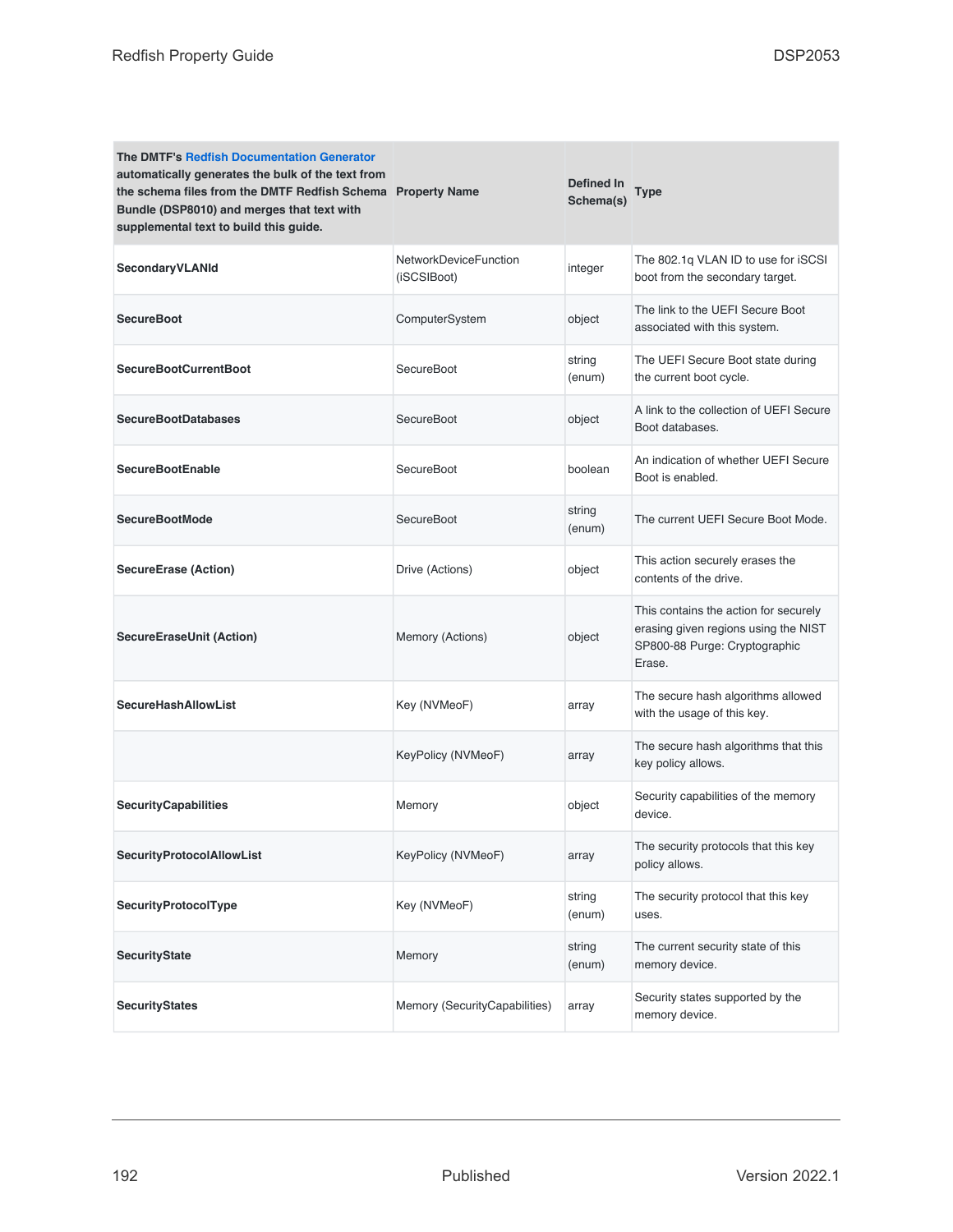| <b>The DMTF's Redfish Documentation Generator</b><br>automatically generates the bulk of the text from<br>the schema files from the DMTF Redfish Schema Property Name<br>Bundle (DSP8010) and merges that text with<br>supplemental text to build this guide. |                                                                                                                                                                       | Defined In<br>Schema(s) | Type                                                                           |
|---------------------------------------------------------------------------------------------------------------------------------------------------------------------------------------------------------------------------------------------------------------|-----------------------------------------------------------------------------------------------------------------------------------------------------------------------|-------------------------|--------------------------------------------------------------------------------|
| <b>SecurityTransportAllowList</b>                                                                                                                                                                                                                             | KeyPolicy (NVMeoF)                                                                                                                                                    | array                   | The security transports that this key<br>policy allows.                        |
| SecurityVersionNumber                                                                                                                                                                                                                                         | ComponentIntegrity (SPDM ><br>MeasurementSet ><br>Measurements)                                                                                                       | string                  | The security version number the<br>measurement represents.                     |
| <b>SelectQuery</b>                                                                                                                                                                                                                                            | ServiceRoot<br>(ProtocolFeaturesSupported)                                                                                                                            | boolean                 | An indication of whether the service<br>supports the \$select query parameter. |
| <b>SelfTest (Action)</b>                                                                                                                                                                                                                                      | Battery (Actions)                                                                                                                                                     | object                  | This action performs a self-test of the<br>battery.                            |
| SendCommunityEnabled                                                                                                                                                                                                                                          | AddressPool (Ethernet ><br>EBGP), AddressPool (Ethernet<br>> MultiProtocolEBGP),<br>AddressPool (Ethernet ><br>MultiProtocolIBGP)                                     | boolean                 | This property shall indicate whether<br>community attributes are sent.         |
| <b>SendDefaultRouteEnabled</b>                                                                                                                                                                                                                                | AddressPool (Ethernet > EBGP<br>> BGPRoute), AddressPool<br>(Ethernet > MultiProtocolEBGP<br>> BGPRoute), AddressPool<br>(Ethernet > MultiProtocolIBGP<br>> BGPRoute) | boolean                 | Send default route status.                                                     |
| <b>SendHeartbeat</b>                                                                                                                                                                                                                                          | EventDestination                                                                                                                                                      | boolean                 | Send a heartbeat event periodically to<br>the destination.                     |
| <b>SensingFrequency</b>                                                                                                                                                                                                                                       | Sensor                                                                                                                                                                | number                  | The time interval between readings of<br>the physical sensor.                  |
| SensingInterval                                                                                                                                                                                                                                               | Sensor                                                                                                                                                                | string                  | The time interval between readings of<br>the sensor.                           |
|                                                                                                                                                                                                                                                               | <b>MetricDefinition</b>                                                                                                                                               | string                  | The time interval between when a<br>metric is updated.                         |
| Sensor                                                                                                                                                                                                                                                        | Control                                                                                                                                                               | object                  | The sensor reading associated with<br>this control.                            |
| <b>SensorGroup</b>                                                                                                                                                                                                                                            | Sensor                                                                                                                                                                | object                  | The group of sensors that provide<br>readings for this sensor.                 |
| <b>SensorNumber</b>                                                                                                                                                                                                                                           | Power (Voltages)                                                                                                                                                      | integer                 | A numerical identifier to represent the<br>voltage sensor.                     |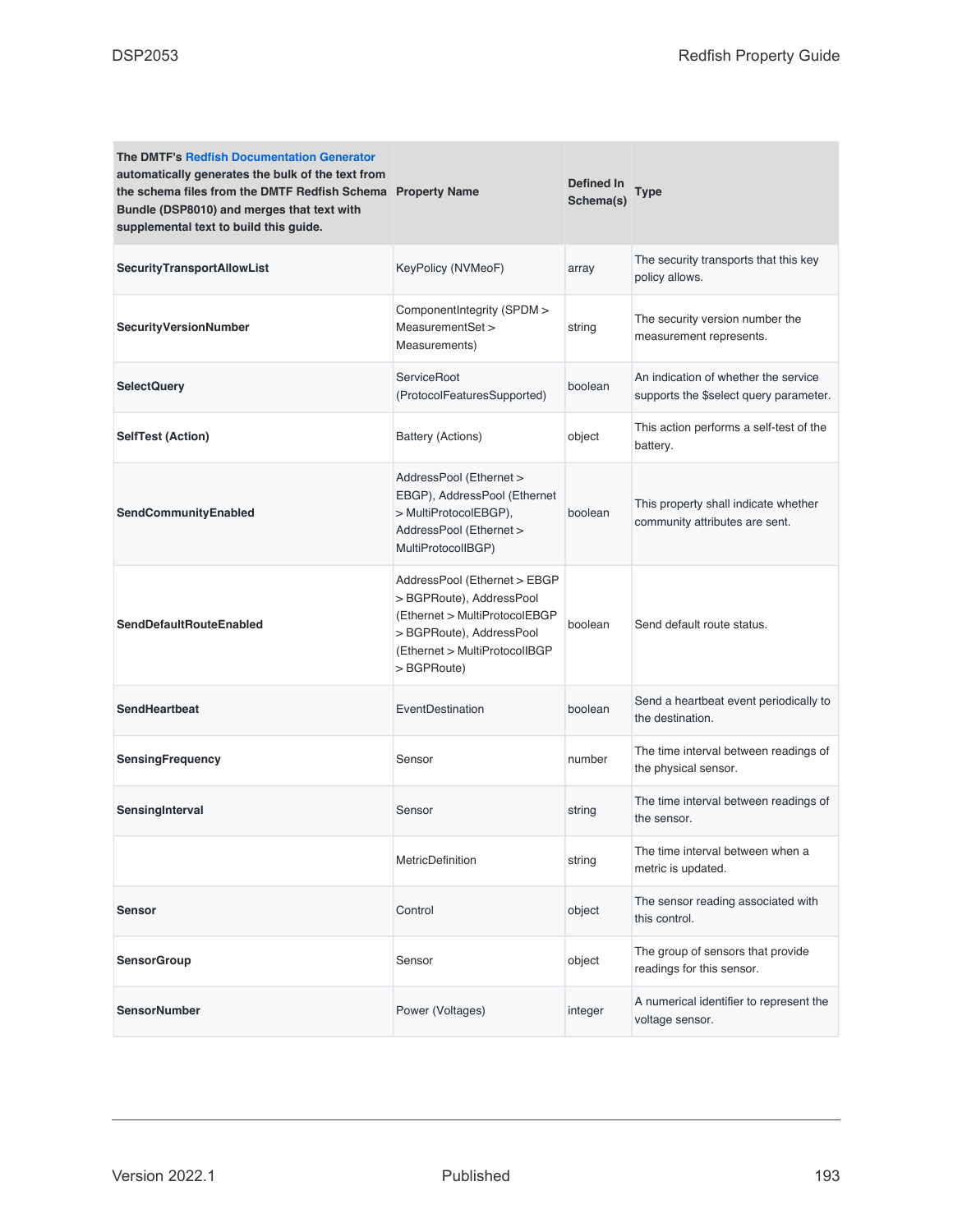| <b>The DMTF's Redfish Documentation Generator</b><br>automatically generates the bulk of the text from<br>the schema files from the DMTF Redfish Schema Property Name<br>Bundle (DSP8010) and merges that text with<br>supplemental text to build this guide. |                                                                                    | Defined In<br>Schema(s) | Type                                                                                                             |
|---------------------------------------------------------------------------------------------------------------------------------------------------------------------------------------------------------------------------------------------------------------|------------------------------------------------------------------------------------|-------------------------|------------------------------------------------------------------------------------------------------------------|
|                                                                                                                                                                                                                                                               | LogEntry                                                                           | integer                 | The IPMI-defined sensor number.                                                                                  |
|                                                                                                                                                                                                                                                               | Thermal (Fans)                                                                     | integer                 | The numerical identifier for this fan<br>speed sensor.                                                           |
|                                                                                                                                                                                                                                                               | Thermal (Temperatures)                                                             | integer                 | The numerical identifier of the<br>temperature sensor.                                                           |
| <b>SensorResetTime</b>                                                                                                                                                                                                                                        | various (Circuit (EnergykWh),<br>Circuit (PolyPhaseEnergykWh<br>> Line1ToLine2)  ) | string                  | The date and time when the time-<br>based properties were last reset.                                            |
| <b>Sensors</b>                                                                                                                                                                                                                                                | PowerDistribution                                                                  | object                  | A link to the collection of sensors<br>located in the equipment and sub-<br>components.                          |
|                                                                                                                                                                                                                                                               | Chassis                                                                            | object                  | The link to the collection of sensors<br>located in the equipment and sub-<br>components.                        |
| SensorType                                                                                                                                                                                                                                                    | LogEntry                                                                           | string<br>(enum)        | The sensor type to which the log entry<br>pertains if the entry type is SEL.                                     |
| <b>SerialConsole</b>                                                                                                                                                                                                                                          | Manager                                                                            | object                  | The serial console service that this<br>manager provides.                                                        |
|                                                                                                                                                                                                                                                               | ComputerSystem                                                                     | object                  | The serial console services that this<br>system provides.                                                        |
| <b>SerialInterfaces</b>                                                                                                                                                                                                                                       | Manager                                                                            | object                  | The link to a collection of serial<br>interfaces that this manager uses for<br>serial and console communication. |
| <b>SerialNumber</b>                                                                                                                                                                                                                                           | Memory                                                                             | string                  | The product serial number of this<br>device.                                                                     |
|                                                                                                                                                                                                                                                               | <b>Battery</b>                                                                     | string                  | The serial number for this battery.                                                                              |
|                                                                                                                                                                                                                                                               | Cable                                                                              | string                  | The serial number for this cable.                                                                                |
|                                                                                                                                                                                                                                                               | Drive                                                                              | string                  | The serial number for this drive.                                                                                |
|                                                                                                                                                                                                                                                               | PowerDistribution                                                                  | string                  | The serial number for this equipment.                                                                            |
|                                                                                                                                                                                                                                                               | FabricAdapter                                                                      | string                  | The serial number for this fabric<br>adapter.                                                                    |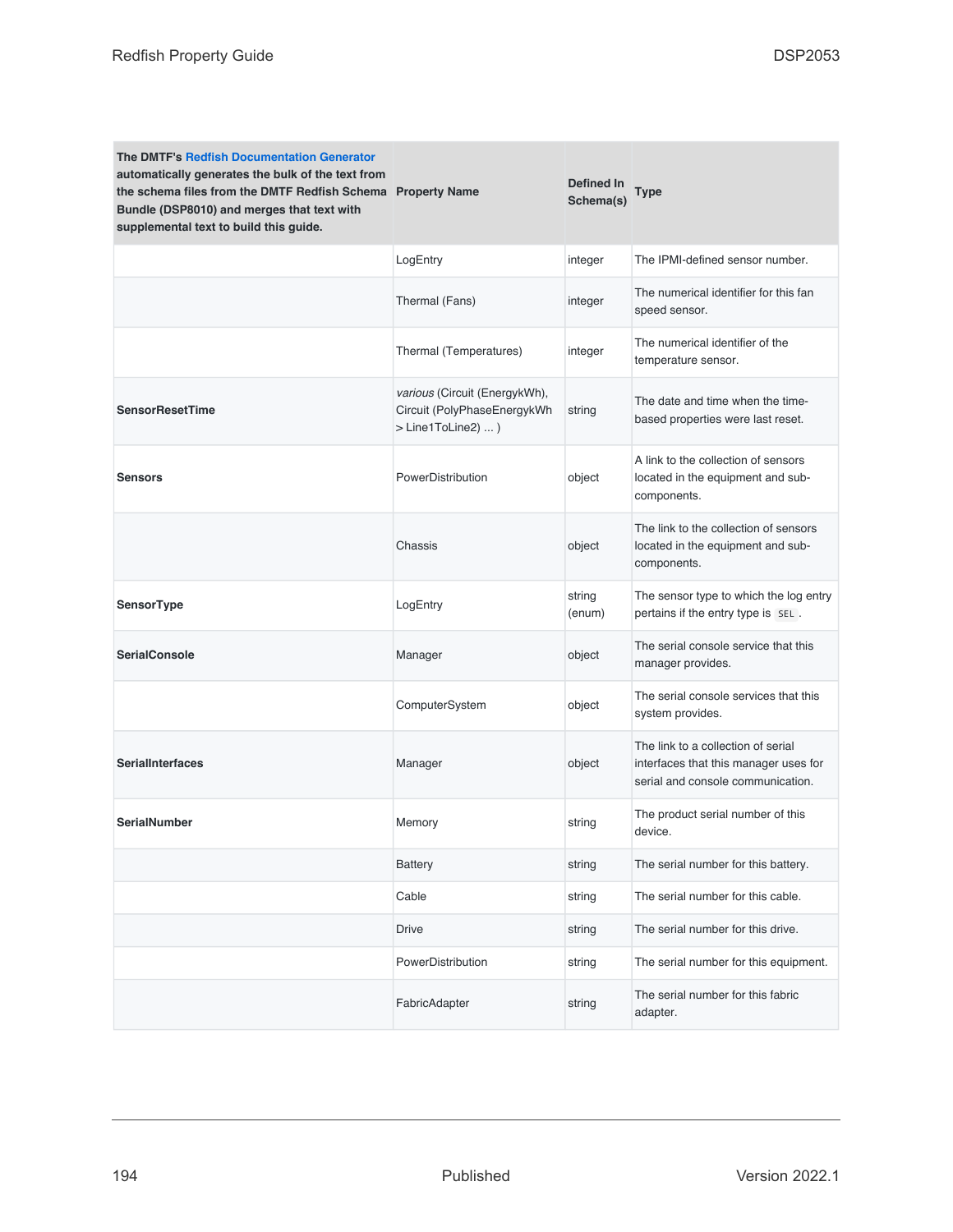| <b>The DMTF's Redfish Documentation Generator</b><br>automatically generates the bulk of the text from<br>the schema files from the DMTF Redfish Schema Property Name<br>Bundle (DSP8010) and merges that text with<br>supplemental text to build this guide. |                                                    | Defined In<br>Schema(s) | <b>Type</b>                                                                    |
|---------------------------------------------------------------------------------------------------------------------------------------------------------------------------------------------------------------------------------------------------------------|----------------------------------------------------|-------------------------|--------------------------------------------------------------------------------|
|                                                                                                                                                                                                                                                               | Fan, Thermal (Fans)                                | string                  | The serial number for this fan.                                                |
|                                                                                                                                                                                                                                                               | GraphicsController                                 | string                  | The serial number for this graphics<br>controller.                             |
|                                                                                                                                                                                                                                                               | License                                            | string                  | The serial number for this license.                                            |
|                                                                                                                                                                                                                                                               | NetworkAdapter                                     | string                  | The serial number for this network<br>adapter.                                 |
|                                                                                                                                                                                                                                                               | <b>PCIeDevice</b>                                  | string                  | The serial number for this PCIe<br>device.                                     |
|                                                                                                                                                                                                                                                               | Power (PowerSupplies),<br>PowerSupply              | string                  | The serial number for this power<br>supply.                                    |
|                                                                                                                                                                                                                                                               | Port (SFP)                                         | string                  | The serial number for this SFP.                                                |
|                                                                                                                                                                                                                                                               | Storage (StorageControllers),<br>StorageController | string                  | The serial number for this storage<br>controller.                              |
|                                                                                                                                                                                                                                                               | Switch                                             | string                  | The serial number for this switch.                                             |
|                                                                                                                                                                                                                                                               | ComputerSystem                                     | string                  | The serial number for this system.                                             |
|                                                                                                                                                                                                                                                               | <b>USBController</b>                               | string                  | The serial number for this USB<br>controller.                                  |
|                                                                                                                                                                                                                                                               | Assembly (Assemblies)                              | string                  | The serial number of the assembly.                                             |
|                                                                                                                                                                                                                                                               | Certificate                                        | string                  | The serial number of the certificate.                                          |
|                                                                                                                                                                                                                                                               | Chassis                                            | string                  | The serial number of the chassis.                                              |
|                                                                                                                                                                                                                                                               | Manager                                            | string                  | The serial number of the manager.                                              |
|                                                                                                                                                                                                                                                               | Processor                                          | string                  | The serial number of the processor.                                            |
|                                                                                                                                                                                                                                                               | MediaController                                    | string                  | The serial number of this media<br>controller.                                 |
| <b>ServerAddress</b>                                                                                                                                                                                                                                          | EventService (SMTP)                                | string                  | The address of the SMTP server.                                                |
| <b>ServerEndpoints</b>                                                                                                                                                                                                                                        | Volume (Links)                                     | array                   | An array of references to the server<br>Endpoints associated with this volume. |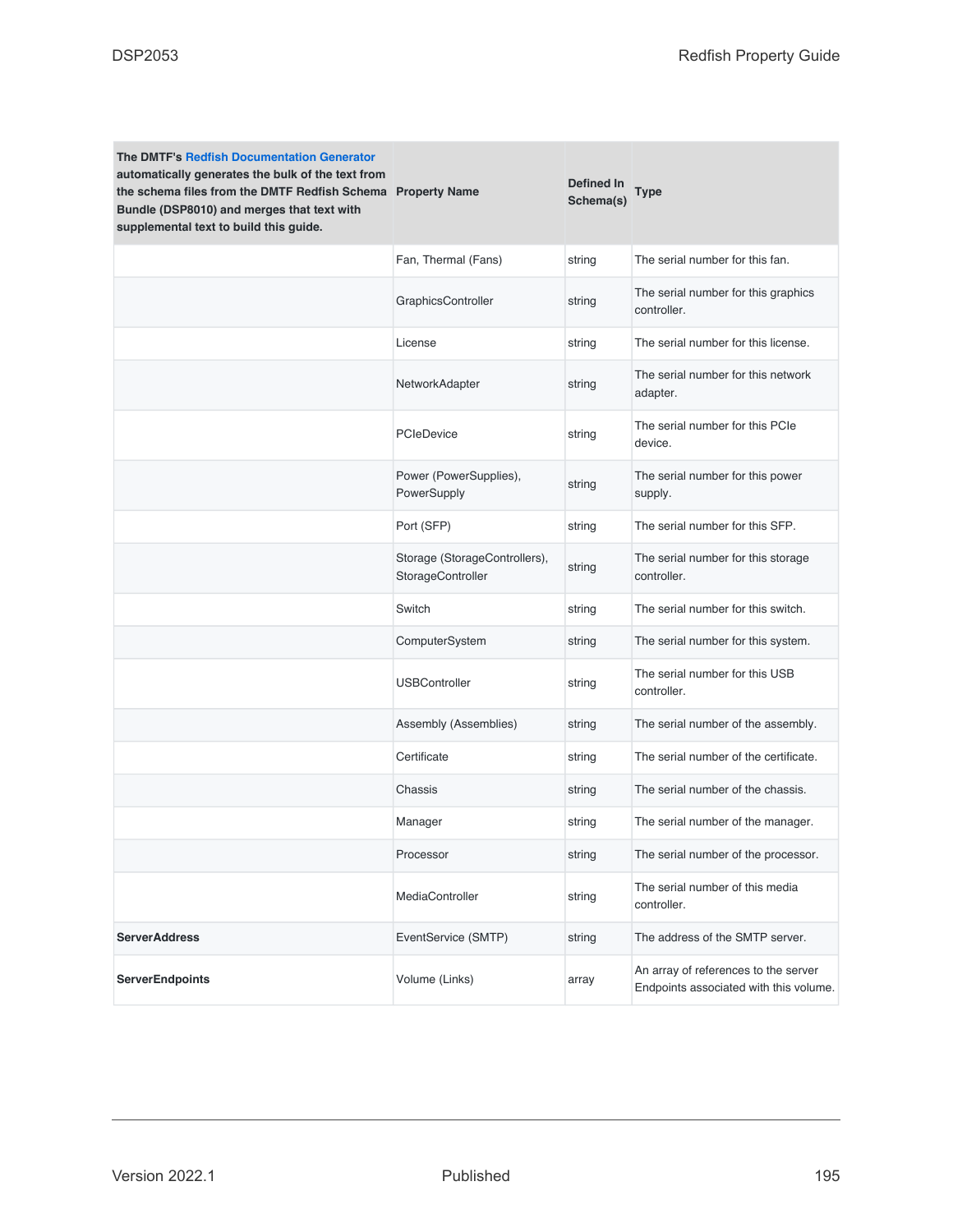| <b>The DMTF's Redfish Documentation Generator</b><br>automatically generates the bulk of the text from<br>the schema files from the DMTF Redfish Schema Property Name<br>Bundle (DSP8010) and merges that text with<br>supplemental text to build this guide. |                                                                                                                                                              | Defined In<br>Schema(s) | Type                                                                                                                                                                                                                                                                                                                                                                                                                                                                    |
|---------------------------------------------------------------------------------------------------------------------------------------------------------------------------------------------------------------------------------------------------------------|--------------------------------------------------------------------------------------------------------------------------------------------------------------|-------------------------|-------------------------------------------------------------------------------------------------------------------------------------------------------------------------------------------------------------------------------------------------------------------------------------------------------------------------------------------------------------------------------------------------------------------------------------------------------------------------|
| <b>ServerSentEventUri</b>                                                                                                                                                                                                                                     | EventService                                                                                                                                                 | string                  | The link to a URI for receiving Server-<br>Sent Event representations for the<br>events that this service generates.                                                                                                                                                                                                                                                                                                                                                    |
| <b>ServiceAddresses</b>                                                                                                                                                                                                                                       | AccountService<br>(ActiveDirectory).<br>AccountService (LDAP),<br>AccountService (OAuth2),<br>AccountService (TACACSplus),<br><b>ExternalAccountProvider</b> | array                   | The addresses of the user account<br>providers to which this external<br>account provider links. The format of<br>this field depends on the type of<br>external account provider.                                                                                                                                                                                                                                                                                       |
| <b>ServiceCapabilities</b>                                                                                                                                                                                                                                    | JobService                                                                                                                                                   | object                  | The supported capabilities of this job<br>service implementation.                                                                                                                                                                                                                                                                                                                                                                                                       |
| <b>ServiceConditions</b>                                                                                                                                                                                                                                      | ServiceRoot                                                                                                                                                  | object                  | The link to the service conditions.                                                                                                                                                                                                                                                                                                                                                                                                                                     |
| <b>ServiceEnabled</b>                                                                                                                                                                                                                                         | EventService (SMTP)                                                                                                                                          | boolean                 | An indication if SMTP for event<br>delivery is enabled.                                                                                                                                                                                                                                                                                                                                                                                                                 |
|                                                                                                                                                                                                                                                               | AccountService                                                                                                                                               | boolean                 | An indication of whether the account<br>service is enabled. If true, it is<br>enabled. If false, it is disabled and<br>users cannot be created, deleted, or<br>modified, and new sessions cannot be<br>started. However, established<br>sessions might still continue to run.<br>Any service, such as the session<br>service, that attempts to access the<br>disabled account service fails.<br>However, this does not affect HTTP<br>Basic Authentication connections. |
|                                                                                                                                                                                                                                                               | AggregationService                                                                                                                                           | boolean                 | An indication of whether the<br>aggregation service is enabled.                                                                                                                                                                                                                                                                                                                                                                                                         |
|                                                                                                                                                                                                                                                               | Manager (CommandShell),<br>Manager (GraphicalConsole),<br>Manager (SerialConsole)                                                                            | boolean                 | An indication of whether the service is<br>enabled for this manager.                                                                                                                                                                                                                                                                                                                                                                                                    |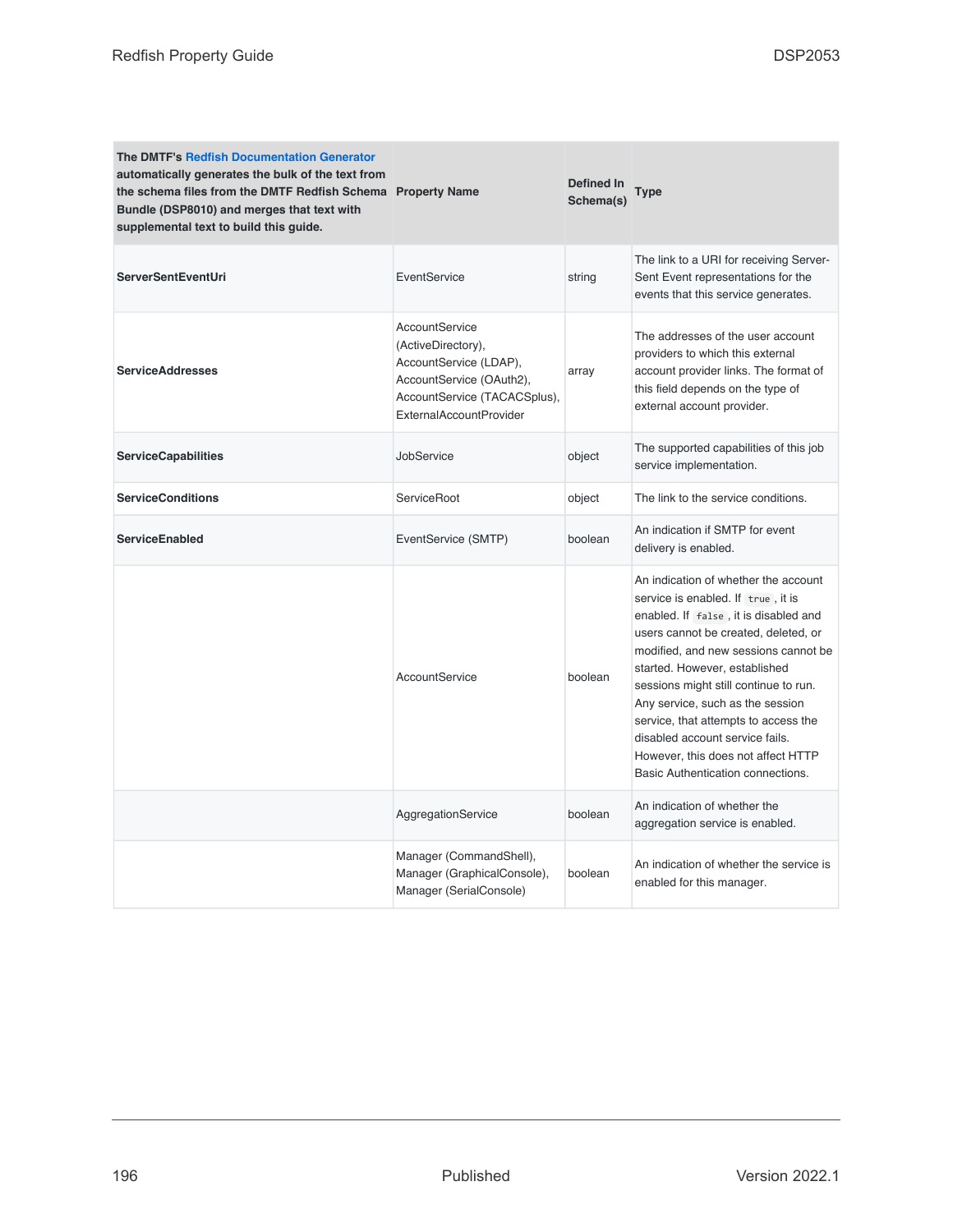| <b>The DMTF's Redfish Documentation Generator</b><br>automatically generates the bulk of the text from<br>the schema files from the DMTF Redfish Schema Property Name<br>Bundle (DSP8010) and merges that text with<br>supplemental text to build this guide. |                                                                                                                                                                                                                         | Defined In<br>Schema(s) | Type                                                                                                                                                                                                                                                 |
|---------------------------------------------------------------------------------------------------------------------------------------------------------------------------------------------------------------------------------------------------------------|-------------------------------------------------------------------------------------------------------------------------------------------------------------------------------------------------------------------------|-------------------------|------------------------------------------------------------------------------------------------------------------------------------------------------------------------------------------------------------------------------------------------------|
|                                                                                                                                                                                                                                                               | ComputerSystem<br>(GraphicalConsole),<br>ComputerSystem<br>(SerialConsole > IPMI),<br>ComputerSystem<br>(SerialConsole > SSH),<br>ComputerSystem<br>(SerialConsole > Telnet),<br>ComputerSystem<br>(VirtualMediaConfig) | boolean                 | An indication of whether the service is<br>enabled for this system.                                                                                                                                                                                  |
|                                                                                                                                                                                                                                                               | various (AccountService<br>(ActiveDirectory),<br>AccountService (LDAP) )                                                                                                                                                | boolean                 | An indication of whether this service is<br>enabled.                                                                                                                                                                                                 |
|                                                                                                                                                                                                                                                               | EventService                                                                                                                                                                                                            | boolean                 | An indication of whether this service is<br>enabled. If false, events are no<br>longer published, new SSE<br>connections cannot be established,<br>and existing SSE connections are<br>terminated.                                                   |
|                                                                                                                                                                                                                                                               | SessionService                                                                                                                                                                                                          | boolean                 | An indication of whether this service is<br>enabled. If true, this service is<br>enabled. If false, it is disabled, and<br>new sessions cannot be created, old<br>sessions cannot be deleted, and<br>established sessions can continue<br>operating. |
| ServiceEntryPointUUID                                                                                                                                                                                                                                         | Manager                                                                                                                                                                                                                 | string                  | The UUID of the Redfish service that<br>is hosted by this manager.                                                                                                                                                                                   |
| ServiceIdentification                                                                                                                                                                                                                                         | Manager                                                                                                                                                                                                                 | string                  | A product instance identifier displayed<br>in the Redfish service root.                                                                                                                                                                              |
|                                                                                                                                                                                                                                                               | ServiceRoot                                                                                                                                                                                                             | string                  | The vendor or user-provided product<br>and service identifier.                                                                                                                                                                                       |
| <b>ServiceProviderNotified</b>                                                                                                                                                                                                                                | LogEntry                                                                                                                                                                                                                | boolean                 | Indicates if the log entry has been sent<br>to the service provider.                                                                                                                                                                                 |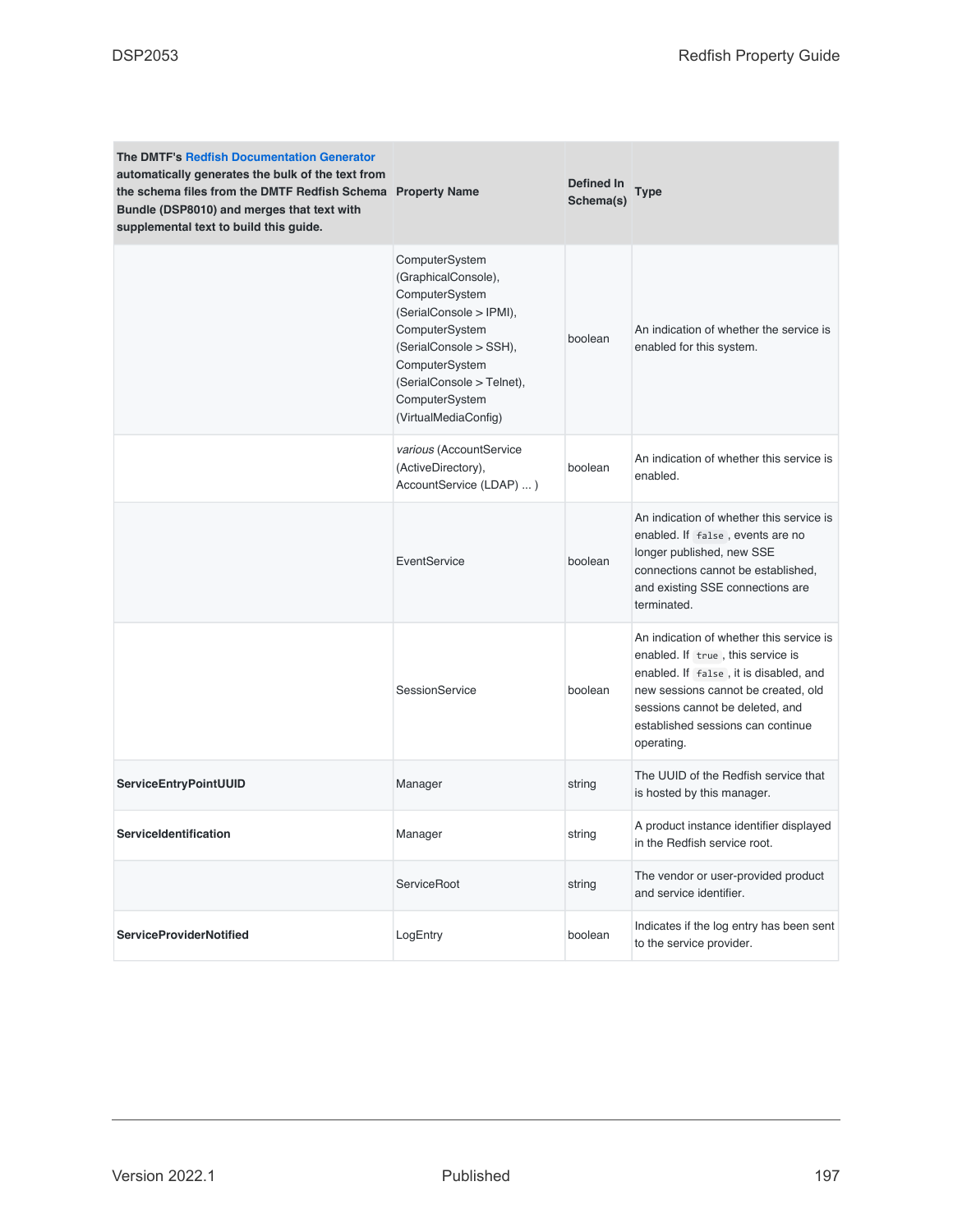| <b>The DMTF's Redfish Documentation Generator</b><br>automatically generates the bulk of the text from<br>the schema files from the DMTF Redfish Schema Property Name<br>Bundle (DSP8010) and merges that text with<br>supplemental text to build this guide. |                                                                                                                                            | Defined In<br>Schema(s) | Type                                                                                                                                     |
|---------------------------------------------------------------------------------------------------------------------------------------------------------------------------------------------------------------------------------------------------------------|--------------------------------------------------------------------------------------------------------------------------------------------|-------------------------|------------------------------------------------------------------------------------------------------------------------------------------|
| <b>SessionId</b>                                                                                                                                                                                                                                              | ComponentIntegrity (SPDM ><br>ComponentCommunication ><br>Sessions), ComponentIntegrity<br>(TPM ><br>ComponentCommunication ><br>Sessions) | integer                 | The identifier for an active session or<br>communication channel between two<br>components.                                              |
| <b>Sessions</b>                                                                                                                                                                                                                                               | ComponentIntegrity (SPDM ><br>ComponentCommunication),<br>ComponentIntegrity (TPM ><br>ComponentCommunication)                             | array                   | The active sessions or communication<br>channels between two components.                                                                 |
|                                                                                                                                                                                                                                                               | ServiceRoot (Links)                                                                                                                        | object                  | The link to a collection of Sessions.                                                                                                    |
|                                                                                                                                                                                                                                                               | SessionService                                                                                                                             | object                  | The link to a collection of sessions.                                                                                                    |
| <b>SessionService</b>                                                                                                                                                                                                                                         | ServiceRoot                                                                                                                                | object                  | The link to the Sessions Service.                                                                                                        |
| <b>SessionTimeout</b>                                                                                                                                                                                                                                         | <b>SessionService</b>                                                                                                                      | integer<br>(seconds)    | The number of seconds of inactivity<br>that a session can have before the<br>session service closes the session<br>due to inactivity.    |
| SessionType                                                                                                                                                                                                                                                   | Session                                                                                                                                    | string<br>(enum)        | The active session type.                                                                                                                 |
|                                                                                                                                                                                                                                                               | ComponentIntegrity (SPDM ><br>ComponentCommunication ><br>Sessions), ComponentIntegrity<br>(TPM ><br>ComponentCommunication ><br>Sessions) | string<br>(enum)        | The type of session or communication<br>channel between two components.                                                                  |
| SetDefaultBootOrder (Action)                                                                                                                                                                                                                                  | Aggregate (Actions)                                                                                                                        | object                  | This action is used to restore the boot<br>order to the default state for the<br>computer systems that are members<br>of this aggregate. |
|                                                                                                                                                                                                                                                               | AggregationService (Actions)                                                                                                               | object                  | This action is used to restore the boot<br>order to the default state for the<br>specified computer systems.                             |
|                                                                                                                                                                                                                                                               | ComputerSystem (Actions)                                                                                                                   | object                  | This action sets the BootOrder to the<br>default settings.                                                                               |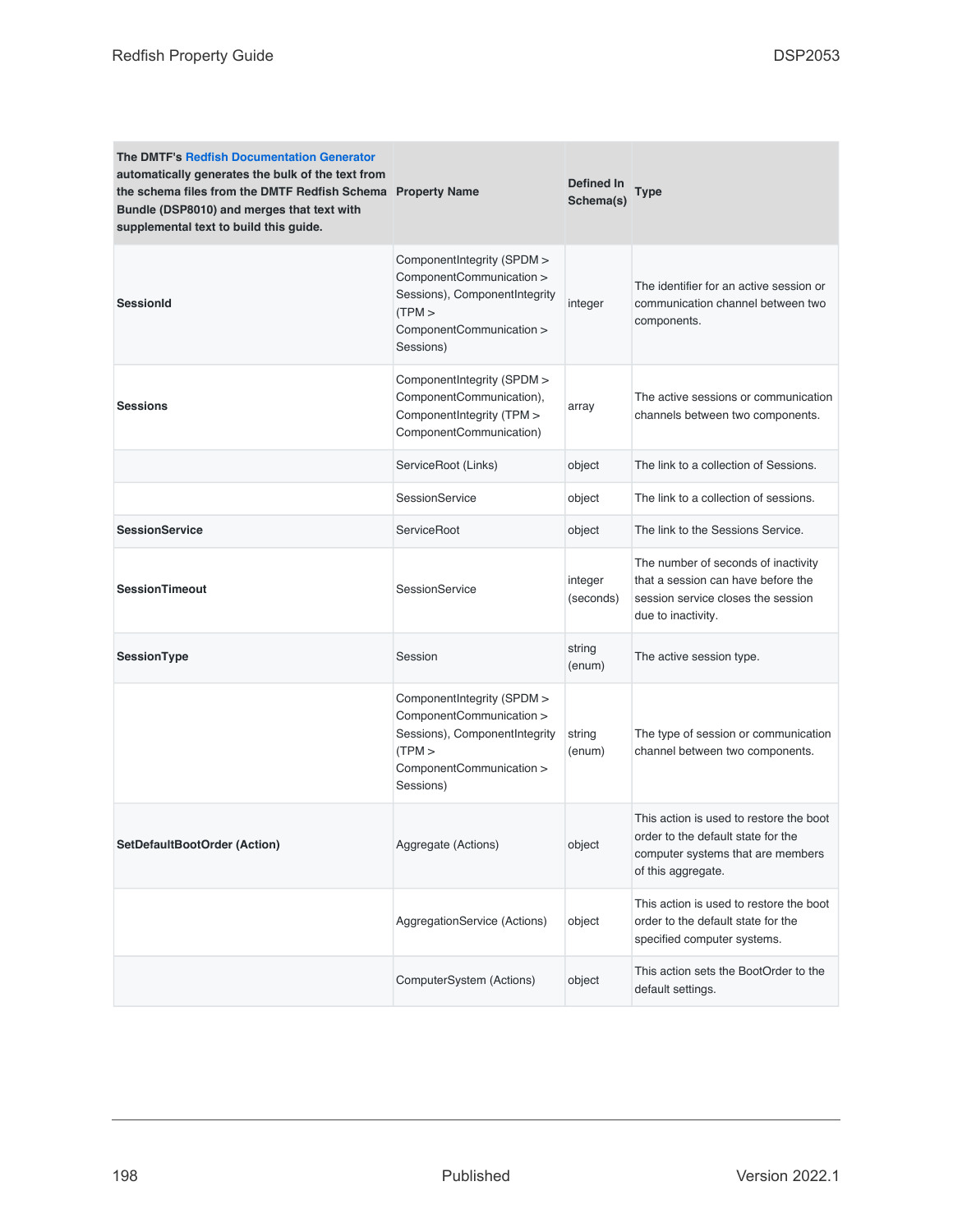| <b>The DMTF's Redfish Documentation Generator</b><br>automatically generates the bulk of the text from<br>the schema files from the DMTF Redfish Schema Property Name<br>Bundle (DSP8010) and merges that text with<br>supplemental text to build this guide. |                                                                                       | Defined In<br>Schema(s) | Type                                                                       |
|---------------------------------------------------------------------------------------------------------------------------------------------------------------------------------------------------------------------------------------------------------------|---------------------------------------------------------------------------------------|-------------------------|----------------------------------------------------------------------------|
| <b>SetEncryptionKey (Action)</b>                                                                                                                                                                                                                              | Storage (Actions)                                                                     | object                  | This action sets the encryption key for<br>the storage subsystem.          |
| <b>SetPassphrase (Action)</b>                                                                                                                                                                                                                                 | Memory (Actions)                                                                      | object                  | Set passphrase for the given regions.                                      |
| <b>SetPoint</b>                                                                                                                                                                                                                                               | Control, EnvironmentMetrics<br>(PowerLimitWatts)                                      | number                  | The desired set point of the control.                                      |
| SetPointType                                                                                                                                                                                                                                                  | Control                                                                               | string<br>(enum)        | The set point type used to operate the<br>control.                         |
| <b>SetPointUnits</b>                                                                                                                                                                                                                                          | Control                                                                               | string                  | The units of the set point.                                                |
| SetPointUpdateTime                                                                                                                                                                                                                                            | Control                                                                               | string                  | The date and time that the set point<br>was changed.                       |
| <b>SettingMax</b>                                                                                                                                                                                                                                             | Control, Memory<br>(OperatingSpeedRangeMHz),<br>Processor<br>(OperatingSpeedRangeMHz) | number                  | The maximum set point in the allowed<br>range.                             |
| SettingMin                                                                                                                                                                                                                                                    | Control, Memory<br>(OperatingSpeedRangeMHz),<br>Processor<br>(OperatingSpeedRangeMHz) | number                  | The minimum set point in the allowed<br>range.                             |
| Severity                                                                                                                                                                                                                                                      | EventService (Actions ><br>SubmitTestEvent (Action))                                  | string                  | The severity for the event to add.                                         |
|                                                                                                                                                                                                                                                               | Event (Events)                                                                        | string                  | The severity of the event.                                                 |
|                                                                                                                                                                                                                                                               | Triggers (DiscreteTriggers)                                                           | string<br>(enum)        | The severity of the event message.                                         |
|                                                                                                                                                                                                                                                               | LogEntry                                                                              | string<br>(enum)        | The severity of the log entry.                                             |
| <b>SFP</b>                                                                                                                                                                                                                                                    | Port                                                                                  | object                  | The small form-factor pluggable (SFP)<br>device associated with this port. |
| <b>SharedBytes</b>                                                                                                                                                                                                                                            | ManagerDiagnosticData<br>(MemoryStatistics)                                           | integer<br>(bytes)      | The amount of shared memory in<br>bytes.                                   |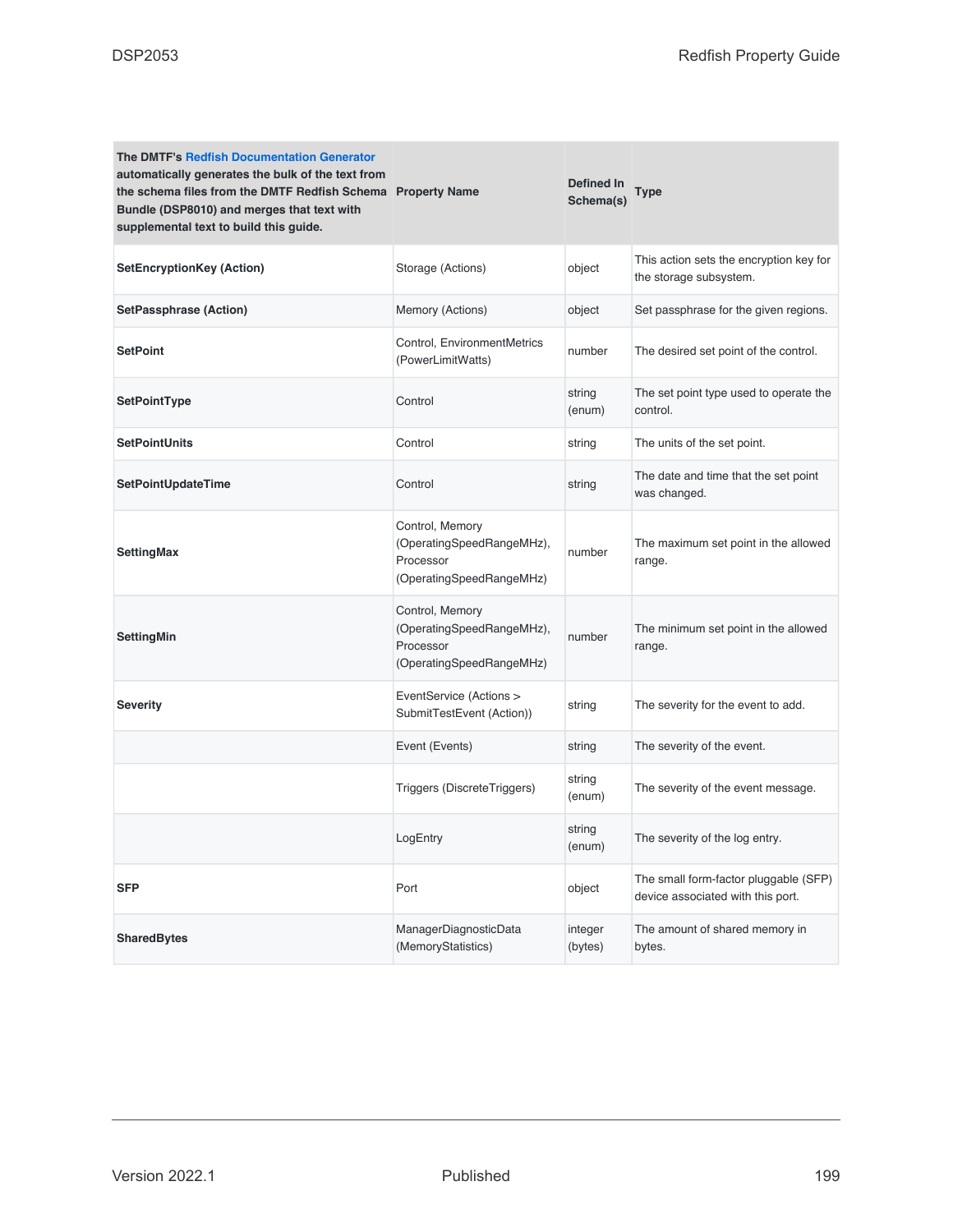| <b>The DMTF's Redfish Documentation Generator</b><br>automatically generates the bulk of the text from<br>the schema files from the DMTF Redfish Schema Property Name<br>Bundle (DSP8010) and merges that text with<br>supplemental text to build this guide. |                                                                                                                                                                                                                          | <b>Defined In</b><br>Schema(s) | <b>Type</b>                                                                                                                |
|---------------------------------------------------------------------------------------------------------------------------------------------------------------------------------------------------------------------------------------------------------------|--------------------------------------------------------------------------------------------------------------------------------------------------------------------------------------------------------------------------|--------------------------------|----------------------------------------------------------------------------------------------------------------------------|
| SharedWithManagerCLI                                                                                                                                                                                                                                          | ComputerSystem<br>(SerialConsole > IPMI),<br>ComputerSystem<br>(SerialConsole > SSH),<br>ComputerSystem<br>(SerialConsole > Telnet)                                                                                      | boolean                        | Indicates whether the serial console<br>service is shared with access to the<br>manager's command-line interface<br>(CLI). |
| SharingCapable                                                                                                                                                                                                                                                | <b>ResourceBlock</b><br>(CompositionStatus)                                                                                                                                                                              | boolean                        | An indication of whether this resource<br>block can participate in multiple<br>compositions simultaneously.                |
| <b>SharingEnabled</b>                                                                                                                                                                                                                                         | <b>ResourceBlock</b><br>(CompositionStatus)                                                                                                                                                                              | boolean                        | An indication of whether this resource<br>block is allowed to participate in<br>multiple compositions simultaneously.      |
| ShutdownThresholdPercentage                                                                                                                                                                                                                                   | AddressPool (Ethernet > EBGP<br>> BGPNeighbor > MaxPrefix),<br>AddressPool (Ethernet ><br>MultiProtocolEBGP ><br>BGPNeighbor > MaxPrefix),<br>AddressPool (Ethernet ><br>MultiProtocolIBGP ><br>BGPNeighbor > MaxPrefix) |                                | number (%) Shutdown threshold status.                                                                                      |
| <b>SID</b>                                                                                                                                                                                                                                                    | Endpoint (ConnectedEntities ><br>GenZ > GCID                                                                                                                                                                             | string                         | The subnet identifier portion of the<br>GCID for the entity.                                                               |
| <b>SignalDetected</b>                                                                                                                                                                                                                                         | Port                                                                                                                                                                                                                     | boolean                        | An indication of whether a signal is<br>detected on this interface.                                                        |
|                                                                                                                                                                                                                                                               | <b>NetworkPort</b>                                                                                                                                                                                                       | boolean                        | An indication of whether the port has<br>detected enough signal on enough<br>lanes to establish a link.                    |
| SignalType                                                                                                                                                                                                                                                    | SerialInterface                                                                                                                                                                                                          | string<br>(enum)               | The type of signal used for the<br>communication connection.                                                               |
| SignatureAlgorithm                                                                                                                                                                                                                                            | Certificate                                                                                                                                                                                                              | string                         | The algorithm used for creating the<br>signature of the certificate.                                                       |
| <b>Signatures</b>                                                                                                                                                                                                                                             | SecureBootDatabase                                                                                                                                                                                                       | object                         | A link to the collection of signatures<br>contained in this UEFI Secure Boot<br>database.                                  |
| SignatureString                                                                                                                                                                                                                                               | Signature                                                                                                                                                                                                                | string                         | The string for the signature.                                                                                              |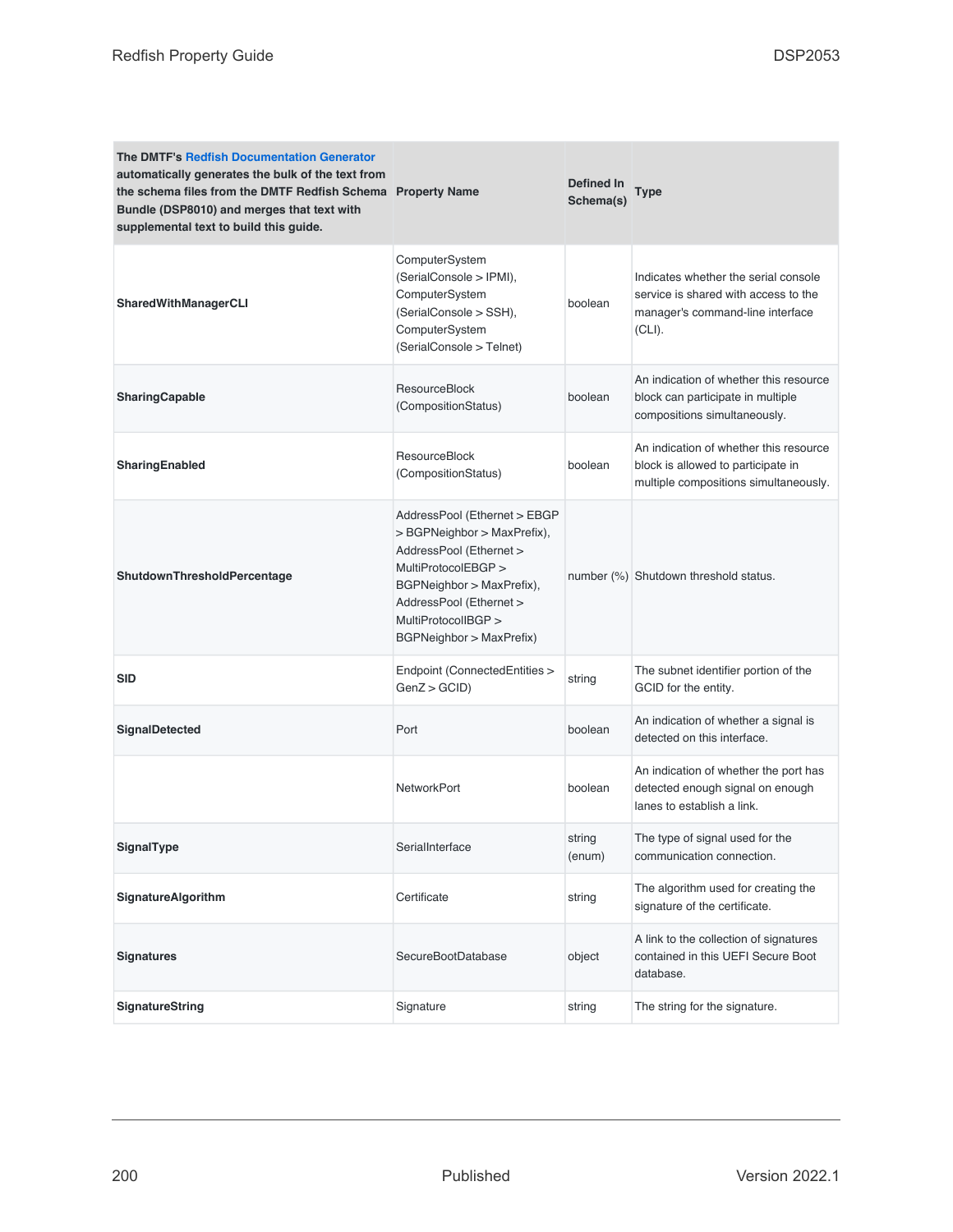| <b>The DMTF's Redfish Documentation Generator</b><br>automatically generates the bulk of the text from<br>the schema files from the DMTF Redfish Schema Property Name<br>Bundle (DSP8010) and merges that text with<br>supplemental text to build this guide. |                                                    | Defined In<br>Schema(s) | Type                                                                          |
|---------------------------------------------------------------------------------------------------------------------------------------------------------------------------------------------------------------------------------------------------------------|----------------------------------------------------|-------------------------|-------------------------------------------------------------------------------|
| SignatureType                                                                                                                                                                                                                                                 | Signature                                          | string                  | The format of the signature.                                                  |
| SignatureTypeRegistry                                                                                                                                                                                                                                         | Signature                                          | string<br>(enum)        | The type of the signature.                                                    |
| SimpleStorage                                                                                                                                                                                                                                                 | ResourceBlock                                      | array                   | An array of links to the simple storage<br>available in this resource block.  |
|                                                                                                                                                                                                                                                               | ComputerSystem                                     | object                  | The link to the collection of storage<br>devices associated with this system. |
|                                                                                                                                                                                                                                                               | Storage (Links)                                    | object                  | The link to the simple storage instance<br>that corresponds to this storage.  |
| <b>SimpleUpdate (Action)</b>                                                                                                                                                                                                                                  | UpdateService (Actions)                            | object                  | This action updates software<br>components.                                   |
| <b>SizeMiB</b>                                                                                                                                                                                                                                                | Memory (Regions)                                   | integer                 | Size of this memory region in<br>(mebibytes) mebibytes (MiB).                 |
|                                                                                                                                                                                                                                                               | MemoryChunks<br>(InterleaveSets)                   | integer                 | Size of this memory region measured<br>(mebibytes) in mebibytes (MiB).        |
| <b>SKU</b>                                                                                                                                                                                                                                                    | FabricAdapter                                      | string                  | The manufacturer SKU for this fabric<br>adapter.                              |
|                                                                                                                                                                                                                                                               | NetworkAdapter                                     | string                  | The manufacturer SKU for this<br>network adapter.                             |
|                                                                                                                                                                                                                                                               | ComputerSystem                                     | string                  | The manufacturer SKU for this<br>system.                                      |
|                                                                                                                                                                                                                                                               | Cable                                              | string                  | The SKU for this cable.                                                       |
|                                                                                                                                                                                                                                                               | Drive                                              | string                  | The SKU for this drive.                                                       |
|                                                                                                                                                                                                                                                               | GraphicsController                                 | string                  | The SKU for this graphics controller.                                         |
|                                                                                                                                                                                                                                                               | License                                            | string                  | The SKU for this license.                                                     |
|                                                                                                                                                                                                                                                               | <b>PCIeDevice</b>                                  | string                  | The SKU for this PCIe device.                                                 |
|                                                                                                                                                                                                                                                               | Storage (StorageControllers),<br>StorageController | string                  | The SKU for this storage controller.                                          |
|                                                                                                                                                                                                                                                               | Switch                                             | string                  | The SKU for this switch.                                                      |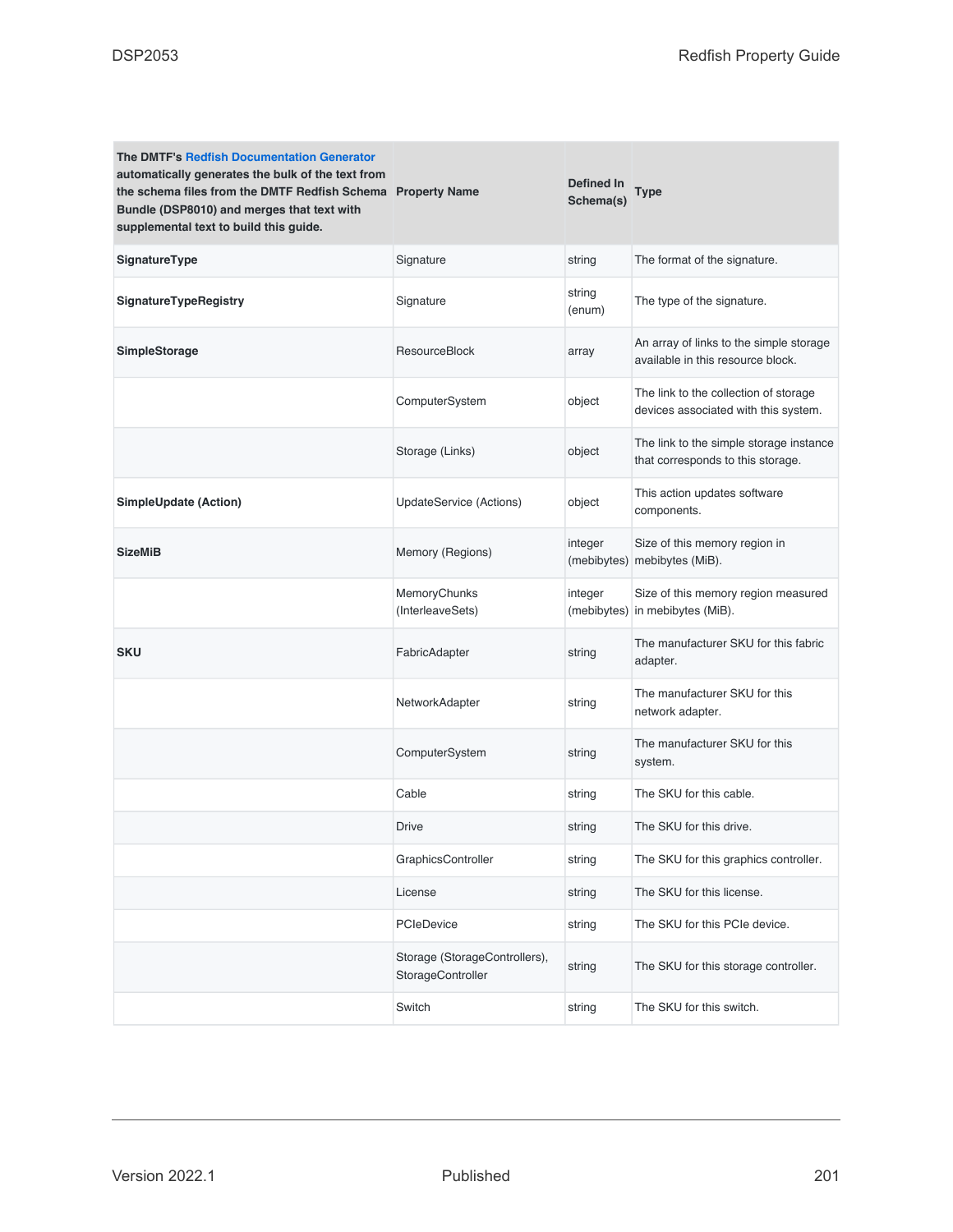| <b>The DMTF's Redfish Documentation Generator</b><br>automatically generates the bulk of the text from<br>the schema files from the DMTF Redfish Schema Property Name<br>Bundle (DSP8010) and merges that text with<br>supplemental text to build this guide. |                                                                                 | <b>Defined In</b><br>Schema(s) | Type                                                                                                                      |
|---------------------------------------------------------------------------------------------------------------------------------------------------------------------------------------------------------------------------------------------------------------|---------------------------------------------------------------------------------|--------------------------------|---------------------------------------------------------------------------------------------------------------------------|
|                                                                                                                                                                                                                                                               | <b>USBController</b>                                                            | string                         | The SKU for this USB controller.                                                                                          |
|                                                                                                                                                                                                                                                               | Assembly (Assemblies)                                                           | string                         | The SKU of the assembly.                                                                                                  |
|                                                                                                                                                                                                                                                               | Chassis                                                                         | string                         | The SKU of the chassis.                                                                                                   |
| Slot                                                                                                                                                                                                                                                          | Memory (MemoryLocation)                                                         | integer                        | The slot number to which the memory<br>device is connected.                                                               |
|                                                                                                                                                                                                                                                               | <b>PCIeDevice</b>                                                               | object                         | Information about the slot for this PCIe<br>device.                                                                       |
| Slotld                                                                                                                                                                                                                                                        | Certificate (SPDM)                                                              | integer                        | Slot identifier of the certificate.                                                                                       |
|                                                                                                                                                                                                                                                               | ComponentIntegrity (Actions ><br>SPDMGetSignedMeasurements integer<br>(Action)) |                                | The slot identifier for the certificate<br>containing the private key to generate<br>the signature over the measurements. |
|                                                                                                                                                                                                                                                               | Processor (FPGA ><br>ReconfigurationSlots)                                      | string                         | The FPGA reconfiguration slot<br>identifier.                                                                              |
| Slots                                                                                                                                                                                                                                                         | <b>PCIeSlots</b>                                                                | array                          | An array of PCI Slot information.                                                                                         |
| SlotType                                                                                                                                                                                                                                                      | PCIeSlots (Slots)                                                               | string<br>(enum)               | The PCIe slot type for this slot.                                                                                         |
|                                                                                                                                                                                                                                                               | PCIeDevice (Slot)                                                               | string<br>(enum)               | The PCIe slot type.                                                                                                       |
| <b>SMTP</b>                                                                                                                                                                                                                                                   | EventService                                                                    | object                         | Settings for SMTP event delivery.                                                                                         |
| <b>SNMP</b>                                                                                                                                                                                                                                                   | EventDestination                                                                | object                         | Settings for an SNMP event<br>destination.                                                                                |
|                                                                                                                                                                                                                                                               | AggregationSource                                                               | object                         | SNMP settings of the aggregation<br>source.                                                                               |
|                                                                                                                                                                                                                                                               | ManagerNetworkProtocol                                                          | object                         | The settings for this manager's SNMP<br>support.                                                                          |
|                                                                                                                                                                                                                                                               | ManagerAccount                                                                  | object                         | The SNMP settings for this account.                                                                                       |
| <b>Socket</b>                                                                                                                                                                                                                                                 | Memory (MemoryLocation)                                                         | integer                        | The socket number to which the<br>memory device is connected.                                                             |
|                                                                                                                                                                                                                                                               | Processor                                                                       | string                         | The socket or location of the<br>processor.                                                                               |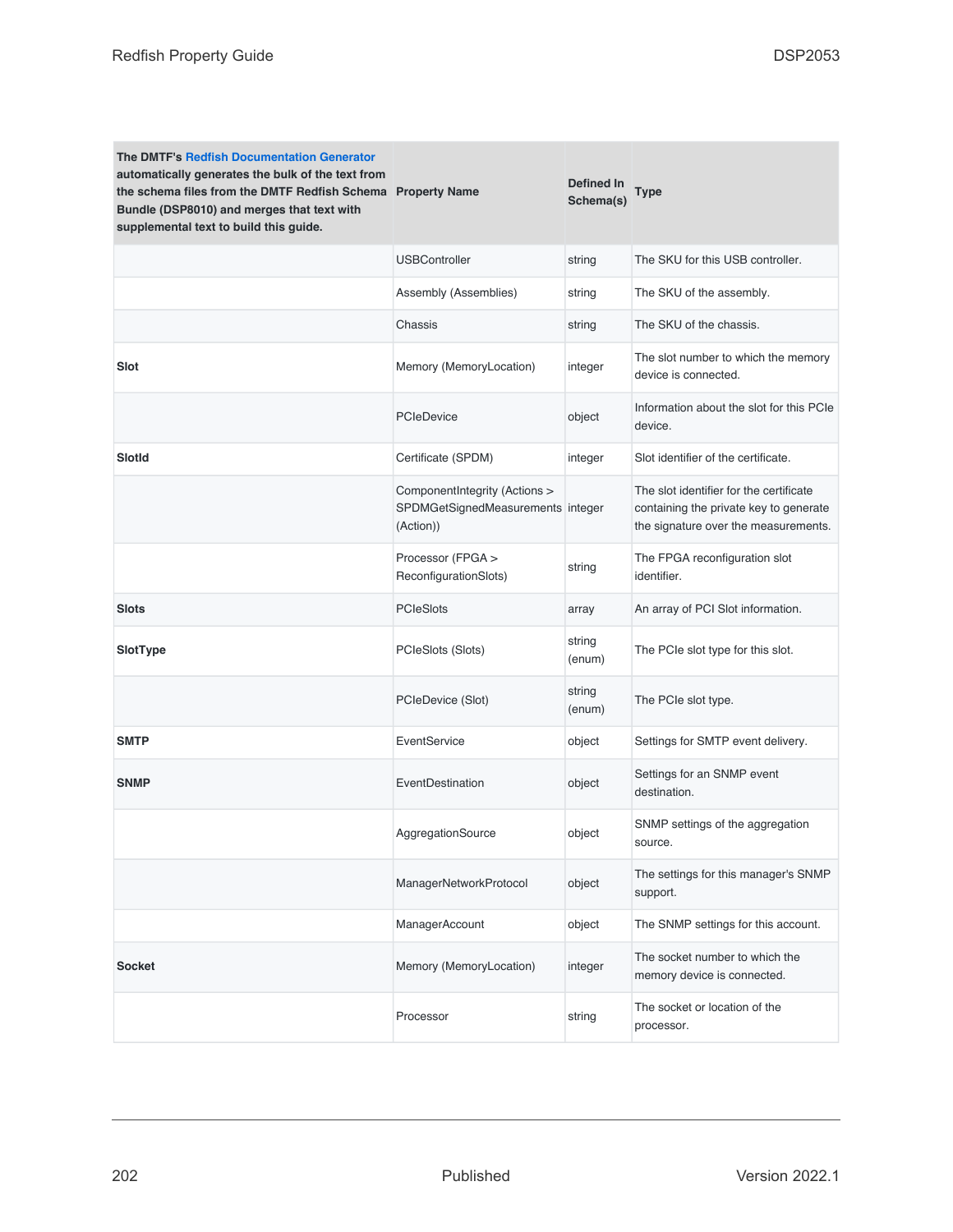| <b>The DMTF's Redfish Documentation Generator</b><br>automatically generates the bulk of the text from<br>the schema files from the DMTF Redfish Schema Property Name<br>Bundle (DSP8010) and merges that text with<br>supplemental text to build this guide. |                                                                                | Defined In<br>Schema(s) | Type                                                                                                                                                                           |
|---------------------------------------------------------------------------------------------------------------------------------------------------------------------------------------------------------------------------------------------------------------|--------------------------------------------------------------------------------|-------------------------|--------------------------------------------------------------------------------------------------------------------------------------------------------------------------------|
| <b>Softwareld</b>                                                                                                                                                                                                                                             | SoftwareInventory                                                              | string                  | The implementation-specific label that<br>identifies this software.                                                                                                            |
| <b>SoftwareImages</b>                                                                                                                                                                                                                                         | Bios (Links)                                                                   | array                   | The images that are associated with<br>this BIOS.                                                                                                                              |
|                                                                                                                                                                                                                                                               | Manager (Links)                                                                | array                   | The images that are associated with<br>this manager.                                                                                                                           |
| SoftwareInventory                                                                                                                                                                                                                                             | <b>UpdateService</b>                                                           | object                  | An inventory of software.                                                                                                                                                      |
| <b>SourceCircuit</b>                                                                                                                                                                                                                                          | Circuit (Links)                                                                | object                  | A link to the circuit that provides power<br>to this circuit.                                                                                                                  |
| <b>SourceMetric</b>                                                                                                                                                                                                                                           | <b>MetricDefinition</b><br>(CalculationParameters)                             | string                  | The metric property used as the input<br>into the calculation. If the link has<br>wildcards, the wildcards are<br>substituted as specified in the<br>Wildcards array property. |
| <b>SourcePort</b>                                                                                                                                                                                                                                             | AddressPool (Ethernet ><br>BFDSingleHopOnly)                                   | integer                 | <b>Bidirectional Forwarding Detection</b><br>(BFD) source port.                                                                                                                |
| <b>SourcePortLower</b>                                                                                                                                                                                                                                        | <b>AllowDeny</b>                                                               | integer                 | The TCP, UDP, or other source port to<br>which this rule begins application,<br>inclusive.                                                                                     |
| <b>SourcePortUpper</b>                                                                                                                                                                                                                                        | AllowDeny                                                                      | integer                 | The TCP, UDP or other source port to<br>which this rule ends application,<br>inclusive.                                                                                        |
| <b>SpareBlock</b>                                                                                                                                                                                                                                             | MemoryMetrics (HealthData ><br>AlarmTrips)                                     | boolean                 | An indication of whether the spare<br>block capacity crossing alarm trip was<br>detected.                                                                                      |
| <b>SpareCapacityWornOut</b>                                                                                                                                                                                                                                   | StorageController<br>(NVMeControllerProperties ><br>NVMeSMARTCriticalWarnings) | boolean                 | Indicates that the available spare<br>capacity has fallen below the<br>threshold.                                                                                              |
| <b>SpareDeviceCount</b>                                                                                                                                                                                                                                       | Memory                                                                         | integer                 | Number of unused spare devices<br>available in the memory device.                                                                                                              |
| <b>SparePartNumber</b>                                                                                                                                                                                                                                        | Battery                                                                        | string                  | The spare part number for this battery.                                                                                                                                        |
|                                                                                                                                                                                                                                                               | FabricAdapter                                                                  | string                  | The spare part number for this fabric<br>adapter.                                                                                                                              |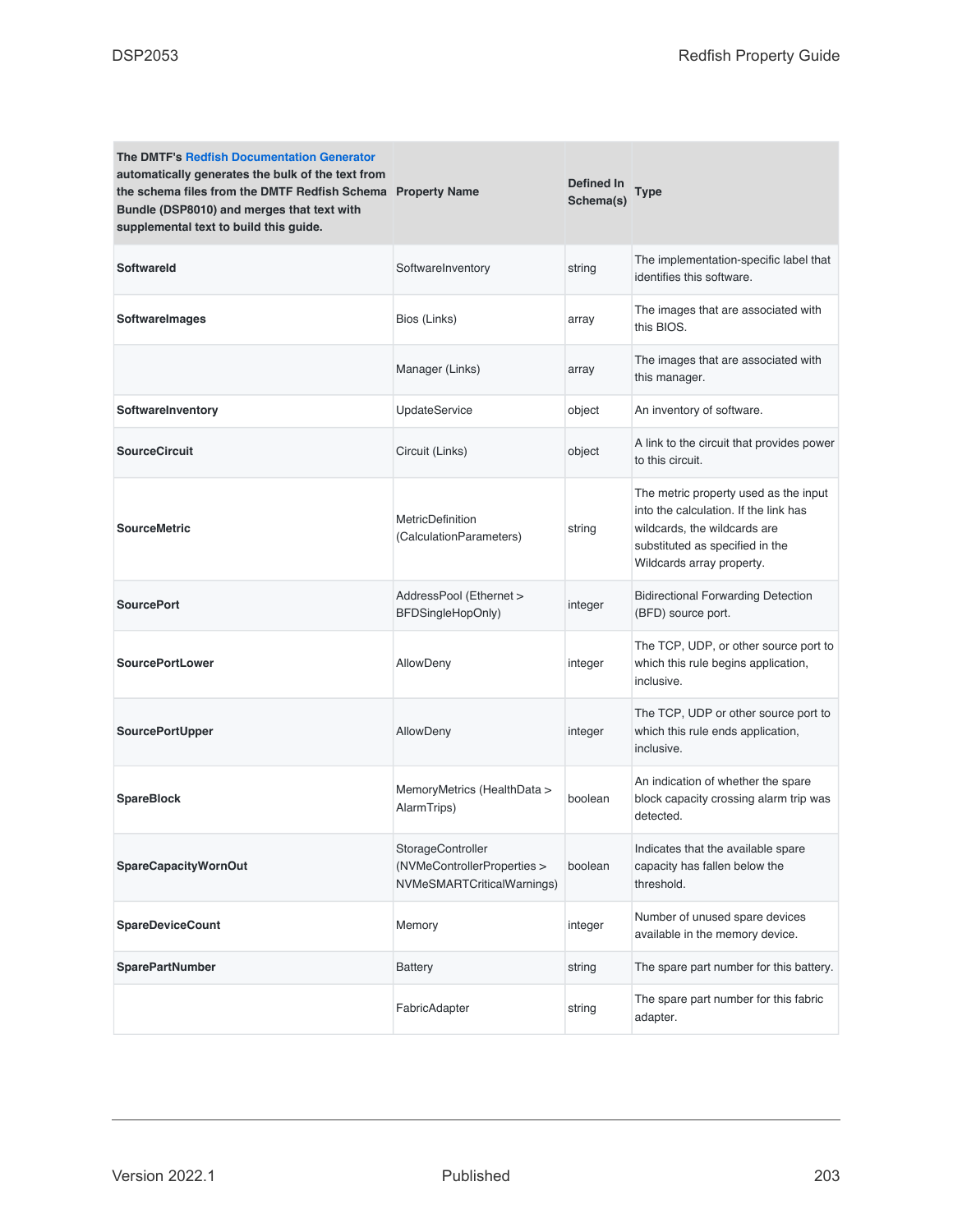| <b>The DMTF's Redfish Documentation Generator</b><br>automatically generates the bulk of the text from<br>the schema files from the DMTF Redfish Schema Property Name<br>Bundle (DSP8010) and merges that text with<br>supplemental text to build this guide. |                                       | <b>Defined In</b><br>Schema(s) | Type                                                                                                                               |
|---------------------------------------------------------------------------------------------------------------------------------------------------------------------------------------------------------------------------------------------------------------|---------------------------------------|--------------------------------|------------------------------------------------------------------------------------------------------------------------------------|
|                                                                                                                                                                                                                                                               | Fan, Thermal (Fans)                   | string                         | The spare part number for this fan.                                                                                                |
|                                                                                                                                                                                                                                                               | Power (PowerSupplies),<br>PowerSupply | string                         | The spare part number for this power<br>supply.                                                                                    |
|                                                                                                                                                                                                                                                               | Assembly (Assemblies)                 | string                         | The spare part number of the<br>assembly.                                                                                          |
|                                                                                                                                                                                                                                                               | Chassis                               | string                         | The spare part number of the chassis.                                                                                              |
|                                                                                                                                                                                                                                                               | GraphicsController                    | string                         | The spare part number of the graphics<br>controller.                                                                               |
|                                                                                                                                                                                                                                                               | Manager                               | string                         | The spare part number of the<br>manager.                                                                                           |
|                                                                                                                                                                                                                                                               | Memory                                | string                         | The spare part number of the memory.                                                                                               |
|                                                                                                                                                                                                                                                               | <b>PCIeDevice</b>                     | string                         | The spare part number of the PCIe<br>device.                                                                                       |
|                                                                                                                                                                                                                                                               | Processor                             | string                         | The spare part number of the<br>processor.                                                                                         |
|                                                                                                                                                                                                                                                               | <b>USBController</b>                  | string                         | The spare part number of the USB<br>controller.                                                                                    |
| <b>SpareResourceSets</b>                                                                                                                                                                                                                                      | Volume (Links)                        | array                          | An array of references to<br>SpareResourceSets.                                                                                    |
| <b>SPDM</b>                                                                                                                                                                                                                                                   | ComponentIntegrity                    | object                         | Integrity information about the SPDM<br>Responder as reported by an SPDM<br>Requester.                                             |
|                                                                                                                                                                                                                                                               | Certificate                           | object                         | SPDM-related information for the<br>certificate.                                                                                   |
| SPDMGetSignedMeasurements (Action)                                                                                                                                                                                                                            | ComponentIntegrity (Actions)          | object                         | This action generates an SPDM<br>cryptographic signed statement over<br>the given nonce and measurements of<br>the SPDM Responder. |
| SpecificEventExistsInGroup                                                                                                                                                                                                                                    | Event (Events)                        | boolean                        | Indicates this event is equivalent to a<br>more specific event in this Event<br>Group.                                             |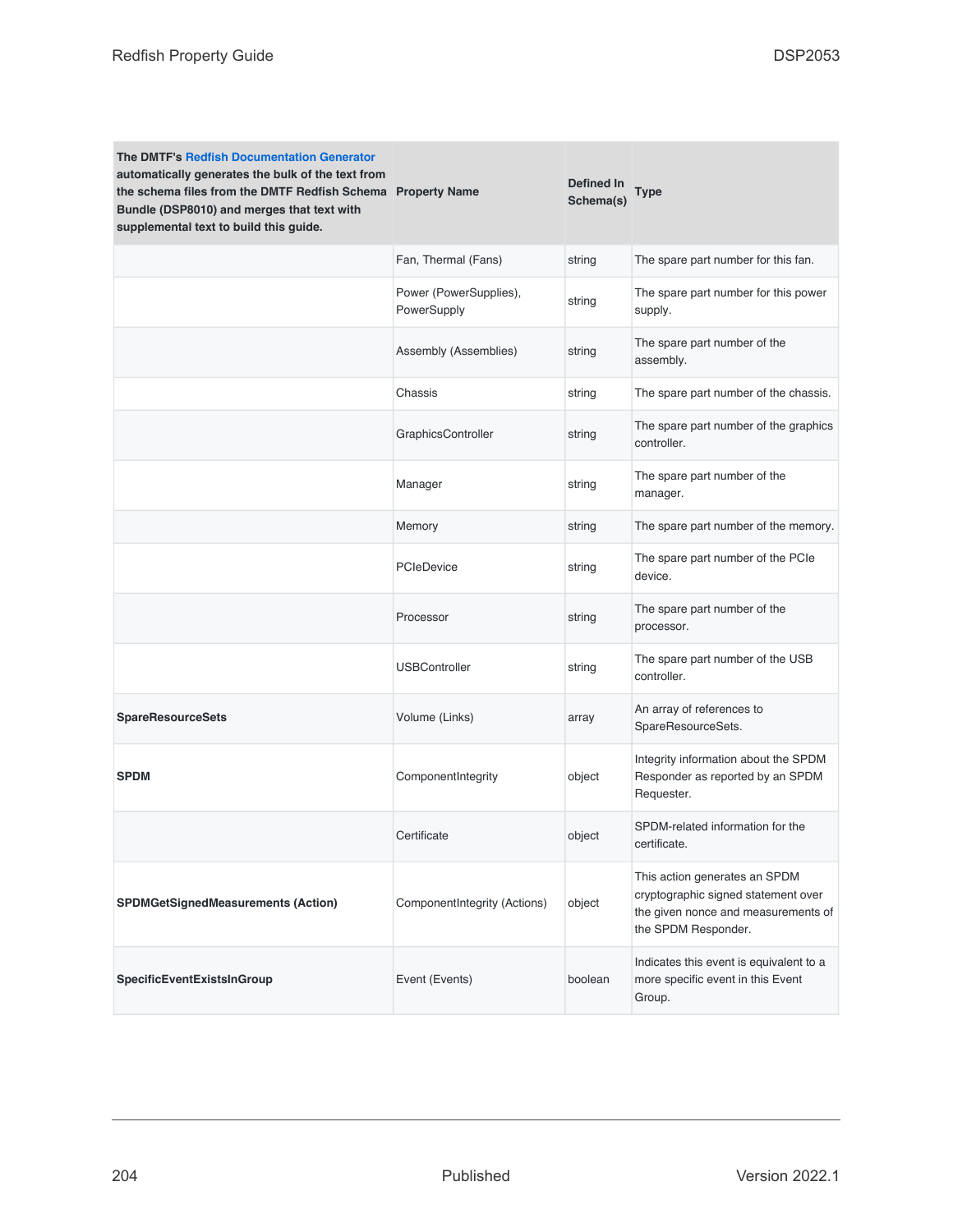| The DMTF's Redfish Documentation Generator<br>automatically generates the bulk of the text from<br>the schema files from the DMTF Redfish Schema Property Name<br>Bundle (DSP8010) and merges that text with<br>supplemental text to build this guide. |                                                                                                                            | Defined In<br>Schema(s)  | <b>Type</b>                                                                                                                                                     |
|--------------------------------------------------------------------------------------------------------------------------------------------------------------------------------------------------------------------------------------------------------|----------------------------------------------------------------------------------------------------------------------------|--------------------------|-----------------------------------------------------------------------------------------------------------------------------------------------------------------|
| <b>SpeedGbps</b>                                                                                                                                                                                                                                       | Storage (StorageControllers),<br>StorageController                                                                         | number<br>(Gbit/s)       | The maximum speed of the storage<br>controller's device interface.                                                                                              |
| SpeedLimitMHz                                                                                                                                                                                                                                          | Processor                                                                                                                  | integer<br>(MHz)         | The clock limit of the processor in<br>MHz.                                                                                                                     |
| SpeedLocked                                                                                                                                                                                                                                            | Processor                                                                                                                  | boolean                  | Indicates whether the clock speed of<br>the processor is fixed at the value<br>specified in the SpeedLimitMHz<br>property.                                      |
| <b>SpeedMbps</b>                                                                                                                                                                                                                                       | EthernetInterface                                                                                                          | integer<br>(Mbit/s)      | The current speed, in Mbit/s, of this<br>interface.                                                                                                             |
| <b>SpeedMHz</b>                                                                                                                                                                                                                                        | Processor (ProcessorMemory)                                                                                                | integer                  | The operating speed of the memory in<br>MHz.                                                                                                                    |
| <b>SpeedPercent</b>                                                                                                                                                                                                                                    | Fan                                                                                                                        | object                   | The fan speed (percent).                                                                                                                                        |
| <b>SpeedRPM</b>                                                                                                                                                                                                                                        | <b>EnvironmentMetrics</b><br>(FanSpeedsPercent), Fan<br>(SpeedPercent),<br>PowerSupplyMetrics<br>(FanSpeedPercent), Sensor | number<br>$({rev}$ /min) | The rotational speed.                                                                                                                                           |
| <b>SplitReplication (Action)</b>                                                                                                                                                                                                                       | Volume (Actions)                                                                                                           | object                   | This action is used to split the<br>replication relationship and suspend<br>data synchronization between a<br>source and target volume.                         |
| <b>SRIOV</b>                                                                                                                                                                                                                                           | NetworkAdapter (Controllers ><br>ControllerCapabilities ><br>VirtualizationOffload)                                        | object                   | Single-root input/output virtualization<br>(SR-IOV) capabilities.                                                                                               |
| <b>SRIOVVEPACapable</b>                                                                                                                                                                                                                                | NetworkAdapter (Controllers ><br>ControllerCapabilities ><br>VirtualizationOffload > SRIOV)                                | boolean                  | An indication of whether this controller<br>supports single root input/output<br>virtualization (SR-IOV) in Virtual<br>Ethernet Port Aggregator (VEPA)<br>mode. |
| <b>SSDP</b>                                                                                                                                                                                                                                            | ManagerNetworkProtocol                                                                                                     | object                   | The settings for this manager's SSDP<br>support.                                                                                                                |
| <b>SSDT</b>                                                                                                                                                                                                                                            | FabricAdapter (GenZ)                                                                                                       | object                   | The Single Subnet Destination Table<br>for the component.                                                                                                       |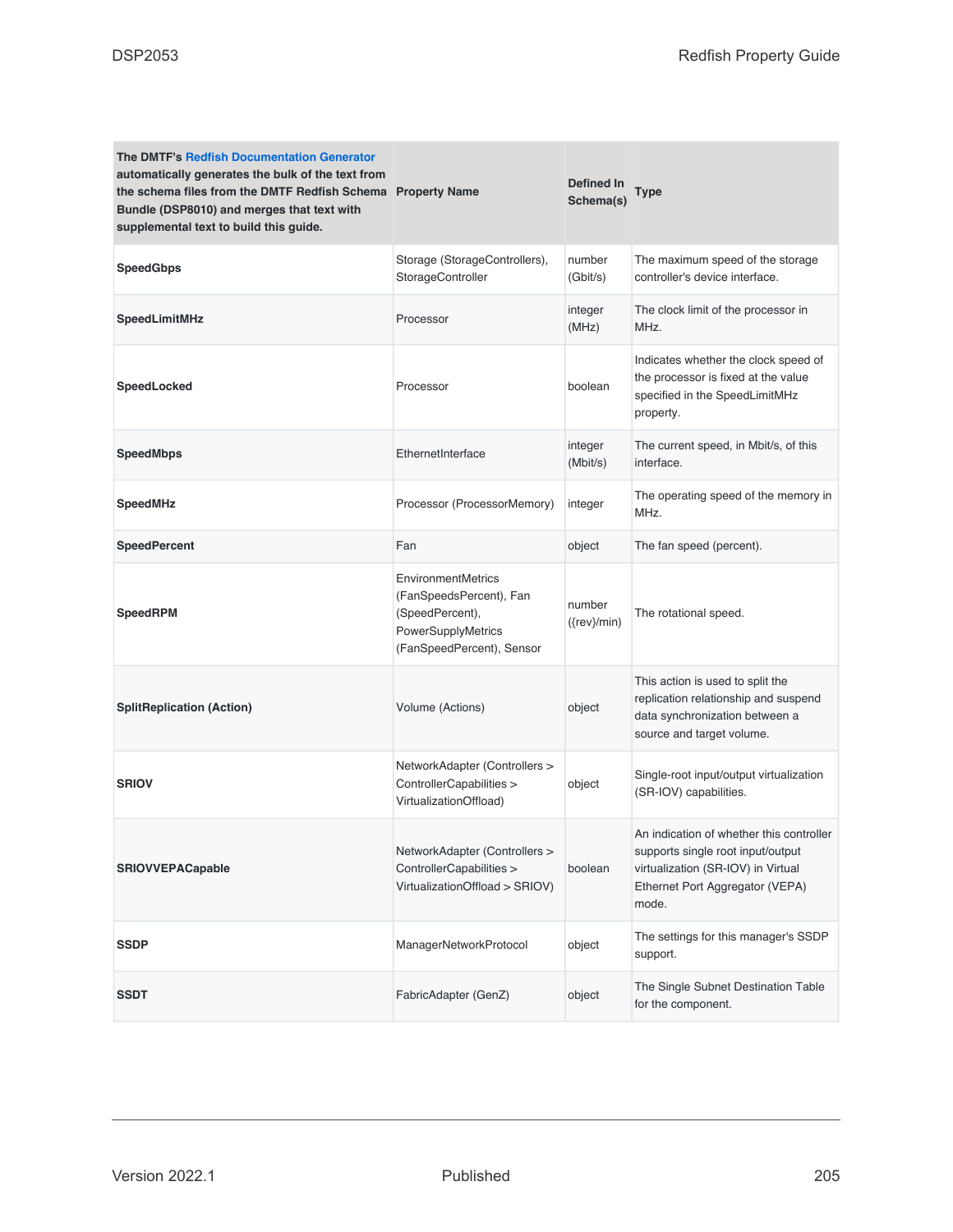| The DMTF's Redfish Documentation Generator<br>automatically generates the bulk of the text from<br>the schema files from the DMTF Redfish Schema Property Name<br>Bundle (DSP8010) and merges that text with<br>supplemental text to build this guide. |                                                                                                                                                                                                                                                                                                                                             | Defined In<br>Schema(s) | Type                                                                                                       |
|--------------------------------------------------------------------------------------------------------------------------------------------------------------------------------------------------------------------------------------------------------|---------------------------------------------------------------------------------------------------------------------------------------------------------------------------------------------------------------------------------------------------------------------------------------------------------------------------------------------|-------------------------|------------------------------------------------------------------------------------------------------------|
| <b>SSEFilterPropertiesSupported</b>                                                                                                                                                                                                                    | EventService                                                                                                                                                                                                                                                                                                                                | object                  | The set of properties that are<br>supported in the \$filter query<br>parameter for the ServerSentEventUri. |
| <b>SSH</b>                                                                                                                                                                                                                                             | ComputerSystem<br>(SerialConsole)                                                                                                                                                                                                                                                                                                           | object                  | The connection details for an SSH<br>serial console service.                                               |
|                                                                                                                                                                                                                                                        | ManagerNetworkProtocol                                                                                                                                                                                                                                                                                                                      | object                  | The settings for this manager's Secure<br>Shell (SSH) protocol support.                                    |
| <b>SSHKeyAttribute</b>                                                                                                                                                                                                                                 | AccountService<br>(ActiveDirectory > LDAPService<br>> SearchSettings).<br>AccountService (LDAP ><br>LDAPService ><br>SearchSettings),<br>AccountService (OAuth2 ><br>LDAPService ><br>SearchSettings),<br>AccountService (TACACSplus<br>> LDAPService ><br>SearchSettings),<br>ExternalAccountProvider<br>(LDAPService ><br>SearchSettings) | string                  | The attribute name that contains the<br>LDAP user's SSH public key entry.                                  |
| <b>StaleRoutesTimeSeconds</b>                                                                                                                                                                                                                          | AddressPool (Ethernet > EBGP<br>> GracefulRestart),<br>AddressPool (Ethernet ><br>MultiProtocolEBGP ><br>GracefulRestart), AddressPool<br>(Ethernet > MultiProtocolIBGP<br>> GracefulRestart)                                                                                                                                               | integer                 | Stale route timer in seconds.                                                                              |
| <b>StartTime</b>                                                                                                                                                                                                                                       | Job                                                                                                                                                                                                                                                                                                                                         | string                  | The date and time when the job was<br>started or is scheduled to start.                                    |
|                                                                                                                                                                                                                                                        | Task                                                                                                                                                                                                                                                                                                                                        | string                  | The date and time when the task was<br>started.                                                            |
| <b>StartUpdate (Action)</b>                                                                                                                                                                                                                            | UpdateService (Actions)                                                                                                                                                                                                                                                                                                                     | object                  | This action starts an update of<br>software components.                                                    |
| <b>State</b>                                                                                                                                                                                                                                           | CertificateService (Actions ><br>GenerateCSR (Action))                                                                                                                                                                                                                                                                                      | string                  | The state, province, or region of the<br>organization making the request.                                  |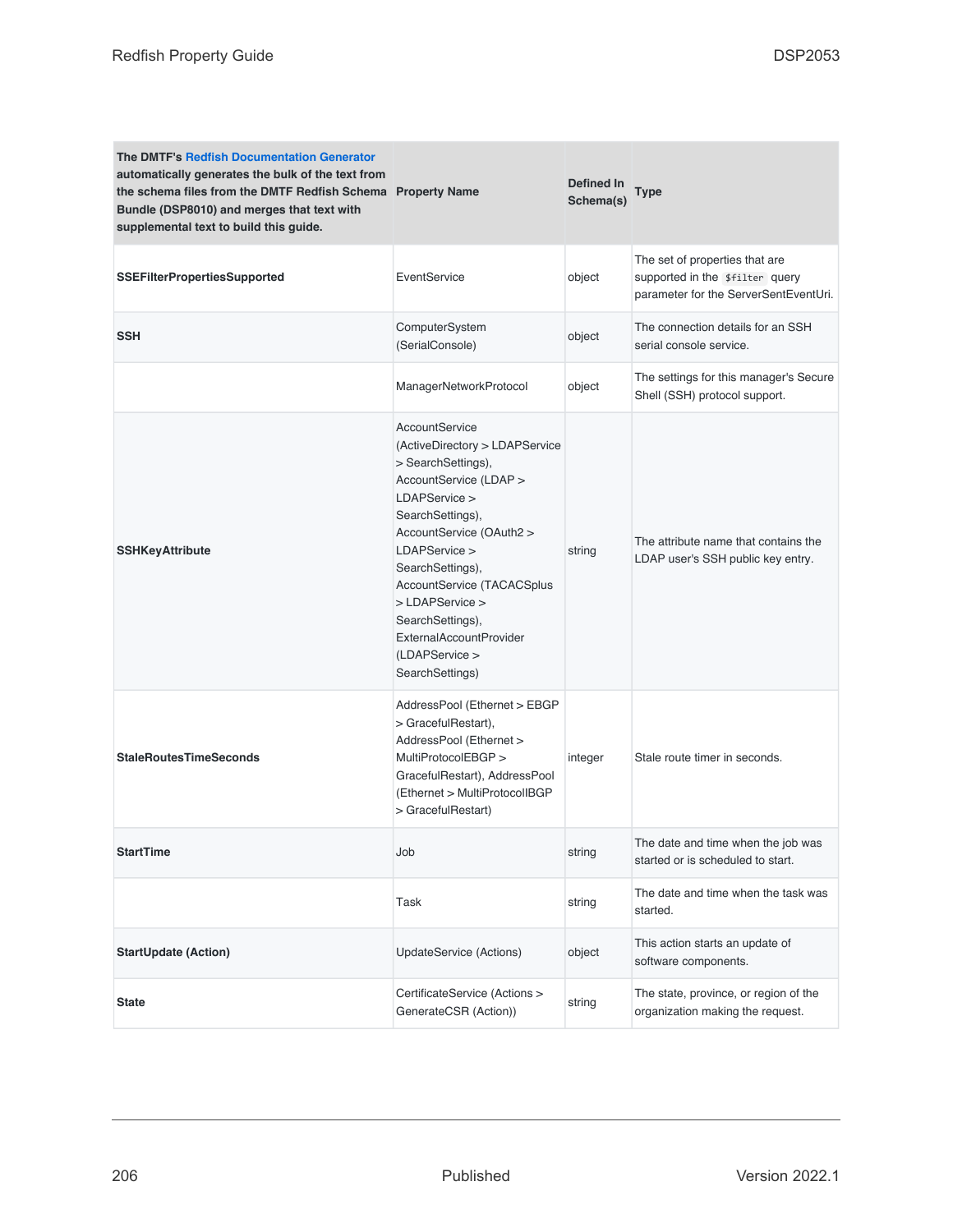| <b>The DMTF's Redfish Documentation Generator</b><br>automatically generates the bulk of the text from<br>the schema files from the DMTF Redfish Schema Property Name<br>Bundle (DSP8010) and merges that text with<br>supplemental text to build this guide. |                                                                                                                                                                                                                    | <b>Defined In</b><br>Schema(s) | <b>Type</b>                                                                                      |
|---------------------------------------------------------------------------------------------------------------------------------------------------------------------------------------------------------------------------------------------------------------|--------------------------------------------------------------------------------------------------------------------------------------------------------------------------------------------------------------------|--------------------------------|--------------------------------------------------------------------------------------------------|
|                                                                                                                                                                                                                                                               | Certificate (Issuer), Certificate<br>(Subject)                                                                                                                                                                     | string                         | The state, province, or region of the<br>organization of the entity.                             |
| <b>StatefulSession</b>                                                                                                                                                                                                                                        | AllowDeny                                                                                                                                                                                                          | boolean                        | Indicates if this is a permission that<br>only applies to stateful connection.                   |
| <b>StatelessAddressAutoConfig</b>                                                                                                                                                                                                                             | EthernetInterface                                                                                                                                                                                                  | object                         | Stateless address autoconfiguration<br>(SLAAC) parameters for this interface.                    |
| <b>StateOfHealthPercent</b>                                                                                                                                                                                                                                   | <b>Battery</b>                                                                                                                                                                                                     | object                         | The state of health (percent) of this<br>battery.                                                |
| <b>StaticNameServers</b>                                                                                                                                                                                                                                      | EthernetInterface                                                                                                                                                                                                  | array                          | The statically-defined set of DNS<br>server IPv4 and IPv6 addresses.                             |
| <b>Status</b>                                                                                                                                                                                                                                                 | Volume                                                                                                                                                                                                             | object                         | The property contains the status of the<br>Volume.                                               |
|                                                                                                                                                                                                                                                               | AccelerationFunction, Assembly<br>(Assemblies), FabricAdapter,<br>HostInterface,<br>ManagerNetworkProtocol,<br>PCIeFunction, PCIeSlots<br>(Slots), SimpleStorage<br>(Devices), SimpleStorage,<br>SoftwareInventory | object                         | The status and health of the Resource<br>and its subordinate or dependent<br>Resources.          |
|                                                                                                                                                                                                                                                               | various (AccountService,<br>AddressPool )                                                                                                                                                                          | object                         | The status and health of the resource<br>and its subordinate or dependent<br>resources.          |
|                                                                                                                                                                                                                                                               | License                                                                                                                                                                                                            | object                         | The status of the license.                                                                       |
|                                                                                                                                                                                                                                                               | EventDestination                                                                                                                                                                                                   | object                         | This property shall contain the status<br>of the subscription.                                   |
| <b>StatusIndicator</b>                                                                                                                                                                                                                                        | <b>Drive</b>                                                                                                                                                                                                       | string<br>(enum)               | The state of the status indicator, which<br>communicates status information<br>about this drive. |
| <b>Step</b>                                                                                                                                                                                                                                                   | Processor (ProcessorId)                                                                                                                                                                                            | string                         | The step value for this processor.                                                               |
| <b>StepOrder</b>                                                                                                                                                                                                                                              | Job                                                                                                                                                                                                                | array                          | The serialized execution order of the<br>job steps.                                              |
| <b>Steps</b>                                                                                                                                                                                                                                                  | Job                                                                                                                                                                                                                | object                         | The link to a collection of steps for this<br>job.                                               |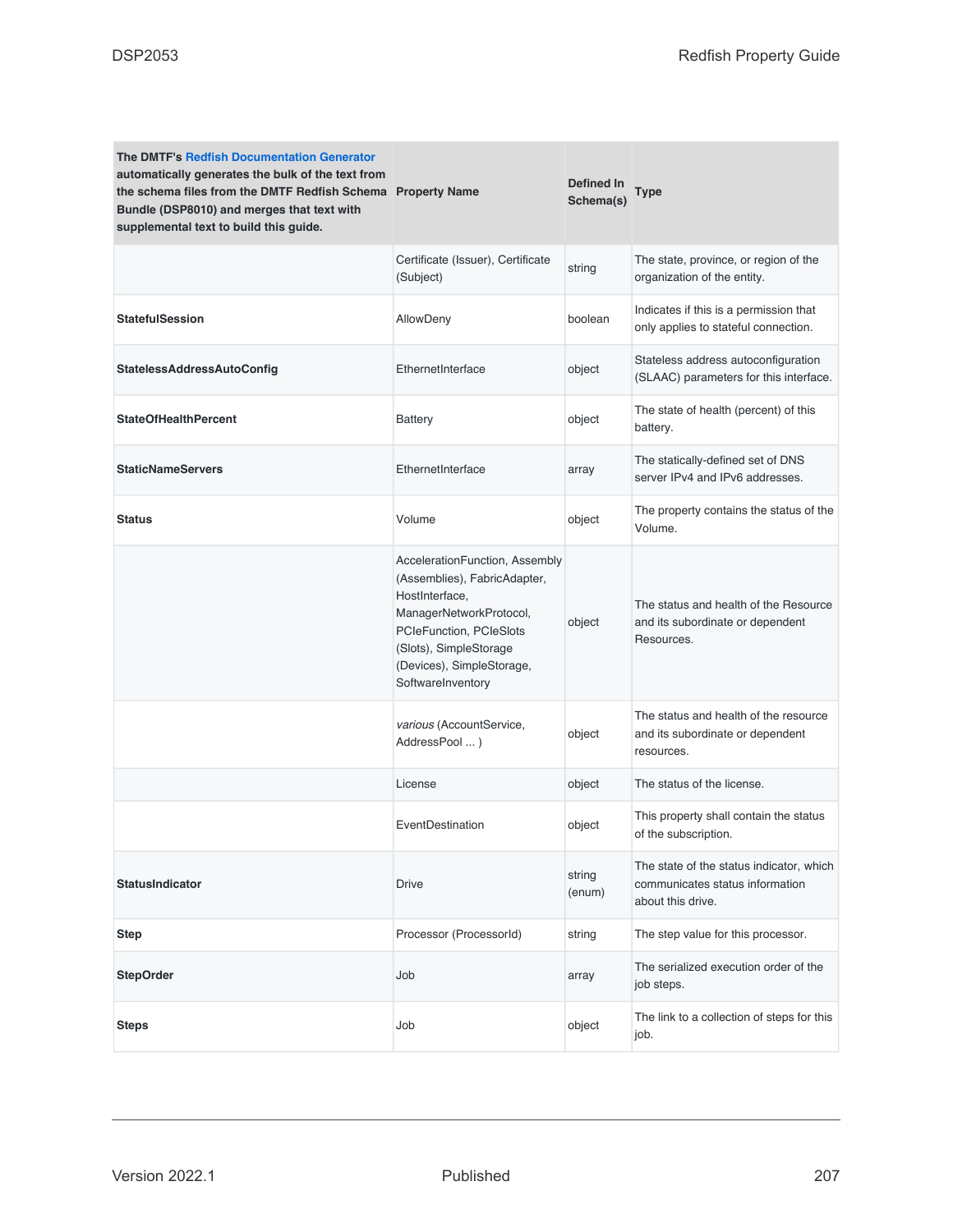| <b>The DMTF's Redfish Documentation Generator</b><br>automatically generates the bulk of the text from<br>the schema files from the DMTF Redfish Schema Property Name<br>Bundle (DSP8010) and merges that text with<br>supplemental text to build this guide. |                             | Defined In<br>Schema(s) | <b>Type</b>                                                                                                           |
|---------------------------------------------------------------------------------------------------------------------------------------------------------------------------------------------------------------------------------------------------------------|-----------------------------|-------------------------|-----------------------------------------------------------------------------------------------------------------------|
| <b>StopBits</b>                                                                                                                                                                                                                                               | SerialInterface             | string<br>(enum)        | The period of time before the next<br>start bit is transmitted.                                                       |
| <b>StopBootOnFault</b>                                                                                                                                                                                                                                        | ComputerSystem (Boot)       | string<br>(enum)        | If the boot should stop on a fault.                                                                                   |
| <b>Storage</b>                                                                                                                                                                                                                                                | ResourceBlock               | array                   | An array of links to the storage<br>available in this resource block.                                                 |
|                                                                                                                                                                                                                                                               | Chassis (Links)             | array                   | An array of links to the storage<br>subsystems connected to or inside this<br>chassis.                                |
|                                                                                                                                                                                                                                                               | Drive (Links)               | object                  | A link to the storage subsystem to<br>which this drive belongs.                                                       |
|                                                                                                                                                                                                                                                               | ServiceRoot                 | object                  | The link to a collection of storage<br>subsystems.                                                                    |
|                                                                                                                                                                                                                                                               | ComputerSystem              | object                  | The link to the collection of storage<br>devices associated with this system.                                         |
|                                                                                                                                                                                                                                                               | SimpleStorage (Links)       | object                  | The link to the storage instance that<br>corresponds to this simple storage.                                          |
| <b>StorageAccessCapability</b>                                                                                                                                                                                                                                | Volume (AccessCapabilities) | string<br>(enum)        | Values of StorageAccessCapability<br>describe abilities to read or write<br>storage.                                  |
| <b>StorageControllers</b>                                                                                                                                                                                                                                     | PCIeFunction (Links)        | array                   | An array of links to the storage<br>controllers that the PCIe device<br>produces.                                     |
|                                                                                                                                                                                                                                                               | Battery (Links)             | array                   | An array of links to the storage<br>controllers to which this battery<br>provides power during a power loss<br>event. |
|                                                                                                                                                                                                                                                               | Storage                     | array                   | The set of storage controllers that this<br>resource represents.                                                      |
| <b>StorageGroups</b>                                                                                                                                                                                                                                          | Volume (Links)              | array                   | An array of references to the<br>StorageGroups associated with this<br>volume.                                        |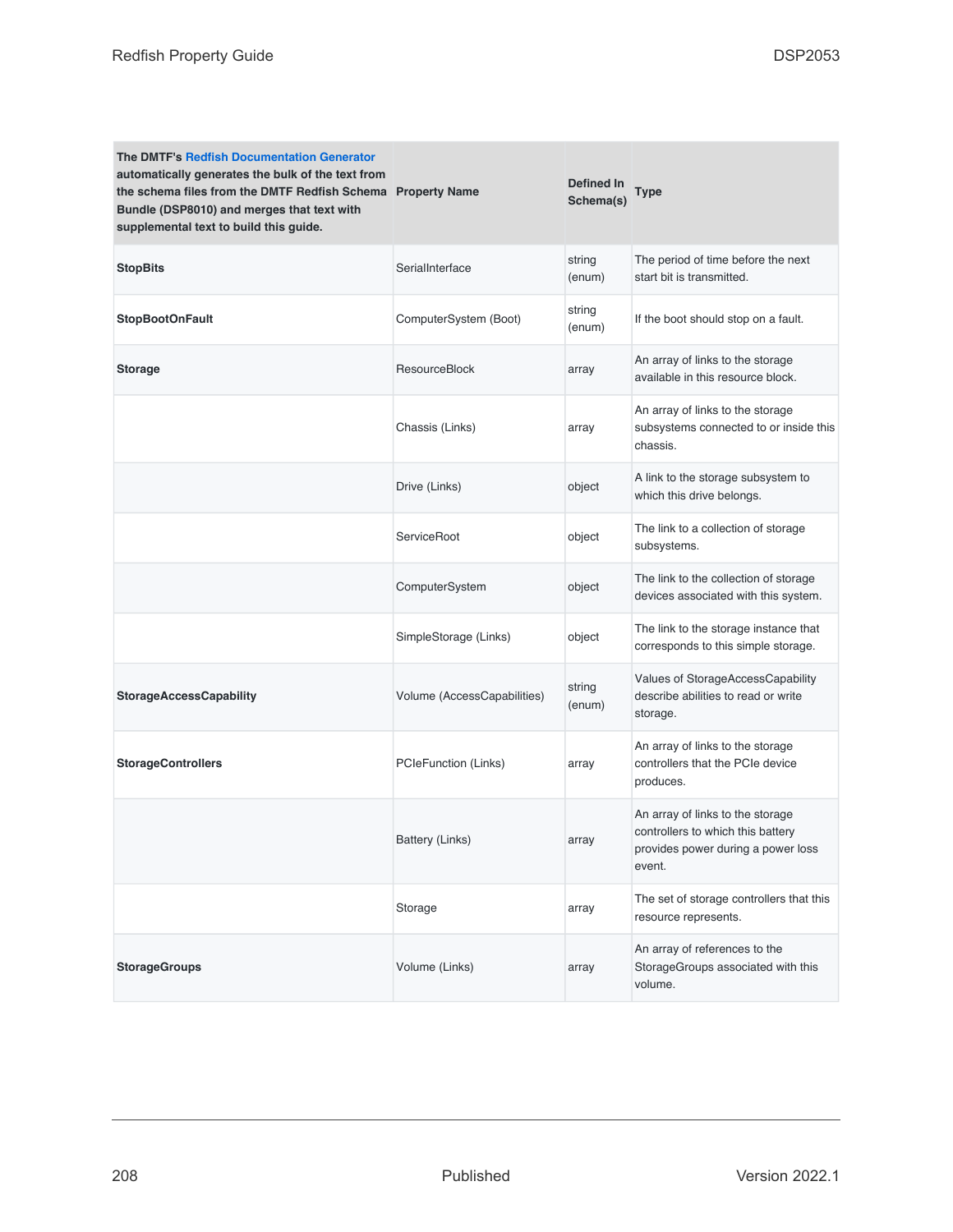| <b>The DMTF's Redfish Documentation Generator</b><br>automatically generates the bulk of the text from<br>the schema files from the DMTF Redfish Schema Property Name<br>Bundle (DSP8010) and merges that text with<br>supplemental text to build this guide. |                                                 | Defined In<br>Schema(s) | <b>Type</b>                                                                                                                                                                                      |
|---------------------------------------------------------------------------------------------------------------------------------------------------------------------------------------------------------------------------------------------------------------|-------------------------------------------------|-------------------------|--------------------------------------------------------------------------------------------------------------------------------------------------------------------------------------------------|
|                                                                                                                                                                                                                                                               | Storage                                         | object                  | All of the storage groups, each of<br>which contains a set of volumes and<br>endpoints that are managed as a<br>group for mapping and masking, that<br>belong to this storage subsystem.         |
|                                                                                                                                                                                                                                                               | Volume                                          | object                  | An array of references to Storage<br>Groups that includes this volume.                                                                                                                           |
| <b>StoragePools</b>                                                                                                                                                                                                                                           | Drive (Links)                                   | array                   | An array of links to the storage pools<br>to which this drive belongs.                                                                                                                           |
|                                                                                                                                                                                                                                                               | Storage                                         | object                  | The set of all storage pools that are<br>allocated by this storage subsystem. A<br>storage pool is the set of storage<br>capacity that can be used to produce<br>volumes or other storage pools. |
| <b>StorageServices</b>                                                                                                                                                                                                                                        | Storage (StorageControllers ><br>Links)         | array                   | An array of links to the storage<br>services that connect to this controller.                                                                                                                    |
|                                                                                                                                                                                                                                                               | Storage (Links)                                 | array                   | An array of links to the storage<br>services that connect to this storage<br>subsystem.                                                                                                          |
|                                                                                                                                                                                                                                                               | ServiceRoot                                     | object                  | The link to a collection of all storage<br>service entities.                                                                                                                                     |
|                                                                                                                                                                                                                                                               | ComputerSystem<br>(HostedServices)              | object                  | The link to a collection of storage<br>services that this computer system<br>supports.                                                                                                           |
| <b>StorageSystems</b>                                                                                                                                                                                                                                         | ServiceRoot                                     | object                  | The link to a collection of storage<br>systems.                                                                                                                                                  |
| <b>StoredChargeAmpHours</b>                                                                                                                                                                                                                                   | <b>BatteryMetrics</b>                           | object                  | The charge (Ah) stored in this battery.                                                                                                                                                          |
| <b>StoredEnergyWattHours</b>                                                                                                                                                                                                                                  | <b>BatteryMetrics</b>                           | object                  | The energy (Wh) stored in this battery.                                                                                                                                                          |
| <b>StrictAccountTypes</b>                                                                                                                                                                                                                                     | ManagerAccount                                  | boolean                 | Indicates if the service needs to use<br>the account types exactly as specified<br>when the account is created or<br>updated.                                                                    |
| <b>StripSizeBytes</b>                                                                                                                                                                                                                                         | Volume (Actions ><br>ChangeRAIDLayout (Action)) | integer                 | The number of blocks (bytes)<br>requested for new strip size.                                                                                                                                    |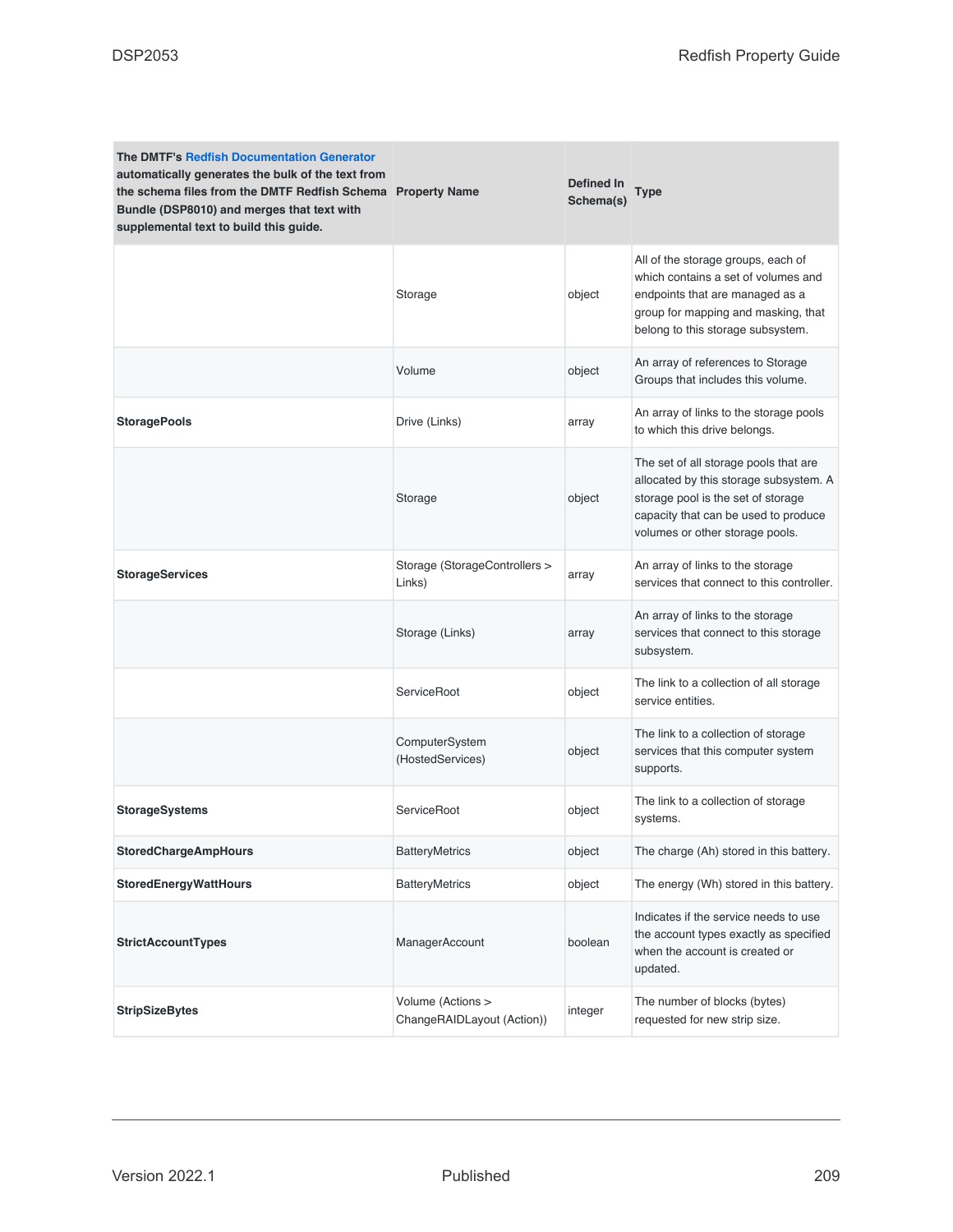| <b>The DMTF's Redfish Documentation Generator</b><br>automatically generates the bulk of the text from<br>the schema files from the DMTF Redfish Schema Property Name<br>Bundle (DSP8010) and merges that text with<br>supplemental text to build this guide. |                                                | Defined In<br>Schema(s) | Type                                                                                                                                                                                                                                                                                                                                                                                                                                                                                                                                                                                                                      |
|---------------------------------------------------------------------------------------------------------------------------------------------------------------------------------------------------------------------------------------------------------------|------------------------------------------------|-------------------------|---------------------------------------------------------------------------------------------------------------------------------------------------------------------------------------------------------------------------------------------------------------------------------------------------------------------------------------------------------------------------------------------------------------------------------------------------------------------------------------------------------------------------------------------------------------------------------------------------------------------------|
|                                                                                                                                                                                                                                                               | Volume                                         | integer<br>(bytes)      | The number of blocks (bytes) in a strip<br>in a disk array that uses striped data<br>mapping.                                                                                                                                                                                                                                                                                                                                                                                                                                                                                                                             |
| <b>Subfeeds</b>                                                                                                                                                                                                                                               | PowerDistribution                              | object                  | A link to the subfeed circuits for this<br>equipment.                                                                                                                                                                                                                                                                                                                                                                                                                                                                                                                                                                     |
| Subject                                                                                                                                                                                                                                                       | Certificate                                    | object                  | The subject of the certificate.                                                                                                                                                                                                                                                                                                                                                                                                                                                                                                                                                                                           |
| <b>Subjects</b>                                                                                                                                                                                                                                               | Certificate (Links)                            | array                   | An array of links to certificates that<br>were issued by the CA that is<br>represented by this certificate.                                                                                                                                                                                                                                                                                                                                                                                                                                                                                                               |
| <b>SubmitTestEvent (Action)</b>                                                                                                                                                                                                                               | EventService (Actions)                         | object                  | This action generates a test event.                                                                                                                                                                                                                                                                                                                                                                                                                                                                                                                                                                                       |
| <b>SubmitTestMetricReport (Action)</b>                                                                                                                                                                                                                        | TelemetryService (Actions)                     | object                  | This action generates a metric report.                                                                                                                                                                                                                                                                                                                                                                                                                                                                                                                                                                                    |
| <b>SubModel</b>                                                                                                                                                                                                                                               | ComputerSystem                                 | string                  | The sub-model for this system.                                                                                                                                                                                                                                                                                                                                                                                                                                                                                                                                                                                            |
| <b>SubordinateOverrides</b>                                                                                                                                                                                                                                   | PrivilegeRegistry (Mappings)                   | array                   | The privilege overrides of the<br>subordinate Resource.                                                                                                                                                                                                                                                                                                                                                                                                                                                                                                                                                                   |
| <b>SubordinateResources</b>                                                                                                                                                                                                                                   | EventService<br>(SSEFilterPropertiesSupported) | boolean                 | An indication of whether the service<br>supports filtering by the<br>SubordinateResources property.                                                                                                                                                                                                                                                                                                                                                                                                                                                                                                                       |
|                                                                                                                                                                                                                                                               | EventDestination                               | boolean                 | An indication of whether the<br>subscription is for events in the<br>OriginResources array and its<br>subordinate resources. If true and<br>the OriginResources array is specified,<br>the subscription is for events in the<br>OriginResources array and its<br>subordinate resources. Note that<br>resources associated through the<br>Links section are not considered<br>subordinate. If false and the<br>OriginResources array is specified, the<br>subscription shall be for events in the<br>OriginResources array only. If the<br>OriginResources array is not present,<br>this property shall have no relevance. |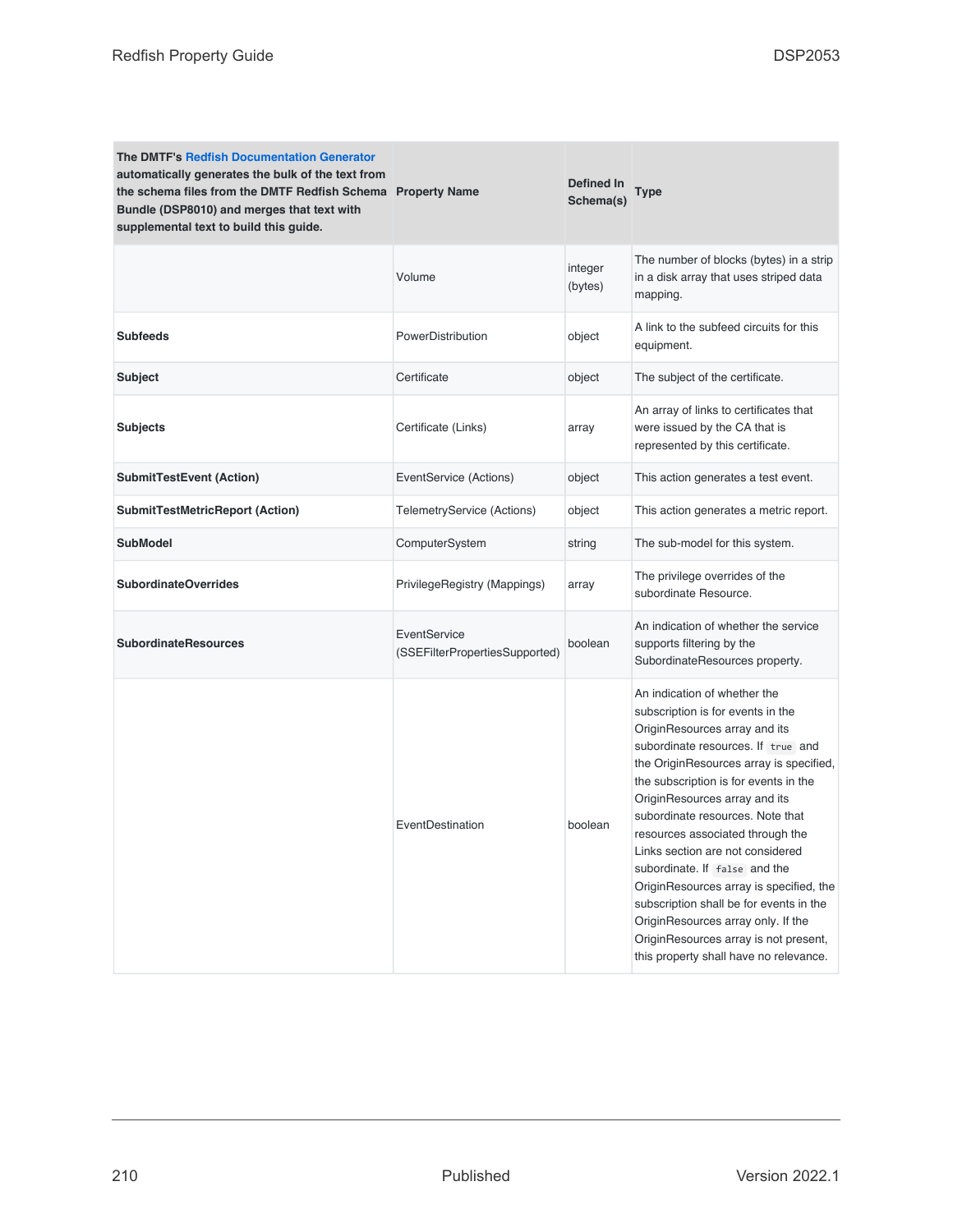| <b>The DMTF's Redfish Documentation Generator</b><br>automatically generates the bulk of the text from<br>the schema files from the DMTF Redfish Schema Property Name<br>Bundle (DSP8010) and merges that text with<br>supplemental text to build this guide. |                                                                                         | <b>Defined In</b><br>Schema(s) | Type                                                                                                                                           |
|---------------------------------------------------------------------------------------------------------------------------------------------------------------------------------------------------------------------------------------------------------------|-----------------------------------------------------------------------------------------|--------------------------------|------------------------------------------------------------------------------------------------------------------------------------------------|
| SubordinateResourcesSupported                                                                                                                                                                                                                                 | EventService                                                                            | boolean                        | An indication of whether the service<br>supports the SubordinateResources<br>property on both event subscriptions<br>and generated events.     |
| <b>SubProcessors</b>                                                                                                                                                                                                                                          | Processor                                                                               | object                         | The link to the collection of sub-<br>processors associated with this<br>processor, such as cores or threads,<br>that are part of a processor. |
| <b>Subscriptions</b>                                                                                                                                                                                                                                          | EventService                                                                            | object                         | The link to a collection of event<br>destinations.                                                                                             |
| SubscriptionType                                                                                                                                                                                                                                              | EventDestination                                                                        | string<br>(enum)               | The subscription type for events.                                                                                                              |
| SubsystemDeviceID                                                                                                                                                                                                                                             | Memory                                                                                  | string                         | Subsystem device ID.                                                                                                                           |
| SubsystemId                                                                                                                                                                                                                                                   | Endpoint (ConnectedEntities ><br>EntityPcild), Endpoint (Pcild),<br><b>PCIeFunction</b> | string                         | The Subsystem ID of this PCIe<br>function.                                                                                                     |
| <b>SubsystemVendorld</b>                                                                                                                                                                                                                                      | Endpoint (ConnectedEntities ><br>EntityPcild), Endpoint (Pcild),<br>PCIeFunction        | string                         | The Subsystem Vendor ID of this PCIe<br>function.                                                                                              |
| <b>SubsystemVendorID</b>                                                                                                                                                                                                                                      | Memory                                                                                  | string                         | SubSystem vendor ID.                                                                                                                           |
| <b>SubTasks</b>                                                                                                                                                                                                                                               | Task                                                                                    | object                         | The link to a collection of sub-tasks for<br>this task.                                                                                        |
| <b>SupplyingComputerSystems</b>                                                                                                                                                                                                                               | ComputerSystem (Links)                                                                  | array                          | An array of links to ComputerSystems<br>that contribute, in whole or in part, to<br>the implementation of this<br>ComputerSystem.              |
| <b>SupplyingResourceBlocks</b>                                                                                                                                                                                                                                | ResourceBlock (Links)                                                                   | array                          | An array of links to resource blocks<br>that this resource block depends on.                                                                   |
| <b>SupplyVoltage</b>                                                                                                                                                                                                                                          | PortMetrics (Transceivers)                                                              | number<br>(Volts)              | The supply voltage of a small form-<br>factor pluggable (SFP) transceiver.                                                                     |
| SupportedAccountTypes                                                                                                                                                                                                                                         | AccountService                                                                          | array                          | The account types supported by the<br>service.                                                                                                 |
| <b>SupportedCollectionFunctions</b>                                                                                                                                                                                                                           | TelemetryService                                                                        | array                          | The functions that can be performed<br>over each metric.                                                                                       |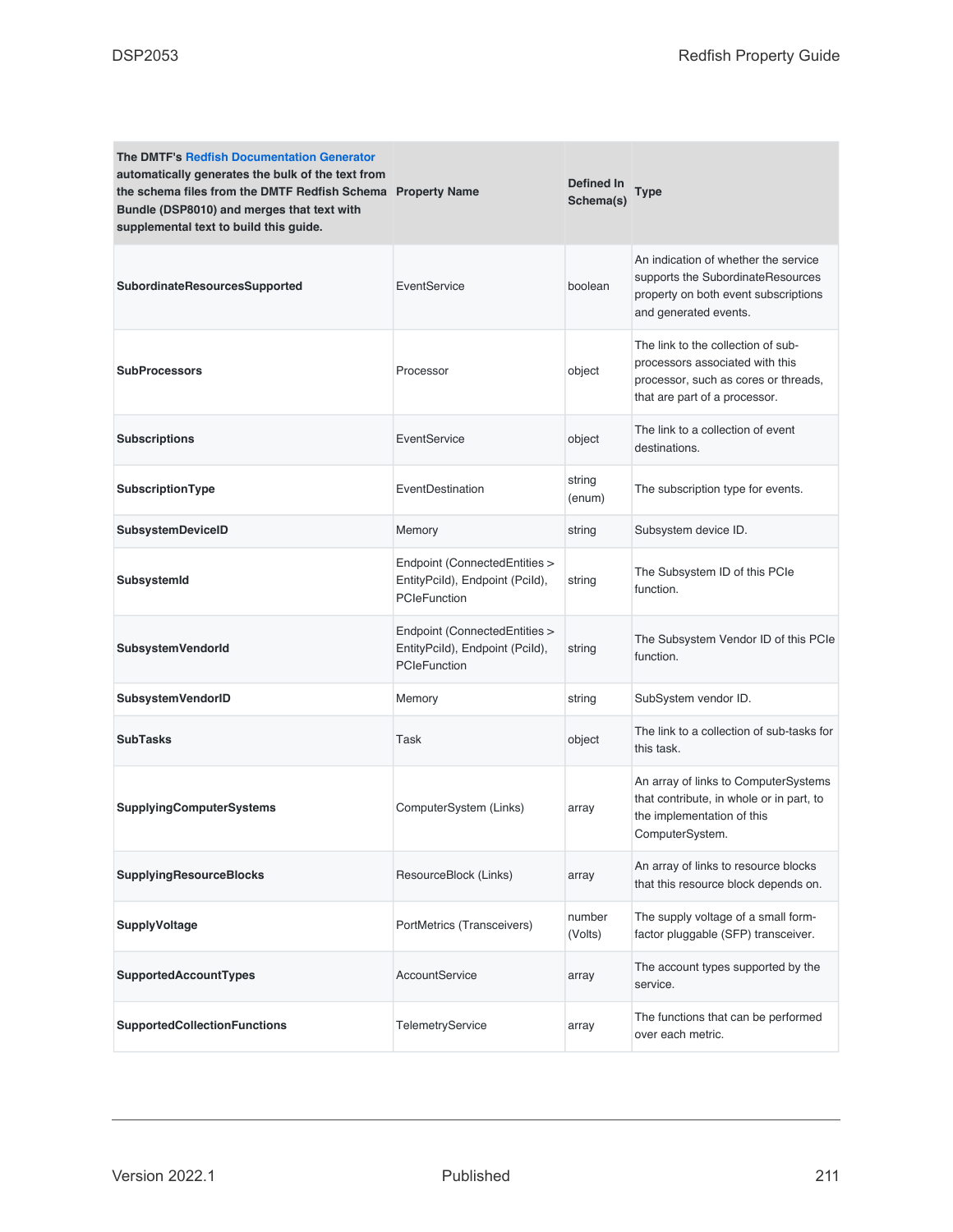| <b>The DMTF's Redfish Documentation Generator</b><br>automatically generates the bulk of the text from<br>the schema files from the DMTF Redfish Schema Property Name<br>Bundle (DSP8010) and merges that text with<br>supplemental text to build this guide. |                                                                               | Defined In<br>Schema(s) | Type                                                                                                                                                                                                                                                                                                      |
|---------------------------------------------------------------------------------------------------------------------------------------------------------------------------------------------------------------------------------------------------------------|-------------------------------------------------------------------------------|-------------------------|-----------------------------------------------------------------------------------------------------------------------------------------------------------------------------------------------------------------------------------------------------------------------------------------------------------|
| <b>SupportedControllerProtocols</b>                                                                                                                                                                                                                           | Storage (StorageControllers),<br>StorageController                            | array                   | The supported set of protocols for<br>communicating to this storage<br>controller.                                                                                                                                                                                                                        |
| SupportedDeviceProtocols                                                                                                                                                                                                                                      | Storage (StorageControllers),<br>StorageController                            | array                   | The protocols that the storage<br>controller can use to communicate<br>with attached devices.                                                                                                                                                                                                             |
| <b>SupportedEthernetCapabilities</b>                                                                                                                                                                                                                          | NetworkPort, Port (Ethernet)                                                  | array                   | The set of Ethernet capabilities that<br>this port supports.                                                                                                                                                                                                                                              |
| <b>SupportedLinkCapabilities</b>                                                                                                                                                                                                                              | <b>NetworkPort</b>                                                            | array                   | The link capabilities of this port.                                                                                                                                                                                                                                                                       |
| SupportedMTUSizes                                                                                                                                                                                                                                             | NetworkDeviceFunction<br>(InfiniBand)                                         | array                   | The maximum transmission unit<br>(MTU) sizes supported for this network<br>device function.                                                                                                                                                                                                               |
| <b>SupportedOEMAccountTypes</b>                                                                                                                                                                                                                               | AccountService                                                                | array                   | The OEM account types supported by<br>the service.                                                                                                                                                                                                                                                        |
| <b>SupportedProtocols</b>                                                                                                                                                                                                                                     | Switch                                                                        | array                   | The protocols this switch supports.                                                                                                                                                                                                                                                                       |
| <b>SupportedRAIDTypes</b>                                                                                                                                                                                                                                     | Storage (StorageControllers),<br>StorageController                            | array                   | The set of RAID types supported by<br>the storage controller.                                                                                                                                                                                                                                             |
| <b>SupportedSFPTypes</b>                                                                                                                                                                                                                                      | Port (SFP)                                                                    | array                   | The types of SFP devices that can be<br>attached to this port.                                                                                                                                                                                                                                            |
| SupportedSystems                                                                                                                                                                                                                                              | <b>AttributeRegistry</b>                                                      | array                   | An array of systems that this attribute<br>registry supports.                                                                                                                                                                                                                                             |
| Supports128BitHostId                                                                                                                                                                                                                                          | StorageController<br>(NVMeControllerProperties ><br>NVMeControllerAttributes) | boolean                 | Indicates whether or not the controller<br>supports a 128-bit Host Identifier.                                                                                                                                                                                                                            |
| <b>SupportsAtomicTransactionSize</b>                                                                                                                                                                                                                          | Volume<br>(NVMeNamespaceProperties ><br>NamespaceFeatures)                    | boolean                 | Indicates that the NVM fields for<br>Namespace preferred write granularity<br>(NPWG), write alignment (NPWA),<br>deallocate granularity (NPDG),<br>deallocate alignment (NPDA) and<br>optimal write size (NOWS) are defined<br>for this namespace and should be<br>used by the host for I/O optimization. |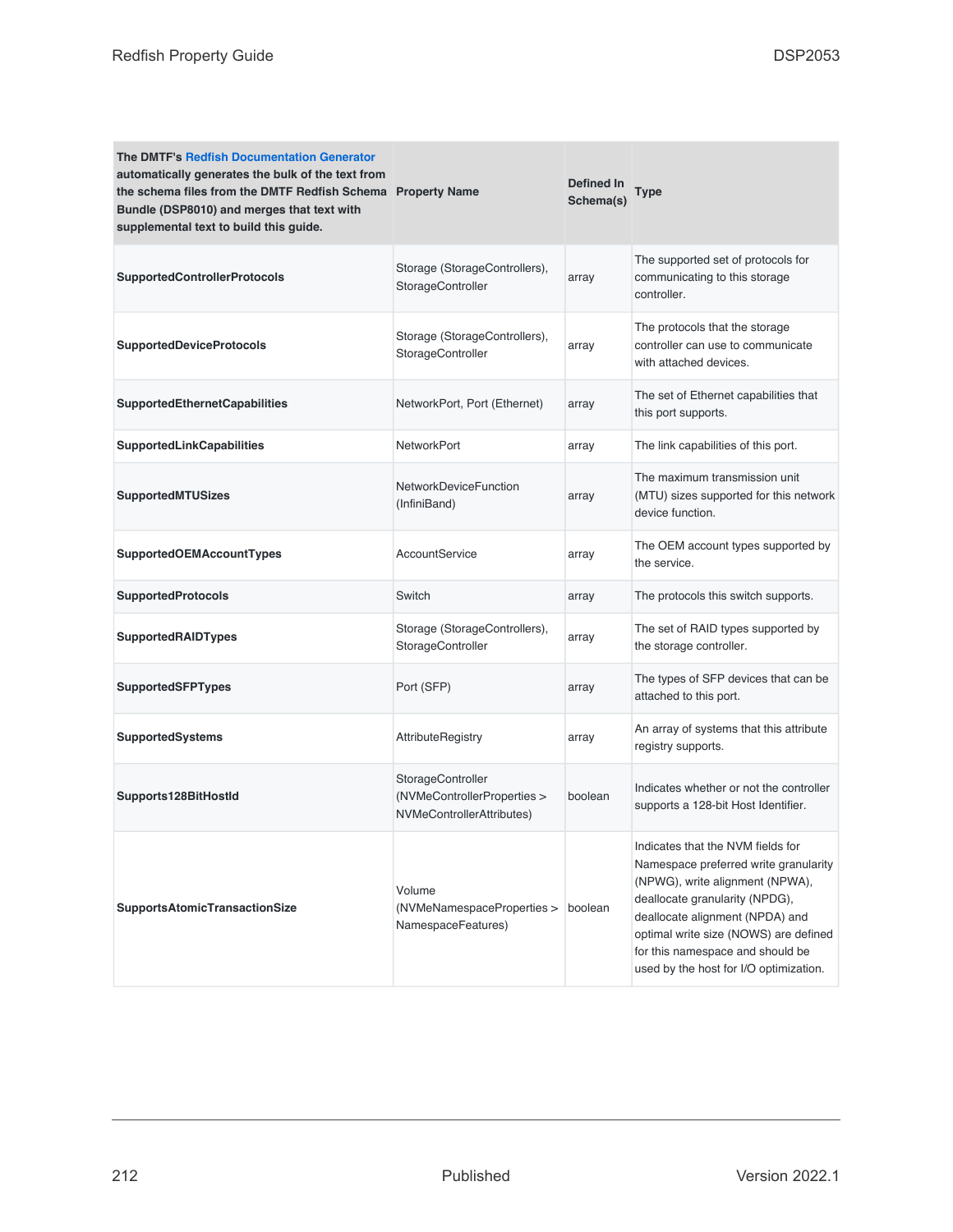| <b>The DMTF's Redfish Documentation Generator</b><br>automatically generates the bulk of the text from<br>the schema files from the DMTF Redfish Schema Property Name<br>Bundle (DSP8010) and merges that text with<br>supplemental text to build this guide. |                                                                               | Defined In<br>Schema(s) | Type                                                                                                                                                                                                                                                                                                                                                     |
|---------------------------------------------------------------------------------------------------------------------------------------------------------------------------------------------------------------------------------------------------------------|-------------------------------------------------------------------------------|-------------------------|----------------------------------------------------------------------------------------------------------------------------------------------------------------------------------------------------------------------------------------------------------------------------------------------------------------------------------------------------------|
| SupportsDeallocatedOrUnwrittenLBError                                                                                                                                                                                                                         | Volume<br>(NVMeNamespaceProperties ><br>NamespaceFeatures)                    | boolean                 | This property indicates that the<br>controller supports deallocated or<br>unwritten logical block error for this<br>namespace.                                                                                                                                                                                                                           |
| <b>SupportsEnduranceGroups</b>                                                                                                                                                                                                                                | StorageController<br>(NVMeControllerProperties ><br>NVMeControllerAttributes) | boolean                 | Indicates whether or not the controller<br>supports Endurance Groups.                                                                                                                                                                                                                                                                                    |
| SupportsExceedingPowerOfNonOperationalState (NVMeControllerProperties >                                                                                                                                                                                       | StorageController<br>NVMeControllerAttributes)                                | boolean                 | Indicates whether or not the controller<br>supports exceeding Power of Non-<br>Operational State in order to execute<br>controller initiated background<br>operations in a non-operational power<br>state.                                                                                                                                               |
| <b>SupportsIOPerformanceHints</b>                                                                                                                                                                                                                             | Volume<br>(NVMeNamespaceProperties ><br>NamespaceFeatures)                    | boolean                 | Indicates that the Namespace Atomic<br>Write Unit Normal (NAWUN),<br>Namespace Atomic Write Unit Power<br>Fail (NAWUPF), and Namespace<br>Atomic Compare and Write Unit<br>(NACWU) fields are defined for this<br>namespace and should be used by the<br>host for this namespace instead of the<br>controller-level properties AWUN,<br>AWUPF, and ACWU. |
| <b>SupportsNGUIDReuse</b>                                                                                                                                                                                                                                     | Volume<br>(NVMeNamespaceProperties ><br>NamespaceFeatures)                    | boolean                 | This property indicates that the<br>namespace supports the use of an<br>NGUID (namespace globally unique<br>identifier) value.                                                                                                                                                                                                                           |
| <b>SupportsNVMSets</b>                                                                                                                                                                                                                                        | StorageController<br>(NVMeControllerProperties ><br>NVMeControllerAttributes) | boolean                 | Indicates whether or not the controller<br>supports NVM Sets.                                                                                                                                                                                                                                                                                            |
| <b>SupportsPredictableLatencyMode</b>                                                                                                                                                                                                                         | StorageController<br>(NVMeControllerProperties ><br>NVMeControllerAttributes) | boolean                 | Indicates whether or not the controller<br>supports Predictable Latency Mode.                                                                                                                                                                                                                                                                            |
| <b>SupportsReadRecoveryLevels</b>                                                                                                                                                                                                                             | StorageController<br>(NVMeControllerProperties ><br>NVMeControllerAttributes) | boolean                 | Indicates whether or not the controller<br>supports Read Recovery Levels.                                                                                                                                                                                                                                                                                |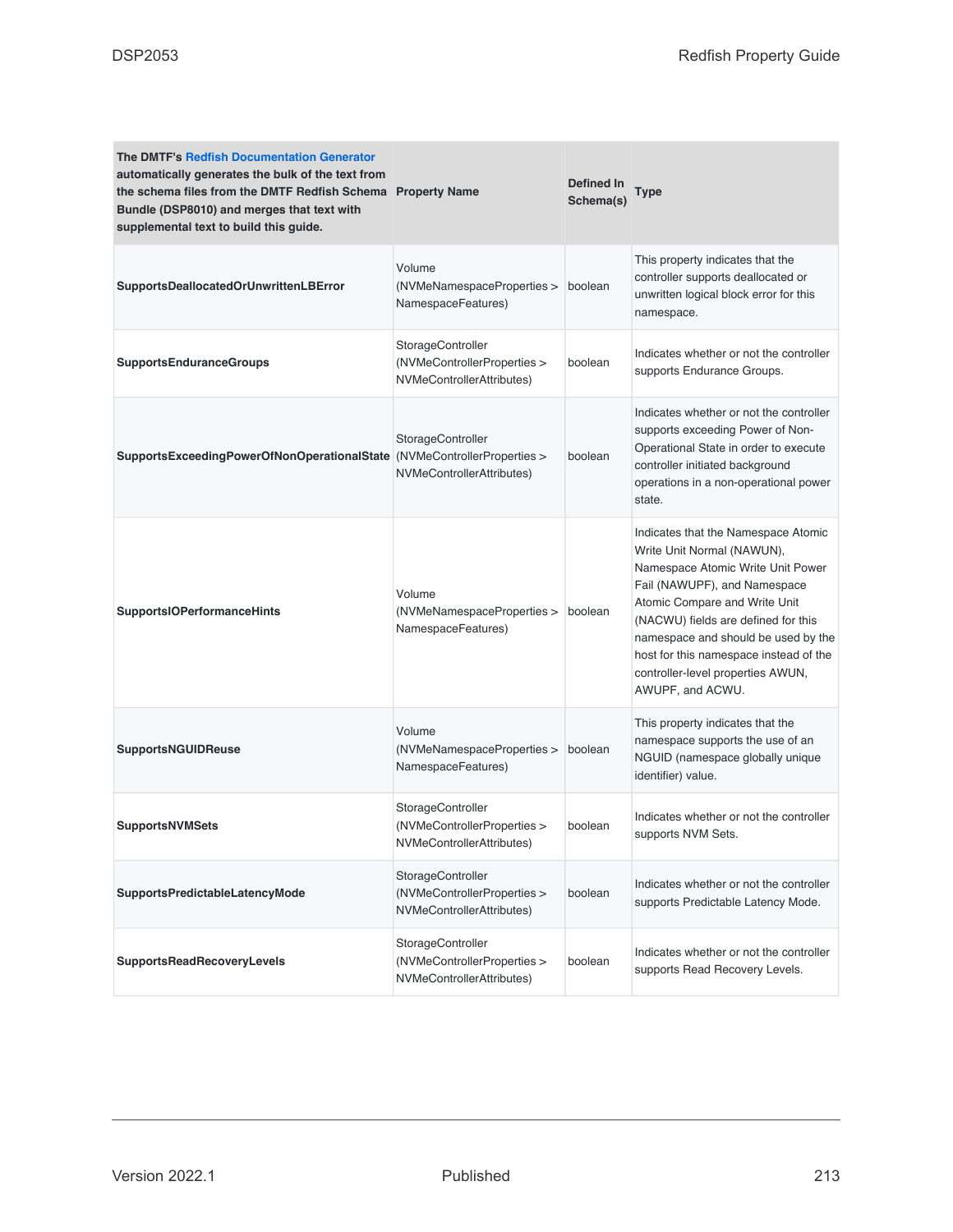| <b>The DMTF's Redfish Documentation Generator</b><br>automatically generates the bulk of the text from<br>the schema files from the DMTF Redfish Schema Property Name<br>Bundle (DSP8010) and merges that text with<br>supplemental text to build this guide. |                                                                               | Defined In<br>Schema(s) | Type                                                                                                                                                                                                                                                                                                                                                                                                                                                                                |
|---------------------------------------------------------------------------------------------------------------------------------------------------------------------------------------------------------------------------------------------------------------|-------------------------------------------------------------------------------|-------------------------|-------------------------------------------------------------------------------------------------------------------------------------------------------------------------------------------------------------------------------------------------------------------------------------------------------------------------------------------------------------------------------------------------------------------------------------------------------------------------------------|
| <b>SupportsReservations</b>                                                                                                                                                                                                                                   | StorageController<br>(NVMeControllerProperties ><br>NVMeControllerAttributes) | boolean                 | Indicates if the controller supports<br>reservations.                                                                                                                                                                                                                                                                                                                                                                                                                               |
| <b>SupportsSQAssociations</b>                                                                                                                                                                                                                                 | StorageController<br>(NVMeControllerProperties ><br>NVMeControllerAttributes) | boolean                 | Indicates whether or not the controller<br>supports SQ Associations.                                                                                                                                                                                                                                                                                                                                                                                                                |
| <b>SupportsThinProvisioning</b>                                                                                                                                                                                                                               | Volume<br>(NVMeNamespaceProperties ><br>NamespaceFeatures)                    | boolean                 | This property indicates whether or not<br>the NVMe Namespace supports thin<br>provisioning.                                                                                                                                                                                                                                                                                                                                                                                         |
| <b>SupportsTrafficBasedKeepAlive</b>                                                                                                                                                                                                                          | StorageController<br>(NVMeControllerProperties ><br>NVMeControllerAttributes) | boolean                 | Indicates whether or not the controller<br>supports restarting Keep Alive Timer if<br>traffic is processed from an admin<br>command or IO during a Keep Alive<br>Timeout interval.                                                                                                                                                                                                                                                                                                  |
| <b>SuppressRepeatedMetricValue</b>                                                                                                                                                                                                                            | MetricReportDefinition                                                        | boolean                 | An indication of whether any metrics<br>are suppressed from the generated<br>metric report. If true, any metric that<br>equals the same value in the<br>previously generated metric report is<br>suppressed from the current report.<br>Also, duplicate metrics are<br>suppressed. If false, no metrics are<br>suppressed from the current report.<br>The current report may contain no<br>metrics if all metrics equal the values<br>in the previously generated metric<br>report. |
| <b>Surname</b>                                                                                                                                                                                                                                                | CertificateService (Actions ><br>GenerateCSR (Action))                        | string                  | The surname of the user making the<br>request.                                                                                                                                                                                                                                                                                                                                                                                                                                      |
| <b>SuspendReplication (Action)</b>                                                                                                                                                                                                                            | Volume (Actions)                                                              | object                  | This action is used to suspend active<br>data synchronization between a<br>source and target volume, without<br>otherwise altering the replication<br>relationship.                                                                                                                                                                                                                                                                                                                 |
| <b>SuspendSubscription (Action)</b>                                                                                                                                                                                                                           | EventDestination (Actions)                                                    | object                  | This action suspends an event<br>subscription.                                                                                                                                                                                                                                                                                                                                                                                                                                      |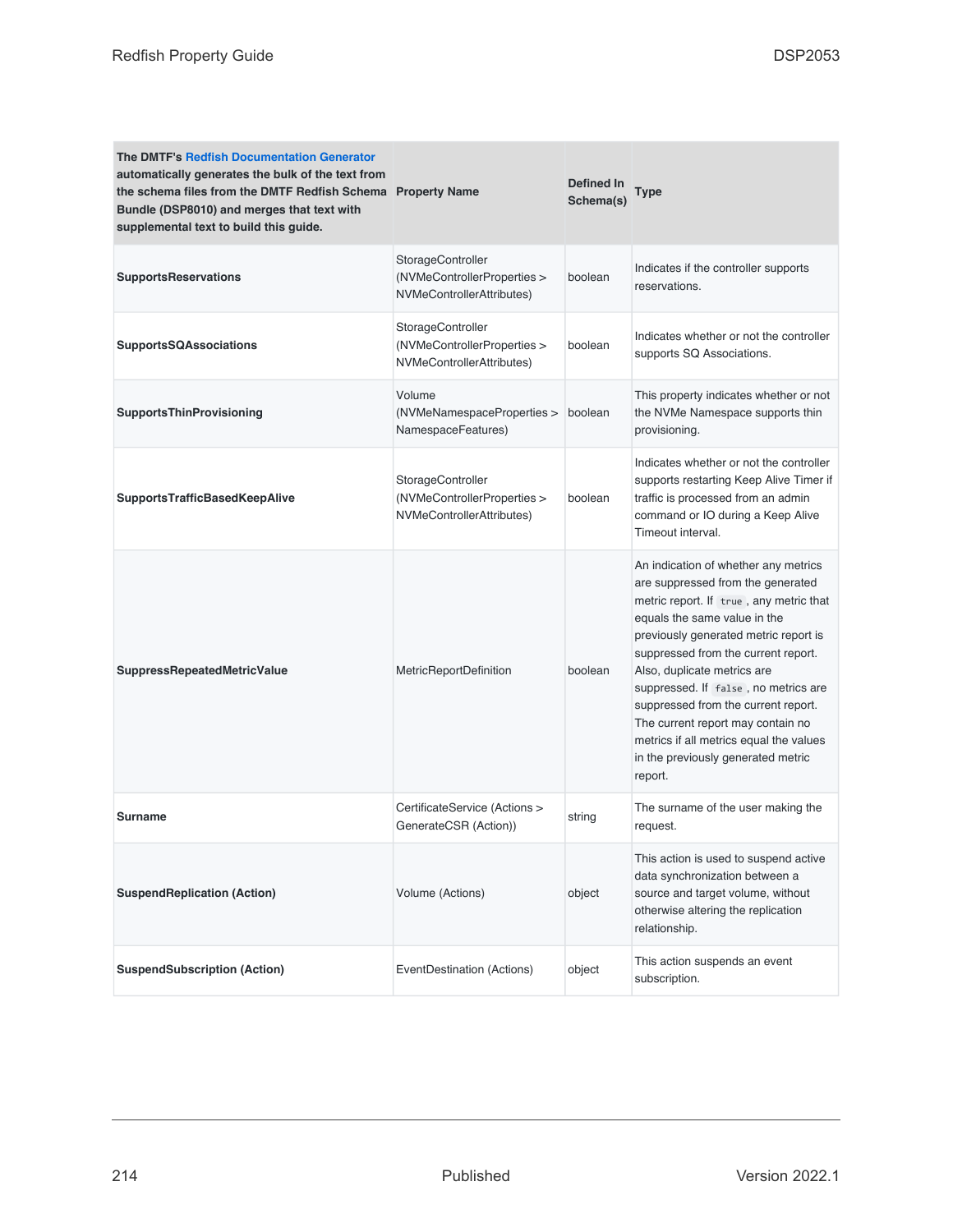| <b>The DMTF's Redfish Documentation Generator</b><br>automatically generates the bulk of the text from<br>the schema files from the DMTF Redfish Schema Property Name<br>Bundle (DSP8010) and merges that text with<br>supplemental text to build this guide. |                                                                                                    | <b>Defined In</b><br>Schema(s) | Type                                                                                                                                                  |
|---------------------------------------------------------------------------------------------------------------------------------------------------------------------------------------------------------------------------------------------------------------|----------------------------------------------------------------------------------------------------|--------------------------------|-------------------------------------------------------------------------------------------------------------------------------------------------------|
| <b>SustainedBytesPerSecond</b>                                                                                                                                                                                                                                | NetworkDeviceFunction (Limits) integer                                                             |                                | The maximum number of sustained<br>bytes per second for this network<br>device function.                                                              |
| <b>SustainedPacketsPerSecond</b>                                                                                                                                                                                                                              | NetworkDeviceFunction (Limits) integer                                                             |                                | The maximum number of sustained<br>packets per second for this network<br>device function.                                                            |
| <b>Switches</b>                                                                                                                                                                                                                                               | Chassis (Links)                                                                                    | array                          | An array of links to the switches<br>located in this chassis.                                                                                         |
|                                                                                                                                                                                                                                                               | Fabric                                                                                             | object                         | The collection of links to the switches<br>that this fabric contains.                                                                                 |
| Switchgear                                                                                                                                                                                                                                                    | Facility (Links)                                                                                   | array                          | An array of links to the switchgear in<br>this facility.                                                                                              |
|                                                                                                                                                                                                                                                               | PowerDomain (Links)                                                                                | array                          | An array of links to the switchgear in<br>this power domain.                                                                                          |
|                                                                                                                                                                                                                                                               | PowerEquipment                                                                                     | object                         | A link to a collection of switchgear.                                                                                                                 |
| SwitchType                                                                                                                                                                                                                                                    | Switch                                                                                             | string<br>(enum)               | The protocol being sent over this<br>switch.                                                                                                          |
| <b>SyslogFacility</b>                                                                                                                                                                                                                                         | EventDestination (SyslogFilters<br>> LogFacilities), LogService<br>(SyslogFilters > LogFacilities) | string<br>(enum)               | The syslog facility code is an<br>enumeration of program types.                                                                                       |
| <b>SyslogFilters</b>                                                                                                                                                                                                                                          | EventDestination                                                                                   | array                          | A list of filters applied to syslog<br>messages before sending to a remote<br>syslog server. An empty list indicates<br>all syslog messages are sent. |
|                                                                                                                                                                                                                                                               | LogService                                                                                         | array                          | A list of syslog message filters to be<br>logged locally.                                                                                             |
| <b>SystemGUID</b>                                                                                                                                                                                                                                             | NetworkDeviceFunction<br>(InfiniBand)                                                              | string                         | This is the currently configured system<br>GUID of the network device function.                                                                       |
| <b>SystemId</b>                                                                                                                                                                                                                                               | AttributeRegistry<br>(SupportedSystems)                                                            | string                         | The ID of the systems to which this<br>attribute registry applies.                                                                                    |
| SystemInterface                                                                                                                                                                                                                                               | Processor                                                                                          | object                         | The interface between the system and<br>the processor.                                                                                                |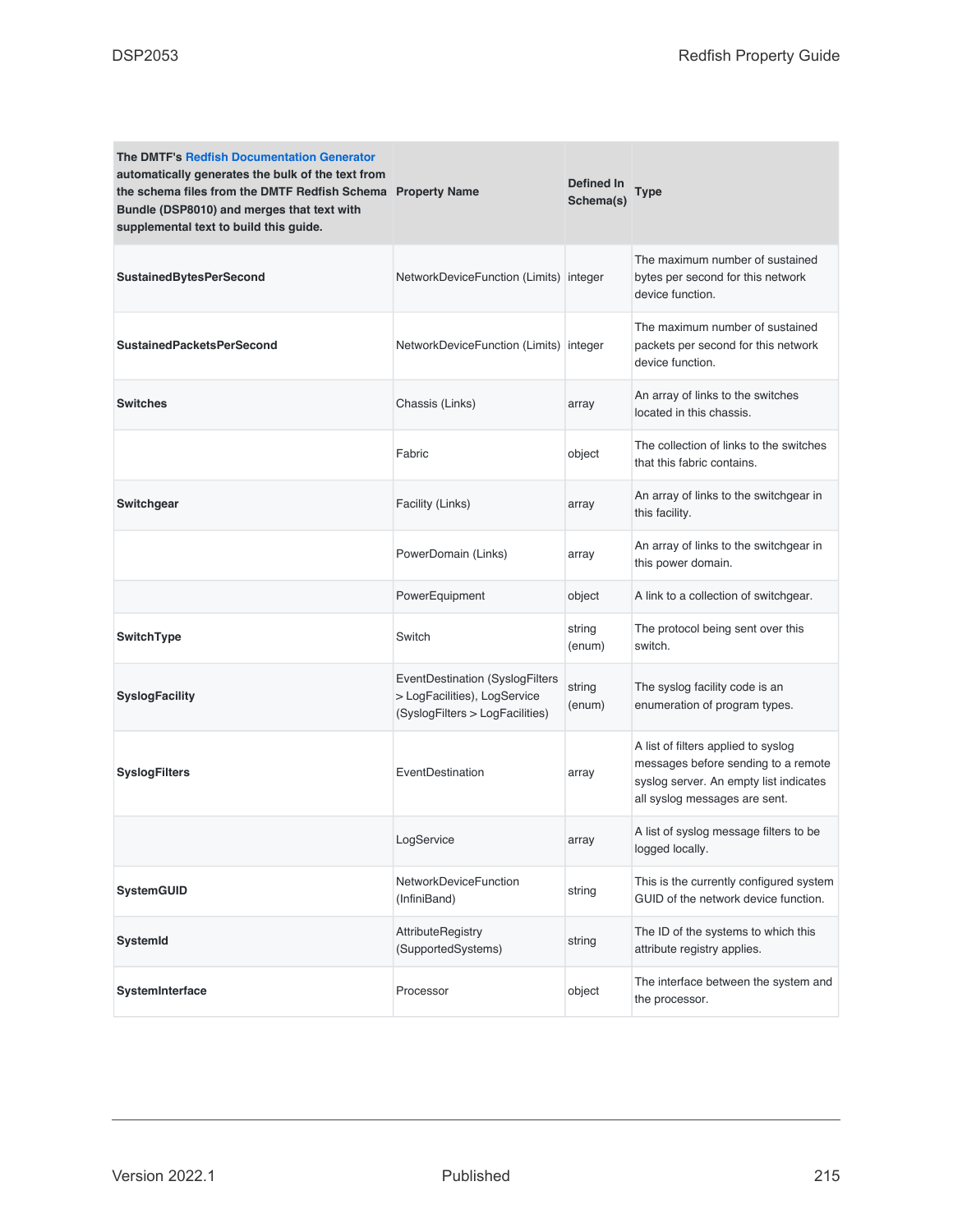| <b>The DMTF's Redfish Documentation Generator</b><br>automatically generates the bulk of the text from<br>the schema files from the DMTF Redfish Schema Property Name<br>Bundle (DSP8010) and merges that text with<br>supplemental text to build this guide. |                                                                                                                                                              | Defined In<br>Schema(s) | Type                                                                                                                     |
|---------------------------------------------------------------------------------------------------------------------------------------------------------------------------------------------------------------------------------------------------------------|--------------------------------------------------------------------------------------------------------------------------------------------------------------|-------------------------|--------------------------------------------------------------------------------------------------------------------------|
| <b>SystemMACRange</b>                                                                                                                                                                                                                                         | AddressPool (Ethernet > IPv4)                                                                                                                                | object                  | The MAC address range for systems<br>in this subnet.                                                                     |
| Systems                                                                                                                                                                                                                                                       | AggregationService (Actions ><br>SetDefaultBootOrder (Action))                                                                                               | array                   | The computer systems to restore.                                                                                         |
|                                                                                                                                                                                                                                                               | <b>ServiceRoot</b>                                                                                                                                           | object                  | The link to a collection of systems.                                                                                     |
| SystemType                                                                                                                                                                                                                                                    | ComputerSystem                                                                                                                                               | string<br>(enum)        | The type of computer system that this<br>resource represents.                                                            |
| <b>TACACSplus</b>                                                                                                                                                                                                                                             | AccountService                                                                                                                                               | object                  | The first TACACS+ external account<br>provider that this account service<br>supports.                                    |
| <b>TACACSplusService</b>                                                                                                                                                                                                                                      | AccountService<br>(ActiveDirectory),<br>AccountService (LDAP),<br>AccountService (OAuth2),<br>AccountService (TACACSplus),<br><b>ExternalAccountProvider</b> | object                  | The additional information needed to<br>parse a TACACS+ services.                                                        |
| <b>TargetComponentURI</b>                                                                                                                                                                                                                                     | ComponentIntegrity                                                                                                                                           | string                  | The link to the the component whose<br>integrity that this resource reports.                                             |
| <b>TargetEndpointGroupIdentifier</b>                                                                                                                                                                                                                          | EndpointGroup                                                                                                                                                | integer                 | The SCSI-defined identifier for this<br>group.                                                                           |
| <b>TargetEndpointGroups</b>                                                                                                                                                                                                                                   | Connection (Links)                                                                                                                                           | array                   | An array of links to the target endpoint<br>groups that are associated with this<br>connection.                          |
| <b>TargetEndpoints</b>                                                                                                                                                                                                                                        | Connection (Links)                                                                                                                                           | array                   | An array of links to the target<br>endpoints that are associated with this<br>connection.                                |
| <b>TargetInfoViaDHCP</b>                                                                                                                                                                                                                                      | NetworkDeviceFunction<br>(iSCSIBoot)                                                                                                                         | boolean                 | An indication of whether the iSCSI<br>boot target name, LUN, IP address,<br>and netmask should be obtained from<br>DHCP. |
| <b>Targets</b>                                                                                                                                                                                                                                                | UpdateService (Actions ><br>SimpleUpdate (Action))                                                                                                           | array                   | An array of URIs that indicate where to<br>apply the update image.                                                       |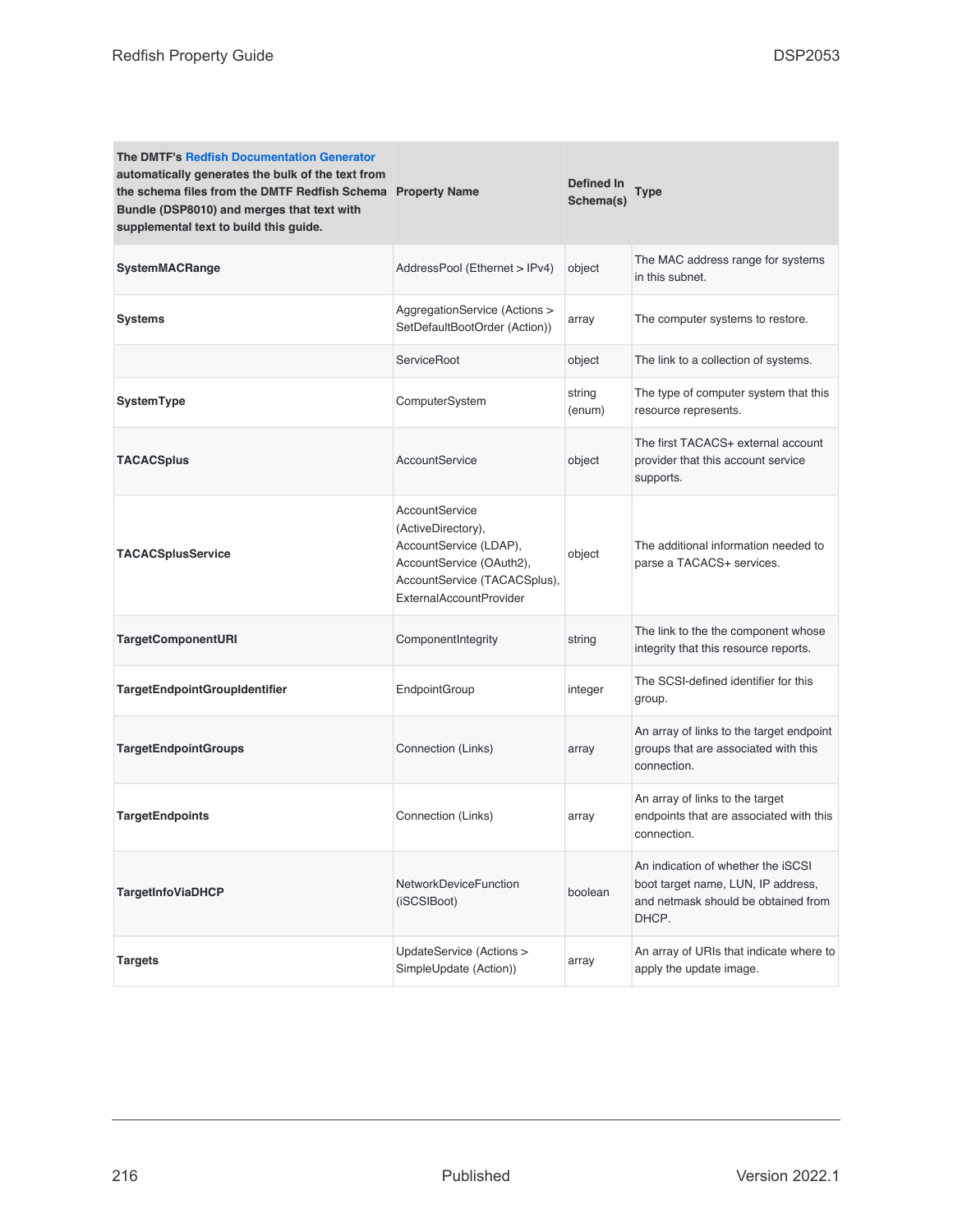| <b>The DMTF's Redfish Documentation Generator</b><br>automatically generates the bulk of the text from<br>the schema files from the DMTF Redfish Schema Property Name<br>Bundle (DSP8010) and merges that text with<br>supplemental text to build this guide. |                                                                                                                                                                                                                                                                                                                                                  | Defined In<br>Schema(s) | <b>Type</b>                                                                         |
|---------------------------------------------------------------------------------------------------------------------------------------------------------------------------------------------------------------------------------------------------------------|--------------------------------------------------------------------------------------------------------------------------------------------------------------------------------------------------------------------------------------------------------------------------------------------------------------------------------------------------|-------------------------|-------------------------------------------------------------------------------------|
|                                                                                                                                                                                                                                                               | PrivilegeRegistry (Mappings ><br>PropertyOverrides),<br>PrivilegeRegistry (Mappings ><br>ResourceURIOverrides),<br>PrivilegeRegistry (Mappings ><br>SubordinateOverrides)                                                                                                                                                                        | array                   | The set of URIs, Resource types, or<br>properties.                                  |
| <b>TargetStoragePool</b>                                                                                                                                                                                                                                      | Volume (Actions ><br>CreateReplicaTarget (Action))                                                                                                                                                                                                                                                                                               | string                  | The Uri to the existing target Storage<br>Pool.                                     |
| TargetUri                                                                                                                                                                                                                                                     | Job (Payload)                                                                                                                                                                                                                                                                                                                                    | string                  | The link to the target for this job.                                                |
|                                                                                                                                                                                                                                                               | Task (Payload)                                                                                                                                                                                                                                                                                                                                   | string                  | The URI of the target for this task.                                                |
| <b>TargetURIs</b>                                                                                                                                                                                                                                             | AggregationService (Actions ><br>Reset (Action))                                                                                                                                                                                                                                                                                                 | array                   | An array of links to the resources<br>being reset.                                  |
| <b>TargetVolume</b>                                                                                                                                                                                                                                           | Volume (Actions ><br>AssignReplicaTarget (Action)),<br>Volume (Actions ><br>RemoveReplicaRelationship<br>(Action)), Volume (Actions ><br>ResumeReplication (Action)),<br>Volume (Actions ><br>ReverseReplicationRelationship<br>(Action)), Volume (Actions ><br>SplitReplication (Action)),<br>Volume (Actions ><br>SuspendReplication (Action)) | string                  | The Uri to the existing target volume.                                              |
| <b>TaskAutoDeleteTimeoutMinutes</b>                                                                                                                                                                                                                           | <b>TaskService</b>                                                                                                                                                                                                                                                                                                                               | integer                 | The number of minutes after which a<br>completed task is deleted by the<br>service. |
| <b>TaskMonitor</b>                                                                                                                                                                                                                                            | Task                                                                                                                                                                                                                                                                                                                                             | string                  | The URI of the Task Monitor for this<br>task.                                       |
| <b>Tasks</b>                                                                                                                                                                                                                                                  | ServiceRoot                                                                                                                                                                                                                                                                                                                                      | object                  | The link to the Task Service.                                                       |
|                                                                                                                                                                                                                                                               | <b>TaskService</b>                                                                                                                                                                                                                                                                                                                               | object                  | The links to the collection of tasks.                                               |
| <b>TaskState</b>                                                                                                                                                                                                                                              | Task                                                                                                                                                                                                                                                                                                                                             | string<br>(enum)        | The state of the task.                                                              |
| <b>TaskStatus</b>                                                                                                                                                                                                                                             | Task                                                                                                                                                                                                                                                                                                                                             | string<br>(enum)        | The completion status of the task.                                                  |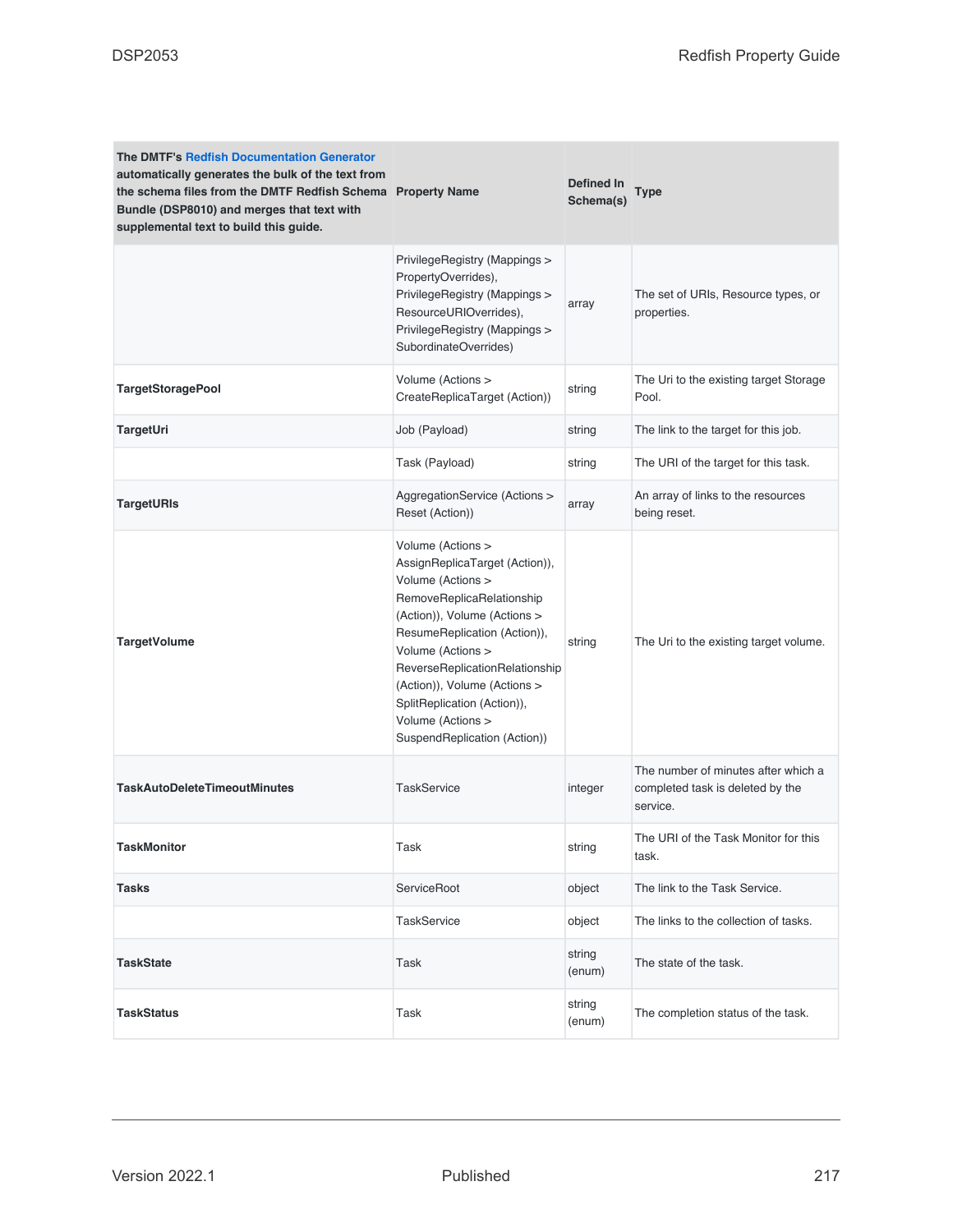| <b>The DMTF's Redfish Documentation Generator</b><br>automatically generates the bulk of the text from<br>the schema files from the DMTF Redfish Schema Property Name<br>Bundle (DSP8010) and merges that text with<br>supplemental text to build this guide. |                                                                                                                                                                                | Defined In<br>Schema(s) | Type                                                                         |
|---------------------------------------------------------------------------------------------------------------------------------------------------------------------------------------------------------------------------------------------------------------|--------------------------------------------------------------------------------------------------------------------------------------------------------------------------------|-------------------------|------------------------------------------------------------------------------|
| <b>TCPMaxSegmentSizeBytes</b>                                                                                                                                                                                                                                 | AddressPool (Ethernet > EBGP<br>> BGPNeighbor), AddressPool<br>(Ethernet > MultiProtocolEBGP<br>> BGPNeighbor), AddressPool<br>(Ethernet > MultiProtocolIBGP<br>> BGPNeighbor) | integer                 | TCP max segment size in Bytes.                                               |
| <b>TDPWatts</b>                                                                                                                                                                                                                                               | Processor                                                                                                                                                                      | integer<br>(Watts)      | The nominal Thermal Design Power<br>(TDP) in watts.                          |
|                                                                                                                                                                                                                                                               | OperatingConfig                                                                                                                                                                | integer<br>(Watts)      | The thermal design point of the<br>processor in watts.                       |
| <b>TelemetryService</b>                                                                                                                                                                                                                                       | ServiceRoot                                                                                                                                                                    | object                  | The link to the Telemetry Service.                                           |
| <b>Telnet</b>                                                                                                                                                                                                                                                 | ComputerSystem<br>(SerialConsole)                                                                                                                                              | object                  | The connection details for a Telnet<br>serial console service.               |
|                                                                                                                                                                                                                                                               | ManagerNetworkProtocol                                                                                                                                                         | object                  | The settings for this manager's Telnet<br>protocol support.                  |
| <b>Temperature</b>                                                                                                                                                                                                                                            | MemoryMetrics (HealthData ><br>AlarmTrips)                                                                                                                                     | boolean                 | An indication of whether a temperature<br>threshold alarm trip was detected. |
| <b>TemperatureCelsius</b>                                                                                                                                                                                                                                     | <b>ProcessorMetrics</b>                                                                                                                                                        | number<br>(Celsius)     | The temperature of the processor.                                            |
|                                                                                                                                                                                                                                                               | EnvironmentMetrics,<br><b>PowerDistributionMetrics</b>                                                                                                                         | object                  | Temperature (Celsius).                                                       |
|                                                                                                                                                                                                                                                               | <b>BatteryMetrics</b>                                                                                                                                                          | object                  | The temperature (C) for this battery.                                        |
|                                                                                                                                                                                                                                                               | PowerSupplyMetrics                                                                                                                                                             | object                  | The temperature (C) for this power<br>supply.                                |
| <b>TemperatureReadingsCelsius</b>                                                                                                                                                                                                                             | <b>ThermalMetrics</b>                                                                                                                                                          | array                   | The temperatures (Celsius) from all<br>related sensors for this device.      |
| <b>Temperatures</b>                                                                                                                                                                                                                                           | Thermal                                                                                                                                                                        | array                   | The set of temperature sensors for this<br>chassis.                          |
| <b>TemperatureSummaryCelsius</b>                                                                                                                                                                                                                              | <b>ThermalMetrics</b>                                                                                                                                                          | object                  | The summary temperature readings<br>for this chassis.                        |
| <b>THDPercent</b>                                                                                                                                                                                                                                             | various (BatteryMetrics<br>(CellVoltages), BatteryMetrics<br>(InputCurrentAmps) )                                                                                              | number                  | The total harmonic distortion (THD).                                         |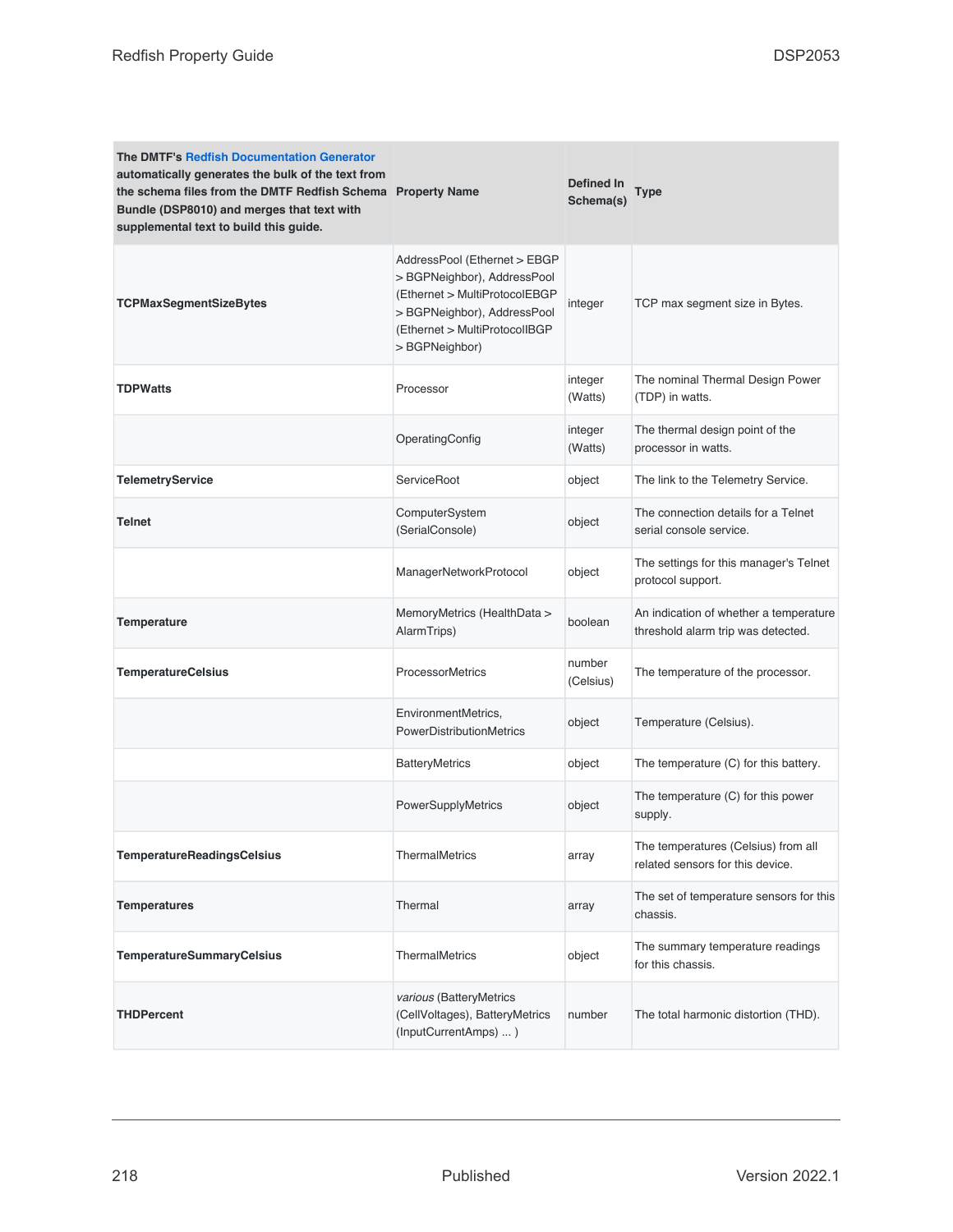| <b>The DMTF's Redfish Documentation Generator</b><br>automatically generates the bulk of the text from<br>the schema files from the DMTF Redfish Schema Property Name<br>Bundle (DSP8010) and merges that text with<br>supplemental text to build this guide. |                                                                                                                                                                                                                          | <b>Defined In</b><br>Schema(s) | <b>Type</b>                                                                                     |
|---------------------------------------------------------------------------------------------------------------------------------------------------------------------------------------------------------------------------------------------------------------|--------------------------------------------------------------------------------------------------------------------------------------------------------------------------------------------------------------------------|--------------------------------|-------------------------------------------------------------------------------------------------|
| <b>Thermal</b>                                                                                                                                                                                                                                                | Chassis                                                                                                                                                                                                                  | object                         | The link to the thermal properties,<br>such as fans, cooling, and sensors, for<br>this chassis. |
| <b>ThermalDirection</b>                                                                                                                                                                                                                                       | Chassis                                                                                                                                                                                                                  | string<br>(enum)               | Indicates the thermal management<br>path through the chassis.                                   |
| ThermalManagedByParent                                                                                                                                                                                                                                        | Chassis                                                                                                                                                                                                                  | boolean                        | Indicates that the chassis is thermally<br>managed by the parent chassis.                       |
| <b>ThermalMetrics</b>                                                                                                                                                                                                                                         | ThermalSubsystem                                                                                                                                                                                                         | object                         | The link to the summary of thermal<br>metrics for this subsystem.                               |
| ThermalSubsystem                                                                                                                                                                                                                                              | Chassis                                                                                                                                                                                                                  | object                         | The link to the thermal subsystem<br>properties for this chassis.                               |
| ThreadingEnabled                                                                                                                                                                                                                                              | ComputerSystem<br>(ProcessorSummary)                                                                                                                                                                                     | boolean                        | An indication of whether threading is<br>enabled on all processors in this<br>system.           |
| <b>Threshold</b>                                                                                                                                                                                                                                              | <b>VCATEntry (VCEntries)</b>                                                                                                                                                                                             | string                         | The configured threshold.                                                                       |
| <b>Thresholds</b>                                                                                                                                                                                                                                             | Sensor                                                                                                                                                                                                                   | object                         | The set of thresholds defined for this<br>sensor.                                               |
| ThresholdWarningOnlyEnabled                                                                                                                                                                                                                                   | AddressPool (Ethernet > EBGP<br>> BGPNeighbor > MaxPrefix),<br>AddressPool (Ethernet ><br>MultiProtocolEBGP ><br>BGPNeighbor > MaxPrefix),<br>AddressPool (Ethernet ><br>MultiProtocolIBGP ><br>BGPNeighbor > MaxPrefix) | boolean                        | Threshold warning only status.                                                                  |
| <b>ThrottlingCelsius</b>                                                                                                                                                                                                                                      | <b>ProcessorMetrics</b>                                                                                                                                                                                                  | number<br>(Celsius)            | The CPU margin to throttle<br>(temperature offset in degree Celsius).                           |
| <b>TimeoutAction</b>                                                                                                                                                                                                                                          | ComputerSystem<br>(HostWatchdogTimer)                                                                                                                                                                                    | string<br>(enum)               | The action to perform when the<br>watchdog timer reaches its timeout<br>value.                  |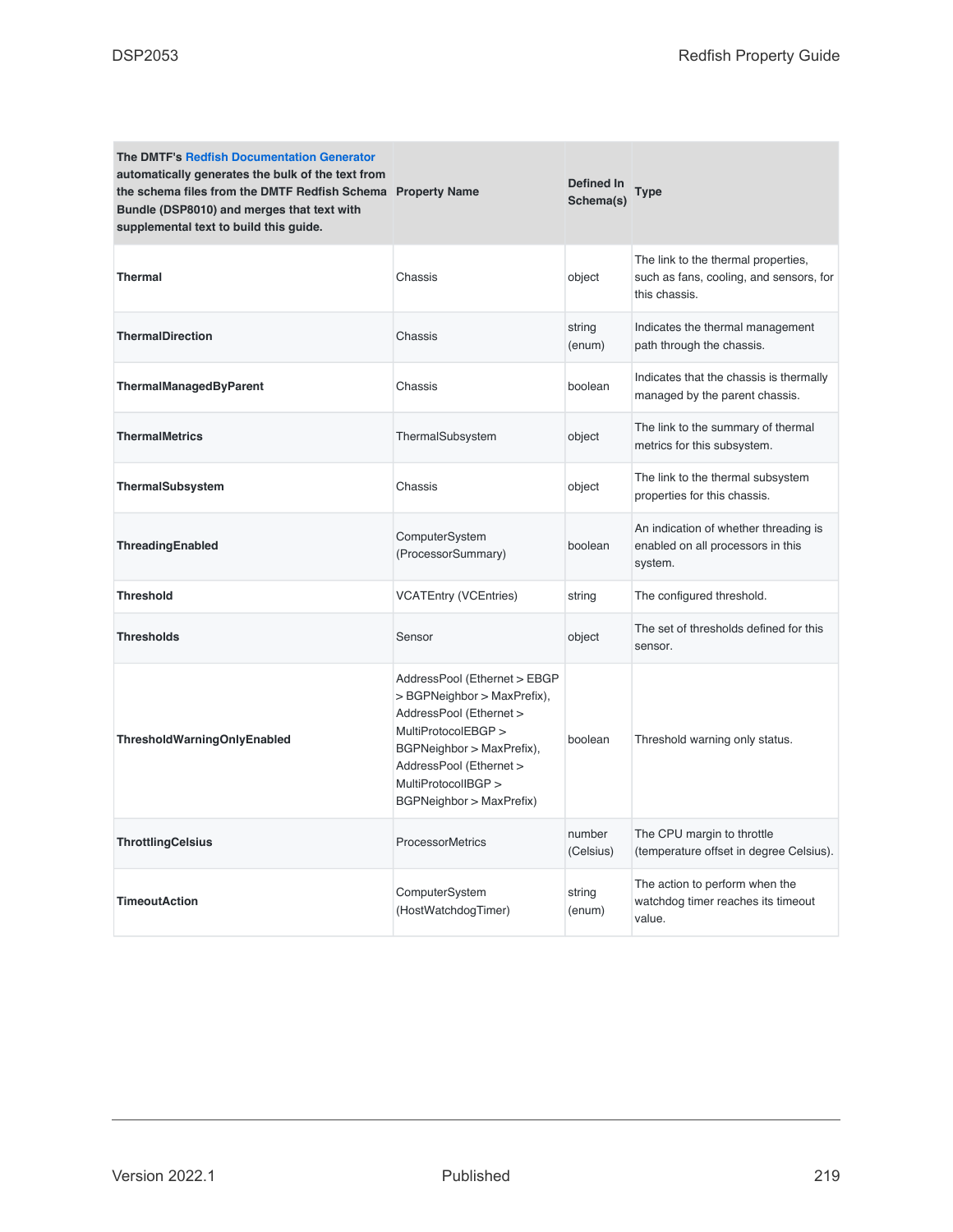| <b>The DMTF's Redfish Documentation Generator</b><br>automatically generates the bulk of the text from<br>the schema files from the DMTF Redfish Schema Property Name<br>Bundle (DSP8010) and merges that text with<br>supplemental text to build this guide. |                                                                                                                                                                                                                                                          | Defined In<br>Schema(s) | Type                                                                                                                                                                                                                         |
|---------------------------------------------------------------------------------------------------------------------------------------------------------------------------------------------------------------------------------------------------------------|----------------------------------------------------------------------------------------------------------------------------------------------------------------------------------------------------------------------------------------------------------|-------------------------|------------------------------------------------------------------------------------------------------------------------------------------------------------------------------------------------------------------------------|
| <b>TimeSeconds</b>                                                                                                                                                                                                                                            | AddressPool (Ethernet > EBGP<br>> GracefulRestart),<br>AddressPool (Ethernet ><br>MultiProtocolEBGP ><br>GracefulRestart), AddressPool<br>(Ethernet > MultiProtocolIBGP<br>> GracefulRestart)                                                            | integer                 | Graceful restart timer in seconds.                                                                                                                                                                                           |
| Timestamp                                                                                                                                                                                                                                                     | MetricReport (MetricValues),<br>TelemetryService (Actions ><br>SubmitTestMetricReport<br>(Action) ><br>GeneratedMetricReportValues)                                                                                                                      | string                  | The date and time when the metric is<br>obtained. A management application<br>can establish a time series of metric<br>data by retrieving the instances of<br>metric value and sorting them<br>according to their timestamp. |
|                                                                                                                                                                                                                                                               | MetricReport                                                                                                                                                                                                                                             | string                  | The time associated with the metric<br>report in its entirety. The time of the<br>metric report can be relevant when the<br>time of individual metrics are minimally<br>different.                                           |
| <b>TimestampAccuracy</b>                                                                                                                                                                                                                                      | <b>MetricDefinition</b>                                                                                                                                                                                                                                  | string                  | The accuracy of the timestamp.                                                                                                                                                                                               |
| <b>TimeZoneName</b>                                                                                                                                                                                                                                           | Manager                                                                                                                                                                                                                                                  | string                  | The time zone of the manager.                                                                                                                                                                                                |
| <b>Token</b>                                                                                                                                                                                                                                                  | AccountService<br>(ActiveDirectory ><br>Authentication), AccountService<br>$(LDAP >$ Authentication),<br>AccountService (OAuth2 ><br>Authentication), AccountService<br>(TACACSplus ><br>Authentication),<br>ExternalAccountProvider<br>(Authentication) | string                  | The token for this service. A PATCH<br>or PUT operation writes the token.<br>This property is null in responses.                                                                                                             |
| <b>TopProcesses</b>                                                                                                                                                                                                                                           | ManagerDiagnosticData                                                                                                                                                                                                                                    | array                   | The statistics of the top processes of<br>this manager.                                                                                                                                                                      |
| <b>TotalAvailableCoreCount</b>                                                                                                                                                                                                                                | OperatingConfig                                                                                                                                                                                                                                          | integer                 | The number of cores in the processor<br>that can be configured.                                                                                                                                                              |
| <b>TotalBytes</b>                                                                                                                                                                                                                                             | ManagerDiagnosticData<br>(MemoryStatistics)                                                                                                                                                                                                              | integer<br>(bytes)      | The total amount of memory in bytes.                                                                                                                                                                                         |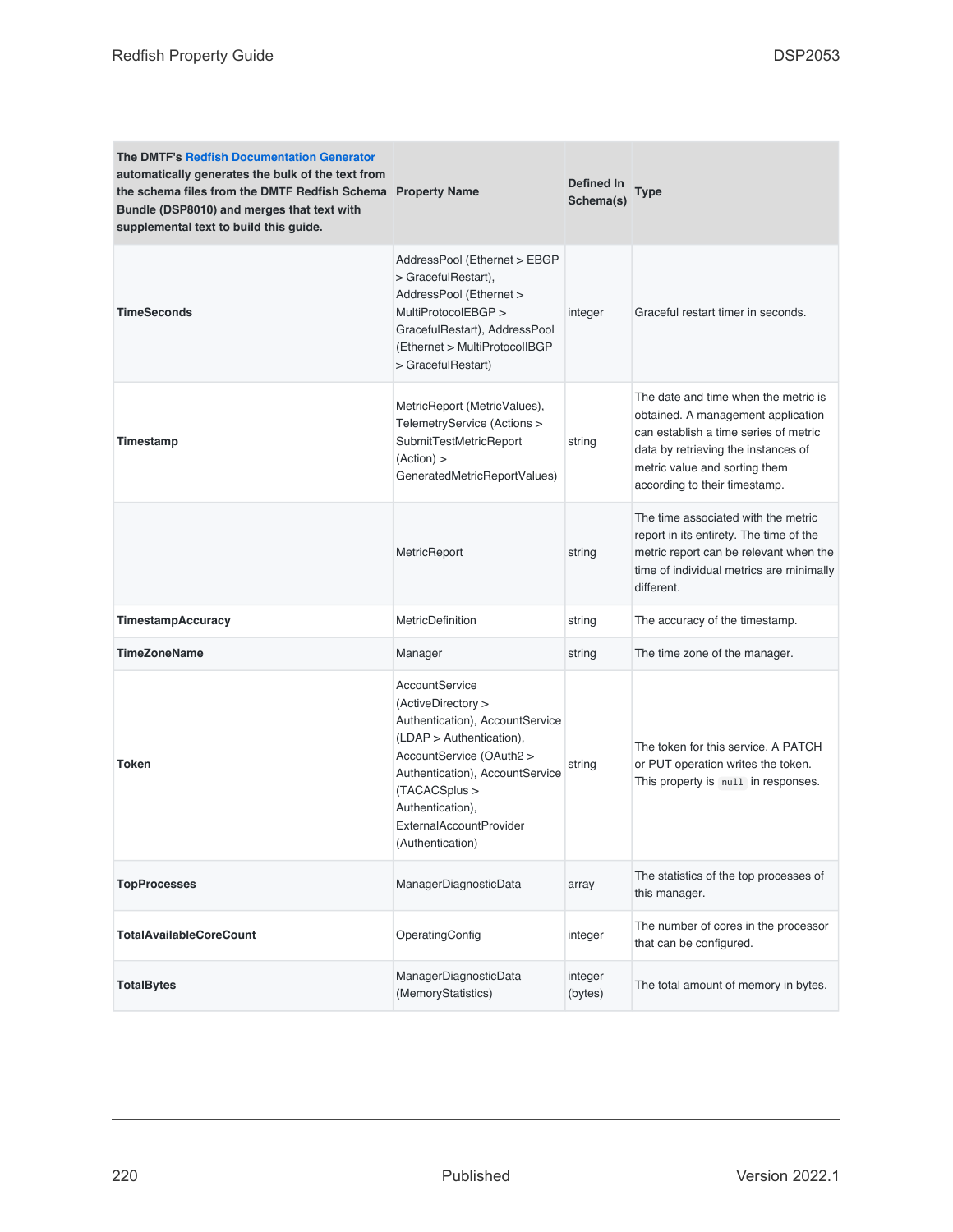| The DMTF's Redfish Documentation Generator<br>automatically generates the bulk of the text from<br>the schema files from the DMTF Redfish Schema Property Name<br>Bundle (DSP8010) and merges that text with<br>supplemental text to build this guide. |                                                                                        | Defined In<br>Schema(s) | Type                                                                                                |
|--------------------------------------------------------------------------------------------------------------------------------------------------------------------------------------------------------------------------------------------------------|----------------------------------------------------------------------------------------|-------------------------|-----------------------------------------------------------------------------------------------------|
| <b>TotalCacheSizeMiB</b>                                                                                                                                                                                                                               | Storage (StorageControllers ><br>CacheSummary),<br>StorageController<br>(CacheSummary) | integer                 | The total configured cache memory,<br>(mebibytes) measured in MiB.                                  |
|                                                                                                                                                                                                                                                        | Processor (MemorySummary)                                                              | integer<br>(mebibytes)  | Total size of cache memory of this<br>processor.                                                    |
| <b>TotalCores</b>                                                                                                                                                                                                                                      | Processor                                                                              | integer                 | The total number of cores that this<br>processor contains.                                          |
| <b>TotalEnabledCores</b>                                                                                                                                                                                                                               | Processor                                                                              | integer                 | The total number of enabled cores that<br>this processor contains.                                  |
| <b>TotalMemorySizeMiB</b>                                                                                                                                                                                                                              | Processor (MemorySummary)                                                              | integer<br>(mebibytes)  | Total size of volatile memory attached<br>to this processor.                                        |
| <b>TotalSwitchWidth</b>                                                                                                                                                                                                                                | Switch                                                                                 | integer                 | The total number of lanes, phys, or<br>other physical transport links that this<br>switch contains. |
| <b>TotalSystemMemoryGiB</b>                                                                                                                                                                                                                            | ComputerSystem<br>(MemorySummary)                                                      | number<br>(GiBy)        | The total configured operating system-<br>accessible memory (RAM), measured<br>in GiB.              |
| TotalSystemPersistentMemoryGiB                                                                                                                                                                                                                         | ComputerSystem<br>(MemorySummary)                                                      | number<br>(GiBy)        | The total configured, system-<br>accessible persistent memory,<br>measured in GiB.                  |
| <b>TotalThreads</b>                                                                                                                                                                                                                                    | Processor                                                                              | integer                 | The total number of execution threads<br>that this processor supports.                              |
| <b>TotalTransactionCount</b>                                                                                                                                                                                                                           | ManagerDiagnosticData<br>(I2CBuses)                                                    | integer                 | The total number of transactions on<br>this I2C bus.                                                |
| <b>TPM</b>                                                                                                                                                                                                                                             | ComponentIntegrity                                                                     | object                  | Integrity information about the Trusted<br>Platform Module (TPM).                                   |
| <b>Transceivers</b>                                                                                                                                                                                                                                    | PortMetrics                                                                            | array                   | The metrics for the transceivers in this<br>port. Each member represents a<br>single transceiver.   |
| <b>TransferConfiguration</b>                                                                                                                                                                                                                           | PowerDistribution                                                                      | object                  | The configuration settings for an<br>automatic transfer switch.                                     |
| <b>TransferControl (Action)</b>                                                                                                                                                                                                                        | PowerDistribution (Actions)                                                            | object                  | This action transfers control to the<br>alternative input circuit.                                  |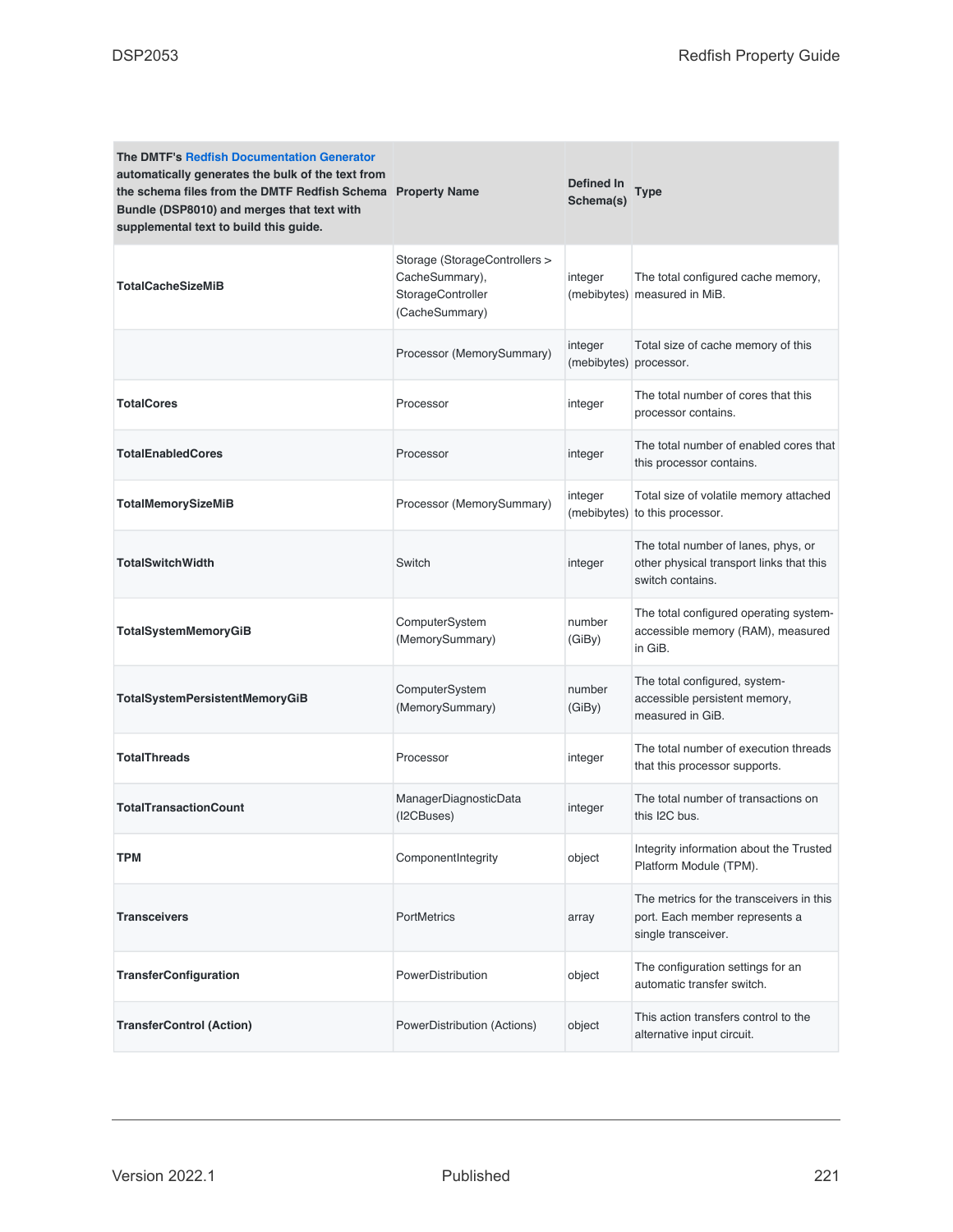| <b>The DMTF's Redfish Documentation Generator</b><br>automatically generates the bulk of the text from<br>the schema files from the DMTF Redfish Schema Property Name<br>Bundle (DSP8010) and merges that text with<br>supplemental text to build this guide. |                                                                   | Defined In<br>Schema(s) | <b>Type</b>                                                                                                                                                                                                                      |
|---------------------------------------------------------------------------------------------------------------------------------------------------------------------------------------------------------------------------------------------------------------|-------------------------------------------------------------------|-------------------------|----------------------------------------------------------------------------------------------------------------------------------------------------------------------------------------------------------------------------------|
| <b>TransferCriteria</b>                                                                                                                                                                                                                                       | PowerDistribution                                                 | object                  | The criteria used to initiate a transfer<br>for an automatic transfer switch.                                                                                                                                                    |
| <b>TransferDelaySeconds</b>                                                                                                                                                                                                                                   | PowerDistribution<br>(TransferConfiguration)                      | integer                 | The time in seconds to delay the<br>automatic transfer from the preferred<br>mains circuit to the alternate mains<br>circuit when the preferred mains circuit<br>is disqualified.                                                |
| <b>TransferInhibit</b>                                                                                                                                                                                                                                        | PowerDistribution<br>(TransferConfiguration)                      | boolean                 | Indicates if any transfer is inhibited.                                                                                                                                                                                          |
| <b>TransferMethod</b>                                                                                                                                                                                                                                         | VirtualMedia (Actions ><br>InsertMedia (Action))                  | string<br>(enum)        | The transfer method to use with the<br>image.                                                                                                                                                                                    |
|                                                                                                                                                                                                                                                               | VirtualMedia                                                      | string<br>(enum)        | The transfer method to use with the<br>Image.                                                                                                                                                                                    |
| <b>TransferProtocol</b>                                                                                                                                                                                                                                       | LicenseService (Actions ><br>Install (Action))                    | string<br>(enum)        | The network protocol that the license<br>service uses to retrieve the license file<br>located at the URI provided in<br>LicenseFileURI. This parameter is<br>ignored if the URI provided in<br>LicenseFileURI contains a scheme. |
|                                                                                                                                                                                                                                                               | UpdateService (Actions ><br>SimpleUpdate (Action))                | string<br>(enum)        | The network protocol that the update<br>service uses to retrieve the software<br>image file located at the URI provided<br>in ImageURI. This parameter is<br>ignored if the URI provided in<br>ImageURI contains a scheme.       |
| <b>TransferProtocolType</b>                                                                                                                                                                                                                                   | VirtualMedia (Actions ><br>InsertMedia (Action)),<br>VirtualMedia | string<br>(enum)        | The network protocol to use with the<br>image.                                                                                                                                                                                   |
| <b>TransferSensitivity</b>                                                                                                                                                                                                                                    | PowerDistribution<br>(TransferCriteria)                           | string<br>(enum)        | The sensitivity to voltage waveform<br>quality to satisfy the criterion for<br>initiating a transfer.                                                                                                                            |
| <b>TransferSwitches</b>                                                                                                                                                                                                                                       | Facility (Links)                                                  | array                   | An array of links to the transfer<br>switches in this facility.                                                                                                                                                                  |
|                                                                                                                                                                                                                                                               | PowerDomain (Links)                                               | array                   | An array of links to the transfer<br>switches in this power domain.                                                                                                                                                              |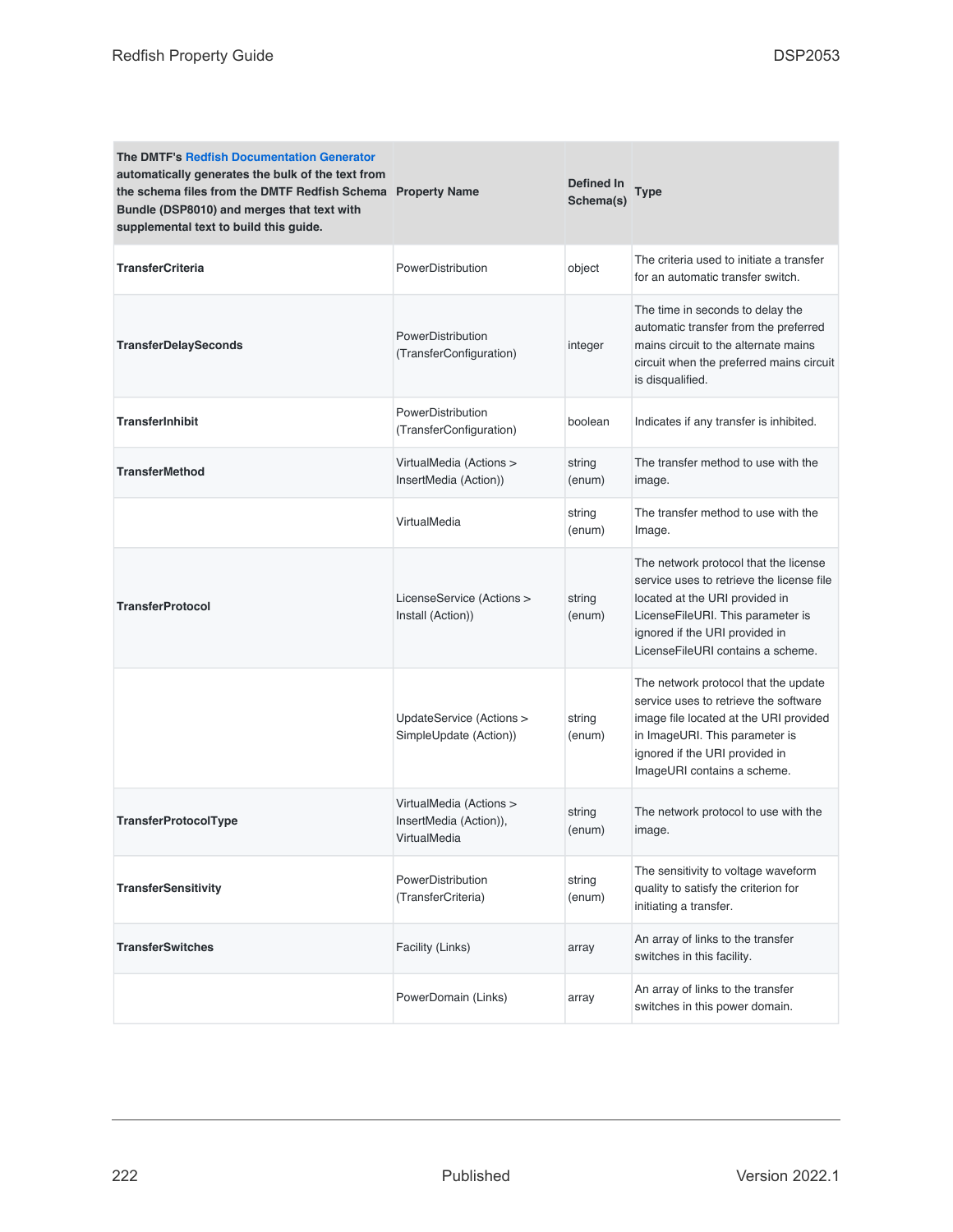| <b>The DMTF's Redfish Documentation Generator</b><br>automatically generates the bulk of the text from<br>the schema files from the DMTF Redfish Schema Property Name<br>Bundle (DSP8010) and merges that text with<br>supplemental text to build this guide. |                                                                                                                                                                                | Defined In<br>Schema(s) | Type                                                                                                                                                                                          |
|---------------------------------------------------------------------------------------------------------------------------------------------------------------------------------------------------------------------------------------------------------------|--------------------------------------------------------------------------------------------------------------------------------------------------------------------------------|-------------------------|-----------------------------------------------------------------------------------------------------------------------------------------------------------------------------------------------|
|                                                                                                                                                                                                                                                               | PowerEquipment                                                                                                                                                                 | object                  | A link to a collection of transfer<br>switches.                                                                                                                                               |
| <b>TransformationRatePercent</b>                                                                                                                                                                                                                              | Storage (StorageControllers ><br>ControllerRates),<br>StorageController<br>(ControllerRates)                                                                                   | integer                 | The percentage of controller resources<br>used for transforming volumes from<br>one configuration to another.                                                                                 |
| <b>TransportProtocol</b>                                                                                                                                                                                                                                      | Endpoint (IPTransportDetails)                                                                                                                                                  | string<br>(enum)        | The protocol used by the connection<br>entity.                                                                                                                                                |
| <b>TrapCommunity</b>                                                                                                                                                                                                                                          | AggregationSource (SNMP),<br>EventDestination (SNMP)                                                                                                                           | string                  | The SNMP trap community string.                                                                                                                                                               |
| <b>TreatAsWithdrawEnabled</b>                                                                                                                                                                                                                                 | AddressPool (Ethernet > EBGP<br>> BGPNeighbor), AddressPool<br>(Ethernet > MultiProtocolEBGP<br>> BGPNeighbor), AddressPool<br>(Ethernet > MultiProtocolIBGP<br>> BGPNeighbor) | boolean                 | Border Gateway Protocol (BGP) treat<br>as withdraw status.                                                                                                                                    |
| <b>TriggerActionEnum</b>                                                                                                                                                                                                                                      | <b>Triggers (TriggerActions)</b>                                                                                                                                               | string<br>(enum)        | The actions to perform when a trigger<br>condition is met.                                                                                                                                    |
| <b>TriggerActions</b>                                                                                                                                                                                                                                         | <b>Triggers</b>                                                                                                                                                                | array                   | The actions that the trigger initiates.                                                                                                                                                       |
| <b>Triggers</b>                                                                                                                                                                                                                                               | MetricReportDefinition (Links)                                                                                                                                                 | array                   | The triggers that cause this metric<br>report definition to generate a new<br>metric report upon a trigger<br>occurrence when the TriggerActions<br>property contains<br>RedfishMetricReport. |
|                                                                                                                                                                                                                                                               | TelemetryService                                                                                                                                                               | object                  | The link to the collection of triggers<br>that apply to metrics.                                                                                                                              |
| TrustedModuleRequiredToBoot                                                                                                                                                                                                                                   | ComputerSystem (Boot)                                                                                                                                                          | string<br>(enum)        | The Trusted Module boot requirement.                                                                                                                                                          |
| <b>TrustedModules</b>                                                                                                                                                                                                                                         | ComputerSystem                                                                                                                                                                 | array                   | An array of trusted modules in the<br>system.                                                                                                                                                 |
| <b>TurboProfile</b>                                                                                                                                                                                                                                           | OperatingConfig                                                                                                                                                                | array                   | The turbo profiles for the processor. A<br>turbo profile is the maximum turbo<br>clock speed as a function of the<br>number of active cores.                                                  |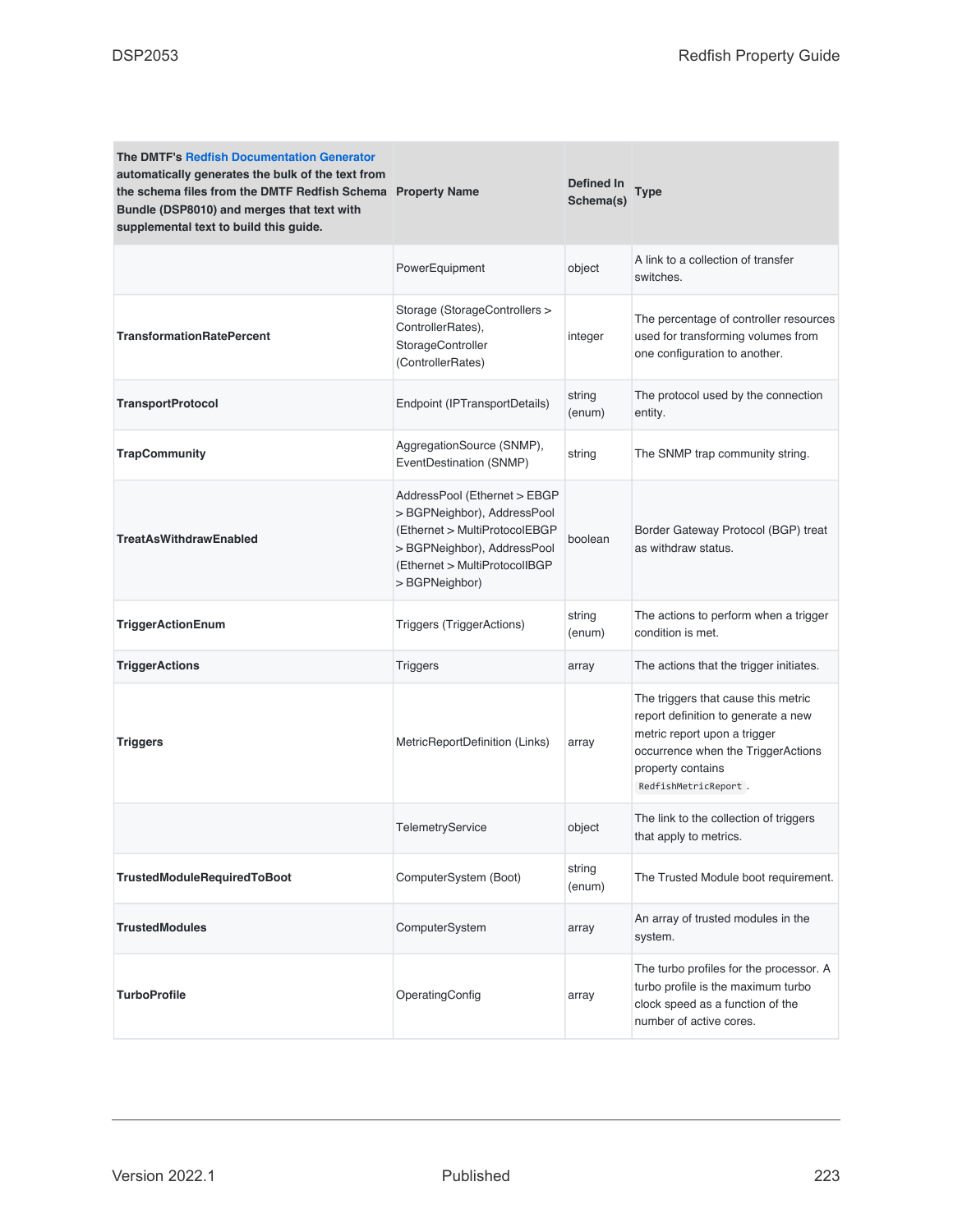| <b>The DMTF's Redfish Documentation Generator</b><br>automatically generates the bulk of the text from<br>the schema files from the DMTF Redfish Schema Property Name<br>Bundle (DSP8010) and merges that text with<br>supplemental text to build this guide. |                                                | Defined In<br>Schema(s) | Type                                                                                                      |
|---------------------------------------------------------------------------------------------------------------------------------------------------------------------------------------------------------------------------------------------------------------|------------------------------------------------|-------------------------|-----------------------------------------------------------------------------------------------------------|
| <b>TurboState</b>                                                                                                                                                                                                                                             | Processor                                      | string<br>(enum)        | The state of the turbo for this<br>processor.                                                             |
| <b>TXAvgQueueDepthPercent</b>                                                                                                                                                                                                                                 | <b>NetworkDeviceFunctionMetrics</b>            | number $(\%)$           | The average TX queue depth as the<br>percentage.                                                          |
| <b>TXBBCredits</b>                                                                                                                                                                                                                                            | PortMetrics (FibreChannel)                     | integer                 | The number of transmit buffer-to-<br>buffer credits the port is configured to<br>use.                     |
| <b>TXBBCreditZero</b>                                                                                                                                                                                                                                         | PortMetrics (FibreChannel)                     | integer                 | The number of times the transmit<br>buffer-to-buffer credit count<br>transitioned to zero.                |
| <b>TXBBCreditZeroDurationMilliseconds</b>                                                                                                                                                                                                                     | PortMetrics (FibreChannel)                     | integer<br>(ms)         | The total amount of time the port has<br>been blocked from transmitting due to<br>lack of buffer credits. |
| TXBiasCurrentMilliAmps                                                                                                                                                                                                                                        | PortMetrics (Transceivers)                     | number<br>(mA)          | The TX bias current value of a small<br>form-factor pluggable (SFP)<br>transceiver.                       |
| <b>TXBroadcastFrames</b>                                                                                                                                                                                                                                      | PortMetrics (Networking)                       | integer                 | The total number of good broadcast<br>frames transmitted on a port since<br>reset.                        |
| <b>TXBytes</b>                                                                                                                                                                                                                                                | NetworkDeviceFunctionMetrics                   | integer<br>(bytes)      | The total number of bytes sent on a<br>network function.                                                  |
|                                                                                                                                                                                                                                                               | <b>PortMetrics</b>                             | integer<br>(bytes)      | The total number of bytes transmitted<br>on a port since reset.                                           |
|                                                                                                                                                                                                                                                               | <b>NetworkAdapterMetrics</b>                   | integer<br>(bytes)      | The total number of bytes transmitted<br>since reset.                                                     |
| <b>TXCongestionFPINs</b>                                                                                                                                                                                                                                      | NetworkDeviceFunctionMetrics<br>(FibreChannel) | integer                 | The total number of Congestion Fabric<br>Performance Impact Notifications<br>(FPINs) sent.                |
| <b>TXDeliveryFPINs</b>                                                                                                                                                                                                                                        | NetworkDeviceFunctionMetrics<br>(FibreChannel) | integer                 | The total number of Delivery Fabric<br>Performance Impact Notifications<br>(FPINs) sent.                  |
| <b>TXDiscards</b>                                                                                                                                                                                                                                             | PortMetrics (Networking)                       | integer                 | The total number of frames discarded<br>in a port's transmit path since reset.                            |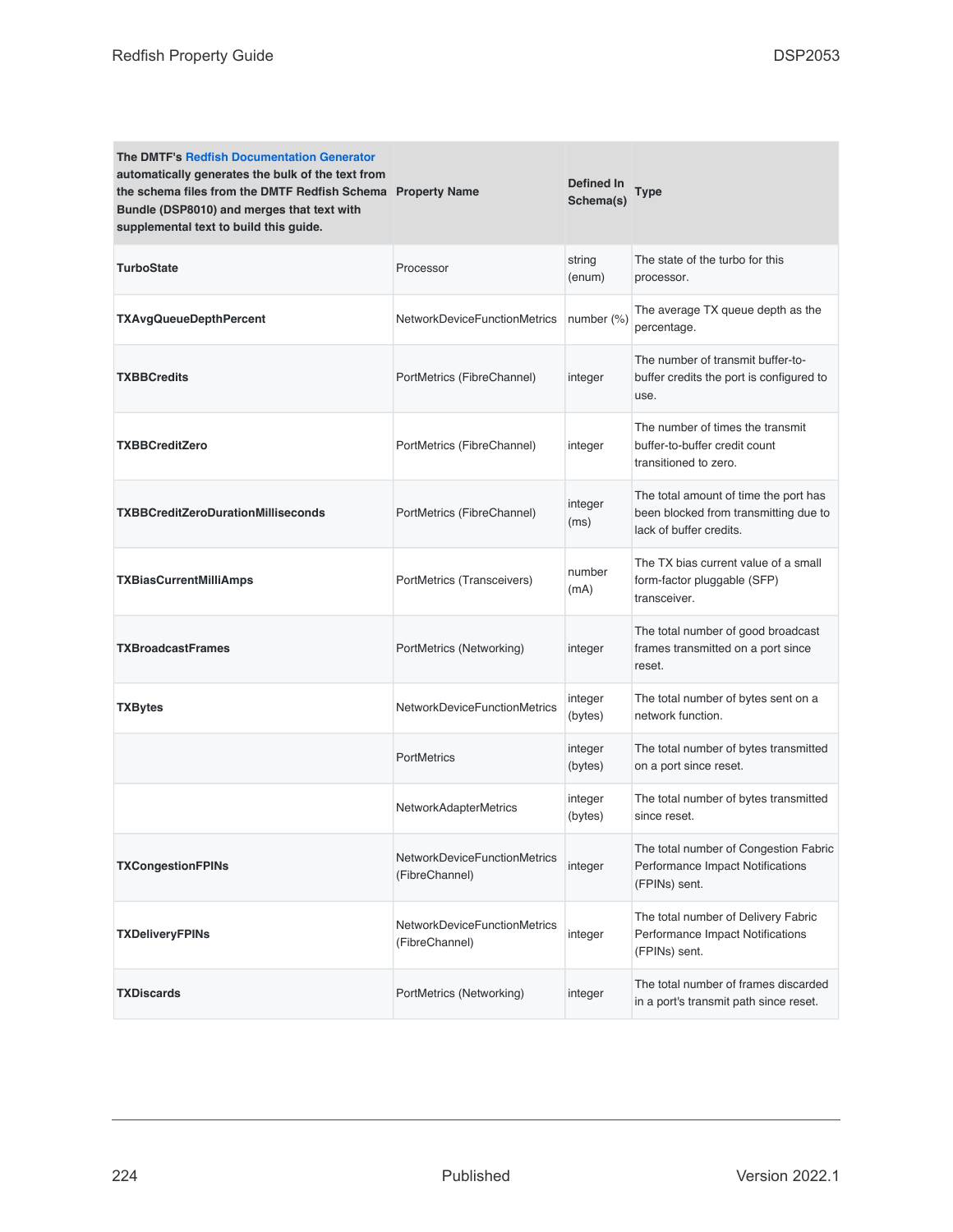| <b>The DMTF's Redfish Documentation Generator</b><br>automatically generates the bulk of the text from<br>the schema files from the DMTF Redfish Schema Property Name<br>Bundle (DSP8010) and merges that text with<br>supplemental text to build this guide. |                                                                                      | Defined In<br>Schema(s) | Type                                                                                             |
|---------------------------------------------------------------------------------------------------------------------------------------------------------------------------------------------------------------------------------------------------------------|--------------------------------------------------------------------------------------|-------------------------|--------------------------------------------------------------------------------------------------|
| <b>TXErrors</b>                                                                                                                                                                                                                                               | <b>PortMetrics</b>                                                                   | integer                 | The total number of transmission<br>errors on a port since reset.                                |
| <b>TXExcessiveCollisions</b>                                                                                                                                                                                                                                  | PortMetrics (Networking)                                                             | integer                 | The number of times a single<br>transmitted frame encountered more<br>than 15 collisions.        |
| TXExchanges                                                                                                                                                                                                                                                   | <b>NetworkDeviceFunctionMetrics</b><br>(FibreChannel), PortMetrics<br>(FibreChannel) | integer                 | The total number of Fibre Channel<br>exchanges transmitted.                                      |
| <b>TXFrames</b>                                                                                                                                                                                                                                               | NetworkDeviceFunctionMetrics                                                         | integer                 | The total number of frames sent on a<br>network function.                                        |
|                                                                                                                                                                                                                                                               | PortMetrics (Networking)                                                             | integer                 | The total number of frames<br>transmitted on a port since reset.                                 |
| <b>TXLateCollisions</b>                                                                                                                                                                                                                                       | PortMetrics (Networking)                                                             | integer                 | The total number of collisions that<br>occurred after one slot time as defined<br>by IEEE 802.3. |
| <b>TXLinkIntegrityFPINs</b>                                                                                                                                                                                                                                   | NetworkDeviceFunctionMetrics<br>(FibreChannel)                                       | integer                 | The total number of Link Integrity<br>Fabric Performance Impact<br>Notifications (FPINs) sent.   |
| <b>TXMulticastFrames</b>                                                                                                                                                                                                                                      | NetworkDeviceFunctionMetrics                                                         | integer                 | The total number of good multicast<br>frames transmitted on a network<br>function since reset.   |
|                                                                                                                                                                                                                                                               | PortMetrics (Networking)                                                             | integer                 | The total number of good multicast<br>frames transmitted on a port since<br>reset.               |
|                                                                                                                                                                                                                                                               | <b>NetworkAdapterMetrics</b>                                                         | integer                 | The total number of good multicast<br>frames transmitted since reset.                            |
| <b>TXMultipleCollisions</b>                                                                                                                                                                                                                                   | PortMetrics (Networking)                                                             | integer                 | The times that a transmitted frame<br>encountered 2-15 collisions.                               |
| <b>TXOutputPowerMilliWatts</b>                                                                                                                                                                                                                                | PortMetrics (Transceivers)                                                           | number<br>(milliWatts)  | The TX output power value of a small<br>form-factor pluggable (SFP)<br>transceiver.              |
| <b>TXPauseXOFFFrames</b>                                                                                                                                                                                                                                      | PortMetrics (Networking)                                                             | integer                 | The total number of XOFF frames<br>transmitted to the network.                                   |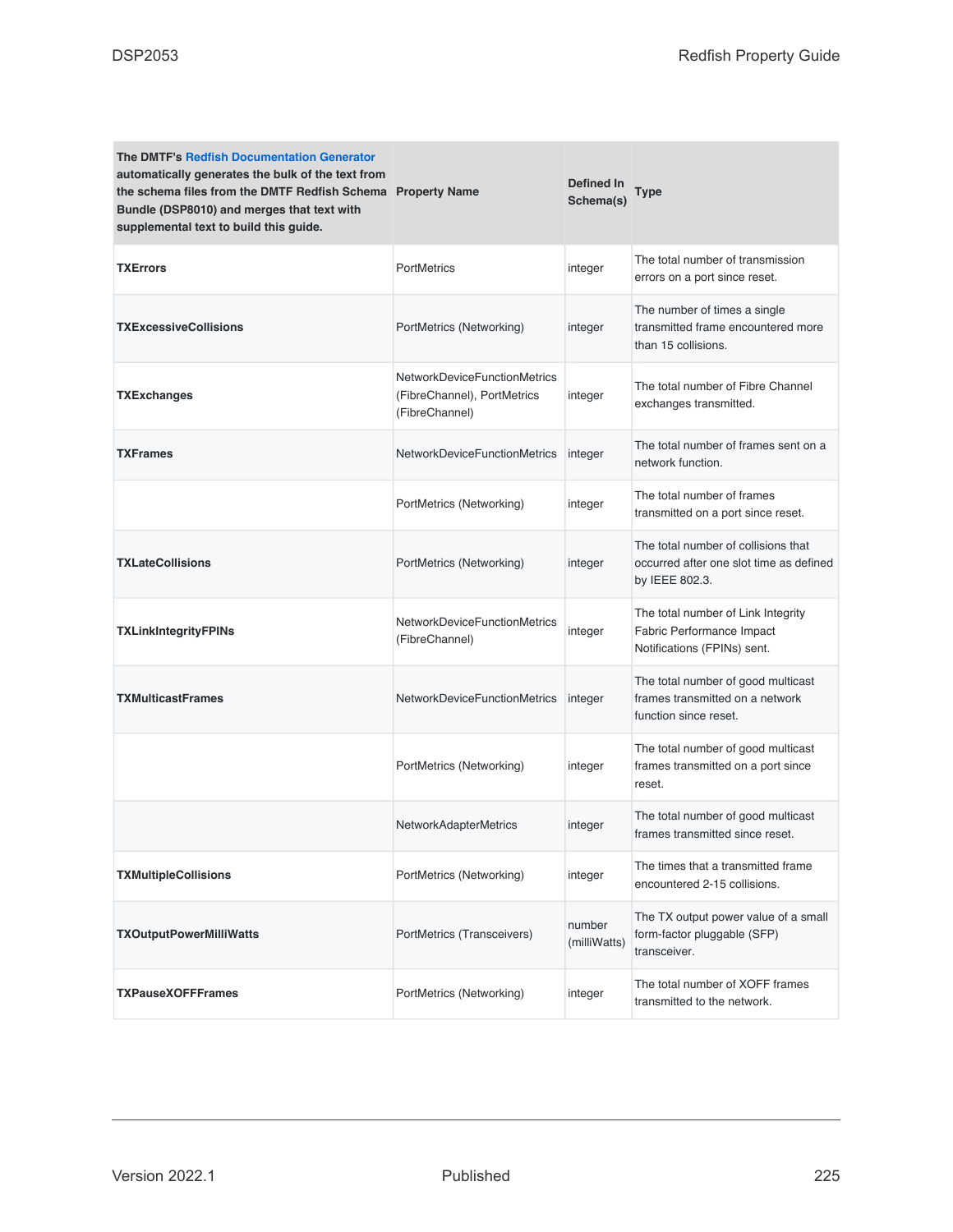| <b>The DMTF's Redfish Documentation Generator</b><br>automatically generates the bulk of the text from<br>the schema files from the DMTF Redfish Schema Property Name<br>Bundle (DSP8010) and merges that text with<br>supplemental text to build this guide. |                                                                                      | Defined In<br>Schema(s) | Type                                                                                            |
|---------------------------------------------------------------------------------------------------------------------------------------------------------------------------------------------------------------------------------------------------------------|--------------------------------------------------------------------------------------|-------------------------|-------------------------------------------------------------------------------------------------|
| <b>TXPauseXONFrames</b>                                                                                                                                                                                                                                       | PortMetrics (Networking)                                                             | integer                 | The total number of XON frames<br>transmitted to the network.                                   |
| <b>TXPeerCongestionFPINs</b>                                                                                                                                                                                                                                  | <b>NetworkDeviceFunctionMetrics</b><br>(FibreChannel)                                | integer                 | The total number of Peer Congestion<br>Fabric Performance Impact<br>Notifications (FPINs) sent. |
| <b>TXPFCFrames</b>                                                                                                                                                                                                                                            | PortMetrics (Networking)                                                             | integer                 | The total number of priority flow<br>control (PFC) frames sent on a port<br>since reset.        |
| <b>TXQueuesEmpty</b>                                                                                                                                                                                                                                          | <b>NetworkDeviceFunctionMetrics</b>                                                  | boolean                 | Whether all TX queues for a network<br>function are empty.                                      |
| <b>TXQueuesFull</b>                                                                                                                                                                                                                                           | NetworkDeviceFunctionMetrics                                                         | integer                 | The number of TX queues that are full.                                                          |
| <b>TXSequences</b>                                                                                                                                                                                                                                            | <b>NetworkDeviceFunctionMetrics</b><br>(FibreChannel), PortMetrics<br>(FibreChannel) | integer                 | The total number of Fibre Channel<br>sequences transmitted.                                     |
| <b>TXSingleCollisions</b>                                                                                                                                                                                                                                     | PortMetrics (Networking)                                                             | integer                 | The times that a successfully<br>transmitted frame encountered a<br>single collision.           |
| TXStompedECRC                                                                                                                                                                                                                                                 | PortMetrics (GenZ)                                                                   | integer                 | The total number of packets that this<br>interface stomped the ECRC field.                      |
| <b>TXUnicastFrames</b>                                                                                                                                                                                                                                        | NetworkDeviceFunctionMetrics                                                         | integer                 | The total number of good unicast<br>frames transmitted on a network<br>function since reset.    |
|                                                                                                                                                                                                                                                               | PortMetrics (Networking)                                                             | integer                 | The total number of good unicast<br>frames transmitted on a port since<br>reset.                |
|                                                                                                                                                                                                                                                               | NetworkAdapterMetrics                                                                | integer                 | The total number of good unicast<br>frames transmitted since reset.                             |
| <b>Type</b>                                                                                                                                                                                                                                                   | AttributeRegistry<br>(RegistryEntries > Attributes)                                  | string<br>(enum)        | The attribute type.                                                                             |
|                                                                                                                                                                                                                                                               | Port (SFP)                                                                           | string<br>(enum)        | The type of SFP device that is<br>attached to this port.                                        |
|                                                                                                                                                                                                                                                               | AttributeRegistry<br>(RegistryEntries ><br>Dependencies)                             | string<br>(enum)        | The type of the dependency structure.                                                           |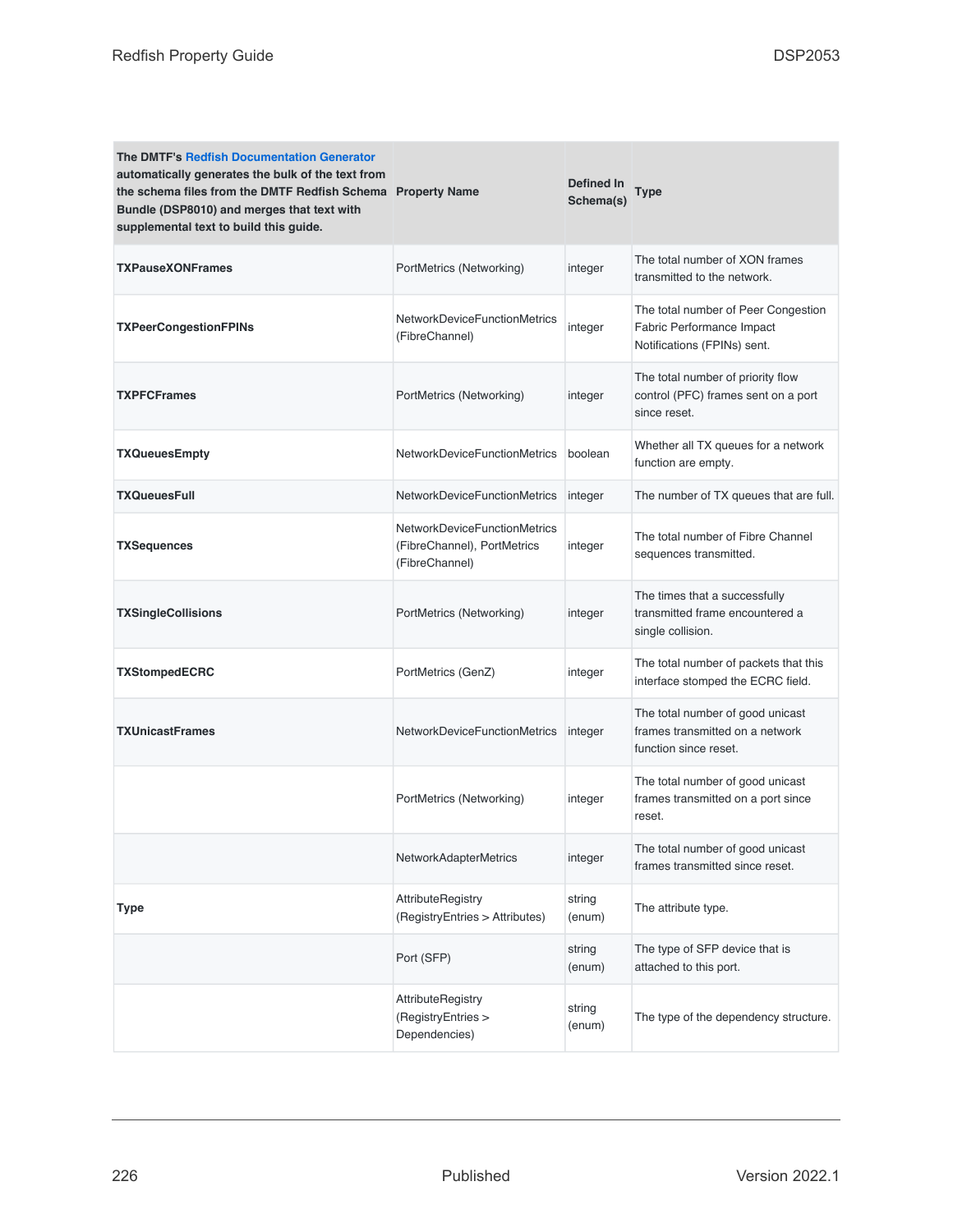| <b>The DMTF's Redfish Documentation Generator</b><br>automatically generates the bulk of the text from<br>the schema files from the DMTF Redfish Schema Property Name<br>Bundle (DSP8010) and merges that text with<br>supplemental text to build this guide. |                                                                      | Defined In<br>Schema(s) | Type                                                                                                        |
|---------------------------------------------------------------------------------------------------------------------------------------------------------------------------------------------------------------------------------------------------------------|----------------------------------------------------------------------|-------------------------|-------------------------------------------------------------------------------------------------------------|
| <b>UefiDevicePath</b>                                                                                                                                                                                                                                         | EthernetInterface                                                    | string                  | The UEFI device path for this<br>interface.                                                                 |
|                                                                                                                                                                                                                                                               | <b>AttributeRegistry</b><br>(RegistryEntries > Attributes)           | string                  | The UEFI device path that qualifies<br>this attribute.                                                      |
|                                                                                                                                                                                                                                                               | SimpleStorage                                                        | string                  | The UEFI device path to access this<br>storage controller.                                                  |
|                                                                                                                                                                                                                                                               | <b>BootOption</b>                                                    | string                  | The UEFI device path to access this<br>UEFI boot option.                                                    |
| <b>UefiDevicePaths</b>                                                                                                                                                                                                                                        | SoftwareInventory                                                    | array                   | The list of UEFI device paths of the<br>components associated with this<br>software inventory item.         |
| <b>UefiKeywordName</b>                                                                                                                                                                                                                                        | <b>AttributeRegistry</b><br>(RegistryEntries > Attributes)           | string                  | The UEFI keyword string for this<br>attribute.                                                              |
| <b>UefiNamespaceld</b>                                                                                                                                                                                                                                        | <b>AttributeRegistry</b><br>(RegistryEntries > Attributes)           | string                  | The UEFI namespace ID for the<br>attribute.                                                                 |
| <b>UefiSignatureOwner</b>                                                                                                                                                                                                                                     | Certificate                                                          | string                  | The UEFI signature owner for this<br>certificate.                                                           |
|                                                                                                                                                                                                                                                               | Signature                                                            | string                  | The UEFI signature owner for this<br>signature.                                                             |
| UefiTargetBootSourceOverride                                                                                                                                                                                                                                  | ComputerSystem (Boot)                                                | string                  | The UEFI device path of the device<br>from which to boot when<br>BootSourceOverrideTarget is<br>UefiTarget. |
| <b>UnbalancedCurrentPercent</b>                                                                                                                                                                                                                               | Circuit                                                              | object                  | The current imbalance (percent)<br>between phases.                                                          |
| <b>UnbalancedVoltagePercent</b>                                                                                                                                                                                                                               | Circuit                                                              | object                  | The voltage imbalance (percent)<br>between phases.                                                          |
| <b>UncorrectableCoreErrorCount</b>                                                                                                                                                                                                                            | <b>ProcessorMetrics</b><br>(CoreMetrics),<br><b>ProcessorMetrics</b> | integer                 | The number of the uncorrectable core<br>errors.                                                             |
| <b>UncorrectableECCError</b>                                                                                                                                                                                                                                  | MemoryMetrics (HealthData ><br>AlarmTrips)                           | boolean                 | An indication of whether the<br>uncorrectable error threshold alarm<br>trip was detected.                   |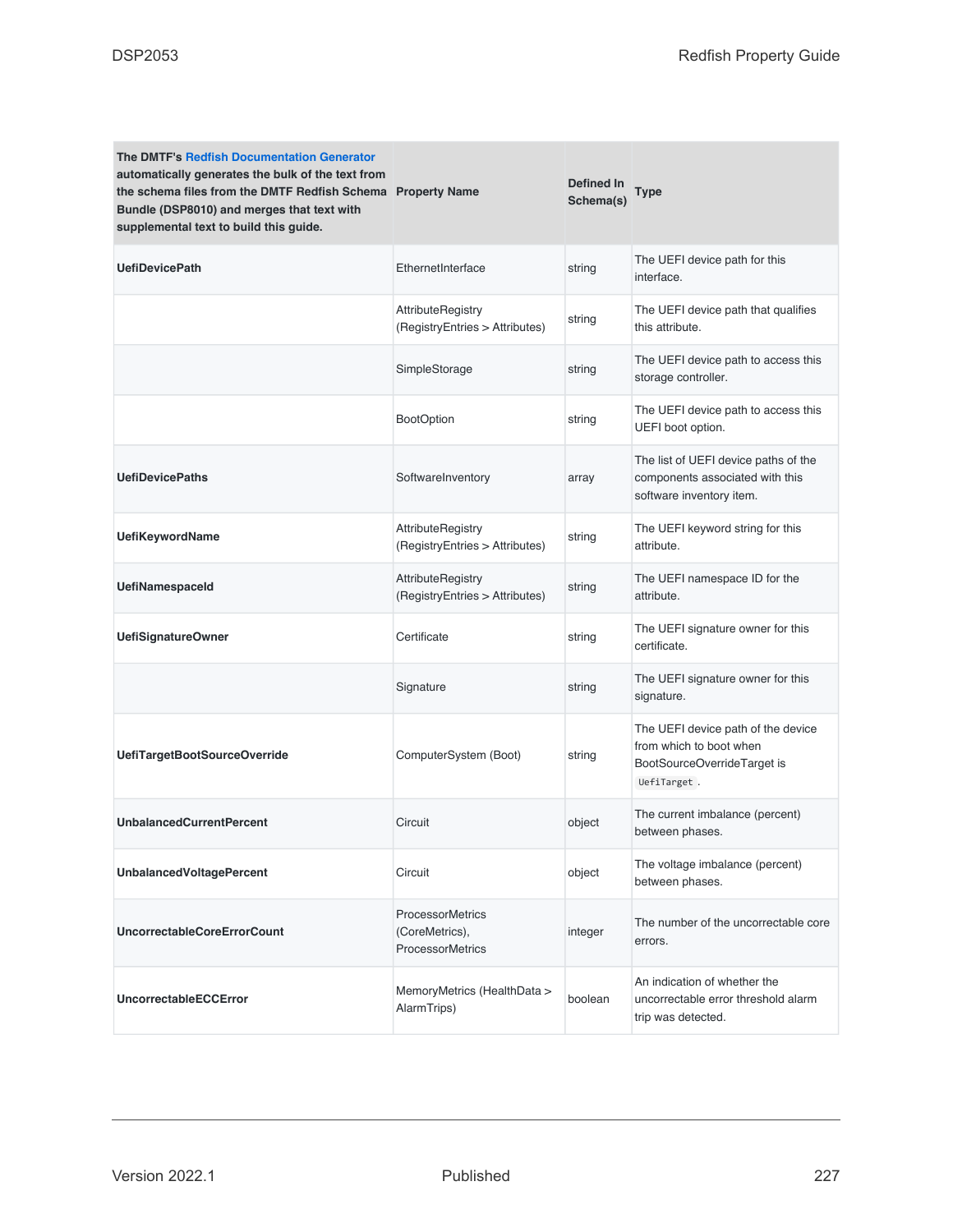| <b>The DMTF's Redfish Documentation Generator</b><br>automatically generates the bulk of the text from<br>the schema files from the DMTF Redfish Schema Property Name<br>Bundle (DSP8010) and merges that text with<br>supplemental text to build this guide. |                                                                                            | Defined In<br>Schema(s) | Type                                                                                                                         |
|---------------------------------------------------------------------------------------------------------------------------------------------------------------------------------------------------------------------------------------------------------------|--------------------------------------------------------------------------------------------|-------------------------|------------------------------------------------------------------------------------------------------------------------------|
| <b>UncorrectableECCErrorCount</b>                                                                                                                                                                                                                             | <b>ProcessorMetrics</b><br>(CacheMetricsTotal > LifeTime)                                  | integer                 | The number of the uncorrectable<br>errors for the lifetime of the cache<br>memory.                                           |
|                                                                                                                                                                                                                                                               | MemoryMetrics (LifeTime),<br><b>SwitchMetrics</b><br>(InternalMemoryMetrics ><br>LifeTime) | integer                 | The number of the uncorrectable<br>errors for the lifetime of the memory.                                                    |
|                                                                                                                                                                                                                                                               | <b>ProcessorMetrics</b><br>(CacheMetricsTotal ><br>CurrentPeriod)                          | integer                 | The number of the uncorrectable<br>errors of cache memory since reset or<br>ClearCurrentPeriod action for this<br>processor. |
|                                                                                                                                                                                                                                                               | <b>SwitchMetrics</b><br>(InternalMemoryMetrics ><br>CurrentPeriod)                         | integer                 | The number of the uncorrectable<br>errors of memory since reset.                                                             |
|                                                                                                                                                                                                                                                               | ManagerDiagnosticData<br>(MemoryECCStatistics),<br>MemoryMetrics (CurrentPeriod)           | integer                 | The number of the uncorrectable<br>errors since reset.                                                                       |
| <b>UncorrectableFECErrors</b>                                                                                                                                                                                                                                 | PortMetrics (FibreChannel)                                                                 | integer                 | The total number of uncorrectable<br>forward error correction (FEC) errors.                                                  |
| <b>UncorrectableOtherErrorCount</b>                                                                                                                                                                                                                           | <b>ProcessorMetrics</b><br>(CoreMetrics),<br><b>ProcessorMetrics</b>                       | integer                 | The number of the uncorrectable<br>errors of all other components.                                                           |
| UnderlayMulticastEnabled                                                                                                                                                                                                                                      | AddressPool (Ethernet ><br>BGPEvpn)                                                        | boolean                 | Underlay multicast status.                                                                                                   |
| <b>UnderNominalFrequencyHz</b>                                                                                                                                                                                                                                | PowerDistribution<br>(TransferCriteria)                                                    | number<br>(Hz)          | The frequency in hertz under the<br>nominal value that satisfies a criterion<br>for transfer.                                |
| <b>UnderVoltageRMSPercentage</b>                                                                                                                                                                                                                              | PowerDistribution<br>(TransferCriteria)                                                    | number $(%)$            | The negative percentage of voltage<br>RMS under the nominal value that<br>satisfies a criterion for transfer.                |
| <b>UnhaltedCycles</b>                                                                                                                                                                                                                                         | ProcessorMetrics (CoreMetrics)                                                             | number                  | The unhalted cycles count of this core.                                                                                      |
| <b>Units</b>                                                                                                                                                                                                                                                  | MetricDefinition                                                                           | string                  | The units of measure for this metric.                                                                                        |
| UnknownUnicastSuppressionEnabled                                                                                                                                                                                                                              | AddressPool (Ethernet ><br>BGPEvpn)                                                        | boolean                 | Suppression of unknown unicast<br>packets.                                                                                   |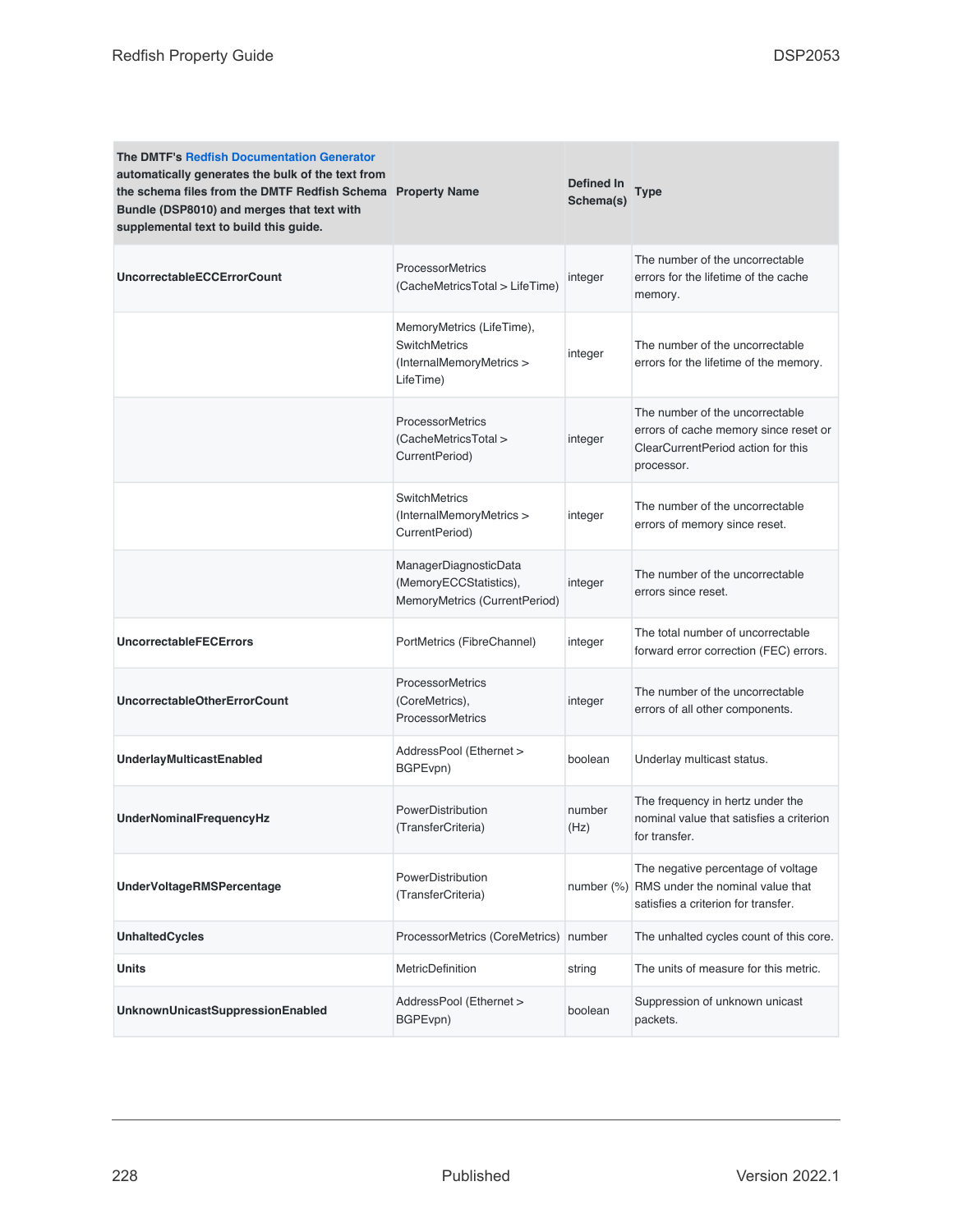| <b>The DMTF's Redfish Documentation Generator</b><br>automatically generates the bulk of the text from<br>the schema files from the DMTF Redfish Schema Property Name<br>Bundle (DSP8010) and merges that text with<br>supplemental text to build this guide. |                                                                                                                                                                                            | Defined In<br>Schema(s) | Type                                                                       |
|---------------------------------------------------------------------------------------------------------------------------------------------------------------------------------------------------------------------------------------------------------------|--------------------------------------------------------------------------------------------------------------------------------------------------------------------------------------------|-------------------------|----------------------------------------------------------------------------|
| <b>UnlockUnit (Action)</b>                                                                                                                                                                                                                                    | Memory (Actions)                                                                                                                                                                           | object                  | This contains the action for unlocking<br>given regions.                   |
| <b>UnstructuredName</b>                                                                                                                                                                                                                                       | CertificateService (Actions ><br>GenerateCSR (Action))                                                                                                                                     | string                  | The unstructured name of the subject.                                      |
| <b>Updateable</b>                                                                                                                                                                                                                                             | SoftwareInventory                                                                                                                                                                          | boolean                 | An indication of whether the Update<br>Service can update this software.   |
| <b>UpdateService</b>                                                                                                                                                                                                                                          | ServiceRoot                                                                                                                                                                                | object                  | The link to the Update Service.                                            |
| Upper                                                                                                                                                                                                                                                         | AddressPool (Ethernet > EBGP<br>> ASNumberRange),<br>AddressPool (Ethernet ><br>MultiProtocolEBGP ><br>ASNumberRange),<br>AddressPool (Ethernet ><br>MultiProtocolIBGP ><br>ASNumberRange) | integer                 | Upper Autonomous System (AS)<br>number.                                    |
|                                                                                                                                                                                                                                                               | AddressPool (Ethernet ><br>BGPEvpn > ESINumberRange)                                                                                                                                       | integer                 | Upper Ethernet Segment Identifier<br>(ESI) number.                         |
|                                                                                                                                                                                                                                                               | AddressPool (Ethernet ><br>BGPEvpn > EVINumberRange)                                                                                                                                       | integer                 | Upper Ethernet Virtual Private<br>Network (EVPN) Instance (EVI)<br>number. |
|                                                                                                                                                                                                                                                               | AddressPool (Ethernet ><br>BGPEvpn ><br>RouteDistinguisherRange)                                                                                                                           | integer                 | Upper Route Distinguisher (RD)<br>number.                                  |
|                                                                                                                                                                                                                                                               | AddressPool (Ethernet ><br>BGPEvpn ><br>RouteTargetRange)                                                                                                                                  | integer                 | Upper Route Target (RT) number.                                            |
|                                                                                                                                                                                                                                                               | AddressPool (Ethernet ><br>BGPEvpn ><br>VLANIdentifierAddressRange),<br>AddressPool (Ethernet > IPv4 ><br>VLANIdentifierAddressRange)                                                      | integer                 | Virtual LAN (VLAN) tag upper value.                                        |
|                                                                                                                                                                                                                                                               | AddressPool (Ethernet ><br>BGPEvpn ><br>GatewaylPAddressRange)                                                                                                                             | string                  | The upper IPv4 address.                                                    |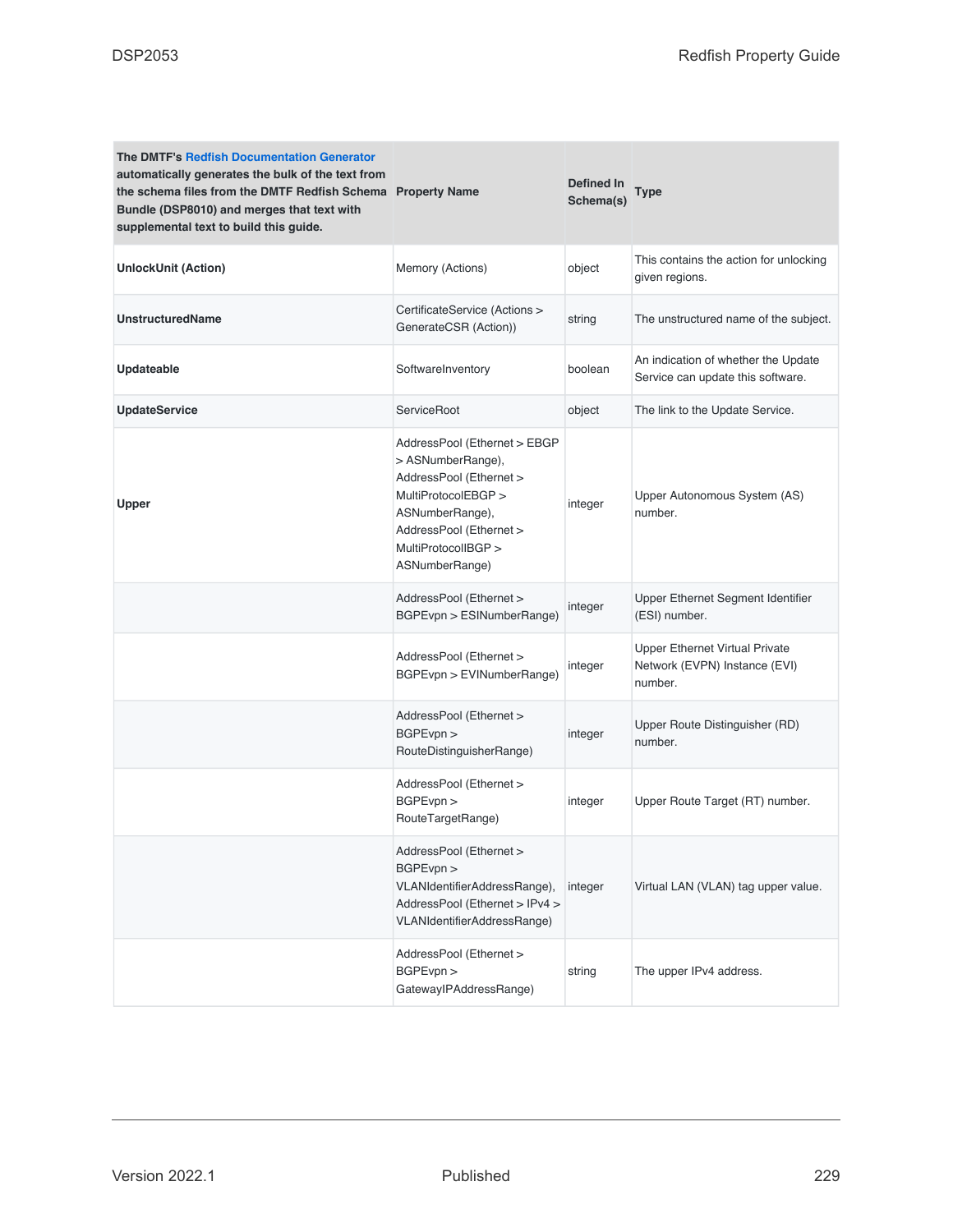| <b>The DMTF's Redfish Documentation Generator</b><br>automatically generates the bulk of the text from<br>the schema files from the DMTF Redfish Schema Property Name<br>Bundle (DSP8010) and merges that text with<br>supplemental text to build this guide. |                                                                                                                                                                                                                                                                                                                                                             | Defined In<br>Schema(s) | Type                                                                               |
|---------------------------------------------------------------------------------------------------------------------------------------------------------------------------------------------------------------------------------------------------------------|-------------------------------------------------------------------------------------------------------------------------------------------------------------------------------------------------------------------------------------------------------------------------------------------------------------------------------------------------------------|-------------------------|------------------------------------------------------------------------------------|
|                                                                                                                                                                                                                                                               | AddressPool (Ethernet > IPv4 ><br>SystemMACRange)                                                                                                                                                                                                                                                                                                           | string                  | The upper system MAC address.                                                      |
|                                                                                                                                                                                                                                                               | AddressPool (Ethernet > IPv4 ><br>EBGPAddressRange),<br>AddressPool (Ethernet > IPv4 ><br>FabricLinkAddressRange),<br>AddressPool (Ethernet > IPv4 ><br>HostAddressRange),<br>AddressPool (Ethernet > IPv4 ><br>IBGPAddressRange),<br>AddressPool (Ethernet > IPv4 ><br>LoopbackAddressRange),<br>AddressPool (Ethernet > IPv4 ><br>ManagementAddressRange) | string                  | Upper IPv4 network address.                                                        |
| <b>UpperBound</b>                                                                                                                                                                                                                                             | <b>AttributeRegistry</b><br>(RegistryEntries > Attributes)                                                                                                                                                                                                                                                                                                  | integer                 | The upper limit for an integer attribute.                                          |
| <b>UpperCaution</b>                                                                                                                                                                                                                                           | Sensor (Thresholds)                                                                                                                                                                                                                                                                                                                                         | object                  | The value at which the reading is<br>above normal range.                           |
| <b>UpperCautionUser</b>                                                                                                                                                                                                                                       | Sensor (Thresholds)                                                                                                                                                                                                                                                                                                                                         | object                  | The value at which the reading is<br>above normal range.                           |
| <b>UpperCritical</b>                                                                                                                                                                                                                                          | Triggers (NumericThresholds)                                                                                                                                                                                                                                                                                                                                | object                  | The value at which the reading is<br>above normal range and requires<br>attention. |
|                                                                                                                                                                                                                                                               | Sensor (Thresholds)                                                                                                                                                                                                                                                                                                                                         | object                  | The value at which the reading is<br>above normal range but not yet fatal.         |
| <b>UpperCriticalUser</b>                                                                                                                                                                                                                                      | Sensor (Thresholds)                                                                                                                                                                                                                                                                                                                                         | object                  | The value at which the reading is<br>above normal range but not yet fatal.         |
| <b>UpperFatal</b>                                                                                                                                                                                                                                             | Sensor (Thresholds)                                                                                                                                                                                                                                                                                                                                         | object                  | The value at which the reading is<br>above normal range and fatal.                 |
| <b>UpperThresholdCritical</b>                                                                                                                                                                                                                                 | Thermal (Fans)                                                                                                                                                                                                                                                                                                                                              | integer                 | The value at which the reading is<br>above normal range but not yet fatal.         |
|                                                                                                                                                                                                                                                               | Thermal (Temperatures)                                                                                                                                                                                                                                                                                                                                      | number<br>(Celsius)     | The value at which the reading is<br>above normal range but not yet fatal.         |
|                                                                                                                                                                                                                                                               | Power (Voltages)                                                                                                                                                                                                                                                                                                                                            | number<br>(Volts)       | The value at which the reading is<br>above normal range but not yet fatal.         |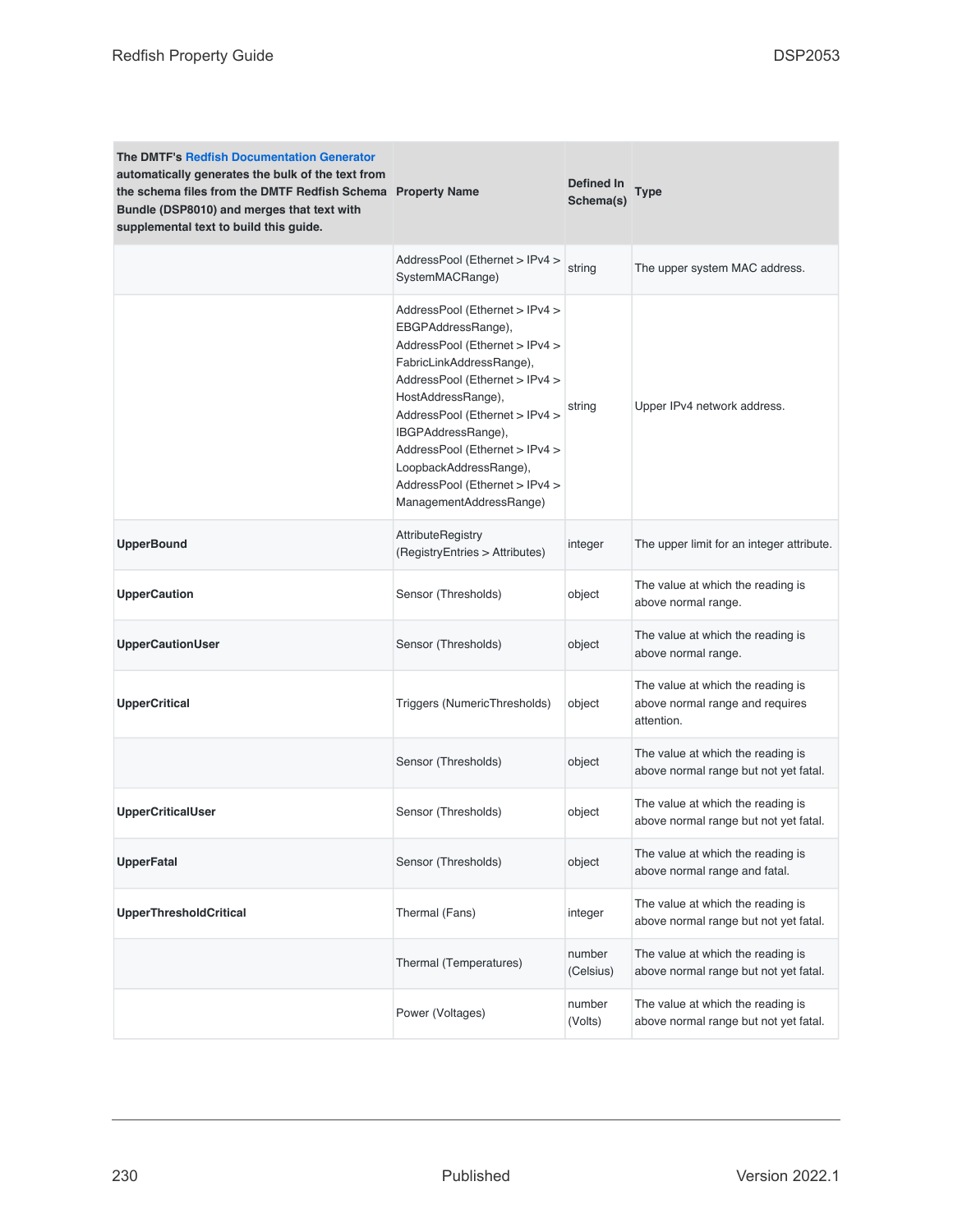| <b>The DMTF's Redfish Documentation Generator</b><br>automatically generates the bulk of the text from<br>the schema files from the DMTF Redfish Schema Property Name<br>Bundle (DSP8010) and merges that text with<br>supplemental text to build this guide. |                                | Defined In<br>Schema(s) | Type                                                                    |
|---------------------------------------------------------------------------------------------------------------------------------------------------------------------------------------------------------------------------------------------------------------|--------------------------------|-------------------------|-------------------------------------------------------------------------|
| UpperThresholdFatal                                                                                                                                                                                                                                           | Thermal (Fans)                 | integer                 | The value at which the reading is<br>above normal range and fatal.      |
|                                                                                                                                                                                                                                                               | Thermal (Temperatures)         | number<br>(Celsius)     | The value at which the reading is<br>above normal range and fatal.      |
|                                                                                                                                                                                                                                                               | Power (Voltages)               | number<br>(Volts)       | The value at which the reading is<br>above normal range and fatal.      |
| <b>UpperThresholdNonCritical</b>                                                                                                                                                                                                                              | Thermal (Fans)                 | integer                 | The value at which the reading is<br>above normal range.                |
|                                                                                                                                                                                                                                                               | Thermal (Temperatures)         | number<br>(Celsius)     | The value at which the reading is<br>above normal range.                |
|                                                                                                                                                                                                                                                               | Power (Voltages)               | number<br>(Volts)       | The value at which the reading is<br>above normal range.                |
| UpperThresholdUser                                                                                                                                                                                                                                            | Thermal (Temperatures)         | integer<br>(Celsius)    | The value at which the reading is<br>above the user-defined range.      |
| <b>UpperWarning</b>                                                                                                                                                                                                                                           | Triggers (NumericThresholds)   | object                  | The value at which the reading is<br>above normal range.                |
| <b>UpstreamChassis</b>                                                                                                                                                                                                                                        | Cable (Links)                  | array                   | An array of links to the upstream<br>chassis connected to this cable.   |
| <b>UpstreamConnectorTypes</b>                                                                                                                                                                                                                                 | Cable                          | array                   | The connector types this cable<br>supports.                             |
| <b>UpstreamName</b>                                                                                                                                                                                                                                           | Cable                          | string                  | The identifier for the downstream<br>resource.                          |
| <b>UpstreamPorts</b>                                                                                                                                                                                                                                          | Cable (Links)                  | array                   | An array of links to the upstream ports<br>connected to this cable.     |
| <b>UpstreamResources</b>                                                                                                                                                                                                                                      | Cable (Links)                  | array                   | An array of links to the upstream<br>resources connected to this cable. |
| Uri                                                                                                                                                                                                                                                           | JsonSchemaFile (Location)      | string                  | The link to locally available URI for<br>schema.                        |
|                                                                                                                                                                                                                                                               | MessageRegistryFile (Location) | string                  | The link to locally available URI for the<br>Message Registry.          |
| <b>USBControllers</b>                                                                                                                                                                                                                                         | ComputerSystem                 | object                  | The link to a collection of USB<br>controllers for this system.         |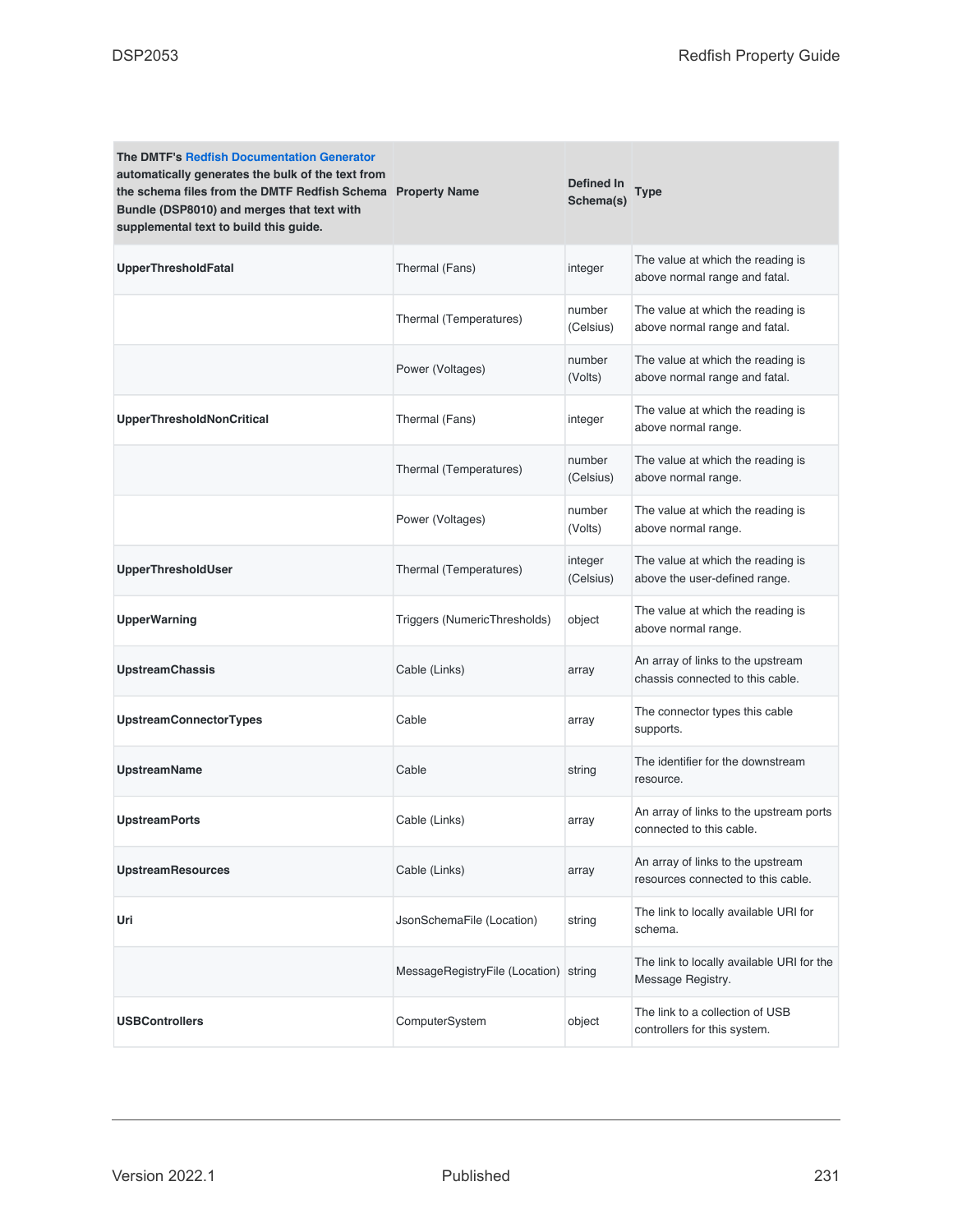| <b>The DMTF's Redfish Documentation Generator</b><br>automatically generates the bulk of the text from<br>the schema files from the DMTF Redfish Schema Property Name<br>Bundle (DSP8010) and merges that text with<br>supplemental text to build this guide. |                                                                                                                                                                                      | Defined In<br>Schema(s) | <b>Type</b>                                                                                                                                                                                                                                           |
|---------------------------------------------------------------------------------------------------------------------------------------------------------------------------------------------------------------------------------------------------------------|--------------------------------------------------------------------------------------------------------------------------------------------------------------------------------------|-------------------------|-------------------------------------------------------------------------------------------------------------------------------------------------------------------------------------------------------------------------------------------------------|
| <b>USBPorts</b>                                                                                                                                                                                                                                               | Manager                                                                                                                                                                              | object                  | The USB ports of the manager.                                                                                                                                                                                                                         |
| <b>UseCases</b>                                                                                                                                                                                                                                               | ComputerSystem (Composition) array                                                                                                                                                   |                         | The composition use cases in which<br>this computer system can participate.                                                                                                                                                                           |
| <b>UsedBytes</b>                                                                                                                                                                                                                                              | ManagerDiagnosticData<br>(MemoryStatistics)                                                                                                                                          | integer<br>(bytes)      | The amount of used memory in bytes.                                                                                                                                                                                                                   |
| <b>UseDNSServers</b>                                                                                                                                                                                                                                          | EthernetInterface (DHCPv6)                                                                                                                                                           | boolean                 | An indication of whether the interface<br>uses DHCP v6-supplied DNS servers.                                                                                                                                                                          |
|                                                                                                                                                                                                                                                               | EthernetInterface (DHCPv4)                                                                                                                                                           | boolean                 | An indication of whether this interface<br>uses DHCP v4-supplied DNS servers.                                                                                                                                                                         |
| <b>UseDomainName</b>                                                                                                                                                                                                                                          | EthernetInterface (DHCPv4)                                                                                                                                                           | boolean                 | An indication of whether this interface<br>uses a DHCP v4-supplied domain<br>name.                                                                                                                                                                    |
|                                                                                                                                                                                                                                                               | EthernetInterface (DHCPv6)                                                                                                                                                           | boolean                 | An indication of whether this interface<br>uses a DHCP v6-supplied domain<br>name.                                                                                                                                                                    |
| <b>UseGateway</b>                                                                                                                                                                                                                                             | EthernetInterface (DHCPv4)                                                                                                                                                           | boolean                 | An indication of whether this interface<br>uses a DHCP v4-supplied gateway.                                                                                                                                                                           |
| <b>UseMultiplePathsEnabled</b>                                                                                                                                                                                                                                | AddressPool (Ethernet > EBGP<br>> MultiplePaths), AddressPool<br>(Ethernet > MultiProtocolEBGP<br>> MultiplePaths), AddressPool<br>(Ethernet > MultiProtocolIBGP<br>> MultiplePaths) | boolean                 | Border Gateway Protocol (BGP)<br>multiple paths status.                                                                                                                                                                                               |
| <b>UseNTPServers</b>                                                                                                                                                                                                                                          | EthernetInterface (DHCPv4)                                                                                                                                                           | boolean                 | An indication of whether the interface<br>uses DHCP v4-supplied NTP servers.                                                                                                                                                                          |
|                                                                                                                                                                                                                                                               | EthernetInterface (DHCPv6)                                                                                                                                                           | boolean                 | An indication of whether the interface<br>uses DHCP v6-supplied NTP servers.                                                                                                                                                                          |
| <b>UseRapidCommit</b>                                                                                                                                                                                                                                         | EthernetInterface (DHCPv6)                                                                                                                                                           | boolean                 | An indication of whether the interface<br>uses DHCP v6 rapid commit mode for<br>stateful mode address assignments.<br>Do not enable this option in networks<br>where more than one DHCP v6 server<br>is configured to provide address<br>assignments. |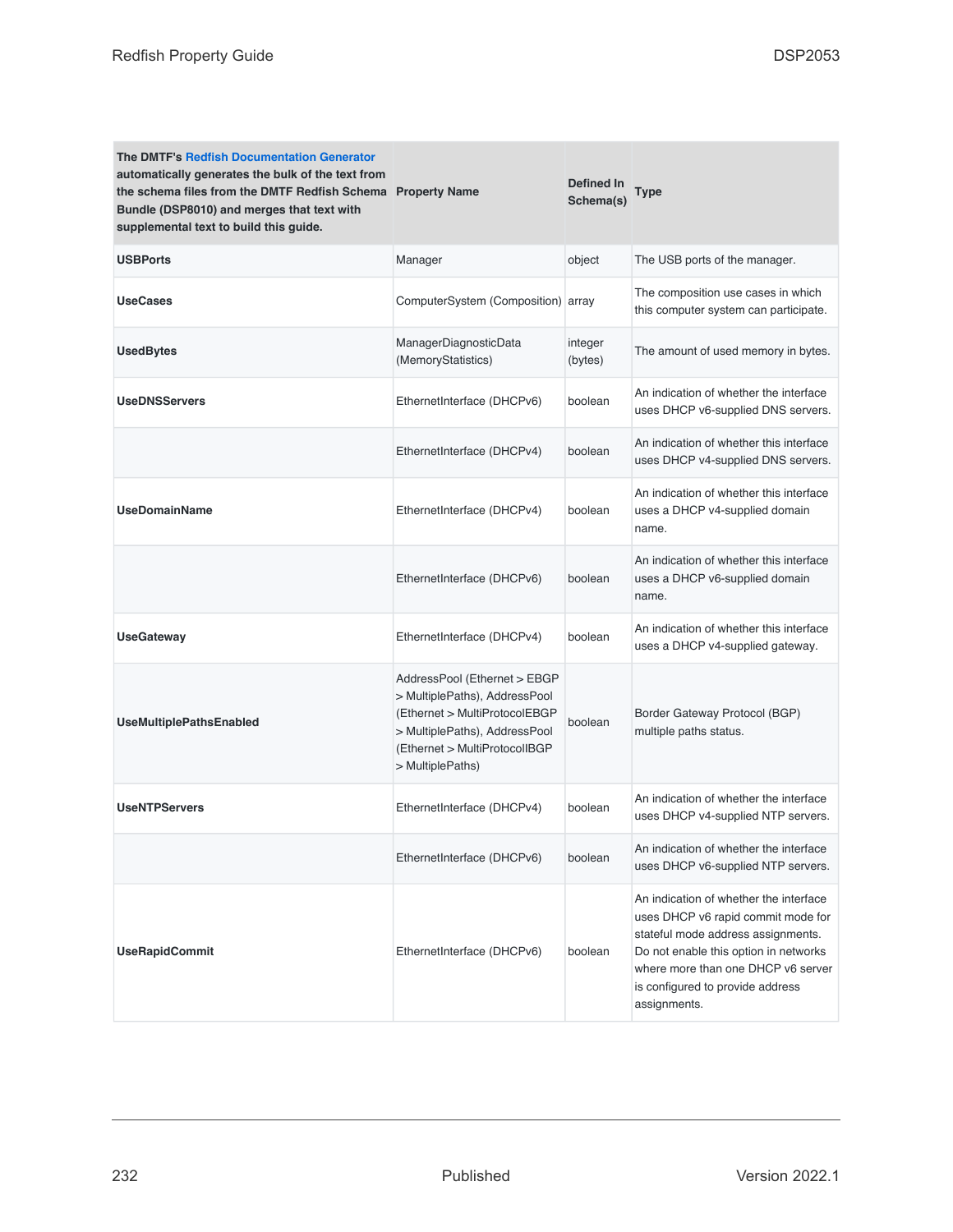| <b>The DMTF's Redfish Documentation Generator</b><br>automatically generates the bulk of the text from<br>the schema files from the DMTF Redfish Schema Property Name<br>Bundle (DSP8010) and merges that text with<br>supplemental text to build this guide. |                                                                                                                                                                                                                                                               | <b>Defined In</b><br>Schema(s) | Type                                                                             |
|---------------------------------------------------------------------------------------------------------------------------------------------------------------------------------------------------------------------------------------------------------------|---------------------------------------------------------------------------------------------------------------------------------------------------------------------------------------------------------------------------------------------------------------|--------------------------------|----------------------------------------------------------------------------------|
| <b>UserDescription</b>                                                                                                                                                                                                                                        | Key                                                                                                                                                                                                                                                           | string                         | A user-defined string to describe this<br>key.                                   |
|                                                                                                                                                                                                                                                               | Cable                                                                                                                                                                                                                                                         | string                         | The description of this cable.                                                   |
| <b>UserLabel</b>                                                                                                                                                                                                                                              | Cable, Circuit, Outlet                                                                                                                                                                                                                                        | string                         | A user-assigned label.                                                           |
| <b>Username</b>                                                                                                                                                                                                                                               | AccountService<br>(ActiveDirectory ><br>Authentication), AccountService<br>(LDAP > Authentication),<br>AccountService (OAuth2 ><br>Authentication), AccountService<br>(TACACSplus ><br>Authentication),<br><b>ExternalAccountProvider</b><br>(Authentication) | string                         | The user name for the service.                                                   |
|                                                                                                                                                                                                                                                               | UpdateService (Actions ><br>SimpleUpdate (Action))                                                                                                                                                                                                            | string                         | The user name to access the URI<br>specified by the ImageURI parameter.          |
|                                                                                                                                                                                                                                                               | LicenseService (Actions ><br>Install (Action))                                                                                                                                                                                                                | string                         | The user name to access the URI<br>specified by the LicenseFileURI<br>parameter. |
|                                                                                                                                                                                                                                                               | EventService (SMTP)                                                                                                                                                                                                                                           | string                         | The username for authentication with<br>the SMTP server.                         |
|                                                                                                                                                                                                                                                               | ManagerNetworkProtocol<br>(Proxy)                                                                                                                                                                                                                             | string                         | The username for the proxy.                                                      |
|                                                                                                                                                                                                                                                               | ComputerSystem<br>(KeyManagement ><br><b>KMIPServers)</b>                                                                                                                                                                                                     | string                         | The username to access the KMIP<br>server.                                       |
| <b>UserName</b>                                                                                                                                                                                                                                               | AggregationSource                                                                                                                                                                                                                                             | string                         | The user name for accessing the<br>aggregation source.                           |
|                                                                                                                                                                                                                                                               | ManagerAccount                                                                                                                                                                                                                                                | string                         | The user name for the account.                                                   |
|                                                                                                                                                                                                                                                               | VirtualMedia                                                                                                                                                                                                                                                  | string                         | The user name to access the Image<br>parameter-specified URI.                    |
|                                                                                                                                                                                                                                                               | Session                                                                                                                                                                                                                                                       | string                         | The username for the account for this<br>session.                                |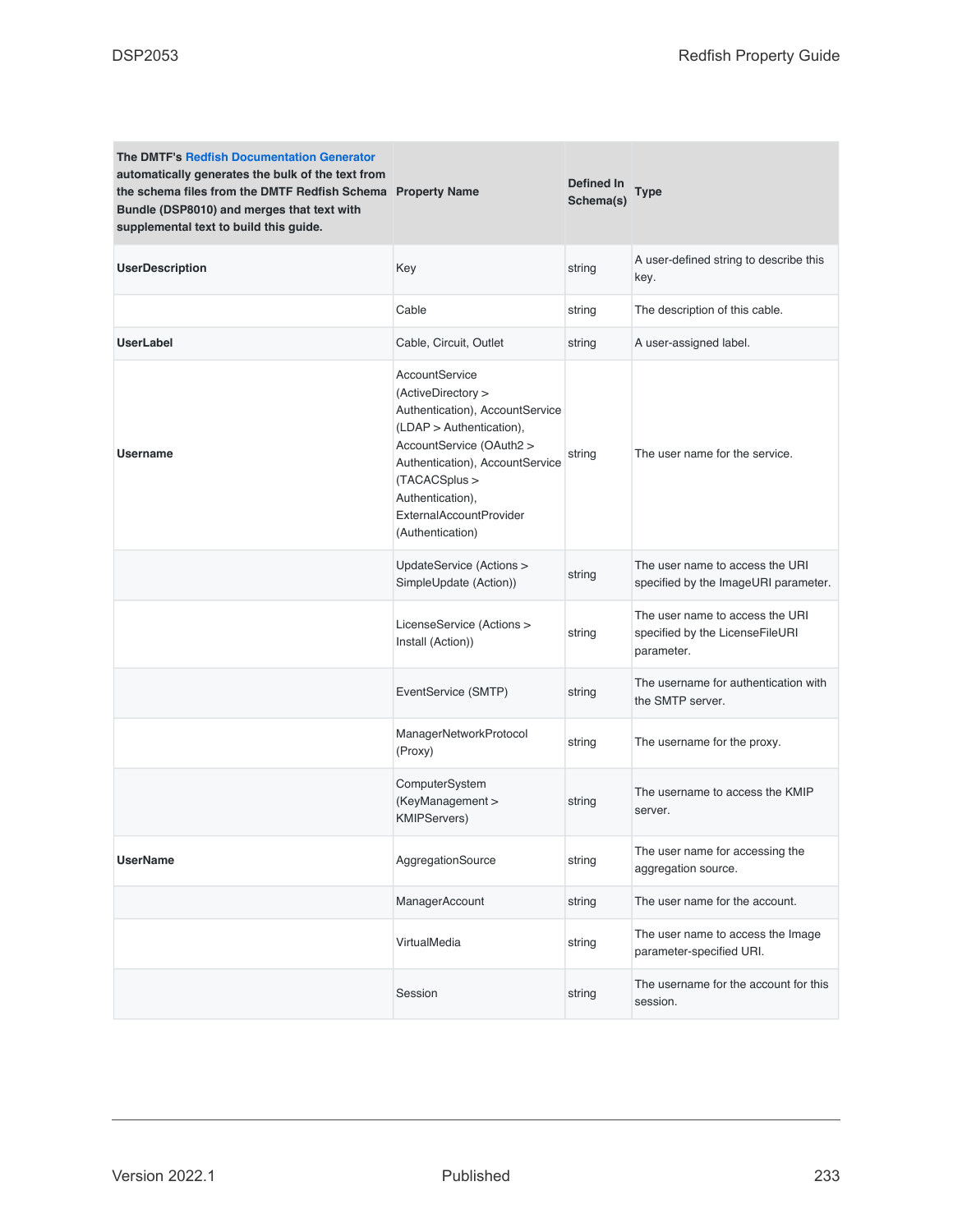| <b>The DMTF's Redfish Documentation Generator</b><br>automatically generates the bulk of the text from<br>the schema files from the DMTF Redfish Schema Property Name<br>Bundle (DSP8010) and merges that text with<br>supplemental text to build this guide. |                                                                                                                                                                                                                                                                                                                                                           | Defined In<br>Schema(s) | Type                                                                           |
|---------------------------------------------------------------------------------------------------------------------------------------------------------------------------------------------------------------------------------------------------------------|-----------------------------------------------------------------------------------------------------------------------------------------------------------------------------------------------------------------------------------------------------------------------------------------------------------------------------------------------------------|-------------------------|--------------------------------------------------------------------------------|
|                                                                                                                                                                                                                                                               | VirtualMedia (Actions ><br>InsertMedia (Action))                                                                                                                                                                                                                                                                                                          | string                  | The username to access the URI<br>specified by the Image parameter.            |
| <b>UsernameAttribute</b>                                                                                                                                                                                                                                      | <b>AccountService</b><br>(ActiveDirectory > LDAPService<br>> SearchSettings),<br>AccountService (LDAP ><br>LDAPService ><br>SearchSettings),<br>AccountService (OAuth2 ><br>LDAPService ><br>SearchSettings),<br>AccountService (TACACSplus<br>> LDAPService ><br>SearchSettings),<br><b>ExternalAccountProvider</b><br>(LDAPService ><br>SearchSettings) | string                  | The attribute name that contains the<br>LDAP user name entry.                  |
| <b>UserPercent</b>                                                                                                                                                                                                                                            | ManagerDiagnosticData<br>(ProcessorStatistics)                                                                                                                                                                                                                                                                                                            | number (%)              | The percentage of CPU time spent in<br>user mode.                              |
|                                                                                                                                                                                                                                                               | <b>ProcessorMetrics</b>                                                                                                                                                                                                                                                                                                                                   | number (%)              | The percentage of time spent in user<br>mode.                                  |
| <b>UserSpaceTimeSeconds</b>                                                                                                                                                                                                                                   | ManagerDiagnosticData<br>(BootTimeStatistics)                                                                                                                                                                                                                                                                                                             | number                  | The number of seconds the manager<br>spent in the user space boot stage.       |
| <b>UserTimeSeconds</b>                                                                                                                                                                                                                                        | ManagerDiagnosticData<br>(TopProcesses)                                                                                                                                                                                                                                                                                                                   | number                  | The number of seconds this process<br>executed in user space.                  |
| <b>UseStaticRoutes</b>                                                                                                                                                                                                                                        | EthernetInterface (DHCPv4)                                                                                                                                                                                                                                                                                                                                | boolean                 | An indication of whether the interface<br>uses DHCP v4-supplied static routes. |
| UUID                                                                                                                                                                                                                                                          | AccelerationFunction                                                                                                                                                                                                                                                                                                                                      | string                  | The UUID for this acceleration<br>function.                                    |
|                                                                                                                                                                                                                                                               | Chassis                                                                                                                                                                                                                                                                                                                                                   | string                  | The UUID for this chassis.                                                     |
|                                                                                                                                                                                                                                                               | PowerDistribution                                                                                                                                                                                                                                                                                                                                         | string                  | The UUID for this equipment.                                                   |
|                                                                                                                                                                                                                                                               | FabricAdapter                                                                                                                                                                                                                                                                                                                                             | string                  | The UUID for this fabric adapter.                                              |
|                                                                                                                                                                                                                                                               | Fabric                                                                                                                                                                                                                                                                                                                                                    | string                  | The UUID for this fabric.                                                      |
|                                                                                                                                                                                                                                                               | Manager                                                                                                                                                                                                                                                                                                                                                   | string                  | The UUID for this manager.                                                     |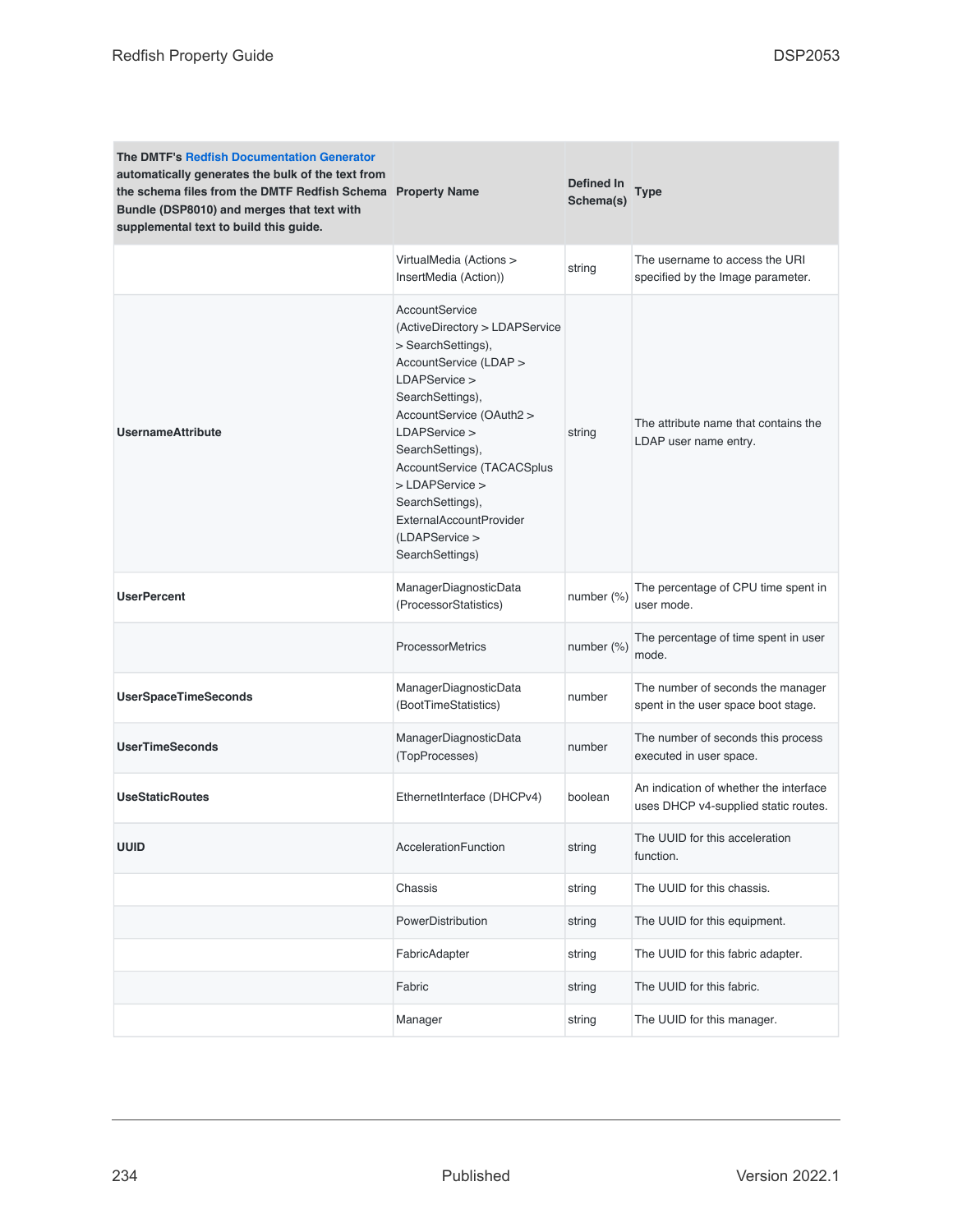| <b>The DMTF's Redfish Documentation Generator</b><br>automatically generates the bulk of the text from<br>the schema files from the DMTF Redfish Schema Property Name<br>Bundle (DSP8010) and merges that text with<br>supplemental text to build this guide. |                                                                       | Defined In<br>Schema(s) | <b>Type</b>                                                                                                                                                                                            |
|---------------------------------------------------------------------------------------------------------------------------------------------------------------------------------------------------------------------------------------------------------------|-----------------------------------------------------------------------|-------------------------|--------------------------------------------------------------------------------------------------------------------------------------------------------------------------------------------------------|
|                                                                                                                                                                                                                                                               | MediaController                                                       | string                  | The UUID for this media controller.                                                                                                                                                                    |
|                                                                                                                                                                                                                                                               | PCleDevice                                                            | string                  | The UUID for this PCIe device.                                                                                                                                                                         |
|                                                                                                                                                                                                                                                               | Processor                                                             | string                  | The UUID for this processor.                                                                                                                                                                           |
|                                                                                                                                                                                                                                                               | Processor (FPGA ><br>ReconfigurationSlots)                            | string                  | The UUID for this reconfiguration slot.                                                                                                                                                                |
|                                                                                                                                                                                                                                                               | Switch                                                                | string                  | The UUID for this switch.                                                                                                                                                                              |
|                                                                                                                                                                                                                                                               | ComputerSystem                                                        | string                  | The UUID for this system.                                                                                                                                                                              |
|                                                                                                                                                                                                                                                               | ServiceRoot                                                           | string                  | Unique identifier for a service<br>instance. When SSDP is used, this<br>value should be an exact match of the<br>UUID value returned in a 200 OK from<br>an SSDP M-SEARCH request during<br>discovery. |
| Valid                                                                                                                                                                                                                                                         | RouteSetEntry                                                         | boolean                 | An indication of whether the entry is<br>valid.                                                                                                                                                        |
| <b>ValidNotAfter</b>                                                                                                                                                                                                                                          | Certificate                                                           | string                  | The date when the certificate is no<br>longer valid.                                                                                                                                                   |
| <b>ValidNotBefore</b>                                                                                                                                                                                                                                         | Certificate                                                           | string                  | The date when the certificate becomes<br>valid.                                                                                                                                                        |
| Value                                                                                                                                                                                                                                                         | <b>AttributeRegistry</b><br>(RegistryEntries > Attributes)            | array                   | An array of the possible values for<br>enumerated attribute values.                                                                                                                                    |
|                                                                                                                                                                                                                                                               | Triggers (DiscreteTriggers)                                           | string                  | The discrete metric value that<br>constitutes a trigger event.                                                                                                                                         |
| ValueDisplayName                                                                                                                                                                                                                                              | <b>AttributeRegistry</b><br>(RegistryEntries > Attributes ><br>Value) | string                  | A user-readable display string of the<br>value for the attribute in the defined<br>language.                                                                                                           |
| ValueExpression                                                                                                                                                                                                                                               | AttributeRegistry<br>(RegistryEntries > Attributes)                   | string                  | A valid regular expression, according<br>to the Perl regular expression dialect,<br>that validates the attribute value.<br>Applies to only string and integer<br>attributes.                           |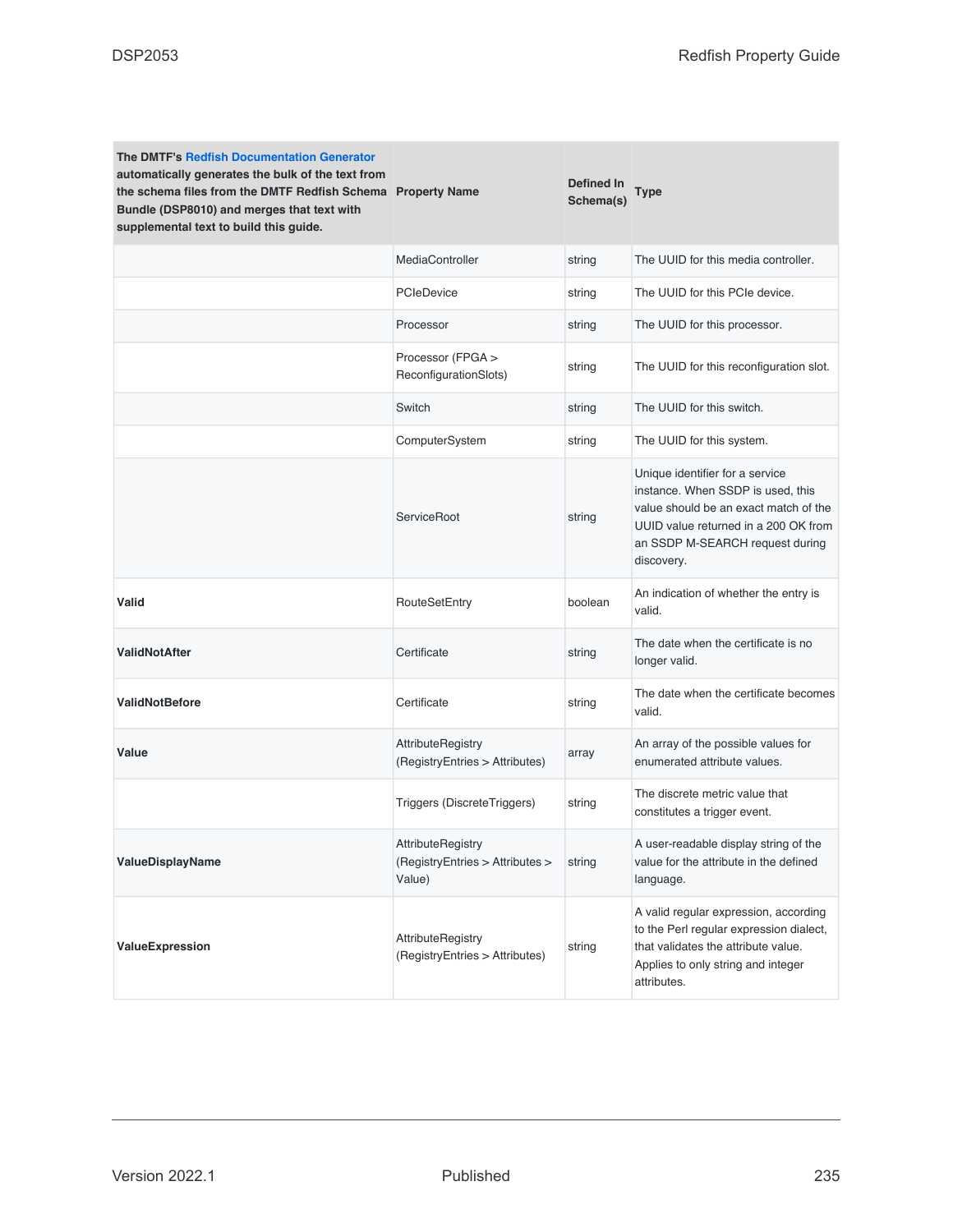| <b>The DMTF's Redfish Documentation Generator</b><br>automatically generates the bulk of the text from<br>the schema files from the DMTF Redfish Schema Property Name<br>Bundle (DSP8010) and merges that text with<br>supplemental text to build this guide. |                                                                                                                                             | Defined In<br>Schema(s) | Type                                                                |
|---------------------------------------------------------------------------------------------------------------------------------------------------------------------------------------------------------------------------------------------------------------|---------------------------------------------------------------------------------------------------------------------------------------------|-------------------------|---------------------------------------------------------------------|
| <b>ValueName</b>                                                                                                                                                                                                                                              | <b>AttributeRegistry</b><br>(RegistryEntries > Attributes ><br>Value)                                                                       | string                  | The unique value name for the<br>attribute.                         |
| <b>Values</b>                                                                                                                                                                                                                                                 | MetricDefinition (Wildcards),<br>MetricReportDefinition<br>(Wildcards), Triggers<br>(Wildcards)                                             | array                   | An array of values to substitute for the<br>wildcard.               |
| <b>VCAction</b>                                                                                                                                                                                                                                               | RouteSetEntry                                                                                                                               | integer                 | The Virtual Channel Action index.                                   |
| <b>VCAT</b>                                                                                                                                                                                                                                                   | Port (GenZ)                                                                                                                                 | object                  | the Virtual Channel Action Table for<br>the port.                   |
| <b>VCEntries</b>                                                                                                                                                                                                                                              | <b>VCATEntry</b>                                                                                                                            | array                   | An array of entries of the Virtual<br>Channel Action Table.         |
| <b>VCMask</b>                                                                                                                                                                                                                                                 | <b>VCATEntry (VCEntries)</b>                                                                                                                | string                  | The bits corresponding to the<br>supported Virtual Channel.         |
| <b>Vendor</b>                                                                                                                                                                                                                                                 | Cable                                                                                                                                       | string                  | The manufacturer of this cable.                                     |
|                                                                                                                                                                                                                                                               | Assembly (Assemblies)                                                                                                                       | string                  | The vendor of the assembly.                                         |
|                                                                                                                                                                                                                                                               | ServiceRoot                                                                                                                                 | string                  | The vendor or manufacturer<br>associated with this Redfish Service. |
| <b>Vendorld</b>                                                                                                                                                                                                                                               | Endpoint (ConnectedEntities ><br>EntityPcild), Endpoint (Pcild),<br>PCIeFunction                                                            | string                  | The Vendor ID of this PCIe function.                                |
|                                                                                                                                                                                                                                                               | <b>NetworkPort</b>                                                                                                                          | string                  | The vendor Identification for this port.                            |
|                                                                                                                                                                                                                                                               | Processor (ProcessorId)                                                                                                                     | string                  | The vendor identification for this<br>processor.                    |
| VendorID                                                                                                                                                                                                                                                      | Memory                                                                                                                                      | string                  | Vendor ID.                                                          |
| <b>VerificationStatus</b>                                                                                                                                                                                                                                     | ComponentIntegrity (SPDM ><br>IdentityAuthentication ><br>ResponderAuthentication),<br>ComponentIntegrity (TPM ><br>IdentityAuthentication) | string<br>(enum)        | The status of the verification of the<br>identity of the component. |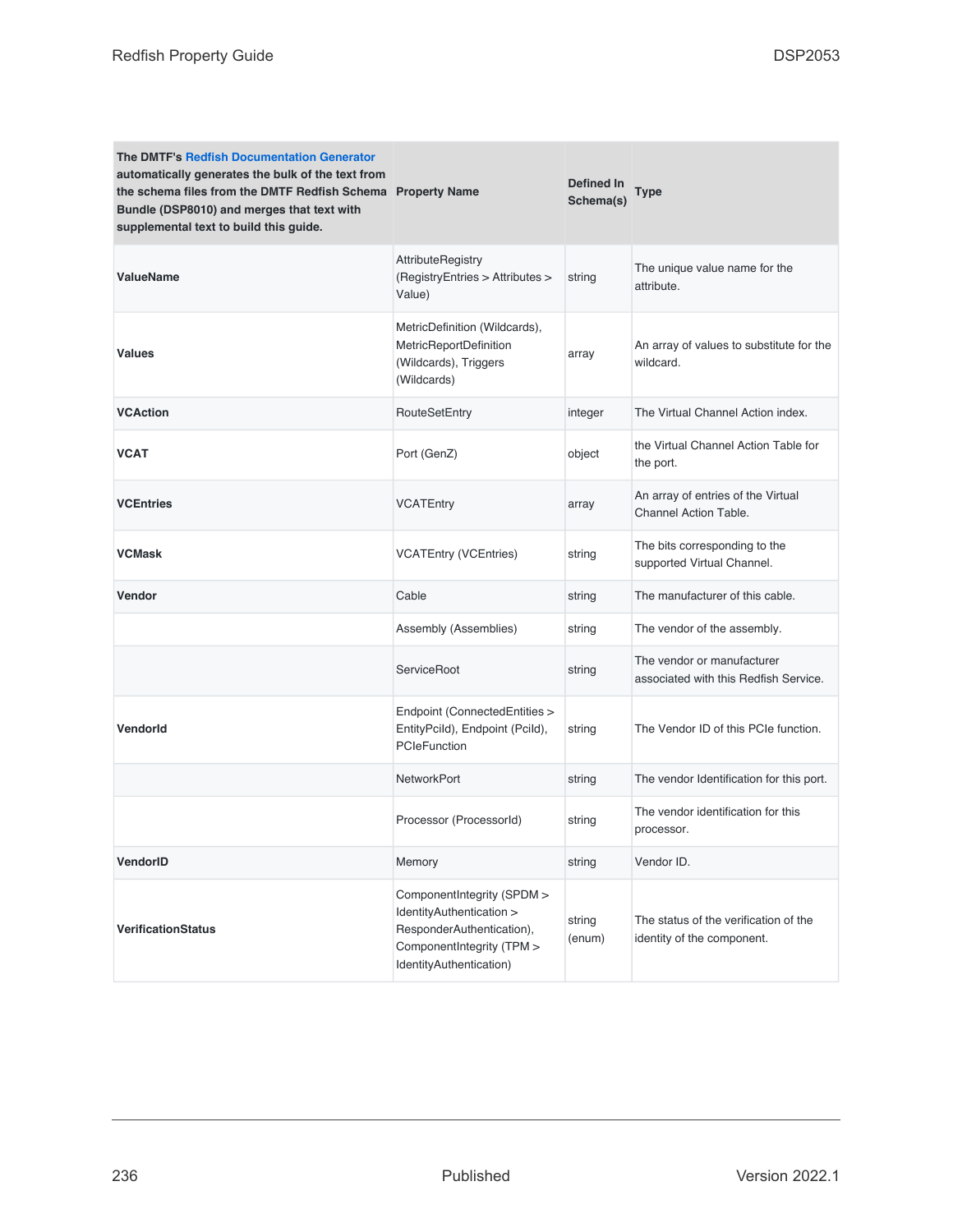| <b>The DMTF's Redfish Documentation Generator</b><br>automatically generates the bulk of the text from<br>the schema files from the DMTF Redfish Schema Property Name<br>Bundle (DSP8010) and merges that text with<br>supplemental text to build this guide. |                                                                                     | Defined In<br>Schema(s) | <b>Type</b>                                                                                                                                                                           |
|---------------------------------------------------------------------------------------------------------------------------------------------------------------------------------------------------------------------------------------------------------------|-------------------------------------------------------------------------------------|-------------------------|---------------------------------------------------------------------------------------------------------------------------------------------------------------------------------------|
| VerifyCertificate                                                                                                                                                                                                                                             | EventDestination                                                                    | boolean                 | An indication of whether the service<br>will verify the certificate of the server<br>referenced by the Destination property<br>prior to sending the event.                            |
|                                                                                                                                                                                                                                                               | VirtualMedia                                                                        | boolean                 | An indication of whether the service<br>will verify the certificate of the server<br>referenced by the Image property prior<br>to completing the remote media<br>connection.          |
| <b>VerifyRemoteServerCertificate</b>                                                                                                                                                                                                                          | <b>UpdateService</b>                                                                | boolean                 | An indication of whether the service<br>will verify the certificate of the server<br>referenced by the ImageURI property<br>in SimpleUpdate prior to sending the<br>transfer request. |
| <b>Version</b>                                                                                                                                                                                                                                                | AccelerationFunction                                                                | string                  | The acceleration function version.                                                                                                                                                    |
|                                                                                                                                                                                                                                                               | Assembly (Assemblies)                                                               | string                  | The hardware version of the<br>assembly.                                                                                                                                              |
|                                                                                                                                                                                                                                                               | Processor                                                                           | string                  | The hardware version of the<br>processor.                                                                                                                                             |
|                                                                                                                                                                                                                                                               | <b>Battery</b>                                                                      | string                  | The hardware version of this battery.                                                                                                                                                 |
|                                                                                                                                                                                                                                                               | PowerDistribution                                                                   | string                  | The hardware version of this<br>equipment.                                                                                                                                            |
|                                                                                                                                                                                                                                                               | PowerSupply                                                                         | string                  | The hardware version of this power<br>supply.                                                                                                                                         |
|                                                                                                                                                                                                                                                               | SoftwareInventory                                                                   | string                  | The version of this software.                                                                                                                                                         |
| <b>VirtualFunction</b>                                                                                                                                                                                                                                        | NetworkAdapter (Controllers ><br>ControllerCapabilities ><br>VirtualizationOffload) | object                  | The virtual function of the controller.                                                                                                                                               |
| <b>VirtualFunctionsEnabled</b>                                                                                                                                                                                                                                | NetworkDeviceFunction                                                               | boolean                 | An indication of whether single root<br>input/output virtualization (SR-IOV)<br>virtual functions are enabled for this<br>network device function.                                    |
| <b>VirtualizationOffload</b>                                                                                                                                                                                                                                  | NetworkAdapter (Controllers ><br>ControllerCapabilities)                            | object                  | Virtualization offload for this controller.                                                                                                                                           |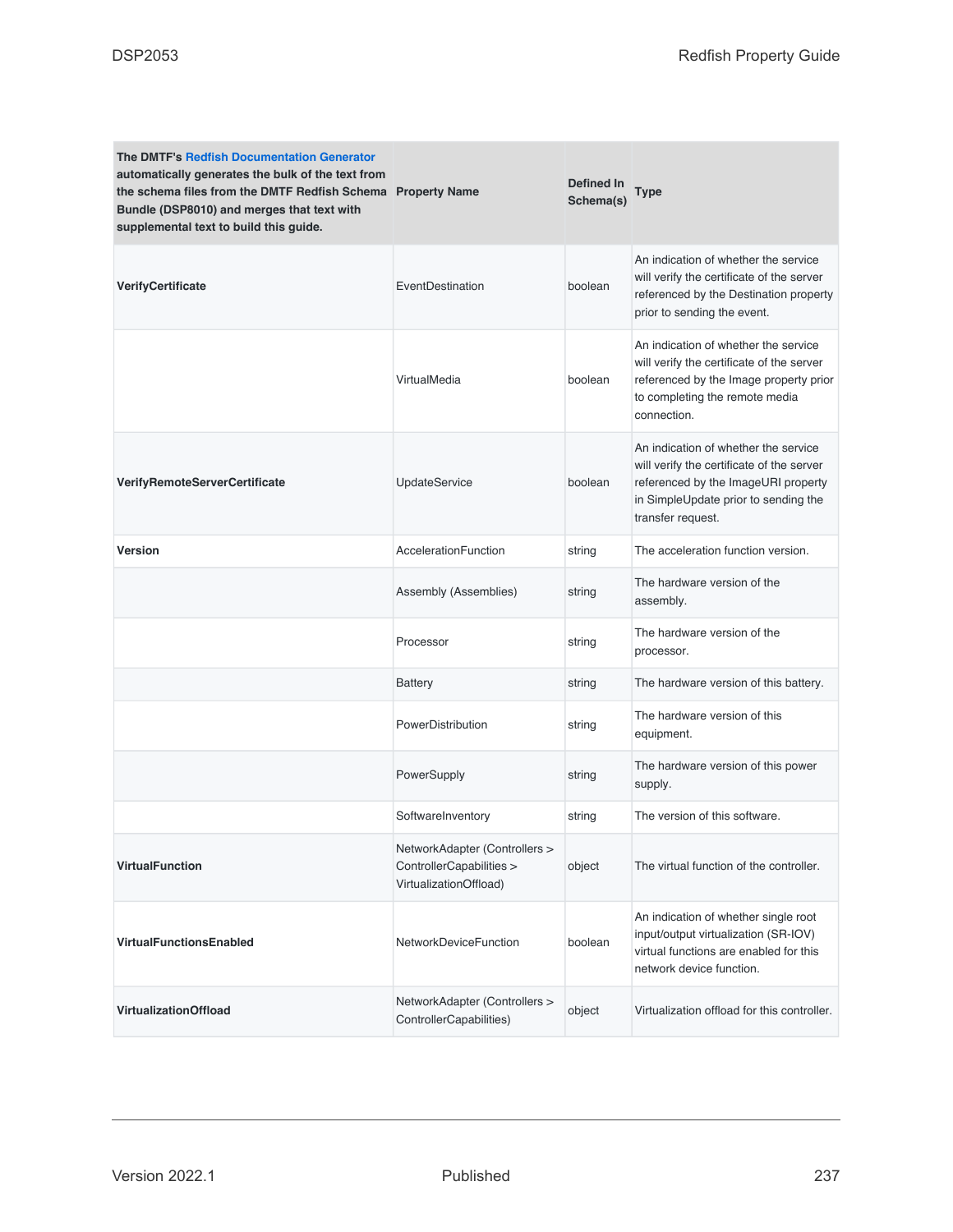| <b>The DMTF's Redfish Documentation Generator</b><br>automatically generates the bulk of the text from<br>the schema files from the DMTF Redfish Schema Property Name<br>Bundle (DSP8010) and merges that text with<br>supplemental text to build this guide. |                                            | Defined In<br>Schema(s) | Type                                                                                                                                                                                          |
|---------------------------------------------------------------------------------------------------------------------------------------------------------------------------------------------------------------------------------------------------------------|--------------------------------------------|-------------------------|-----------------------------------------------------------------------------------------------------------------------------------------------------------------------------------------------|
| <b>VirtualMedia</b>                                                                                                                                                                                                                                           | Manager                                    | object                  | The link to the Virtual Media services<br>for this particular manager.                                                                                                                        |
|                                                                                                                                                                                                                                                               | ComputerSystem                             | object                  | The link to the virtual media services<br>for this system.                                                                                                                                    |
|                                                                                                                                                                                                                                                               | ManagerNetworkProtocol                     | object                  | The settings for this manager's virtual<br>media support that apply to all system<br>instances controlled by this manager.                                                                    |
| <b>VirtualMediaConfig</b>                                                                                                                                                                                                                                     | ComputerSystem                             | object                  | The information about the virtual<br>media service of this system.                                                                                                                            |
| <b>VLAN</b>                                                                                                                                                                                                                                                   | EthernetInterface                          | object                  | If this network interface supports more<br>than one VLAN, this property is<br>absent. VLAN collections appear in<br>the Links property of this resource.                                      |
|                                                                                                                                                                                                                                                               | <b>NetworkDeviceFunction</b><br>(Ethernet) | object                  | The VLAN information for this<br>interface. If this network interface<br>supports more than one VLAN, this<br>property is not present.                                                        |
| <b>VLANEnable</b>                                                                                                                                                                                                                                             | VLanNetworkInterface                       | boolean                 | An indication of whether this VLAN is<br>enabled for this interface.                                                                                                                          |
| <b>VLANId</b>                                                                                                                                                                                                                                                 | VLanNetworkInterface                       | integer                 | The ID for this VLAN.                                                                                                                                                                         |
| <b>VLANIdentifierAddressRange</b>                                                                                                                                                                                                                             | AddressPool (Ethernet ><br>BGPEvpn)        | object                  | Virtual LAN (VLAN) tag related<br>address range applicable to this<br>Ethernet fabric or for end host<br>subnets.                                                                             |
|                                                                                                                                                                                                                                                               | AddressPool (Ethernet > IPv4)              | object                  | Virtual LAN (VLAN) tag related<br>addressing for this Ethernet fabric or<br>for end host networks.                                                                                            |
| <b>VLANPriority</b>                                                                                                                                                                                                                                           | VLanNetworkInterface                       | integer                 | The priority for this VLAN.                                                                                                                                                                   |
| <b>VLANs</b>                                                                                                                                                                                                                                                  | EthernetInterface                          | object                  | The link to a collection of VLANs,<br>which applies only if the interface<br>supports more than one VLAN. If this<br>property applies, the VLANEnabled<br>and VLANId properties do not apply. |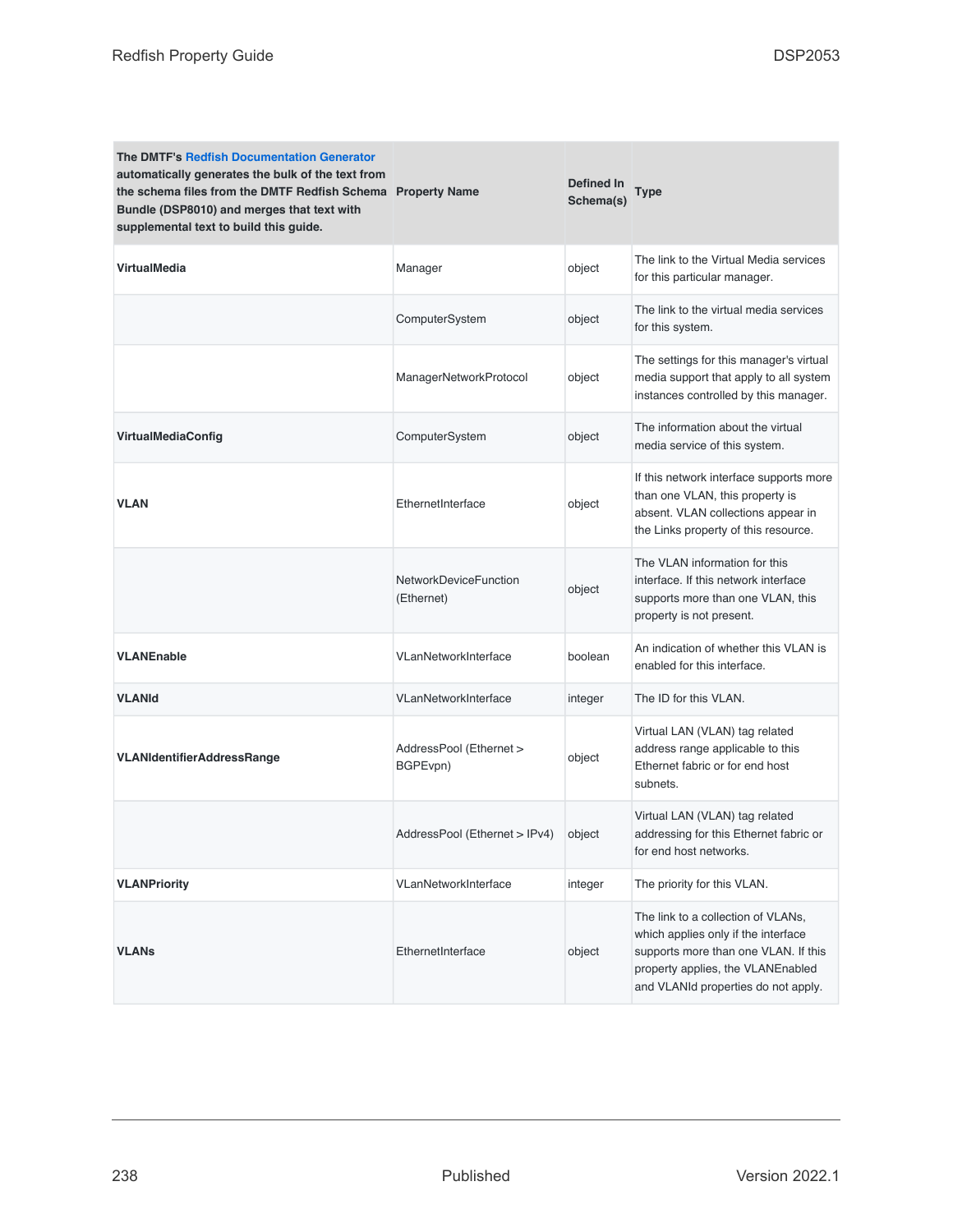| <b>The DMTF's Redfish Documentation Generator</b><br>automatically generates the bulk of the text from<br>the schema files from the DMTF Redfish Schema Property Name<br>Bundle (DSP8010) and merges that text with<br>supplemental text to build this guide. |                                                                                                     | <b>Defined In</b><br>Schema(s) | Type                                                                                                              |
|---------------------------------------------------------------------------------------------------------------------------------------------------------------------------------------------------------------------------------------------------------------|-----------------------------------------------------------------------------------------------------|--------------------------------|-------------------------------------------------------------------------------------------------------------------|
|                                                                                                                                                                                                                                                               | NetworkDeviceFunction<br>(Ethernet)                                                                 | object                         | The link to a collection of VLANs. This<br>property is used only if the interface<br>supports more than one VLAN. |
| VolatileRegionNumberLimit                                                                                                                                                                                                                                     | Memory                                                                                              | integer                        | Total number of volatile regions this<br>memory device can support.                                               |
| VolatileRegionSizeLimitMiB                                                                                                                                                                                                                                    | Memory                                                                                              | integer                        | Total size of volatile regions in<br>(mebibytes) mebibytes (MiB).                                                 |
| VolatileRegionSizeMaxMiB                                                                                                                                                                                                                                      | Memory                                                                                              | integer<br>(mebibytes)         | Maximum size of a single volatile<br>region in mebibytes (MiB).                                                   |
| <b>VolatileSizeMiB</b>                                                                                                                                                                                                                                        | Memory                                                                                              | integer                        | Total size of the volatile portion<br>(mebibytes) memory in MiB.                                                  |
| Voltage                                                                                                                                                                                                                                                       | Circuit                                                                                             | object                         | The voltage (V) for this single phase<br>circuit.                                                                 |
|                                                                                                                                                                                                                                                               | Outlet                                                                                              | object                         | The voltage (V) for this single phase<br>outlet.                                                                  |
| <b>Voltages</b>                                                                                                                                                                                                                                               | Power                                                                                               | array                          | The set of voltage sensors for this<br>chassis.                                                                   |
| VoltageType                                                                                                                                                                                                                                                   | Circuit                                                                                             | string<br>(enum)               | The type of voltage applied to the<br>circuit.                                                                    |
|                                                                                                                                                                                                                                                               | Outlet                                                                                              | string<br>(enum)               | The type of voltage applied to the<br>outlet.                                                                     |
|                                                                                                                                                                                                                                                               | Sensor                                                                                              | string<br>(enum)               | The voltage type for this sensor.                                                                                 |
| Volume                                                                                                                                                                                                                                                        | Connection (VolumeInfo),<br>StorageController<br>(NVMeControllerProperties ><br>ANACharacteristics) | object                         | The specified volume.                                                                                             |
| VolumeInfo                                                                                                                                                                                                                                                    | Connection                                                                                          | array                          | The set of volumes and access<br>capabilities specified for this<br>connection.                                   |
| <b>VolumeName</b>                                                                                                                                                                                                                                             | Volume (Actions ><br>CreateReplicaTarget (Action))                                                  | string                         | The Name for the new target volume.                                                                               |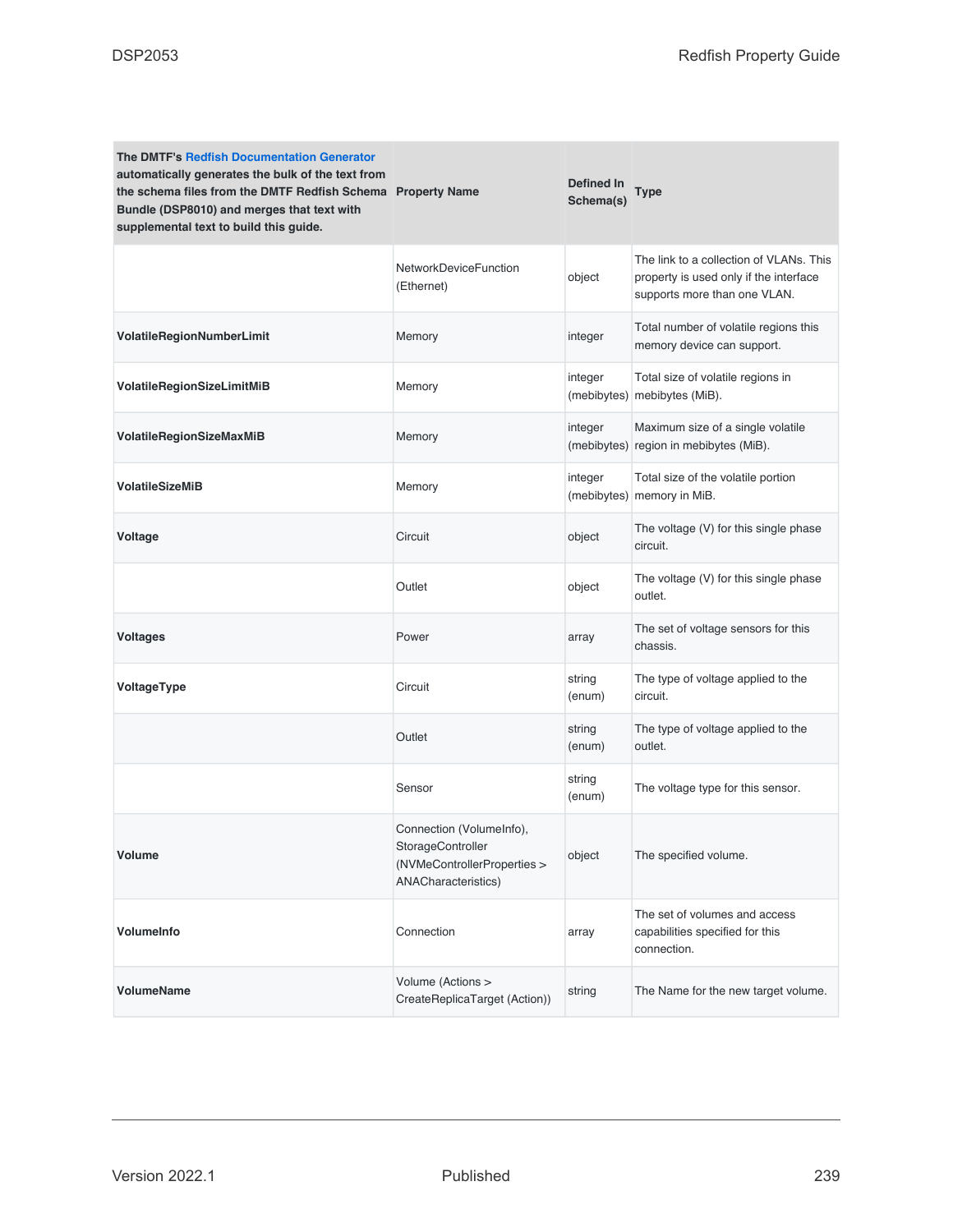| <b>The DMTF's Redfish Documentation Generator</b><br>automatically generates the bulk of the text from<br>the schema files from the DMTF Redfish Schema Property Name<br>Bundle (DSP8010) and merges that text with<br>supplemental text to build this guide. |                                                            | Defined In<br>Schema(s) | Type                                                                                                                                                                                                                                                 |
|---------------------------------------------------------------------------------------------------------------------------------------------------------------------------------------------------------------------------------------------------------------|------------------------------------------------------------|-------------------------|------------------------------------------------------------------------------------------------------------------------------------------------------------------------------------------------------------------------------------------------------|
| <b>Volumes</b>                                                                                                                                                                                                                                                | Drive (Links)                                              | array                   | An array of links to the volumes that<br>this drive either wholly or only partially<br>contains.                                                                                                                                                     |
|                                                                                                                                                                                                                                                               | Storage                                                    | object                  | The set of volumes that the storage<br>controllers produce.                                                                                                                                                                                          |
| VolumeType                                                                                                                                                                                                                                                    | Volume                                                     | string<br>(enum)        | The type of this volume.                                                                                                                                                                                                                             |
| VolumeUsage                                                                                                                                                                                                                                                   | Volume                                                     | string<br>(enum)        | Indicates the Volume usage type<br>setting for the Volume.                                                                                                                                                                                           |
| <b>WakeOnLANEnabled</b>                                                                                                                                                                                                                                       | <b>NetworkPort</b>                                         | boolean                 | An indication of whether Wake on LAN<br>(WoL) is enabled for this network port.                                                                                                                                                                      |
|                                                                                                                                                                                                                                                               | Port (Ethernet)                                            | boolean                 | Indicates whether Wake on LAN<br>(WoL) is enabled on this port.                                                                                                                                                                                      |
| WarningAction                                                                                                                                                                                                                                                 | ComputerSystem<br>(HostWatchdogTimer)                      | string<br>(enum)        | The action to perform when the<br>watchdog timer is close to reaching its<br>timeout value. This action typically<br>occurs from three to ten seconds<br>before to the timeout value, but the<br>exact timing is dependent on the<br>implementation. |
| WarningText                                                                                                                                                                                                                                                   | <b>AttributeRegistry</b><br>(RegistryEntries > Attributes) | string                  | The warning text for the attribute.                                                                                                                                                                                                                  |
| WeightKg                                                                                                                                                                                                                                                      | Chassis                                                    | number<br>(kg)          | The weight of the chassis.                                                                                                                                                                                                                           |
| Width                                                                                                                                                                                                                                                         | Port                                                       | integer                 | The number of lanes, phys, or other<br>physical transport links that this port<br>contains.                                                                                                                                                          |
| WidthMm                                                                                                                                                                                                                                                       | Chassis                                                    | number<br>(mm)          | The width of the chassis.                                                                                                                                                                                                                            |
| Wildcards                                                                                                                                                                                                                                                     | MetricReportDefinition                                     | array                   | The set of wildcards and their<br>substitution values for the entries in<br>the MetricProperties property.                                                                                                                                           |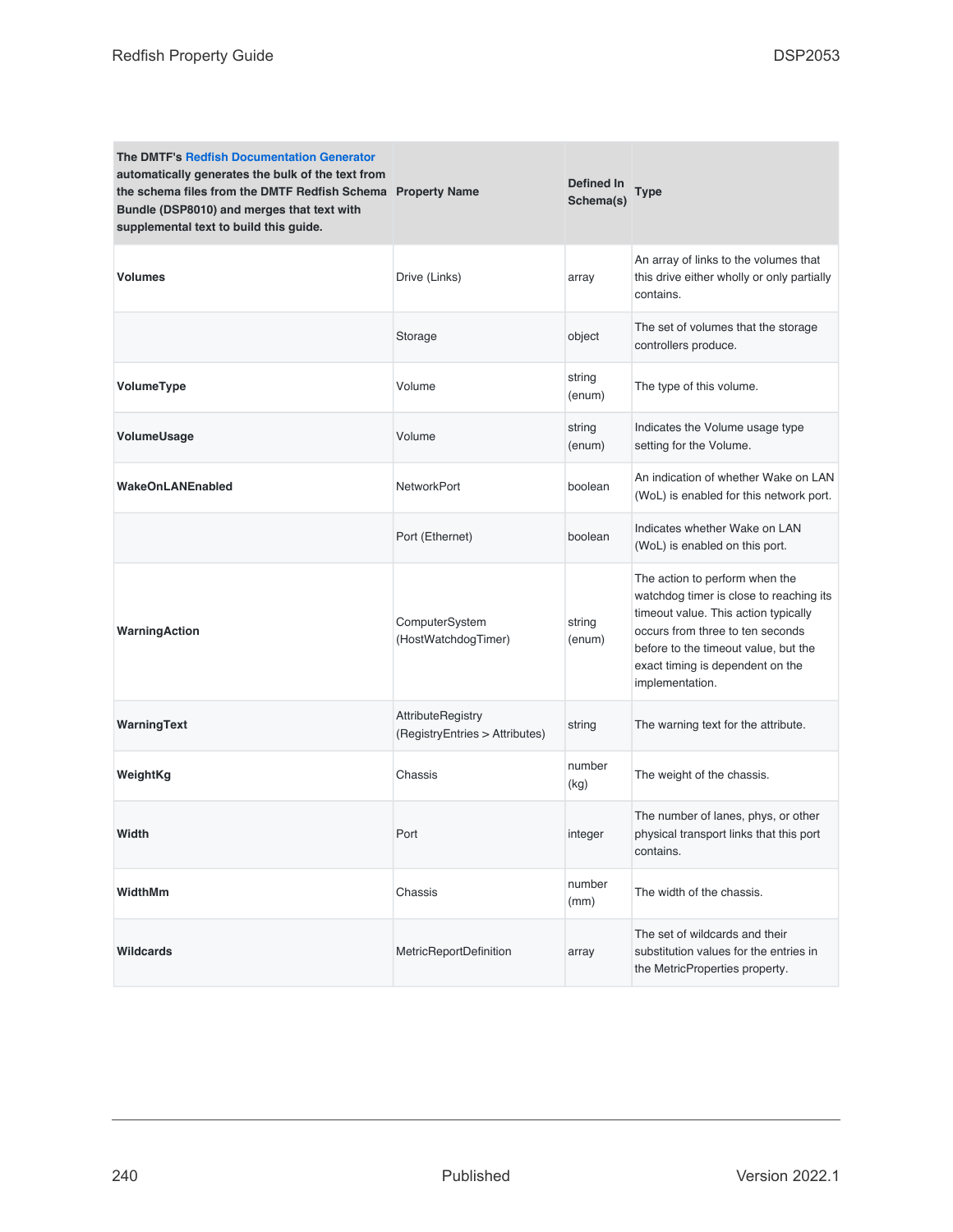| <b>The DMTF's Redfish Documentation Generator</b><br>automatically generates the bulk of the text from<br>the schema files from the DMTF Redfish Schema Property Name<br>Bundle (DSP8010) and merges that text with<br>supplemental text to build this guide. |                                                              | <b>Defined In</b><br>Schema(s) | <b>Type</b>                                                                                                                                      |  |
|---------------------------------------------------------------------------------------------------------------------------------------------------------------------------------------------------------------------------------------------------------------|--------------------------------------------------------------|--------------------------------|--------------------------------------------------------------------------------------------------------------------------------------------------|--|
|                                                                                                                                                                                                                                                               | MetricDefinition, Triggers                                   | array                          | The wildcards and their substitution<br>values for the entries in the<br>MetricProperties array property.                                        |  |
| <b>WriteCacheEnabled</b>                                                                                                                                                                                                                                      | <b>Drive</b>                                                 | boolean                        | An indication of whether the drive write<br>cache is enabled.                                                                                    |  |
| <b>WriteCachePolicy</b>                                                                                                                                                                                                                                       | Volume                                                       | string<br>(enum)               | Indicates the write cache policy setting<br>for the Volume.                                                                                      |  |
| <b>WriteCacheState</b>                                                                                                                                                                                                                                        | Volume                                                       | string<br>(enum)               | Indicates the WriteCacheState policy<br>setting for the Volume.                                                                                  |  |
| <b>WriteHoleProtectionPolicy</b>                                                                                                                                                                                                                              | Volume                                                       | string<br>(enum)               | The policy that the RAID volume is<br>using to address the write hole issue.                                                                     |  |
| WriteOnly                                                                                                                                                                                                                                                     | <b>AttributeRegistry</b><br>(RegistryEntries > Attributes)   | boolean                        | An indication of whether this attribute<br>is write-only. A write-only attribute<br>reverts to its initial value after settings<br>are applied.  |  |
| <b>WriteProtected</b>                                                                                                                                                                                                                                         | VirtualMedia                                                 | boolean                        | An indication of whether the media is<br>write-protected.                                                                                        |  |
|                                                                                                                                                                                                                                                               | VirtualMedia (Actions ><br>InsertMedia (Action))             | boolean                        | An indication of whether the remote<br>media is treated as write-protected.<br>The default is true.                                              |  |
|                                                                                                                                                                                                                                                               | SoftwareInventory                                            | boolean                        | Indicates if the software is write-<br>protected.                                                                                                |  |
| <b>WWNN</b>                                                                                                                                                                                                                                                   | NetworkDeviceFunction<br>(FibreChannel)                      | string                         | The currently configured World Wide<br>Node Name (WWNN) address of this<br>function.                                                             |  |
| <b>WWNSource</b>                                                                                                                                                                                                                                              | NetworkDeviceFunction<br>(FibreChannel)                      | string<br>(enum)               | The configuration source of the World<br>Wide Names (WWN) for this World<br>Wide Node Name (WWNN) and World<br>Wide Port Name (WWPN) connection. |  |
| <b>WWPN</b>                                                                                                                                                                                                                                                   | NetworkDeviceFunction<br>(FibreChannel)                      | string                         | The currently configured World Wide<br>Port Name (WWPN) address of this<br>function.                                                             |  |
|                                                                                                                                                                                                                                                               | <b>NetworkDeviceFunction</b><br>(FibreChannel > BootTargets) | string                         | The World Wide Port Name (WWPN)<br>from which to boot.                                                                                           |  |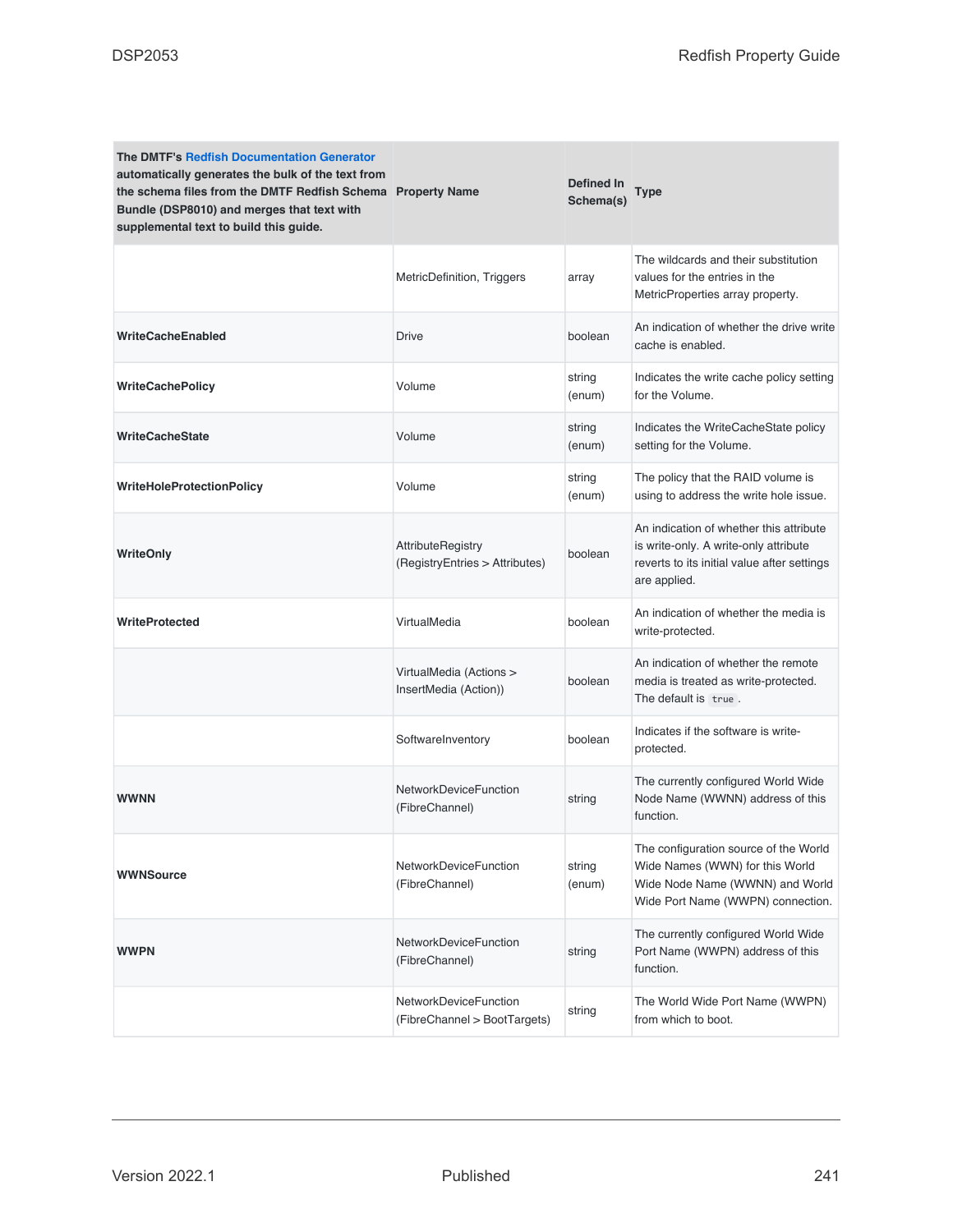| The DMTF's Redfish Documentation Generator<br>automatically generates the bulk of the text from<br>the schema files from the DMTF Redfish Schema Property Name<br>Bundle (DSP8010) and merges that text with<br>supplemental text to build this guide. |                                                                                       | Defined In<br>Schema(s) | Type                                                                     |
|--------------------------------------------------------------------------------------------------------------------------------------------------------------------------------------------------------------------------------------------------------|---------------------------------------------------------------------------------------|-------------------------|--------------------------------------------------------------------------|
| <b>ZoneETag</b>                                                                                                                                                                                                                                        | Zone (Actions > AddEndpoint<br>(Action)), Zone (Actions ><br>RemoveEndpoint (Action)) | string                  | The current ETag of the zone.                                            |
| <b>Zones</b>                                                                                                                                                                                                                                           | ResourceBlock (Links)                                                                 | array                   | An array of links to the zones in which<br>this resource block is bound. |
|                                                                                                                                                                                                                                                        | AddressPool (Links)                                                                   | array                   | An array of links to the zones that this<br>address pool contains.       |
|                                                                                                                                                                                                                                                        | Endpoint (Links)                                                                      | array                   | The zones to which this endpoint<br>belongs.                             |
|                                                                                                                                                                                                                                                        | Fabric                                                                                | object                  | The collection of links to the zones<br>that this fabric contains.       |
| ZoneType                                                                                                                                                                                                                                               | Zone                                                                                  | string<br>(enum)        | The type of zone.                                                        |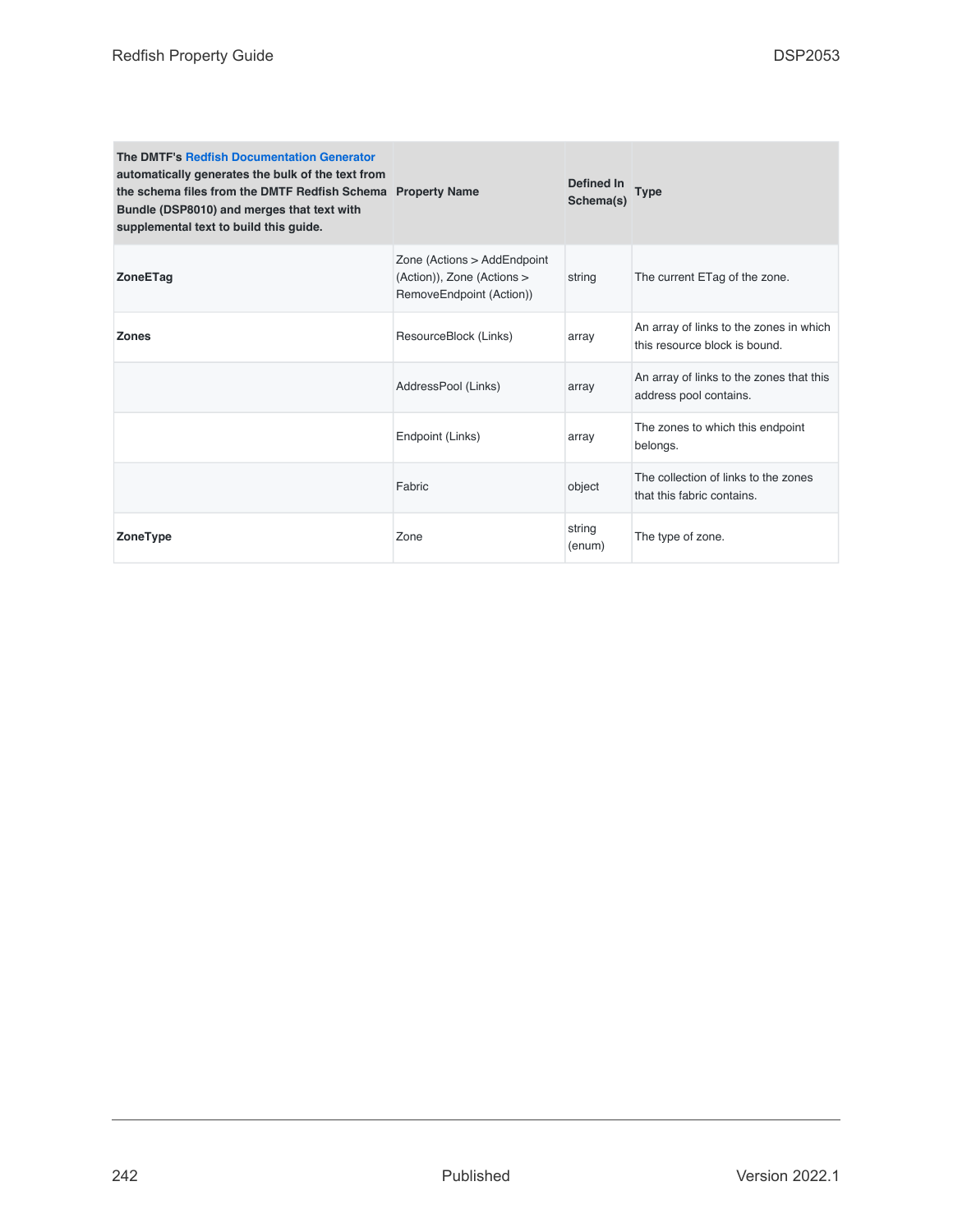## <span id="page-242-0"></span>**4 Redfish Documentation Generator**

The DMTF's [Redfish Documentation Generator](#page-242-0) automatically generates the bulk of the text from the Redfish Schema files in JSON Schema format and merges that text with supplemental text to build this guide.

The source code for the generator is available for download at the DMTF's GitHub repository at [http://www.github.com/DMTF/Redfish-Tools.](http://www.github.com/DMTF/Redfish-Tools)